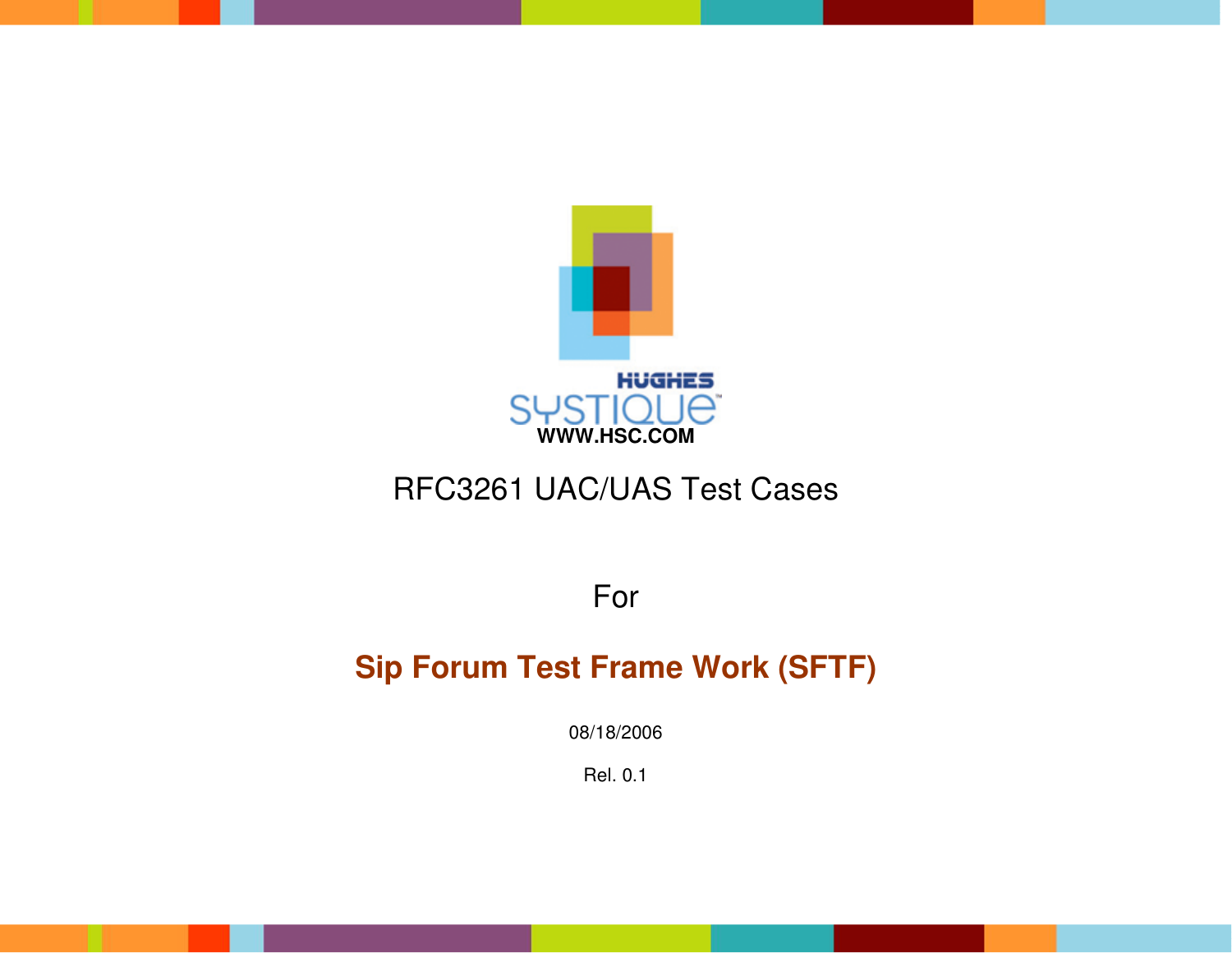## **Revision History**

| Rev. ID | Scope                   |
|---------|-------------------------|
| 0.1     | <b>Initial Document</b> |
|         |                         |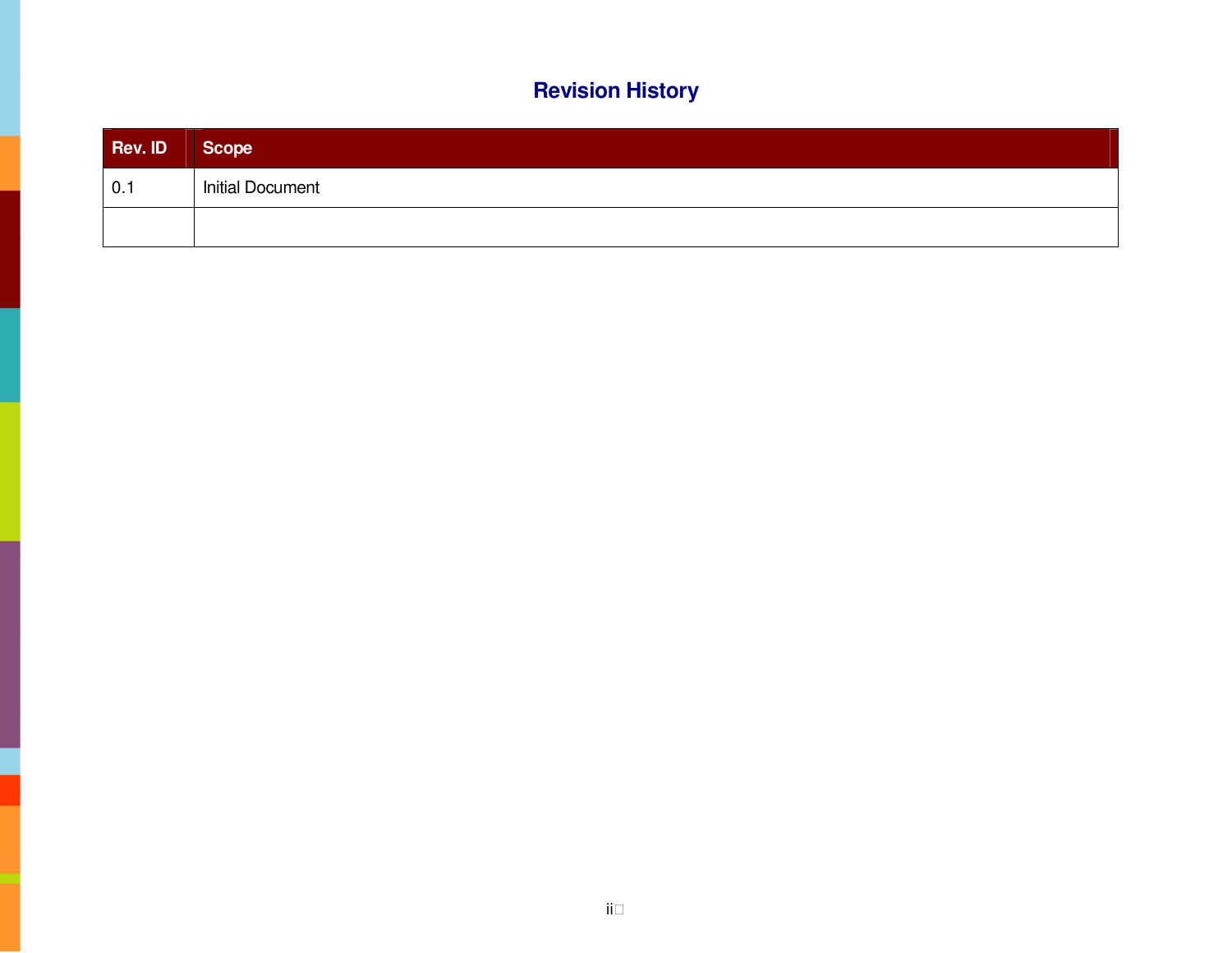#### **TABLE OF CONTENTS**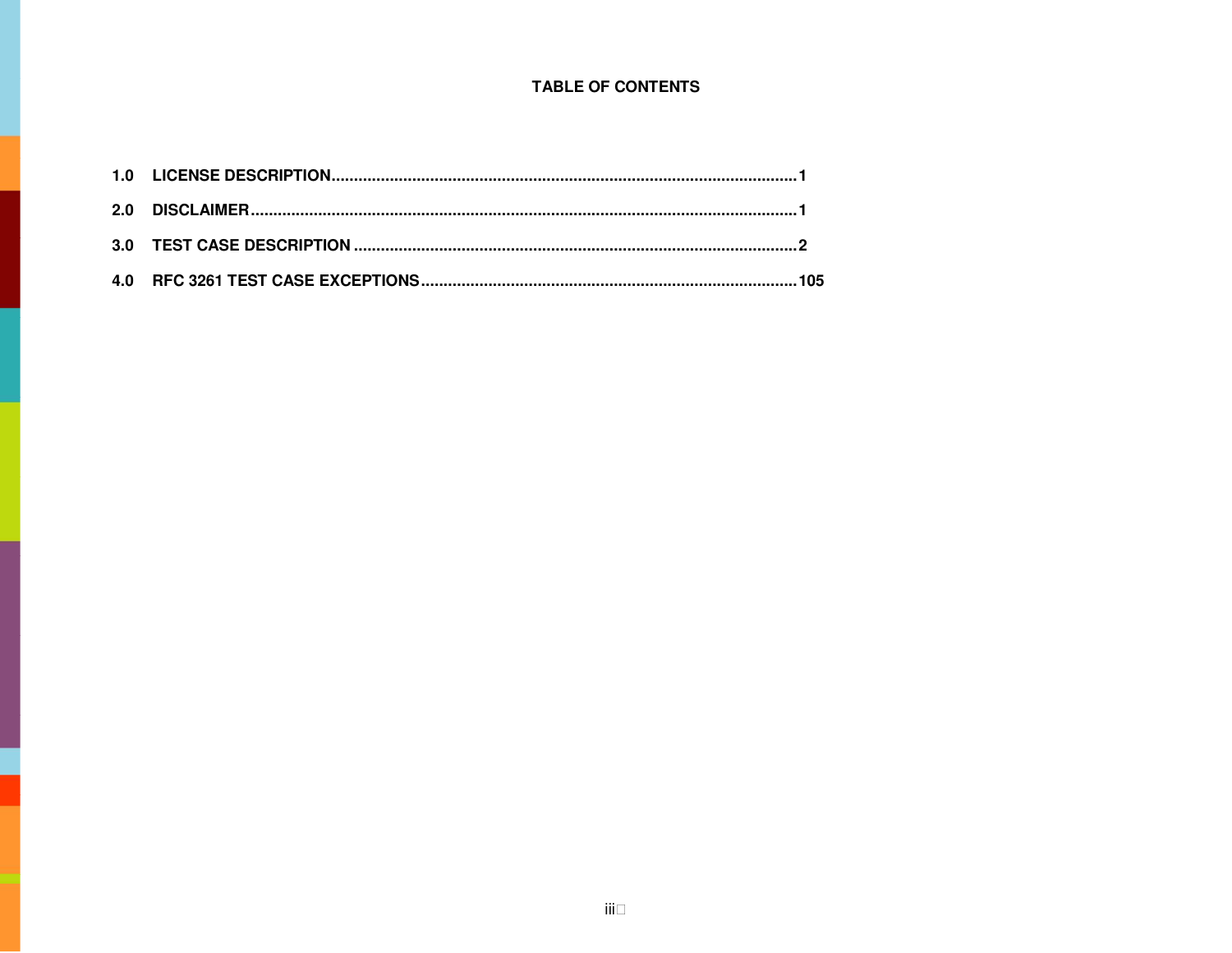

### <span id="page-3-0"></span>**1.0 LICENSE DESCRIPTION**

This document has been authored by Hughes Systique Corpo[ratio](http://www.opensource.org/licenses/lgpl-license.php)n, 15245 Shady Grove Road, Suite 330, Rockville, MD 20850.

This document has been licensed to SIPfoundry under a Contributor Agreement using the GNU Lesser General Public License

#### **2.0 DISCLAIMER**

This document, being an initial draft, may contain errors/bugs, which we hope contributing members to SFTF will assist in identifying and resolving.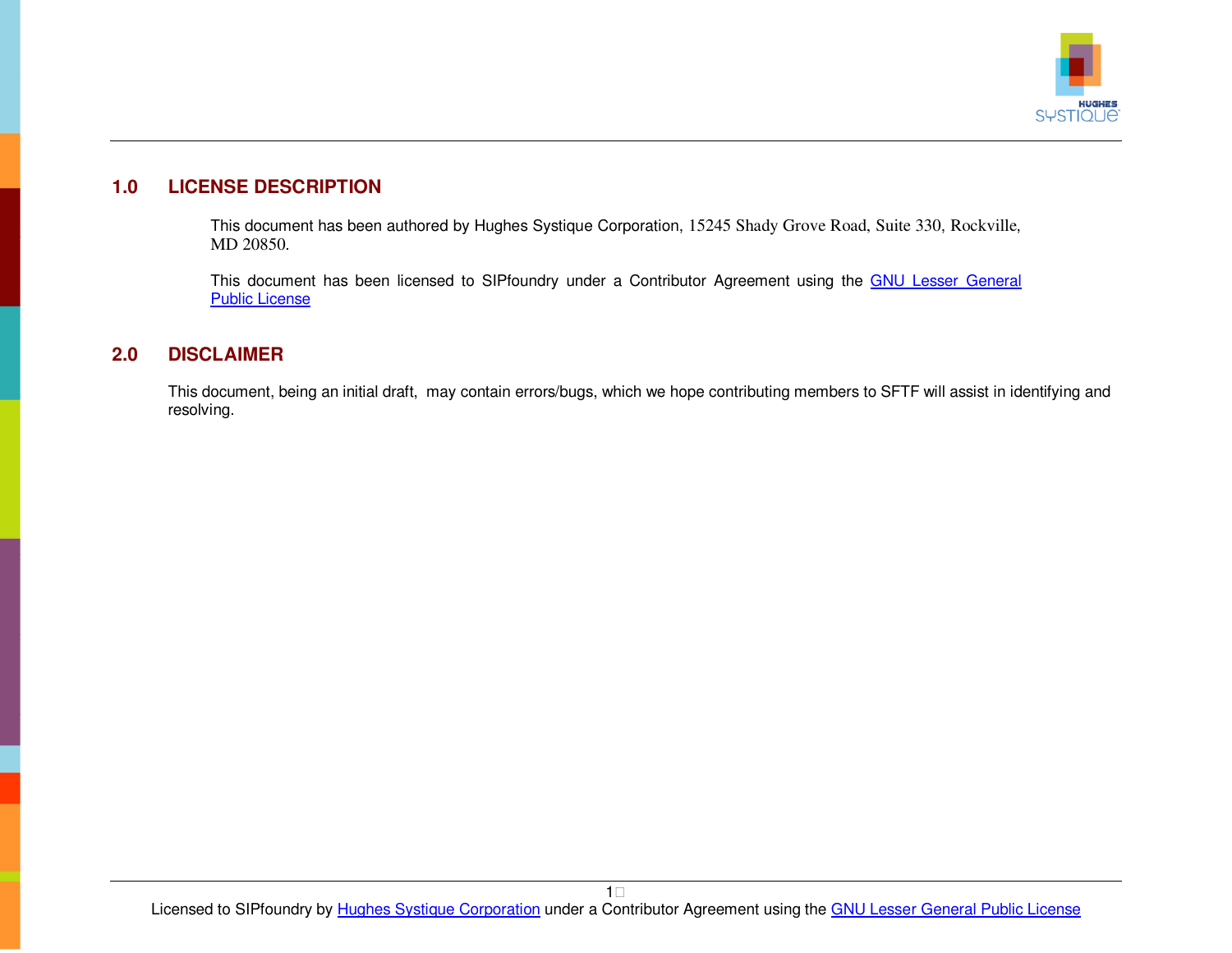

### <span id="page-4-0"></span>**3.0 TEST CASE DESCRIPTION**

| #              | RFC 3261 excerpt                                                                                                                | <b>RFC</b><br>location | Test<br>Cas<br>e | Can this be<br>combined with<br>another clause?                                                                                                                                                                                                     | Under<br>Test | <b>Test Case</b><br>Description                                                                                                                              | Expected<br>Behaviour                              | Call Flow                                                                                                                                                                                                                                                                                                                                                                                                                                                                                                                                                                                                                                                                                                                                                                                                                                                                                                                                                                                                                                                                                                                                                                                                                                                                                                                                                                                              |
|----------------|---------------------------------------------------------------------------------------------------------------------------------|------------------------|------------------|-----------------------------------------------------------------------------------------------------------------------------------------------------------------------------------------------------------------------------------------------------|---------------|--------------------------------------------------------------------------------------------------------------------------------------------------------------|----------------------------------------------------|--------------------------------------------------------------------------------------------------------------------------------------------------------------------------------------------------------------------------------------------------------------------------------------------------------------------------------------------------------------------------------------------------------------------------------------------------------------------------------------------------------------------------------------------------------------------------------------------------------------------------------------------------------------------------------------------------------------------------------------------------------------------------------------------------------------------------------------------------------------------------------------------------------------------------------------------------------------------------------------------------------------------------------------------------------------------------------------------------------------------------------------------------------------------------------------------------------------------------------------------------------------------------------------------------------------------------------------------------------------------------------------------------------|
| $\overline{1}$ | messages consist of a<br>start-line, one or more<br>header fields, an empty<br>line indicating the end<br>of the header fields. | section 7<br>page 27   | 101              | For s.no. 1,2,3 We<br>can write test case<br>in two way in first<br>test we check the<br>presence of the<br>start line, empty<br>line in INVITE<br>send by UAC and<br>in Second way test<br>the behavior of<br>UAS on missing<br>one of these line. | <b>UAS</b>    | In the first case as<br>UAC we send an<br><b>INVITE</b> message<br>to UAS with<br>missing empty line.<br>UAS will reject the<br>INVITE with 400<br>response. | UAS will<br>response back<br>with 400<br>response. | F1: UAC->UAS<br>INVITE sip:bob@biloxi.com SIP/2.0<br>Via: SIP/2.0/UDP<br>pc33.atlanta.com;branch=z9hG4bKnashds8<br>To: Bob <sip:bob@biloxi.com><br/>From: Alice <sip:alice@atlanta.com>;tag=1928301774<br/>Call-ID: a84b4c76e66710<br/>CSeq: 314159 INVITE<br/>Max-Forwards: 70<br/>Date: Thu, 21 Feb 2002 13:02:03 GMT<br/>Contact: <sip:alice@pc33.atlanta.com><br/>Content-Length: 568<br/><math>v=0</math><br/>o=UserA 2890844526 2890844526 IN IP4 here.com<br/>s=Session SDP<br/>c=IN IP4 pc33.atlanta.com<br/><math>t=0</math> 0<br/>m=audio 49172 RTP/AVP 0<br/>a=rtpmap:0 PCMU/8000<br/>F2: UAS-&gt;UAC<br/>SIP/2.0 400 Bad request<br/>Via: SIP/2.0/UDP<br/>pc33.atlanta.com;branch=z9hG4bKnashds8<br/>To: Bob <sip:bob@biloxi.com>;tag=a6c85cf<br/>From: Alice <sip:alice@atlanta.com>;tag=1928301774<br/>Call-ID: a84b4c76e66710<br/>CSeq: 314159 INVITE<br/>Contact: <sip:bob@192.0.2.4><br/>Content-Type: application/sdp<br/>Content-Length: 131<br/>F3: UAC-&gt;UAS<br/>ACK sip:bob@192.0.2.4 SIP/2.0<br/>Via: SIP/2.0/UDP<br/>pc33.atlanta.com;branch=z9hG4bKnashds8<br/>Max-Forwards: 70<br/>To: Bob <sip:bob@biloxi.com>;taq=a6c85cf<br/>From: Alice <sip:alice@atlanta.com>;tag=1928301774</sip:alice@atlanta.com></sip:bob@biloxi.com></sip:bob@192.0.2.4></sip:alice@atlanta.com></sip:bob@biloxi.com></sip:alice@pc33.atlanta.com></sip:alice@atlanta.com></sip:bob@biloxi.com> |

2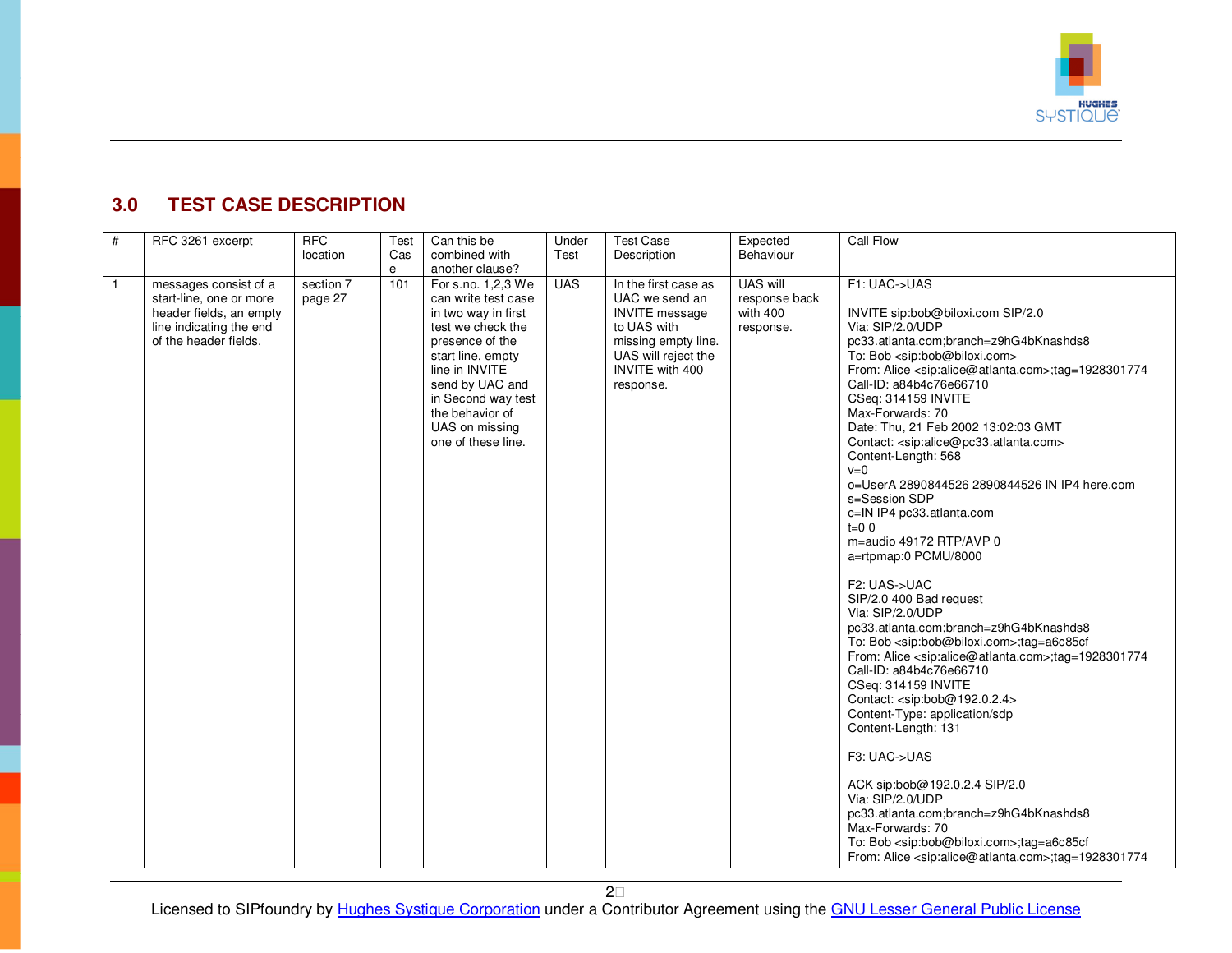

|                |                                             |           |                 |            |                    |                  | Call-ID: a84b4c76e66710                               |
|----------------|---------------------------------------------|-----------|-----------------|------------|--------------------|------------------|-------------------------------------------------------|
|                |                                             |           |                 |            |                    |                  | CSeq: 314159 ACK                                      |
|                |                                             |           |                 |            |                    |                  | Content-Length: 0                                     |
|                |                                             |           |                 |            |                    |                  |                                                       |
|                |                                             |           |                 |            |                    |                  |                                                       |
|                |                                             |           |                 |            |                    |                  |                                                       |
|                |                                             |           |                 |            |                    |                  |                                                       |
|                |                                             |           |                 |            |                    |                  |                                                       |
|                |                                             |           |                 |            |                    |                  |                                                       |
|                |                                             |           |                 |            |                    |                  |                                                       |
|                |                                             |           |                 |            |                    |                  |                                                       |
|                |                                             |           |                 |            |                    |                  |                                                       |
|                |                                             |           |                 |            |                    |                  |                                                       |
|                |                                             |           |                 |            |                    |                  |                                                       |
|                |                                             |           |                 |            |                    |                  |                                                       |
|                |                                             |           |                 |            |                    |                  |                                                       |
|                |                                             |           |                 |            |                    |                  |                                                       |
|                |                                             |           |                 |            |                    |                  |                                                       |
|                |                                             |           |                 |            |                    |                  |                                                       |
|                |                                             |           |                 |            |                    |                  |                                                       |
|                |                                             |           |                 |            |                    |                  |                                                       |
|                |                                             |           |                 |            |                    |                  |                                                       |
|                |                                             |           |                 |            |                    |                  |                                                       |
|                |                                             |           |                 |            |                    |                  |                                                       |
|                |                                             |           |                 |            |                    |                  |                                                       |
|                |                                             |           |                 |            |                    |                  |                                                       |
|                |                                             |           |                 |            |                    |                  |                                                       |
|                |                                             |           |                 |            |                    |                  |                                                       |
|                |                                             |           |                 |            |                    |                  |                                                       |
|                |                                             |           |                 |            |                    |                  |                                                       |
|                |                                             |           |                 |            |                    |                  |                                                       |
|                |                                             |           |                 |            |                    |                  |                                                       |
|                |                                             |           |                 |            |                    |                  |                                                       |
|                |                                             |           |                 |            |                    |                  |                                                       |
|                |                                             |           |                 |            |                    |                  |                                                       |
|                |                                             |           |                 |            |                    |                  |                                                       |
|                |                                             |           |                 |            |                    |                  |                                                       |
| $\overline{2}$ | start-line, each                            | section 7 | This section is | <b>UAC</b> | In the second case | UAC will have to |                                                       |
|                | message-header line,                        | page 27   | covered in test |            | we as UAS check    | send INVITE as   | F1: UAC->UAS                                          |
|                | and the empty line<br>MUST be terminated by |           | case 101        |            | the INVITE send    | per rfc3261      |                                                       |
|                |                                             |           |                 |            | by UAC is as per   | format.          | INVITE sip:bob@biloxi.com SIP/2.0<br>Via: SIP/2.0/UDP |
|                | a carriage-return line-                     |           |                 |            | rfc3261 or not.    |                  |                                                       |
|                | feed sequence (CRLF)                        |           |                 |            |                    |                  | pc33.atlanta.com;branch=z9hG4bKnashds8                |
|                |                                             |           |                 |            |                    |                  |                                                       |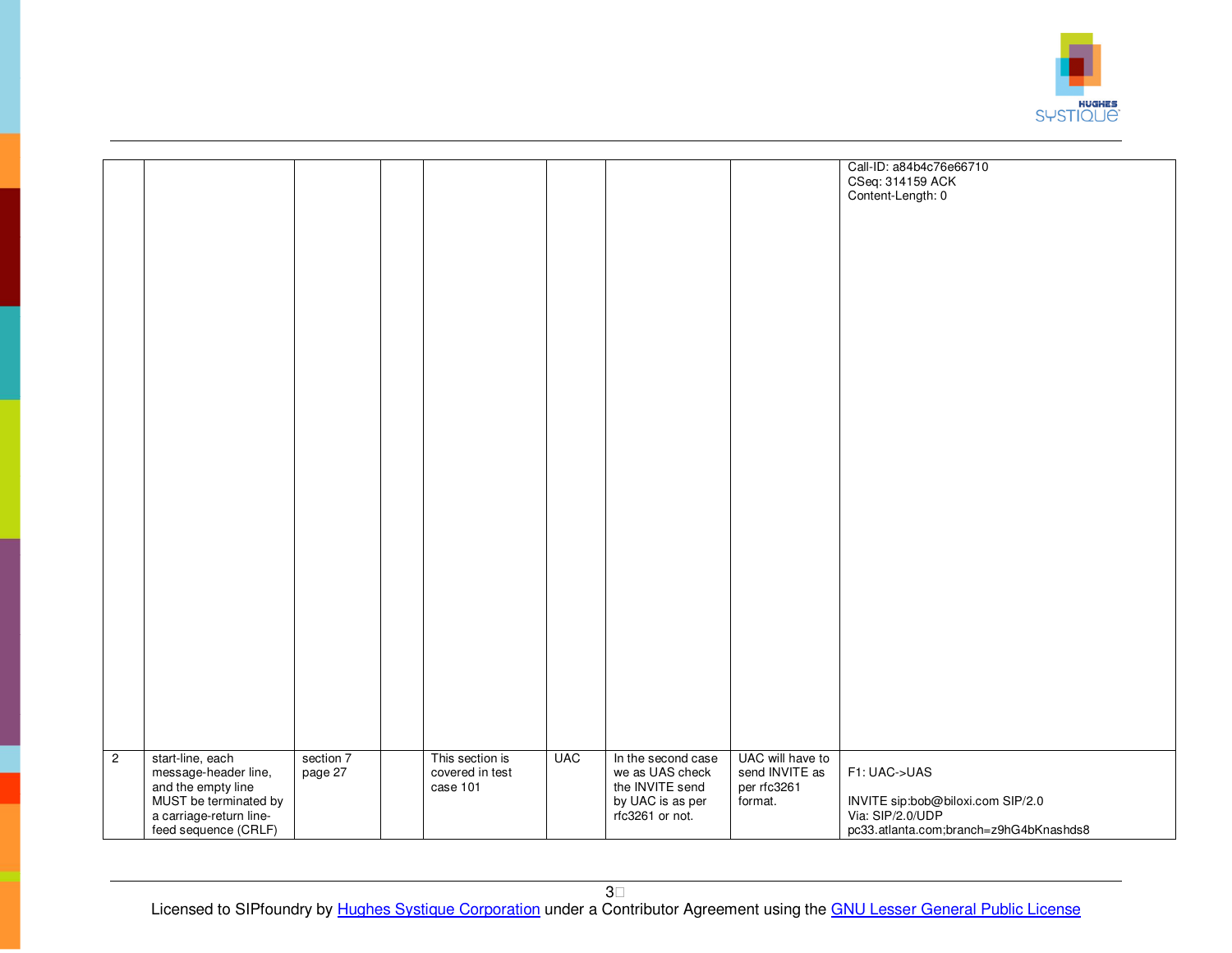

| $\overline{3}$ | Note that the empty line<br>MUST be present even<br>if the message-body is<br>not. | section 7<br>page 27 |     | This section is<br>covered in test<br>case 101            |            |                                                          |                                                  |                                                                                                 |
|----------------|------------------------------------------------------------------------------------|----------------------|-----|-----------------------------------------------------------|------------|----------------------------------------------------------|--------------------------------------------------|-------------------------------------------------------------------------------------------------|
|                |                                                                                    |                      |     |                                                           |            |                                                          |                                                  |                                                                                                 |
|                |                                                                                    |                      |     |                                                           |            |                                                          |                                                  |                                                                                                 |
|                |                                                                                    |                      |     |                                                           |            |                                                          |                                                  |                                                                                                 |
|                |                                                                                    |                      |     |                                                           |            |                                                          |                                                  |                                                                                                 |
|                |                                                                                    |                      |     |                                                           |            |                                                          |                                                  |                                                                                                 |
|                |                                                                                    |                      |     |                                                           |            |                                                          |                                                  |                                                                                                 |
|                |                                                                                    |                      |     |                                                           |            |                                                          |                                                  |                                                                                                 |
|                |                                                                                    |                      |     |                                                           |            |                                                          |                                                  |                                                                                                 |
|                |                                                                                    |                      |     |                                                           |            |                                                          |                                                  |                                                                                                 |
|                |                                                                                    |                      |     |                                                           |            |                                                          |                                                  |                                                                                                 |
|                |                                                                                    |                      |     |                                                           |            |                                                          |                                                  |                                                                                                 |
|                |                                                                                    |                      |     |                                                           |            |                                                          |                                                  |                                                                                                 |
|                |                                                                                    |                      |     |                                                           |            |                                                          |                                                  |                                                                                                 |
|                |                                                                                    |                      |     |                                                           |            |                                                          |                                                  |                                                                                                 |
|                |                                                                                    |                      |     |                                                           |            |                                                          |                                                  |                                                                                                 |
|                |                                                                                    |                      |     |                                                           |            |                                                          |                                                  |                                                                                                 |
|                |                                                                                    |                      |     |                                                           |            |                                                          |                                                  |                                                                                                 |
| $\overline{4}$ | A Request-Line<br>contains a method<br>name, a Request-URI,                        | section 7<br>page 28 | 102 | For s.no. 4, 5 and<br>111 we can write<br>one single test | <b>UAC</b> | As per rfc3261 the<br>Rrequest line<br>consist of Method | <b>UAC MUST</b><br>sends Request<br>and Request- | F1: UAC->UAS                                                                                    |
|                | and the protocol version<br>separated by a single                                  |                      |     | case in two way in<br>first case we as                    |            | Request URI and<br>SIP-Version and                       | URI as per rfc<br>3261 format.                   | INVITE sip:bob@biloxi.com SIP/2.0<br>Via: SIP/2.0/UDP<br>pc33.atlanta.com;branch=z9hG4bKnashds8 |
|                |                                                                                    |                      |     |                                                           |            |                                                          |                                                  |                                                                                                 |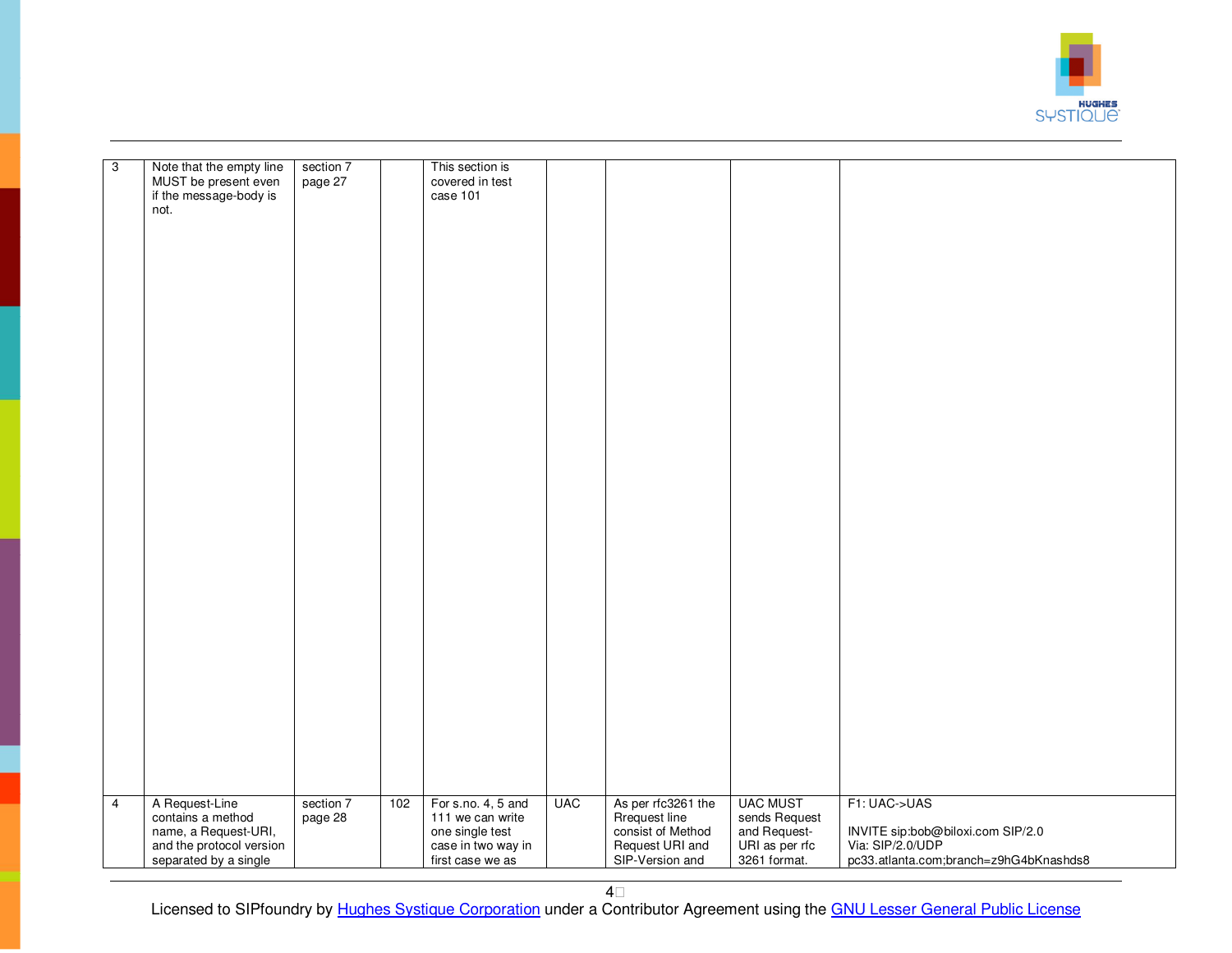

|                | space (SP) character.<br>The Request-Line ends<br>with CRLF. No CR or<br>LF are allowed except<br>in the end-of-line CRLF<br>sequence. No linear<br>whitespace (LWS) is<br>allowed in any of the<br>elements.<br>Request-Line =<br>Method SP Request-<br>URI SP SIP-Version<br><b>CRLF</b> |                      | UAS check the<br>whether the<br>Request line and<br>Request-URI in<br>Invite of UAC is as<br>per rfc3261 or not. |            | MUST not contain<br>unescaped space<br>in request URI. In<br>first case we as<br>UAS check the<br>presence of<br>Request Line and<br>Request URI in<br>request sends by<br>UAC. |                                                       | To: Bob <sip:bob@biloxi.com><br/>From: Alice <sip:alice@atlanta.com>;tag=1928301774<br/>Call-ID: a84b4c76e66710<br/>CSeq: 314159 INVITE<br/>Max-Forwards: 70<br/>Date: Thu, 21 Feb 2002 13:02:03 GMT<br/>Contact: <sip:alice@pc33.atlanta.com><br/>Content-Length: 568<br/><math>v=0</math><br/>o=UserA 2890844526 2890844526 IN IP4 here.com<br/>s=Session SDP<br/>c=IN IP4 pc33.atlanta.com<br/><math>t=0</math> 0<br/>m=audio 49172 RTP/AVP 0<br/>a=rtpmap:0 PCMU/8000<br/>F2: UAS-&gt;UAC<br/>SIP/2.0 603 Decline SIP/2.0/UDP<br/>pc33.atlanta.com;branch=z9hG4bKnashds8<br/>To: Bob <sip:bob@biloxi.com>;tag=a6c85cf<br/>From: Alice<sip:alice@atlanta.com>;tag=1928301774<br/>Call-ID: a84b4c76e66710<br/>Cseq: 314159 INVITE<br/>F3: UAC-&gt;UAS<br/>ACK sip:bob@192.0.2.4 SIP/2.0<br/>Via: SIP/2.0/UDP<br/>pc33.atlanta.com;branch=z9hG4bKnashds8<br/>Max-Forwards: 70<br/>To: Bob <sip:bob@biloxi.com>;tag=a6c85cf<br/>From: Alice <sip:alice@atlanta.com>;tag=1928301774<br/>Call-ID: a84b4c76e66710<br/>CSeq: 314159 ACK<br/>Content-Length: 0</sip:alice@atlanta.com></sip:bob@biloxi.com></sip:alice@atlanta.com></sip:bob@biloxi.com></sip:alice@pc33.atlanta.com></sip:alice@atlanta.com></sip:bob@biloxi.com> |
|----------------|--------------------------------------------------------------------------------------------------------------------------------------------------------------------------------------------------------------------------------------------------------------------------------------------|----------------------|------------------------------------------------------------------------------------------------------------------|------------|---------------------------------------------------------------------------------------------------------------------------------------------------------------------------------|-------------------------------------------------------|-------------------------------------------------------------------------------------------------------------------------------------------------------------------------------------------------------------------------------------------------------------------------------------------------------------------------------------------------------------------------------------------------------------------------------------------------------------------------------------------------------------------------------------------------------------------------------------------------------------------------------------------------------------------------------------------------------------------------------------------------------------------------------------------------------------------------------------------------------------------------------------------------------------------------------------------------------------------------------------------------------------------------------------------------------------------------------------------------------------------------------------------------------------------------------------------------------------------------------|
| $\overline{5}$ | The Request-URI<br>MUST NOT contain<br>unescaped spaces or<br>control characters                                                                                                                                                                                                           | section 7<br>page 28 | This section is<br>covered in test<br>case 102                                                                   | <b>UAS</b> | In the Second case<br>we as UAC send<br>request without<br>Method and<br>containing escaped<br>space in URI. UAS<br>will reject the<br>Request with 400.                        | UAS will<br>response back<br>with 400 Bad<br>request. | F1: UAC->UAS<br>INVITE sip:bob@biloxi.com SIP/2.0<br>Via: SIP/2.0/UDP<br>pc33.atlanta.com;branch=z9hG4bKnashds8<br>To: Bob <sip:bob@biloxi.com><br/>From: Alice <sip:alice@atlanta.com>;tag=1928301774<br/>Call-ID: a84b4c76e66710<br/>CSeq: 314159 INVITE<br/>Max-Forwards: 70<br/>Date: Thu, 21 Feb 2002 13:02:03 GMT<br/>Contact: <sip:alice@pc33.atlanta.com></sip:alice@pc33.atlanta.com></sip:alice@atlanta.com></sip:bob@biloxi.com>                                                                                                                                                                                                                                                                                                                                                                                                                                                                                                                                                                                                                                                                                                                                                                                   |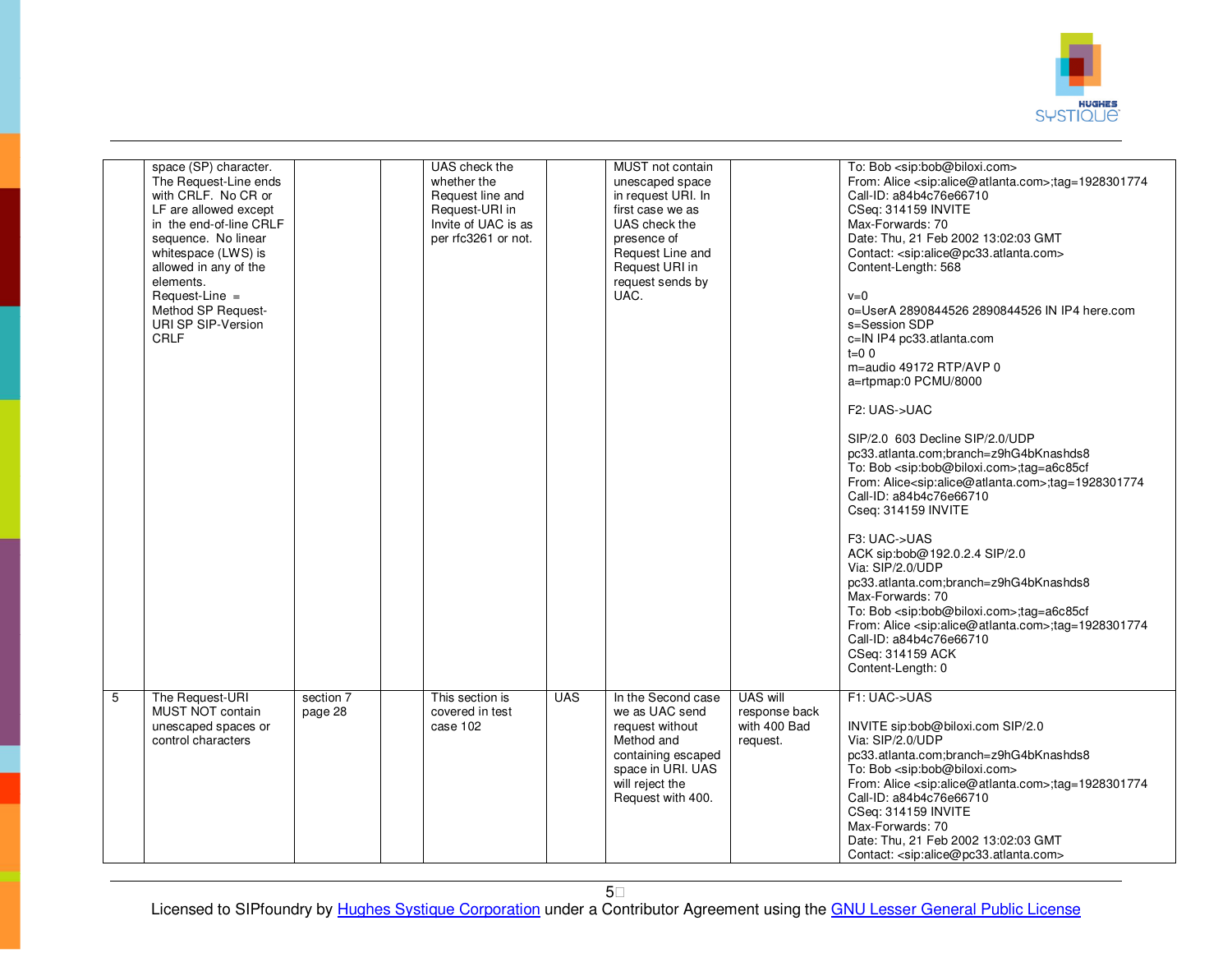

|   |                                                                                                                                                                                                                                            |                      |     |                                                                                                                                                                                            |            |                                                                                                                                                                                                    |                                                              | Content-Length: 568<br>$v=0$<br>o=UserA 2890844526 2890844526 IN IP4 here.com<br>s=Session SDP<br>c=IN IP4 pc33.atlanta.com<br>$t=0$ 0<br>m=audio 49172 RTP/AVP 0<br>a=rtpmap:0 PCMU/8000<br>F2: UAS->UAC<br>SIP/2.0 400 Bad Request<br>Via:SIP/2.0/UDP<br>pc33.atlanta.com;branch=z9hG4bKnashds8<br>To: Bob <sip:bob@biloxi.com>;tag=a6c85cf<br/>From: Alice <sip:alice@atlanta.com>;tag=1928301774<br/>Call-ID: a84b4c76e66710<br/>CSeq: 314159 INVITE<br/>F3: UAC-&gt;UAS<br/>ACK sip:bob@192.0.2.4 SIP/2.0<br/>Via: SIP/2.0/UDP<br/>pc33.atlanta.com;branch=z9hG4bKnashds8<br/>Max-Forwards: 70<br/>To: Bob <sip:bob@biloxi.com>;tag=a6c85cf<br/>From: Alice <sip:alice@atlanta.com>;tag=1928301774<br/>Call-ID: a84b4c76e66710<br/>CSeq: 314159 ACK</sip:alice@atlanta.com></sip:bob@biloxi.com></sip:alice@atlanta.com></sip:bob@biloxi.com> |
|---|--------------------------------------------------------------------------------------------------------------------------------------------------------------------------------------------------------------------------------------------|----------------------|-----|--------------------------------------------------------------------------------------------------------------------------------------------------------------------------------------------|------------|----------------------------------------------------------------------------------------------------------------------------------------------------------------------------------------------------|--------------------------------------------------------------|----------------------------------------------------------------------------------------------------------------------------------------------------------------------------------------------------------------------------------------------------------------------------------------------------------------------------------------------------------------------------------------------------------------------------------------------------------------------------------------------------------------------------------------------------------------------------------------------------------------------------------------------------------------------------------------------------------------------------------------------------------------------------------------------------------------------------------------------------|
|   |                                                                                                                                                                                                                                            |                      |     |                                                                                                                                                                                            |            |                                                                                                                                                                                                    |                                                              | Content-Length: 0                                                                                                                                                                                                                                                                                                                                                                                                                                                                                                                                                                                                                                                                                                                                                                                                                                  |
| 6 | To be compliant with<br>this<br>specification, application<br>s sending SIP<br>messages MUST<br>include a SIP-Version<br>of "SIP/2.0". The SIP-<br>Version string is case-<br>insensitive, but<br>implementations MUST<br>send upper-case. | section 7<br>page 28 | 103 | There are three<br>test cases for this<br>section, one for the<br>UAC for SIP-<br>Version and<br>second for UAS<br>for SIP-Version<br>and third for UAS<br>with lower case<br>Sio-Version. | <b>UAC</b> | As per rfc3261 all<br>the request and<br>response MUST<br>contain SIP-<br>Version as<br>"SIP/2.0". In this<br>case we as UAS<br>check the<br>presence of SIP-<br>version in INVITE<br>send by UAC. | <b>UAC MUST</b><br>include SIP-<br>Version in the<br>INVITE. | F1: UAC->UAS<br>INVITE sip:bob@biloxi.com SIP/2.0<br>Via: SIP/2.0/UDP<br>pc33.atlanta.com;branch=z9hG4bKnashds8<br>To: Bob <sip:bob@biloxi.com><br/>From: Alice <sip:alice@atlanta.com>;tag=1928301774<br/>Call-ID: a84b4c76e66710<br/>CSeq: 314159 INVITE<br/>Max-Forwards: 70<br/>Date: Thu, 21 Feb 2002 13:02:03 GMT<br/>Contact: <sip:alice@pc33.atlanta.com><br/>Content-Length: 568<br/><math>v=0</math><br/>o=UserA 2890844526 2890844526 IN IP4 here.com<br/>s=Session SDP</sip:alice@pc33.atlanta.com></sip:alice@atlanta.com></sip:bob@biloxi.com>                                                                                                                                                                                                                                                                                       |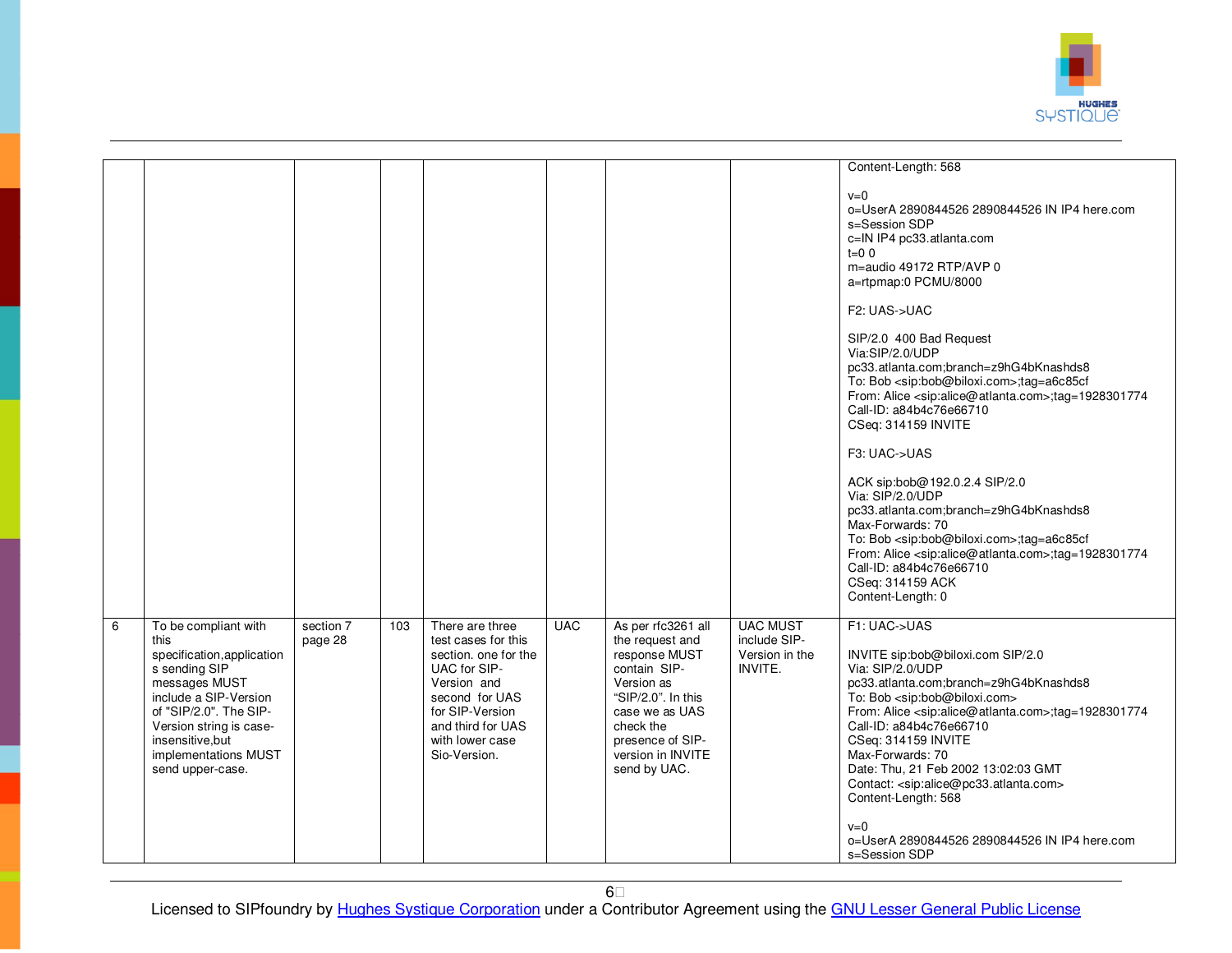

|  |  |            |                                                                                               |                                                           | c=IN IP4 pc33.atlanta.com<br>$t=0$ 0<br>m=audio 49172 RTP/AVP 0<br>a=rtpmap:0 PCMU/8000<br>F2: UAS->UAC<br>SIP/2.0 200 OK<br>Via: SIP/2.0/UDP<br>pc33.atlanta.com;branch=z9hG4bKnashds8<br>To: Bob <sip:bob@biloxi.com>;tag=a6c85cf<br/>From: Alice <sip:alice@atlanta.com>;tag=1928301774<br/>Call-ID: a84b4c76e66710<br/>CSeq: 314159 INVITE<br/>Contact: <sip:bob@192.0.2.4><br/>Content-Type: application/sdp<br/>Content-Length: 131<br/>F3: UAC-&gt;UAS<br/>ACK sip:bob@192.0.2.4 SIP/2.0<br/>Via: SIP/2.0/UDP<br/>pc33.atlanta.com;branch=z9hG4bKnashds8<br/>Max-Forwards: 70<br/>To: Bob <sip:bob@biloxi.com>;tag=a6c85cf<br/>From: Alice <sip:alice@atlanta.com>;tag=1928301774<br/>Call-ID: a84b4c76e66710<br/>CSeq: 314159 ACK<br/>Content-Length: 0</sip:alice@atlanta.com></sip:bob@biloxi.com></sip:bob@192.0.2.4></sip:alice@atlanta.com></sip:bob@biloxi.com> |
|--|--|------------|-----------------------------------------------------------------------------------------------|-----------------------------------------------------------|-------------------------------------------------------------------------------------------------------------------------------------------------------------------------------------------------------------------------------------------------------------------------------------------------------------------------------------------------------------------------------------------------------------------------------------------------------------------------------------------------------------------------------------------------------------------------------------------------------------------------------------------------------------------------------------------------------------------------------------------------------------------------------------------------------------------------------------------------------------------------------|
|  |  | <b>UAS</b> | In the second case<br>we as UAC check<br>the Presence of<br>SIP-Version in<br>BYE send by UAS | <b>UAS MUST</b><br>include SIP-<br>Version in the<br>BYE. | F1: UAC->UAS<br>INVITE sip:bob@biloxi.com SIP/2.0<br>Via: SIP/2.0/UDP<br>pc33.atlanta.com;branch=z9hG4bKnashds8<br>To: Bob <sip:bob@biloxi.com><br/>From: Alice <sip:alice@atlanta.com>;tag=1928301774<br/>Call-ID: a84b4c76e66710<br/>CSeq: 314159 INVITE<br/>Max-Forwards: 70<br/>Date: Thu, 21 Feb 2002 13:02:03 GMT<br/>Contact: <sip:alice@pc33.atlanta.com><br/>Content-Length: 568<br/><math>v=0</math><br/>o=UserA 2890844526 2890844526 IN IP4 here.com<br/>s=Session SDP<br/>c=IN IP4 pc33.atlanta.com<br/><math>t=0</math> 0</sip:alice@pc33.atlanta.com></sip:alice@atlanta.com></sip:bob@biloxi.com>                                                                                                                                                                                                                                                             |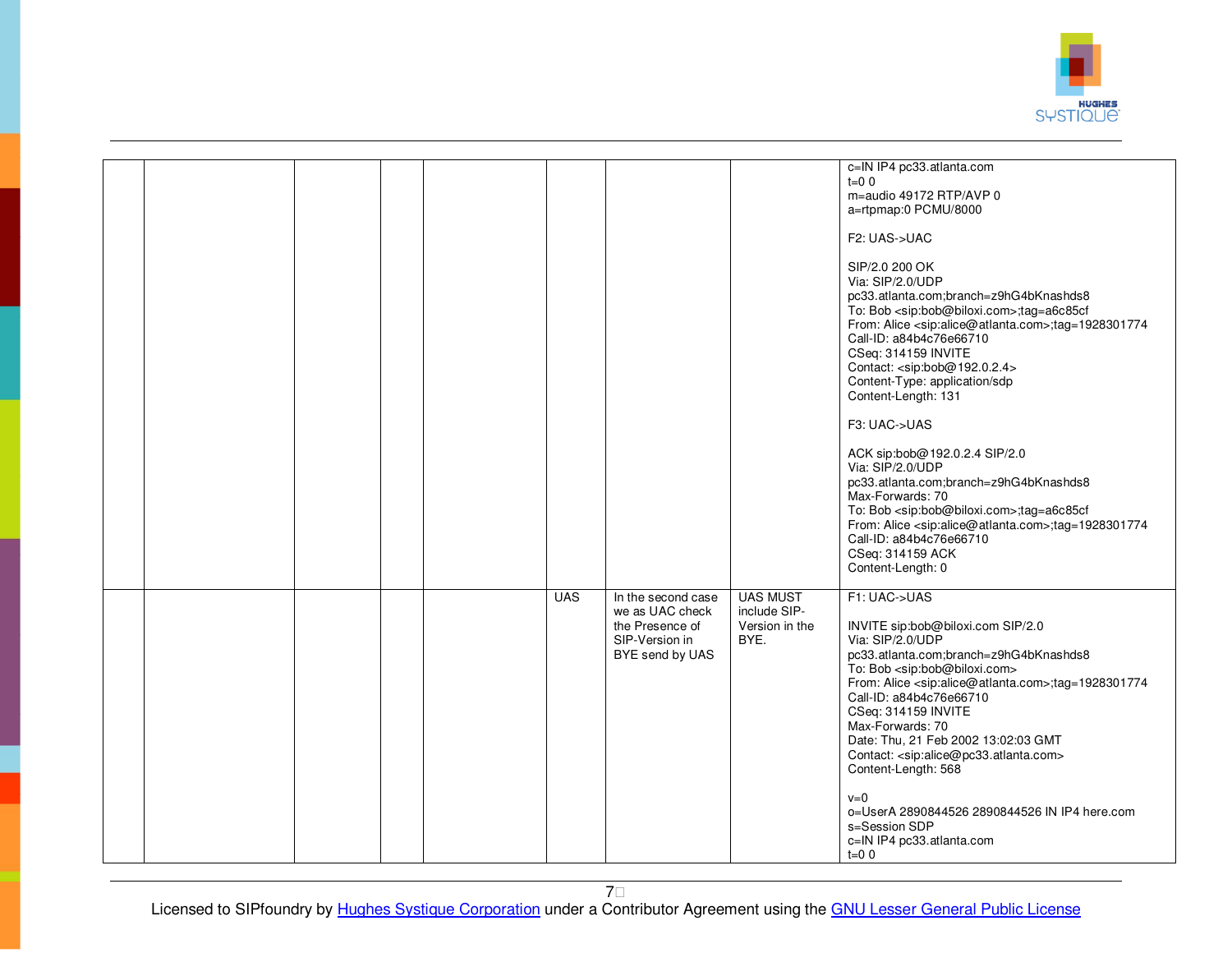

|  |  |  |  | m=audio 49172 RTP/AVP 0                                                    |
|--|--|--|--|----------------------------------------------------------------------------|
|  |  |  |  | a=rtpmap:0 PCMU/8000                                                       |
|  |  |  |  |                                                                            |
|  |  |  |  |                                                                            |
|  |  |  |  | F2: UAS->UAC                                                               |
|  |  |  |  |                                                                            |
|  |  |  |  |                                                                            |
|  |  |  |  | SIP/2.0 200 OK                                                             |
|  |  |  |  | Via: SIP/2.0/UDP                                                           |
|  |  |  |  |                                                                            |
|  |  |  |  | pc33.atlanta.com;branch=z9hG4bKnashds8                                     |
|  |  |  |  | To: Bob <sip:bob@biloxi.com>;tag=a6c85cf</sip:bob@biloxi.com>              |
|  |  |  |  |                                                                            |
|  |  |  |  | From: Alice <sip:alice@atlanta.com>;tag=1928301774</sip:alice@atlanta.com> |
|  |  |  |  | Call-ID: a84b4c76e66710                                                    |
|  |  |  |  | CSeq: 314159 INVITE                                                        |
|  |  |  |  |                                                                            |
|  |  |  |  | Contact: <sip:bob@192.0.2.4></sip:bob@192.0.2.4>                           |
|  |  |  |  | Content-Type: application/sdp                                              |
|  |  |  |  | Content-Length: 131                                                        |
|  |  |  |  |                                                                            |
|  |  |  |  |                                                                            |
|  |  |  |  | F3: UAC->UAS                                                               |
|  |  |  |  |                                                                            |
|  |  |  |  |                                                                            |
|  |  |  |  | ACK sip:bob@192.0.2.4 SIP/2.0                                              |
|  |  |  |  | Via: SIP/2.0/UDP                                                           |
|  |  |  |  |                                                                            |
|  |  |  |  | pc33.atlanta.com;branch=z9hG4bKnashds8                                     |
|  |  |  |  | Max-Forwards: 70                                                           |
|  |  |  |  |                                                                            |
|  |  |  |  | To: Bob <sip:bob@biloxi.com>;tag=a6c85cf</sip:bob@biloxi.com>              |
|  |  |  |  | From: Alice <sip:alice@atlanta.com>;tag=1928301774</sip:alice@atlanta.com> |
|  |  |  |  | Call-ID: a84b4c76e66710                                                    |
|  |  |  |  |                                                                            |
|  |  |  |  | CSeq: 314159 ACK                                                           |
|  |  |  |  | Content-Length: 0                                                          |
|  |  |  |  |                                                                            |
|  |  |  |  |                                                                            |
|  |  |  |  | F4: UAS->UAC                                                               |
|  |  |  |  |                                                                            |
|  |  |  |  | BYE sip:bob@192.0.2.4 SIP/2.0                                              |
|  |  |  |  |                                                                            |
|  |  |  |  | Via: SIP/2.0/UDP                                                           |
|  |  |  |  | pc33.atlanta.com;branch=z9hG4bKnashds8                                     |
|  |  |  |  | Max-Forwards: 70                                                           |
|  |  |  |  |                                                                            |
|  |  |  |  | To: Bob <sip:bob@biloxi.com>;tag=a6c85cf</sip:bob@biloxi.com>              |
|  |  |  |  | From: Alice <sip:alice@atlanta.com>;tag=1928301774</sip:alice@atlanta.com> |
|  |  |  |  |                                                                            |
|  |  |  |  | Call-ID: a84b4c76e66710                                                    |
|  |  |  |  | CSeq: 314160 BYE                                                           |
|  |  |  |  | Content-Length: 0                                                          |
|  |  |  |  |                                                                            |
|  |  |  |  |                                                                            |
|  |  |  |  | F5: UAC->UAS                                                               |
|  |  |  |  |                                                                            |
|  |  |  |  |                                                                            |
|  |  |  |  | SIP/2.0 200 OK                                                             |
|  |  |  |  | Via: SIP/2.0/UDP 192.0.2.4;branch=z9hG4bKnashds10                          |
|  |  |  |  | From: Bob <sip:bob@biloxi.com>;tag=a6c85cf</sip:bob@biloxi.com>            |
|  |  |  |  |                                                                            |
|  |  |  |  | To: Alice <sip:alice@atlanta.com>;tag=1928301774</sip:alice@atlanta.com>   |
|  |  |  |  | Call-ID: a84b4c76e66710                                                    |
|  |  |  |  |                                                                            |
|  |  |  |  | Cseq:314160 BYE                                                            |
|  |  |  |  | Content-Length: 0                                                          |
|  |  |  |  |                                                                            |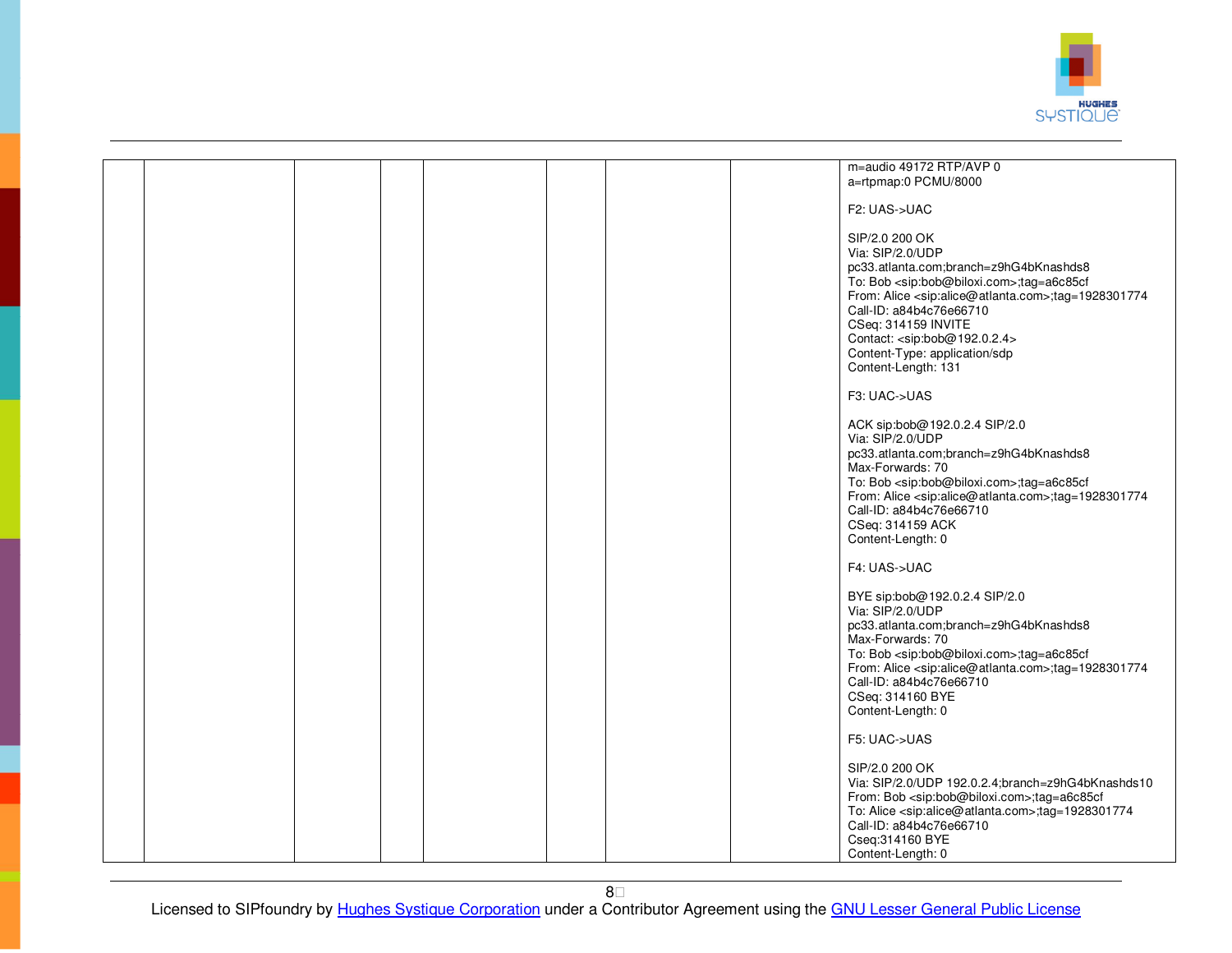

|                |                        |           |     |                    | <b>UAS</b> | In the Third case<br>we as UAC sends<br><b>INVITE</b> message<br>to UAS with lower<br>SIP-Version UAS<br>MUST accept the<br><b>INVITE</b> | <b>UAS MUST</b><br>accept the<br><b>INVITE</b> | F1: UAC->UAS<br>INVITE sip:bob@biloxi.com sip/2.0<br>Via: sip/2.0/UDP<br>pc33.atlanta.com;branch=z9hG4bKnashds8<br>To: Bob <sip:bob@biloxi.com><br/>From: Alice <sip:alice@atlanta.com>;tag=1928301774<br/>Call-ID: a84b4c76e66710<br/>CSeq: 314159 INVITE<br/>Max-Forwards: 70<br/>Date: Thu, 21 Feb 2002 13:02:03 GMT<br/>Contact: <sip:alice@pc33.atlanta.com><br/>Content-Length: 568<br/><math>v=0</math><br/>o=UserA 2890844526 2890844526 IN IP4 here.com<br/>s=Session SDP<br/>c=IN IP4 pc33.atlanta.com<br/><math>t=0</math> 0<br/>m=audio 49172 RTP/AVP 0<br/>a=rtpmap:0 PCMU/8000<br/>F2: UAS-&gt;UAC<br/>SIP/2.0 200 OK<br/>Via: SIP/2.0/UDP<br/>pc33.atlanta.com;branch=z9hG4bKnashds8<br/>To: Bob <sip:bob@biloxi.com>;tag=a6c85cf<br/>From: Alice <sip:alice@atlanta.com>;tag=1928301774<br/>Call-ID: a84b4c76e66710<br/>CSeq: 314159 INVITE<br/>Contact: <sip:bob@192.0.2.4><br/>Content-Type: application/sdp<br/>Content-Length: 131<br/>F3: UAC-&gt;UAS<br/>ACK sip:bob@192.0.2.4 SIP/2.0<br/>Via: SIP/2.0/UDP<br/>pc33.atlanta.com;branch=z9hG4bKnashds8<br/>Max-Forwards: 70<br/>To: Bob <sip:bob@biloxi.com>;tag=a6c85cf<br/>From: Alice <sip:alice@atlanta.com>;tag=1928301774<br/>Call-ID: a84b4c76e66710<br/>CSeq: 314159 ACK<br/>Content-Length: 0</sip:alice@atlanta.com></sip:bob@biloxi.com></sip:bob@192.0.2.4></sip:alice@atlanta.com></sip:bob@biloxi.com></sip:alice@pc33.atlanta.com></sip:alice@atlanta.com></sip:bob@biloxi.com> |
|----------------|------------------------|-----------|-----|--------------------|------------|-------------------------------------------------------------------------------------------------------------------------------------------|------------------------------------------------|----------------------------------------------------------------------------------------------------------------------------------------------------------------------------------------------------------------------------------------------------------------------------------------------------------------------------------------------------------------------------------------------------------------------------------------------------------------------------------------------------------------------------------------------------------------------------------------------------------------------------------------------------------------------------------------------------------------------------------------------------------------------------------------------------------------------------------------------------------------------------------------------------------------------------------------------------------------------------------------------------------------------------------------------------------------------------------------------------------------------------------------------------------------------------------------------------------------------------------------------------------------------------------------------------------------------------------------------------------------------------------------------------------------------------------------------------------------------|
| $\overline{7}$ | A Status-Line consists | section 7 | 104 | For s.no 7,8 and 9 | <b>UAS</b> | As per rfc3261 the                                                                                                                        | <b>Status Line</b>                             | F1: UAC->UAS                                                                                                                                                                                                                                                                                                                                                                                                                                                                                                                                                                                                                                                                                                                                                                                                                                                                                                                                                                                                                                                                                                                                                                                                                                                                                                                                                                                                                                                         |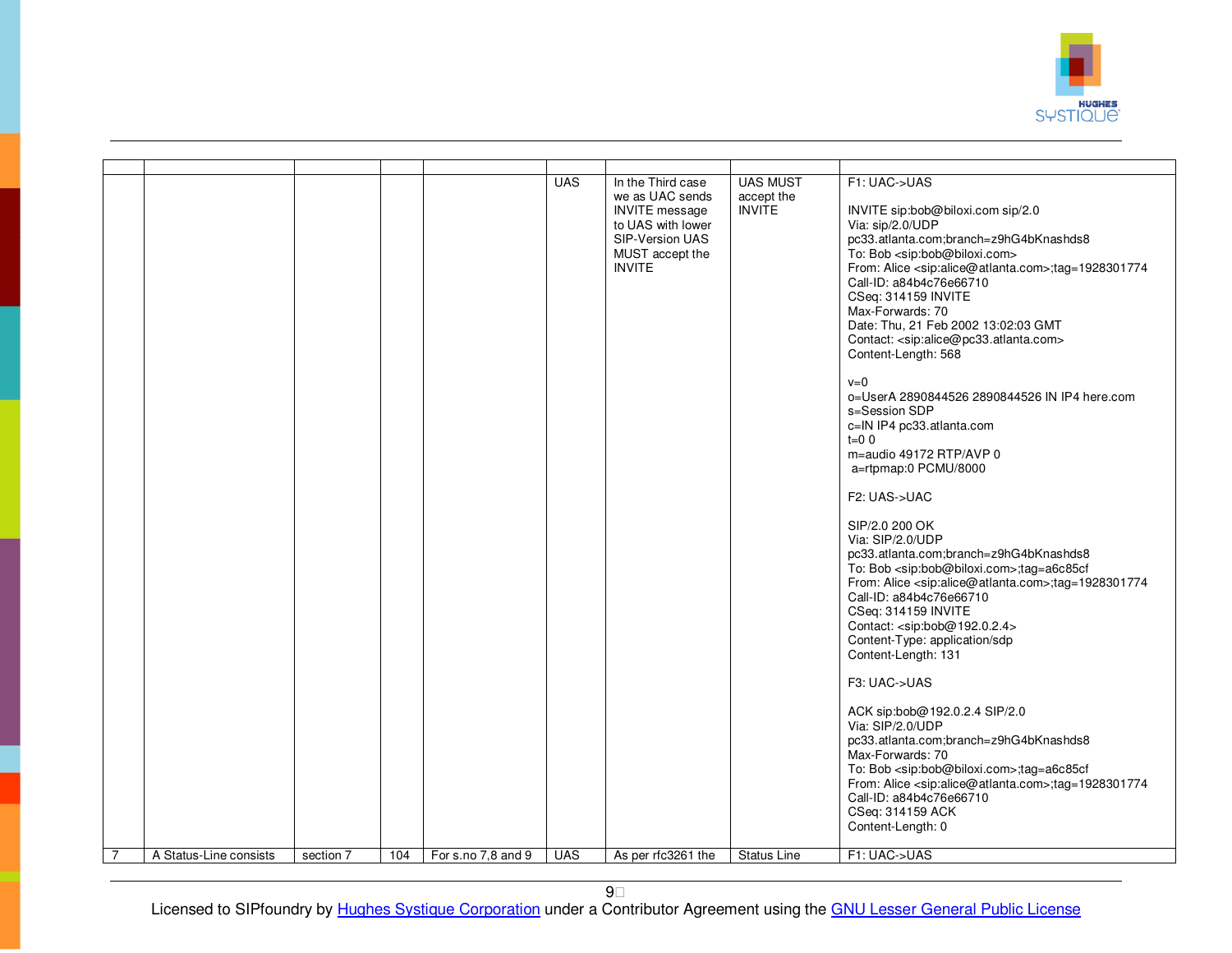

|                | of the protocol version<br>followed by a numeric<br>Status-Code and its<br>associated textual<br>phrase, with each<br>element separated by a<br>single SP character. | page 28   | we can write one<br>single in two way<br>one as UAC check<br>the format of<br>response send by<br>UAS and second<br>one check the<br>behavior of UAC<br>mismatch<br>Response formate. |            | response is differ<br>fron request by a<br>status line. in the<br>first case we as<br>UAC check the<br>presence of status<br>line in response<br>from UAS. | MUST be<br>present in<br>Response. | INVITE sip:bob@biloxi.com SIP/2.0<br>Via: SIP/2.0/UDP<br>pc33.atlanta.com;branch=z9hG4bKnashds8<br>To: Bob <sip:bob@biloxi.com><br/>From: Alice <sip:alice@atlanta.com>;tag=1928301774<br/>Call-ID: a84b4c76e66710<br/>CSeq: 314159 INVITE<br/>Max-Forwards: 70<br/>Date: Thu, 21 Feb 2002 13:02:03 GMT<br/>Contact: <sip:alice@pc33.atlanta.com><br/>Content-Length: 568<br/><math>v=0</math><br/>o=UserA 2890844526 2890844526 IN IP4 here.com<br/>s=Session SDP<br/>c=IN IP4 pc33.atlanta.com<br/><math>t=0</math> 0<br/>m=audio 49172 RTP/AVP 0<br/>a=rtpmap:0 PCMU/8000<br/>F2: UAS-&gt;UAC<br/>SIP/2.0 200 OK<br/>Via: SIP/2.0/UDP<br/>pc33.atlanta.com;branch=z9hG4bKnashds8<br/>To: Bob <sip:bob@biloxi.com>;tag=a6c85cf<br/>From: Alice <sip:alice@atlanta.com>;tag=1928301774<br/>Call-ID: a84b4c76e66710<br/>CSeq: 314159 INVITE<br/>Contact: <sip:bob@192.0.2.4><br/>Content-Type: application/sdp<br/>Content-Length: 131<br/>F3: UAC-&gt;UAS<br/>ACK sip:bob@192.0.2.4 SIP/2.0<br/>Via: SIP/2.0/UDP<br/>pc33.atlanta.com;branch=z9hG4bKnashds8<br/>Max-Forwards: 70<br/>To: Bob <sip:bob@biloxi.com>;tag=a6c85cf<br/>From: Alice <sip:alice@atlanta.com>;tag=1928301774<br/>Call-ID: a84b4c76e66710<br/>CSeq: 314159 ACK<br/>Content-Length: 0</sip:alice@atlanta.com></sip:bob@biloxi.com></sip:bob@192.0.2.4></sip:alice@atlanta.com></sip:bob@biloxi.com></sip:alice@pc33.atlanta.com></sip:alice@atlanta.com></sip:bob@biloxi.com> |
|----------------|----------------------------------------------------------------------------------------------------------------------------------------------------------------------|-----------|---------------------------------------------------------------------------------------------------------------------------------------------------------------------------------------|------------|------------------------------------------------------------------------------------------------------------------------------------------------------------|------------------------------------|------------------------------------------------------------------------------------------------------------------------------------------------------------------------------------------------------------------------------------------------------------------------------------------------------------------------------------------------------------------------------------------------------------------------------------------------------------------------------------------------------------------------------------------------------------------------------------------------------------------------------------------------------------------------------------------------------------------------------------------------------------------------------------------------------------------------------------------------------------------------------------------------------------------------------------------------------------------------------------------------------------------------------------------------------------------------------------------------------------------------------------------------------------------------------------------------------------------------------------------------------------------------------------------------------------------------------------------------------------------------------------------------------------------------------------------------------|
| $\overline{8}$ | No CR or LF is allowed                                                                                                                                               | section 7 | This section is                                                                                                                                                                       | <b>UAC</b> | In the Second case                                                                                                                                         | UAC will not                       | F1: UAC->UAS                                                                                                                                                                                                                                                                                                                                                                                                                                                                                                                                                                                                                                                                                                                                                                                                                                                                                                                                                                                                                                                                                                                                                                                                                                                                                                                                                                                                                                         |
|                | except in the final CRLF                                                                                                                                             | page 28   | covered in test                                                                                                                                                                       |            | we as UAS send                                                                                                                                             | understand                         |                                                                                                                                                                                                                                                                                                                                                                                                                                                                                                                                                                                                                                                                                                                                                                                                                                                                                                                                                                                                                                                                                                                                                                                                                                                                                                                                                                                                                                                      |
|                | sequence.                                                                                                                                                            |           | case 104                                                                                                                                                                              |            | response with out                                                                                                                                          | response and                       | INVITE sip:bob@biloxi.com SIP/2.0 Via: SIP/2.0/UDP                                                                                                                                                                                                                                                                                                                                                                                                                                                                                                                                                                                                                                                                                                                                                                                                                                                                                                                                                                                                                                                                                                                                                                                                                                                                                                                                                                                                   |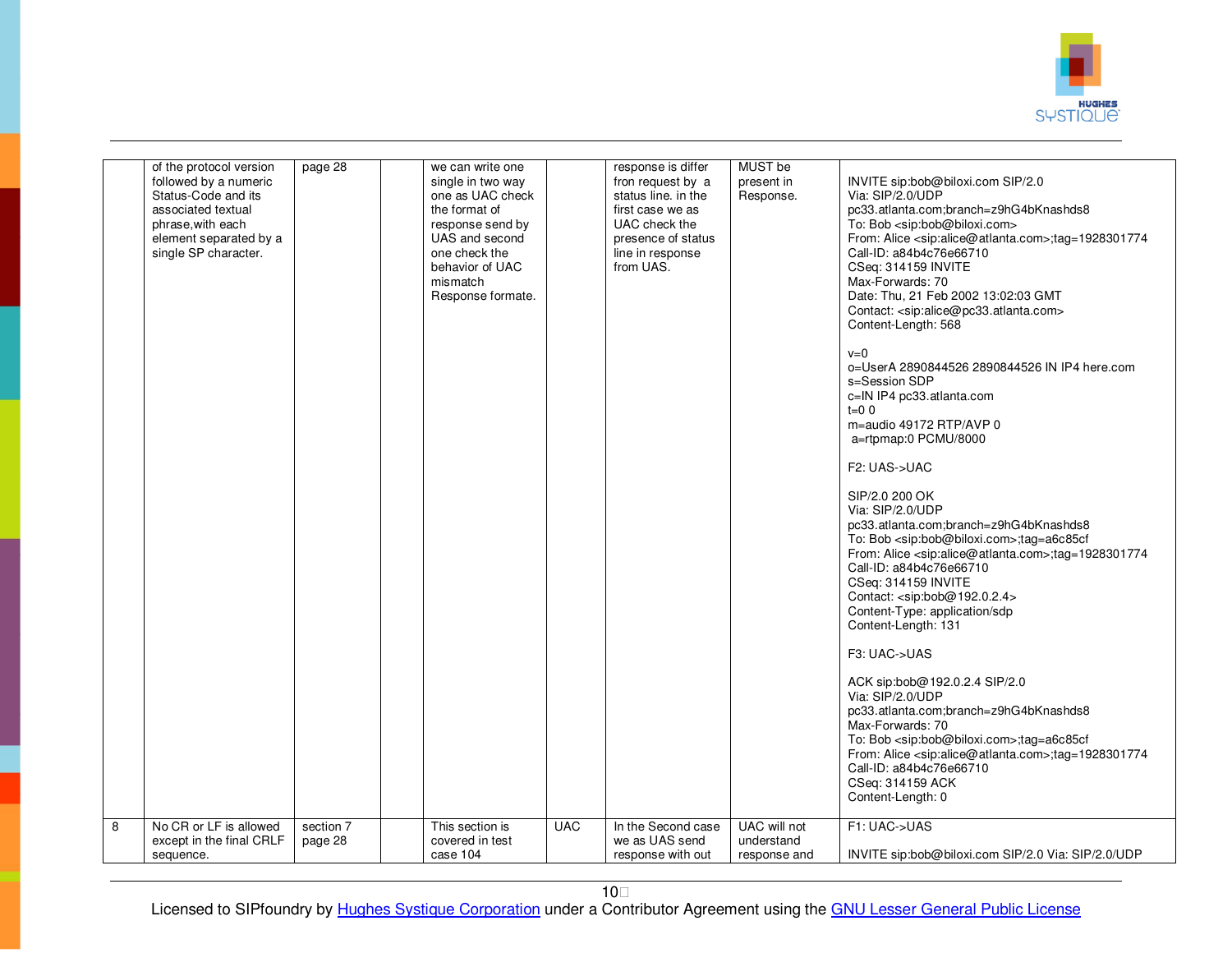

|  |  | status line. UAC<br>will not understand<br>response and<br>discard the<br>message. | discard the<br>message. | pc33.atlanta.com;branch=z9hG4bKnashds8 To: Bob<br><sip:bob@biloxi.com> From: Alice<br/><sip:alice@atlanta.com>;tag=1928301774 Call-ID:<br/>a84b4c76e66710 CSeq: 314159 INVITE Max-Forwards:<br/>70 Date: Thu, 21 Feb 2002 13:02:03 GMT Contact:<br/><sip:alice@pc33.atlanta.com><br/>Content-Length: 568<br/><math>v=0</math><br/>o=UserA 2890844526 2890844526 IN IP4 here.com<br/>s=Session SDP<br/>c=IN IP4 pc33.atlanta.com<br/><math>t=0</math> 0<br/>m=audio 49172 RTP/AVP 0<br/>a=rtpmap:0 PCMU/8000<br/>F2: UAS-&gt;UAC<br/>Via: SIP/2.0/UDP<br/>pc33.atlanta.com;branch=z9hG4bKnashds8<br/>To: Bob <sip:bob@biloxi.com>;tag=a6c85cf<br/>From: Alice <sip:alice@atlanta.com>;tag=1928301774<br/>Call-ID: a84b4c76e66710<br/>CSeq: 314159 INVITE<br/>Contact: <sip:bob@192.0.2.4><br/>Content-Type: application/sdp<br/>Content-Length: 0</sip:bob@192.0.2.4></sip:alice@atlanta.com></sip:bob@biloxi.com></sip:alice@pc33.atlanta.com></sip:alice@atlanta.com></sip:bob@biloxi.com> |
|--|--|------------------------------------------------------------------------------------|-------------------------|---------------------------------------------------------------------------------------------------------------------------------------------------------------------------------------------------------------------------------------------------------------------------------------------------------------------------------------------------------------------------------------------------------------------------------------------------------------------------------------------------------------------------------------------------------------------------------------------------------------------------------------------------------------------------------------------------------------------------------------------------------------------------------------------------------------------------------------------------------------------------------------------------------------------------------------------------------------------------------------------|
|  |  |                                                                                    |                         | F3: UAC->UAS<br>SIP/2.0 487 Via: SIP/2.0/UDP<br>pc33.atlanta.com;branch=z9hG4bKnashds8<br>To: Bob <sip:bob@biloxi.com>;tag=a6c85cf<br/>From: Alice <sip:alice@atlanta.com>;tag=1928301774<br/>Call-ID: a84b4c76e66710<br/>CSeq: 314159 INVITE<br/>Contact: <sip:bob@192.0.2.4><br/>F4: UAS-&gt;UAC<br/>ACK sip:bob@192.0.2.4 SIP/2.0<br/>Via: SIP/2.0/UDP<br/>pc33.atlanta.com;branch=z9hG4bKnashds8<br/>Max-Forwards: 70<br/>To: Bob <sip:bob@biloxi.com>;tag=a6c85cf<br/>From: Alice <sip:alice@atlanta.com>;tag=1928301774<br/>Call-ID: a84b4c76e66710</sip:alice@atlanta.com></sip:bob@biloxi.com></sip:bob@192.0.2.4></sip:alice@atlanta.com></sip:bob@biloxi.com>                                                                                                                                                                                                                                                                                                                     |
|  |  |                                                                                    |                         | CSeq: 314159 ACK<br>Content-Length: 0                                                                                                                                                                                                                                                                                                                                                                                                                                                                                                                                                                                                                                                                                                                                                                                                                                                                                                                                                       |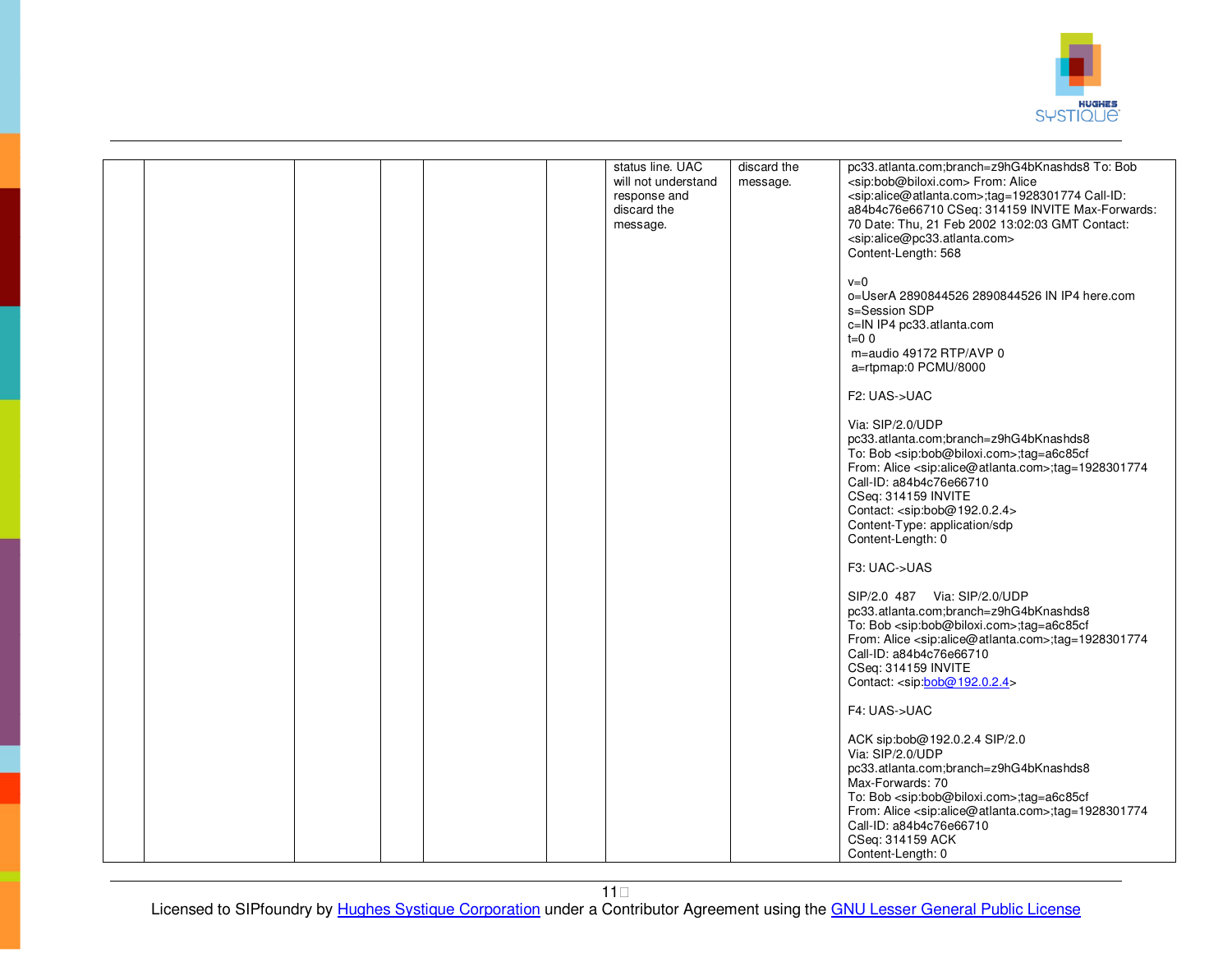

| $\overline{9}$ | Status-Line = SIP-<br>Version SP Status-<br>Code SP Reason-<br>Phrase CRLF                                                                    | section 7<br>page 28 |     | This section is covered in test case 101                                                                                                                                                                                     |                                                                                                                                                                                                                                                                                                                                                                                                                                                                                                                                                                             |                                                                                                    |                                                                                                                                                                                                                                                                                                                                                                                                                                                                                                                                                                                                                                                                                                                                                                                                                                                                                                                                                                                                                                                                                                                                                                                                                                                                                                                                                                                                    |
|----------------|-----------------------------------------------------------------------------------------------------------------------------------------------|----------------------|-----|------------------------------------------------------------------------------------------------------------------------------------------------------------------------------------------------------------------------------|-----------------------------------------------------------------------------------------------------------------------------------------------------------------------------------------------------------------------------------------------------------------------------------------------------------------------------------------------------------------------------------------------------------------------------------------------------------------------------------------------------------------------------------------------------------------------------|----------------------------------------------------------------------------------------------------|----------------------------------------------------------------------------------------------------------------------------------------------------------------------------------------------------------------------------------------------------------------------------------------------------------------------------------------------------------------------------------------------------------------------------------------------------------------------------------------------------------------------------------------------------------------------------------------------------------------------------------------------------------------------------------------------------------------------------------------------------------------------------------------------------------------------------------------------------------------------------------------------------------------------------------------------------------------------------------------------------------------------------------------------------------------------------------------------------------------------------------------------------------------------------------------------------------------------------------------------------------------------------------------------------------------------------------------------------------------------------------------------------|
| 10             | This specification<br>conforms to RFC 2234<br>[10] and uses only<br>explicit whitespace and<br>folding as an integral<br>part of the grammar. |                      | 105 | For s.no<br>10, 11, 12, 13, 14,<br>16 and 24 can be<br>combine in a<br>single test case.<br>Here we as UAC<br>check whether the<br>UAS support these<br>formate or not by<br>sending Invite with<br>this specific<br>format. | For this muti<br>purpose test we as<br>UAC sends an<br><b>INVITE to UAS</b><br>with SIP URI<br>format, arbitrary<br>amount of<br>whitespace on<br>either side of the<br>colon, multiple<br>lines by preceding<br>each extra line with<br>at least one SP or<br>horizontal tab(HT)<br>and multiple<br>header field rows<br>into one "field-<br>name: field-value"<br>pair, without<br>changing the<br>semantics of the<br>message, by<br>appending each<br>subsequent field-<br>value to the first,<br>each separated by<br>a comma. UAS<br>MUST accept the<br><b>INVITE</b> | <b>UAS MUST</b><br>accept the<br><b>INVITE</b> and<br>response back<br>with 180<br>ringing/200 ok. | F1: UAC->UAS<br>INVITE sip:bob@biloxi.com SIP/2.0<br>Via: SIP/2.0/UDP<br>pc33.atlanta.com;branch=z9hG4bKnashds8<br>To: Bob<br><sip:bob@biloxi.com;firstparameter;secondparameter;thir<br>dparameter&gt;<br/>From: Alice <sip:alice@atlanta.com; a="" append<br="" is="" long="" this="">with break<br/>param<br/>line&gt;;tag=1928301774<br/>Call-ID: a84b4c76e66710<br/>CSeq: 314159 INVITE<br/>Max-Forwards: 70<br/>Date: Thu, 21 Feb 2002 13:02:03 GMT<br/>Contact: <sip:alice@pc33.atlanta.com><br/>Content-Length: 568<br/><math>v=0</math><br/>o=UserA 2890844526 2890844526 IN IP4 here.com<br/>s=Session SDP<br/>c=IN IP4 pc33.atlanta.com<br/><math>t=0</math> 0<br/>m=audio 49172 RTP/AVP 0<br/>a=rtpmap:0 PCMU/8000<br/>F2: UAS-&gt;UAC<br/>SIP/2.0 200 OK<br/>Via: SIP/2.0/UDP<br/>pc33.atlanta.com;branch=z9hG4bKnashds8<br/>To: Bob <sip:bob@biloxi.com>;tag=a6c85cf<br/>From: Alice <sip:alice@atlanta.com>;tag=1928301774<br/>Call-ID: a84b4c76e66710<br/>CSeq: 314159 INVITE<br/>Contact: <sip:bob@192.0.2.4><br/>Content-Type: application/sdp<br/>Content-Length: 131<br/>F3: UAC-&gt;UAS<br/>ACK sip:bob@biloxi.com SIP/2.0<br/>Via: SIP/2.0/UDP<br/>pc33.atlanta.com;branch=z9hG4bKnashds8</sip:bob@192.0.2.4></sip:alice@atlanta.com></sip:bob@biloxi.com></sip:alice@pc33.atlanta.com></sip:alice@atlanta.com;></sip:bob@biloxi.com;firstparameter;secondparameter;thir<br> |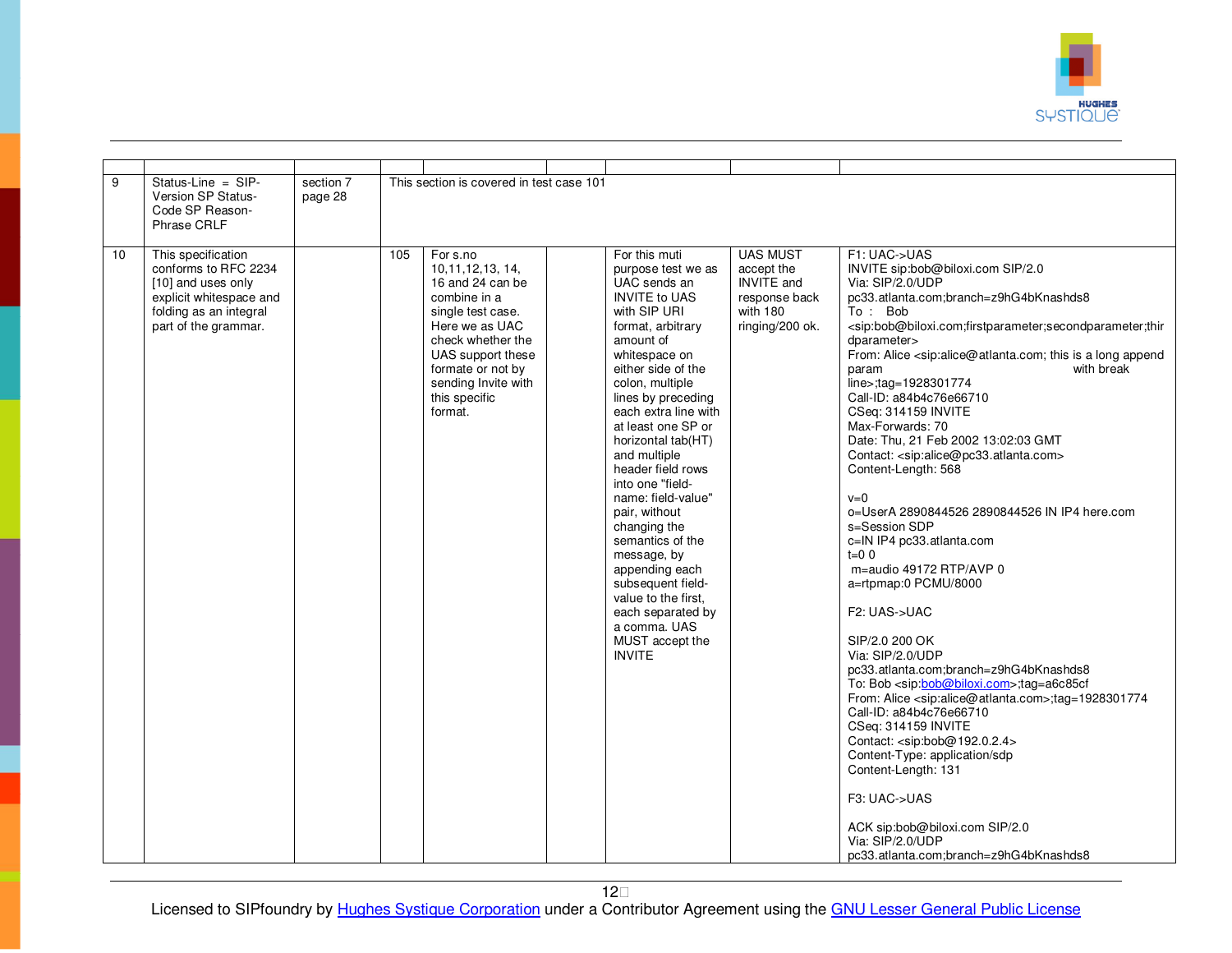

|                 |                                                                                                                                                                                                                                                                       |                             | Max-Forwards: 70<br>Cseq: 314159 ACK<br>Content-Length: 0 | To: Bob <sip:bob@biloxi.com>;tag=a6c85cf<br/>From: Alice <sip:alice@atlanta.com>;tag=1928301774<br/>Call-ID: a84b4c76e66710</sip:alice@atlanta.com></sip:bob@biloxi.com> |
|-----------------|-----------------------------------------------------------------------------------------------------------------------------------------------------------------------------------------------------------------------------------------------------------------------|-----------------------------|-----------------------------------------------------------|--------------------------------------------------------------------------------------------------------------------------------------------------------------------------|
| $\overline{11}$ | Section 25 allows for an<br>arbitrary amount of<br>whitespace on either<br>side of the colon;                                                                                                                                                                         | section 7.3<br>page 29      | This section is covered in test case 105                  |                                                                                                                                                                          |
| 12              | Header fields can be<br>extended over multiple<br>lines by preceding each<br>extra line with at least<br>one SP or horizontal<br>tab(HT). The line break<br>and the whitespace at<br>the beginning of the<br>next line are treated as<br>a single SP character        | section<br>7.3.1 page<br>30 | This section is covered in test case 105                  |                                                                                                                                                                          |
| $\overline{13}$ | Header fields can be<br>extended over multiple<br>lines by preceding each<br>extra line with at least<br>one SP or horizontal<br>tab(HT). The line break<br>and the whitespace at<br>the beginning of the<br>next line are treated as<br>a single SP character        | section<br>7.3.1 page<br>30 | This section is covered in test case 105                  |                                                                                                                                                                          |
| 14              | It MUST be possible to<br>combine the multiple<br>header field rows into<br>one "field-name: field-<br>value" pair, without<br>changing the semantics<br>of the message, by<br>appending each<br>subsequentfield-value<br>to the first, each<br>separated by a comma. | section<br>7.3.1 page<br>30 | This section is covered in test case 105                  |                                                                                                                                                                          |
| 15              | The line break and the<br>whitespace at the<br>beginning of the next                                                                                                                                                                                                  | section<br>7.3.1 page<br>30 | This section is covered in test case 105                  |                                                                                                                                                                          |

13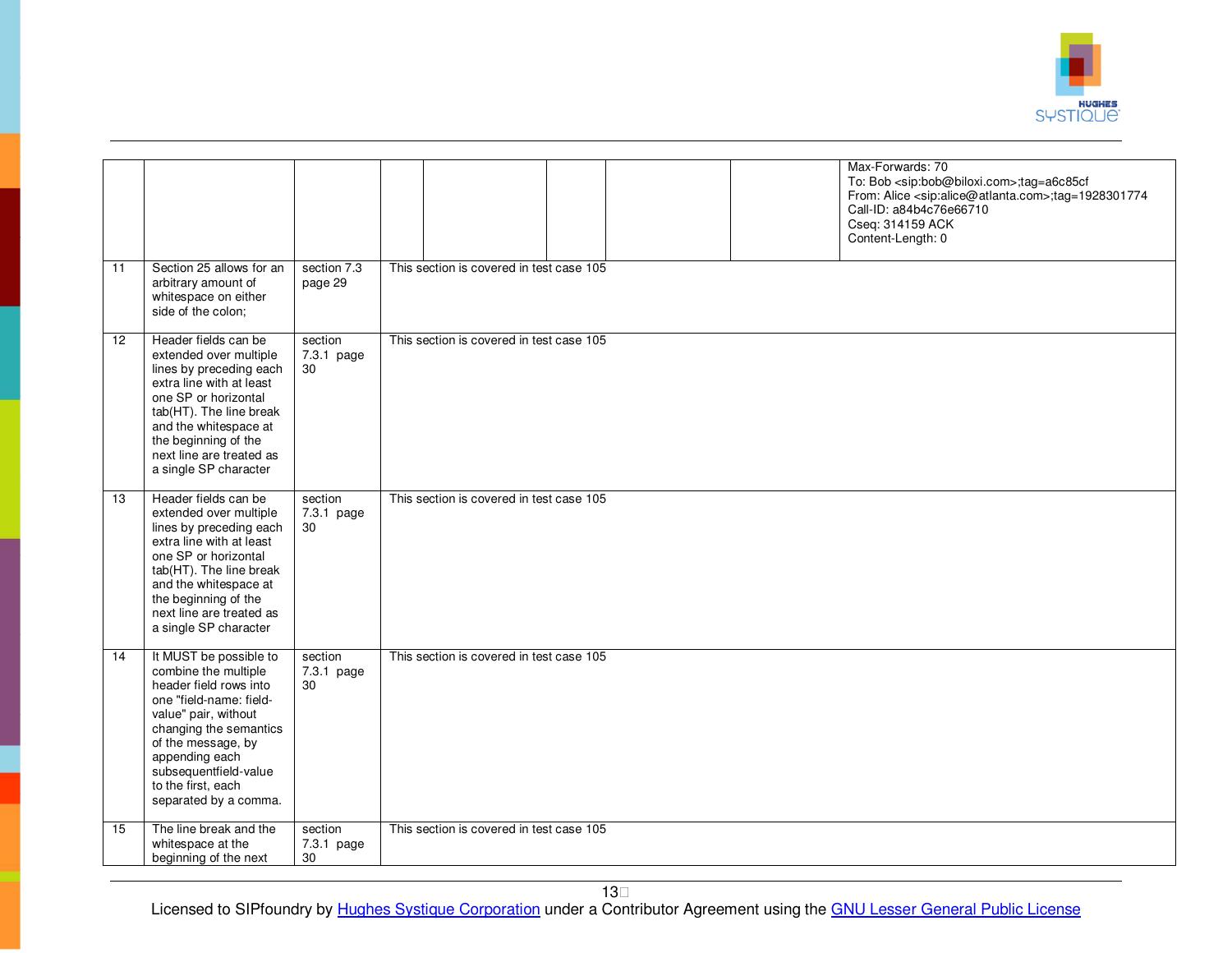

|    | line are treated as a<br>single SP character                                                                                                                                                  |                               |     |                                                                                                    |            |                                                                                                                                                                                                                                                           |                                                                  |                                                                                                                                                                                                                                                                                                                                                                                                                                                                                                                                                                                                                                                                                                                                                                                                                                                                                                                                                                                                                                                                                                                                                                                                                                                            |
|----|-----------------------------------------------------------------------------------------------------------------------------------------------------------------------------------------------|-------------------------------|-----|----------------------------------------------------------------------------------------------------|------------|-----------------------------------------------------------------------------------------------------------------------------------------------------------------------------------------------------------------------------------------------------------|------------------------------------------------------------------|------------------------------------------------------------------------------------------------------------------------------------------------------------------------------------------------------------------------------------------------------------------------------------------------------------------------------------------------------------------------------------------------------------------------------------------------------------------------------------------------------------------------------------------------------------------------------------------------------------------------------------------------------------------------------------------------------------------------------------------------------------------------------------------------------------------------------------------------------------------------------------------------------------------------------------------------------------------------------------------------------------------------------------------------------------------------------------------------------------------------------------------------------------------------------------------------------------------------------------------------------------|
| 16 | Implementations<br>MUST be able to<br>process multiple header<br>field rows with the same<br>name in any<br>combination of the<br>single-value-per-line or<br>comma-separated<br>value forms. | section<br>7.3.1 page<br>31   |     | This section is covered in test case 105                                                           |            |                                                                                                                                                                                                                                                           |                                                                  |                                                                                                                                                                                                                                                                                                                                                                                                                                                                                                                                                                                                                                                                                                                                                                                                                                                                                                                                                                                                                                                                                                                                                                                                                                                            |
| 17 | Even though an<br>arbitrary number of<br>parameter pairs may be<br>attached to a header<br>field value, any given<br>parameter-name MUST<br>NOT appear more than<br>once.                     | section<br>$7.3.1$ page<br>32 | 106 | Here we as UAC<br>check the behavior<br>of UAS on<br>repeated<br>parameter name of<br>Header Field | <b>UAS</b> | As per rfc3261<br>arbitrary number of<br>parameter pairs<br>may be attached to<br>a header field<br>value, any given<br>parameter-name<br>MUST NOT appear<br>more than once.<br>Here we as UAC<br>sends INVITE to<br>UAS with repeated<br>parameter name. | UAS will<br>response back<br>with 400 bad<br>reques<br>response. | F1: UAC->UAS<br>INVITE sip:bob@biloxi.com SIP/2.0<br>Via: SIP/2.0/UDP<br>pc33.atlanta.com;branch=z9hG4bKnashds8<br>To: Bob <sip:bob@biloxi.com><br/>From: Alice <sip:alice@atlanta.com>;tag=1928301774<br/>Call-ID: a84b4c76e66710<br/>CSeq: 314159 INVITE<br/>Max-Forwards: 70<br/>Date: Thu, 21 Feb 2002 13:02:03 GMT<br/>Contact: <sip:alice@pc33.atlanta.com><br/>Contact: <sip:alice@pc33.atlanta.com><br/>Contact: <sip:alice@pc33.atlanta.com><br/>Content-Length: 568<br/><math>v=0</math><br/>o=UserA 2890844526 2890844526 IN IP4 here.com<br/>s=Session SDP<br/>c=IN IP4 pc33.atlanta.com<br/><math>t = 0.0</math><br/>m=audio 49172 RTP/AVP 0<br/>a=rtpmap:0 PCMU/8000<br/>F2: UAS-&gt;UAC<br/>SIP/2.0 400 Bad request<br/>Via: SIP/2.0/UDP<br/>pc33.atlanta.com;branch=z9hG4bKnashds8<br/>To: Bob <sip:bob@biloxi.com>;tag=a6c85cf<br/>From: Alice <sip:alice@atlanta.com>;tag=1928301774<br/>Call-ID: a84b4c76e66710<br/>CSeq: 314159 INVITE<br/>Contact: <sip:bob@192.0.2.4><br/>Content-Type: application/sdp<br/>Content-Length: 131</sip:bob@192.0.2.4></sip:alice@atlanta.com></sip:bob@biloxi.com></sip:alice@pc33.atlanta.com></sip:alice@pc33.atlanta.com></sip:alice@pc33.atlanta.com></sip:alice@atlanta.com></sip:bob@biloxi.com> |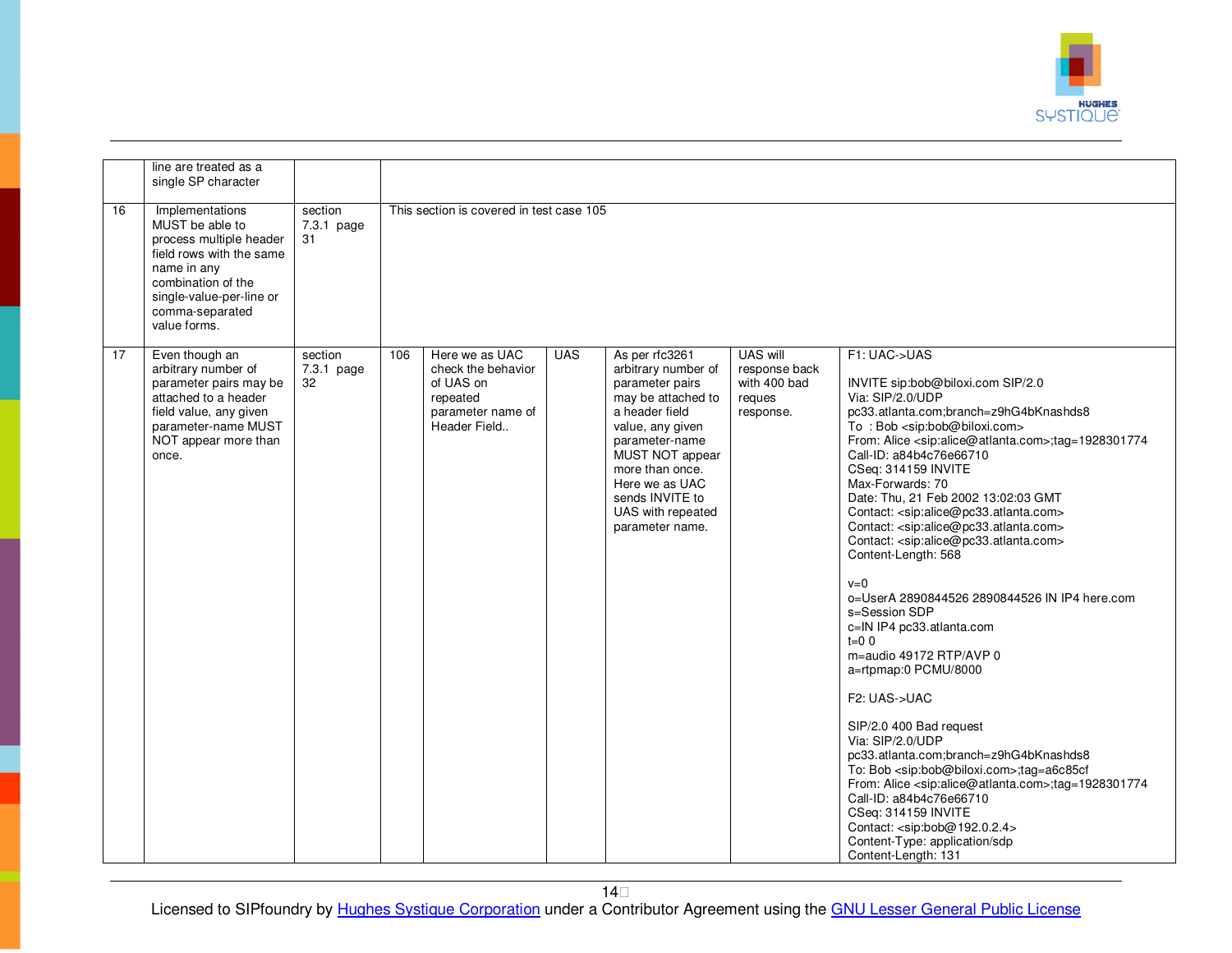

|    |                                                                                  |                             |     |                                                                                                                                                              |                                                                                                                                                   |                                                                                                    | F3: UAC->UAS<br>ACK sip:bob@biloxi.com SIP/2.0<br>Via: SIP/2.0/UDP<br>pc33.atlanta.com;branch=z9hG4bKnashds8<br>Max-Forwards: 70<br>To: Bob <sip:bob@biloxi.com>;tag=a6c85cf<br/>From: Alice <sip:alice@atlanta.com>;tag=1928301774<br/>Call-ID: a84b4c76e66710<br/>Cseq: 314159 ACK<br/>Content-Length: 0</sip:alice@atlanta.com></sip:bob@biloxi.com>                                                                                                                                                                                                                                                                                                                                                                                                                                                                                                                                                                                                                                                                                                                                                               |
|----|----------------------------------------------------------------------------------|-----------------------------|-----|--------------------------------------------------------------------------------------------------------------------------------------------------------------|---------------------------------------------------------------------------------------------------------------------------------------------------|----------------------------------------------------------------------------------------------------|-----------------------------------------------------------------------------------------------------------------------------------------------------------------------------------------------------------------------------------------------------------------------------------------------------------------------------------------------------------------------------------------------------------------------------------------------------------------------------------------------------------------------------------------------------------------------------------------------------------------------------------------------------------------------------------------------------------------------------------------------------------------------------------------------------------------------------------------------------------------------------------------------------------------------------------------------------------------------------------------------------------------------------------------------------------------------------------------------------------------------|
| 18 | When comparing<br>header fields, field<br>names are always<br>case- insensitive. | section<br>7.3.1 page<br>32 | 107 | For s.no 18 and 19<br>can be combine in<br>single test case.<br>Here we check the<br>behavior of UAS<br>by sending Invite<br>message as per<br>this formate. | Here we sends an<br><b>INVITE</b> message<br>with header field<br>name random<br>case(lower and<br>upper mix). UAS<br>MUST accept this<br>format. | <b>UAS MUST</b><br>accept the<br><b>INVITE</b> and<br>response back<br>with 180<br>ringing/200 ok. | F1: UAC->UAS<br>INVITE sip:bob@biloxi.com SIP/2.0<br>vla: SIP/2.0/UDP<br>pc33.atlanta.com;brAnch=z9hG4bKnashds8<br>to: Bob <sip:bob@biloxi.com><br/>FRoM: Alice <sip:alice@atlanta.com>;tAg=1928301774<br/>CAIL-ID: a84b4c76e66710<br/>CsEq: 314159 INVITE<br/>Max-Forwards: 70<br/>Date: Thu, 21 Feb 2002 13:02:03 GMT<br/>Contact: <sip:alice@pc33.atlanta.com><br/>Content-Length: 568<br/><math>v=0</math><br/>o=UserA 2890844526 2890844526 IN IP4 here.com<br/>s=Session SDP<br/>c=IN IP4 pc33.atlanta.com<br/><math>t=0</math> 0<br/>m=audio 49172 RTP/AVP 0<br/>a=rtpmap:0 PCMU/8000<br/>F2: UAS-&gt;UAC<br/>SIP/2.0 200 ok<br/>Via: SIP/2.0/UDP<br/>pc33.atlanta.com;branch=z9hG4bKnashds8<br/>To: Bob <sip:bob@biloxi.com>;tag=a6c85cf<br/>From: Alice <sip:alice@atlanta.com>;tag=1928301774<br/>Call-ID: a84b4c76e66710<br/>CSeq: 314159 INVITE<br/>Contact: <sip:bob@192.0.2.4><br/>Content-Type: application/sdp<br/>Content-Length: 131<br/>F3: UAC-&gt;UAS</sip:bob@192.0.2.4></sip:alice@atlanta.com></sip:bob@biloxi.com></sip:alice@pc33.atlanta.com></sip:alice@atlanta.com></sip:bob@biloxi.com> |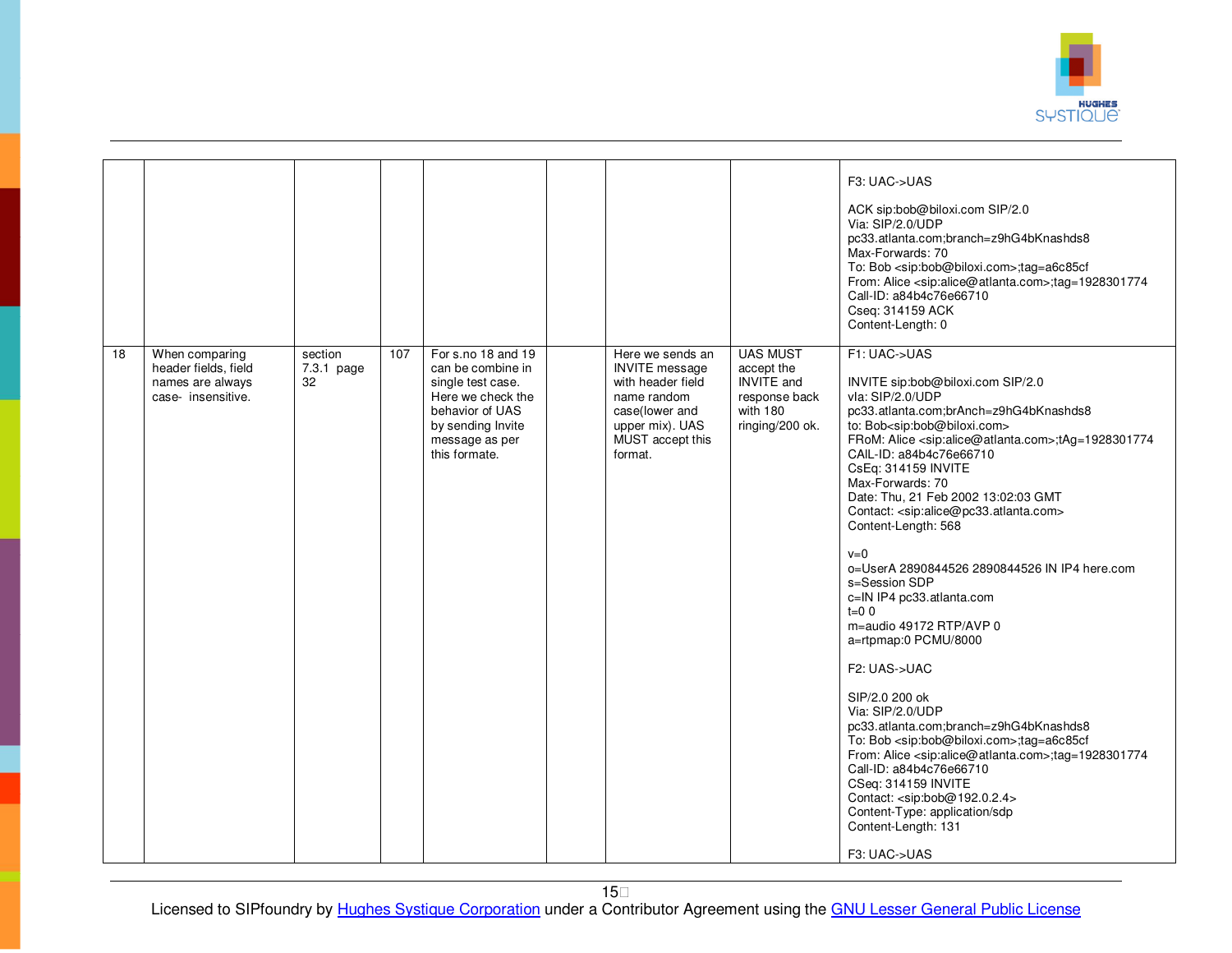

|                 |                                                                                                                                                                                                                                                                                                             |                             |     |                                                                                   |                                                                                                                                                                                                                                                                      |                                                                  | ACK sip:bob@biloxi.com SIP/2.0<br>Via: SIP/2.0/UDP<br>pc33.atlanta.com;branch=z9hG4bKnashds8<br>Max-Forwards: 70<br>To: Bob <sip:bob@biloxi.com>;tag=a6c85cf<br/>From: Alice <sip:alice@atlanta.com>;tag=1928301774<br/>Call-ID: a84b4c76e66710<br/>CSeq: 314159 ACK<br/>Content-Length: 0</sip:alice@atlanta.com></sip:bob@biloxi.com>                                                                                                                                                                                                                                                                                                                                                    |
|-----------------|-------------------------------------------------------------------------------------------------------------------------------------------------------------------------------------------------------------------------------------------------------------------------------------------------------------|-----------------------------|-----|-----------------------------------------------------------------------------------|----------------------------------------------------------------------------------------------------------------------------------------------------------------------------------------------------------------------------------------------------------------------|------------------------------------------------------------------|--------------------------------------------------------------------------------------------------------------------------------------------------------------------------------------------------------------------------------------------------------------------------------------------------------------------------------------------------------------------------------------------------------------------------------------------------------------------------------------------------------------------------------------------------------------------------------------------------------------------------------------------------------------------------------------------|
| $\overline{19}$ | Unless otherwise<br>stated in the definition<br>of a particular header<br>field, field values,<br>parameter names, and<br>parameter values are<br>case-insensitive.Tokens<br>are always case-<br>insensitive. Unless<br>specified otherwise,<br>values expressed as<br>quoted strings are<br>case-sensitive | section<br>7.3.1 page<br>32 |     | This section is covered in test case 107                                          |                                                                                                                                                                                                                                                                      |                                                                  |                                                                                                                                                                                                                                                                                                                                                                                                                                                                                                                                                                                                                                                                                            |
| 20              | If a header field<br>appears in a message<br>not matching its<br>category (such as a<br>request header field in<br>a response), it MUST<br>be ignored.                                                                                                                                                      | section<br>7.3.2 page<br>32 | 108 | Here we check the<br>behavior of UAC<br>on getting a<br>request with<br>response. | As per rfc3261if a<br>header field<br>appears in a<br>message not<br>matching its<br>category (such as<br>a request header<br>field in a<br>response), it MUST<br>be ignored. Here<br>we as UAS sends<br>sends a request<br>with response.<br>UAC MUST ignore<br>it. | <b>UAC MUST</b><br>ignore the<br><b>Request Header</b><br>Field. | F1: UAC->UAS<br>INVITE sip:bob@biloxi.com SIP/2.0<br>Via: SIP/2.0/UDP<br>pc33.atlanta.com;branch=z9hG4bKnashds8<br>To: Bob <sip:bob@biloxi.com><br/>From: Alice <sip:alice@atlanta.com>;tag=1928301774<br/>Call-ID: a84b4c76e66710<br/>CSeq: 314159 INVITE<br/>Max-Forwards: 70<br/>Date: Thu, 21 Feb 2002 13:02:03 GMT<br/>Contact: <sip:alice@pc33.atlanta.com><br/>Content-Length: 568<br/><math>v=0</math><br/>o=UserA 2890844526 2890844526 IN IP4 here.com<br/>s=Session SDP<br/>c=IN IP4 pc33.atlanta.com<br/><math>t=0</math> 0<br/>m=audio 49172 RTP/AVP 0<br/>a=rtpmap:0 PCMU/8000<br/>F2: UAS-&gt;UAC</sip:alice@pc33.atlanta.com></sip:alice@atlanta.com></sip:bob@biloxi.com> |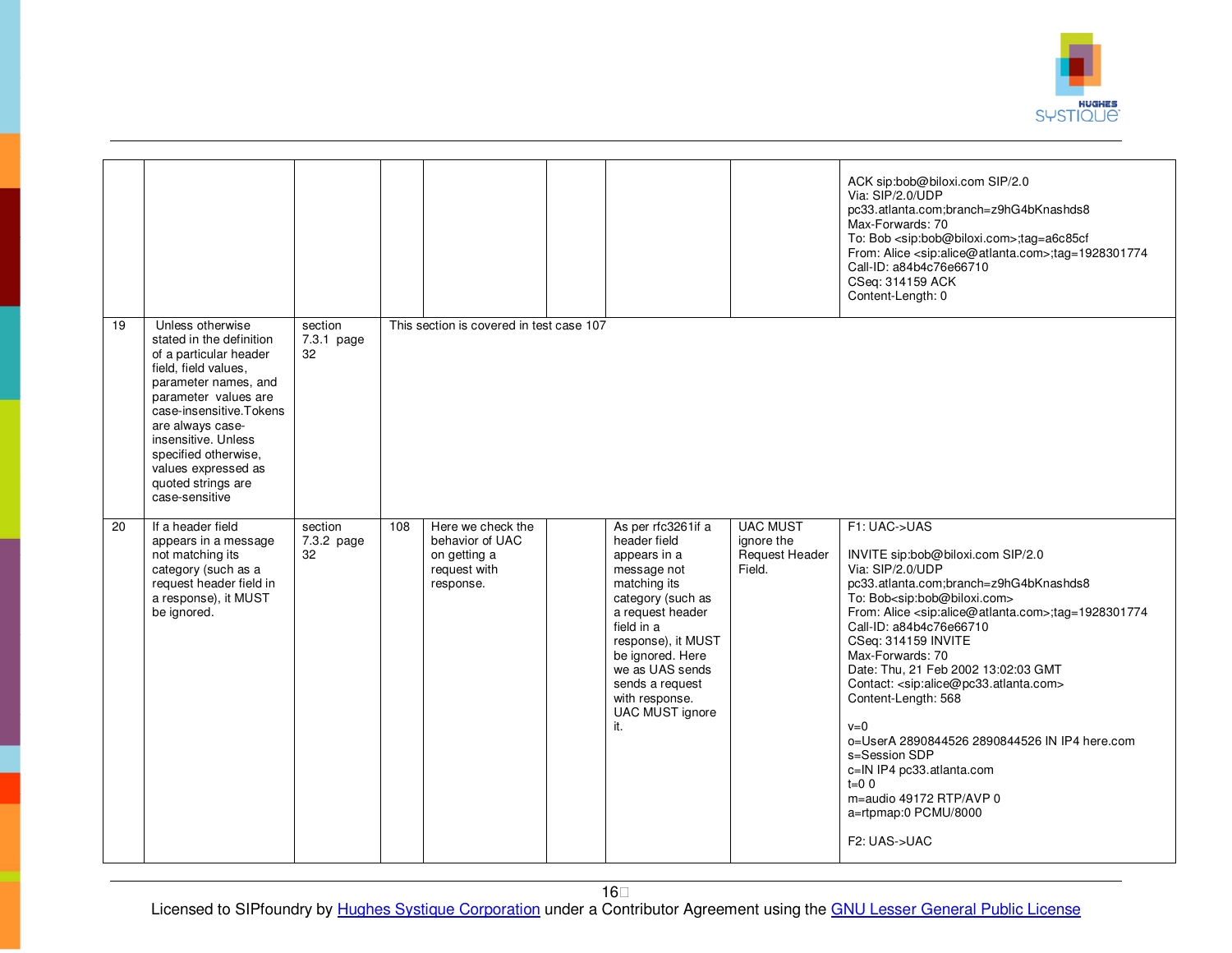

|    |                                                 |                  |     |                                  |            |                                       |                                 | SIP/2.0 200ok                                                                                                                                          |
|----|-------------------------------------------------|------------------|-----|----------------------------------|------------|---------------------------------------|---------------------------------|--------------------------------------------------------------------------------------------------------------------------------------------------------|
|    |                                                 |                  |     |                                  |            |                                       |                                 | Cancel sip:bob@192.0.2.4 SIP/2.0<br>Via: SIP/2.0/UDP                                                                                                   |
|    |                                                 |                  |     |                                  |            |                                       |                                 | pc33.atlanta.com;branch=z9hG4bKnashds8                                                                                                                 |
|    |                                                 |                  |     |                                  |            |                                       |                                 | To: Bob <sip:bob@biloxi.com>;tag=a6c85cf</sip:bob@biloxi.com>                                                                                          |
|    |                                                 |                  |     |                                  |            |                                       |                                 | From: Alice <sip:alice@atlanta.com>;tag=1928301774<br/>Call-ID: a84b4c76e66710</sip:alice@atlanta.com>                                                 |
|    |                                                 |                  |     |                                  |            |                                       |                                 | CSeq: 314159 INVITE                                                                                                                                    |
|    |                                                 |                  |     |                                  |            |                                       |                                 | Contact: <sip:bob@192.0.2.4></sip:bob@192.0.2.4>                                                                                                       |
|    |                                                 |                  |     |                                  |            |                                       |                                 | Content-Type: application/sdp                                                                                                                          |
|    |                                                 |                  |     |                                  |            |                                       |                                 | Content-Length: 131                                                                                                                                    |
|    |                                                 |                  |     |                                  |            |                                       |                                 | F3: UAC->UAS                                                                                                                                           |
|    |                                                 |                  |     |                                  |            |                                       |                                 | ACK sip:bob@192.0.2.4 SIP/2.0                                                                                                                          |
|    |                                                 |                  |     |                                  |            |                                       |                                 | Via: SIP/2.0/UDP                                                                                                                                       |
|    |                                                 |                  |     |                                  |            |                                       |                                 | pc33.atlanta.com;branch=z9hG4bKnashds8<br>Max-Forwards: 70                                                                                             |
|    |                                                 |                  |     |                                  |            |                                       |                                 | To: Bob <sip:bob@biloxi.com>;tag=a6c85cf</sip:bob@biloxi.com>                                                                                          |
|    |                                                 |                  |     |                                  |            |                                       |                                 | From: Alice <sip:alice@atlanta.com>;tag=1928301774</sip:alice@atlanta.com>                                                                             |
|    |                                                 |                  |     |                                  |            |                                       |                                 | Call-ID: a84b4c76e66710                                                                                                                                |
|    |                                                 |                  |     |                                  |            |                                       |                                 | CSeq: 314159 ACK                                                                                                                                       |
|    |                                                 |                  |     |                                  |            |                                       |                                 | Content-Length: 0                                                                                                                                      |
| 21 | field name MAY appear                           | section          | 109 | Here we check                    | <b>UAS</b> | As per rfc3261field                   | <b>UAS MUST</b>                 | F1: UAC->UAS                                                                                                                                           |
|    | in both long and short<br>forms within the same | 7.3.3 page<br>33 |     | whether the UAS<br>support I the |            | name MAY appear<br>in both long and   | accept the<br><b>INVITE</b> and | INVITE sip:bob@biloxi.com SIP/2.0                                                                                                                      |
|    | message.                                        |                  |     | header field name                |            | short forms within                    | response back                   | Via: SIP/2.0/UDP                                                                                                                                       |
|    | Implementations MUST                            |                  |     | in both short and                |            | the same                              | with 180                        | pc33.atlanta.com;branch=z9hG4bKnashds8                                                                                                                 |
|    | accept both the long                            |                  |     | long form or not.                |            | message.                              | ringing/200 ok.                 | t: Bob <sip:bob@biloxi.com></sip:bob@biloxi.com>                                                                                                       |
|    | and short forms of each<br>header name.         |                  |     |                                  |            | Implementations<br>MUST accept both   |                                 | To: Bob <sip:bob@biloxi.com></sip:bob@biloxi.com>                                                                                                      |
|    |                                                 |                  |     |                                  |            | the long and short                    |                                 | f: Alice <sip:alice@atlanta.com>;tag=1928301774<br/>From: Alice <sip:alice@atlanta.com>;tag=1928301774</sip:alice@atlanta.com></sip:alice@atlanta.com> |
|    |                                                 |                  |     |                                  |            | forms of each                         |                                 | Call-ID: a84b4c76e66710                                                                                                                                |
|    |                                                 |                  |     |                                  |            | header name. Here                     |                                 | i: a84b4c76e66710                                                                                                                                      |
|    |                                                 |                  |     |                                  |            | we as UAC sends                       |                                 | CSeq: 314159 INVITE                                                                                                                                    |
|    |                                                 |                  |     |                                  |            | <b>INVITE</b> with all                |                                 | Max-Forwards: 70                                                                                                                                       |
|    |                                                 |                  |     |                                  |            | Header Field name                     |                                 | Contact: <sip:alice@pc33.atlanta.com></sip:alice@pc33.atlanta.com>                                                                                     |
|    |                                                 |                  |     |                                  |            | in short form. UAS<br>MUST accept the |                                 | m: <sip:alice@pc33.atlanta.com><br/>I: 568</sip:alice@pc33.atlanta.com>                                                                                |
|    |                                                 |                  |     |                                  |            | INVITE.                               |                                 |                                                                                                                                                        |
|    |                                                 |                  |     |                                  |            |                                       |                                 | $v=0$                                                                                                                                                  |
|    |                                                 |                  |     |                                  |            |                                       |                                 | o=UserA 2890844526 2890844526 IN IP4 here.com                                                                                                          |
|    |                                                 |                  |     |                                  |            |                                       |                                 | s=Session SDP<br>c=IN IP4 pc33.atlanta.com                                                                                                             |
|    |                                                 |                  |     |                                  |            |                                       |                                 | $t=0$ 0                                                                                                                                                |
|    |                                                 |                  |     |                                  |            |                                       |                                 |                                                                                                                                                        |
|    |                                                 |                  |     |                                  |            |                                       |                                 | m=audio 49172 RTP/AVP 0                                                                                                                                |
|    |                                                 |                  |     |                                  |            |                                       |                                 | a=rtpmap:0 PCMU/8000                                                                                                                                   |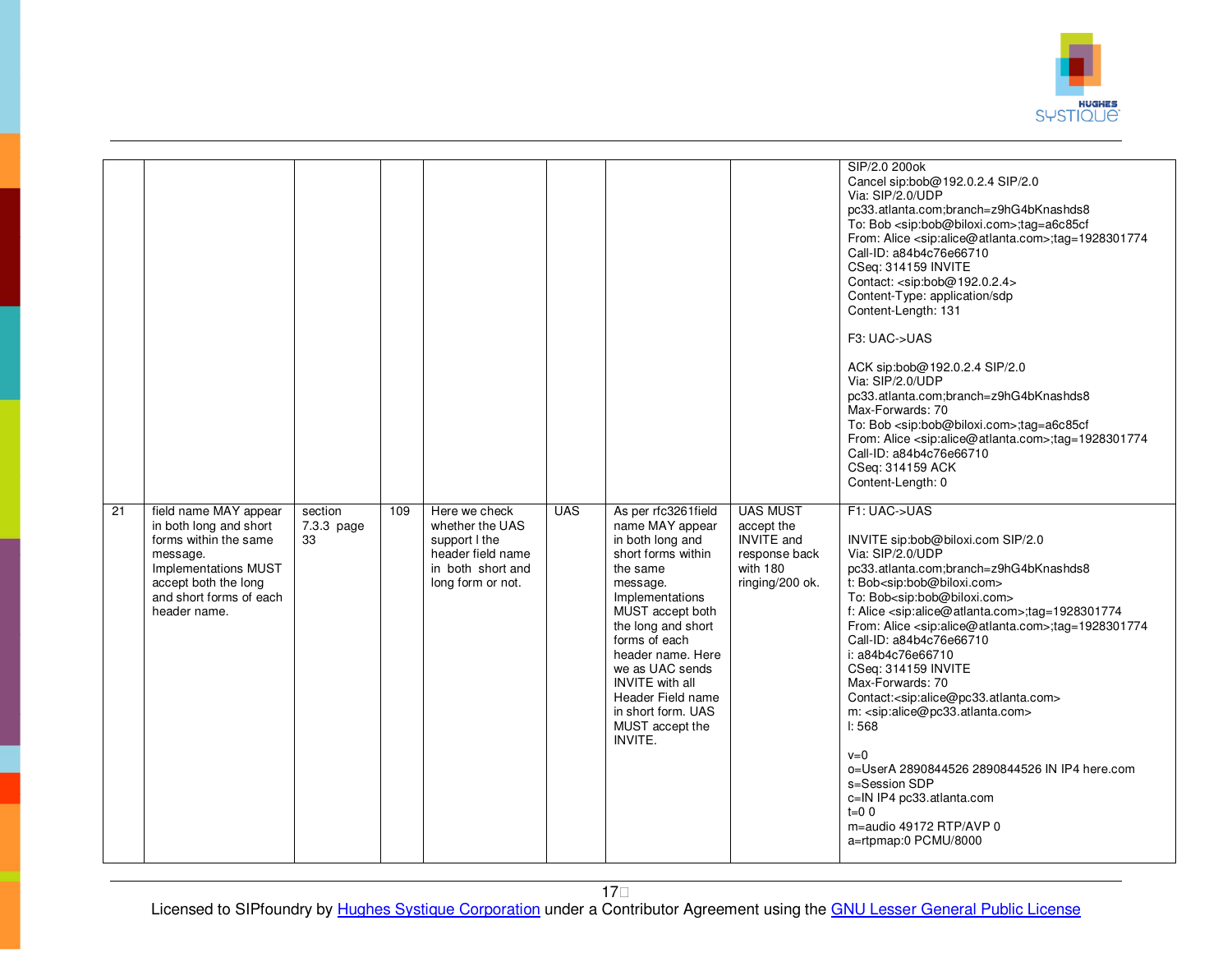

| 22 | The Internet media type<br>of the message body<br>MUST be given by the<br>Content-Type header<br>field. If the body has<br>undergone any<br>encoding such as<br>compression, then this | section<br>$7.4.1$ page<br>33 | 110 | For s.no 22 and<br>115 we as UAC<br>check the behavior<br>on missing one<br>Content-Encoding<br>field while sending<br>a encoded<br>message. | <b>UAS</b> | As per rfc3261 If<br>the body has<br>undergone any<br>encoding such as<br>compression, then<br>this MUST be<br>indicated by the<br>Content-Encoding                                                                          | UAS will not<br>understand<br>coding and<br>response back<br>with 415. | F2: UAS->UAC<br>SIP/2.0 200 ok<br>Via: SIP/2.0/UDP<br>pc33.atlanta.com;branch=z9hG4bKnashds8<br>To: Bob <sip:bob@biloxi.com>;tag=a6c85cf<br/>From: Alice <sip:alice@atlanta.com>;tag=1928301774<br/>Call-ID: a84b4c76e66710<br/>CSeq: 314159 INVITE<br/>Contact: <sip:bob@192.0.2.4><br/>Content-Type: application/sdp<br/>Content-Length: 131<br/>F3: UAC-&gt;UAS<br/>ACK sip:bob@biloxi.com SIP/2.0<br/>Via: SIP/2.0/UDP<br/>pc33.atlanta.com;branch=z9hG4bKnashds8<br/>Max-Forwards: 70<br/>To: Bob <sip:bob@biloxi.com>;tag=a6c85cf<br/>From: Alice <sip:alice@atlanta.com>;tag=1928301774<br/>Call-ID: a84b4c76e66710<br/>CSeq: 314159 ACK<br/>Content-Length: 0<br/>F1: UAC-&gt;UAS<br/>INVITE sip:bob@biloxi.com SIP/2.0<br/>Via: SIP/2.0/UDP<br/>pc33.atlanta.com;branch=z9hG4bKnashds8<br/>To: Bob<sip:bob@biloxi.com><br/>From: Alice <sip:alice@atlanta.com>;tag=1928301774<br/>Call-ID: a84b4c76e66710</sip:alice@atlanta.com></sip:bob@biloxi.com></sip:alice@atlanta.com></sip:bob@biloxi.com></sip:bob@192.0.2.4></sip:alice@atlanta.com></sip:bob@biloxi.com> |
|----|----------------------------------------------------------------------------------------------------------------------------------------------------------------------------------------|-------------------------------|-----|----------------------------------------------------------------------------------------------------------------------------------------------|------------|------------------------------------------------------------------------------------------------------------------------------------------------------------------------------------------------------------------------------|------------------------------------------------------------------------|-------------------------------------------------------------------------------------------------------------------------------------------------------------------------------------------------------------------------------------------------------------------------------------------------------------------------------------------------------------------------------------------------------------------------------------------------------------------------------------------------------------------------------------------------------------------------------------------------------------------------------------------------------------------------------------------------------------------------------------------------------------------------------------------------------------------------------------------------------------------------------------------------------------------------------------------------------------------------------------------------------------------------------------------------------------------------------|
|    | MUST be indicated by<br>the Content- Encoding<br>header field; otherwise,<br>Content-Encoding<br>MUST be omitted.                                                                      |                               |     |                                                                                                                                              |            | header field. In this<br>case, we as UAC<br>sends an INVITE<br>message with<br>coded message<br>Body and without<br>Content-Encoding<br>Header Field, UAS<br>will not understand<br>coding and<br>response back with<br>415. |                                                                        | CSeq: 314159 INVITE<br>Max-Forwards: 70<br>Date: Thu, 21 Feb 2002 13:02:03 GMT<br>Contact: <sip:alice@pc33.atlanta.com><br/>Content-Length: 568<br/><math>V = #</math><br/><math>0 = \% (0)</math>#<br/><math>s = \frac{***}{*}</math><br/><math>c = \frac{1}{5}</math>\$\$@<br/><math>t =</math>-------<br/><math>m = nnf</math><br/>a=rtpmap:0 PCMU/8000<br/>F2: UAS-&gt;UAC</sip:alice@pc33.atlanta.com>                                                                                                                                                                                                                                                                                                                                                                                                                                                                                                                                                                                                                                                                   |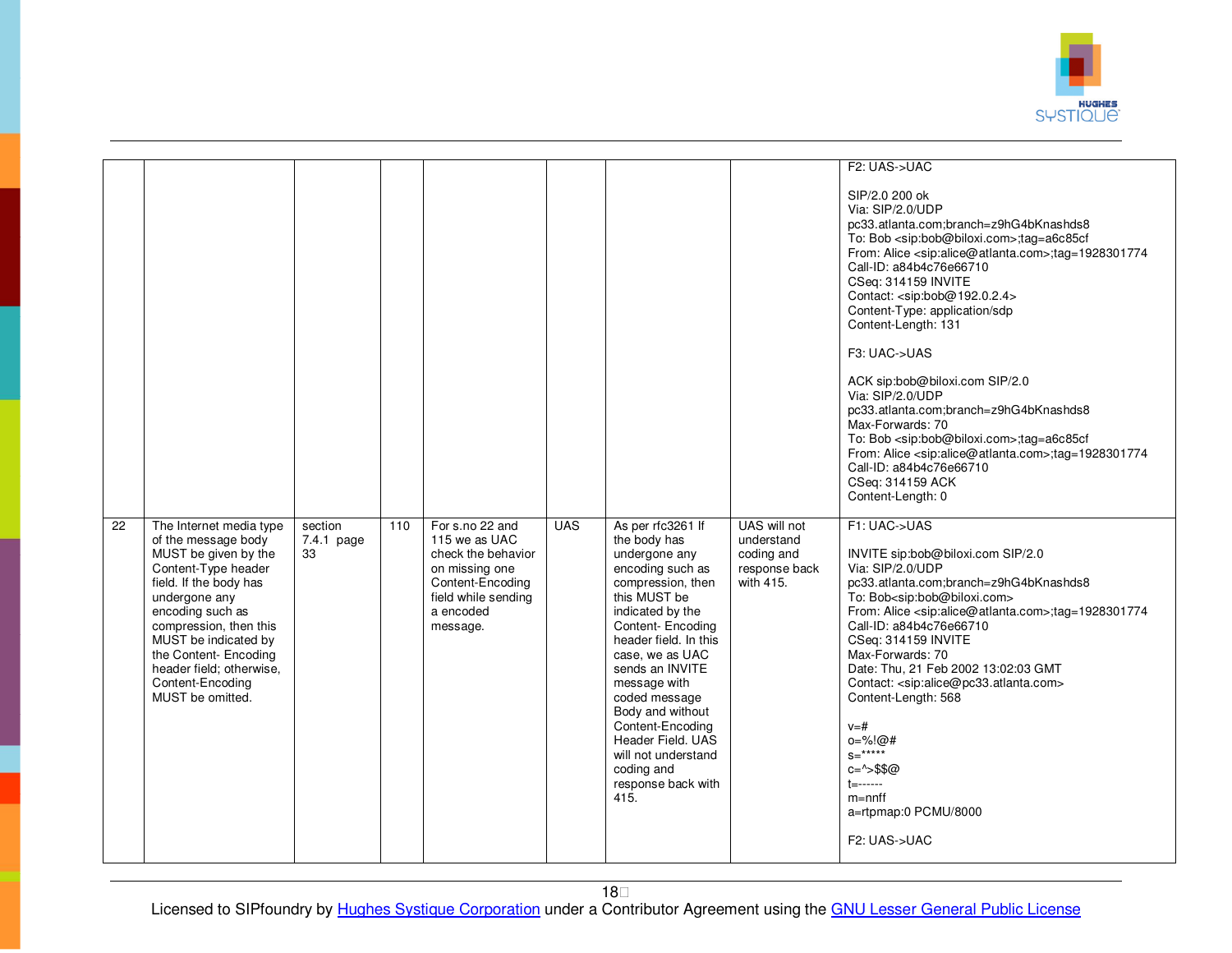

|  |                                                                                                                                                                                         | SIP/2.0 415<br>Via: SIP/2.0/UDP<br>pc33.atlanta.com;branch=z9hG4bKnashds8<br>To: Bob <sip:bob@biloxi.com>;tag=a6c85cf<br/>From: Alice <sip:alice@atlanta.com>;tag=1928301774<br/>Call-ID: a84b4c76e66710<br/>CSeq: 314159 INVITE<br/>Contact: <sip:bob@192.0.2.4><br/>Content-Type: application/sdp<br/>Content-Length: 131<br/>F3: UAC-&gt;UAS<br/>ACK sip:bob@biloxi.com SIP/2.0<br/>Via: SIP/2.0/UDP<br/>pc33.atlanta.com;branch=z9hG4bKnashds8</sip:bob@192.0.2.4></sip:alice@atlanta.com></sip:bob@biloxi.com>                                                                                                                                                          |
|--|-----------------------------------------------------------------------------------------------------------------------------------------------------------------------------------------|------------------------------------------------------------------------------------------------------------------------------------------------------------------------------------------------------------------------------------------------------------------------------------------------------------------------------------------------------------------------------------------------------------------------------------------------------------------------------------------------------------------------------------------------------------------------------------------------------------------------------------------------------------------------------|
|  |                                                                                                                                                                                         | Max-Forwards: 70<br>To: Bob <sip:bob@biloxi.com>;tag=a6c85cf<br/>From: Alice <sip:alice@atlanta.com>;tag=1928301774<br/>Call-ID: a84b4c76e66710<br/>CSeq: 314159 ACK<br/>Content-Length: 0</sip:alice@atlanta.com></sip:bob@biloxi.com>                                                                                                                                                                                                                                                                                                                                                                                                                                      |
|  | UAS wil reject<br>In the second case<br>we check the<br>the INVITE with<br>behaviour of UAS<br>415.<br>on reciving INVITE<br>without coded body<br>but with Content-<br>Encoding Field. | F1: UAC->UAS<br>INVITE sip:bob@biloxi.com SIP/2.0<br>Via: SIP/2.0/UDP<br>pc33.atlanta.com;branch=z9hG4bKnashds8<br>To: Bob <sip:bob@biloxi.com><br/>From: Alice <sip:alice@atlanta.com>;tag=1928301774<br/>Call-ID: a84b4c76e66710<br/>CSeq: 314159 INVITE<br/>Max-Forwards: 70<br/>Contact: <sip:alice@pc33.atlanta.com><br/>Content-Length: 568<br/>Content-Encoding:gzip<br/><math>v=0</math><br/>o=UserA 2890844526 2890844526 IN IP4 here.com<br/>s=Session SDP<br/>c=IN IP4 pc33.atlanta.com<br/><math>t=0</math> 0<br/>m=audio 49172 RTP/AVP 0<br/>a=rtpmap:0 PCMU/8000<br/>F2: UAS-&gt;UAC</sip:alice@pc33.atlanta.com></sip:alice@atlanta.com></sip:bob@biloxi.com> |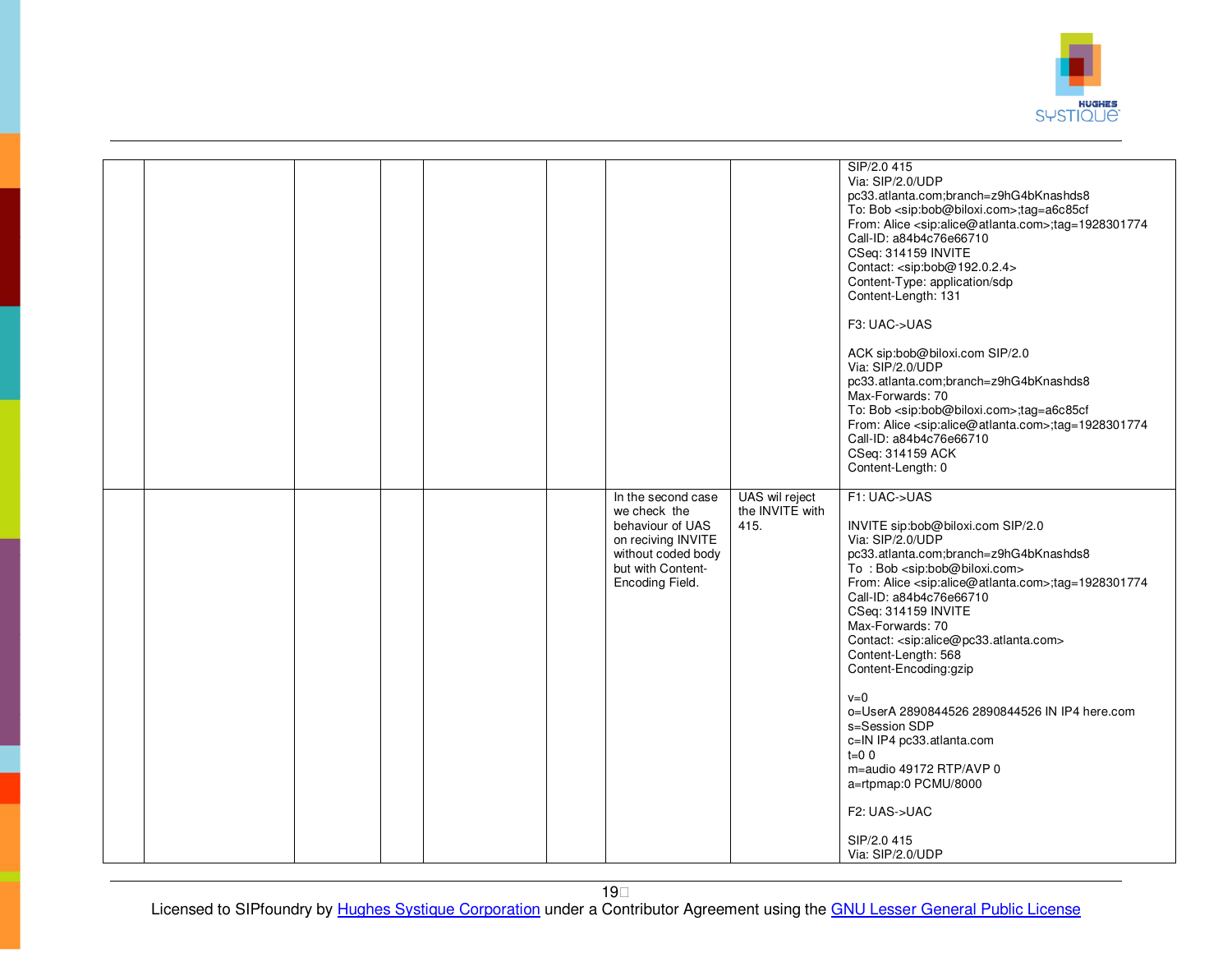

|    |                                                                                                                                                                                                                 |                        |     |                                                                                                                     |            |                                                                                                                                                                                                                                                                                                                                                                                                                            |                                                                | pc33.atlanta.com;branch=z9hG4bKnashds8<br>To: Bob <sip:bob@biloxi.com>;tag=a6c85cf<br/>From: Alice <sip:alice@atlanta.com>;tag=1928301774<br/>Call-ID: a84b4c76e66710<br/>CSeq: 314159 INVITE<br/>Contact: <sip:bob@192.0.2.4><br/>Content-Type: application/sdp<br/>Content-Length: 131<br/>F3: UAC-&gt;UAS<br/>ACK sip:bob@biloxi.com SIP/2.0<br/>Via: SIP/2.0/UDP<br/>pc33.atlanta.com;branch=z9hG4bKnashds8<br/>Max-Forwards: 70<br/>To: Bob <sip:bob@biloxi.com>;tag=a6c85cf<br/>From: Alice <sip:alice@atlanta.com>;tag=1928301774<br/>Call-ID: a84b4c76e66710<br/>Cseq: 314159 ACK<br/>Content-Length: 0</sip:alice@atlanta.com></sip:bob@biloxi.com></sip:bob@192.0.2.4></sip:alice@atlanta.com></sip:bob@biloxi.com>                                                                                                                   |
|----|-----------------------------------------------------------------------------------------------------------------------------------------------------------------------------------------------------------------|------------------------|-----|---------------------------------------------------------------------------------------------------------------------|------------|----------------------------------------------------------------------------------------------------------------------------------------------------------------------------------------------------------------------------------------------------------------------------------------------------------------------------------------------------------------------------------------------------------------------------|----------------------------------------------------------------|-------------------------------------------------------------------------------------------------------------------------------------------------------------------------------------------------------------------------------------------------------------------------------------------------------------------------------------------------------------------------------------------------------------------------------------------------------------------------------------------------------------------------------------------------------------------------------------------------------------------------------------------------------------------------------------------------------------------------------------------------------------------------------------------------------------------------------------------------|
| 23 | The Content-Length<br>header field value is<br>used to locate the end<br>of each SIP message<br>in a stream. It will<br>always be present<br>when SIP messages<br>are sent over stream-<br>oriented transports. | section 7.5<br>page 34 | 111 | Here In the First<br>case we check the<br>presence of<br>Content-length in<br>invite when send<br>over TCP network. | <b>UAC</b> | As per rfc3261 The<br>Content-Length<br>header field value<br>is used to locate<br>the end of each<br>SIP message in a<br>stream. It will<br>always be present<br>when SIP<br>messages are sent<br>over stream-<br>oriented transports.<br>Here we as UAS<br>check the<br>presence of<br>Content-Length in<br><b>INVITE</b> when<br>sends on TCP<br>network. UAC<br><b>MUST</b> include<br>Content-Length<br>header Field, | <b>UAC MUST</b><br>include Content-<br>Length header<br>Field. | F1: UAC->UAS<br>INVITE sip:bob@biloxi.com SIP/2.0<br>Via: SIP/2.0/TCP<br>pc33.atlanta.com;branch=z9hG4bKnashds8<br>To: Bob <sip:bob@biloxi.com><br/>From: Alice <sip:alice@atlanta.com>;tag=1928301774<br/>Call-ID: a84b4c76e66710<br/>CSeq: 314159 INVITE<br/>Max-Forwards: 70<br/>Date: Thu, 21 Feb 2002 13:02:03 GMT<br/>Contact: <sip:alice@pc33.atlanta.com><br/>Content-Length: 568<br/><math>v=0</math><br/>o=UserA 2890844526 2890844526 IN IP4 here.com<br/>s=Session SDP<br/>c=IN IP4 pc33.atlanta.com<br/><math>t=0</math> 0<br/>m=audio 49172 RTP/AVP 0<br/>a=rtpmap:0 PCMU/8000<br/>F2: UAS-&gt;UAC<br/>SIP/2.0 200 ok<br/>Via: SIP/2.0/TCP<br/>pc33.atlanta.com;branch=z9hG4bKnashds8<br/>To: Bob <sip:bob@biloxi.com>;tag=a6c85cf</sip:bob@biloxi.com></sip:alice@pc33.atlanta.com></sip:alice@atlanta.com></sip:bob@biloxi.com> |

20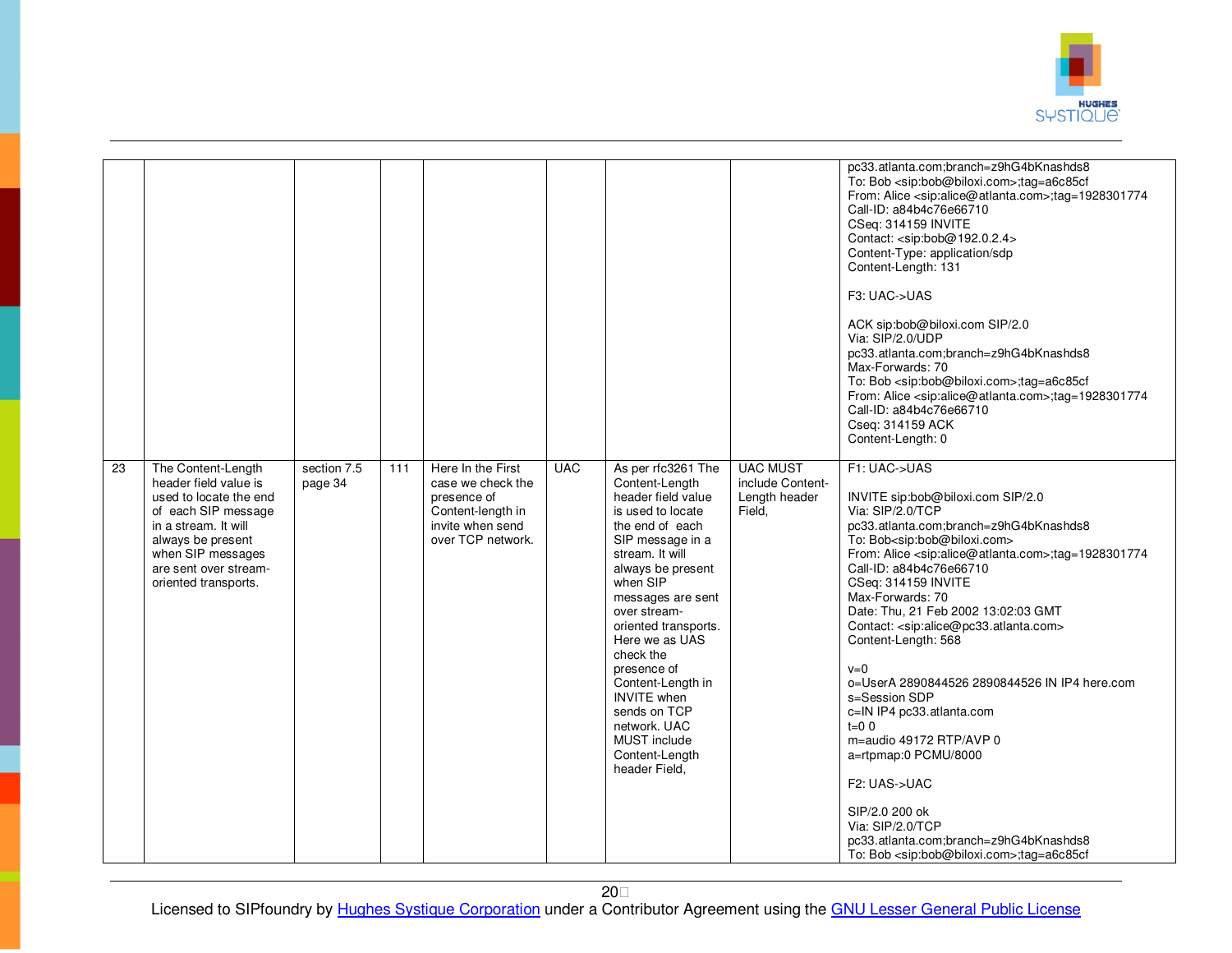

|  |  |  | In the second case<br>we as UAC send<br><b>INVITE</b> with body<br>but with content -<br>length value zero | UAS reject the<br>INVITE with 415 | From: Alice <sip:alice@atlanta.com>;tag=1928301774<br/>Call-ID: a84b4c76e66710<br/>CSeq: 314159 INVITE<br/>Contact: <sip:bob@192.0.2.4><br/>Content-Type: application/sdp<br/>Content-Length: 131<br/>F3: UAC-&gt;UAS<br/>ACK sip:bob@biloxi.com SIP/2.0<br/>Via: SIP/2.0/TCP<br/>pc33.atlanta.com;branch=z9hG4bKnashds8<br/>Max-Forwards: 70<br/>To: Bob <sip:bob@biloxi.com>;tag=a6c85cf<br/>From: Alice <sip:alice@atlanta.com>;tag=1928301774<br/>Call-ID: a84b4c76e66710<br/>CSeq: 314159 ACK<br/>Content-Length: 0<br/>F1: UAC-&gt;UAS<br/>INVITE sip:bob@biloxi.com SIP/2.0<br/>Via: SIP/2.0/TCP<br/>pc33.atlanta.com;branch=z9hG4bKnashds8<br/>To: Bob<sip:bob@biloxi.com><br/>From: Alice <sip:alice@atlanta.com>;tag=1928301774<br/>Call-ID: a84b4c76e66710<br/>CSeq: 314159 INVITE<br/>Max-Forwards: 70<br/>Date: Thu, 21 Feb 2002 13:02:03 GMT<br/>Contact: <sip:alice@pc33.atlanta.com><br/>Content-Length: 0<br/><math>v=0</math><br/>o=UserA 2890844526 2890844526 IN IP4 here.com<br/>s=Session SDP<br/>c=IN IP4 pc33.atlanta.com<br/><math>t=0</math> 0<br/>m=audio 49172 RTP/AVP 0<br/>a=rtpmap:0 PCMU/8000<br/>F2: UAS-&gt;UAC<br/>SIP/2.0 415<br/>Via: SIP/2.0/TCP<br/>pc33.atlanta.com;branch=z9hG4bKnashds8<br/>To: Bob <sip:bob@biloxi.com>;tag=a6c85cf<br/>From: Alice <sip:alice@atlanta.com>;tag=1928301774</sip:alice@atlanta.com></sip:bob@biloxi.com></sip:alice@pc33.atlanta.com></sip:alice@atlanta.com></sip:bob@biloxi.com></sip:alice@atlanta.com></sip:bob@biloxi.com></sip:bob@192.0.2.4></sip:alice@atlanta.com> |
|--|--|--|------------------------------------------------------------------------------------------------------------|-----------------------------------|-------------------------------------------------------------------------------------------------------------------------------------------------------------------------------------------------------------------------------------------------------------------------------------------------------------------------------------------------------------------------------------------------------------------------------------------------------------------------------------------------------------------------------------------------------------------------------------------------------------------------------------------------------------------------------------------------------------------------------------------------------------------------------------------------------------------------------------------------------------------------------------------------------------------------------------------------------------------------------------------------------------------------------------------------------------------------------------------------------------------------------------------------------------------------------------------------------------------------------------------------------------------------------------------------------------------------------------------------------------------------------------------------------------------------------------------------------------------------------------------------------------------------------------------------------|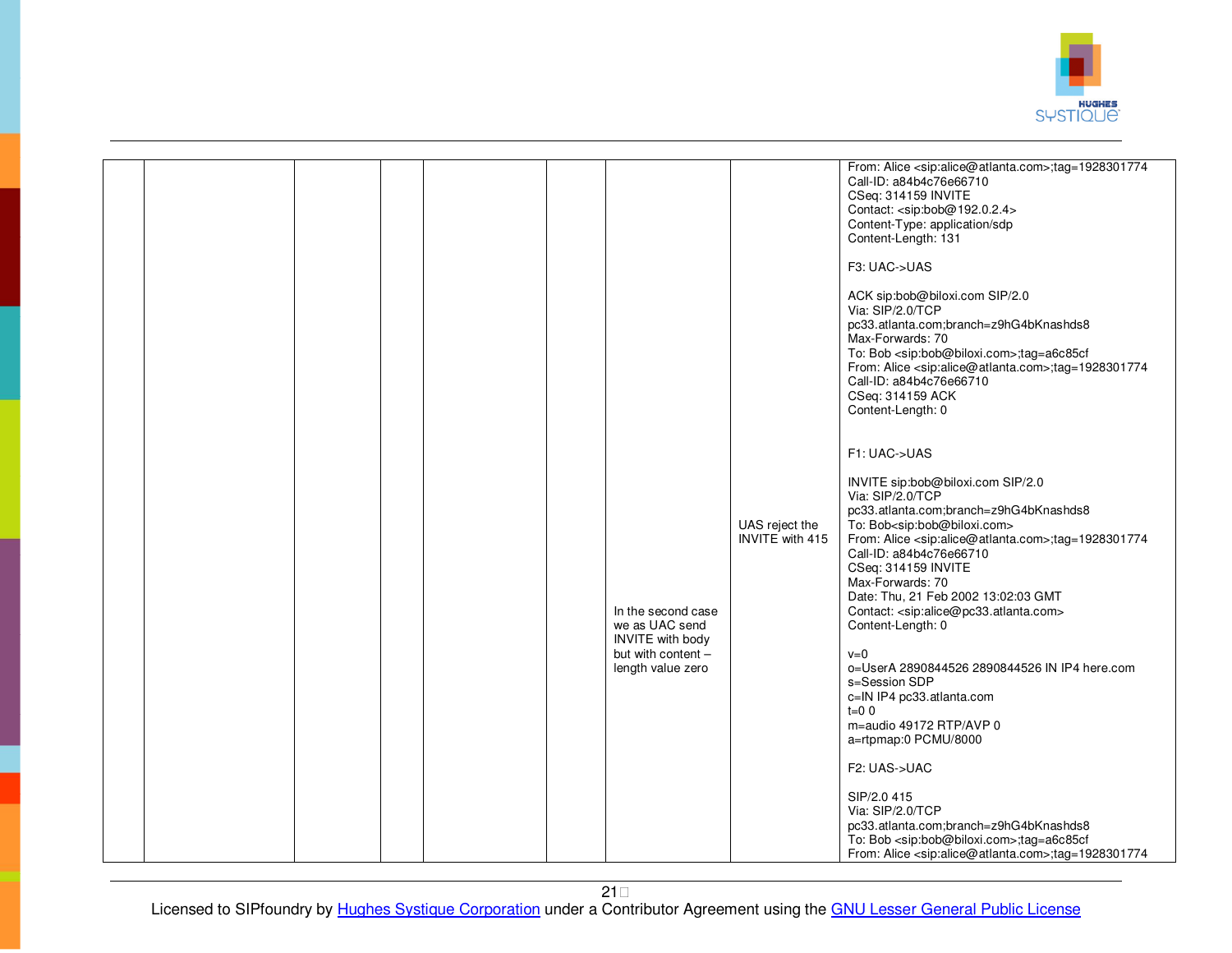

|                 |                                                                                                                                                                                                             |                               |     |                                                                                                |            |                                                                                                                                                                                                                                                                                                                                                                                             |                                                         | Call-ID: a84b4c76e66710<br>CSeq: 314159 INVITE<br>Contact: <sip:bob@192.0.2.4><br/>Content-Type: application/sdp<br/>Content-Length: 131<br/>F3: UAC-&gt;UAS<br/>ACK sip:bob@biloxi.com SIP/2.0<br/>Via: SIP/2.0/TCP<br/>pc33.atlanta.com;branch=z9hG4bKnashds8<br/>Max-Forwards: 70<br/>To: Bob <sip:bob@biloxi.com>;tag=a6c85cf<br/>From: Alice <sip:alice@atlanta.com>;tag=1928301774<br/>Call-ID: a84b4c76e66710<br/>CSeq: 314159 ACK<br/>Content-Length: 0</sip:alice@atlanta.com></sip:bob@biloxi.com></sip:bob@192.0.2.4>                                                                                                                                                                                                   |
|-----------------|-------------------------------------------------------------------------------------------------------------------------------------------------------------------------------------------------------------|-------------------------------|-----|------------------------------------------------------------------------------------------------|------------|---------------------------------------------------------------------------------------------------------------------------------------------------------------------------------------------------------------------------------------------------------------------------------------------------------------------------------------------------------------------------------------------|---------------------------------------------------------|------------------------------------------------------------------------------------------------------------------------------------------------------------------------------------------------------------------------------------------------------------------------------------------------------------------------------------------------------------------------------------------------------------------------------------------------------------------------------------------------------------------------------------------------------------------------------------------------------------------------------------------------------------------------------------------------------------------------------------|
| 24              | All SIP implementations<br>MUST support the SIP<br>URI scheme.                                                                                                                                              | section<br>8.1.1.2<br>page 36 |     | This section is covered in test case 105                                                       |            |                                                                                                                                                                                                                                                                                                                                                                                             |                                                         |                                                                                                                                                                                                                                                                                                                                                                                                                                                                                                                                                                                                                                                                                                                                    |
| $\overline{25}$ | A request outside of a<br>dialog MUST NOT<br>contain a To tag; the<br>tag in the To field of a<br>request identifies the<br>peer of the dialog.<br>Since no dialog is<br>established, no tag is<br>present. | section<br>8.1.1.2<br>page 36 | 112 | Here we as UAS<br>check the<br>presence of To-<br>Tag(UAC must not<br>add To tag in<br>Invite) | <b>UAC</b> | As per rfc3261 a<br>request outside of<br>a dialog MUST<br>NOT contain a To<br>tag; the tag in the<br>To field of a<br>request identifies<br>the peer of the<br>dialog. Since no<br>dialog is<br>established, no tag<br>is present. In the<br>First case we as<br>UAS check the<br>presence of To tag<br>in INVITE send by<br><b>UAC. UAC MUST</b><br>not sends To-tag in<br><b>INVITE.</b> | <b>UAC MUST not</b><br>sends To-tag in<br><b>INVITE</b> | F1: UAC->UAS<br>INVITE sip:bob@biloxi.com SIP/2.0<br>Via: SIP/2.0/UDP<br>pc33.atlanta.com;branch=z9hG4bKnashds8<br>To: Bob <sip:bob@biloxi.com><br/>From: Alice <sip:alice@atlanta.com>;tag=1928301774<br/>Call-ID: a84b4c76e66710<br/>CSeq: 314159 INVITE<br/>Max-Forwards: 70<br/>Date: Thu, 21 Feb 2002 13:02:03 GMT<br/>Contact: <sip:alice@pc33.atlanta.com><br/>Content-Length: 568<br/><math>v=0</math><br/>o=UserA 2890844526 2890844526 IN IP4 here.com<br/>s=Session SDP<br/>c=IN IP4 pc33.atlanta.com<br/><math>t=0</math> 0<br/>m=audio 49172 RTP/AVP 0<br/>a=rtpmap:0 PCMU/8000<br/>F2: UAS-&gt;UAC<br/>SIP/2.0 200 ok<br/>Via: SIP/2.0/UDP</sip:alice@pc33.atlanta.com></sip:alice@atlanta.com></sip:bob@biloxi.com> |

22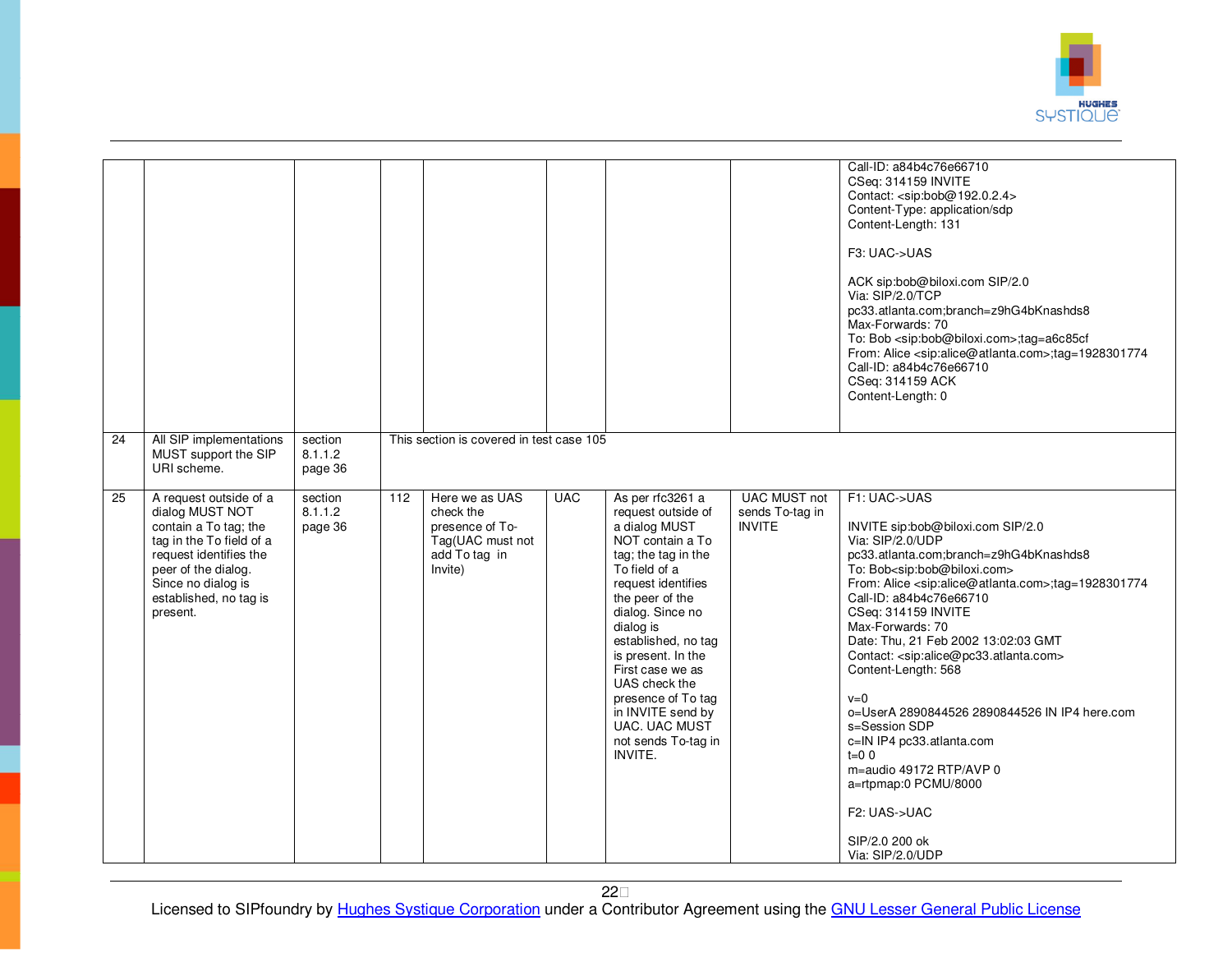

|  |  |            |                                                                                                                        |                                                             | pc33.atlanta.com;branch=z9hG4bKnashds8<br>To: Bob <sip:bob@biloxi.com>;tag=a6c85cf<br/>From: Alice <sip:alice@atlanta.com>;tag=1928301774<br/>Call-ID: a84b4c76e66710<br/>CSeq: 314159 INVITE<br/>Contact: <sip:bob@192.0.2.4><br/>Content-Type: application/sdp<br/>Content-Length: 131<br/>F3: UAC-&gt;UAS<br/>ACK sip:bob@biloxi.com SIP/2.0<br/>Via: SIP/2.0/UDP<br/>pc33.atlanta.com;branch=z9hG4bKnashds8<br/>Max-Forwards: 70<br/>To: Bob <sip:bob@biloxi.com>;tag=a6c85cf<br/>From: Alice <sip:alice@atlanta.com>;tag=1928301774<br/>Call-ID: a84b4c76e66710<br/>CSeq: 314159 ACK<br/>Content-Length: 0</sip:alice@atlanta.com></sip:bob@biloxi.com></sip:bob@192.0.2.4></sip:alice@atlanta.com></sip:bob@biloxi.com>                                                                                                                                                           |
|--|--|------------|------------------------------------------------------------------------------------------------------------------------|-------------------------------------------------------------|-----------------------------------------------------------------------------------------------------------------------------------------------------------------------------------------------------------------------------------------------------------------------------------------------------------------------------------------------------------------------------------------------------------------------------------------------------------------------------------------------------------------------------------------------------------------------------------------------------------------------------------------------------------------------------------------------------------------------------------------------------------------------------------------------------------------------------------------------------------------------------------------|
|  |  | <b>UAS</b> | In the Second case<br>we as UAC sends<br>an INVITE<br>containing To-tag.<br>UAS MUST reject<br>the INVITE with<br>481. | <b>UAS MUST</b><br>reject the<br><b>INVITE</b> with<br>481. | F1: UAC->UAS<br>INVITE sip:bob@biloxi.com SIP/2.0<br>Via: SIP/2.0/UDP<br>pc33.atlanta.com;branch=z9hG4bKnashds8<br>To: Bob <sip:bob@biloxi.com>;tag=a6c85cf<br/>From: Alice <sip:alice@atlanta.com>;tag=1928301774<br/>Call-ID: a84b4c76e66710<br/>CSeq: 314159 INVITE<br/>Max-Forwards: 70<br/>Date: Thu, 21 Feb 2002 13:02:03 GMT<br/>Contact: <sip:alice@pc33.atlanta.com><br/>Content-Length: 568<br/><math>v=0</math><br/>0=UserA 2890844526 2890844526 IN IP4 here.com<br/>s=Session SDP<br/>c=IN IP4 pc33.atlanta.com<br/><math>t=0</math> 0<br/>m=audio 49172 RTP/AVP 0<br/>a=rtpmap:0 PCMU/8000<br/>F2: UAS-&gt;UAC<br/>SIP/2.0 481 Call transition does not exist<br/>Via: SIP/2.0/UDP<br/>pc33.atlanta.com;branch=z9hG4bKnashds8<br/>To: Bob <sip:bob@biloxi.com>;tag=a6c85cf</sip:bob@biloxi.com></sip:alice@pc33.atlanta.com></sip:alice@atlanta.com></sip:bob@biloxi.com> |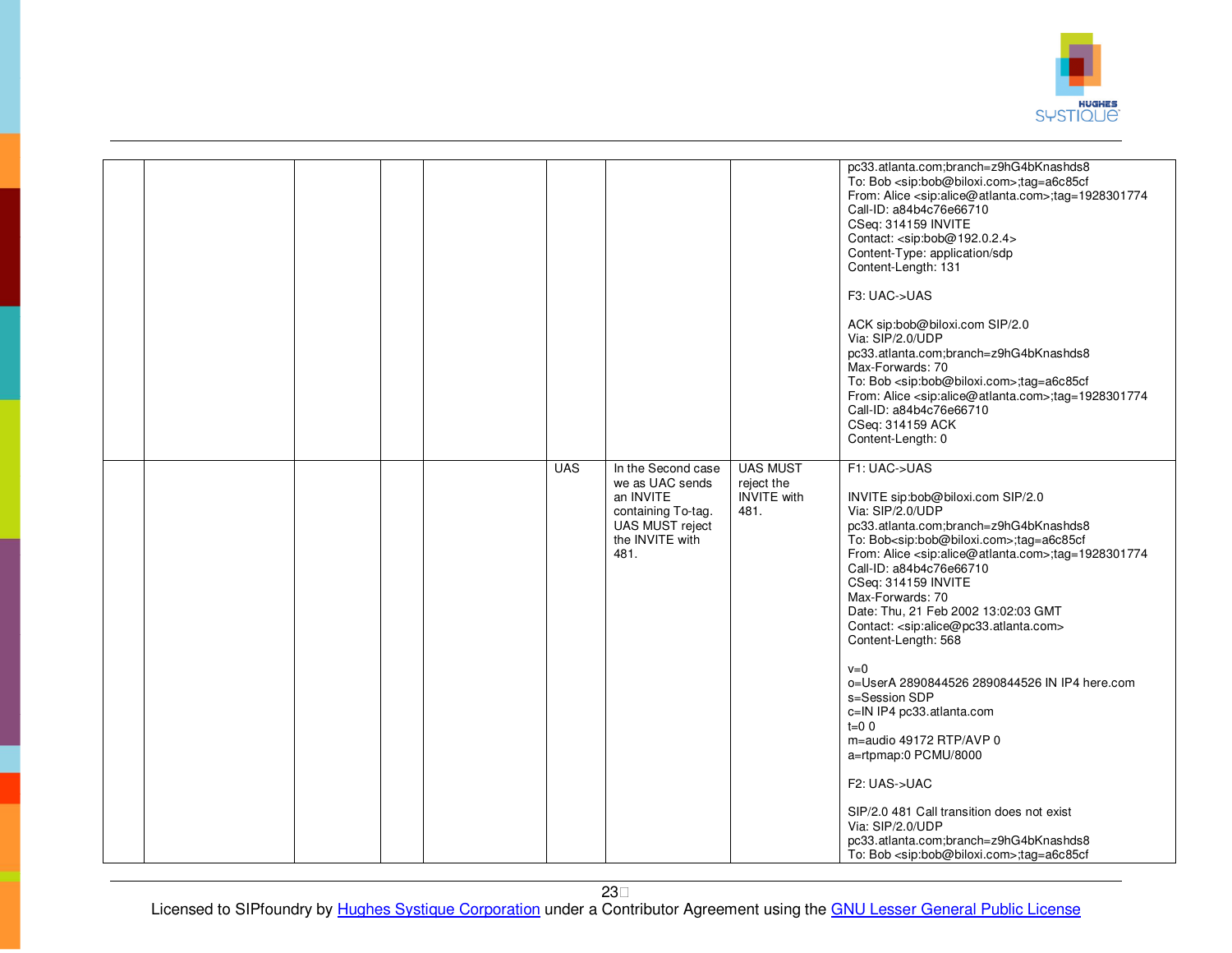

|    |                                                                                                                                                                                                                                      |                               |     |                                    |            |                                                                                                                                                                                                                                                                                                                                                                                                                                                           |                                                   | From: Alice <sip:alice@atlanta.com>;tag=1928301774<br/>Call-ID: a84b4c76e66710<br/>CSeq: 314159 INVITE<br/>Contact: <sip:bob@192.0.2.4><br/>Content-Type: application/sdp<br/>Content-Length: 131<br/>F3: UAC-&gt;UAS<br/>ACK sip:bob@biloxi.com SIP/2.0<br/>Via: SIP/2.0/UDP<br/>pc33.atlanta.com;branch=z9hG4bKnashds8<br/>Max-Forwards: 70<br/>To: Bob <sip:bob@biloxi.com>;tag=a6c85cf<br/>From: Alice <sip:alice@atlanta.com>;tag=1928301774<br/>Call-ID: a84b4c76e66710</sip:alice@atlanta.com></sip:bob@biloxi.com></sip:bob@192.0.2.4></sip:alice@atlanta.com>                                                                                                                                                                                                                                                                                                                                                                                                                                                                              |
|----|--------------------------------------------------------------------------------------------------------------------------------------------------------------------------------------------------------------------------------------|-------------------------------|-----|------------------------------------|------------|-----------------------------------------------------------------------------------------------------------------------------------------------------------------------------------------------------------------------------------------------------------------------------------------------------------------------------------------------------------------------------------------------------------------------------------------------------------|---------------------------------------------------|-----------------------------------------------------------------------------------------------------------------------------------------------------------------------------------------------------------------------------------------------------------------------------------------------------------------------------------------------------------------------------------------------------------------------------------------------------------------------------------------------------------------------------------------------------------------------------------------------------------------------------------------------------------------------------------------------------------------------------------------------------------------------------------------------------------------------------------------------------------------------------------------------------------------------------------------------------------------------------------------------------------------------------------------------------|
|    |                                                                                                                                                                                                                                      |                               |     |                                    |            |                                                                                                                                                                                                                                                                                                                                                                                                                                                           |                                                   | CSeq: 314159 ACK<br>Content-Length: 0                                                                                                                                                                                                                                                                                                                                                                                                                                                                                                                                                                                                                                                                                                                                                                                                                                                                                                                                                                                                               |
| 26 | A UAC SHOULD use<br>the display name<br>"Anonymous", along<br>with a syntactically<br>correct, but otherwise<br>meaningless URI (like<br>sip:thisis@anonymous.i<br>nvalid), if the identity of<br>the client is to remain<br>hidden. | section<br>8.1.1.3<br>page 37 | 113 | We can write Test<br>case for UAS. | <b>UAS</b> | As per rfc3261<br>UAC SHOULD use<br>the display name<br>"Anonymous",<br>along with a<br>syntactically<br>correct, but<br>otherwise<br>meaningless URI<br>(like<br>sip:thisis@anonym<br>ous.invalid), if the<br>identity of the client<br>is to remain<br>hidden. here we as<br><b>UAC sends INVITE</b><br>with display name<br>Anonymous if the<br>identity of the client<br>is to remain<br>hidden. UAS<br>response back with<br>108 ringing/ 200<br>ok. | UAS response<br>back with 180<br>ringing/ 200 ok. | F1: UAC->UAS<br>INVITE sip:thisis@anonymous.invalid SIP/2.0<br>Via: SIP/2.0/UDP<br>pc33.atlanta.com;branch=z9hG4bKnashds8 To:<br>Bob<:thisis@anonymous.invalid>;tag=a6c85cf<br>From: Alice <sip:alice@atlanta.com>;tag=1928301774<br/>Call-ID: a84b4c76e66710<br/>CSeq: 314159 INVITE<br/>Max-Forwards: 70<br/>Contact: <sip:alice@pc33.atlanta.com><br/>Content-Length: 568<br/><math>v=0</math><br/>o=UserA 2890844526 2890844526 IN IP4 here.com<br/>s=Session SDP<br/>c=IN IP4 pc33.atlanta.com<br/><math>t=0</math> 0<br/>m=audio 49172 RTP/AVP 0<br/>a=rtpmap:0 PCMU/8000<br/>F2: UAS-&gt;UAC<br/>SIP/2.0 200 ok Via: SIP/2.0/UDP<br/>pc33.atlanta.com;branch=z9hG4bKnashds8 To: Bob<br/><sip:bob@biloxi.com>;tag=a6c85cf From: Alice<br/><sip:alice@atlanta.com>;tag=1928301774 Call-ID:<br/>a84b4c76e66710 CSeq: 314159 INVITE Contact:<br/><sip:bob@192.0.2.4> Content-Type: application/sdp<br/>Content-Length: 131</sip:bob@192.0.2.4></sip:alice@atlanta.com></sip:bob@biloxi.com></sip:alice@pc33.atlanta.com></sip:alice@atlanta.com> |

24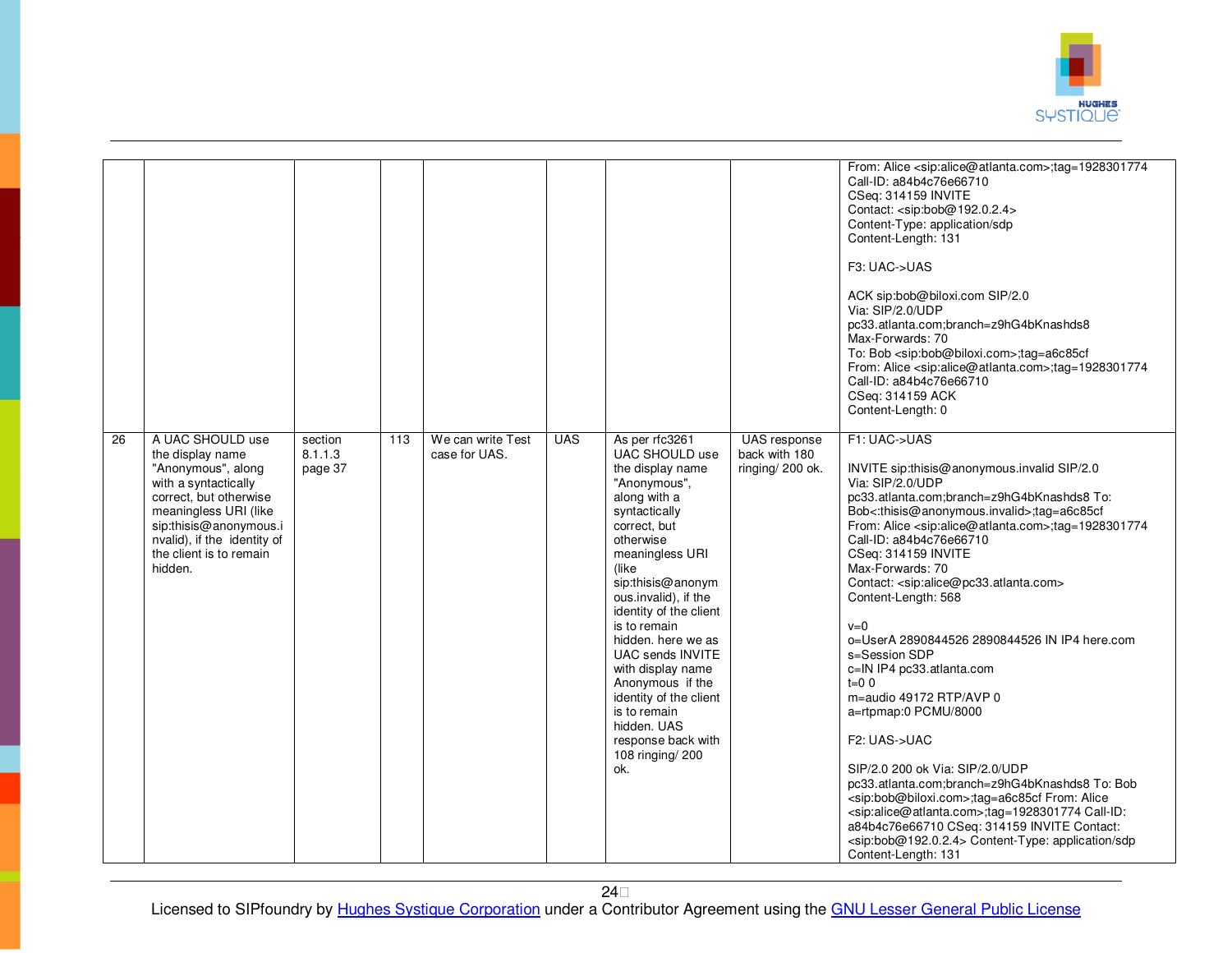

|                 |                                                                                                                                                                                                        |                               |     |                                                                                                                                                                                                                                                                                                                                    |            |                                                                                                                                                                                                                                                                                                                                                                                                                                                                                                                |                                                                                      | F3: UAC->UAS<br>ACK sip:bob@biloxi.com SIP/2.0<br>Via: SIP/2.0/UDP<br>pc33.atlanta.com;branch=z9hG4bKnashds8<br>Max-Forwards: 70<br>To: Bob <sip:bob@biloxi.com>;tag=a6c85cf<br/>From: Alice <sip:alice@atlanta.com>;tag=1928301774<br/>Call-ID: a84b4c76e66710<br/>CSeq: 314159 ACK</sip:alice@atlanta.com></sip:bob@biloxi.com>                                                                                                                                                                                                                                                                                                                                                                                                                                                                                                                                                                                                                                                                                                                                                                                                          |
|-----------------|--------------------------------------------------------------------------------------------------------------------------------------------------------------------------------------------------------|-------------------------------|-----|------------------------------------------------------------------------------------------------------------------------------------------------------------------------------------------------------------------------------------------------------------------------------------------------------------------------------------|------------|----------------------------------------------------------------------------------------------------------------------------------------------------------------------------------------------------------------------------------------------------------------------------------------------------------------------------------------------------------------------------------------------------------------------------------------------------------------------------------------------------------------|--------------------------------------------------------------------------------------|--------------------------------------------------------------------------------------------------------------------------------------------------------------------------------------------------------------------------------------------------------------------------------------------------------------------------------------------------------------------------------------------------------------------------------------------------------------------------------------------------------------------------------------------------------------------------------------------------------------------------------------------------------------------------------------------------------------------------------------------------------------------------------------------------------------------------------------------------------------------------------------------------------------------------------------------------------------------------------------------------------------------------------------------------------------------------------------------------------------------------------------------|
| $\overline{27}$ | The Call-ID header field<br>acts as a unique<br>identifier to group<br>together a series of<br>messages. It MUST be<br>the same for all<br>requests and responses<br>sent by either UA in a<br>dialog. | section<br>8.1.1.4<br>page 37 | 114 | For s.no 27, 29<br>and 31 we check<br>whether the Call-<br>ID is same<br>throughout<br>Session, this test<br>can be done in two<br>way. One as UAC<br>to check Whether<br>UAS maintain<br>same Call-ID<br>throughout<br>session. second as<br>UAS to check<br><b>Whether UAC</b><br>maintain same<br>Call-ID throughout<br>session | <b>UAS</b> | As per rfc3261 The<br>Call-ID header field<br>acts as a unique<br>identifier to group<br>together a series of<br>messages. It<br>MUST be the same<br>for all requests and<br>responses sent by<br>either UA in a<br>dialog. Here We as<br>UAC sends an<br><b>INVITE</b> message<br>to UAS.On200 ok<br>response from<br>UAS we ask UAS<br>to send BYE and<br>check the whether<br>it use same Call-ID<br>Header field value<br>or notUAS MUST<br>maintain same<br>Call-ID Field value<br>throughout<br>session. | <b>UAS MUST</b><br>maintain same<br>Call-ID Field<br>value<br>throughout<br>session. | Content-Length: 0<br>F1: UAC->UAS<br>INVITE sip:bob@biloxi.com SIP/2.0<br>Via: SIP/2.0/UDP<br>pc33.atlanta.com;branch=z9hG4bKnashds8<br>To: Bob <sip:bob@biloxi.com><br/>From: Alice <sip:alice@atlanta.com>;tag=1928301774<br/>Call-ID: a84b4c76e66710<br/>CSeq: 314159 INVITE<br/>Max-Forwards: 70<br/>Date: Thu, 21 Feb 2002 13:02:03 GMT<br/>Contact: <sip:alice@pc33.atlanta.com><br/>Content-Length: 568<br/><math>v=0</math><br/>o=UserA 2890844526 2890844526 IN IP4 here.com<br/>s=Session SDP<br/>c=IN IP4 pc33.atlanta.com<br/><math>t=0</math> 0<br/>m=audio 49172 RTP/AVP 0<br/>a=rtpmap:0 PCMU/8000<br/>F2: UAS-&gt;UAC<br/>SIP/2.0 200 ok<br/>Via: SIP/2.0/UDP<br/>pc33.atlanta.com;branch=z9hG4bKnashds8<br/>To: Bob <sip:bob@biloxi.com>;tag=a6c85cf<br/>From: Alice <sip:alice@atlanta.com>;tag=1928301774<br/>Call-ID: a84b4c76e66710<br/>CSeq: 314159 INVITE<br/>Contact: <sip:bob@192.0.2.4><br/>Content-Type: application/sdp<br/>Content-Length: 131<br/>F3: UAC-&gt;UAS</sip:bob@192.0.2.4></sip:alice@atlanta.com></sip:bob@biloxi.com></sip:alice@pc33.atlanta.com></sip:alice@atlanta.com></sip:bob@biloxi.com> |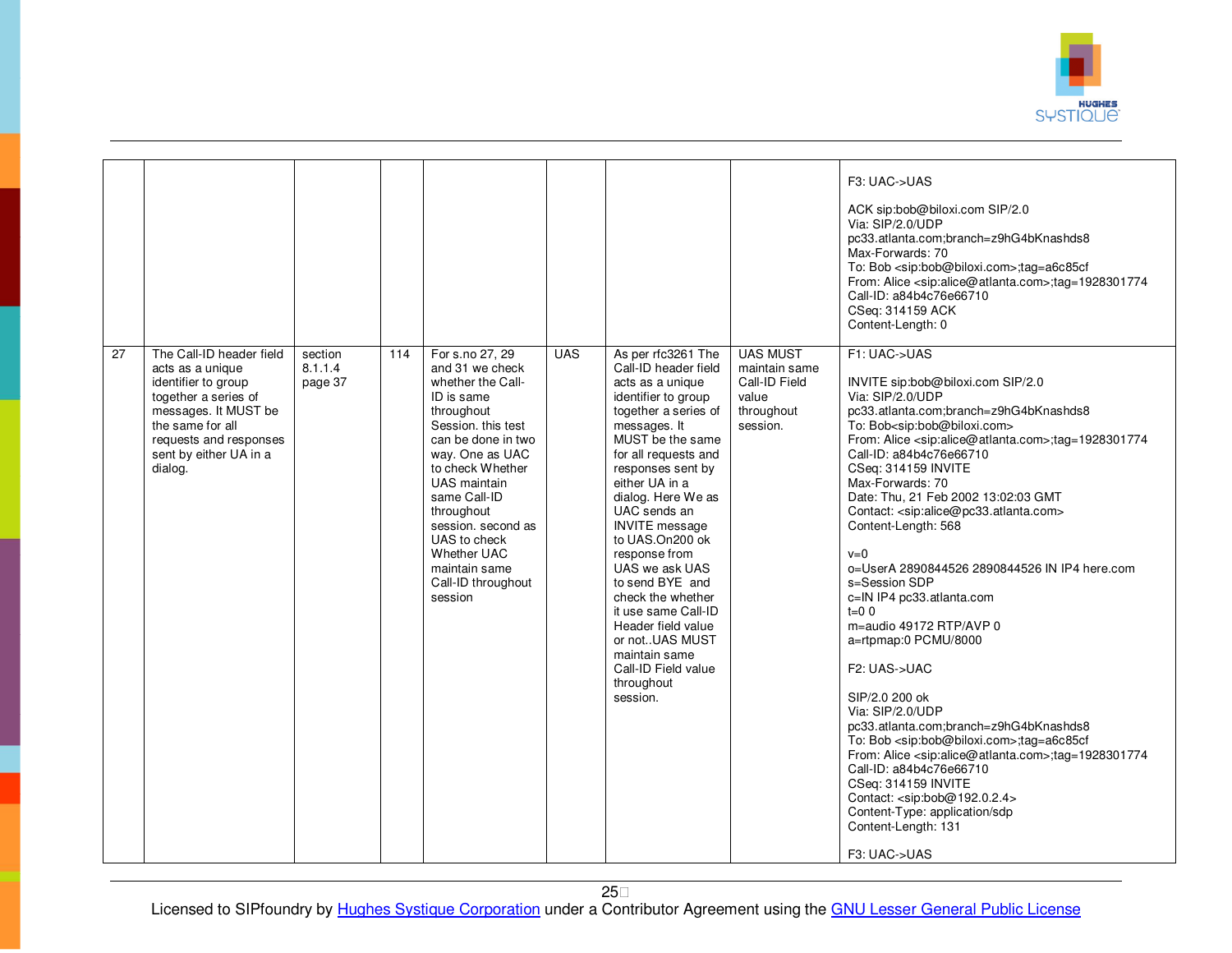

|  |  |            |                                                                                                                                                                                                                                                              |                                                                                      | ACK sip:bob@biloxi.com SIP/2.0<br>Via: SIP/2.0/UDP<br>pc33.atlanta.com;branch=z9hG4bKnashds8<br>Max-Forwards: 70<br>To: Bob <sip:bob@biloxi.com>;tag=a6c85cf<br/>From: Alice <sip:alice@atlanta.com>;tag=1928301774<br/>Call-ID: a84b4c76e66710<br/>CSeq: 314159 ACK<br/>Content-Length: 0<br/>F4: UAS-&gt;UAC<br/>BYE sip:bob@biloxi.com SIP/2.0<br/>Via: SIP/2.0/UDP<br/>pc33.atlanta.com;branch=z9hG4bKnashds8<br/>Max-Forwards: 70<br/>To: Bob <sip:bob@biloxi.com>;tag=a6c85cf<br/>From: Alice <sip:alice@atlanta.com>;tag=1928301774<br/>Call-ID: a84b4c76e66710<br/>CSeq: 314160 BYE<br/>F5: UAC-&gt;UAS<br/>SIP/2.0 200 ok<br/>Via: SIP/2.0/UDP<br/>pc33.atlanta.com;branch=z9hG4bKnashds8<br/>To: Bob <sip:bob@biloxi.com>;tag=a6c85cf<br/>From: Alice <sip:alice@atlanta.com>;tag=1928301774<br/>Call-ID: a84b4c76e66710<br/>CSeq: 314160 BYE<br/>Contact: <sip:bob@192.0.2.4><br/>Content-Type: application/sdp<br/>Content-Length: 131</sip:bob@192.0.2.4></sip:alice@atlanta.com></sip:bob@biloxi.com></sip:alice@atlanta.com></sip:bob@biloxi.com></sip:alice@atlanta.com></sip:bob@biloxi.com> |
|--|--|------------|--------------------------------------------------------------------------------------------------------------------------------------------------------------------------------------------------------------------------------------------------------------|--------------------------------------------------------------------------------------|---------------------------------------------------------------------------------------------------------------------------------------------------------------------------------------------------------------------------------------------------------------------------------------------------------------------------------------------------------------------------------------------------------------------------------------------------------------------------------------------------------------------------------------------------------------------------------------------------------------------------------------------------------------------------------------------------------------------------------------------------------------------------------------------------------------------------------------------------------------------------------------------------------------------------------------------------------------------------------------------------------------------------------------------------------------------------------------------------------------|
|  |  | <b>UAC</b> | In the second<br>case, we as UAS<br>check whether the<br><b>UAC</b> maintain<br>same Call-ID<br>sequence<br>throughout the<br>session. Here UAC<br>send an INVITE<br>message to UAS<br>We as UAS<br>response back with<br>200 ok. and ask<br>UAC to send BYE | <b>UAC MUST</b><br>maintain same<br>Call-ID Field<br>value<br>throughout<br>session. | F1: UAC->UAS<br>INVITE sip:bob@biloxi.com SIP/2.0<br>Via: SIP/2.0/UDP<br>pc33.atlanta.com;branch=z9hG4bKnashds8<br>To: Bob <sip:bob@biloxi.com><br/>From: Alice <sip:alice@atlanta.com>;tag=1928301774<br/>Call-ID: a84b4c76e66710<br/>CSeq: 314159 INVITE<br/>Max-Forwards: 70<br/>Date: Thu, 21 Feb 2002 13:02:03 GMT<br/>Contact: <sip:alice@pc33.atlanta.com><br/>Content-Length: 568</sip:alice@pc33.atlanta.com></sip:alice@atlanta.com></sip:bob@biloxi.com>                                                                                                                                                                                                                                                                                                                                                                                                                                                                                                                                                                                                                                           |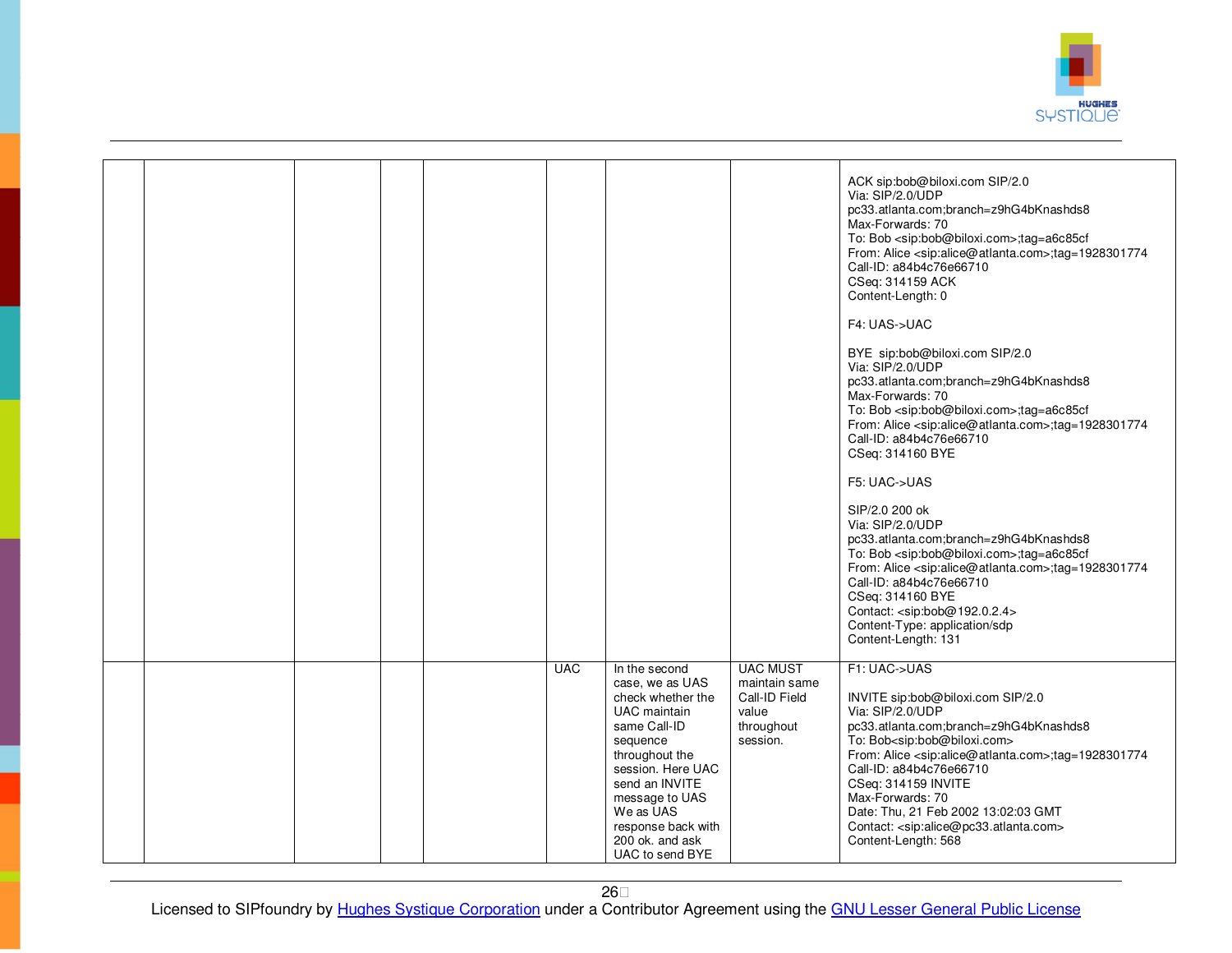

|  |  | and check the<br>presence of same<br>Call-Id in it. UAC<br><b>MUST</b> maintain<br>same call-ID in<br>through out the<br>session. | $v=0$<br>o=UserA 2890844526 2890844526 IN IP4 here.com<br>s=Session SDP<br>c=IN IP4 pc33.atlanta.com<br>$t=0$ 0<br>m=audio 49172 RTP/AVP 0<br>a=rtpmap:0 PCMU/8000<br>F2: UAS->UAC<br>SIP/2.0 200 ok<br>Via: SIP/2.0/UDP<br>pc33.atlanta.com;branch=z9hG4bKnashds8<br>To: Bob <sip:bob@biloxi.com>;tag=a6c85cf<br/>From: Alice <sip:alice@atlanta.com>;tag=1928301774<br/>Call-ID: a84b4c76e66710<br/>CSeq: 314159 INVITE<br/>Contact: <sip:bob@192.0.2.4><br/>Content-Type: application/sdp<br/>Content-Length: 131<br/>F3: UAC-&gt;UAS<br/>ACK sip:bob@biloxi.com SIP/2.0<br/>Via: SIP/2.0/UDP<br/>pc33.atlanta.com;branch=z9hG4bKnashds8<br/>Max-Forwards: 70<br/>To: Bob <sip:bob@biloxi.com>;tag=a6c85cf<br/>From: Alice <sip:alice@atlanta.com>;tag=1928301774<br/>Call-ID: a84b4c76e66710<br/>CSeq: 314159 ACK<br/>Content-Length: 0<br/>F4: UAC-&gt;UAS<br/>BYE sip:bob@biloxi.com SIP/2.0<br/>Via: SIP/2.0/UDP<br/>pc33.atlanta.com;branch=z9hG4bKnashds8<br/>Max-Forwards: 70<br/>To: Bob <sip:bob@biloxi.com>;tag=a6c85cf<br/>From: Alice <sip:alice@atlanta.com>;tag=1928301774<br/>Call-ID: a84b4c76e66710<br/>CSeq: 314160 BYE<br/>F5: UAS-&gt;UAC</sip:alice@atlanta.com></sip:bob@biloxi.com></sip:alice@atlanta.com></sip:bob@biloxi.com></sip:bob@192.0.2.4></sip:alice@atlanta.com></sip:bob@biloxi.com> |
|--|--|-----------------------------------------------------------------------------------------------------------------------------------|-----------------------------------------------------------------------------------------------------------------------------------------------------------------------------------------------------------------------------------------------------------------------------------------------------------------------------------------------------------------------------------------------------------------------------------------------------------------------------------------------------------------------------------------------------------------------------------------------------------------------------------------------------------------------------------------------------------------------------------------------------------------------------------------------------------------------------------------------------------------------------------------------------------------------------------------------------------------------------------------------------------------------------------------------------------------------------------------------------------------------------------------------------------------------------------------------------------------------------------------------------------------------------------------------------------------------------|
|  |  |                                                                                                                                   |                                                                                                                                                                                                                                                                                                                                                                                                                                                                                                                                                                                                                                                                                                                                                                                                                                                                                                                                                                                                                                                                                                                                                                                                                                                                                                                             |
|  |  |                                                                                                                                   | SIP/2.0 200 ok<br>Via: SIP/2.0/UDP<br>pc33.atlanta.com;branch=z9hG4bKnashds8                                                                                                                                                                                                                                                                                                                                                                                                                                                                                                                                                                                                                                                                                                                                                                                                                                                                                                                                                                                                                                                                                                                                                                                                                                                |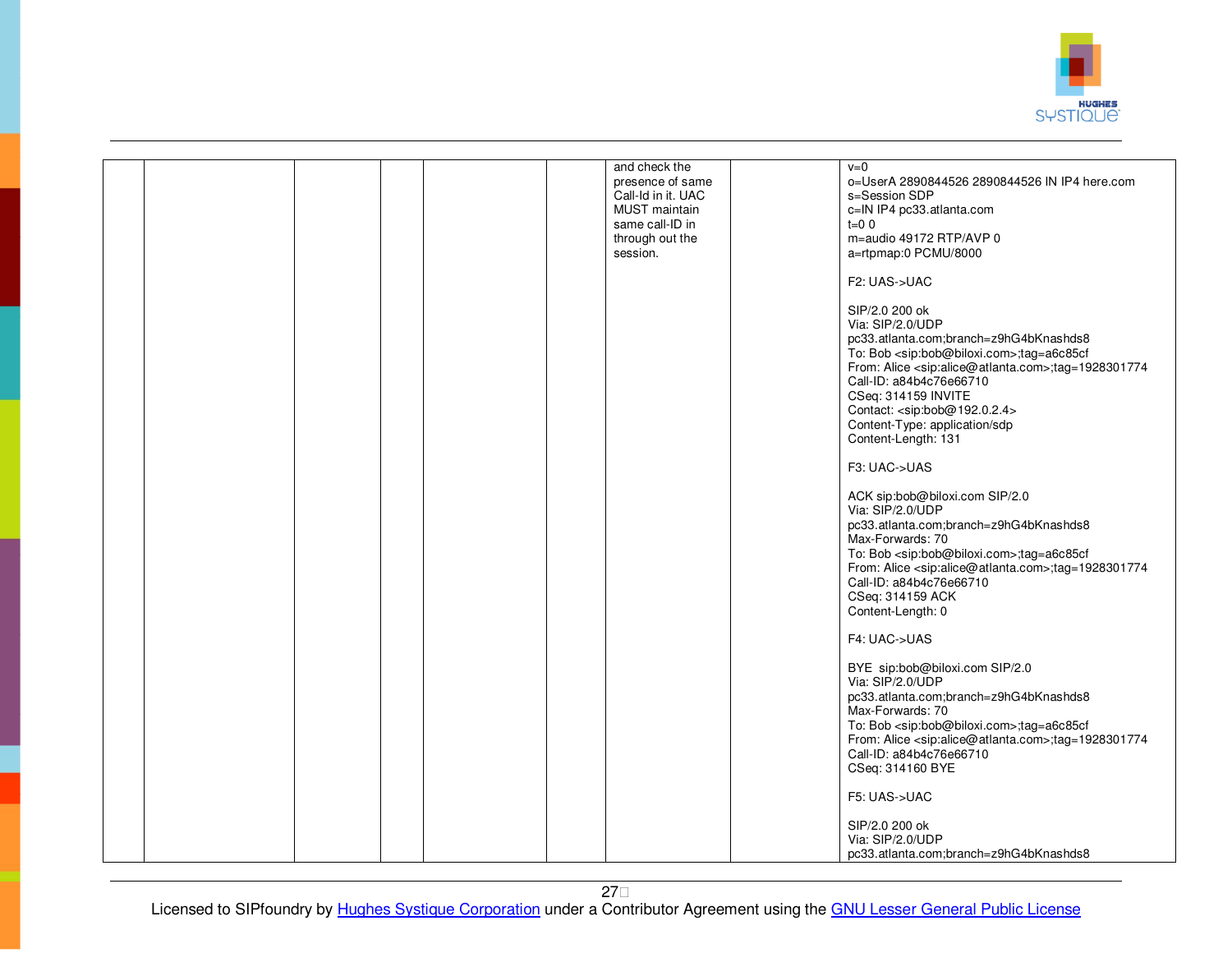

| 28 | Call-ID SHOULD be the                   | section            | 115 | Same as case115                                                                   | <b>UAC</b> | The Test is same                                                                                                                                                                                                                                                                                                                                                                                                                     | <b>UAC MUST use</b>                                                  | To: Bob <sip:bob@biloxi.com>;tag=a6c85cf<br/>From: Alice <sip:alice@atlanta.com>;tag=1928301774<br/>Call-ID: a84b4c76e66710<br/>CSeq: 314160 BYE<br/>Contact: <sip:bob@192.0.2.4><br/>Content-Type: application/sdp<br/>Content-Length: 131<br/>F1: UAC-&gt;UAS</sip:bob@192.0.2.4></sip:alice@atlanta.com></sip:bob@biloxi.com>                                                                                                                                                                                                                                                                                                                                                                                                                                                                                                                                                                                                                                                                                                                                                                                                                                                                                                                                                                                      |
|----|-----------------------------------------|--------------------|-----|-----------------------------------------------------------------------------------|------------|--------------------------------------------------------------------------------------------------------------------------------------------------------------------------------------------------------------------------------------------------------------------------------------------------------------------------------------------------------------------------------------------------------------------------------------|----------------------------------------------------------------------|-----------------------------------------------------------------------------------------------------------------------------------------------------------------------------------------------------------------------------------------------------------------------------------------------------------------------------------------------------------------------------------------------------------------------------------------------------------------------------------------------------------------------------------------------------------------------------------------------------------------------------------------------------------------------------------------------------------------------------------------------------------------------------------------------------------------------------------------------------------------------------------------------------------------------------------------------------------------------------------------------------------------------------------------------------------------------------------------------------------------------------------------------------------------------------------------------------------------------------------------------------------------------------------------------------------------------|
|    | same in each<br>registration from a UA. | 8.1.1.4<br>page 37 |     | but for Registration<br>method. Sno. 28<br>and 30 are<br>combine in this<br>test. |            | as case116 but<br>here method is<br>Registration. Here<br>we as UAS check<br>Whether the UAC<br>use same Call-ID<br>in all Registration<br>request. We as<br>UAS sends a<br>401 (Authentication<br>require) for First<br>registration request<br>of UAC. On second<br>request we check<br>whether it use<br>same Call-ID field<br>value or not. UAC<br>MUST use same<br>Call-ID field value<br>in second<br>registration<br>request. | same Call-ID<br>field value in<br>second<br>registration<br>request. | REGISTER sip:registrar.biloxi.com SIP/2.0<br>Via:SIP/2.0/UDPbobspc.biloxi.com:5060;branch=z9hG4b<br>Knashds7<br>Max-Forwards: 70<br>To: Bob <sip:bob@biloxi.com><br/>From: Bob <sip:bob@biloxi.com>;tag=456248<br/>Call-ID: 843817637684230@998sdasdh09<br/>CSeq: 1826 REGISTER<br/>Contact: <sip:bob@192.0.2.4><br/>Expires: 7200<br/>Content-Length: 0<br/>F2: UAS-&gt;UAC<br/>SIP/2.0 401 Authentication requir<br/>Via: SIP/2.0/UDP<br/>bobspc.biloxi.com:5060;branch=z9hG4bKnashds7<br/>:received=192.0.2.4<br/>To: Bob <sip:bob@biloxi.com>;tag=2493k59kd<br/>From: Bob <sip:bob@biloxi.com>;tag=456248<br/>Call-ID: 843817637684230@998sdasdh09<br/>CSeq: 1826 REGISTER<br/>Contact: <sip:bob@192.0.2.4><br/>Expires: 7200<br/>Content-Length: 0<br/>F3: UAC-&gt;UAS<br/>REGISTER sip:registrar.biloxi.com SIP/2.0<br/>Via:<br/>SIP/2.0/UDPbobspc.biloxi.com:5060;branch=z9hG4bKna<br/>shds7<br/>Max-Forwards: 70<br/>To: Bob <sip:bob@biloxi.com><br/>From: Bob <sip:bob@biloxi.com>;tag=456248<br/>Call-ID: 843817637684230@998sdasdh09<br/>CSeq: 1827 REGISTER<br/>Contact: <sip:bob@192.0.2.4><br/>Expires: 7200</sip:bob@192.0.2.4></sip:bob@biloxi.com></sip:bob@biloxi.com></sip:bob@192.0.2.4></sip:bob@biloxi.com></sip:bob@biloxi.com></sip:bob@192.0.2.4></sip:bob@biloxi.com></sip:bob@biloxi.com> |

28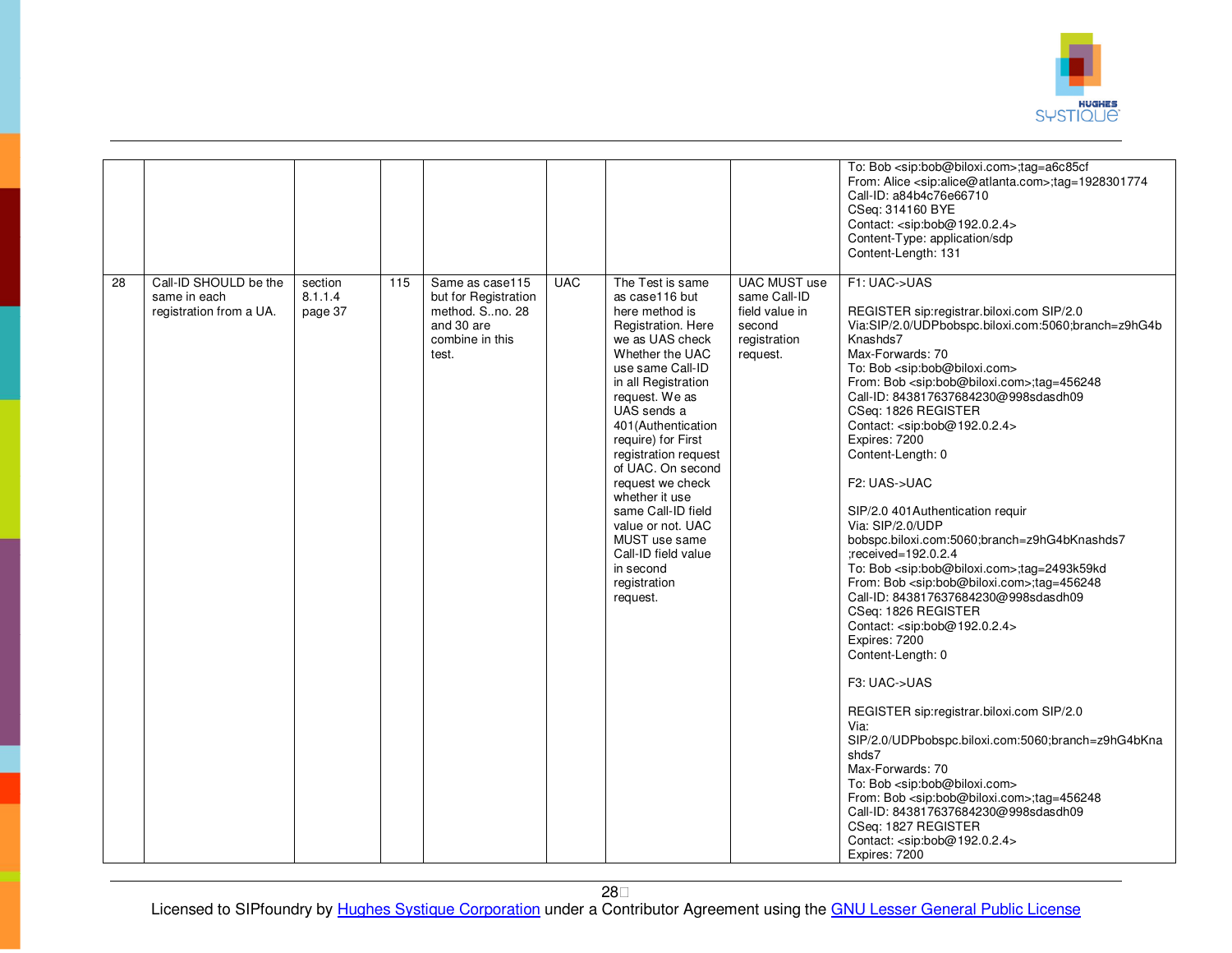

|    |                                                                                                                                                                                                                                                                                                                       |                               |     |                                                                             |            |                                                                                     |                                                                       | Content-Length: 0                                                                                                                                                                                                                                                                                                                                                                                                |  |  |
|----|-----------------------------------------------------------------------------------------------------------------------------------------------------------------------------------------------------------------------------------------------------------------------------------------------------------------------|-------------------------------|-----|-----------------------------------------------------------------------------|------------|-------------------------------------------------------------------------------------|-----------------------------------------------------------------------|------------------------------------------------------------------------------------------------------------------------------------------------------------------------------------------------------------------------------------------------------------------------------------------------------------------------------------------------------------------------------------------------------------------|--|--|
|    |                                                                                                                                                                                                                                                                                                                       |                               |     |                                                                             |            |                                                                                     |                                                                       | F4: UAS->UAC                                                                                                                                                                                                                                                                                                                                                                                                     |  |  |
|    |                                                                                                                                                                                                                                                                                                                       |                               |     |                                                                             |            |                                                                                     |                                                                       | SIP/2.0 200 ok<br>Via: SIP/2.0/UDP<br>bobspc.biloxi.com:5060;branch=z9hG4bKnashds7<br>$:$ received=192.0.2.4<br>To: Bob <sip:bob@biloxi.com>;tag=2493k59kd<br/>From: Bob <sip:bob@biloxi.com>;tag=456248<br/>Call-ID: 843817637684230@998sdasdh09<br/>CSeq: 1826 REGISTER<br/>Contact: <sip:bob@192.0.2.4><br/>Expires: 7200<br/>Content-Length: 0</sip:bob@192.0.2.4></sip:bob@biloxi.com></sip:bob@biloxi.com> |  |  |
| 29 | In a new request<br>created by a UAC<br>outside of any dialog,<br>the Call-ID header field<br>MUST be selected by<br>the UAC as a globally<br>unique identifier over<br>space and time unless<br>overridden by method-<br>specific behavior.                                                                          | section<br>8.1.1.4<br>page 37 |     | This section is covered in test case 114                                    |            |                                                                                     |                                                                       |                                                                                                                                                                                                                                                                                                                                                                                                                  |  |  |
| 30 | when requests are<br>retried after certain<br>failure responses that<br>solicit an amendment to<br>a request (for example,<br>a challenge for<br>authentication), these<br>retried requests are not<br>considered new<br>requests, and therefore<br>do not need new Call-<br>ID header fields; see<br>Section 8.1.3.5 | section<br>8.1.1.4<br>page 38 |     | This section is covered in test case 115                                    |            |                                                                                     |                                                                       |                                                                                                                                                                                                                                                                                                                                                                                                                  |  |  |
| 31 | Call-IDs are case-<br>sensitive and are simply<br>compared byte-by-byte.                                                                                                                                                                                                                                              | section<br>8.1.1.4<br>page 38 |     | This section is covered in test case 114                                    |            |                                                                                     |                                                                       |                                                                                                                                                                                                                                                                                                                                                                                                                  |  |  |
| 32 | The CSeq header field<br>serves as a way to<br>identify and order<br>transactions. It consists                                                                                                                                                                                                                        | section<br>8.1.1.5<br>page 38 | 116 | We can write test<br>case in two way<br>one as UAC and<br>check whether the | <b>UAS</b> | As per rfc3261 the<br>CSeq header field<br>serves as a way to<br>identify and order | <b>UAS MUST use</b><br>same Cseq in<br>response and<br>same method in | F1: UAC->UAS<br>INVITE sip:bob@biloxi.com SIP/2.0<br>Via: SIP/2.0/UDP                                                                                                                                                                                                                                                                                                                                            |  |  |

29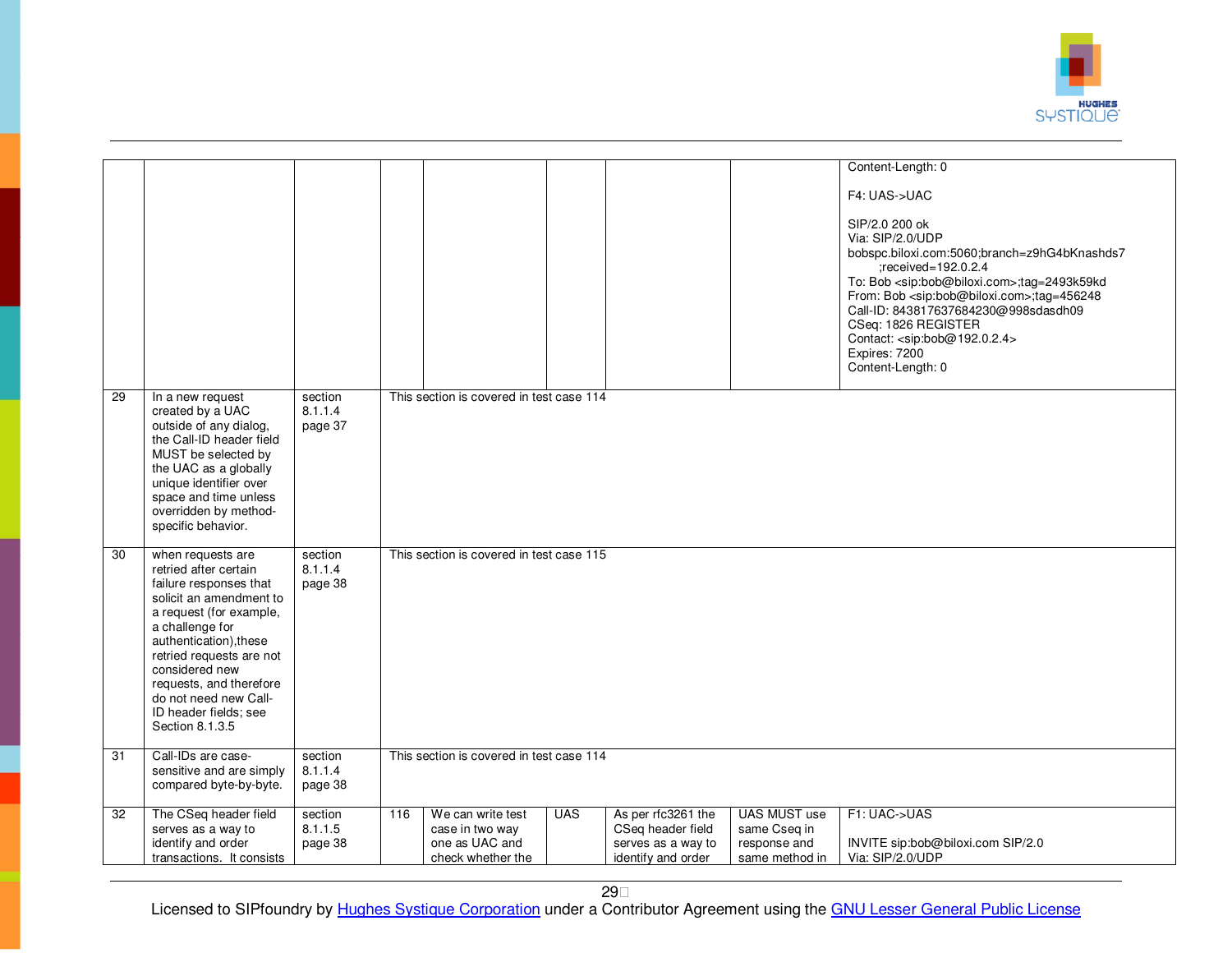

|    | of a sequence number<br>and a method. The<br>method MUST match<br>that of the request.                                    |                               |     | UAS maintain the<br>same Cseq during<br>one transition and<br>second as UAS<br>check whether it<br>maintain same<br>Cseg during one<br>transition | transactions. It<br>consists of a<br>sequence number<br>and a method. The<br>method MUST<br>match that of the<br>request. In the First<br>case we as UAC<br>check whether the<br><b>UAS</b> maintain<br>came Cseq in<br>response. We as<br>UAC sends an<br><b>INVITE</b> message<br>to UAS. On 200 ok<br>response we check<br>the Cseq no. UAS<br>MUST use same<br>Cseq in response<br>and Mehtod. | responce.                      | pc33.atlanta.com;branch=z9hG4bKnashds8<br>To: Bob <sip:bob@biloxi.com><br/>From: Alice <sip:alice@atlanta.com>;tag=1928301774<br/>Call-ID: a84b4c76e66710<br/>CSeq: 314159 INVITE<br/>Max-Forwards: 70<br/>Date: Thu, 21 Feb 2002 13:02:03 GMT<br/>Contact: <sip:alice@pc33.atlanta.com><br/>Content-Length: 568<br/><math>v=0</math><br/>o=UserA 2890844526 2890844526 IN IP4 here.com<br/>s=Session SDP<br/>c=IN IP4 pc33.atlanta.com<br/><math>t=0</math> 0<br/>m=audio 49172 RTP/AVP 0<br/>a=rtpmap:0 PCMU/8000<br/>F<sub>2</sub>: UAS-&gt;UAC<br/>SIP/2.0 200 ok<br/>Via: SIP/2.0/UDP<br/>pc33.atlanta.com;branch=z9hG4bKnashds8<br/>To: Bob <sip:bob@biloxi.com>;tag=a6c85cf<br/>From: Alice<sip:alice@atlanta.com>;tag=1928301774<br/>Call-ID: a84b4c76e66710<br/>CSeq: 314159 INVITE<br/>F3: UAC-&gt;UAS<br/>ACK sip:bob@192.0.2.4 SIP/2.0<br/>Via: SIP/2.0/UDP<br/>pc33.atlanta.com;branch=z9hG4bKnashds8<br/>Max-Forwards: 70<br/>To: Bob <sip:bob@biloxi.com>;tag=a6c85cf<br/>From: Alice <sip:alice@atlanta.com>;tag=1928301774<br/>Call-ID: a84b4c76e66710<br/>CSeq: 314159 ACK<br/>Content-Length: 0</sip:alice@atlanta.com></sip:bob@biloxi.com></sip:alice@atlanta.com></sip:bob@biloxi.com></sip:alice@pc33.atlanta.com></sip:alice@atlanta.com></sip:bob@biloxi.com> |
|----|---------------------------------------------------------------------------------------------------------------------------|-------------------------------|-----|---------------------------------------------------------------------------------------------------------------------------------------------------|----------------------------------------------------------------------------------------------------------------------------------------------------------------------------------------------------------------------------------------------------------------------------------------------------------------------------------------------------------------------------------------------------|--------------------------------|----------------------------------------------------------------------------------------------------------------------------------------------------------------------------------------------------------------------------------------------------------------------------------------------------------------------------------------------------------------------------------------------------------------------------------------------------------------------------------------------------------------------------------------------------------------------------------------------------------------------------------------------------------------------------------------------------------------------------------------------------------------------------------------------------------------------------------------------------------------------------------------------------------------------------------------------------------------------------------------------------------------------------------------------------------------------------------------------------------------------------------------------------------------------------------------------------------------------------------------------------------------------------------------|
| 33 | A UAC MUST insert a<br>Max-Forwards header<br>field into each request it<br>originates with a value<br>that SHOULD be 70. | section<br>8.1.1.6<br>page 38 | 117 | We as UAC send<br>an invite without<br>Max-forward<br>header field.                                                                               | As per rfc3261 a<br><b>UAC MUST insert</b><br>a Max-Forwards<br>header field into<br>each request it<br>originates with a<br>value that<br>SHOULD be 70.<br>Here we as UAC                                                                                                                                                                                                                         | UAS response<br>back with 400. | F1: UAC->UAS<br>INVITE sip:bob@biloxi.com SIP/2.0<br>Via: SIP/2.0/UDP<br>pc33.atlanta.com;branch=z9hG4bKnashds8<br>To: Bob <sip:bob@biloxi.com><br/>From: Alice <sip:alice@atlanta.com>;tag=1928301774<br/>Call-ID: a84b4c76e66710<br/>CSeq: 314159 INVITE</sip:alice@atlanta.com></sip:bob@biloxi.com>                                                                                                                                                                                                                                                                                                                                                                                                                                                                                                                                                                                                                                                                                                                                                                                                                                                                                                                                                                                |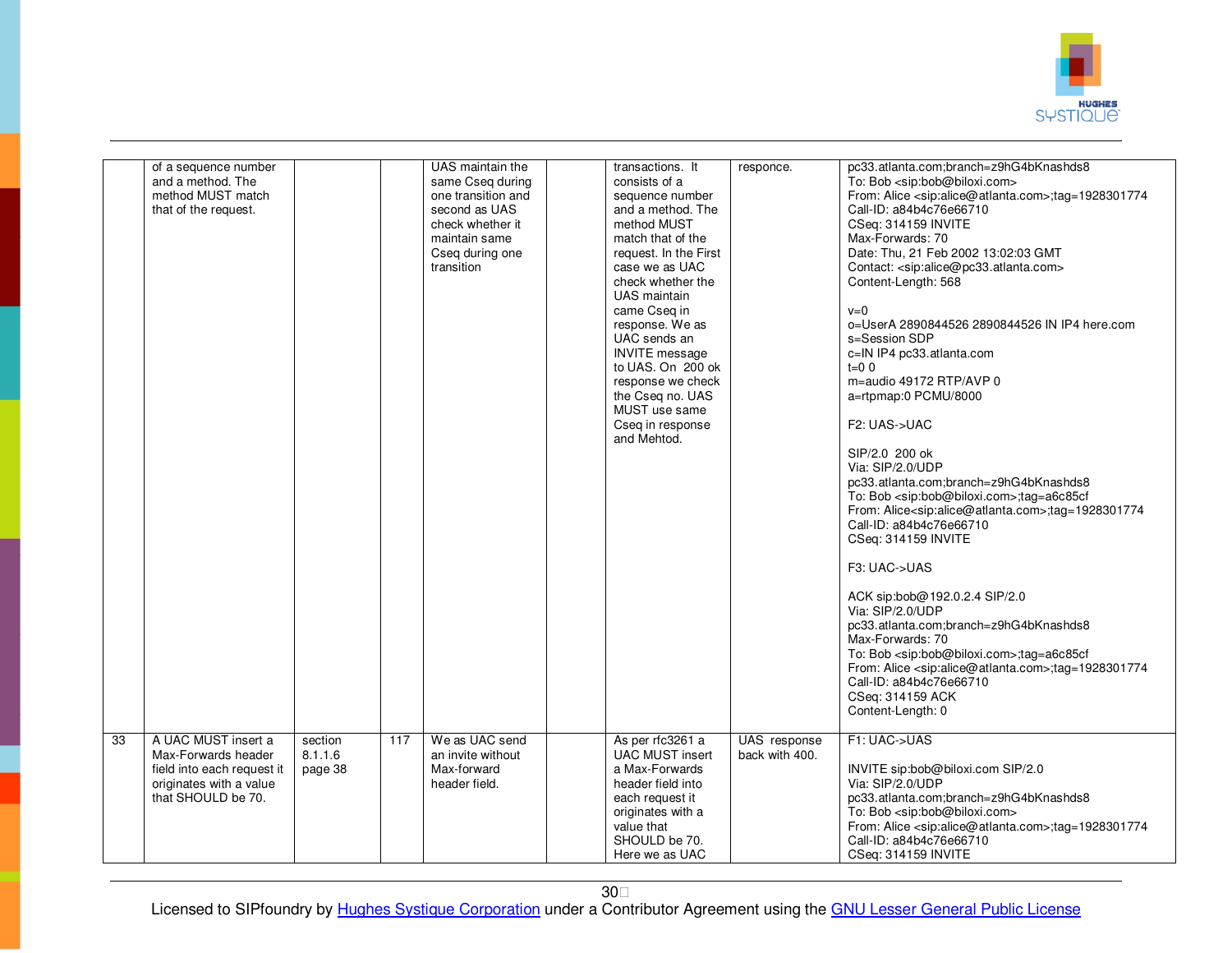

|                 |                                                                                                                                                                                            |                               |     |                                                                                                                                                                                                                                   |            | send INVITE<br>without Max-<br>forward Header<br>Field.                                                                                                                                                                                                                                     |                                                                                                                        | Date: Thu, 21 Feb 2002 13:02:03 GMT<br>Contact: <sip:alice@pc33.atlanta.com><br/>Content-Length: 568</sip:alice@pc33.atlanta.com>                                                                                                                                                                                                                                                                                                                                                        |
|-----------------|--------------------------------------------------------------------------------------------------------------------------------------------------------------------------------------------|-------------------------------|-----|-----------------------------------------------------------------------------------------------------------------------------------------------------------------------------------------------------------------------------------|------------|---------------------------------------------------------------------------------------------------------------------------------------------------------------------------------------------------------------------------------------------------------------------------------------------|------------------------------------------------------------------------------------------------------------------------|------------------------------------------------------------------------------------------------------------------------------------------------------------------------------------------------------------------------------------------------------------------------------------------------------------------------------------------------------------------------------------------------------------------------------------------------------------------------------------------|
|                 |                                                                                                                                                                                            |                               |     |                                                                                                                                                                                                                                   |            |                                                                                                                                                                                                                                                                                             |                                                                                                                        | $v=0$<br>o=UserA 2890844526 2890844526 IN IP4 here.com<br>s=Session SDP<br>c=IN IP4 pc33.atlanta.com<br>$t = 00$<br>m=audio 49172 RTP/AVP 0<br>a=rtpmap:0 PCMU/8000<br>F2: UAS->UAC<br>SIP/2.0 400 Bad request<br>Via: SIP/2.0/UDP<br>pc33.atlanta.com;branch=z9hG4bKnashds8<br>To: Bob <sip:bob@biloxi.com>;tag=a6c85cf<br/>From: Alice<sip:alice@atlanta.com>;tag=1928301774<br/>Call-ID: a84b4c76e66710<br/>CSeq: 314159 INVITE</sip:alice@atlanta.com></sip:bob@biloxi.com>          |
|                 |                                                                                                                                                                                            |                               |     |                                                                                                                                                                                                                                   |            |                                                                                                                                                                                                                                                                                             |                                                                                                                        | F3: UAC->UAS<br>ACK sip:bob@192.0.2.4 SIP/2.0<br>Via: SIP/2.0/UDP<br>pc33.atlanta.com;branch=z9hG4bKnashds8<br>Max-Forwards: 70<br>To: Bob <sip:bob@biloxi.com>;tag=a6c85cf<br/>From: Alice <sip:alice@atlanta.com>;tag=1928301774<br/>Call-ID: a84b4c76e66710<br/>CSeq: 314159 ACK<br/>Content-Length: 0</sip:alice@atlanta.com></sip:bob@biloxi.com>                                                                                                                                   |
| $\overline{34}$ | When the UAC creates<br>a request, it MUST<br>insert a Via into that<br>request. The protocol<br>name and protocol<br>version in the header<br>field MUST be SIP and<br>2.0, respectively. | section<br>8.1.1.7<br>page 38 | 118 | For s.no 34 and 35<br>we can write one<br>Test case in two<br>way one as UAC<br>and check whether<br>the response send<br>by UAS contain<br>Via and second<br>one as UAS to<br>check whether<br>UAC Invite contain<br>Via or not. | <b>UAC</b> | As per rfc3261<br>when the UAC<br>creates a request,<br>it MUST insert a<br>Via into that<br>request. The<br>protocol name and<br>protocol version in<br>the header field<br>MUST be SIP and<br>2.0, respectively.<br>UAC sends INVITE<br>to UAS. We as<br>UAS check the<br>presence of Via | <b>UAC MUST</b><br>include Via<br>Header field in<br><b>INVITE</b> with<br>protocol version<br>and branch<br>parameter | F1: UAC->UAS<br>INVITE sip:bob@biloxi.com SIP/2.0<br>Via: SIP/2.0/UDP<br>pc33.atlanta.com;branch=z9hG4bKnashds8<br>To: Bob <sip:bob@biloxi.com><br/>From: Alice <sip:alice@atlanta.com>;tag=1928301774<br/>Call-ID: a84b4c76e66710<br/>CSeq: 314159 INVITE<br/>Max-Forwards: 70<br/>Date: Thu, 21 Feb 2002 13:02:03 GMT<br/>Contact: <sip:alice@pc33.atlanta.com><br/>Content-Length: 568<br/><math>v=0</math></sip:alice@pc33.atlanta.com></sip:alice@atlanta.com></sip:bob@biloxi.com> |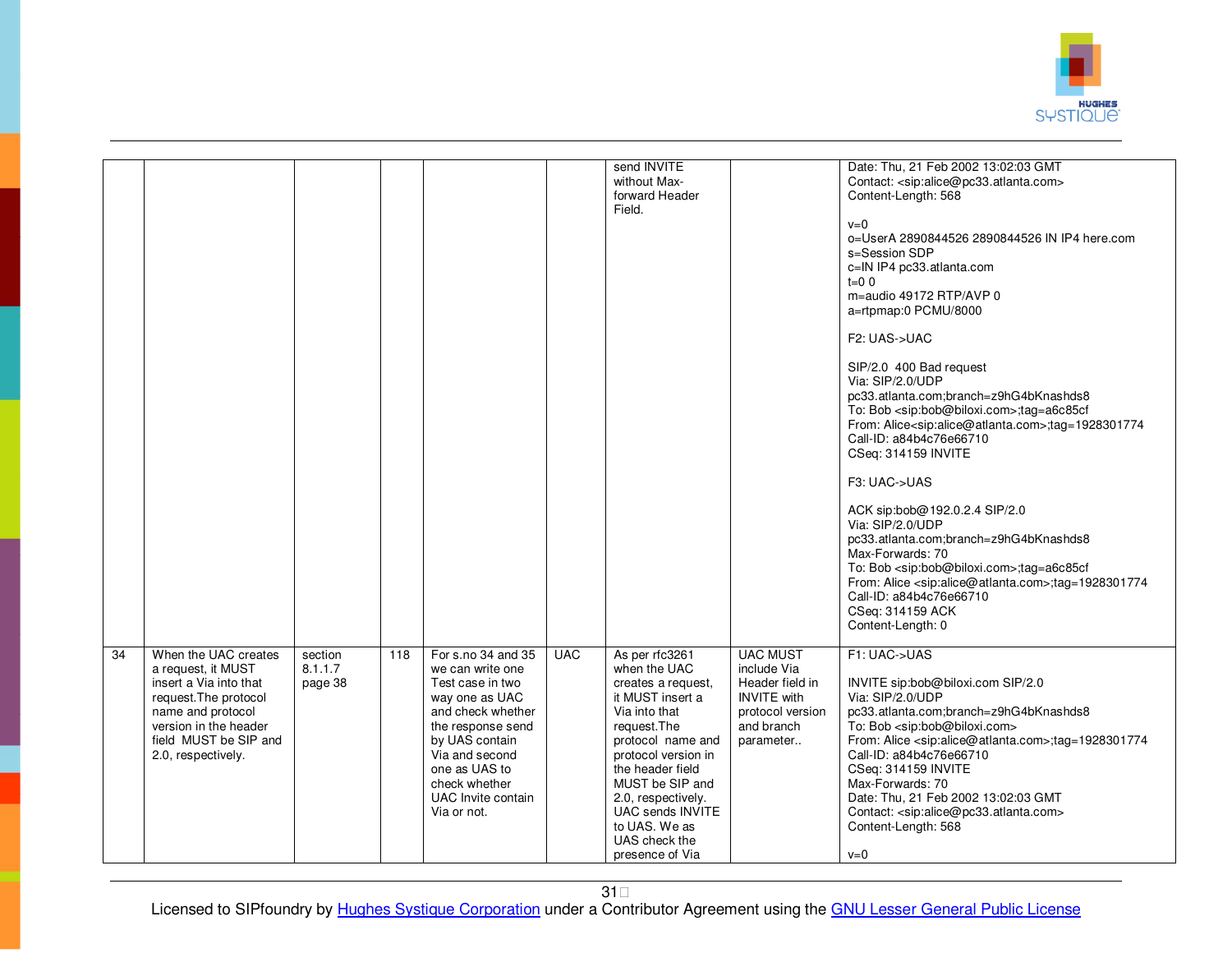

|    |                                                                                                                                                                                                                                                                                                                                                                                                              |                               |     |                                                                                                                                                            |            | header field in it.<br>the SIP- Version<br>and the branch<br>parameter                                                                                                                                                                                                                                                                           |                                                                          | o=UserA 2890844526 2890844526 IN IP4 here.com<br>s=Session SDP<br>c=IN IP4 pc33.atlanta.com<br>$t=0$ 0<br>m=audio 49172 RTP/AVP 0<br>a=rtpmap:0 PCMU/8000<br>F2: UAS->UAC<br>SIP/2.0 603 Decline<br>Via:SIP/2.0/UDP<br>pc33.atlanta.com;branch=z9hG4bKnashds8<br>To: Bob <sip:bob@biloxi.com>;tag=a6c85cf<br/>From: Alice<sip:alice@atlanta.com>;tag=1928301774<br/>Call-ID: a84b4c76e66710<br/>CSeq: 314159 INVITE<br/>F3: UAC-&gt;UAS<br/>ACK sip:bob@192.0.2.4 SIP/2.0<br/>Via: SIP/2.0/UDP<br/>pc33.atlanta.com;branch=z9hG4bKnashds8<br/>Max-Forwards: 70<br/>To: Bob <sip:bob@biloxi.com>;tag=a6c85cf<br/>From: Alice <sip:alice@atlanta.com>;tag=1928301774<br/>Call-ID: a84b4c76e66710<br/>CSeq: 314159 ACK<br/>Content-Length: 0</sip:alice@atlanta.com></sip:bob@biloxi.com></sip:alice@atlanta.com></sip:bob@biloxi.com> |
|----|--------------------------------------------------------------------------------------------------------------------------------------------------------------------------------------------------------------------------------------------------------------------------------------------------------------------------------------------------------------------------------------------------------------|-------------------------------|-----|------------------------------------------------------------------------------------------------------------------------------------------------------------|------------|--------------------------------------------------------------------------------------------------------------------------------------------------------------------------------------------------------------------------------------------------------------------------------------------------------------------------------------------------|--------------------------------------------------------------------------|-------------------------------------------------------------------------------------------------------------------------------------------------------------------------------------------------------------------------------------------------------------------------------------------------------------------------------------------------------------------------------------------------------------------------------------------------------------------------------------------------------------------------------------------------------------------------------------------------------------------------------------------------------------------------------------------------------------------------------------------------------------------------------------------------------------------------------------|
| 35 | The Via header field<br>value MUST contain a<br>branch parameter.                                                                                                                                                                                                                                                                                                                                            | section<br>8.1.1.7<br>page 38 |     | This section is covered in test case 118                                                                                                                   |            |                                                                                                                                                                                                                                                                                                                                                  |                                                                          |                                                                                                                                                                                                                                                                                                                                                                                                                                                                                                                                                                                                                                                                                                                                                                                                                                     |
| 36 | The Contact header<br>field MUST be present<br>and contain exactly one<br>SIP or SIPS URI in any<br>request that can result<br>in the establishment of<br>a dialog. For the<br>methods defined in this<br>specification, that<br>includes only the<br><b>INVITE</b> request. For<br>these requests, the<br>scope of the Contact is<br>global. That is, the<br>Contact header field<br>value contains the URI | section<br>8.1.1.8<br>page 40 | 119 | For s.no 36, 37<br>and 77 we can<br>write one single<br>test case that will<br>check the<br>presence of<br>contact length and<br>presence of URI in<br>it. | <b>UAC</b> | As per rfc3261 if<br>the request contain<br>SIP-URI, Contact<br>header field MUST<br>contain a SIPS URI<br>as well and MUST<br>be present in all<br>request. Here we<br>as UAS check the<br><b>INVITE</b> whether<br><b>INVITE</b> sends by<br><b>UAC Contact</b><br>Header field or not<br>and contain SIP-<br>URI. UAC MUST<br>contain Contact | <b>UAC MUST</b><br>contain Contact<br>Header field and<br>SIP-URI in it. | F1: UAC->UAS<br>INVITE sip:bob@biloxi.com SIP/2.0<br>Via: SIP/2.0/UDP<br>pc33.atlanta.com;branch=z9hG4bKnashds8<br>To: Bob <sip:bob@biloxi.com><br/>From: Alice <sip:alice@atlanta.com>;tag=1928301774<br/>Call-ID: a84b4c76e66710<br/>CSeq: 314159 INVITE<br/>Max-Forwards: 70<br/>Date: Thu, 21 Feb 2002 13:02:03 GMT<br/>Contact: <sip:alice@pc33.atlanta.com><br/>Content-Length: 568<br/><math>v=0</math><br/>o=UserA 2890844526 2890844526 IN IP4 here.com</sip:alice@pc33.atlanta.com></sip:alice@atlanta.com></sip:bob@biloxi.com>                                                                                                                                                                                                                                                                                          |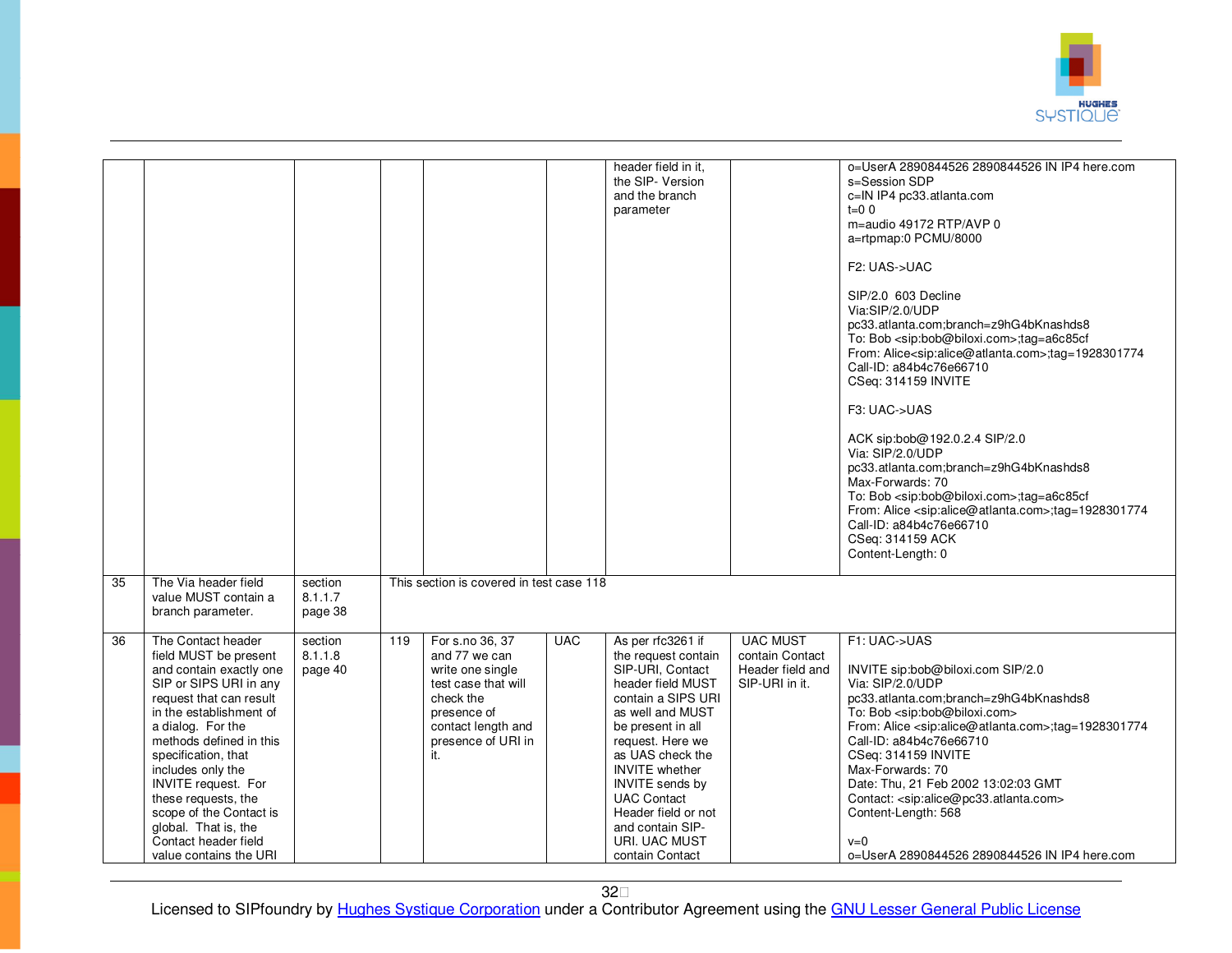

|                 | at which the UA would<br>like to receive requests,<br>and this URI MUST be<br>valid even if used in<br>subsequent requests<br>outside of any dialogs.          |                               |                                                                                                                           | Header field and<br>SIP-URI in it. | s=Session SDP<br>c=IN IP4 pc33.atlanta.com<br>$t=0.0$<br>m=audio 49172 RTP/AVP 0<br>a=rtpmap:0 PCMU/8000<br>F2: UAS->UAC<br>SIP/2.0 603 Decline<br>Via:SIP/2.0/UDP<br>pc33.atlanta.com;branch=z9hG4bKnashds8<br>To: Bob <sip:bob@biloxi.com>;tag=a6c85cf<br/>From: Alice<sip:alice@atlanta.com>;tag=1928301774<br/>Call-ID: a84b4c76e66710<br/>CSeq: 314159 INVITE<br/>F3: UAC-&gt;UAS<br/>ACK sip:bob@192.0.2.4 SIP/2.0<br/>Via: SIP/2.0/UDP<br/>pc33.atlanta.com;branch=z9hG4bKnashds8<br/>Max-Forwards: 70<br/>To: Bob <sip:bob@biloxi.com>;tag=a6c85cf<br/>From: Alice <sip:alice@atlanta.com>;tag=1928301774<br/>Call-ID: a84b4c76e66710<br/>CSeq: 314159 ACK<br/>Content-Length: 0</sip:alice@atlanta.com></sip:bob@biloxi.com></sip:alice@atlanta.com></sip:bob@biloxi.com> |  |  |  |  |
|-----------------|----------------------------------------------------------------------------------------------------------------------------------------------------------------|-------------------------------|---------------------------------------------------------------------------------------------------------------------------|------------------------------------|------------------------------------------------------------------------------------------------------------------------------------------------------------------------------------------------------------------------------------------------------------------------------------------------------------------------------------------------------------------------------------------------------------------------------------------------------------------------------------------------------------------------------------------------------------------------------------------------------------------------------------------------------------------------------------------------------------------------------------------------------------------------------------|--|--|--|--|
| $\overline{37}$ | If the Request-URI or<br>top Route header field<br>value contains a SIPS<br>URI, the Contact<br>header field MUST<br>contain a SIPS URI as<br>well.            | section<br>8.1.1.8<br>page 40 | This section is covered in test case 119                                                                                  |                                    |                                                                                                                                                                                                                                                                                                                                                                                                                                                                                                                                                                                                                                                                                                                                                                                    |  |  |  |  |
| 38              | When a timeout error is<br>received from the<br>transaction layer, it<br>MUST be treated as if a<br>408 (Request Timeout)<br>status code has been<br>received. | section<br>8.1.3.1<br>page 42 | It is not possible to write test case for it as how we as UAS come to know that UAC treat a time out error as 408.        |                                    |                                                                                                                                                                                                                                                                                                                                                                                                                                                                                                                                                                                                                                                                                                                                                                                    |  |  |  |  |
| 39              | If a fatal transport error<br>is reported by the<br>transport layer<br>(generally, due to fatal<br>ICMP errors in UDP or                                       | section<br>8.1.3.1<br>page 42 | It is not possible to write test case for it as how we as UAS come to know that UAC treat a fatal transport error as 503. |                                    |                                                                                                                                                                                                                                                                                                                                                                                                                                                                                                                                                                                                                                                                                                                                                                                    |  |  |  |  |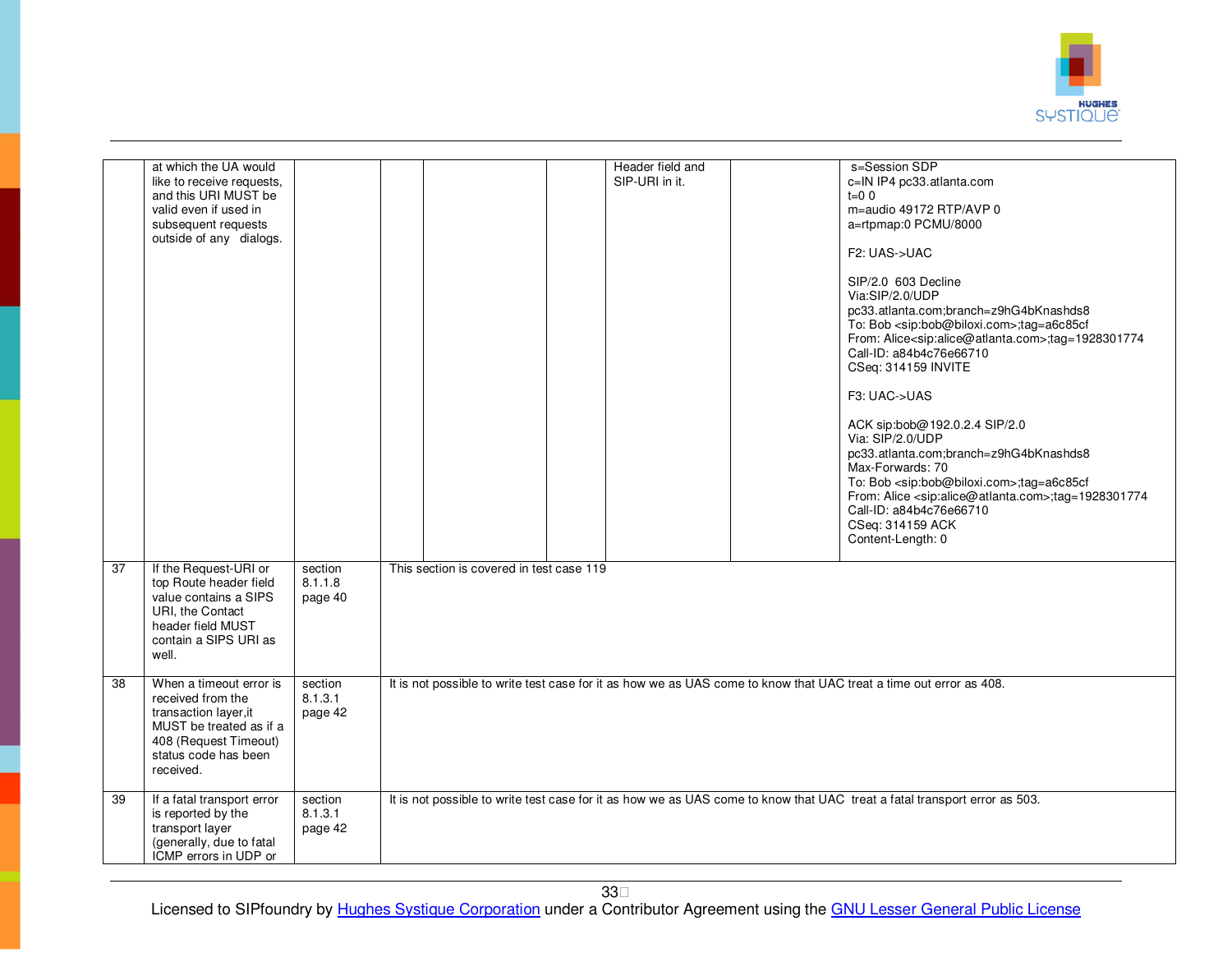

|    | connection failures in<br>TCP), the condition<br>MUST be treated as a<br>503 (Service<br>Unavailable) status<br>code.                                                                                                                                                                                                                                                                                                                                               |                               |     |                                    |            |                                                                                                                                                                                                                                                                                                                                                                             |                                                                                                    |                                                                                                                                                                                                                                                                                                                                                                                                                                                                                                                                                                                                                                                                                                                                                                                                                                                                                                                                                                                                                                                                                                                                                                                                                                                                                                                                        |
|----|---------------------------------------------------------------------------------------------------------------------------------------------------------------------------------------------------------------------------------------------------------------------------------------------------------------------------------------------------------------------------------------------------------------------------------------------------------------------|-------------------------------|-----|------------------------------------|------------|-----------------------------------------------------------------------------------------------------------------------------------------------------------------------------------------------------------------------------------------------------------------------------------------------------------------------------------------------------------------------------|----------------------------------------------------------------------------------------------------|----------------------------------------------------------------------------------------------------------------------------------------------------------------------------------------------------------------------------------------------------------------------------------------------------------------------------------------------------------------------------------------------------------------------------------------------------------------------------------------------------------------------------------------------------------------------------------------------------------------------------------------------------------------------------------------------------------------------------------------------------------------------------------------------------------------------------------------------------------------------------------------------------------------------------------------------------------------------------------------------------------------------------------------------------------------------------------------------------------------------------------------------------------------------------------------------------------------------------------------------------------------------------------------------------------------------------------------|
| 40 | A UAC MUST treat any<br>final response it does<br>not recognize as being<br>equivalent to the x00<br>response code of that<br>class, and MUST be<br>able to process the x00<br>response code for all<br>classes example, if a<br>UAC receives an<br>unrecognized response<br>code of 431, it can<br>safely assume that<br>there was something<br>wrong with its request<br>and treat the response<br>as if it had received a<br>400 (Bad Request)<br>response code. | section<br>8.1.3.2<br>page 42 | 120 | We can write Test<br>case for UAC. | <b>UAC</b> | As per rfc3261A<br><b>UAC MUST treat</b><br>any final response<br>it does not<br>recognize as being<br>equivalent to the<br>x00 response code<br>of that class, and<br>MUST be able to<br>process the x00<br>response code for<br>all classes. Here<br>we as UAS sends.<br>an error response<br>431 which UAC<br>does not reconise<br>and treat it as 400<br>response code. | UAC does not<br>reconise the<br>response<br>consider it as<br>400 and<br>terminate the<br>session. | F1: UAC->UAS<br>INVITE sip:bob@biloxi.com SIP/2.0<br>Via: SIP/2.0/UDP<br>pc33.atlanta.com;branch=z9hG4bKnashds8<br>To: Bob <sip:bob@biloxi.com><br/>From: Alice <sip:alice@atlanta.com>;tag=1928301774<br/>Call-ID: a84b4c76e66710<br/>CSeq: 314159 INVITE<br/>Max-Forwards: 70<br/>Date: Thu, 21 Feb 2002 13:02:03 GMT<br/>Contact: <sip:alice@pc33.atlanta.com><br/>Content-Length: 568<br/><math>v=0</math><br/>o=UserA 2890844526 2890844526 IN IP4 here.com<br/>s=Session SDP<br/>c=IN IP4 pc33.atlanta.com<br/><math>t=0</math> 0<br/>m=audio 49172 RTP/AVP 0<br/>a=rtpmap:0 PCMU/8000<br/>F<sub>2</sub>: UAS-&gt;UAC<br/>SIP/2.0 432<br/>Via: SIP/2.0/UDP<br/>pc33.atlanta.com;branch=z9hG4bKnashds8<br/>To: Bob <sip:bob@biloxi.com>;tag=a6c85cf<br/>From: Alice<sip:alice@atlanta.com>;tag=1928301774<br/>Call-ID: a84b4c76e66710<br/>CSeq: 314159 INVITE<br/>F3: UAC-&gt;UAS<br/>ACK sip:bob@192.0.2.4 SIP/2.0<br/>Via: SIP/2.0/UDP<br/>pc33.atlanta.com;branch=z9hG4bKnashds8<br/>Max-Forwards: 70<br/>To: Bob <sip:bob@biloxi.com>;tag=a6c85cf<br/>From: Alice <sip:alice@atlanta.com>;tag=1928301774<br/>Call-ID: a84b4c76e66710<br/>CSeq: 314159 ACK</sip:alice@atlanta.com></sip:bob@biloxi.com></sip:alice@atlanta.com></sip:bob@biloxi.com></sip:alice@pc33.atlanta.com></sip:alice@atlanta.com></sip:bob@biloxi.com> |

34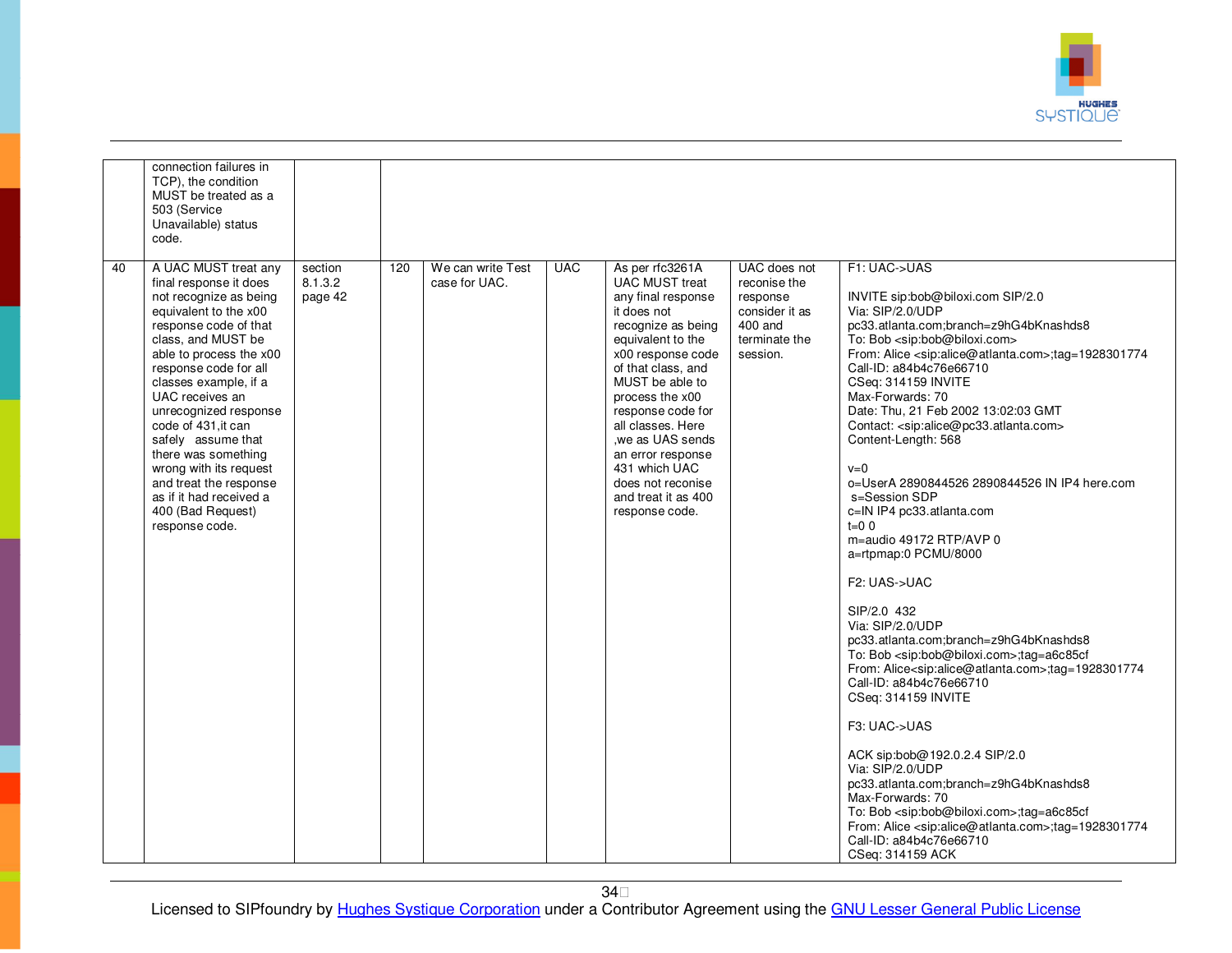

|    |                                                                                                                                                                                                 |                               |     |                                    |            |                                                                                                                                                                                                                                                                                           |                                                                                                   | Content-Length: 0                                                                                                                                                                                                                                                                                                                                                                                                                                                                                                                                                                                                                                                                                                                                                                                                                                                                                                                                                                                                                                                                                                                                                                                                                                                                                                                                                                                               |
|----|-------------------------------------------------------------------------------------------------------------------------------------------------------------------------------------------------|-------------------------------|-----|------------------------------------|------------|-------------------------------------------------------------------------------------------------------------------------------------------------------------------------------------------------------------------------------------------------------------------------------------------|---------------------------------------------------------------------------------------------------|-----------------------------------------------------------------------------------------------------------------------------------------------------------------------------------------------------------------------------------------------------------------------------------------------------------------------------------------------------------------------------------------------------------------------------------------------------------------------------------------------------------------------------------------------------------------------------------------------------------------------------------------------------------------------------------------------------------------------------------------------------------------------------------------------------------------------------------------------------------------------------------------------------------------------------------------------------------------------------------------------------------------------------------------------------------------------------------------------------------------------------------------------------------------------------------------------------------------------------------------------------------------------------------------------------------------------------------------------------------------------------------------------------------------|
|    |                                                                                                                                                                                                 |                               |     |                                    |            |                                                                                                                                                                                                                                                                                           |                                                                                                   |                                                                                                                                                                                                                                                                                                                                                                                                                                                                                                                                                                                                                                                                                                                                                                                                                                                                                                                                                                                                                                                                                                                                                                                                                                                                                                                                                                                                                 |
| 41 | A UAC MUST treat any<br>provisional response<br>different than 100 that it<br>does not recognize as<br>183 (Session<br>Progress). A UAC<br>MUST be able to<br>process 100 and 183<br>responses. | section<br>8.1.3.2<br>page 42 | 121 | We can write Test<br>case for UAC. | <b>UAC</b> | As per rfc3261 a<br><b>UAC MUST treat</b><br>any provisional<br>response different<br>than 100 that it<br>does not recognize<br>as 183 (Session<br>Progress). Here,<br>we as UAS sends<br>a 170 response<br>which UAC does<br>not reconise and<br>treat it as 183 and<br>wait for 200 ok. | UAC does not<br>reconise the<br>response<br>consider it as<br>183 and wait for<br>200 ok response | F1: UAC->UAS<br>INVITE sip:bob@biloxi.com SIP/2.0<br>Via: SIP/2.0/UDP<br>pc33.atlanta.com;branch=z9hG4bKnashds8<br>To: Bob <sip:bob@biloxi.com><br/>From: Alice <sip:alice@atlanta.com>;tag=1928301774<br/>Call-ID: a84b4c76e66710<br/>Cseq: 314159 INVITE<br/>Max-Forwards: 70<br/>Date: Thu, 21 Feb 2002 13:02:03 GMT<br/>Contact: <sip:alice@pc33.atlanta.com><br/>Content-Length: 568<br/><math>v=0</math><br/>o=UserA 2890844526 2890844526 IN IP4 here.com<br/>s=Session SDP<br/>c=IN IP4 pc33.atlanta.com<br/><math>t=0</math> 0<br/>m=audio 49172 RTP/AVP 0<br/>a=rtpmap:0 PCMU/8000<br/>F2: UAS-&gt;UAC<br/>SIP/2.0 170<br/>Via: SIP/2.0/UDP<br/>pc33.atlanta.com;branch=z9hG4bKnashds8<br/>To: Bob <sip:bob@biloxi.com>;tag=a6c85cf<br/>From: Alice<sip:alice@atlanta.com>;tag=1928301774<br/>Call-ID: a84b4c76e66710<br/>CSeq: 314159 INVITE<br/>F3: UAS-&gt;UAC<br/>SIP/2.0 200 ok<br/>Via: SIP/2.0/UDP<br/>pc33.atlanta.com;branch=z9hG4bKnashds8<br/>To: Bob <sip:bob@biloxi.com>;tag=a6c85cf<br/>From: Alice<sip:alice@atlanta.com>;tag=1928301774<br/>Call-ID: a84b4c76e66710<br/>CSeq: 314159 INVITE<br/>F4: UAC-&gt;UAS<br/>ACK sip:bob@192.0.2.4 SIP/2.0<br/>Via: SIP/2.0/UDP<br/>pc33.atlanta.com:branch=z9hG4bKnashds8</sip:alice@atlanta.com></sip:bob@biloxi.com></sip:alice@atlanta.com></sip:bob@biloxi.com></sip:alice@pc33.atlanta.com></sip:alice@atlanta.com></sip:bob@biloxi.com> |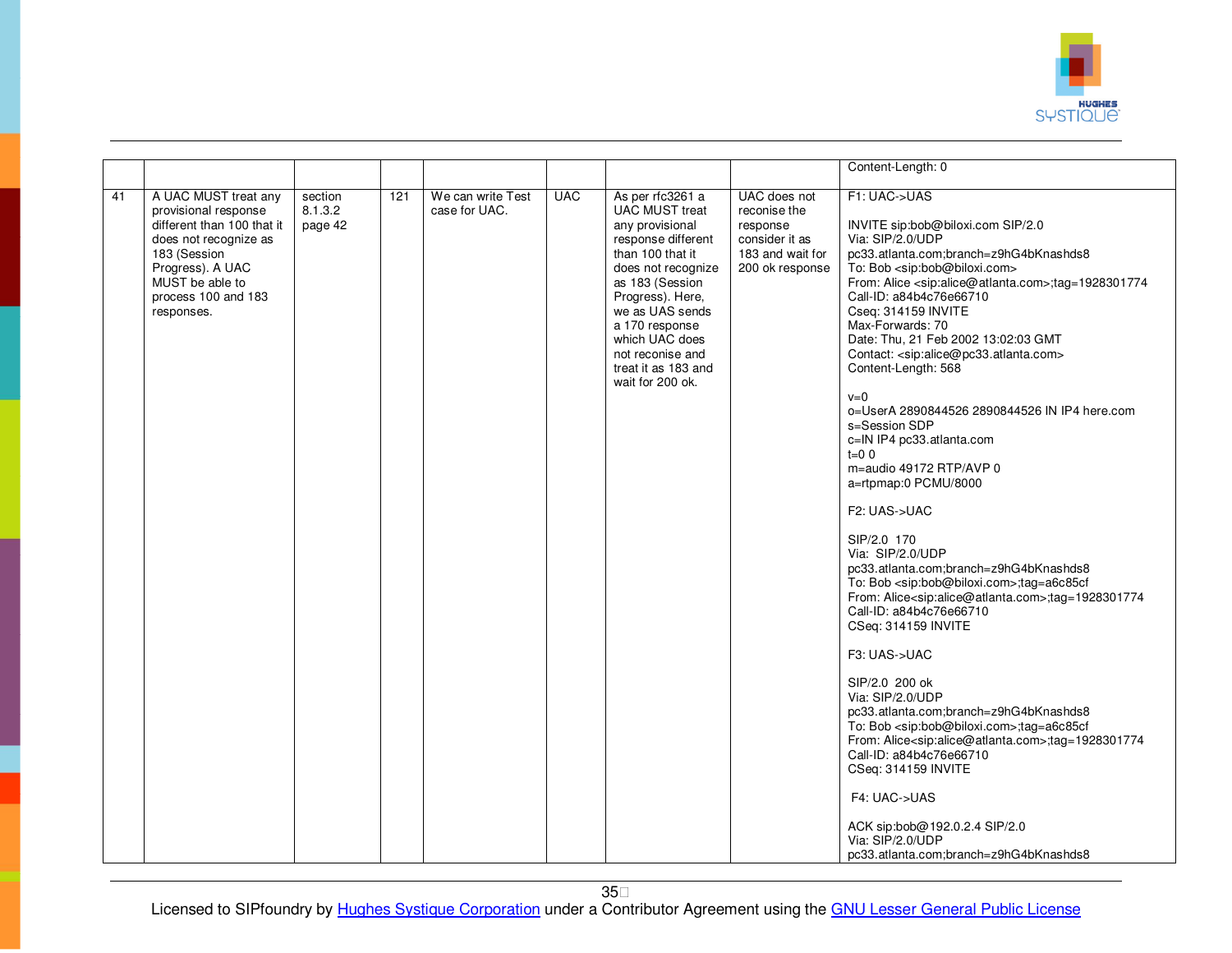

| 42 | If more than one Via<br>header field value is<br>present in a response, | section<br>8.1.3.3<br>page 43 | 122 | We can write Test<br>case for UAC. | <b>UAC</b> | As per rfc3261if<br>more than one Via<br>header field value                                                                                                                                                                                                                     | <b>UAC</b> should<br>consider that<br>response is | Max-Forwards: 70<br>To: Bob <sip:bob@biloxi.com>;tag=a6c85cf<br/>From: Alice <sip:alice@atlanta.com>;tag=1928301774<br/>Call-ID: a84b4c76e66710<br/>CSeq: 314159 ACK<br/>Content-Length: 0<br/>F1: UAC-&gt;UAS<br/>INVITE sip:bob@biloxi.com SIP/2.0</sip:alice@atlanta.com></sip:bob@biloxi.com>                                                                                                                                                                                                                                                                                                                                                                                                                                                                                                                                                                                                                                                                                                               |
|----|-------------------------------------------------------------------------|-------------------------------|-----|------------------------------------|------------|---------------------------------------------------------------------------------------------------------------------------------------------------------------------------------------------------------------------------------------------------------------------------------|---------------------------------------------------|-----------------------------------------------------------------------------------------------------------------------------------------------------------------------------------------------------------------------------------------------------------------------------------------------------------------------------------------------------------------------------------------------------------------------------------------------------------------------------------------------------------------------------------------------------------------------------------------------------------------------------------------------------------------------------------------------------------------------------------------------------------------------------------------------------------------------------------------------------------------------------------------------------------------------------------------------------------------------------------------------------------------|
|    | the UAC SHOULD<br>discard the message.                                  |                               |     |                                    |            | is present in a<br>response, the UAC<br>SHOULD discard<br>the message. Here<br>we as UAS add<br>one more via<br>Header field value<br>in response. On<br>receiving the<br>response the UAC<br>should consider<br>that response is<br>misrouted and<br>terminate the<br>session. | miss routed and<br>terminate the<br>session.      | Via: SIP/2.0/UDP<br>pc33.atlanta.com;branch=z9hG4bKnashds8<br>To: Bob <sip:bob@biloxi.com><br/>From: Alice <sip:alice@atlanta.com>;tag=1928301774<br/>Call-ID: a84b4c76e66710<br/>CSeq: 314159 INVITE<br/>Max-Forwards: 70<br/>Date: Thu, 21 Feb 2002 13:02:03 GMT<br/>Contact: <sip:alice@pc33.atlanta.com><br/>Content-Length: 568<br/><math>v=0</math><br/>o=UserA 2890844526 2890844526 IN IP4 here.com<br/>s=Session SDP<br/>c=IN IP4 pc33.atlanta.com<br/><math>t = 0</math> 0<br/>m=audio 49172 RTP/AVP 0<br/>a=rtpmap:0 PCMU/8000<br/>F2: UAS-&gt;UAC<br/>SIP/2.0 200ok<br/>Via:SIP/2.0/UDP<br/>pc33.atlanta.com;pc35.altlanta.com;branch=z9hG4bKnas<br/>Via: SIP/2.0/UDP<br/>hds8<br/>pc56.hsc.com;branch=z9hG4babcd1234<br/>To: Bob <sip:bob@biloxi.com>;tag=a6c85cf<br/>From: Alice<sip:alice@atlanta.com>;tag=1928301774<br/>Call-ID: a84b4c76e66710<br/>CSeq: 314159 INVITE</sip:alice@atlanta.com></sip:bob@biloxi.com></sip:alice@pc33.atlanta.com></sip:alice@atlanta.com></sip:bob@biloxi.com> |
|    |                                                                         |                               |     |                                    |            |                                                                                                                                                                                                                                                                                 |                                                   | F3: UAC->UAS<br>SIP/2.0 487<br>Via: SIP/2.0/UDP<br>pc33.atlanta.com;branch=z9hG4bKnashds8                                                                                                                                                                                                                                                                                                                                                                                                                                                                                                                                                                                                                                                                                                                                                                                                                                                                                                                       |
|    |                                                                         |                               |     |                                    |            |                                                                                                                                                                                                                                                                                 |                                                   | To: Bob <sip:bob@biloxi.com>;tag=a6c85cf<br/>Contact:<br/><sip:alice@pc33.atlanta.com,alice@pc33.atlanta.com,></sip:alice@pc33.atlanta.com,alice@pc33.atlanta.com,></sip:bob@biloxi.com>                                                                                                                                                                                                                                                                                                                                                                                                                                                                                                                                                                                                                                                                                                                                                                                                                        |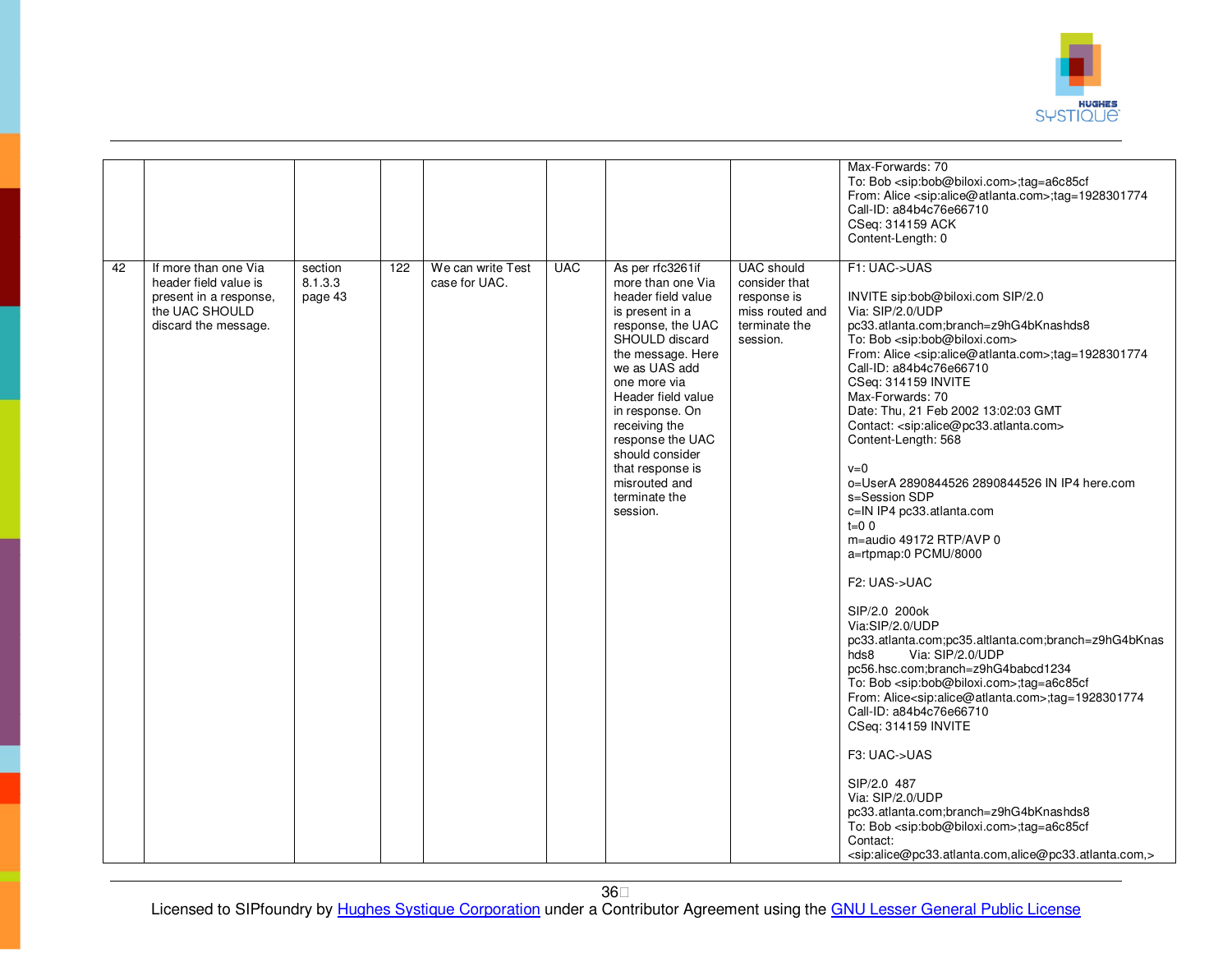

|    |                                                |                    |     |                               |            |                                                 |                                      | From: Alice <sip:alice@atlanta.com>;tag=1928301774</sip:alice@atlanta.com>                                                                   |
|----|------------------------------------------------|--------------------|-----|-------------------------------|------------|-------------------------------------------------|--------------------------------------|----------------------------------------------------------------------------------------------------------------------------------------------|
|    |                                                |                    |     |                               |            |                                                 |                                      | Call-ID: a84b4c76e66710                                                                                                                      |
|    |                                                |                    |     |                               |            |                                                 |                                      | CSeq: 314159 INVITE                                                                                                                          |
|    |                                                |                    |     |                               |            |                                                 |                                      |                                                                                                                                              |
|    |                                                |                    |     |                               |            |                                                 |                                      | F4: UAS->UAC                                                                                                                                 |
|    |                                                |                    |     |                               |            |                                                 |                                      | ACK sip:bob@192.0.2.4 SIP/2.0                                                                                                                |
|    |                                                |                    |     |                               |            |                                                 |                                      | Via: SIP/2.0/UDP                                                                                                                             |
|    |                                                |                    |     |                               |            |                                                 |                                      | pc33.atlanta.com;branch=z9hG4bKnashds8                                                                                                       |
|    |                                                |                    |     |                               |            |                                                 |                                      | Max-Forwards: 70                                                                                                                             |
|    |                                                |                    |     |                               |            |                                                 |                                      | To: Bob <sip:bob@biloxi.com>;tag=a6c85cf<br/>From: Alice <sip:alice@atlanta.com>;tag=1928301774</sip:alice@atlanta.com></sip:bob@biloxi.com> |
|    |                                                |                    |     |                               |            |                                                 |                                      | Call-ID: a84b4c76e66710                                                                                                                      |
|    |                                                |                    |     |                               |            |                                                 |                                      | CSeq: 314159 ACK                                                                                                                             |
|    |                                                |                    |     |                               |            |                                                 |                                      | Content-Length: 0                                                                                                                            |
|    |                                                |                    |     |                               |            |                                                 |                                      |                                                                                                                                              |
| 43 | Upon receipt of a<br>redirection response      | section<br>8.1.3.4 | 123 | For s.no<br>43,44,45,46and 91 | <b>UAC</b> | As per rfc3261<br>upon receipt of a             | UAC MAY use<br><b>URI in Contact</b> | F1: UAC->UAS                                                                                                                                 |
|    | (for example, a 301                            | page 43            |     | we can write one              |            | redirection                                     | Header field and                     | INVITE sip:bob@biloxi.com SIP/2.0                                                                                                            |
|    | response status code),                         |                    |     | test case.                    |            | response (301                                   | continue with                        | Via: SIP/2.0/UDP                                                                                                                             |
|    | clients SHOULD use                             |                    |     |                               |            | response), clients                              | second if first                      | pc33.atlanta.com;branch=z9hG4bKnashds8                                                                                                       |
|    | the URI(s) in the                              |                    |     |                               |            | SHOULD use the                                  | result in failure                    | To: Bob <sip:bob@biloxi.com></sip:bob@biloxi.com>                                                                                            |
|    | Contact header field to                        |                    |     |                               |            | $URI(s)$ in the                                 | and MUST use                         | From: Alice <sip:alice@atlanta.com>;tag=1928301774</sip:alice@atlanta.com>                                                                   |
|    | formulate one or more<br>new requests based on |                    |     |                               |            | Contact header<br>field to formulate            | a new branch id<br>in via field for  | Call-ID: a84b4c76e66710<br>CSeq: 314159 INVITE                                                                                               |
|    | the redirected request.                        |                    |     |                               |            | one or more new                                 | new transition.                      | Max-Forwards: 70                                                                                                                             |
|    |                                                |                    |     |                               |            | requests based on                               |                                      | Date: Thu, 21 Feb 2002 13:02:03 GMT                                                                                                          |
|    |                                                |                    |     |                               |            | the redirected                                  |                                      | Contact: <sip:alice@pc33.atlanta.com></sip:alice@pc33.atlanta.com>                                                                           |
|    |                                                |                    |     |                               |            | request and if                                  |                                      | Content-Length: 568                                                                                                                          |
|    |                                                |                    |     |                               |            | contacting an<br>address in the list            |                                      | $v=0$                                                                                                                                        |
|    |                                                |                    |     |                               |            | results in a failure,                           |                                      | o=UserA 2890844526 2890844526 IN IP4 here.com                                                                                                |
|    |                                                |                    |     |                               |            | as defined in the                               |                                      | s=Session SDP                                                                                                                                |
|    |                                                |                    |     |                               |            | next paragraph,                                 |                                      | c=IN IP4 pc33.atlanta.com                                                                                                                    |
|    |                                                |                    |     |                               |            | the element moves                               |                                      | $t=0$ 0                                                                                                                                      |
|    |                                                |                    |     |                               |            | to the next address                             |                                      | m=audio 49172 RTP/AVP 0                                                                                                                      |
|    |                                                |                    |     |                               |            | in the list, until the<br>list is exhausted. If |                                      | a=rtpmap:0 PCMU/8000                                                                                                                         |
|    |                                                |                    |     |                               |            | the list is                                     |                                      | F2: UAS->UAC                                                                                                                                 |
|    |                                                |                    |     |                               |            | exhausted, then                                 |                                      |                                                                                                                                              |
|    |                                                |                    |     |                               |            | the request has                                 |                                      | SIP/2.0 301                                                                                                                                  |
|    |                                                |                    |     |                               |            | failed.Finally, once                            |                                      | Via: SIP/2.0/UDP                                                                                                                             |
|    |                                                |                    |     |                               |            | the new request                                 |                                      | pc33.atlanta.com;branch=z9hG4bKnashds8                                                                                                       |
|    |                                                |                    |     |                               |            | has been                                        |                                      | To: Bob <sip:bob@biloxi.com>;tag=a6c85cf<br/>Contact: <sip: :,hari@biloxi.com="" unknown@biloxi.com:=""></sip:></sip:bob@biloxi.com>         |
|    |                                                |                    |     |                               |            | constructed, it is<br>sent using a new          |                                      | From: Alice <sipsmith@atlanta.com>;tag=1928301774</sipsmith@atlanta.com>                                                                     |
|    |                                                |                    |     |                               |            | client transaction,                             |                                      | Call-ID: a84b4c76e66710                                                                                                                      |
|    |                                                |                    |     |                               |            | and therefore                                   |                                      | CSeq: 314159 INVITE                                                                                                                          |
|    |                                                |                    |     |                               |            | MUST have a new                                 |                                      |                                                                                                                                              |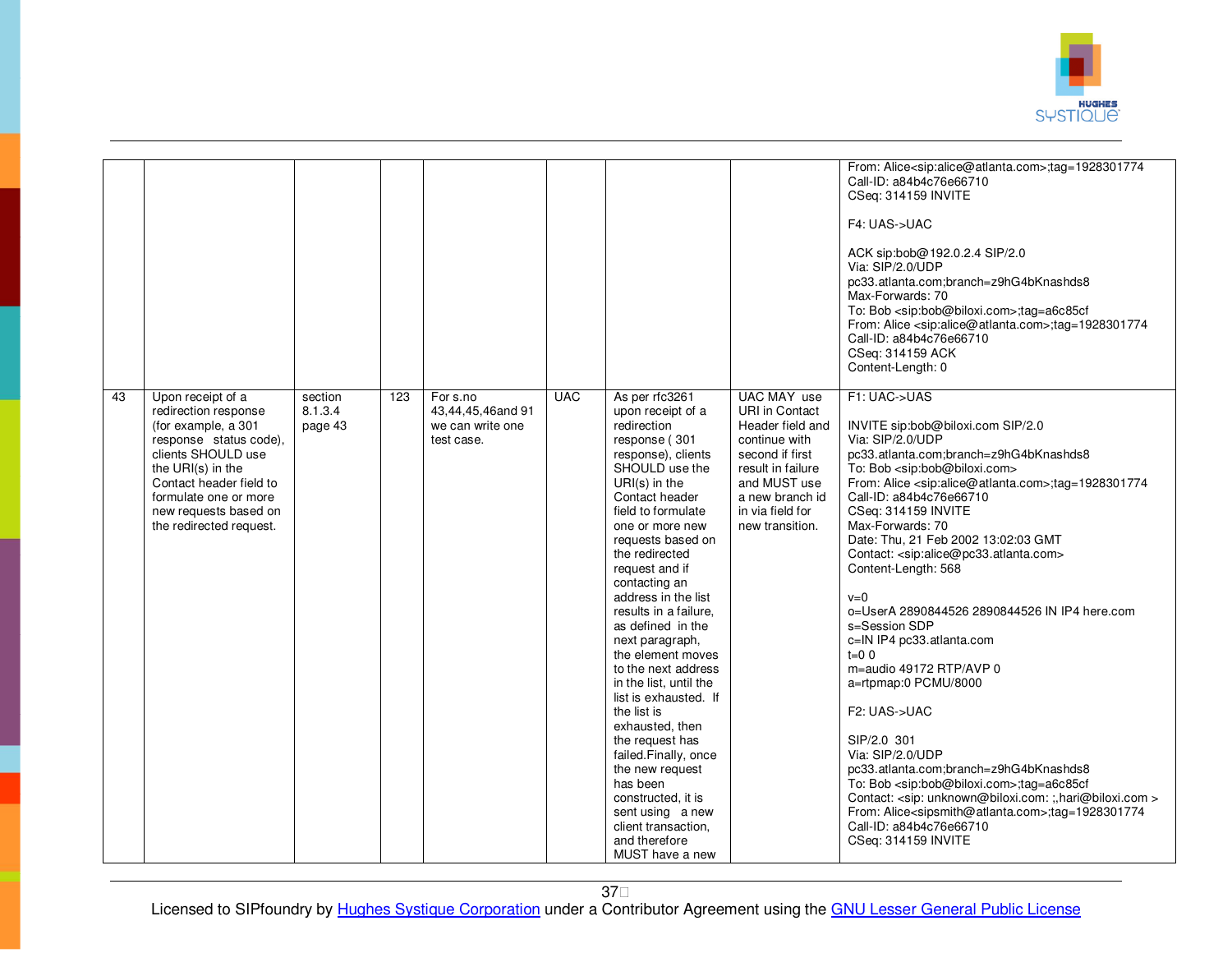

|  |  | branch ID in the       | F3: UAC->UAS                                                               |
|--|--|------------------------|----------------------------------------------------------------------------|
|  |  | top Via field as       |                                                                            |
|  |  | discussed in           | ACK sip:bob@192.0.2.4 SIP/2.0                                              |
|  |  | Section 8.1.1.7.       | Via: SIP/2.0/UDP                                                           |
|  |  | So, here we are        | pc33.atlanta.com;branch=z9hG4bKnashds8                                     |
|  |  | going to test          | Max-Forwards: 70                                                           |
|  |  | whether UAC use        | To: Bob <sip:bob@biloxi.com>;tag=a6c85cf</sip:bob@biloxi.com>              |
|  |  | the URI in Contact     | From: Alice <sip:alice@atlanta.com>;tag=1928301774</sip:alice@atlanta.com> |
|  |  |                        |                                                                            |
|  |  | header field and       | Call-ID: a84b4c76e66710                                                    |
|  |  | move to next listed    | CSeq: 314159 ACK                                                           |
|  |  | URI in list in case    | Content-Length: 0                                                          |
|  |  | of failure and finally | F4: UAC->UAS                                                               |
|  |  | have a new branch      | INVITE sip: hari@biloxi.com SIP/2.0                                        |
|  |  | id in via field in     | Via: SIP/2.0/UDP                                                           |
|  |  | new transition.        | pc33.atlanta.com;branch=z9hG4bKabcd1234                                    |
|  |  |                        | To: hari@biloxi.com                                                        |
|  |  |                        | From: Alice <sip:alice@atlanta.com>;tag=1928301774</sip:alice@atlanta.com> |
|  |  |                        | Call-ID: a84b4c76e66710                                                    |
|  |  |                        |                                                                            |
|  |  |                        | CSeq: 314160 INVITE                                                        |
|  |  |                        | Max-Forwards: 70                                                           |
|  |  |                        | Date: Thu, 21 Feb 2002 13:02:03 GMT                                        |
|  |  |                        | Contact: <sip:alice@pc33.atlanta.com></sip:alice@pc33.atlanta.com>         |
|  |  |                        | Content-Length: 568                                                        |
|  |  |                        |                                                                            |
|  |  |                        | $v=0$                                                                      |
|  |  |                        | o=UserA 2890844526 2890844526 IN IP4 here.com                              |
|  |  |                        | s=Session SDP                                                              |
|  |  |                        | c=IN IP4 pc33.atlanta.com                                                  |
|  |  |                        | $t=0$ 0                                                                    |
|  |  |                        |                                                                            |
|  |  |                        | m=audio 49172 RTP/AVP 0                                                    |
|  |  |                        | a=rtpmap:0 PCMU/8000                                                       |
|  |  |                        |                                                                            |
|  |  |                        | F5: UAS->UAC                                                               |
|  |  |                        |                                                                            |
|  |  |                        | SIP/2.0 200 ok                                                             |
|  |  |                        | Via: SIP/2.0/UDP                                                           |
|  |  |                        | pc33.atlanta.com;branch=z9hG4babcd1234                                     |
|  |  |                        | To: Bob <sip:hari@biloxi.com>;tag=a6c85cf</sip:hari@biloxi.com>            |
|  |  |                        | From: Alice <sipsmith@atlanta.com>;tag=1928301774</sipsmith@atlanta.com>   |
|  |  |                        | Call-ID: a84b4c76e66710                                                    |
|  |  |                        | CSeq: 314160 INVITE                                                        |
|  |  |                        | F6: UAC->UAS                                                               |
|  |  |                        |                                                                            |
|  |  |                        | ACK sip:hari@192.0.2.4 SIP/2.0                                             |
|  |  |                        | Via: SIP/2.0/UDP                                                           |
|  |  |                        | pc33.atlanta.com;branch=z9hG4babcd1234                                     |
|  |  |                        | Max-Forwards: 70                                                           |
|  |  |                        | To: Bob <sip:hari@biloxi.com>;tag=a6c85cf</sip:hari@biloxi.com>            |
|  |  |                        | From: Alice <sip:alice@atlanta.com>;tag=1928301774</sip:alice@atlanta.com> |
|  |  |                        | Call-ID: a84b4c76e66710                                                    |
|  |  |                        |                                                                            |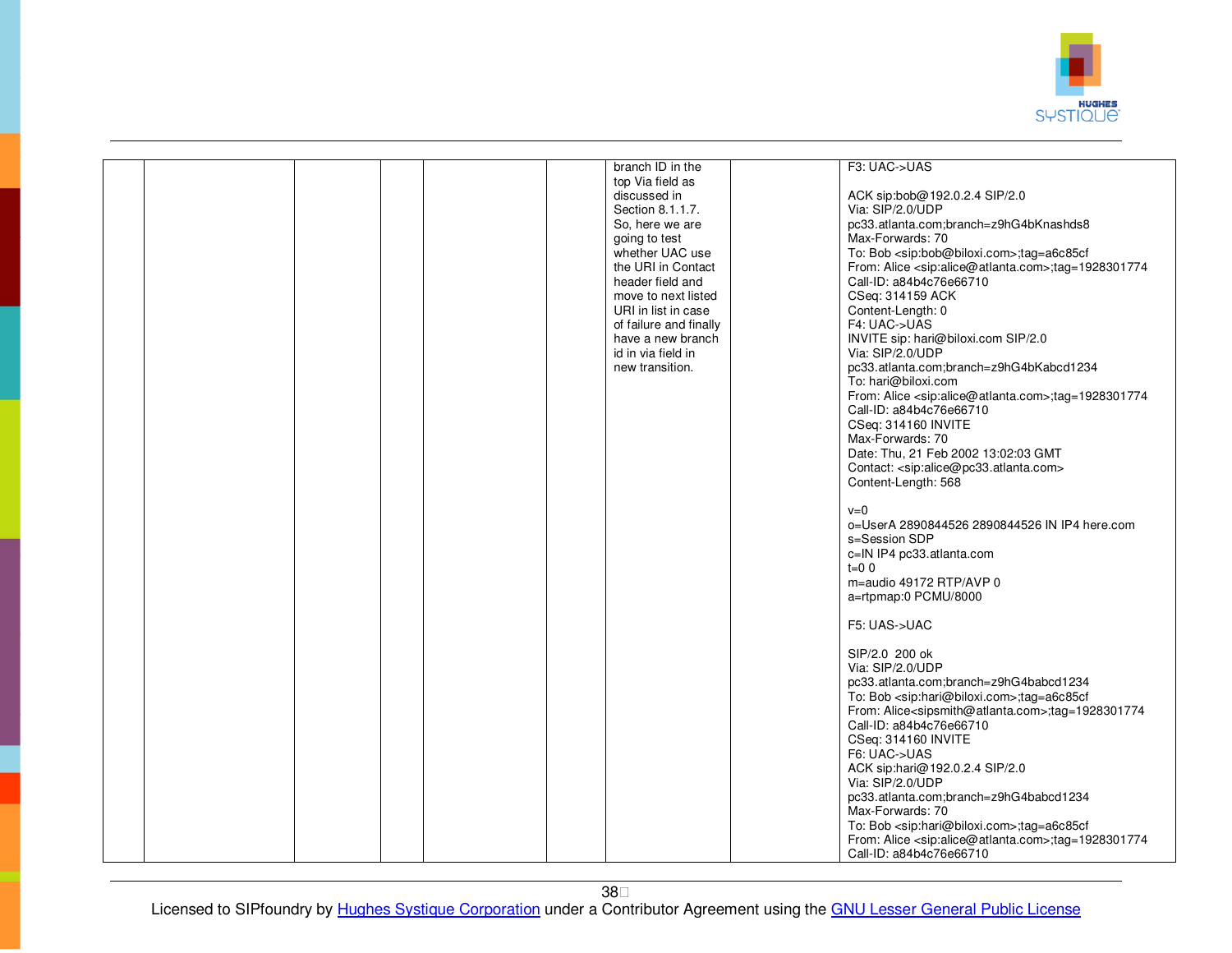

|    |                                                                                                                                                                                                                                                                                                                            |                               |     |                                                                                                                                                                          |            |                                                                                                                                                                 |                                                                                                                                                        | CSeq: 314160 ACK<br>Content-Length: 0                                                                                                                                                                                                                                                                    |
|----|----------------------------------------------------------------------------------------------------------------------------------------------------------------------------------------------------------------------------------------------------------------------------------------------------------------------------|-------------------------------|-----|--------------------------------------------------------------------------------------------------------------------------------------------------------------------------|------------|-----------------------------------------------------------------------------------------------------------------------------------------------------------------|--------------------------------------------------------------------------------------------------------------------------------------------------------|----------------------------------------------------------------------------------------------------------------------------------------------------------------------------------------------------------------------------------------------------------------------------------------------------------|
| 44 | a client processing 3xx<br>class responses MUST<br>NOT add any given URI<br>to the target set more<br>than once. If the<br>original request had a<br>SIPS URI in the<br>Request- URI, the client<br>MAY choose to recurse<br>to a non-SIPS URI, but<br>SHOULD inform the<br>user of the redirection<br>to an insecure URI. | section<br>8.1.3.4<br>page 43 |     | This section is covered in test case 124                                                                                                                                 |            |                                                                                                                                                                 |                                                                                                                                                        |                                                                                                                                                                                                                                                                                                          |
| 45 | If contacting an address<br>in the list results in a<br>failure, as defined in<br>the next paragraph, the<br>element moves to the<br>next address in the list.<br>until the list is<br>exhausted. If the list is<br>exhausted, then the<br>request has failed.                                                             | section<br>8.1.3.4<br>page 43 |     | This section is covered in test case 124                                                                                                                                 |            |                                                                                                                                                                 |                                                                                                                                                        |                                                                                                                                                                                                                                                                                                          |
| 46 | Finally, once the new<br>request has been<br>constructed, it is sent<br>using a new client<br>transaction, and<br>therefore MUST have a<br>new branch ID in the<br>top Via field as<br>discussed in Section<br>8.1.1.7.                                                                                                    | section<br>8.1.3.4<br>page 44 |     | This section is covered in test case 124                                                                                                                                 |            |                                                                                                                                                                 |                                                                                                                                                        |                                                                                                                                                                                                                                                                                                          |
| 47 | the UAS MUST inspect<br>the method of the<br>request. If the UAS<br>recognizes but does not<br>support the method of a<br>request, it MUST<br>generate a 405(Method<br>Not Allowed) response.<br>Procedures for                                                                                                            | section<br>8.2.1 page<br>46   | 125 | For this we can<br>write a test case to<br>check the behavior<br>of UAS on a<br>request that UAS<br>does not support<br>and presence of<br>Allow header field<br>in 405. | <b>UAS</b> | As per rfc3261 if<br>the UAS<br>recognizes but<br>does not support<br>the method of a<br>request, it MUST<br>generate a<br>405(Method Not<br>Allowed) response. | UAS response<br>back with<br>405(method not<br>allowed) and<br>also add a Allow<br>header field with<br>it that contain all<br>the method<br>which UAS | F1: UAC->UAS<br>UNKNOWN sip:bob@biloxi.com SIP/2.0<br>Via: SIP/2.0/UDP<br>pc33.atlanta.com;branch=z9hG4bKnashds8<br>To: Bob <sip:bob@biloxi.com><br/>From: Alice <sip:alice@atlanta.com>;tag=1928301774<br/>Call-ID: a84b4c76e66710<br/>CSeq: 314159 INVITE</sip:alice@atlanta.com></sip:bob@biloxi.com> |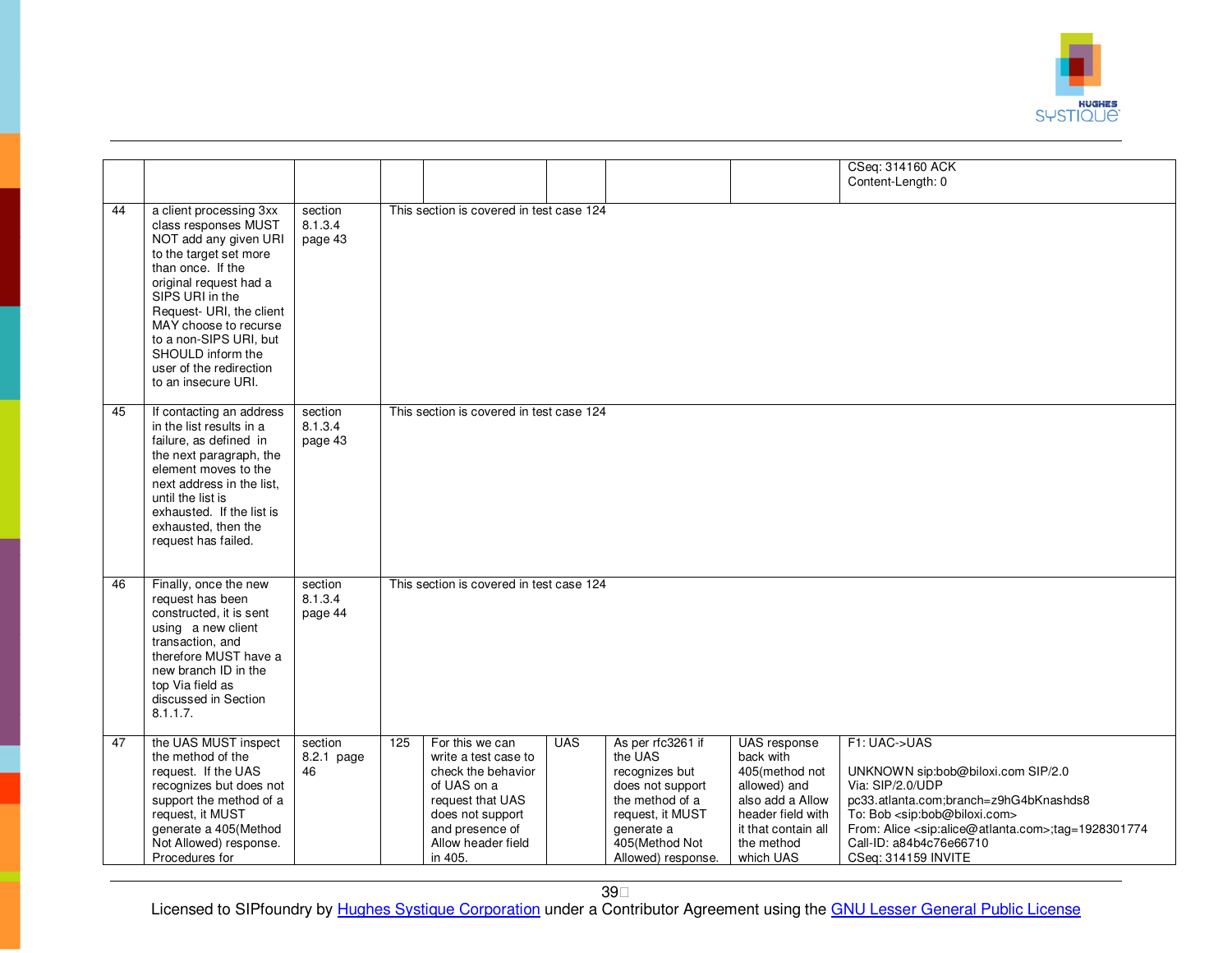

|                 | generating responses<br>are described in<br>Section 8.2.6. The<br>UAS MUST also add an<br>Allow header field to the<br>405 (Method Not<br>Allowed) response. The<br>Allow header field<br>MUST list the set of<br>methods supported by<br>the UAS generating<br>the message. |                             |     |                                                                                                                                                                             |            | Procedures for<br>generating<br>responses are<br>described in<br>Section 8.2.6. The<br>UAS MUST also<br>add an Allow<br>header field to the<br>405 (Method Not<br>Allowed). Here we<br>as UAC sends<br>method which UAS<br>does not support.<br><b>UAS MUST</b><br>response back with<br>405 also add<br>Contact Header<br>Field which<br>showers the<br>method Which<br>UAS support. | support.                                                                            | Max-Forwards: 70<br>Contact: <sip:alice@pc33.atlanta.com><br/>Content-Length: 568<br/><math>v=0</math><br/>o=UserA 2890844526 2890844526 IN IP4 here.com<br/>s=Session SDP<br/>c=IN IP4 pc33.atlanta.com<br/><math>t=0</math> 0<br/>m=audio 49172 RTP/AVP 0<br/>a=rtpmap:0 PCMU/8000<br/>F2: UAS-&gt;UAC<br/>SIP/2.0 405<br/>Via: SIP/2.0/UDP<br/>pc33.atlanta.com;branch=z9hG4bKnashds8<br/>To: Bob <sip:bob@biloxi.com> :tag=a6c85cf<br/>Allow: INVITE, OPTION, BYE<br/>From: Alice<sip:alice@atlanta.com>;tag=1928301774<br/>Call-ID: a84b4c76e66710<br/>CSeq: 314159 INVITE<br/>F3: UAC-&gt;UAS<br/>ACK sip:bob@192.0.2.4 SIP/2.0<br/>Via: SIP/2.0/UDP<br/>pc33.atlanta.com;branch=z9hG4bKnashds8<br/>Max-Forwards: 70<br/>To: Bob <sip:bob@biloxi.com>;tag=a6c85cf<br/>From: Alice <sip:alice@atlanta.com>;tag=1928301774<br/>Call-ID: a84b4c76e66710<br/>CSeq: 314159 ACK<br/>Content-Length: 0</sip:alice@atlanta.com></sip:bob@biloxi.com></sip:alice@atlanta.com></sip:bob@biloxi.com></sip:alice@pc33.atlanta.com> |
|-----------------|------------------------------------------------------------------------------------------------------------------------------------------------------------------------------------------------------------------------------------------------------------------------------|-----------------------------|-----|-----------------------------------------------------------------------------------------------------------------------------------------------------------------------------|------------|---------------------------------------------------------------------------------------------------------------------------------------------------------------------------------------------------------------------------------------------------------------------------------------------------------------------------------------------------------------------------------------|-------------------------------------------------------------------------------------|------------------------------------------------------------------------------------------------------------------------------------------------------------------------------------------------------------------------------------------------------------------------------------------------------------------------------------------------------------------------------------------------------------------------------------------------------------------------------------------------------------------------------------------------------------------------------------------------------------------------------------------------------------------------------------------------------------------------------------------------------------------------------------------------------------------------------------------------------------------------------------------------------------------------------------------------------------------------------------------------------------------------------|
| $\overline{48}$ | If a UAS does not<br>understand a header<br>field in a request (that<br>is, the header field is<br>not defined in this<br>specification or in any<br>supported extension),<br>the server MUST ignore<br>that header field and<br>continue processing the<br>message.         | section<br>8.2.2 page<br>46 | 126 | For s.no. 48 and<br>49 this we can<br>write a test case to<br>check the behavior<br>of UAS on a<br>request containing<br>a header field that<br>UAS does not<br>understand. | <b>UAS</b> | As per rfc3261 if a<br>UAS does not<br>understand a<br>header field in a<br>request (that is, the<br>header field is not<br>defined in this<br>specification or in<br>any supported<br>extension), the<br>server MUST<br>ignore that header<br>field and continue<br>processing the                                                                                                   | <b>UAS MUST</b><br>ignore this<br>header field and<br>response back<br>with 200 ok. | F1: UAC->UAS<br>INVITE sip:bob@biloxi.com SIP/2.0<br>Via: SIP/2.0/UDP<br>pc33.atlanta.com;branch=z9hG4bKnashds8<br>To: Bob <sip:bob@biloxi.com><br/>From: Alice <sip:alice@atlanta.com>;tag=1928301774<br/>Call-ID: a84b4c76e66710<br/>Cseq: 314159 INVITE<br/>Max-Forwards: 70<br/>ignore: mustingnore@ignore.com<br/>Contact: <sip:alice@pc33.atlanta.com><br/>Content-Length: 568</sip:alice@pc33.atlanta.com></sip:alice@atlanta.com></sip:bob@biloxi.com>                                                                                                                                                                                                                                                                                                                                                                                                                                                                                                                                                               |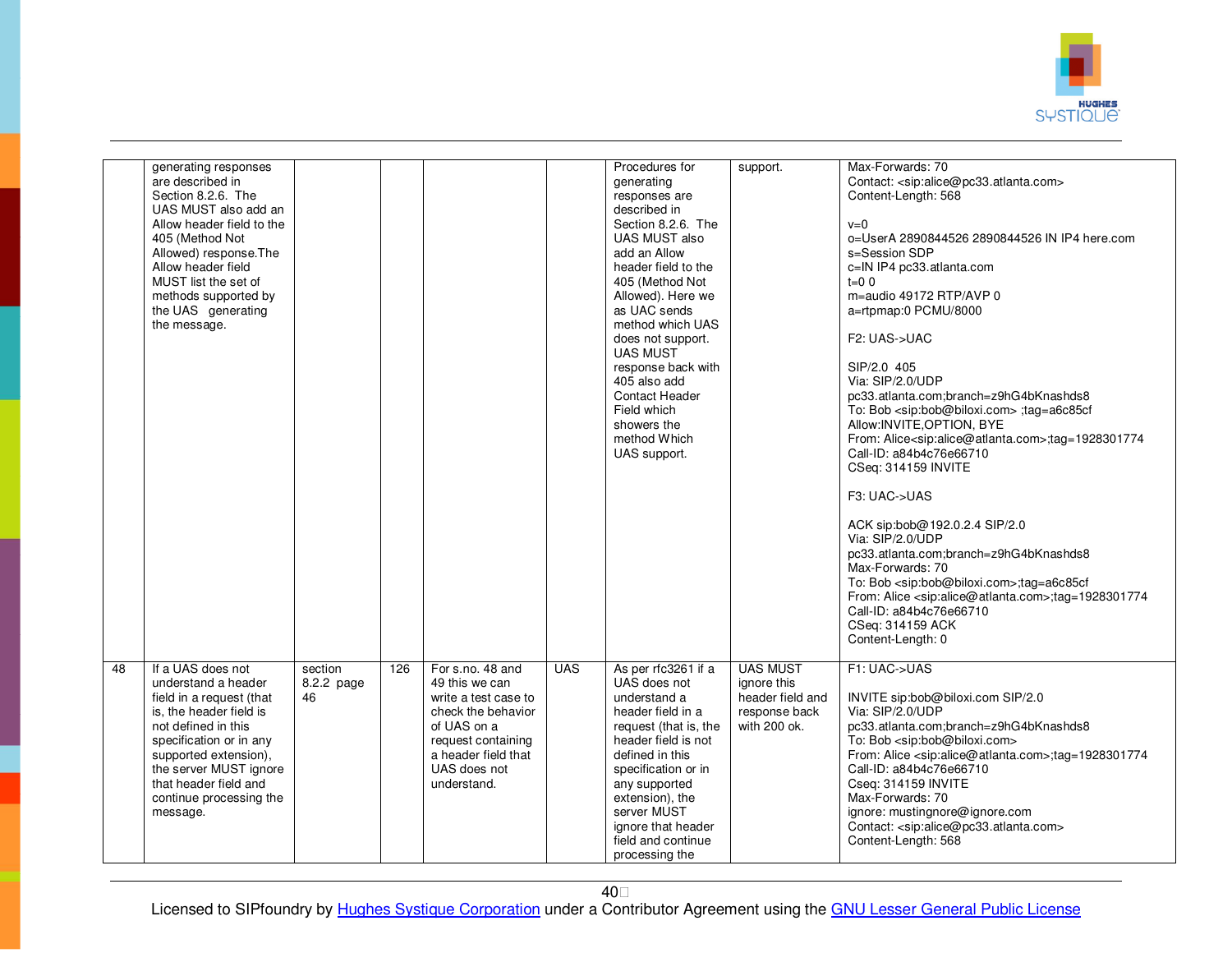

|    |                                                                                                                                                                                                                                                                                                                            |                               |     |                                          |            | message or a UAS<br>SHOULD ignore<br>any malformed<br>header fields that<br>are not necessary<br>for processing<br>requests. Here we<br>as UAC send an<br><b>INVITE</b> message<br>to UAS with a<br>Header field is not<br>define in a<br>specification and<br>not necessary for<br>the processing of<br><b>INVITE. UAS</b><br>MUST ignore this<br>header field and<br>response back with<br>200 ok. |                                                                              | $v=0$<br>o=UserA 2890844526 2890844526 IN IP4 here.com<br>s=Session SDP<br>c=IN IP4 pc33.atlanta.com<br>$t=0$ 0<br>m=audio 49172 RTP/AVP 0<br>a=rtpmap:0 PCMU/8000<br>F2: UAS->UAC<br>SIP/2.0 200 ok<br>Via: SIP/2.0/UDP<br>pc33.atlanta.com;branch=z9hG4bKnashds8<br>To: Bob <sip:bob@biloxi.com>;tag=a6c85cf<br/>From: Alice<sip:alice@atlanta.com>;tag=1928301774<br/>Call-ID: a84b4c76e66710<br/>CSeq: 314159 INVITE<br/>F3: UAC-&gt;UAS<br/>ACK sip:bob@192.0.2.4 SIP/2.0<br/>Via: SIP/2.0/UDP<br/>pc33.atlanta.com;branch=z9hG4bKnashds8<br/>Max-Forwards: 70<br/>To: Bob <sip:bob@biloxi.com>;tag=a6c85cf<br/>From: Alice <sip:alice@atlanta.com>;tag=1928301774<br/>Call-ID: a84b4c76e66710<br/>CSeq: 314159 ACK<br/>Content-Length: 0</sip:alice@atlanta.com></sip:bob@biloxi.com></sip:alice@atlanta.com></sip:bob@biloxi.com> |
|----|----------------------------------------------------------------------------------------------------------------------------------------------------------------------------------------------------------------------------------------------------------------------------------------------------------------------------|-------------------------------|-----|------------------------------------------|------------|------------------------------------------------------------------------------------------------------------------------------------------------------------------------------------------------------------------------------------------------------------------------------------------------------------------------------------------------------------------------------------------------------|------------------------------------------------------------------------------|------------------------------------------------------------------------------------------------------------------------------------------------------------------------------------------------------------------------------------------------------------------------------------------------------------------------------------------------------------------------------------------------------------------------------------------------------------------------------------------------------------------------------------------------------------------------------------------------------------------------------------------------------------------------------------------------------------------------------------------------------------------------------------------------------------------------------------------|
| 49 | A UAS SHOULD ignore<br>any malformed header<br>fields that are not<br>necessary for<br>processing requests.                                                                                                                                                                                                                | section<br>8.2.2 page<br>46   |     | This section is covered in test case 126 |            |                                                                                                                                                                                                                                                                                                                                                                                                      |                                                                              |                                                                                                                                                                                                                                                                                                                                                                                                                                                                                                                                                                                                                                                                                                                                                                                                                                          |
| 50 | it is RECOMMENDED<br>that a UAS accept<br>requests even if they do<br>not recognize the URI<br>scheme (for example,<br>a tel: URI) in the To<br>header field, or if the<br>To header field does<br>not address a known or<br>current user of this<br>UAS.the UAS decides<br>to reject the request, it<br>SHOULD generate a | section<br>8.2.2.1<br>page 47 | 127 | We can write Test<br>case for UAS.       | <b>UAS</b> | As per rfc3261it is<br><b>RECOMMENDED</b><br>that a UAS accept<br>requests even if<br>they do not<br>recognize the URI<br>scheme (for<br>example, a tel:<br>URI) in the To<br>header field, or if<br>the To header field<br>does not address a<br>known or current                                                                                                                                   | UAS accept<br>requests even if<br>they do not<br>recognize the<br>URI scheme | F1: UAC->UAS<br>INVITE tel:bob@biloxi.com SIP/2.0<br>Via: SIP/2.0/UDP<br>pc33.atlanta.com;branch=z9hG4bKnashds8<br>To: Bob <tel:bob@biloxi.com><br/>From: Alice <sip:alice@atlanta.com>;tag=1928301774<br/>Call-ID: a84b4c76e66710<br/>CSeq: 314159 INVITE<br/>Max-Forwards: 70<br/>Date: Thu, 00 Feb 2002 13:02:03 GMT<br/>Contact: <sip:alice@pc33.atlanta.com><br/>Content-Length: 568</sip:alice@pc33.atlanta.com></sip:alice@atlanta.com></tel:bob@biloxi.com>                                                                                                                                                                                                                                                                                                                                                                      |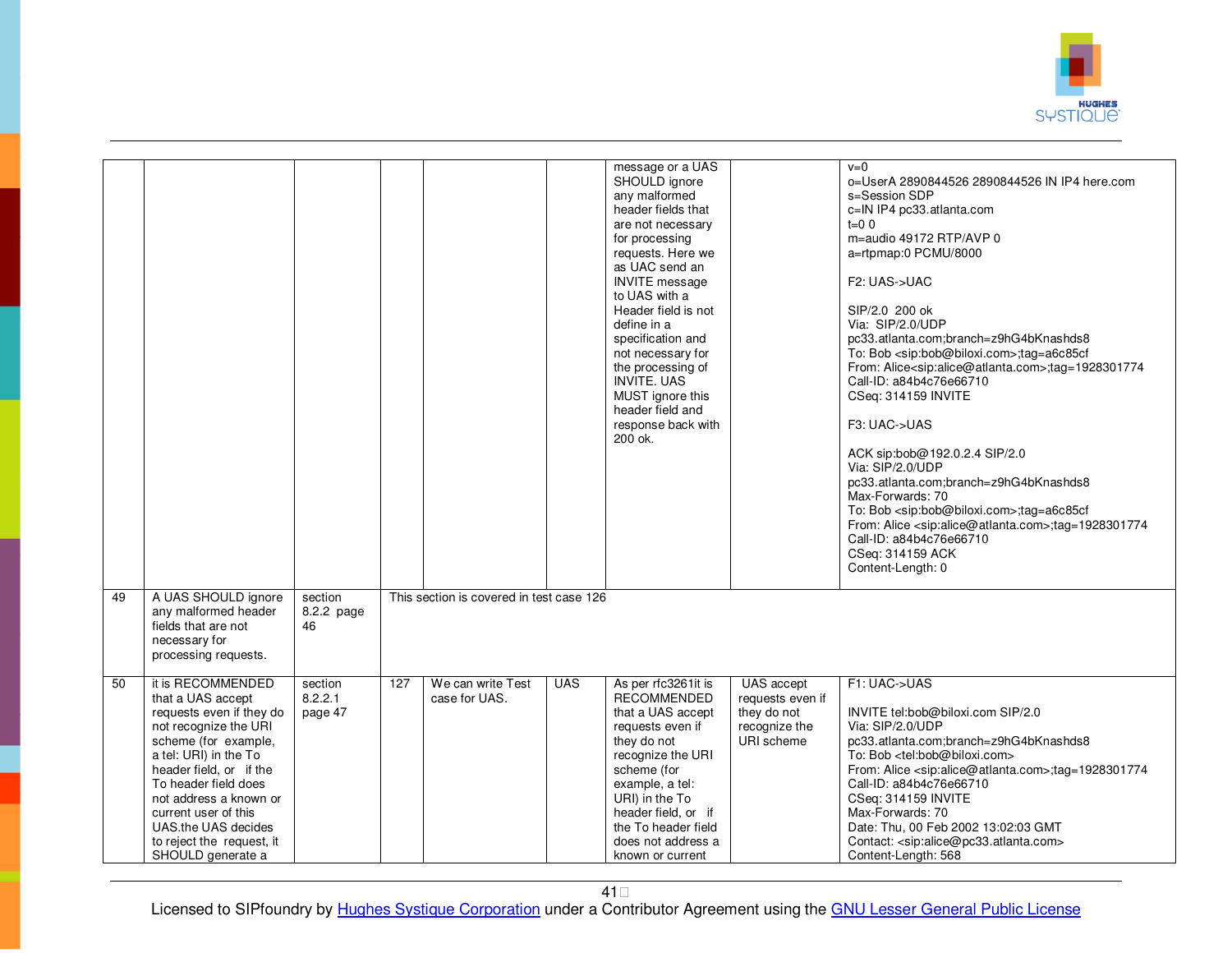

|    | response with a 403<br>(Forbidden) status<br>code and pass it to the<br>server transaction for<br>transmission.                                                                                                                                                                                                                                                                                                                                                                        |                               |     |                                    |            | user of this UAS.<br>Here we as UAC<br>sends INVITE to<br>UAS containing<br>URI scheme (for<br>example, a tel:<br>URI) in the To<br>header field which<br>UAS do not<br>recognize. UAS<br>accept requests<br>even if they do not<br>recognize the URI<br>scheme                                                                                                                                            |                                                              | $v=0$<br>o=UserA 2890844526 2890844526 IN IP4 here.com<br>s=Session SDP<br>c=IN IP4 pc33.atlanta.com<br>$t=0$ 0<br>m=audio 49172 RTP/AVP 0<br>a=rtpmap:0 PCMU/8000<br>F2: UAS->UAC<br>SIP/2.0 403 Forbidden<br>Via:SIP/2.0/UDP<br>pc33.atlanta.com;branch=z9hG4bKnashds8<br>To: Bob <sip:bob@biloxi.com><br/>From: Alice<sip:alice@atlanta.com>;tag=1928301774<br/>Call-ID: a84b4c76e66710<br/>CSeq: 314159 INVITE<br/>F3: UAC-&gt;UAS<br/>ACK sip:bob@192.0.2.4 SIP/2.0<br/>Via: SIP/2.0/UDP<br/>pc33.atlanta.com;branch=z9hG4bKnashds8<br/>Max-Forwards: 70<br/>To: Bob <sip:bob@biloxi.com>;tag=a6c85cf<br/>From: Alice <sip:alice@atlanta.com>;tag=1928301774<br/>Call-ID: a84b4c76e66710<br/>CSeq: 314159 ACK<br/>Content-Length: 0</sip:alice@atlanta.com></sip:bob@biloxi.com></sip:alice@atlanta.com></sip:bob@biloxi.com> |
|----|----------------------------------------------------------------------------------------------------------------------------------------------------------------------------------------------------------------------------------------------------------------------------------------------------------------------------------------------------------------------------------------------------------------------------------------------------------------------------------------|-------------------------------|-----|------------------------------------|------------|------------------------------------------------------------------------------------------------------------------------------------------------------------------------------------------------------------------------------------------------------------------------------------------------------------------------------------------------------------------------------------------------------------|--------------------------------------------------------------|------------------------------------------------------------------------------------------------------------------------------------------------------------------------------------------------------------------------------------------------------------------------------------------------------------------------------------------------------------------------------------------------------------------------------------------------------------------------------------------------------------------------------------------------------------------------------------------------------------------------------------------------------------------------------------------------------------------------------------------------------------------------------------------------------------------------------------|
| 51 | If the request has no<br>tag in the To header<br>field, the UAS core<br>MUST check the<br>request against ongoing<br>transactions. If the<br>From tag, Call-ID, and<br>CSeq exactly match<br>those associated with<br>an ongoing transaction,<br>but the request does<br>not match that<br>transaction (based on<br>the matching rules in<br>Section 17.2.3), the<br><b>UAS core SHOULD</b><br>generate a 482 (Loop<br>Detected) response and<br>pass it to the server<br>transaction. | section<br>8.2.2.2<br>page 47 | 128 | We can write this<br>Test for UAS. | <b>UAS</b> | As per rfc3261 if<br>the request has no<br>tag in the To<br>header field, the<br><b>UAS core MUST</b><br>check the request<br>against ongoing<br>transactions. If the<br>From tag, Call-ID,<br>and CSeq exactly<br>match those<br>associated with an<br>ongoing<br>transaction, but the<br>request does not<br>match that<br>transaction (based<br>on the matching<br>rules in Section<br>17.2.3), the UAS | <b>UAS MUST</b><br>response back<br>with 482(loop<br>dected) | F1: UAC->UAS<br>INVITE sip:bob@biloxi.com SIP/2.0<br>Via: SIP/2.0/UDP<br>pc33.atlanta.com;branch=z9hG4bKnashds8<br>To: Bob <sip:bob@biloxi.com><br/>From: Alice <sip:alice@atlanta.com>;tag=1928301774<br/>Call-ID: a84b4c76e66710<br/>Cseq: 314159 INVITE<br/>Max-Forwards: 70<br/>Date: Thu, 00 Feb 2002 13:02:03 GMT<br/>Contact: <sip:alice@pc33.atlanta.com><br/>Content-Length: 568<br/><math>v=0</math><br/>o=UserA 2890844526 2890844526 IN IP4 here.com<br/>s=Session SDP<br/>c=IN IP4 pc33.atlanta.com<br/><math>t=0</math> 0<br/>m=audio 49172 RTP/AVP 0</sip:alice@pc33.atlanta.com></sip:alice@atlanta.com></sip:bob@biloxi.com>                                                                                                                                                                                      |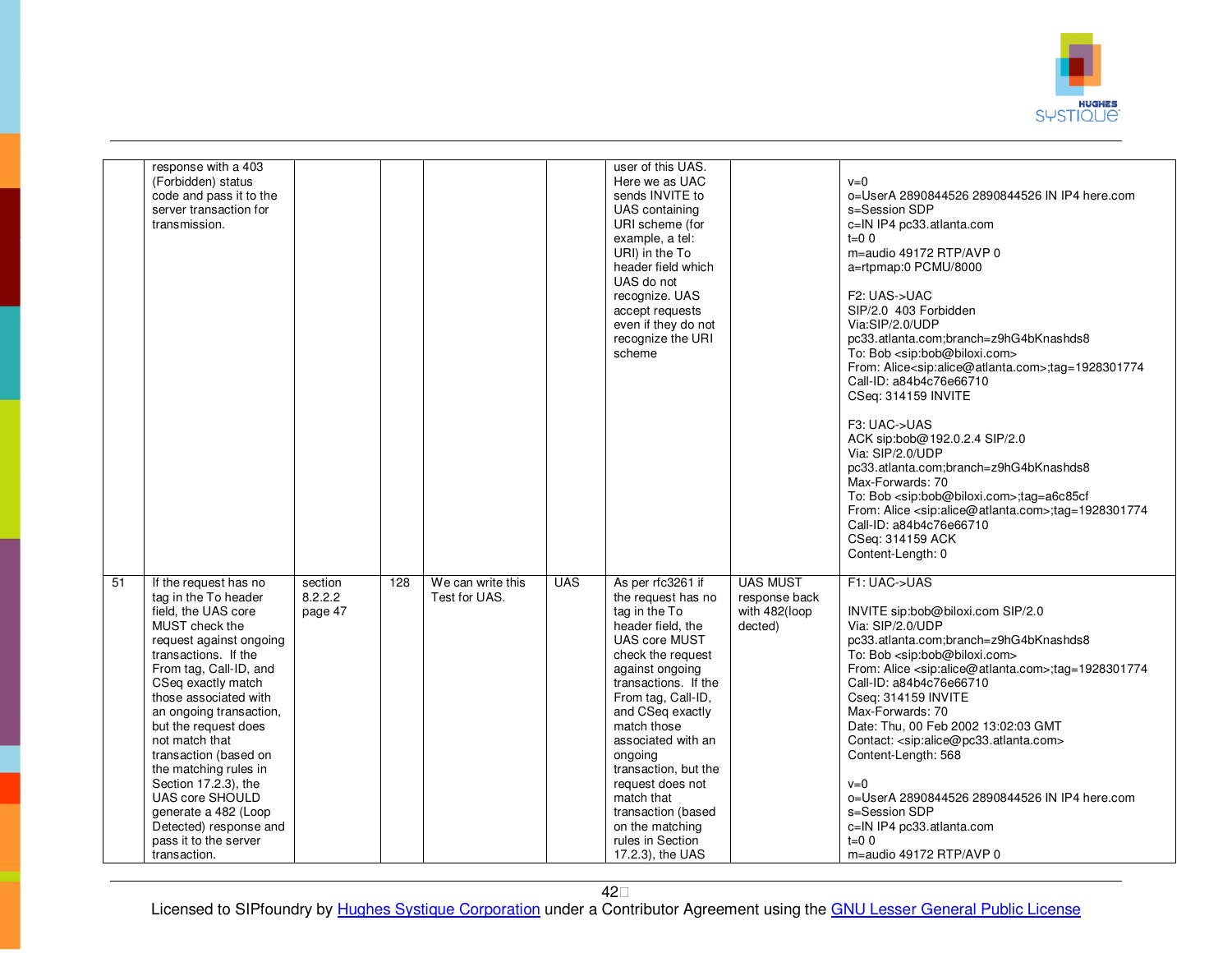

| generate a 482<br>(Loop Detected)<br>F2: UAS->UAC<br>response and pass<br>SIP/2.0 180 ringing<br>it to the server<br>Via: SIP/2.0/UDP<br>transaction. Here<br>we as UAC sends<br>pc33.atlanta.com;branch=z9hG4bKnashds8<br><b>INVITE to UAS. On</b><br>To: Bob <sip:bob@biloxi.com>;tag=a6c85cf<br/>180 ringing we<br/>From: Alice<sip:alice@atlanta.com>;tag=1928301774<br/>Call-ID: a84b4c76e66710<br/>send another<br/>request(BYE)<br/>CSeq: 314159 INVITE<br/>without To tag but<br/>F3: UAC-&gt;UAS<br/>having same From<br/>tag, Call-ID, and<br/>CSeq exactly<br/>BYE sip:bob@192.0.2.4 SIP/2.0<br/>Via: SIP/2.0/UDP<br/>match those<br/>pc33.atlanta.com;branch=z9hG4bKnashds8<br/>associated with an<br/>Max-Forwards: 70<br/>ongoing<br/>transaction. UAS<br/>To: Bob <sip:bob@biloxi.com><br/>MUST response<br/>From: Alice <sip:alice@atlanta.com>;tag=1928301774<br/>back with 482(loop<br/>Call-ID: a84b4c76e66710<br/>CSeq: 314159 BYE<br/>dected)<br/>Content-Length: 0<br/>F4: UAS-&gt;UAC<br/>SIP/2.0 482 loop dected<br/>Via: SIP/2.0/UDP<br/>pc33.atlanta.com;branch=z9hG4bKnashds8<br/>To: Bob <sip:bob@biloxi.com>;tag=a6c85cf<br/>From: Alice<sip:alice@atlanta.com>;tag=1928301774<br/>Call-ID: a84b4c76e66710<br/>CSeq: 314159 INVITE<br/>F5: UAC-&gt;UAS<br/>ACK sip:bob@192.0.2.4 SIP/2.0<br/>Via: SIP/2.0/UDP<br/>pc33.atlanta.com;branch=z9hG4bKnashds8<br/>Max-Forwards: 70<br/>To: Bob <sip:bob@biloxi.com>;tag=a6c85cf<br/>From: Alice <sip:alice@atlanta.com>;tag=1928301774<br/>Call-ID: a84b4c76e66710<br/>CSeq: 314159 ACK<br/>Content-Length: 0<br/>52<br/><b>UAS MUST</b><br/>We can write this<br/><b>UAS</b><br/>As per rfc3261 if<br/>F1: UAC-&gt;UAS<br/>The same request has<br/>129<br/>section<br/>arrived at the UAS<br/>8.2.2.2<br/>Test for UAS on<br/>same request has<br/>response back<br/>INVITE sip:bob@biloxi.com SIP/2.0<br/>more than once,<br/>receiving same<br/>arrived at the UAS<br/>with 482(loop<br/>page 47<br/>ducted)<br/>Via: SIP/2.0/UDP<br/>following different<br/>request more than<br/>more than once.</sip:alice@atlanta.com></sip:bob@biloxi.com></sip:alice@atlanta.com></sip:bob@biloxi.com></sip:alice@atlanta.com></sip:bob@biloxi.com></sip:alice@atlanta.com></sip:bob@biloxi.com> |  |  |  |             |                      |
|---------------------------------------------------------------------------------------------------------------------------------------------------------------------------------------------------------------------------------------------------------------------------------------------------------------------------------------------------------------------------------------------------------------------------------------------------------------------------------------------------------------------------------------------------------------------------------------------------------------------------------------------------------------------------------------------------------------------------------------------------------------------------------------------------------------------------------------------------------------------------------------------------------------------------------------------------------------------------------------------------------------------------------------------------------------------------------------------------------------------------------------------------------------------------------------------------------------------------------------------------------------------------------------------------------------------------------------------------------------------------------------------------------------------------------------------------------------------------------------------------------------------------------------------------------------------------------------------------------------------------------------------------------------------------------------------------------------------------------------------------------------------------------------------------------------------------------------------------------------------------------------------------------------------------------------------------------------------------------------------------------------------------------------------------------------------------------------------------------------------------------------------------------------------------------------------------------------------------------------------------------------------|--|--|--|-------------|----------------------|
|                                                                                                                                                                                                                                                                                                                                                                                                                                                                                                                                                                                                                                                                                                                                                                                                                                                                                                                                                                                                                                                                                                                                                                                                                                                                                                                                                                                                                                                                                                                                                                                                                                                                                                                                                                                                                                                                                                                                                                                                                                                                                                                                                                                                                                                                     |  |  |  | core SHOULD | a=rtpmap:0 PCMU/8000 |
|                                                                                                                                                                                                                                                                                                                                                                                                                                                                                                                                                                                                                                                                                                                                                                                                                                                                                                                                                                                                                                                                                                                                                                                                                                                                                                                                                                                                                                                                                                                                                                                                                                                                                                                                                                                                                                                                                                                                                                                                                                                                                                                                                                                                                                                                     |  |  |  |             |                      |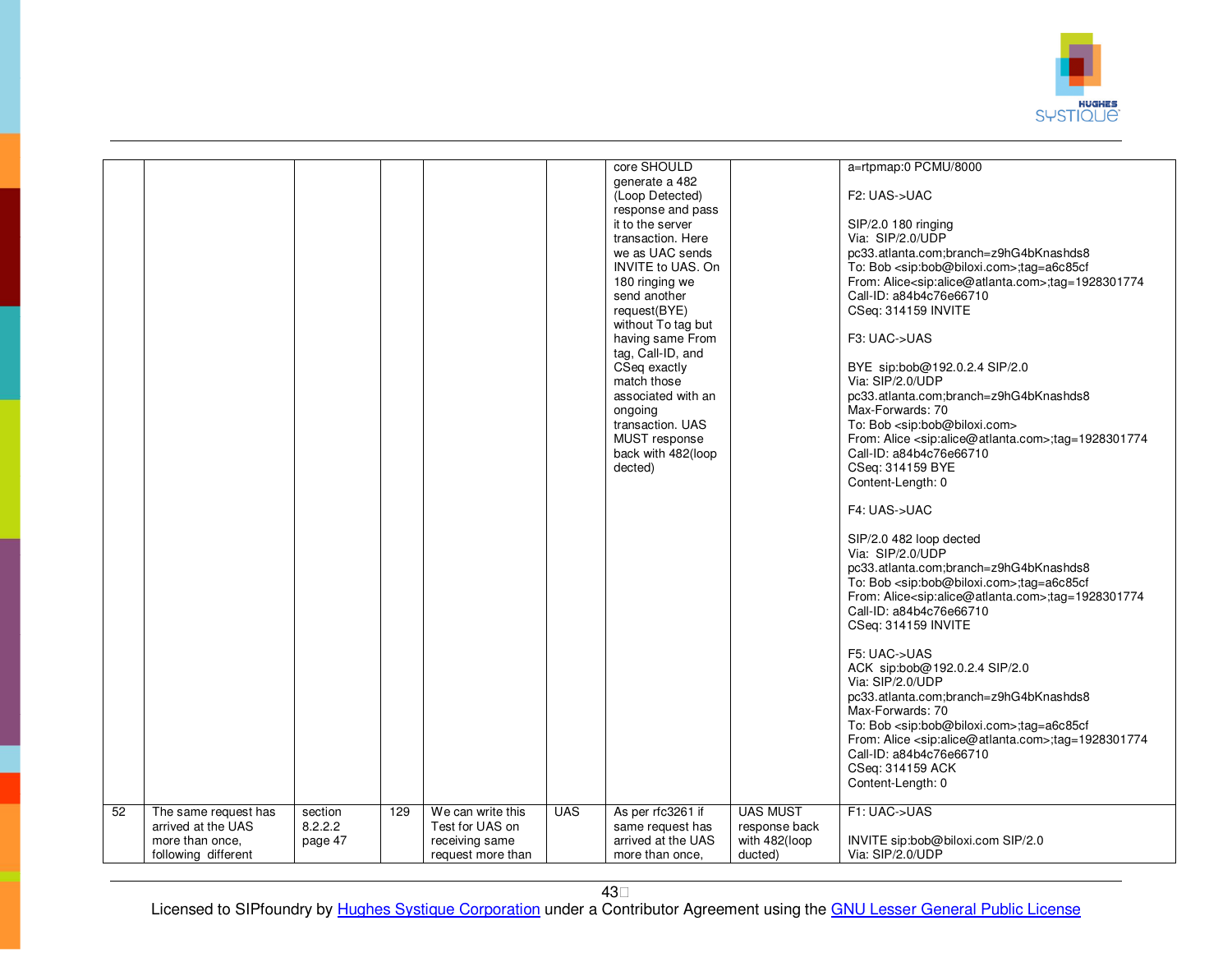

| paths, most likely due<br>to forking. The UAS<br>processes the first such<br>request received and<br>responds with a 482<br>(Loop Detected) to the<br>rest of them. | once. | following different<br>paths, most likely<br>due to forking. The<br>UAS processes the<br>first such request<br>received and<br>responds with a<br>482 (Loop<br>Detected) to the<br>rest of them. Here<br>we as UAC sends<br>two INVITE<br>message to UAS | pc33.atlanta.com;branch=z9hG4bKnashds8<br>To: Bob <sip:bob@biloxi.com><br/>From: Alice <sip:alice@atlanta.com>;tag=1928301774<br/>Call-ID: a84b4c76e66710<br/>CSeq: 314159 INVITE<br/>Max-Forwards: 70<br/>Date: Thu, 00 Feb 2002 13:02:03 GMT<br/>Contact: <sip:alice@pc33.atlanta.com><br/>Content-Length: 568<br/><math>v=0</math><br/>o=UserA 2890844526 2890844526 IN IP4 here.com<br/>s=Session SDP</sip:alice@pc33.atlanta.com></sip:alice@atlanta.com></sip:bob@biloxi.com> |
|---------------------------------------------------------------------------------------------------------------------------------------------------------------------|-------|----------------------------------------------------------------------------------------------------------------------------------------------------------------------------------------------------------------------------------------------------------|-------------------------------------------------------------------------------------------------------------------------------------------------------------------------------------------------------------------------------------------------------------------------------------------------------------------------------------------------------------------------------------------------------------------------------------------------------------------------------------|
|                                                                                                                                                                     |       | with different path<br>in Via header field.<br><b>UAS MUST</b><br>response back with<br>482(loop dected)                                                                                                                                                 | c=IN IP4 pc33.atlanta.com<br>$t=0$ 0<br>m=audio 49172 RTP/AVP 0<br>a=rtpmap:0 PCMU/8000<br>F2: UAS->UAC                                                                                                                                                                                                                                                                                                                                                                             |
|                                                                                                                                                                     |       |                                                                                                                                                                                                                                                          | SIP/2.0 180 ringing<br>Via: SIP/2.0/UDP<br>pc33.atlanta.com;branch=z9hG4bKnashds8<br>To: Bob <sip:bob@biloxi.com>;tag=a6c85cf<br/>From: Alice<sip:alice@atlanta.com>;tag=1928301774<br/>Call-ID: a84b4c76e66710<br/>CSeq: 314159 INVITE</sip:alice@atlanta.com></sip:bob@biloxi.com>                                                                                                                                                                                                |
|                                                                                                                                                                     |       |                                                                                                                                                                                                                                                          | F3: UAC->UAS<br>INVITE sip:bob@biloxi.com SIP/2.0<br>Via: SIP/2.0/UDP                                                                                                                                                                                                                                                                                                                                                                                                               |
|                                                                                                                                                                     |       |                                                                                                                                                                                                                                                          | ab.55.hsc.com;branch=z9hG4bKnashds8<br>To: Bob <sip:bob@biloxi.com><br/>From: Alice <sip:alice@atlanta.com>;tag=1928301774<br/>Call-ID: a84b4c76e66710<br/>CSeq: 314159 INVITE<br/>Max-Forwards: 70<br/>Date: Thu, 00 Feb 2002 13:02:03 GMT<br/>Contact: <sip:alice@pc33.atlanta.com><br/>Content-Length: 568</sip:alice@pc33.atlanta.com></sip:alice@atlanta.com></sip:bob@biloxi.com>                                                                                             |
|                                                                                                                                                                     |       |                                                                                                                                                                                                                                                          | F4: UAS->UAC<br>SIP/2.0 482 Loop dected                                                                                                                                                                                                                                                                                                                                                                                                                                             |
|                                                                                                                                                                     |       |                                                                                                                                                                                                                                                          | Via: SIP/2.0/UDP<br>pc33.atlanta.com;branch=z9hG4bKnashds8<br>To: Bob <sip:bob@biloxi.com>;tag=a6c85cf<br/>From: Alice<sip:alice@atlanta.com>;tag=1928301774</sip:alice@atlanta.com></sip:bob@biloxi.com>                                                                                                                                                                                                                                                                           |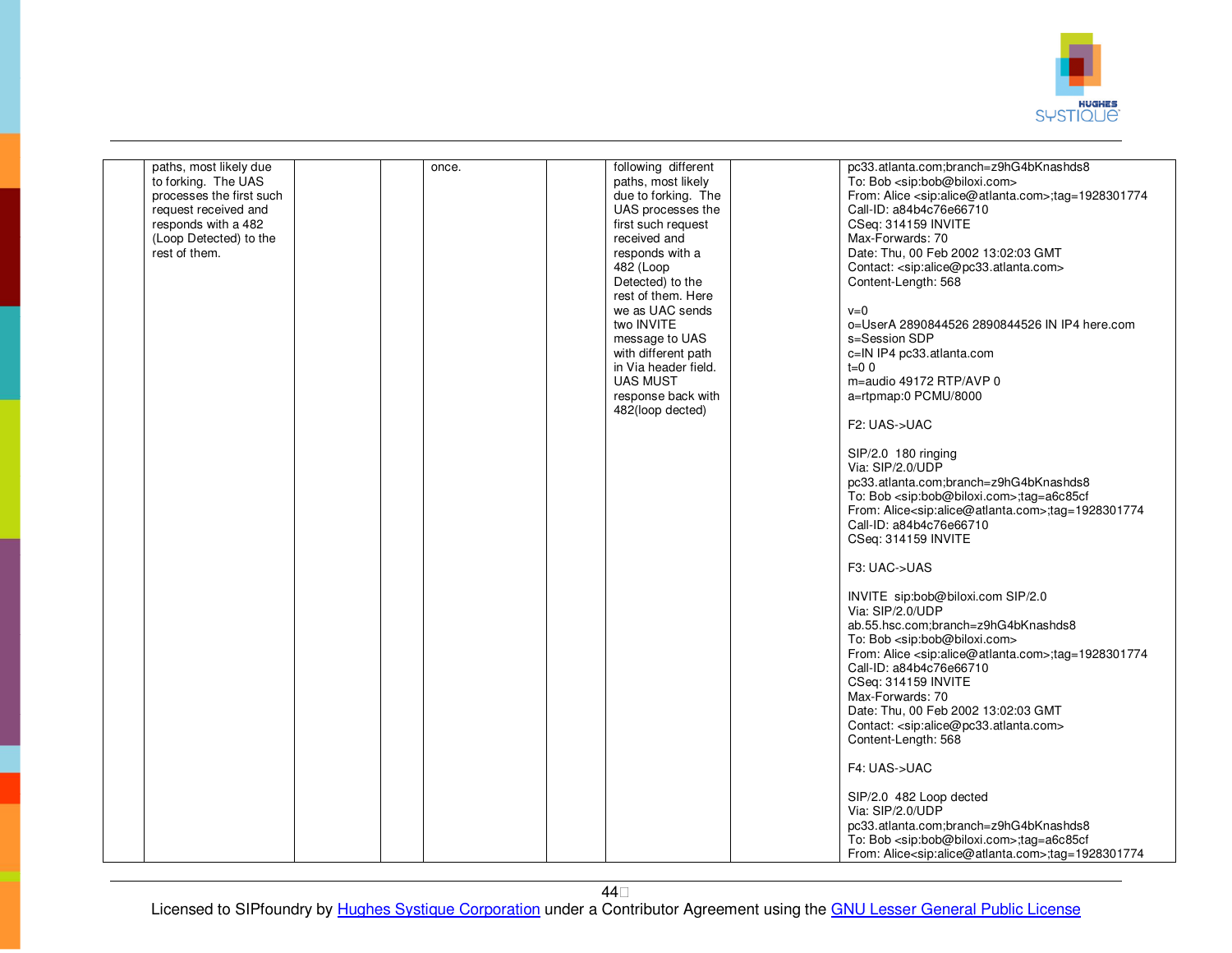

|                 |                                                                                                                                                                                  |     |                                    |            |                                                                                                                                                                                                                                                                                                                                                                                                                                                                                                                                                                      |                                                                                                                                                                                                                               | Call-ID: a84b4c76e66710<br>CSeq: 314159 INVITE<br>F5: UAC->UAS<br>ACK sip:bob@192.0.2.4 SIP/2.0<br>Via: SIP/2.0/UDP<br>pc33.atlanta.com;branch=z9hG4bKnashds8<br>Max-Forwards: 70<br>To: Bob <sip:bob@biloxi.com>;tag=a6c85cf<br/>From: Alice <sip:alice@atlanta.com>;tag=1928301774<br/>Call-ID: a84b4c76e66710<br/>CSeq: 314159 ACK<br/>Content-Length: 0</sip:alice@atlanta.com></sip:bob@biloxi.com>                                                                                                                                                                                                                                                                                                                                                                                                                                                                                                                                                                                              |
|-----------------|----------------------------------------------------------------------------------------------------------------------------------------------------------------------------------|-----|------------------------------------|------------|----------------------------------------------------------------------------------------------------------------------------------------------------------------------------------------------------------------------------------------------------------------------------------------------------------------------------------------------------------------------------------------------------------------------------------------------------------------------------------------------------------------------------------------------------------------------|-------------------------------------------------------------------------------------------------------------------------------------------------------------------------------------------------------------------------------|-------------------------------------------------------------------------------------------------------------------------------------------------------------------------------------------------------------------------------------------------------------------------------------------------------------------------------------------------------------------------------------------------------------------------------------------------------------------------------------------------------------------------------------------------------------------------------------------------------------------------------------------------------------------------------------------------------------------------------------------------------------------------------------------------------------------------------------------------------------------------------------------------------------------------------------------------------------------------------------------------------|
| $\overline{53}$ | The UAS MUST add an<br>Unsupported header<br>field, and list in it those<br>options it does not<br>understand amongst<br>those in the Require<br>header field of the<br>request. | 131 | We can write Test<br>case for UAS. | <b>UAS</b> | As per rfc3261the<br>UAS MUST add an<br>Unsupported<br>header field, and<br>list in it those<br>options it does not<br>understand<br>amongst those in<br>the Require header<br>field of the request.<br>Here we as UAC<br>sends INVITE to<br>UAS with option-<br>tag listed in a<br>Require header<br>field which UAS<br>does not<br>understand. UAS<br>MUST reject it with<br>420 and MUST<br>add an<br>Unsupported<br>header field, and<br>list in it those<br>options it does not<br>understand<br>amongst those in<br>the Require header<br>field of the request | <b>UAS MUST</b><br>reject it with 420<br>and MUST add<br>an Unsupported<br>header field.<br>and list in it<br>those options it<br>does not<br>understand<br>amongst those<br>in the Require<br>header field of<br>the request | F1: UAC->UAS<br>INVITE sip:bob@biloxi.com SIP/2.0<br>Via: SIP/2.0/UDP<br>pc33.atlanta.com;branch=z9hG4bKnashds8<br>To: Bob <sip:bob@biloxi.com><br/>From: Alice <sip:alice@atlanta.com>;tag=1928301774<br/>Call-ID: a84b4c76e66710<br/>CSeq: 314159 INVITE<br/>Max-Forwards: 70<br/>Require: python<br/>Contact: <sip:alice@pc33.atlanta.com><br/>Content-Length: 568<br/><math>v=0</math><br/>o=UserA 2890844526 2890844526 IN IP4 here.com<br/>s=Session SDP<br/>c=IN IP4 pc33.atlanta.com<br/><math>t=0</math> 0<br/>m=audio 49172 RTP/AVP 0<br/>a=rtpmap:0 PCMU/8000<br/>F2: UAS-&gt;UAC<br/>SIP/2.0 420<br/>Via: SIP/2.0/UDP<br/>pc33.atlanta.com;branch=z9hG4bKnashds8<br/>Usupported: python<br/>To: Bob <sip:bob@biloxi.com>;tag=a6c85cf<br/>From: Alice<sip:alice@atlanta.com>;tag=1928301774<br/>Call-ID: a84b4c76e66710<br/>CSeq: 314159 INVITE<br/>F3: UAC-&gt;UAS</sip:alice@atlanta.com></sip:bob@biloxi.com></sip:alice@pc33.atlanta.com></sip:alice@atlanta.com></sip:bob@biloxi.com> |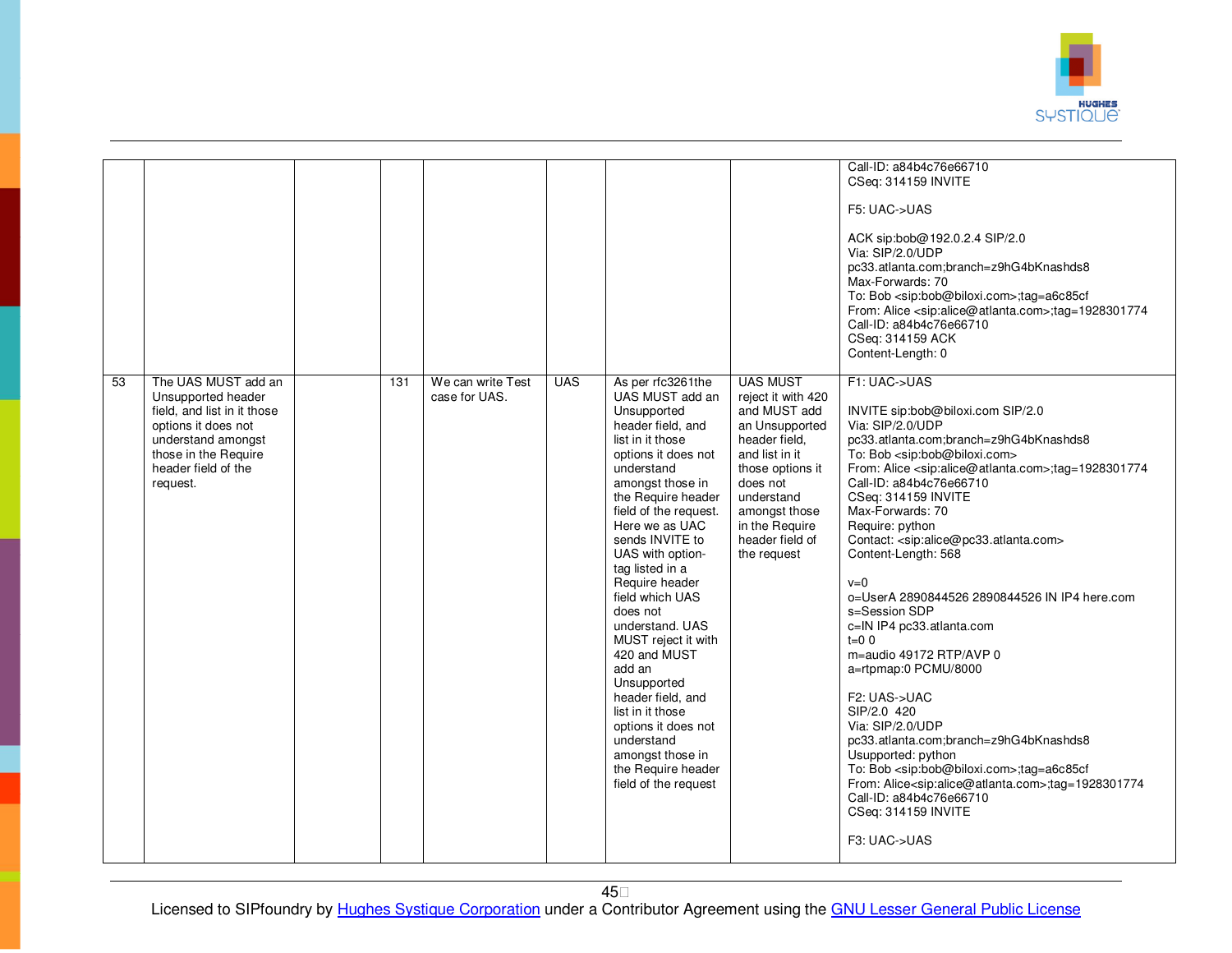

|    |                                                                                                                                                                                                                               |                               |     |                                                           |            |                                                                                                                                                                                                                                              |                                                            | ACK sip:bob@192.0.2.4 SIP/2.0<br>Via: SIP/2.0/UDP<br>pc33.atlanta.com;branch=z9hG4bKnashds8 Max-<br>Forwards: 70<br>To: Bob <sip:bob@biloxi.com>;tag=a6c85cf<br/>From: Alice <sip:alice@atlanta.com>;tag=1928301774<br/>Call-ID: a84b4c76e66710<br/>CSeq: 314159 ACK<br/>Content-Length: 0</sip:alice@atlanta.com></sip:bob@biloxi.com>                                                                                                                                                                                                                                                                                                                                                                                                                                                                                                                                                                                                                                                                                                                                                                                                                        |
|----|-------------------------------------------------------------------------------------------------------------------------------------------------------------------------------------------------------------------------------|-------------------------------|-----|-----------------------------------------------------------|------------|----------------------------------------------------------------------------------------------------------------------------------------------------------------------------------------------------------------------------------------------|------------------------------------------------------------|----------------------------------------------------------------------------------------------------------------------------------------------------------------------------------------------------------------------------------------------------------------------------------------------------------------------------------------------------------------------------------------------------------------------------------------------------------------------------------------------------------------------------------------------------------------------------------------------------------------------------------------------------------------------------------------------------------------------------------------------------------------------------------------------------------------------------------------------------------------------------------------------------------------------------------------------------------------------------------------------------------------------------------------------------------------------------------------------------------------------------------------------------------------|
| 54 | Require and Proxy-<br>Require MUST NOT be<br>used in a SIP CANCEL<br>request, or in an ACK<br>request sent for a non-<br>2xx response. These<br>header fields MUST be<br>ignored if they are<br>present in these<br>requests. | section<br>8.2.2.3<br>page 48 | 132 | We can write Test<br>case for UAS and<br>UAC in four way. | <b>UAC</b> | In the First case<br>UAC sends INVITE<br>to UAS. We as<br>UAS sends 180<br>ringing and send<br>CANCEL. We as<br>UAS check<br>whether the UAC<br>use Require and<br>Proxy-Require.<br><b>UAC MUST NOT</b><br>use Require and<br>Proxy-Require | <b>UAC MUST</b><br>NOT use<br>Require and<br>Proxy-Require | F1: UAC->UAS<br>INVITE sip:bob@biloxi.com SIP/2.0<br>Via: SIP/2.0/UDP<br>pc33.atlanta.com;branch=z9hG4bKnashds8<br>To: Bob <sip:bob@biloxi.com><br/>From: Alice <sip:alice@atlanta.com>;tag=1928301774<br/>Call-ID: a84b4c76e66710<br/>CSeq: 314159 INVITE<br/>Max-Forwards: 70<br/>Contact: <sip:alice@pc33.atlanta.com><br/>Content-Length: 568<br/><math>v=0</math><br/>o=UserA 2890844526 2890844526 IN IP4 here.com<br/>s=Session SDP<br/>c=IN IP4 pc33.atlanta.com<br/><math>t=0</math> 0<br/>m=audio 49172 RTP/AVP 0<br/>a=rtpmap:0 PCMU/8000<br/>F2: UAS-&gt;UAC<br/>SIP/2.0 108 Ringing<br/>Via:SIP/2.0/UDP<br/>pc33.atlanta.com;branch=z9hG4bKnashds8<br/>To: Bob <sip:bob@biloxi.com> ;tag=a6c85cf<br/>From: Alice<sip:alice@atlanta.com>;tag=1928301774<br/>Call-ID: a84b4c76e66710<br/>CSeq: 314159 INVITE<br/>F3: UAC-&gt;UAS<br/>CANCEL sip:bob@192.0.2.4 SIP/2.0<br/>Via: SIP/2.0/UDP<br/>pc33.atlanta.com;branch=z9hG4bKnashds8<br/>Max-Forwards: 70<br/>To: Bob <sip:bob@biloxi.com>;tag=a6c85cf</sip:bob@biloxi.com></sip:alice@atlanta.com></sip:bob@biloxi.com></sip:alice@pc33.atlanta.com></sip:alice@atlanta.com></sip:bob@biloxi.com> |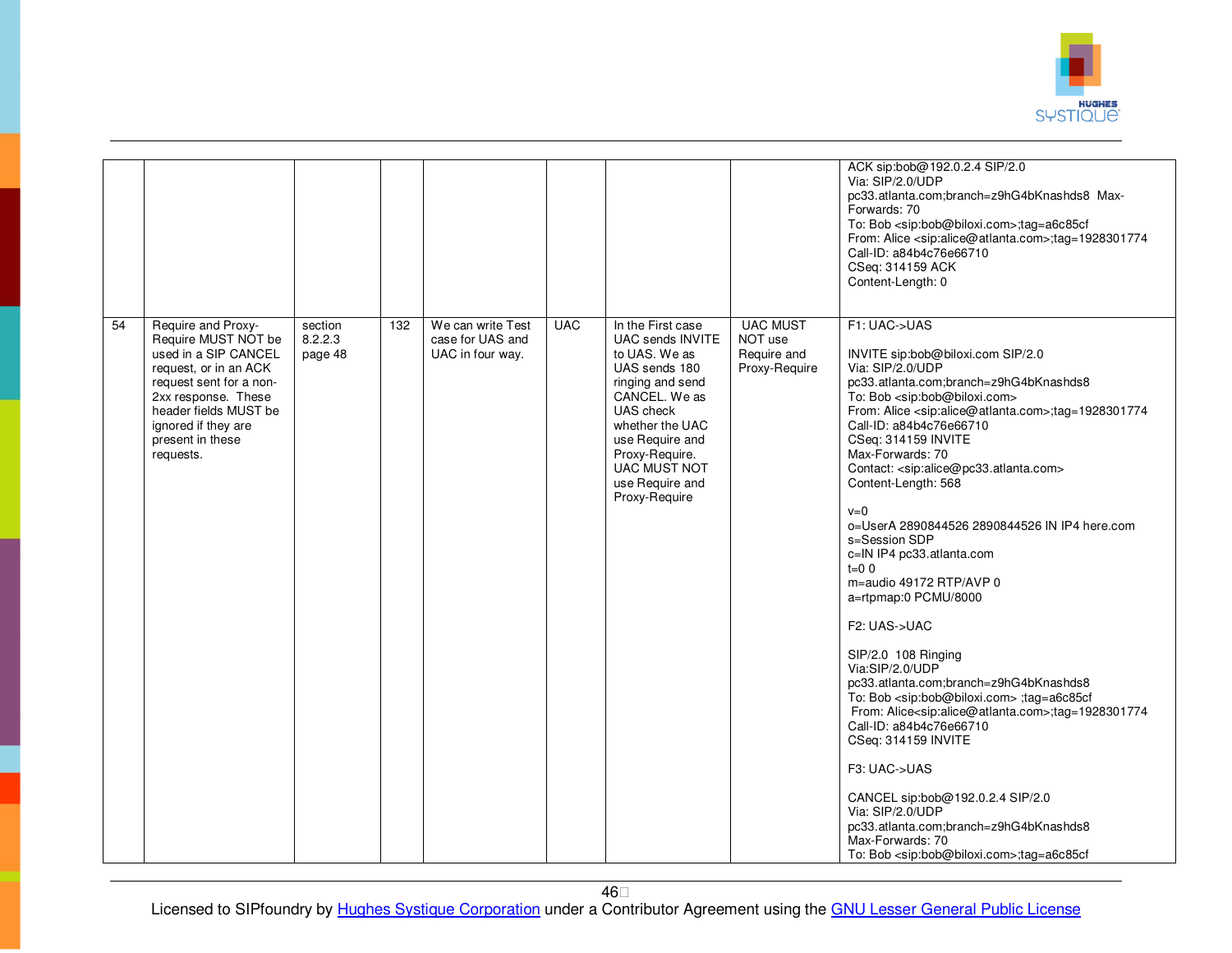

|  |            |                                                                                                                                                                                                                                  |                                                       | From: Alice <sip:alice@atlanta.com>;tag=1928301774<br/>Call-ID: a84b4c76e66710<br/>CSeq: 314159 CANCEL<br/>Content-Length: 0<br/>F4: UAS-&gt;UAC<br/>SIP/2.0 200 ok<br/>Via:SIP/2.0/UDP<br/>pc33.atlanta.com;branch=z9hG4bKnashds8<br/>To: Bob <sip:bob@biloxi.com>;tag=a6c85cf<br/>From: Alice<sip:alice@atlanta.com>;tag=1928301774<br/>Call-ID: a84b4c76e66710<br/>CSeq: 314159 CANCEL</sip:alice@atlanta.com></sip:bob@biloxi.com></sip:alice@atlanta.com>                                                                                                                                                                                                                                                                                                                                                                                                                                                                                                                                 |
|--|------------|----------------------------------------------------------------------------------------------------------------------------------------------------------------------------------------------------------------------------------|-------------------------------------------------------|------------------------------------------------------------------------------------------------------------------------------------------------------------------------------------------------------------------------------------------------------------------------------------------------------------------------------------------------------------------------------------------------------------------------------------------------------------------------------------------------------------------------------------------------------------------------------------------------------------------------------------------------------------------------------------------------------------------------------------------------------------------------------------------------------------------------------------------------------------------------------------------------------------------------------------------------------------------------------------------------|
|  | <b>UAC</b> | In the Second case<br>UAC sends INVITE<br>to UAS. we as<br>UAS sends 200ok.<br><b>UAC sends ACK</b><br>we as UAS check<br>whether it contain<br>Require and Proxy-<br>Require. UAC<br>MUST not include<br>these Header<br>Field. | <b>UAC MUST not</b><br>include these<br>Header Field. | F1: UAC->UAS<br>INVITE sip:bob@biloxi.com SIP/2.0<br>Via: SIP/2.0/UDP<br>pc33.atlanta.com;branch=z9hG4bKnashds8<br>To: Bob <sip:bob@biloxi.com><br/>From: Alice <sip:alice@atlanta.com>;tag=1928301774<br/>Call-ID: a84b4c76e66710<br/>CSeq: 314159 INVITE<br/>Max-Forwards: 70<br/>Contact: <sip:alice@pc33.atlanta.com><br/>Content-Length: 568<br/><math>v=0</math><br/>o=UserA 2890844526 2890844526 IN IP4 here.com<br/>s=Session SDP<br/>c=IN IP4 pc33.atlanta.com<br/><math>t=0</math> 0<br/>m=audio 49172 RTP/AVP 0<br/>a=rtpmap:0 PCMU/8000<br/>F2: UAS-&gt;UAC<br/>SIP/2.0 200 ok<br/>Via:SIP/2.0/UDP<br/>pc33.atlanta.com;branch=z9hG4bKnashds8<br/>To: Bob <sip:bob@biloxi.com>;tag=a6c85cf<br/>From: Alice<sip:alice@atlanta.com>;tag=1928301774<br/>Call-ID: a84b4c76e66710<br/>CSeq: 314159 INVITE<br/>F3: UAC-&gt;UAS<br/>ACK sip:bob@192.0.2.4 SIP/2.0</sip:alice@atlanta.com></sip:bob@biloxi.com></sip:alice@pc33.atlanta.com></sip:alice@atlanta.com></sip:bob@biloxi.com> |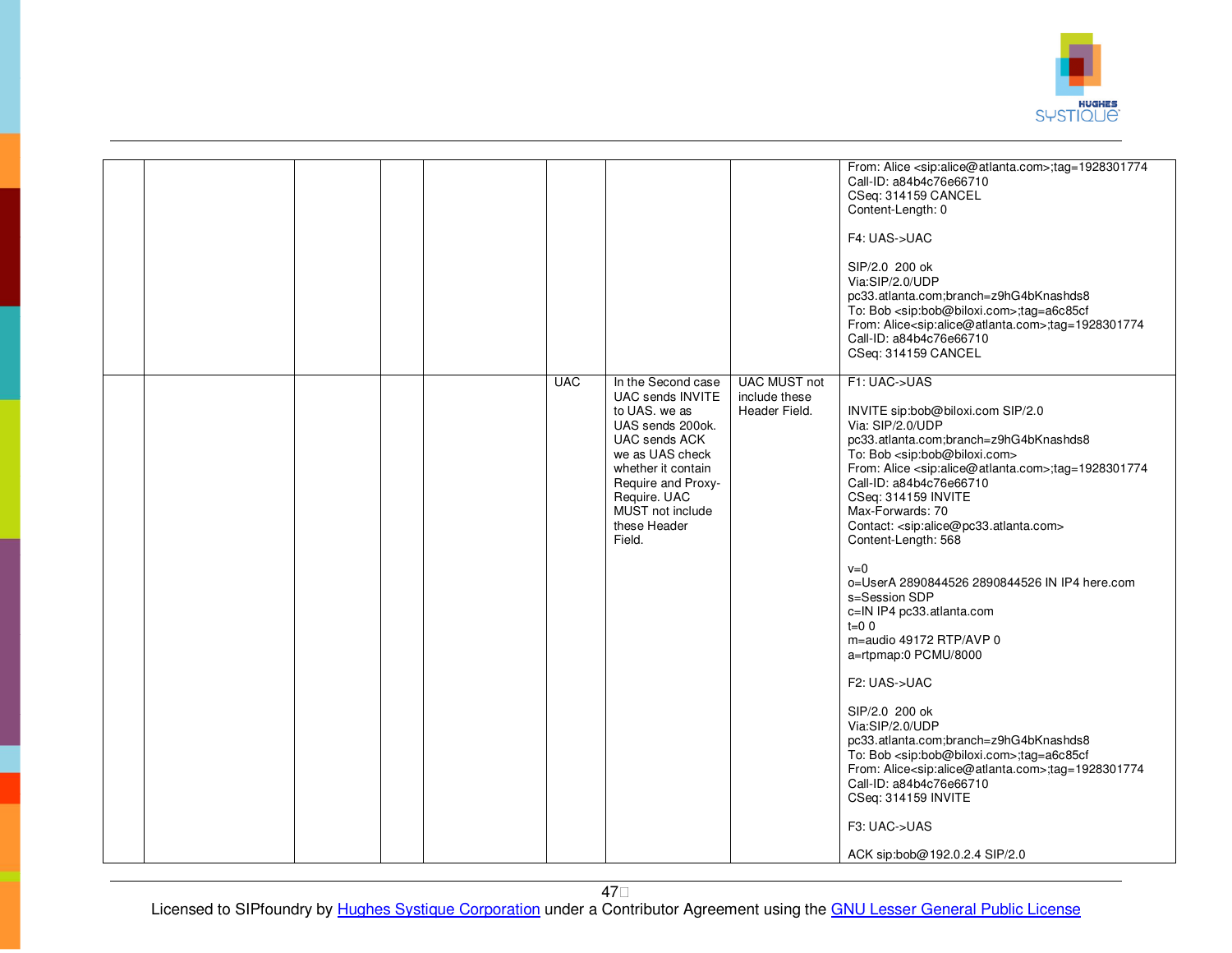

|  |  |            |                                                                                                                                                                                                                      |                                                                             | Via: SIP/2.0/UDP<br>pc33.atlanta.com;branch=z9hG4bKnashds8<br>Max-Forwards: 70<br>To: Bob <sip:bob@biloxi.com>;tag=a6c85cf<br/>From: Alice <sip:alice@atlanta.com>;tag=1928301774<br/>Call-ID: a84b4c76e66710<br/>CSeq: 314159 CANCEL<br/>Content-Length: 0</sip:alice@atlanta.com></sip:bob@biloxi.com>                                                                                                                                                                                                                                                                                                                                                                                                                                                                                                                                                                                                                                                                                                                                                                                                                                                                                                                                                          |
|--|--|------------|----------------------------------------------------------------------------------------------------------------------------------------------------------------------------------------------------------------------|-----------------------------------------------------------------------------|-------------------------------------------------------------------------------------------------------------------------------------------------------------------------------------------------------------------------------------------------------------------------------------------------------------------------------------------------------------------------------------------------------------------------------------------------------------------------------------------------------------------------------------------------------------------------------------------------------------------------------------------------------------------------------------------------------------------------------------------------------------------------------------------------------------------------------------------------------------------------------------------------------------------------------------------------------------------------------------------------------------------------------------------------------------------------------------------------------------------------------------------------------------------------------------------------------------------------------------------------------------------|
|  |  | <b>UAS</b> | In the third case<br>we as UAC send<br><b>INVITE to UAS.On</b><br>180 ringing we<br>send CANCEL<br>request containing<br>Require header<br>fileld. UAS MUST<br>ignore this header<br>filed present in the<br>request | <b>UAS MUST</b><br>ignore this<br>header filed<br>present in the<br>request | F1: UAC->UAS<br>INVITE sip:bob@biloxi.com SIP/2.0<br>Via: SIP/2.0/UDP<br>pc33.atlanta.com;branch=z9hG4bKnashds8<br>To: Bob <sip:bob@biloxi.com><br/>From: Alice <sip:alice@atlanta.com>;tag=1928301774<br/>Call-ID: a84b4c76e66710<br/>CSeq: 314159 INVITE<br/>Max-Forwards: 70<br/>Contact: <sip:alice@pc33.atlanta.com><br/>Content-Length: 568<br/><math>v=0</math><br/>o=UserA 2890844526 2890844526 IN IP4 here.com<br/>s=Session SDP<br/>c=IN IP4 pc33.atlanta.com<br/><math>t=0</math> 0<br/>m=audio 49172 RTP/AVP 0<br/>a=rtpmap:0 PCMU/8000<br/>F2: UAS-&gt;UAC<br/>SIP/2.0 180 Ringing<br/>Via:SIP/2.0/UDP<br/>pc33.atlanta.com;branch=z9hG4bKnashds8<br/>To: Bob <sip:bob@biloxi.com> ;tag=a6c85cf<br/>From: Alice<sip:alice@atlanta.com>;tag=1928301774<br/>Call-ID: a84b4c76e66710<br/>CSeq: 314159 INVITE<br/>F3: UAC-&gt;UAS<br/>CANCEL sip:bob@192.0.2.4 SIP/2.0<br/>Via: SIP/2.0/UDP<br/>pc33.atlanta.com;branch=z9hG4bKnashds8<br/>Require: Pyhton<br/>Max-Forwards: 70<br/>To: Bob <sip:bob@biloxi.com>;tag=a6c85cf<br/>From: Alice <sip:alice@atlanta.com>;tag=1928301774</sip:alice@atlanta.com></sip:bob@biloxi.com></sip:alice@atlanta.com></sip:bob@biloxi.com></sip:alice@pc33.atlanta.com></sip:alice@atlanta.com></sip:bob@biloxi.com> |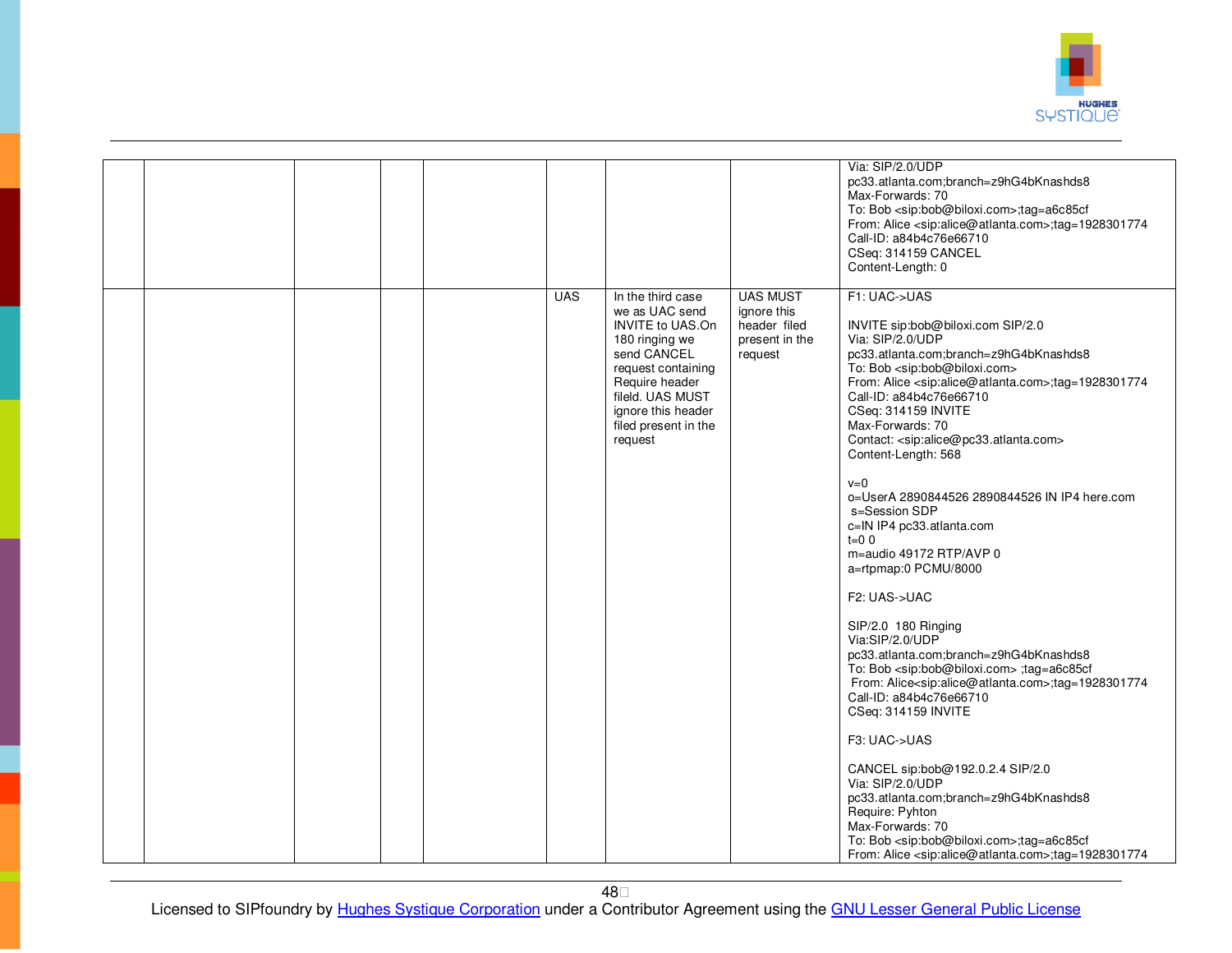

|  |  |            |                                                                                                                                                                                  |                                                    | Call-ID: a84b4c76e66710<br>CSeq: 314159 CANCEL<br>Content-Length: 0<br>F3: UAS->UAC<br>SIP/2.0 200 ok<br>Via:SIP/2.0/UDP<br>pc33.atlanta.com;branch=z9hG4bKnashds8<br>To: Bob <sip:bob@biloxi.com>;tag=a6c85cf<br/>From: Alice<sip:alice@atlanta.com>;tag=1928301774<br/>Call-ID: a84b4c76e66710<br/>CSeq: 314159 CANCEL</sip:alice@atlanta.com></sip:bob@biloxi.com>                                                                                                                                                                                                                                                                                                                                                                                                                                                                                                                                                                                                                                               |
|--|--|------------|----------------------------------------------------------------------------------------------------------------------------------------------------------------------------------|----------------------------------------------------|---------------------------------------------------------------------------------------------------------------------------------------------------------------------------------------------------------------------------------------------------------------------------------------------------------------------------------------------------------------------------------------------------------------------------------------------------------------------------------------------------------------------------------------------------------------------------------------------------------------------------------------------------------------------------------------------------------------------------------------------------------------------------------------------------------------------------------------------------------------------------------------------------------------------------------------------------------------------------------------------------------------------|
|  |  | <b>UAS</b> | In the fourth case<br>we as UAC sends<br>INVITE to UAS. On<br>200 ok response<br>we sends ACK<br>containing Require<br>header fileld, UAS<br>MUST ignore these<br>header fileld. | <b>UAS MUST</b><br>ignore these<br>header fileld.; | F1: UAC->UAS<br>INVITE sip:bob@biloxi.com SIP/2.0<br>Via: SIP/2.0/UDP<br>pc33.atlanta.com;branch=z9hG4bKnashds8<br>To: Bob <sip:bob@biloxi.com><br/>From: Alice <sip:alice@atlanta.com>;tag=1928301774<br/>Call-ID: a84b4c76e66710<br/>CSeq: 314159 INVITE<br/>Max-Forwards: 70<br/>Contact: <sip:alice@pc33.atlanta.com><br/>Content-Length: 568<br/><math>v=0</math><br/>o=UserA 2890844526 2890844526 IN IP4 here.com<br/>s=Session SDP<br/>c=IN IP4 pc33.atlanta.com<br/><math>t=0</math> 0<br/>m=audio 49172 RTP/AVP 0<br/>a=rtpmap:0 PCMU/8000<br/>F2: UAS-&gt;UAC<br/>SIP/2.0 200 ok<br/>Via:SIP/2.0/UDP<br/>pc33.atlanta.com;branch=z9hG4bKnashds8<br/>To: Bob <sip:bob@biloxi.com>;tag=a6c85cf<br/>From: Alice<sip:alice@atlanta.com>;tag=1928301774<br/>Call-ID: a84b4c76e66710<br/>CSeq: 314159 INVITE<br/>F3: UAC-&gt;UAS<br/>ACK sip:bob@192.0.2.4 SIP/2.0<br/>Via: SIP/2.0/UDP</sip:alice@atlanta.com></sip:bob@biloxi.com></sip:alice@pc33.atlanta.com></sip:alice@atlanta.com></sip:bob@biloxi.com> |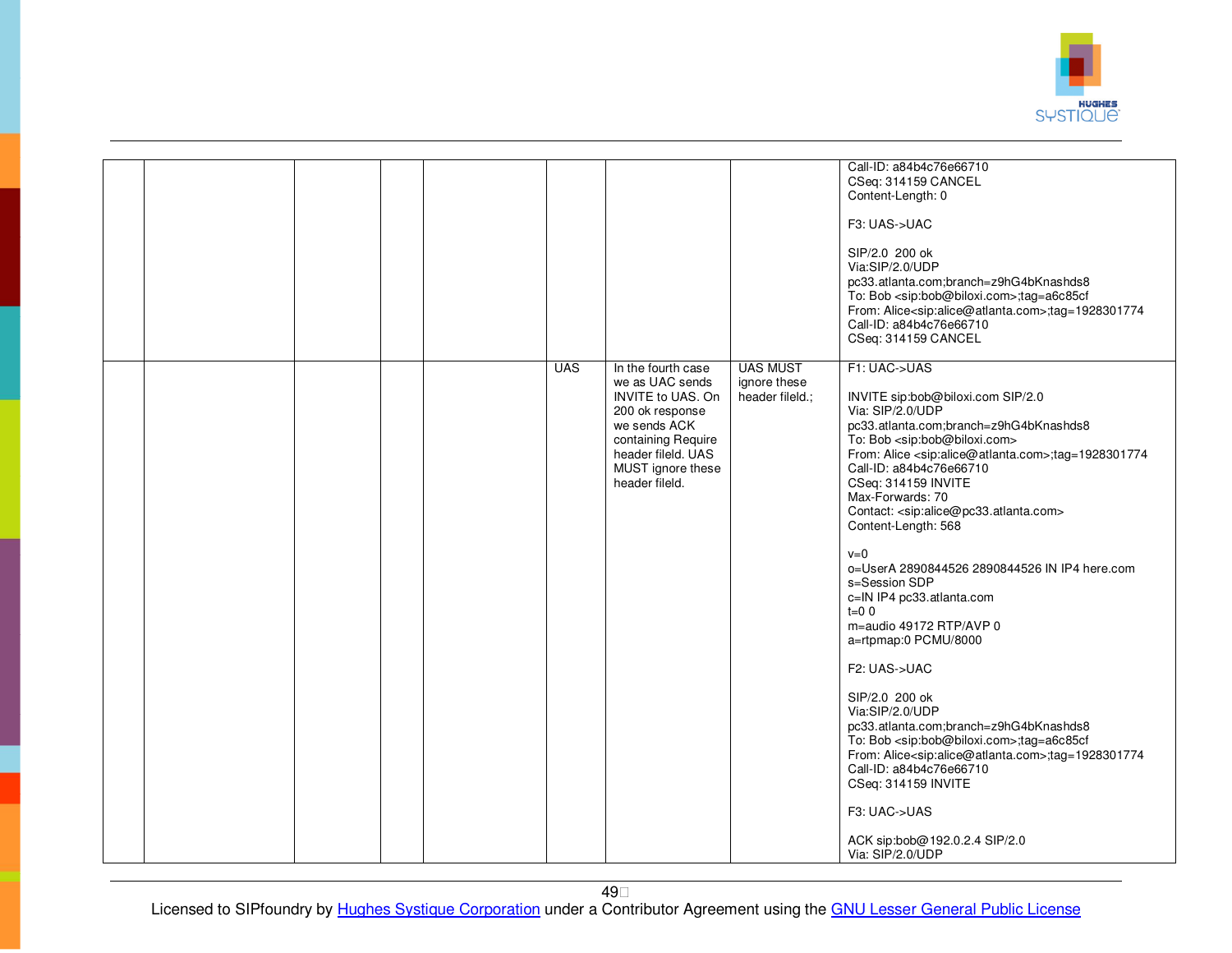

|    |                                                                                                                                                                                                                                                                                                                                                                                                                                                                                                                                                                                                                             |                             |     |                                    |            |                                                                                                                                                                                                                                                                                                                                                                                                                                                                                                                                                                                                                                                                                                                                                                                   |                                                                                                                                                                                                                                                    | pc33.atlanta.com;branch=z9hG4bKnashds8<br>Require: new method<br>Max-Forwards: 70<br>To: Bob <sip:bob@biloxi.com>;tag=a6c85cf<br/>From: Alice <sip:alice@atlanta.com>;tag=1928301774<br/>Call-ID: a84b4c76e66710<br/>CSeq: 314159 CANCEL<br/>Content-Length: 0</sip:alice@atlanta.com></sip:bob@biloxi.com>                                                                                                                                                                                                                                                                                                                                                                                                                                                                                                                                                                                                                                                                                                                                                                                                                                                                                                       |
|----|-----------------------------------------------------------------------------------------------------------------------------------------------------------------------------------------------------------------------------------------------------------------------------------------------------------------------------------------------------------------------------------------------------------------------------------------------------------------------------------------------------------------------------------------------------------------------------------------------------------------------------|-----------------------------|-----|------------------------------------|------------|-----------------------------------------------------------------------------------------------------------------------------------------------------------------------------------------------------------------------------------------------------------------------------------------------------------------------------------------------------------------------------------------------------------------------------------------------------------------------------------------------------------------------------------------------------------------------------------------------------------------------------------------------------------------------------------------------------------------------------------------------------------------------------------|----------------------------------------------------------------------------------------------------------------------------------------------------------------------------------------------------------------------------------------------------|-------------------------------------------------------------------------------------------------------------------------------------------------------------------------------------------------------------------------------------------------------------------------------------------------------------------------------------------------------------------------------------------------------------------------------------------------------------------------------------------------------------------------------------------------------------------------------------------------------------------------------------------------------------------------------------------------------------------------------------------------------------------------------------------------------------------------------------------------------------------------------------------------------------------------------------------------------------------------------------------------------------------------------------------------------------------------------------------------------------------------------------------------------------------------------------------------------------------|
| 55 | The response MUST<br>contain an Accept<br>header field listing the<br>types of all bodies it<br>understands, in the<br>event the request<br>contained bodies of<br>types not supported by<br>the UAS. If the request<br>contained content<br>encodings not<br>understood by the UAS,<br>the response MUST<br>contain an Accept-<br>Encoding header field<br>listing the encodings<br>understood by the UAS.<br>If the request contained<br>content with languages<br>not understood by the<br>UAS, the response<br>MUST contain an<br>Accept-Language<br>header field indicating<br>the languages<br>understood by the UAS. | section<br>8.2.3 page<br>48 | 133 | We can write Test<br>case for UAS. | <b>UAS</b> | As per rfc3261 The<br>response MUST<br>contain an Accept<br>header field listing<br>the types of all<br>bodies it<br>understands, in the<br>event the request<br>contained bodies<br>of types not<br>supported by the<br>UAS. If the<br>request contained<br>content encodings<br>not understood by<br>the UAS, the<br>response MUST<br>contain an Accept-<br>Encoding header<br>field listing the<br>encodings<br>understood by the<br>UAS. If the<br>request contained<br>content with<br>languages not<br>understood by the<br>UAS, the response<br>MUST contain an<br>Accept-Language<br>header field<br>indicating the<br>languages<br>understood by the<br>UAS. Here we as<br>UAC sends INVITE<br>with a body whose<br>type (indicated by<br>the Content-Type),<br>language | UAS response<br>back with 415<br>and response<br>MUST contain<br>an Accept<br>header field<br>listing the types<br>of all bodies it<br>understands, in<br>the event the<br>request<br>contained<br>bodies of types<br>not supported<br>by the UAS. | F1: UAC->UAS<br>INVITE sip:bob@biloxi.com SIP/2.0<br>Via: SIP/2.0/UDP<br>pc33.atlanta.com;branch=z9hG4bKnashds8<br>To: Bob <sip:bob@biloxi.com><br/>From: Alice <sip:alice@atlanta.com>;tag=1928301774<br/>Call-ID: a84b4c76e66710<br/>CSeq: 314159 INVITE<br/>Max-Forwards: 70<br/>Contact: <sip:alice@pc33.atlanta.com><br/>Content-Encoding: unknown<br/>Content-Language: xyz<br/>Content-Length: 568<br/><math>v=0</math><br/>o=UserA 2890844526 2890844526 IN IP4 here.com<br/>s=Session SDP<br/>c=IN IP4 pc33.atlanta.com<br/><math>t=0</math> 0<br/>m=audio 49172 RTP/AVP 0<br/>a=rtpmap:0 PCMU/8000<br/>F2: UAS-&gt;UAC<br/>SIP/2.0 415<br/>Via:SIP/2.0/UDP<br/>pc33.atlanta.com;branch=z9hG4bKnashds8<br/>Accept-Encoding: gzip<br/>Accept-Language: da, en-gb;q=0.8, en;q=0.7<br/>To: Bob <sip:bob@biloxi.com>;tag=a6c85cf<br/>From: Alice<sip:alice@atlanta.com>;tag=1928301774<br/>Call-ID: a84b4c76e66710<br/>CSeq: 314159 INVITE<br/>F3: UAC-&gt;UAS<br/>ACK sip:bob@192.0.2.4 SIP/2.0<br/>Via: SIP/2.0/UDP<br/>pc33.atlanta.com;branch=z9hG4bKnashds8<br/>Max-Forwards: 70</sip:alice@atlanta.com></sip:bob@biloxi.com></sip:alice@pc33.atlanta.com></sip:alice@atlanta.com></sip:bob@biloxi.com> |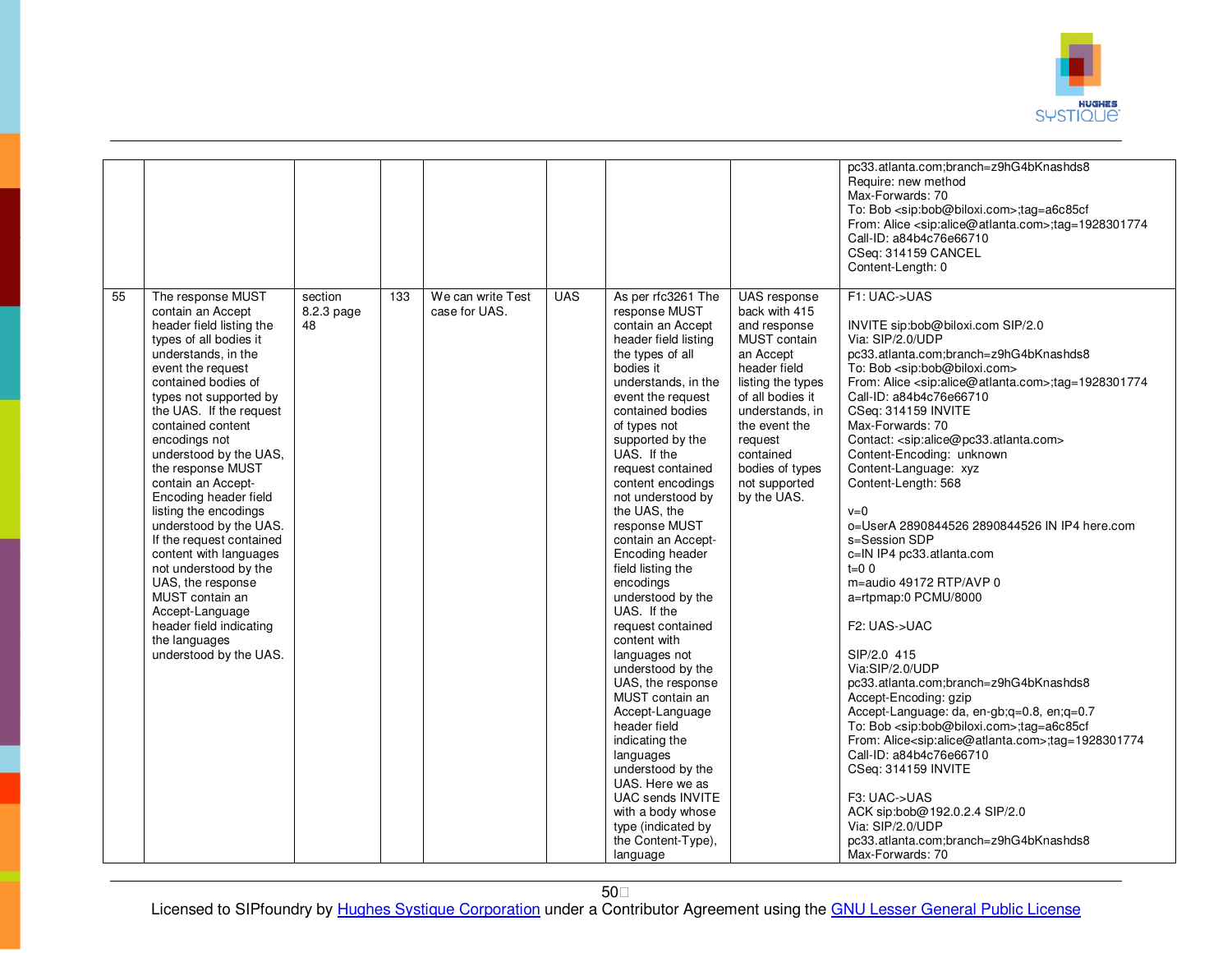

|                 |                                                                                                                                                                                                            |                             |     |                                    |            | (indicated by the<br>Content-Language)<br>or encoding<br>(indicated by the<br>Content-Encoding)<br>are not understood<br>by UAS. UAS<br>response back with<br>415 and response<br>MUST contain an<br>Accept header field<br>listing the types of<br>all bodies it<br>understands, in the<br>event the request<br>contained bodies<br>of types not<br>supported by the<br>UAS. |                                                       | To: Bob <sip:bob@biloxi.com>;tag=a6c85cf<br/>From: Alice <sip:alice@atlanta.com>;tag=1928301774<br/>Call-ID: a84b4c76e66710<br/>CSeq: 314159 CANCEL<br/>Content-Length: 0</sip:alice@atlanta.com></sip:bob@biloxi.com>                                                                                                                                                                                                                                                                                                                                                                                                                                                                                                                                                                                                                                                                                           |
|-----------------|------------------------------------------------------------------------------------------------------------------------------------------------------------------------------------------------------------|-----------------------------|-----|------------------------------------|------------|-------------------------------------------------------------------------------------------------------------------------------------------------------------------------------------------------------------------------------------------------------------------------------------------------------------------------------------------------------------------------------|-------------------------------------------------------|------------------------------------------------------------------------------------------------------------------------------------------------------------------------------------------------------------------------------------------------------------------------------------------------------------------------------------------------------------------------------------------------------------------------------------------------------------------------------------------------------------------------------------------------------------------------------------------------------------------------------------------------------------------------------------------------------------------------------------------------------------------------------------------------------------------------------------------------------------------------------------------------------------------|
| $\overline{56}$ | A UAS that wishes to<br>apply some extension<br>when generating the<br>response MUST NOT<br>do so unless support for<br>that extension is<br>indicated in the<br>Supported header field<br>in the request. | section<br>8.2.4 page<br>49 | 134 | We can write Test<br>case for UAS. | <b>UAS</b> | As per rfc3261<br><b>UASs SHOULD</b><br>generate a final<br>response to a non-<br><b>INVITE</b> request.<br>we as UAC sends<br>an INVITE to UAS.<br>on receiving<br>200ok, we send<br>BYE request. UAS<br>SHOULD generate<br>final<br>response(200ok)                                                                                                                         | <b>UAS SHOULD</b><br>generate final<br>response(200ok | F1: UAC->UAS<br>INVITE sip:bob@biloxi.com SIP/2.0<br>Via: SIP/2.0/UDP<br>pc33.atlanta.com;branch=z9hG4bKnashds8<br>To: Bob <sip:bob@biloxi.com><br/>From: Alice <sip:alice@atlanta.com>;tag=1928301774<br/>Call-ID: a84b4c76e66710<br/>Cseq: 314159 INVITE<br/>Max-Forwards: 70<br/>Contact: <sip:alice@pc33.atlanta.com><br/>Content-Length: 568<br/><math>v=0</math><br/>o=UserA 2890844526 2890844526 IN IP4 here.com<br/>s=Session SDP<br/>c=IN IP4 pc33.atlanta.com<br/><math>t=0</math> 0<br/>m=audio 49172 RTP/AVP 0<br/>a=rtpmap:0 PCMU/8000<br/>F2: UAS-&gt;UAC<br/>SIP/2.0 200 ok<br/>Via:SIP/2.0/UDP<br/>pc33.atlanta.com;branch=z9hG4bKnashds8<br/>To: Bob <sip:bob@biloxi.com>;tag=a6c85cf<br/>From: Alice<sip:alice@atlanta.com>;tag=1928301774<br/>Call-ID: a84b4c76e66710</sip:alice@atlanta.com></sip:bob@biloxi.com></sip:alice@pc33.atlanta.com></sip:alice@atlanta.com></sip:bob@biloxi.com> |

51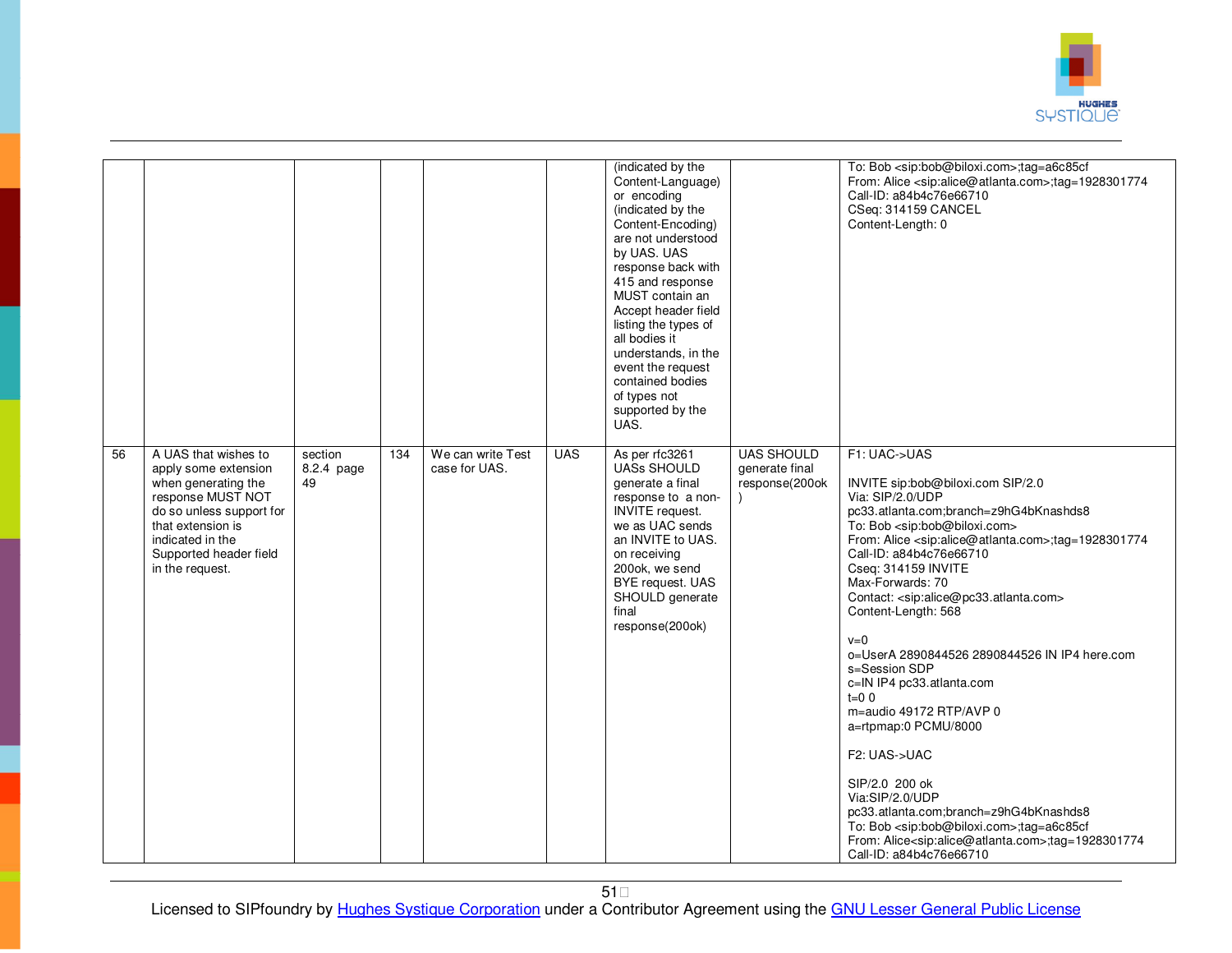

|                 |                                                                                                                                                                                                                                                                                           |                               |     |                                    |            |                                                                                                                                                                                                                                                       |                                                       | CSeq: 314159 INVITE<br>F3: UAC->UAS<br>ACK sip:bob@192.0.2.4 SIP/2.0<br>Via: SIP/2.0/UDP<br>pc33.atlanta.com;branch=z9hG4bKnashds8<br>Max-Forwards: 70<br>To: Bob <sip:bob@biloxi.com>;tag=a6c85cf<br/>From: Alice <sip:alice@atlanta.com>;tag=1928301774<br/>Call-ID: a84b4c76e66710<br/>CSeq: 314159 ACK<br/>Content-Length: 0</sip:alice@atlanta.com></sip:bob@biloxi.com>                                                                                                                                                                                                                                                                                                                                                                                                                                                                                                                                                                                                                                                                                   |
|-----------------|-------------------------------------------------------------------------------------------------------------------------------------------------------------------------------------------------------------------------------------------------------------------------------------------|-------------------------------|-----|------------------------------------|------------|-------------------------------------------------------------------------------------------------------------------------------------------------------------------------------------------------------------------------------------------------------|-------------------------------------------------------|-----------------------------------------------------------------------------------------------------------------------------------------------------------------------------------------------------------------------------------------------------------------------------------------------------------------------------------------------------------------------------------------------------------------------------------------------------------------------------------------------------------------------------------------------------------------------------------------------------------------------------------------------------------------------------------------------------------------------------------------------------------------------------------------------------------------------------------------------------------------------------------------------------------------------------------------------------------------------------------------------------------------------------------------------------------------|
| $\overline{57}$ | One largely non-<br>method-specific<br>guideline for the<br>generation of<br>responses is that UASs<br>SHOULD NOT issue a<br>provisional response for<br>a non-INVITE request.<br>Rather, UASs SHOULD<br>generate a final<br>response to a non-<br>INVITE request as soon<br>as possible. | section<br>8.2.6.1 page<br>49 | 135 | We can write Test<br>case for UAS. | <b>UAS</b> | As per rfc3261<br><b>UASs SHOULD</b><br>generate a final<br>response to a non-<br><b>INVITE</b> request.<br>we as UAC sends<br>an INVITE to UAS.<br>on receiving<br>200ok, we send<br>BYE request. UAS<br>SHOULD generate<br>final<br>response(200ok) | <b>UAS SHOULD</b><br>generate final<br>response(200ok | F1: UAC->UAS<br>OPTION: sip:bob@biloxi.com SIP/2.0<br>Via: SIP/2.0/UDP<br>pc33.atlanta.com;branch=z9hG4bKnashds8<br>To: Bob <sip:bob@biloxi.com><br/>From: Alice <sip:alice@atlanta.com>;tag=1928301774<br/>Call-ID: a84b4c76e66710<br/>CSeq: 314159 INVITE<br/>Max-Forwards: 70<br/>Contact: <sip:alice@pc33.atlanta.com><br/>Content-Length: 568<br/><math>v=0</math><br/>o=UserA 2890844526 2890844526 IN IP4 here.com<br/>s=Session SDP<br/>c=IN IP4 pc33.atlanta.com<br/><math>t=0</math> 0<br/>m=audio 49172 RTP/AVP 0<br/>a=rtpmap:0 PCMU/8000<br/>F2: UAS-&gt;UAC<br/>SIP/2.0 200 ok<br/>Via:SIP/2.0/UDP<br/>pc33.atlanta.com;branch=z9hG4bKnashds8<br/>To: Bob <sip:bob@biloxi.com>;tag=a6c85cf<br/>From: Alice<sip:alice@atlanta.com>;tag=1928301774<br/>Call-ID: a84b4c76e66710<br/>CSeq: 314159 INVITE<br/>F3: UAC-&gt;UAS<br/>ACK sip:bob@192.0.2.4 SIP/2.0<br/>Via: SIP/2.0/UDP<br/>pc33.atlanta.com:branch=z9hG4bKnashds8</sip:alice@atlanta.com></sip:bob@biloxi.com></sip:alice@pc33.atlanta.com></sip:alice@atlanta.com></sip:bob@biloxi.com> |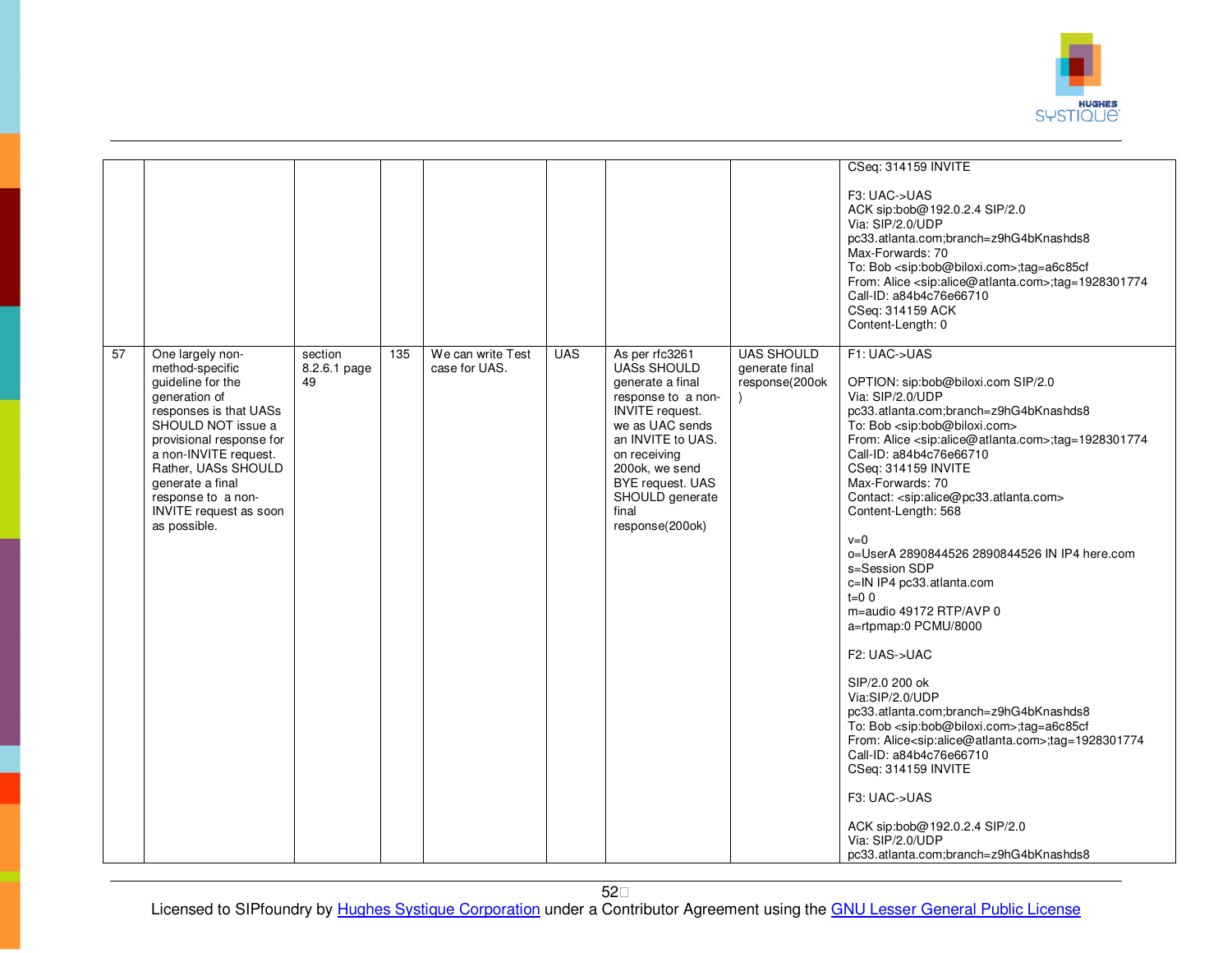

| 58 | When a 100 (Trying)                                                                                                                                                                                                                                                                                                                                                                                                                           | section            | 136 | We can write Test | uas |                                                                                                                                                                                                                                                                                                                                                                                                                                                                                                                                                                                                                                                                         | <b>UAS SHOULD</b>                                                       | Max-Forwards: 70<br>To: Bob <sip:bob@biloxi.com>;tag=a6c85cf<br/>From: Alice <sip:alice@atlanta.com>;tag=1928301774<br/>Call-ID: a84b4c76e66710<br/>CSeq: 314159 ACK<br/>Content-Length: 0<br/>F1: UAC-&gt;UAS</sip:alice@atlanta.com></sip:bob@biloxi.com>                                                                                                                                                                                                                                                                                                                                                                                                                                                                                                                                                                                                                                                                                                                                                                                                                                                                                                                                                                                                                         |
|----|-----------------------------------------------------------------------------------------------------------------------------------------------------------------------------------------------------------------------------------------------------------------------------------------------------------------------------------------------------------------------------------------------------------------------------------------------|--------------------|-----|-------------------|-----|-------------------------------------------------------------------------------------------------------------------------------------------------------------------------------------------------------------------------------------------------------------------------------------------------------------------------------------------------------------------------------------------------------------------------------------------------------------------------------------------------------------------------------------------------------------------------------------------------------------------------------------------------------------------------|-------------------------------------------------------------------------|-------------------------------------------------------------------------------------------------------------------------------------------------------------------------------------------------------------------------------------------------------------------------------------------------------------------------------------------------------------------------------------------------------------------------------------------------------------------------------------------------------------------------------------------------------------------------------------------------------------------------------------------------------------------------------------------------------------------------------------------------------------------------------------------------------------------------------------------------------------------------------------------------------------------------------------------------------------------------------------------------------------------------------------------------------------------------------------------------------------------------------------------------------------------------------------------------------------------------------------------------------------------------------------|
|    | response is generated,<br>any Timestamp header<br>field present in the<br>request MUST be<br>copied into this 100<br>(Trying) response. If<br>there is a delay in<br>generating the<br>response, the UAS<br>SHOULD add a delay<br>value into the<br>Timestamp value in the<br>response. This value<br>MUST contain the<br>difference between the<br>time of sending of the<br>response and receipt of<br>the request, measured<br>in seconds. | 8.2.6.2 page<br>50 |     | case for UAS.     |     | As per<br>rfc3261When a<br>100 (Trying)<br>response is<br>generated, any<br>Timestamp header<br>field present in the<br>request MUST be<br>copied into this 100<br>(Trying) response.<br>If there is a delay<br>in generating the<br>response, the UAS<br>SHOULD add a<br>delay value into the<br>Timestamp value<br>in the response.<br>This value MUST<br>contain the<br>difference between<br>the time of sending<br>of the response<br>and receipt of the<br>request, measured<br>in seconds. Here<br>we as UAC sends<br><b>INVITE to UAS</b><br>with timestamp<br>header field. UAS<br>SHOULD add a<br>delay value into the<br>Timestamp value<br>in the response. | add a delay<br>value into the<br>Timestamp<br>value in the<br>response. | INVITE sip:bob@biloxi.com SIP/2.0<br>Via: SIP/2.0/UDP<br>pc33.atlanta.com;branch=z9hG4bKnashds8<br>To: Bob <sip:bob@biloxi.com><br/>From: Alice <sip:alice@atlanta.com>;tag=1928301774<br/>Timestamp: 54<br/>Call-ID: a84b4c76e66710<br/>CSeq: 314159 INVITE<br/>Max-Forwards: 70<br/>Contact: <sip:alice@pc33.atlanta.com><br/>Content-Length: 568<br/><math>v=0</math><br/>0=UserA 2890844526 2890844526 IN IP4 here.com<br/>s=Session SDP<br/>c=IN IP4 pc33.atlanta.com<br/><math>t=0</math> 0<br/>m=audio 49172 RTP/AVP 0<br/>a=rtpmap:0 PCMU/8000<br/>F2: UAS-&gt;UAC<br/>SIP/2.0 200 ok<br/>Via:SIP/2.0/UDP<br/>pc33.atlanta.com;branch=z9hG4bKnashds8<br/>Timestamp:54<br/>To: Bob <sip:bob@biloxi.com>;tag=a6c85cf<br/>From: Alice<sip:alice@atlanta.com>;tag=1928301774<br/>Call-ID: a84b4c76e66710<br/>CSeq: 314159 INVITE<br/>F3: UAC-&gt;UAS<br/>ACK sip:bob@192.0.2.4 SIP/2.0<br/>Via: SIP/2.0/UDP<br/>pc33.atlanta.com;branch=z9hG4bKnashds8<br/>Max-Forwards: 70<br/>To: Bob <sip:bob@biloxi.com>;tag=a6c85cf<br/>From: Alice <sip:alice@atlanta.com>;tag=1928301774<br/>Call-ID: a84b4c76e66710</sip:alice@atlanta.com></sip:bob@biloxi.com></sip:alice@atlanta.com></sip:bob@biloxi.com></sip:alice@pc33.atlanta.com></sip:alice@atlanta.com></sip:bob@biloxi.com> |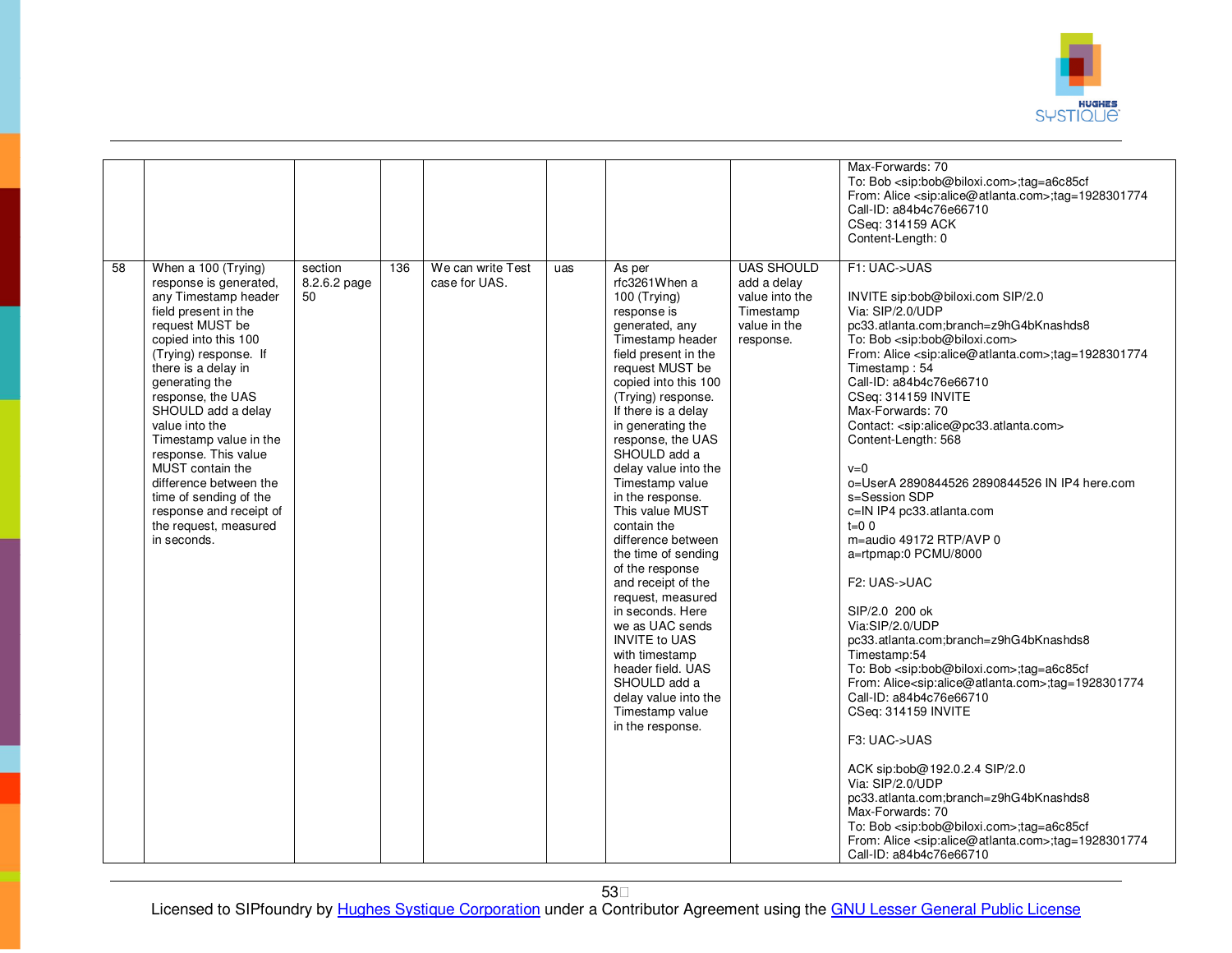

|          |                                                                                                                                                                                                                                                                                                                            |                                          |            |                                                                                                                                                                 |                          |                                                                                                                                                                                                                                                                                                                                                                                                                                                                                                                                                                                                     |                                                                              | CSeq: 314159 ACK<br>Content-Length: 0                                                                                                                                                                                                                                                                                                                                                                                                                                                                                                                                                                                                                                                                                                                                                                                                                                                                                                                                                                                                                                                                                                                                                                                                                                                                                                      |
|----------|----------------------------------------------------------------------------------------------------------------------------------------------------------------------------------------------------------------------------------------------------------------------------------------------------------------------------|------------------------------------------|------------|-----------------------------------------------------------------------------------------------------------------------------------------------------------------|--------------------------|-----------------------------------------------------------------------------------------------------------------------------------------------------------------------------------------------------------------------------------------------------------------------------------------------------------------------------------------------------------------------------------------------------------------------------------------------------------------------------------------------------------------------------------------------------------------------------------------------------|------------------------------------------------------------------------------|--------------------------------------------------------------------------------------------------------------------------------------------------------------------------------------------------------------------------------------------------------------------------------------------------------------------------------------------------------------------------------------------------------------------------------------------------------------------------------------------------------------------------------------------------------------------------------------------------------------------------------------------------------------------------------------------------------------------------------------------------------------------------------------------------------------------------------------------------------------------------------------------------------------------------------------------------------------------------------------------------------------------------------------------------------------------------------------------------------------------------------------------------------------------------------------------------------------------------------------------------------------------------------------------------------------------------------------------|
|          |                                                                                                                                                                                                                                                                                                                            |                                          |            |                                                                                                                                                                 |                          |                                                                                                                                                                                                                                                                                                                                                                                                                                                                                                                                                                                                     |                                                                              |                                                                                                                                                                                                                                                                                                                                                                                                                                                                                                                                                                                                                                                                                                                                                                                                                                                                                                                                                                                                                                                                                                                                                                                                                                                                                                                                            |
| 59<br>60 | The From field of the<br>response MUST equal<br>the From header field of<br>the request. The Call-<br>ID header field of the<br>response MUST equal<br>the Call-ID header field<br>of the request. The<br>CSeq header field of<br>the response MUST<br>equal the CSeq field of<br>the request.<br>If a request contained a | section<br>8.2.6.2 page<br>50<br>section | 137<br>138 | For s.no. 59 and<br>79 We can write a<br>single Test which<br>can check the<br>whether all these<br>three field have<br>same value or not.<br>We can write Test | <b>UAS</b><br><b>UAS</b> | As per rfc3261the<br>from field of the<br>response MUST<br>equal the From<br>header field of the<br>request. The Call-<br>ID header field of<br>the response<br>MUST equal the<br>Call-ID header field<br>of the request.<br>The CSeq header<br>field of the<br>response MUST<br>equal the CSeq<br>field of the request.<br>Here we as UAC<br>sends an INVITE<br>to UAS. On the<br>response from<br>UAS we check<br>whether the From<br>header field and<br>Call-ID header field<br>have the same<br>field value or not.<br>UAS MUST use<br>same Field value in<br>response.<br>As per rfc3261 if a | <b>UAS MUST use</b><br>same Field<br>value in<br>response<br><b>UAS MUST</b> | F1: UAC->UAS<br>INVITE sip:bob@biloxi.com SIP/2.0<br>Via: SIP/2.0/UDP<br>pc33.atlanta.com:branch=z9hG4bKnashds8<br>To: Bob <sip:bob@biloxi.com><br/>From: Alice <sip:alice@atlanta.com>;tag=1928301774<br/>Call-ID: a84b4c76e66710<br/>CSeq: 314159 INVITE<br/>Max-Forwards: 70<br/>Contact: <sip:alice@pc33.atlanta.com><br/>Content-Length: 568<br/><math>v=0</math><br/>o=UserA 2890844526 2890844526 IN IP4 here.com<br/>s=Session SDP<br/>c=IN IP4 pc33.atlanta.com<br/><math>t=0</math> 0<br/>m=audio 49172 RTP/AVP 0<br/>a=rtpmap:0 PCMU/8000<br/>F<sub>2</sub>: UAS-&gt;UAC<br/>SIP/2.0 200 ok<br/>Via:SIP/2.0/UDPpc33.atlanta.com;branch=z9hG4bKnash<br/>ds8<br/>To: Bob <sip:bob@biloxi.com>;tag=a6c85cf<br/>From: Alice<sip:alice@atlanta.com>;tag=1928301774<br/>Call-ID: a84b4c76e66710<br/>CSeq: 314159 INVITE<br/>F3: UAC-&gt;UAS<br/>ACK sip:bob@192.0.2.4 SIP/2.0<br/>Via: SIP/2.0/UDP<br/>pc33.atlanta.com;branch=z9hG4bKnashds8<br/>Max-Forwards: 70<br/>To: Bob <sip:bob@biloxi.com>;tag=a6c85cf<br/>From: Alice <sip:alice@atlanta.com>;tag=1928301774<br/>Call-ID: a84b4c76e66710<br/>CSeq: 314159 ACK<br/>Content-Length: 0<br/>F1: UAC-&gt;UAS</sip:alice@atlanta.com></sip:bob@biloxi.com></sip:alice@atlanta.com></sip:bob@biloxi.com></sip:alice@pc33.atlanta.com></sip:alice@atlanta.com></sip:bob@biloxi.com> |
|          | To tag in the request,                                                                                                                                                                                                                                                                                                     | 8.2.6.2 page                             |            | case for UAS.                                                                                                                                                   |                          | request contained                                                                                                                                                                                                                                                                                                                                                                                                                                                                                                                                                                                   | contain same                                                                 |                                                                                                                                                                                                                                                                                                                                                                                                                                                                                                                                                                                                                                                                                                                                                                                                                                                                                                                                                                                                                                                                                                                                                                                                                                                                                                                                            |
|          | the To header field in                                                                                                                                                                                                                                                                                                     | 50                                       |            |                                                                                                                                                                 |                          | a To tag in the                                                                                                                                                                                                                                                                                                                                                                                                                                                                                                                                                                                     | To-Tag.                                                                      | INVITE sip:bob@biloxi.com SIP/2.0                                                                                                                                                                                                                                                                                                                                                                                                                                                                                                                                                                                                                                                                                                                                                                                                                                                                                                                                                                                                                                                                                                                                                                                                                                                                                                          |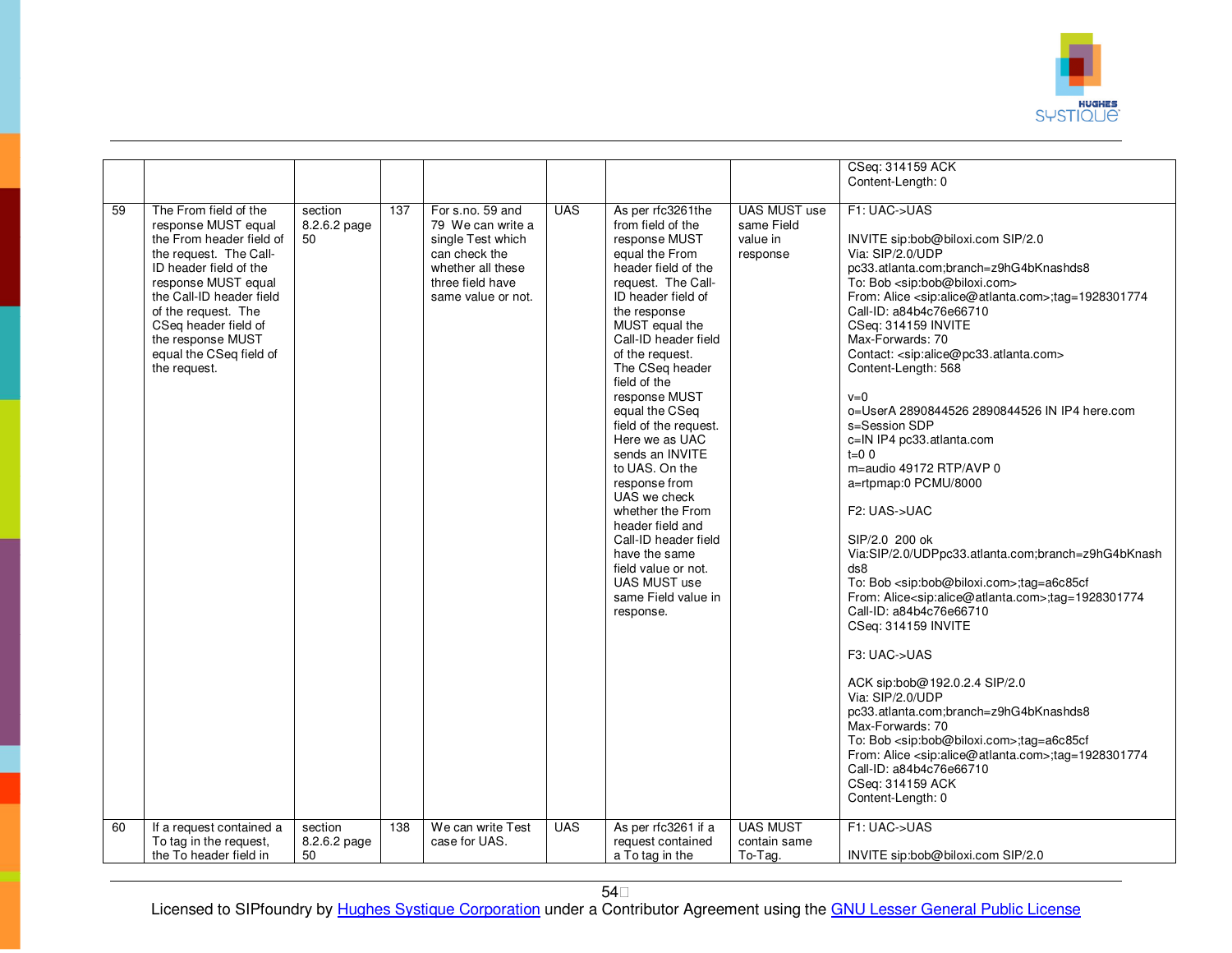

| the response MUST<br>request, the To<br>Via: SIP/2.0/UDP<br>header field in the<br>equal that of the<br>pc33.atlanta.com;branch=z9hG4bKnashds8<br>To: Bob <sip:bob@biloxi.com><br/>response MUST<br/>request.<br/>From: Alice <sip:alice@atlanta.com>;tag=1928301774<br/>equal that of the<br/>Call-ID: a84b4c76e66710<br/>request. Here we<br/>CSeq: 314159 INVITE<br/>as UAC sends<br/>INVITE to UAS.<br/>Max-Forwards: 70<br/>After sending ACK<br/>Contact: <sip:alice@pc33.atlanta.com><br/>we sends BYE and<br/>Content-Length: 568</sip:alice@pc33.atlanta.com></sip:alice@atlanta.com></sip:bob@biloxi.com> |  |
|---------------------------------------------------------------------------------------------------------------------------------------------------------------------------------------------------------------------------------------------------------------------------------------------------------------------------------------------------------------------------------------------------------------------------------------------------------------------------------------------------------------------------------------------------------------------------------------------------------------------|--|
|                                                                                                                                                                                                                                                                                                                                                                                                                                                                                                                                                                                                                     |  |
|                                                                                                                                                                                                                                                                                                                                                                                                                                                                                                                                                                                                                     |  |
|                                                                                                                                                                                                                                                                                                                                                                                                                                                                                                                                                                                                                     |  |
|                                                                                                                                                                                                                                                                                                                                                                                                                                                                                                                                                                                                                     |  |
|                                                                                                                                                                                                                                                                                                                                                                                                                                                                                                                                                                                                                     |  |
|                                                                                                                                                                                                                                                                                                                                                                                                                                                                                                                                                                                                                     |  |
|                                                                                                                                                                                                                                                                                                                                                                                                                                                                                                                                                                                                                     |  |
|                                                                                                                                                                                                                                                                                                                                                                                                                                                                                                                                                                                                                     |  |
|                                                                                                                                                                                                                                                                                                                                                                                                                                                                                                                                                                                                                     |  |
|                                                                                                                                                                                                                                                                                                                                                                                                                                                                                                                                                                                                                     |  |
|                                                                                                                                                                                                                                                                                                                                                                                                                                                                                                                                                                                                                     |  |
| check whether the                                                                                                                                                                                                                                                                                                                                                                                                                                                                                                                                                                                                   |  |
| response from<br>$v=0$                                                                                                                                                                                                                                                                                                                                                                                                                                                                                                                                                                                              |  |
| <b>UAS</b> conatains<br>o=UserA 2890844526 2890844526 IN IP4 here.com                                                                                                                                                                                                                                                                                                                                                                                                                                                                                                                                               |  |
| same To tag or<br>s=Session SDP                                                                                                                                                                                                                                                                                                                                                                                                                                                                                                                                                                                     |  |
|                                                                                                                                                                                                                                                                                                                                                                                                                                                                                                                                                                                                                     |  |
| not. UAS MUST<br>c=IN IP4 pc33.atlanta.com                                                                                                                                                                                                                                                                                                                                                                                                                                                                                                                                                                          |  |
| contain same To-<br>$t=0$ 0                                                                                                                                                                                                                                                                                                                                                                                                                                                                                                                                                                                         |  |
| m=audio 49172 RTP/AVP 0<br>Tag.                                                                                                                                                                                                                                                                                                                                                                                                                                                                                                                                                                                     |  |
| a=rtpmap:0 PCMU/8000                                                                                                                                                                                                                                                                                                                                                                                                                                                                                                                                                                                                |  |
|                                                                                                                                                                                                                                                                                                                                                                                                                                                                                                                                                                                                                     |  |
|                                                                                                                                                                                                                                                                                                                                                                                                                                                                                                                                                                                                                     |  |
| F2: UAS->UAC                                                                                                                                                                                                                                                                                                                                                                                                                                                                                                                                                                                                        |  |
|                                                                                                                                                                                                                                                                                                                                                                                                                                                                                                                                                                                                                     |  |
| SIP/2.0 200 ok                                                                                                                                                                                                                                                                                                                                                                                                                                                                                                                                                                                                      |  |
| Via:SIP/2.0/UDP                                                                                                                                                                                                                                                                                                                                                                                                                                                                                                                                                                                                     |  |
| pc33.atlanta.com;branch=z9hG4bKnashds8                                                                                                                                                                                                                                                                                                                                                                                                                                                                                                                                                                              |  |
|                                                                                                                                                                                                                                                                                                                                                                                                                                                                                                                                                                                                                     |  |
| To: Bob <sip:bob@biloxi.com>;tag=a6c85cf</sip:bob@biloxi.com>                                                                                                                                                                                                                                                                                                                                                                                                                                                                                                                                                       |  |
| From: Alice <sip:alice@atlanta.com>;tag=1928301774</sip:alice@atlanta.com>                                                                                                                                                                                                                                                                                                                                                                                                                                                                                                                                          |  |
| Call-ID: a84b4c76e66710                                                                                                                                                                                                                                                                                                                                                                                                                                                                                                                                                                                             |  |
| CSeq: 314159 INVITE                                                                                                                                                                                                                                                                                                                                                                                                                                                                                                                                                                                                 |  |
|                                                                                                                                                                                                                                                                                                                                                                                                                                                                                                                                                                                                                     |  |
| F3: UAC->UAS                                                                                                                                                                                                                                                                                                                                                                                                                                                                                                                                                                                                        |  |
|                                                                                                                                                                                                                                                                                                                                                                                                                                                                                                                                                                                                                     |  |
|                                                                                                                                                                                                                                                                                                                                                                                                                                                                                                                                                                                                                     |  |
| ACK sip:bob@192.0.2.4 SIP/2.0                                                                                                                                                                                                                                                                                                                                                                                                                                                                                                                                                                                       |  |
| Via: SIP/2.0/UDP                                                                                                                                                                                                                                                                                                                                                                                                                                                                                                                                                                                                    |  |
| pc33.atlanta.com;branch=z9hG4bKnashds8                                                                                                                                                                                                                                                                                                                                                                                                                                                                                                                                                                              |  |
| Max-Forwards: 70                                                                                                                                                                                                                                                                                                                                                                                                                                                                                                                                                                                                    |  |
| To: Bob <sip:bob@biloxi.com>;tag=a6c85cf</sip:bob@biloxi.com>                                                                                                                                                                                                                                                                                                                                                                                                                                                                                                                                                       |  |
|                                                                                                                                                                                                                                                                                                                                                                                                                                                                                                                                                                                                                     |  |
| From: Alice <sip:alice@atlanta.com>;tag=1928301774</sip:alice@atlanta.com>                                                                                                                                                                                                                                                                                                                                                                                                                                                                                                                                          |  |
| Call-ID: a84b4c76e66710                                                                                                                                                                                                                                                                                                                                                                                                                                                                                                                                                                                             |  |
| CSeq: 314159 ACK                                                                                                                                                                                                                                                                                                                                                                                                                                                                                                                                                                                                    |  |
| Content-Length: 0                                                                                                                                                                                                                                                                                                                                                                                                                                                                                                                                                                                                   |  |
|                                                                                                                                                                                                                                                                                                                                                                                                                                                                                                                                                                                                                     |  |
| F4: UAC->UAS                                                                                                                                                                                                                                                                                                                                                                                                                                                                                                                                                                                                        |  |
|                                                                                                                                                                                                                                                                                                                                                                                                                                                                                                                                                                                                                     |  |
|                                                                                                                                                                                                                                                                                                                                                                                                                                                                                                                                                                                                                     |  |
| BYE sip:bob@192.0.2.4 SIP/2.0                                                                                                                                                                                                                                                                                                                                                                                                                                                                                                                                                                                       |  |
| Via: SIP/2.0/UDP                                                                                                                                                                                                                                                                                                                                                                                                                                                                                                                                                                                                    |  |
| pc33.atlanta.com;branch=z9hG4bKnashds8                                                                                                                                                                                                                                                                                                                                                                                                                                                                                                                                                                              |  |
| Max-Forwards: 70                                                                                                                                                                                                                                                                                                                                                                                                                                                                                                                                                                                                    |  |
| To: Bob <sip:bob@biloxi.com>;tag=a6c85cf</sip:bob@biloxi.com>                                                                                                                                                                                                                                                                                                                                                                                                                                                                                                                                                       |  |
|                                                                                                                                                                                                                                                                                                                                                                                                                                                                                                                                                                                                                     |  |
| From: Alice <sip:alice@atlanta.com>;tag=1928301774</sip:alice@atlanta.com>                                                                                                                                                                                                                                                                                                                                                                                                                                                                                                                                          |  |
| Call-ID: a84b4c76e66710                                                                                                                                                                                                                                                                                                                                                                                                                                                                                                                                                                                             |  |

55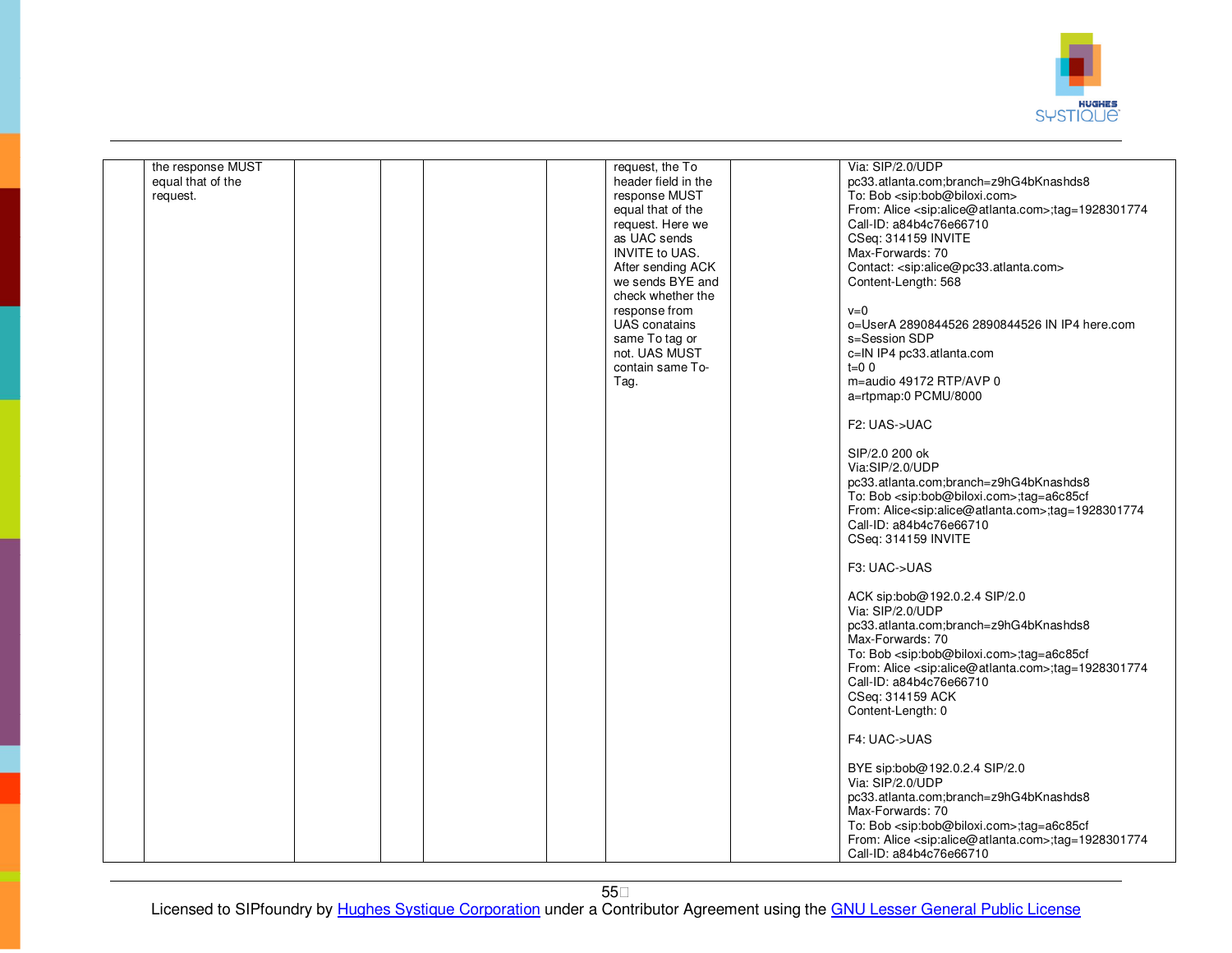

|    |                                                                                                                                                                                                                                                                 |                               |     |                                                                                                                                  |            |                                                                                                                                                                                                                                                                                                                                                                                                                                                                  |                                                      | CSeq: 314160 BYE<br>Content-Length: 0<br>F5: UAS->UAC<br>SIP/2.0 200 ok<br>Via: SIP/2.0/UDP<br>pc33.atlanta.com;branch=z9hG4bKnashds8<br>To: Bob <sip:bob@biloxi.com>tag=a6c85cf<br/>From: Alice<sip:alice@atlanta.com>;tag=1928301774<br/>Call-ID: a84b4c76e66710<br/>CSeq: 314160 BYE</sip:alice@atlanta.com></sip:bob@biloxi.com>                                                                                                                                                                                                                                                                                                                                                                                                                                                                                                                                                                                                                                                                                                                           |
|----|-----------------------------------------------------------------------------------------------------------------------------------------------------------------------------------------------------------------------------------------------------------------|-------------------------------|-----|----------------------------------------------------------------------------------------------------------------------------------|------------|------------------------------------------------------------------------------------------------------------------------------------------------------------------------------------------------------------------------------------------------------------------------------------------------------------------------------------------------------------------------------------------------------------------------------------------------------------------|------------------------------------------------------|----------------------------------------------------------------------------------------------------------------------------------------------------------------------------------------------------------------------------------------------------------------------------------------------------------------------------------------------------------------------------------------------------------------------------------------------------------------------------------------------------------------------------------------------------------------------------------------------------------------------------------------------------------------------------------------------------------------------------------------------------------------------------------------------------------------------------------------------------------------------------------------------------------------------------------------------------------------------------------------------------------------------------------------------------------------|
| 61 | if the To header field in<br>the request did not<br>contain a tag, the URI<br>in the Toheader field in<br>the response MUST<br>equal the URI in the To<br>header field;<br>additionally, the UAS<br>MUST add a tag to the<br>To header field in the<br>response | section<br>8.2.6.2 page<br>50 | 139 | We can write Test<br>case for UAS to<br>check whether it<br>accept a request<br>without To tag and<br>add To tag in<br>response. | <b>UAS</b> | As per rfc3261 if<br>the To header field<br>in the request did<br>not contain a tag,<br>the URI in the To<br>header field in the<br>response MUST<br>equal the URI in<br>the To header field;<br>additionally, the<br>UAS MUST add a<br>tag to the To<br>header field in the<br>response. Here we<br>UAC send an<br><b>INVITE to UAS.</b><br>After ACK we<br>sends BYE request<br>to UAS without To<br>tag. UAS on<br>response MUST<br>add to tag in<br>response | UAS on<br>response MUST<br>add to tag in<br>response | F1: UAC->UAS<br>INVITE sip:bob@biloxi.com SIP/2.0<br>Via: SIP/2.0/UDP<br>pc33.atlanta.com;branch=z9hG4bKnashds8<br>To: Bob <sip:bob@biloxi.com><br/>From: Alice <sip:alice@atlanta.com>;tag=1928301774<br/>Call-ID: a84b4c76e66710<br/>CSeq: 314159 INVITE<br/>Max-Forwards: 70<br/>Contact: <sip:alice@pc33.atlanta.com><br/>Content-Length: 568<br/><math>v=0</math><br/>o=UserA 2890844526 2890844526 IN IP4 here.com<br/>s=Session SDP<br/>c=IN IP4 pc33.atlanta.com<br/><math>t=0</math> 0<br/>m=audio 49172 RTP/AVP 0<br/>a=rtpmap:0 PCMU/8000<br/>F2: UAS-&gt;UAC<br/>SIP/2.0 200 ok<br/>Via:SIP/2.0/UDP<br/>pc33.atlanta.com;branch=z9hG4bKnashds8<br/>To: Bob <sip:bob@biloxi.com>;tag=a6c85cf<br/>From: Alice<sip:alice@atlanta.com>;tag=1928301774<br/>Call-ID: a84b4c76e66710<br/>CSeq: 314159 INVITE<br/>F3: UAC-&gt;UAS<br/>ACK sip:bob@192.0.2.4 SIP/2.0<br/>Via: SIP/2.0/UDP<br/>pc33.atlanta.com;branch=z9hG4bKnashds8</sip:alice@atlanta.com></sip:bob@biloxi.com></sip:alice@pc33.atlanta.com></sip:alice@atlanta.com></sip:bob@biloxi.com> |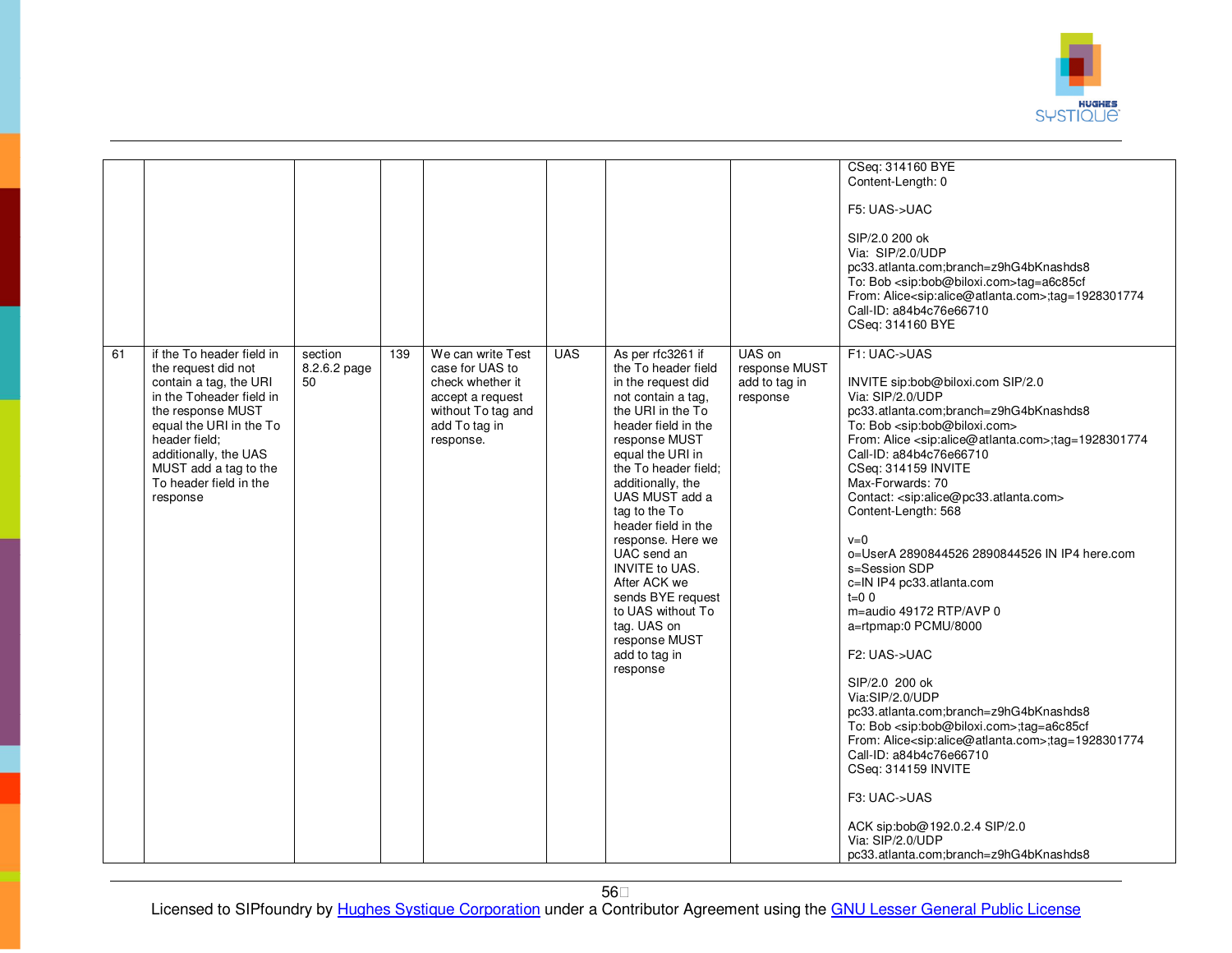

|    |                                                                                                                                                                                                                                          |                      |     |                                                                                                                    |            |                                                                                                                                                                                                                                                                                                                                                                                        |                                                                                                                                     | Max-Forwards: 70<br>To: Bob <sip:bob@biloxi.com>;tag=a6c85cf<br/>From: Alice <sip:alice@atlanta.com>;tag=1928301774<br/>Call-ID: a84b4c76e66710<br/>CSeq: 314159 ACK<br/>Content-Length: 0<br/>F4: UAC-&gt;UAS<br/>BYE sip:bob@192.0.2.4 SIP/2.0<br/>Via: SIP/2.0/UDP<br/>pc33.atlanta.com;branch=z9hG4bKnashds8<br/>Max-Forwards: 70<br/>To: Bob <sip:bob@biloxi.com><br/>From: Alice <sip:alice@atlanta.com>;tag=1928301774<br/>Call-ID: a84b4c76e66710<br/>CSeq: 314160 BYE<br/>Content-Length: 0<br/>F5: UAS-&gt;UAC<br/>SIP/2.0 200 ok<br/>Via:SIP/2.0/UDP<br/>pc33.atlanta.com;branch=z9hG4bKnashds8<br/>To: Bob <sip:bob@biloxi.com>;tag=a6c85cf<br/>From: Alice<sip:alice@atlanta.com>;tag=1928301774<br/>Call-ID: a84b4c76e66710<br/>CSeq: 314160 BYE</sip:alice@atlanta.com></sip:bob@biloxi.com></sip:alice@atlanta.com></sip:bob@biloxi.com></sip:alice@atlanta.com></sip:bob@biloxi.com> |
|----|------------------------------------------------------------------------------------------------------------------------------------------------------------------------------------------------------------------------------------------|----------------------|-----|--------------------------------------------------------------------------------------------------------------------|------------|----------------------------------------------------------------------------------------------------------------------------------------------------------------------------------------------------------------------------------------------------------------------------------------------------------------------------------------------------------------------------------------|-------------------------------------------------------------------------------------------------------------------------------------|-------------------------------------------------------------------------------------------------------------------------------------------------------------------------------------------------------------------------------------------------------------------------------------------------------------------------------------------------------------------------------------------------------------------------------------------------------------------------------------------------------------------------------------------------------------------------------------------------------------------------------------------------------------------------------------------------------------------------------------------------------------------------------------------------------------------------------------------------------------------------------------------------------|
| 62 | In that usage, a UAS<br>that receives a<br>CANCEL request for an<br>INVITE, but has not yet<br>sent a final response.<br>would "stop ringing",<br>and then respond to the<br><b>INVITE</b><br>with a specific error<br>response (a 487). | section 9<br>page 53 | 140 | For s.no 62 and 69<br>we can write Test<br>case for UAS to<br>test its behavior on<br>receiving Cancel<br>request. | <b>UAS</b> | As per rfc3261 in<br>that usage, a UAS<br>that receives a<br>CANCEL request<br>for an INVITE, but<br>has not yet sent a<br>final response,<br>would "stop<br>ringing", and then<br>respond to the<br><b>INVITE</b> with a<br>specific error<br>response (a 487).<br>Here we as UAC<br>sends an INVITE<br>to UAS. On<br>receiving<br>180ringing we<br>sends a CANCEL<br>request to UAS. | <b>UAS</b> would<br>"stop ringing",<br>and then<br>respond to the<br><b>INVITE</b> with a<br>specific error<br>response (a<br>487). | F1: UAC->UAS<br>INVITE sip:bob@biloxi.com SIP/2.0<br>Via: SIP/2.0/UDP<br>pc33.atlanta.com;branch=z9hG4bKnashds8<br>To: Bob <sip:bob@biloxi.com><br/>From: Alice <sip:alice@atlanta.com>;tag=1928301774<br/>Call-ID: a84b4c76e66710<br/>CSeq: 314159 INVITE<br/>Max-Forwards: 70<br/>Contact: <sip:alice@pc33.atlanta.com><br/>Content-Length: 568<br/><math>v=0</math><br/>o=UserA 2890844526 2890844526 IN IP4 here.com<br/>s=Session SDP<br/>c=IN IP4 pc33.atlanta.com<br/><math>t=0</math> 0<br/>m=audio 49172 RTP/AVP 0<br/>a=rtpmap:0 PCMU/8000</sip:alice@pc33.atlanta.com></sip:alice@atlanta.com></sip:bob@biloxi.com>                                                                                                                                                                                                                                                                        |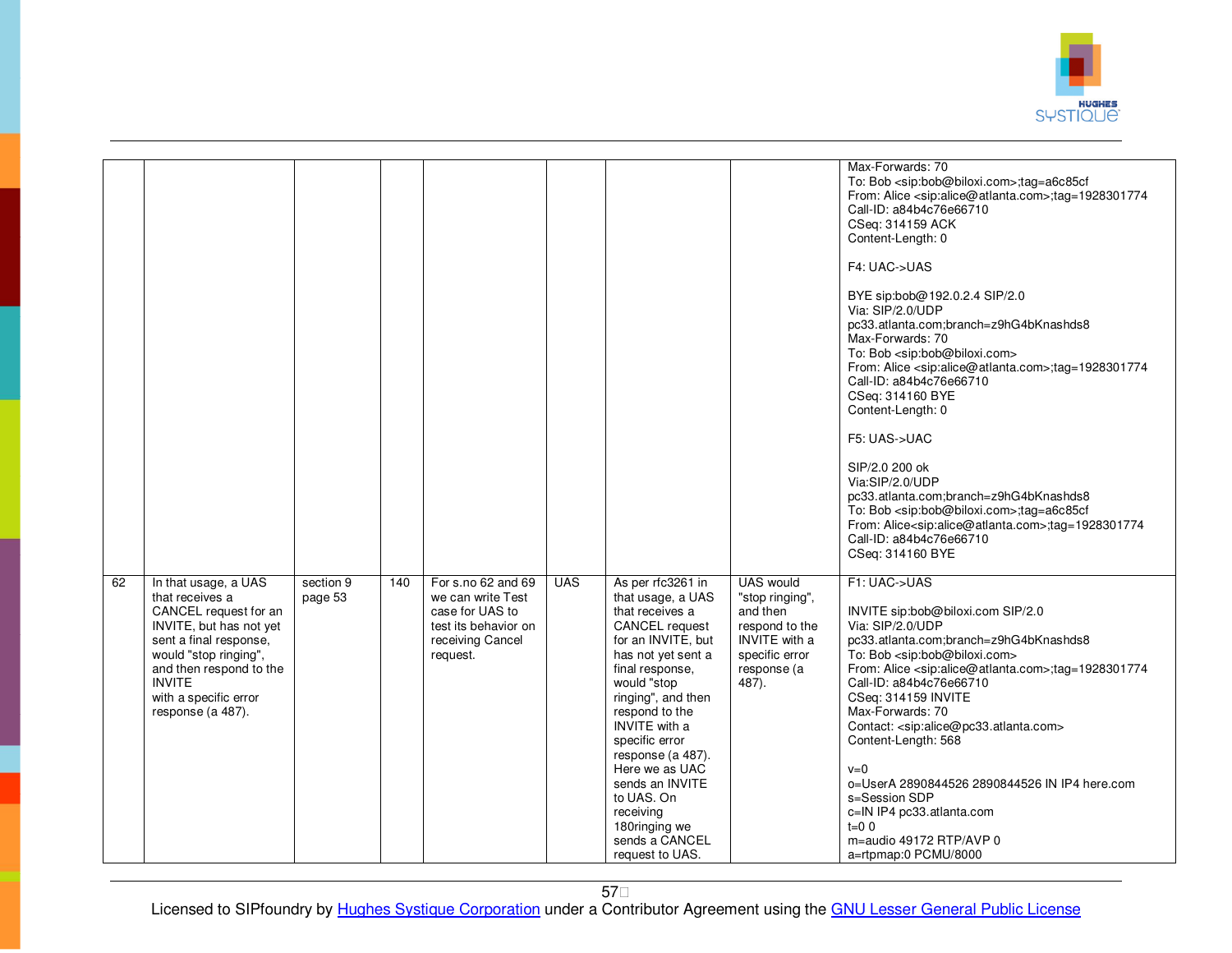

|    |                                                      |                        |     |                                     |            | UAS would "stop<br>ringing", and then<br>respond to the<br><b>INVITE</b> with a<br>specific error<br>response (a 487). |                                | F2: UAS->UAC<br>SIP/2.0 180 ringing<br>Via:SIP/2.0/UDP<br>pc33.atlanta.com;branch=z9hG4bKnashds8<br>To: Bob <sip:bob@biloxi.com>;tag=a6c85cf<br/>From: Alice<sip:alice@atlanta.com>;tag=1928301774<br/>Call-ID: a84b4c76e66710<br/>CSeq: 314159 INVITE<br/>F3: UAC-&gt;UAS<br/>CANCEL sip:bob@192.0.2.4 SIP/2.0<br/>Via: SIP/2.0/UDP<br/>pc33.atlanta.com;branch=z9hG4bKnashds8<br/>Max-Forwards: 70<br/>To: Bob <sip:bob@biloxi.com>;tag=a6c85cf<br/>From: Alice <sip:alice@atlanta.com>;tag=1928301774<br/>Call-ID: a84b4c76e66710<br/>CSeq: 314159 CANCEL<br/>Content-Length: 0<br/>F4: UAS-&gt;UAC<br/>SIP/2.0 487<br/>Via: SIP/2.0/UDP<br/>pc33.atlanta.com;branch=z9hG4bKnashds8<br/>Max-Forwards: 70<br/>To: Bob <sip:bob@biloxi.com>;tag=a6c85cf<br/>From: Alice <sip:alice@atlanta.com>;tag=1928301774<br/>Call-ID: a84b4c76e66710<br/>CSeq: 314159 BYE<br/>Content-Length: 0<br/>F5: UAC-&gt;UAS<br/>ACK sip:bob@192.0.2.4 SIP/2.0<br/>Via:SIP/2.0/UDP<br/>pc33.atlanta.com;branch=z9hG4bKnashds8<br/>To: Bob <sip:bob@biloxi.com>tag=a6c85cf<br/>From: Alice<sip:alice@atlanta.com>;tag=1928301774<br/>Call-ID: a84b4c76e66710<br/>CSeq: 314159 ACK</sip:alice@atlanta.com></sip:bob@biloxi.com></sip:alice@atlanta.com></sip:bob@biloxi.com></sip:alice@atlanta.com></sip:bob@biloxi.com></sip:alice@atlanta.com></sip:bob@biloxi.com> |
|----|------------------------------------------------------|------------------------|-----|-------------------------------------|------------|------------------------------------------------------------------------------------------------------------------------|--------------------------------|----------------------------------------------------------------------------------------------------------------------------------------------------------------------------------------------------------------------------------------------------------------------------------------------------------------------------------------------------------------------------------------------------------------------------------------------------------------------------------------------------------------------------------------------------------------------------------------------------------------------------------------------------------------------------------------------------------------------------------------------------------------------------------------------------------------------------------------------------------------------------------------------------------------------------------------------------------------------------------------------------------------------------------------------------------------------------------------------------------------------------------------------------------------------------------------------------------------------------------------------------------------------------------------------------------------------------------------------------|
| 63 | If the transaction for the<br>original request still | section 9.2<br>page 55 | 141 | For s.no .63 and<br>64 we write can | <b>UAS</b> | As per rfc3261 iif<br>the transaction for                                                                              | CANCEL<br>request has no       | F1: UAC->UAS                                                                                                                                                                                                                                                                                                                                                                                                                                                                                                                                                                                                                                                                                                                                                                                                                                                                                                                                                                                                                                                                                                                                                                                                                                                                                                                                       |
|    | exists, the behavior of<br>the UAS on receiving a    |                        |     | write one single<br>test for UAS    |            | the original request<br>still exists, the                                                                              | effect on the<br>processing of | INVITE sip:bob@biloxi.com SIP/2.0<br>Via: SIP/2.0/UDP                                                                                                                                                                                                                                                                                                                                                                                                                                                                                                                                                                                                                                                                                                                                                                                                                                                                                                                                                                                                                                                                                                                                                                                                                                                                                              |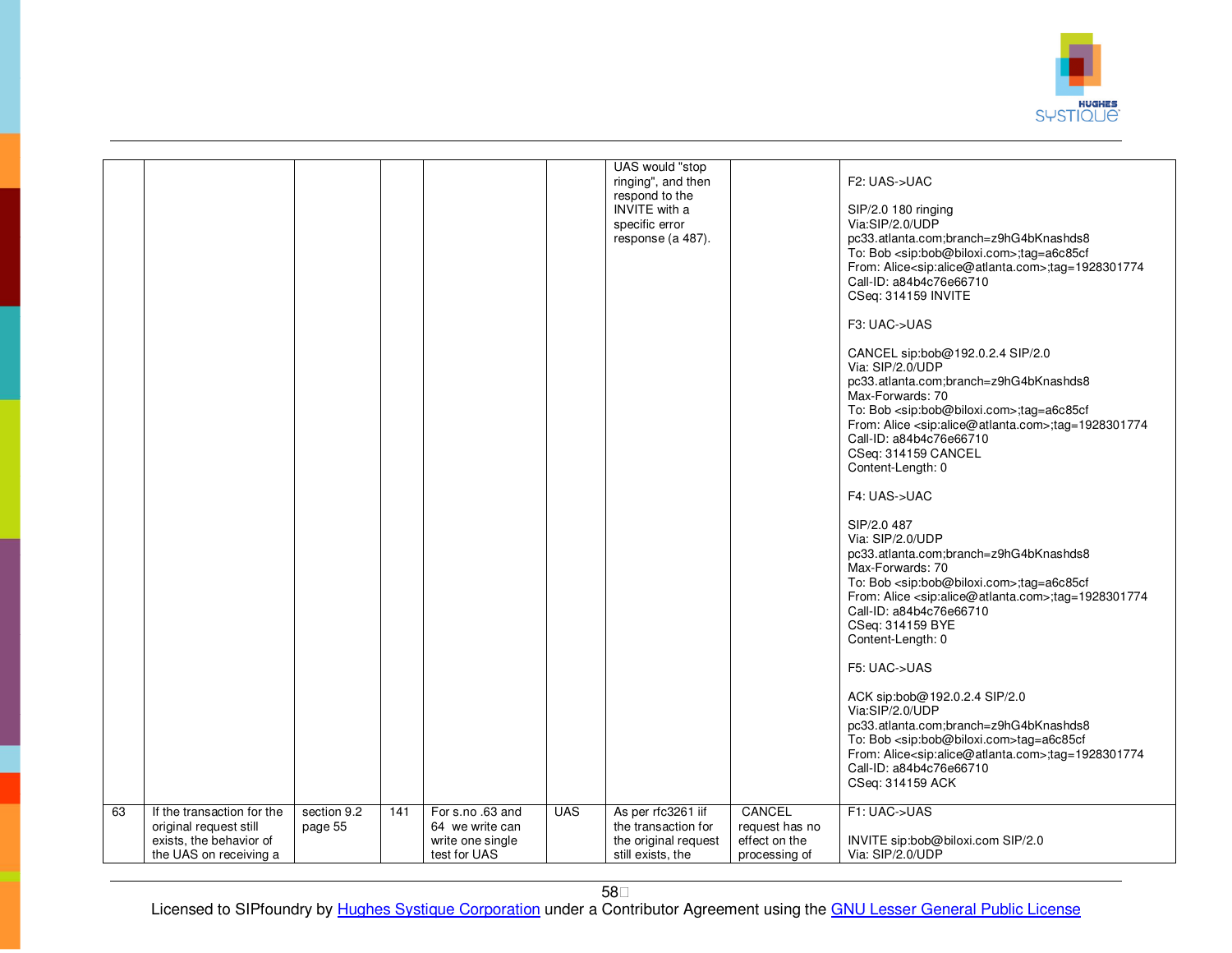

| <b>CANCEL</b> request<br>depends on whether it<br>has already sent a final<br>response for the<br>original request. If it<br>has, the CANCEL<br>request has no effect<br>on the processing of the<br>original request, no<br>effect on any session<br>state, and no effect on<br>the responses<br>generated for the<br>original request. |  | behavior of the<br>UAS on receiving a<br><b>CANCEL</b> request<br>depends on<br>whether it has<br>already sent a final<br>response for the<br>original request. If<br>it has, the<br>CANCEL request<br>has no effect on<br>the processing of<br>the original<br>request, no effect<br>on any session<br>state, and no effect<br>on the responses<br>generated for the<br>original request.<br>here we as UAC<br>sends INVITE<br>message to UAS.<br>On 200 ok we send<br>CANCEL request<br>to UAS. CANCEL<br>request has no<br>effect on the<br>processing of the<br>original request | the original<br>request | pc33.atlanta.com;branch=z9hG4bKnashds8<br>To: Bob <sip:bob@biloxi.com><br/>From: Alice <sip:alice@atlanta.com>;tag=1928301774<br/>Call-ID: a84b4c76e66710<br/>CSeq: 314159 INVITE<br/>Max-Forwards: 70<br/>Contact: <sip:alice@pc33.atlanta.com><br/>Content-Length: 568<br/><math>v=0</math><br/>o=UserA 2890844526 2890844526 IN IP4 here.com<br/>s=Session SDP<br/>c=IN IP4 pc33.atlanta.com<br/><math>t=0</math> 0<br/>m=audio 49172 RTP/AVP 0<br/>a=rtpmap:0 PCMU/8000<br/>F2: UAS-&gt;UAC<br/>SIP/2.0 200 ok<br/>Via:SIP/2.0/UDP<br/>pc33.atlanta.com;branch=z9hG4bKnashds8<br/>To: Bob <sip:bob@biloxi.com><br/>From: Alice<sip:alice@atlanta.com>;tag=1928301774<br/>Call-ID: a84b4c76e66710<br/>CSeq: 314159 INVITE<br/>F3: UAC-&gt;UAS<br/>CANCEL sip:bob@192.0.2.4 SIP/2.0<br/>Via: SIP/2.0/UDP<br/>pc33.atlanta.com;branch=z9hG4bKnashds8<br/>Max-Forwards: 70<br/>To: Bob <sip:bob@biloxi.com>;tag=a6c85cf<br/>From: Alice <sip:alice@atlanta.com>;tag=1928301774<br/>Call-ID: a84b4c76e66710</sip:alice@atlanta.com></sip:bob@biloxi.com></sip:alice@atlanta.com></sip:bob@biloxi.com></sip:alice@pc33.atlanta.com></sip:alice@atlanta.com></sip:bob@biloxi.com> |
|------------------------------------------------------------------------------------------------------------------------------------------------------------------------------------------------------------------------------------------------------------------------------------------------------------------------------------------|--|--------------------------------------------------------------------------------------------------------------------------------------------------------------------------------------------------------------------------------------------------------------------------------------------------------------------------------------------------------------------------------------------------------------------------------------------------------------------------------------------------------------------------------------------------------------------------------------|-------------------------|--------------------------------------------------------------------------------------------------------------------------------------------------------------------------------------------------------------------------------------------------------------------------------------------------------------------------------------------------------------------------------------------------------------------------------------------------------------------------------------------------------------------------------------------------------------------------------------------------------------------------------------------------------------------------------------------------------------------------------------------------------------------------------------------------------------------------------------------------------------------------------------------------------------------------------------------------------------------------------------------------------------------------------------------------------------------------------------------------------------------------------------------------------------------------------|
|                                                                                                                                                                                                                                                                                                                                          |  |                                                                                                                                                                                                                                                                                                                                                                                                                                                                                                                                                                                      |                         |                                                                                                                                                                                                                                                                                                                                                                                                                                                                                                                                                                                                                                                                                                                                                                                                                                                                                                                                                                                                                                                                                                                                                                                |
|                                                                                                                                                                                                                                                                                                                                          |  |                                                                                                                                                                                                                                                                                                                                                                                                                                                                                                                                                                                      |                         |                                                                                                                                                                                                                                                                                                                                                                                                                                                                                                                                                                                                                                                                                                                                                                                                                                                                                                                                                                                                                                                                                                                                                                                |
|                                                                                                                                                                                                                                                                                                                                          |  |                                                                                                                                                                                                                                                                                                                                                                                                                                                                                                                                                                                      |                         |                                                                                                                                                                                                                                                                                                                                                                                                                                                                                                                                                                                                                                                                                                                                                                                                                                                                                                                                                                                                                                                                                                                                                                                |
|                                                                                                                                                                                                                                                                                                                                          |  |                                                                                                                                                                                                                                                                                                                                                                                                                                                                                                                                                                                      |                         | CSeq: 314159 CANCEL<br>Content-Length: 0<br>F4: UAS->UAC                                                                                                                                                                                                                                                                                                                                                                                                                                                                                                                                                                                                                                                                                                                                                                                                                                                                                                                                                                                                                                                                                                                       |
|                                                                                                                                                                                                                                                                                                                                          |  |                                                                                                                                                                                                                                                                                                                                                                                                                                                                                                                                                                                      |                         | SIP/2.0 400<br>Via:SIP/2.0/UDP<br>pc33.atlanta.com;branch=z9hG4bKnashds8<br>To: Bob <sip:bob@biloxi.com><br/>From: Alice<sip:alice@atlanta.com>;tag=1928301774</sip:alice@atlanta.com></sip:bob@biloxi.com>                                                                                                                                                                                                                                                                                                                                                                                                                                                                                                                                                                                                                                                                                                                                                                                                                                                                                                                                                                    |
|                                                                                                                                                                                                                                                                                                                                          |  |                                                                                                                                                                                                                                                                                                                                                                                                                                                                                                                                                                                      |                         | Call-ID: a84b4c76e66710<br>CSeq: 314159 INVITE                                                                                                                                                                                                                                                                                                                                                                                                                                                                                                                                                                                                                                                                                                                                                                                                                                                                                                                                                                                                                                                                                                                                 |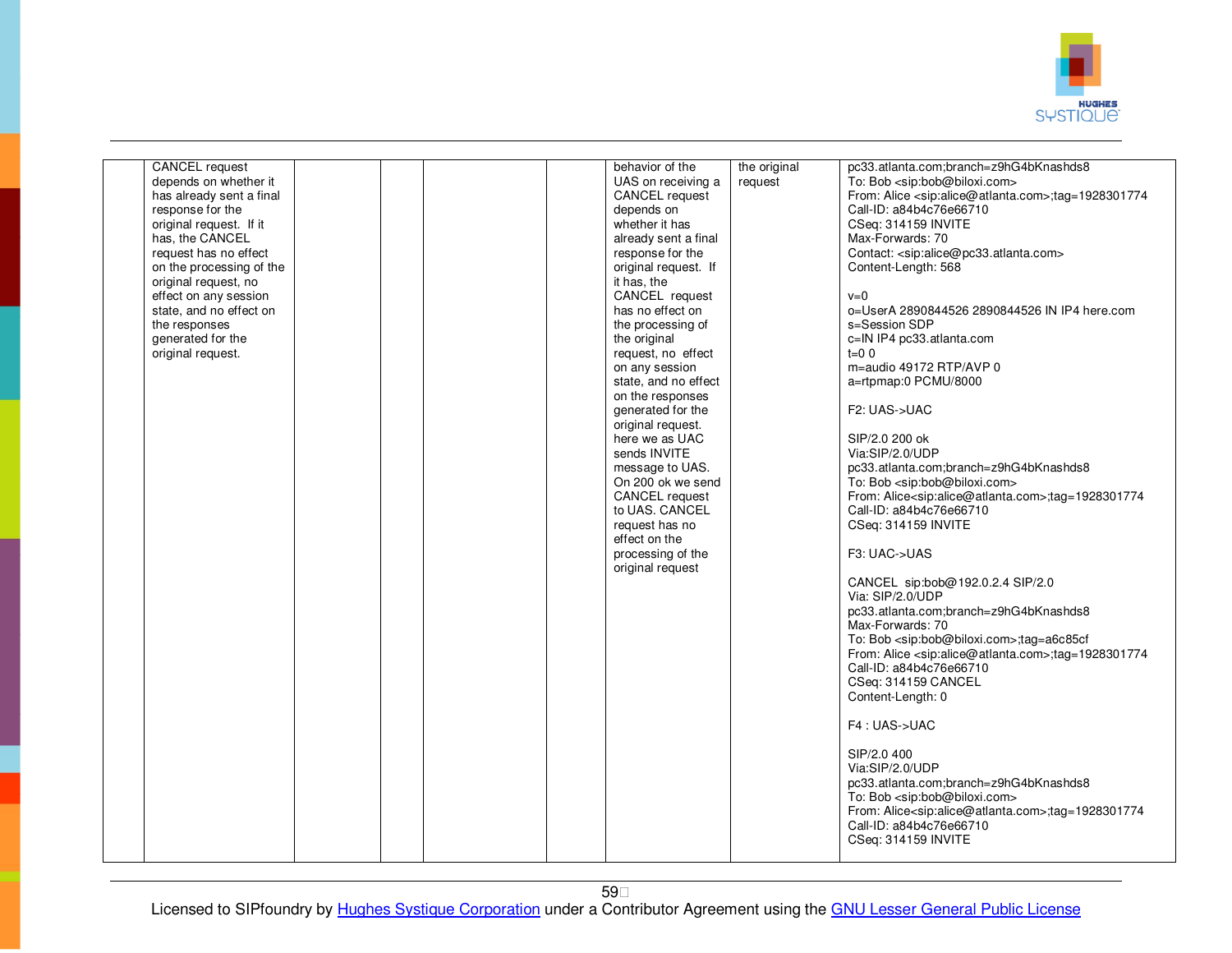

| 64 | A CANCEL request has                                                                                                                                                                                 | section 9.2            |     | This section is covered in test case 141 |            |                                                                                                                                                                                                                                                                                                                                                                                          |                                                      | F5: UAC->UAS<br>ACK sip:bob@192.0.2.4 SIP/2.0<br>Via: SIP/2.0/UDP<br>pc33.atlanta.com;branch=z9hG4bKnashds8<br>Max-Forwards: 70<br>To: Bob <sip:bob@biloxi.com>;tag=a6c85cf<br/>From: Alice <sip:alice@atlanta.com>;tag=1928301774<br/>Call-ID: a84b4c76e66710<br/>CSeq: 314159 ACK<br/>Content-Length: 0</sip:alice@atlanta.com></sip:bob@biloxi.com>                                                                                                                                                                                                                                                                                                                                                                                                                                                                                                                                                                                        |
|----|------------------------------------------------------------------------------------------------------------------------------------------------------------------------------------------------------|------------------------|-----|------------------------------------------|------------|------------------------------------------------------------------------------------------------------------------------------------------------------------------------------------------------------------------------------------------------------------------------------------------------------------------------------------------------------------------------------------------|------------------------------------------------------|-----------------------------------------------------------------------------------------------------------------------------------------------------------------------------------------------------------------------------------------------------------------------------------------------------------------------------------------------------------------------------------------------------------------------------------------------------------------------------------------------------------------------------------------------------------------------------------------------------------------------------------------------------------------------------------------------------------------------------------------------------------------------------------------------------------------------------------------------------------------------------------------------------------------------------------------------|
|    | no impact on the<br>processing of<br>transactions with any<br>other method defined in<br>this specification.                                                                                         | page 55                |     |                                          |            |                                                                                                                                                                                                                                                                                                                                                                                          |                                                      |                                                                                                                                                                                                                                                                                                                                                                                                                                                                                                                                                                                                                                                                                                                                                                                                                                                                                                                                               |
| 65 | Regardless of the<br>method of the original<br>request, as long as the<br>CANCEL matched an<br>existing transaction, the<br>UAS answers the<br>CANCEL request itself<br>with a 200 (OK)<br>response. | section 9.2<br>page 55 | 142 | We can write Test<br>case for UAS.       | <b>UAS</b> | As per<br>rfc3261regardless<br>of the method of<br>the original<br>request, as long as<br>the CANCEL<br>matched an<br>existing<br>transaction, the<br>UAS answers the<br>CANCEL request<br>itself with a 200<br>(OK) response.<br>Here we as UAC<br>sends INVITE<br>message to UAS.<br>On 180 ringing we<br>as UAC sends<br>CANCEL request<br>to UAS, UAS<br>MUST respond<br>with 200ok. | <b>UAS MUST</b><br>respond with<br>200 <sub>ok</sub> | F1: UAC->UAS<br>INVITE sip:bob@biloxi.com SIP/2.0<br>Via: SIP/2.0/UDP<br>pc33.atlanta.com;branch=z9hG4bKnashds8<br>To: Bob <sip:bob@biloxi.com><br/>From: Alice <sip:alice@atlanta.com>;tag=1928301774<br/>Call-ID: a84b4c76e66710<br/>CSeq: 314159 INVITE<br/>Max-Forwards: 70<br/>Contact: <sip:alice@pc33.atlanta.com><br/>Content-Length: 568<br/><math>v=0</math><br/>o=UserA 2890844526 2890844526 IN IP4 here.com<br/>s=Session SDP<br/>c=IN IP4 pc33.atlanta.com<br/><math>t=0</math> 0<br/>m=audio 49172 RTP/AVP 0<br/>a=rtpmap:0 PCMU/8000<br/>F2: UAS-&gt;UAC<br/>SIP/2.0180 ringing<br/>Via: SIP/2.0/UDP<br/>pc33.atlanta.com;branch=z9hG4bKnashds8<br/>To: Bob <sip:bob@biloxi.com>;tag=a6c85cf<br/>From: Alice<sip:alice@atlanta.com>;tag=1928301774<br/>Call-ID: a84b4c76e66710<br/>CSeq: 314159 INVITE</sip:alice@atlanta.com></sip:bob@biloxi.com></sip:alice@pc33.atlanta.com></sip:alice@atlanta.com></sip:bob@biloxi.com> |

60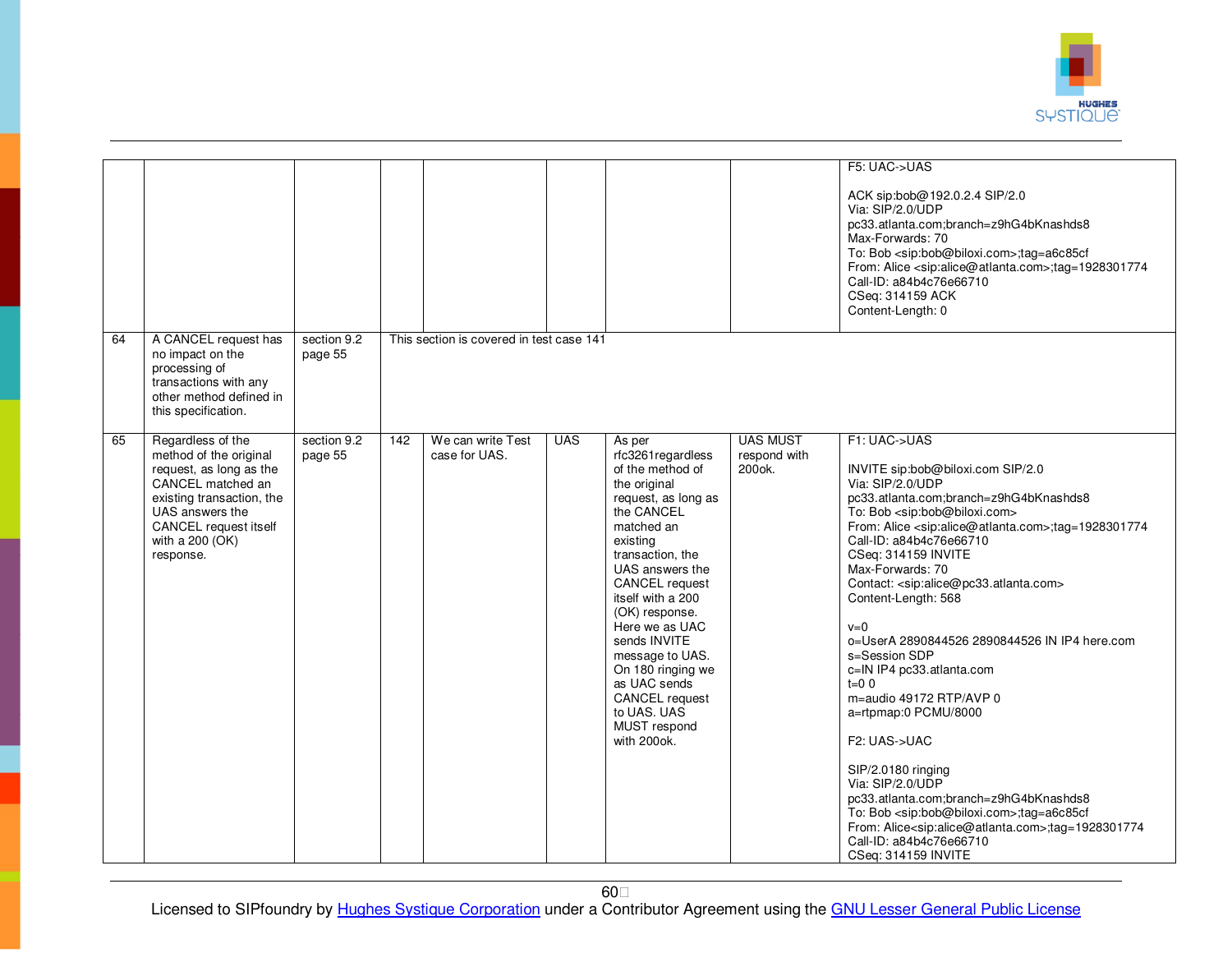

|    |                                                                                           |                        |     |                                                                                                         |            |                                                                                                                                                                                                                                                                                                                                                |                                                                                                | F3: UAC->UAS<br>CANCEL sip:bob@192.0.2.4 SIP/2.0<br>Via: SIP/2.0/UDP<br>pc33.atlanta.com;branch=z9hG4bKnashds8<br>Max-Forwards: 70<br>To: Bob <sip:bob@biloxi.com>;tag=a6c85cf<br/>From: Alice <sip:alice@atlanta.com>;tag=1928301774<br/>Call-ID: a84b4c76e66710<br/>CSeq: 314159 CANCEL<br/>Content-Length: 0<br/>F4: UAS-&gt;UAC<br/>SIP/2.0 200 ok<br/>Via:SIP/2.0/UDP<br/>pc33.atlanta.com;branch=z9hG4bKnashds8<br/>To: Bob <sip:bob@biloxi.com>tag=a6c85cf<br/>From: Alice<sip:alice@atlanta.com>;tag=1928301774<br/>Call-ID: a84b4c76e66710<br/>CSeq: 314159</sip:alice@atlanta.com></sip:bob@biloxi.com></sip:alice@atlanta.com></sip:bob@biloxi.com>                                                                            |
|----|-------------------------------------------------------------------------------------------|------------------------|-----|---------------------------------------------------------------------------------------------------------|------------|------------------------------------------------------------------------------------------------------------------------------------------------------------------------------------------------------------------------------------------------------------------------------------------------------------------------------------------------|------------------------------------------------------------------------------------------------|-------------------------------------------------------------------------------------------------------------------------------------------------------------------------------------------------------------------------------------------------------------------------------------------------------------------------------------------------------------------------------------------------------------------------------------------------------------------------------------------------------------------------------------------------------------------------------------------------------------------------------------------------------------------------------------------------------------------------------------------|
| 66 | The CANCEL request<br>MUST NOT contain any<br>Require or Proxy-<br>Require header fields. | section 9.1<br>page 54 | 143 | we can write a test<br>case to check the<br>presence of<br>Require in cancel<br>request send by<br>UAC. | <b>UAC</b> | As per rfc3261 the<br>CANCEL request<br><b>MUST NOT</b><br>contain any<br>Require or Proxy-<br>Require header<br>fields. Here we as<br>UAS, ask UAC to<br>send INVITE, After<br>sending 180 ok<br>response we ask<br>UAC to send a<br>CANCEL request.<br>The request MUST<br>NOT contain any<br>Require or Proxy-<br>Require header<br>fields. | The request<br><b>MUST NOT</b><br>contain any<br>Require or<br>Proxy-Require<br>header fields. | F1: UAC->UAS<br>INVITE sip:bob@biloxi.com SIP/2.0<br>Via: SIP/2.0/UDP<br>pc33.atlanta.com;branch=z9hG4bKnashds8<br>To: Bob <sip:bob@biloxi.com><br/>From: Alice <sip:alice@atlanta.com>;tag=1928301774<br/>Call-ID: a84b4c76e66710<br/>CSeq: 314159 INVITE<br/>Max-Forwards: 70<br/>Contact: <sip:alice@pc33.atlanta.com><br/>Content-Length: 568<br/><math>v=0</math><br/>o=UserA 2890844526 2890844526 IN IP4 here.com<br/>s=Session SDP<br/>c=IN IP4 pc33.atlanta.com<br/><math>t=0</math> 0<br/>m=audio 49172 RTP/AVP 0<br/>a=rtpmap:0 PCMU/8000<br/>F2: UAS-&gt;UAC<br/>SIP/2. 180 ringing<br/>via: SIP/2.0/UDP<br/>pc33.atlanta.com:branch=z9hG4bKnashds8</sip:alice@pc33.atlanta.com></sip:alice@atlanta.com></sip:bob@biloxi.com> |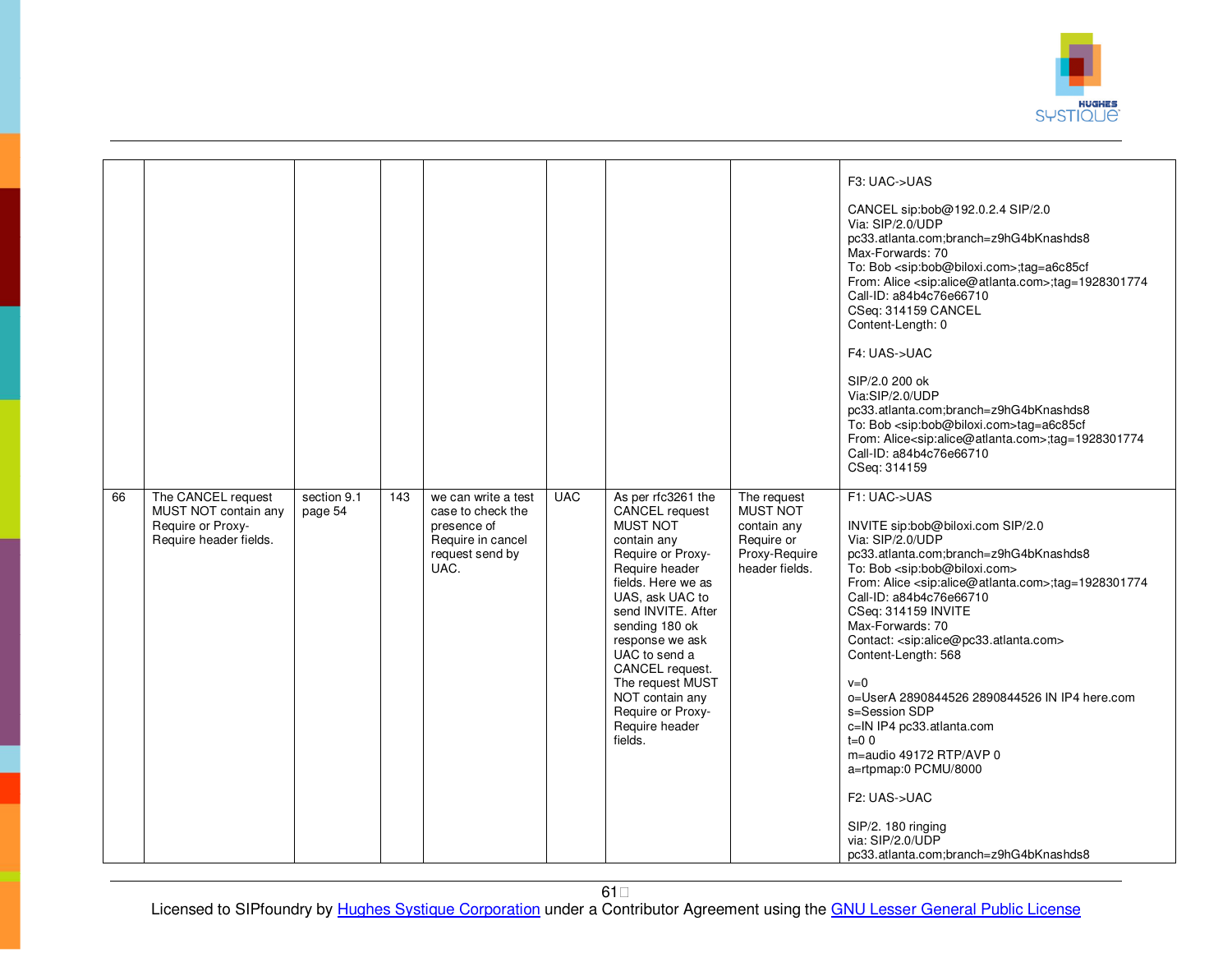

|    |                                                                                                                                             |                        |     |                                                                                                    |            |                                                                                                                                                                                                                                                                                                                                                                                                                                                                                 |                                                                                                                                                   | To: Bob <sip:bob@biloxi.com>;tag=a6c85cf<br/>From: Alice<sip:alice@atlanta.com>;tag=1928301774<br/>Call-ID: a84b4c76e66710<br/>CSeq: 314159 INVITE<br/>F3: UAC-&gt;UAS<br/>CANCEL sip:bob@192.0.2.4 SIP/2.0<br/>Via: SIP/2.0/UDP<br/>pc33.atlanta.com;branch=z9hG4bKnashds8<br/>Max-Forwards: 70<br/>To: Bob <sip:bob@biloxi.com>;tag=a6c85cf<br/>From: Alice <sip:alice@atlanta.com>;tag=1928301774<br/>Call-ID: a84b4c76e66710<br/>CSeq: 314159 CANCEL<br/>Content-Length: 0<br/>F4: UAS-&gt;UAC<br/>SIP/2.0 200 ok<br/>Via: SIP/2.0/UDP<br/>pc33.atlanta.com;branch=z9hG4bKnashds8<br/>To: Bob <sip:bob@biloxi.com>tag=a6c85cf<br/>From: Alice<sip:alice@atlanta.com>;tag=1928301774<br/>Call-ID: a84b4c76e66710</sip:alice@atlanta.com></sip:bob@biloxi.com></sip:alice@atlanta.com></sip:bob@biloxi.com></sip:alice@atlanta.com></sip:bob@biloxi.com> |
|----|---------------------------------------------------------------------------------------------------------------------------------------------|------------------------|-----|----------------------------------------------------------------------------------------------------|------------|---------------------------------------------------------------------------------------------------------------------------------------------------------------------------------------------------------------------------------------------------------------------------------------------------------------------------------------------------------------------------------------------------------------------------------------------------------------------------------|---------------------------------------------------------------------------------------------------------------------------------------------------|------------------------------------------------------------------------------------------------------------------------------------------------------------------------------------------------------------------------------------------------------------------------------------------------------------------------------------------------------------------------------------------------------------------------------------------------------------------------------------------------------------------------------------------------------------------------------------------------------------------------------------------------------------------------------------------------------------------------------------------------------------------------------------------------------------------------------------------------------------|
|    |                                                                                                                                             |                        |     |                                                                                                    |            |                                                                                                                                                                                                                                                                                                                                                                                                                                                                                 |                                                                                                                                                   | CSeq: 314159                                                                                                                                                                                                                                                                                                                                                                                                                                                                                                                                                                                                                                                                                                                                                                                                                                               |
| 67 | The destination<br>address, port, and<br>transport for the<br>CANCEL MUST be<br>identical to those used<br>to send the original<br>request. | section 9.2<br>page 55 | 144 | For s.no 68 and 83<br>we as UAC check<br>the Behavior of<br>UAS on miss<br>match cancel<br>request | <b>UAS</b> | As per rfc3261The<br>destination<br>address, port, and<br>transport for the<br><b>CANCEL MUST be</b><br>identical to those<br>used to send the<br>original request.<br>Here we as UAS,<br>ask UAC to send<br><b>INVITE. After</b><br>sending 180 ok<br>response we ask<br>UAC to send a<br>CANCEL request.<br>The destination<br>address, port, and<br>transport for the<br><b>CANCEL MUST be</b><br>identical to those<br>used to send the<br>original request.<br>UAC send an | The destination<br>address, port,<br>and transport for<br>the CANCEL<br>MUST be<br>identical to<br>those used to<br>send the original<br>request. | F1: UAC->UAS<br>INVITE sip:bob@biloxi.com SIP/2.0<br>Via: SIP/2.0/UDP<br>pc33.atlanta.com;branch=z9hG4bKnashds8<br>To: Bob <sip:bob@biloxi.com:5060><br/>From: Alice <sip:alice@atlanta.com>;tag=1928301774<br/>Call-ID: a84b4c76e66710<br/>CSeq: 314159 INVITE<br/>Max-Forwards: 70<br/>Contact: <sip:alice@pc33.atlanta.com><br/>Content-Length: 568<br/><math>v=0</math><br/>o=UserA 2890844526 2890844526 IN IP4 here.com<br/>s=Session SDP<br/>c=IN IP4 pc33.atlanta.com<br/><math>t=0</math> 0<br/>m=audio 49172 RTP/AVP 0<br/>a=rtpmap:0 PCMU/8000<br/>F2: UAS-&gt;UAC</sip:alice@pc33.atlanta.com></sip:alice@atlanta.com></sip:bob@biloxi.com:5060>                                                                                                                                                                                               |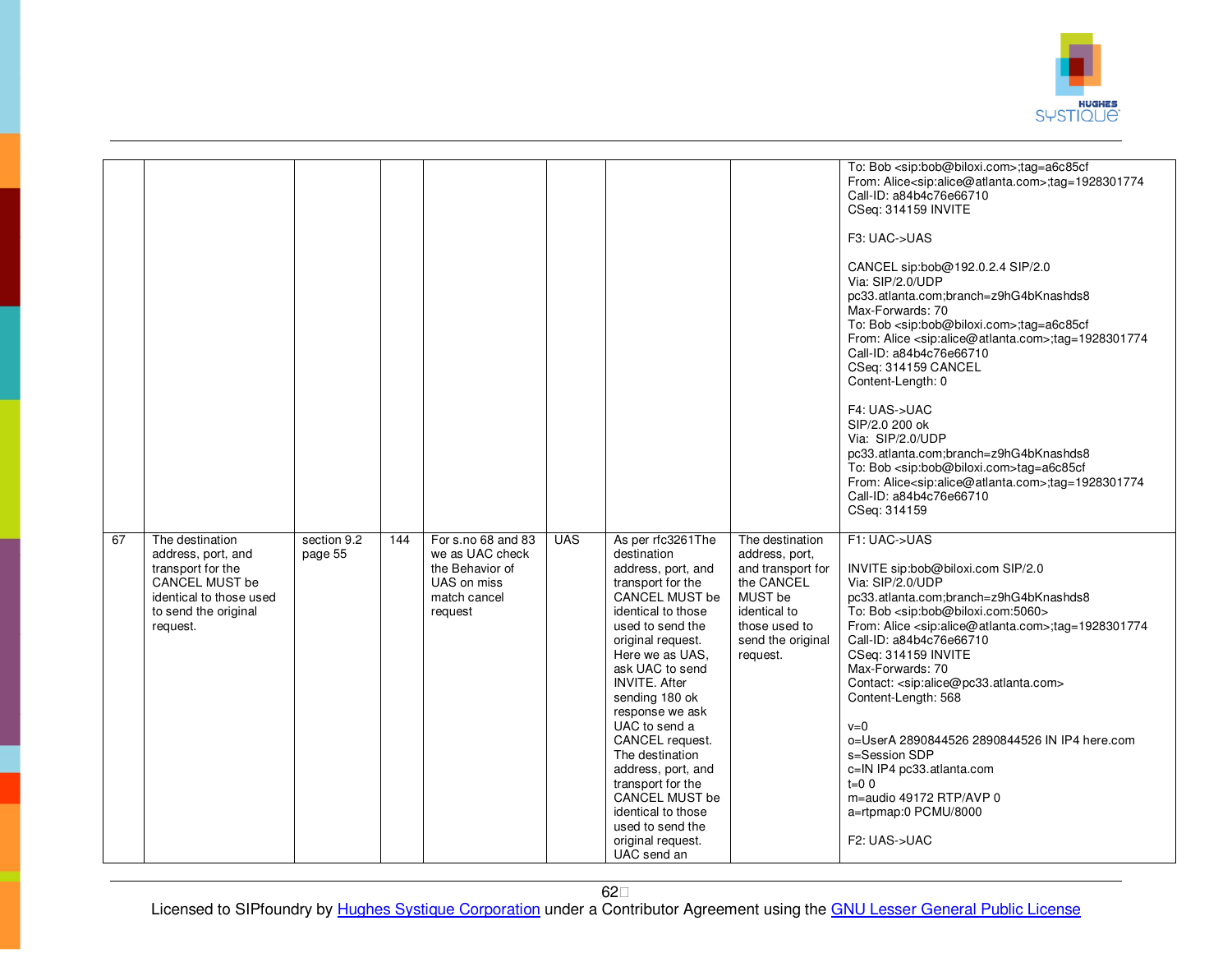

|    |                                                                                                                                                              |                        |     |                                                                                                    |            | <b>INVITE</b> message<br>to UAS. We as<br>UAS sends 180<br>ringing. UAC sends<br>a CANCEL<br>request. We as<br>UAS check<br>whether the UAC<br>use same port and<br>transport or not. |                                               | SIP/2.0 180 ringing<br>Via:SIP/2.0/UDP<br>pc33.atlanta.com;branch=z9hG4bKnashds8<br>To: Bob <sip:bob@biloxi.com:5060>;tag=a6c85cf<br/>From: Alice<sip:alice@atlanta.com>;tag=1928301774<br/>Call-ID: a84b4c76e66710<br/>CSeq: 314159 INVITE<br/>F3: UAC-&gt;UAS<br/>CANCEL sip:bob@192.0.2.4 SIP/2.0<br/>Via: SIP/2.0/UDP<br/>pc33.atlanta.com;branch=z9hG4bKnashds8<br/>Max-Forwards: 70<br/>To: Bob <sip:bob@biloxi.com>;tag=a6c85cf<br/>From: Alice <sip:alice@atlanta.com>;tag=1928301774<br/>Call-ID: b85b6c76e66710<br/>CSeq: 314159 CANCEL<br/>Content-Length: 0<br/>F4: UAS-&gt;UAC<br/>SIP/2.0 481 call transaction does not exit<br/>Via: SIP/2.0/UDP<br/>pc33.atlanta.com;branch=z9hG4bKnashds8<br/>To: Bob <sip:bob@biloxi.com>tag=a6c85cf<br/>From: Alice<sip:alice@atlanta.com>;tag=1928301774<br/>Call-ID: a84b4c76e66710<br/>CSeq: 314159<br/>F5: UAC-&gt;UAS<br/>ACK sip:bob@192.0.2.4 SIP/2.0<br/>Via: SIP/2.0/UDP<br/>pc33.atlanta.com;branch=z9hG4bKnashds8<br/>Max-Forwards: 70<br/>To: Bob <sip:bob@biloxi.com>;tag=a6c85cf<br/>From: Alice <sip:alice@atlanta.com>;tag=1928301774<br/>Call-ID: a84b4c76e66710<br/>CSeq: 314159 ACK<br/>Content-Length: 0</sip:alice@atlanta.com></sip:bob@biloxi.com></sip:alice@atlanta.com></sip:bob@biloxi.com></sip:alice@atlanta.com></sip:bob@biloxi.com></sip:alice@atlanta.com></sip:bob@biloxi.com:5060> |
|----|--------------------------------------------------------------------------------------------------------------------------------------------------------------|------------------------|-----|----------------------------------------------------------------------------------------------------|------------|---------------------------------------------------------------------------------------------------------------------------------------------------------------------------------------|-----------------------------------------------|--------------------------------------------------------------------------------------------------------------------------------------------------------------------------------------------------------------------------------------------------------------------------------------------------------------------------------------------------------------------------------------------------------------------------------------------------------------------------------------------------------------------------------------------------------------------------------------------------------------------------------------------------------------------------------------------------------------------------------------------------------------------------------------------------------------------------------------------------------------------------------------------------------------------------------------------------------------------------------------------------------------------------------------------------------------------------------------------------------------------------------------------------------------------------------------------------------------------------------------------------------------------------------------------------------------------------------------------------------------------------|
| 68 | If the UAS did not find a<br>matching transaction for<br>the CANCEL<br>according to the<br>procedure above, it<br>SHOULD respond to<br>the CANCEL with a 481 | section 9.2<br>page 55 | 145 | For s.no 68 and 83<br>we as UAC check<br>the Behavior of<br>UAS on miss<br>match cancel<br>request | <b>UAS</b> | As per rfc3261 If<br>the UAS did not<br>find a matching<br>transaction for the<br>CANCEL<br>according to the<br>procedure above, it                                                   | <b>UAS MUST</b><br>response back<br>with 481. | F1: UAC->UAS<br>INVITE sip:bob@biloxi.com SIP/2.0<br>Via: SIP/2.0/UDP<br>pc33.atlanta.com;branch=z9hG4bKnashds8<br>To: Bob <sip:bob@biloxi.com:5060><br/>From: Alice <sip:alice@atlanta.com>;tag=1928301774</sip:alice@atlanta.com></sip:bob@biloxi.com:5060>                                                                                                                                                                                                                                                                                                                                                                                                                                                                                                                                                                                                                                                                                                                                                                                                                                                                                                                                                                                                                                                                                                            |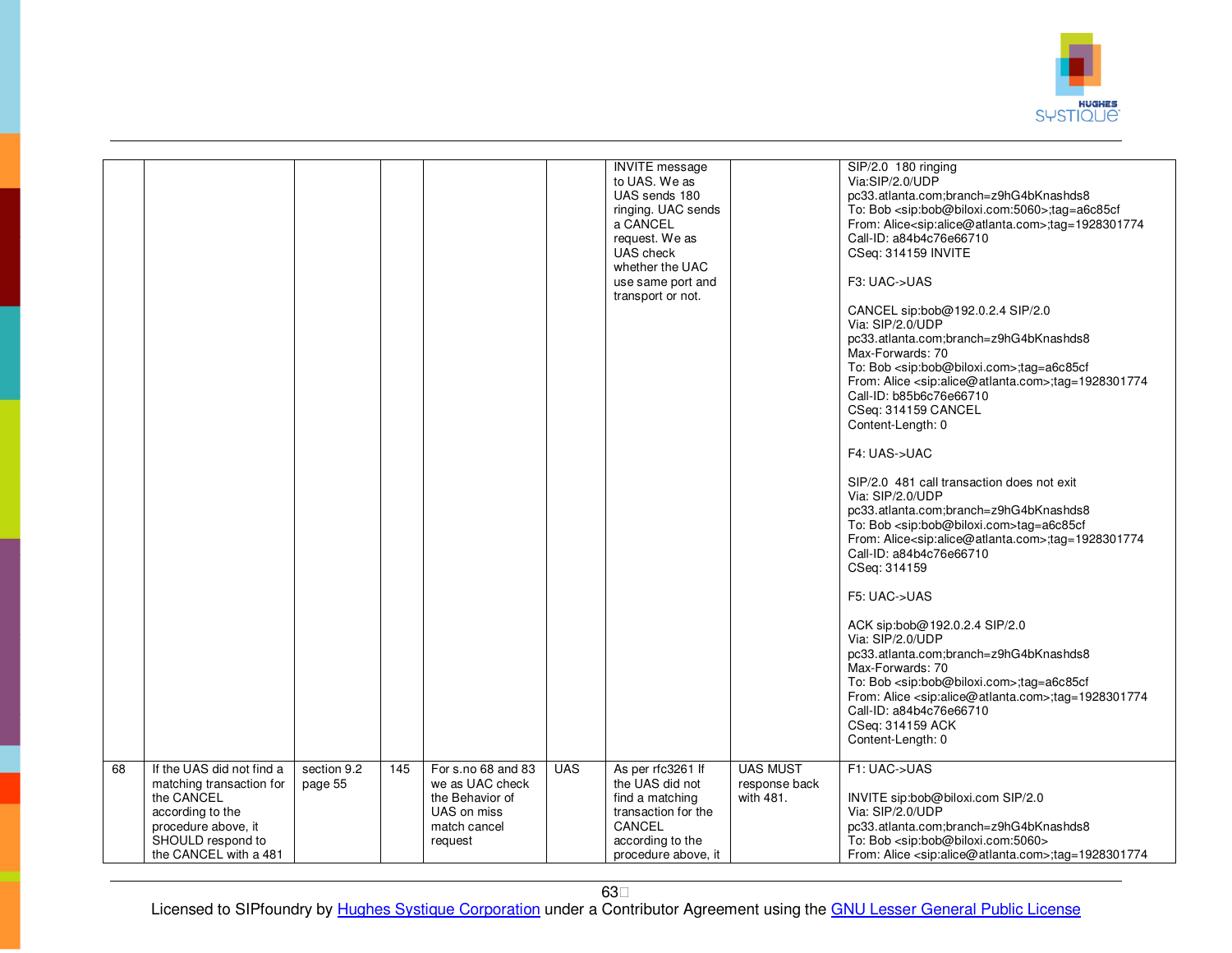

| (Call Leg/Transaction |  |  | SHOULD respond     | Call-ID: a84b4c76e66710                                                    |
|-----------------------|--|--|--------------------|----------------------------------------------------------------------------|
| Does Not Exist).      |  |  | to the CANCEL      | CSeq: 314159 INVITE                                                        |
|                       |  |  | with a 481 (Call   | Max-Forwards: 70                                                           |
|                       |  |  |                    |                                                                            |
|                       |  |  | Leg/Transaction    | Contact: <sip:alice@pc33.atlanta.com></sip:alice@pc33.atlanta.com>         |
|                       |  |  | Does Not Exist).   | Content-Length: 568                                                        |
|                       |  |  | Here we as UAC     |                                                                            |
|                       |  |  | sends an INVITE    | $v=0$                                                                      |
|                       |  |  | message to UAS.    | 0=UserA 2890844526 2890844526 IN IP4 here.com                              |
|                       |  |  |                    |                                                                            |
|                       |  |  | On receiving 200ok | s=Session SDP                                                              |
|                       |  |  | response we sends  | c=IN IP4 pc33.atlanta.com                                                  |
|                       |  |  | a CANCEL request   | $t=0$ 0                                                                    |
|                       |  |  | to UAS that does   | m=audio 49172 RTP/AVP 0                                                    |
|                       |  |  | not match to       | a=rtpmap:0 PCMU/8000                                                       |
|                       |  |  |                    |                                                                            |
|                       |  |  | existing session   |                                                                            |
|                       |  |  | means we change    | F2: UAS->UAC                                                               |
|                       |  |  | the Call-ID, Cseq  |                                                                            |
|                       |  |  | field value. UAS   | SIP/2.0 200 OK                                                             |
|                       |  |  | MUST response      | Via:SIP/2.0/UDP                                                            |
|                       |  |  |                    |                                                                            |
|                       |  |  | back with 481.     | pc33.atlanta.com;branch=z9hG4bKnashds8                                     |
|                       |  |  |                    | To: Bob <sip:bob@biloxi.com:5060>;tag=a6c85cf</sip:bob@biloxi.com:5060>    |
|                       |  |  |                    | From: Alice <sip:alice@atlanta.com>;tag=1928301774</sip:alice@atlanta.com> |
|                       |  |  |                    | Call-ID: a84b4c76e66710                                                    |
|                       |  |  |                    | CSeq: 314159 INVITE                                                        |
|                       |  |  |                    |                                                                            |
|                       |  |  |                    |                                                                            |
|                       |  |  |                    | F3: UAC->UAS                                                               |
|                       |  |  |                    |                                                                            |
|                       |  |  |                    | CANCEL sip:bob@192.0.2.4 SIP/2.0                                           |
|                       |  |  |                    | Via: SIP/2.0/UDP                                                           |
|                       |  |  |                    |                                                                            |
|                       |  |  |                    | pc33.atlanta.com;branch=z9hG4bKnashds8                                     |
|                       |  |  |                    | Max-Forwards: 70                                                           |
|                       |  |  |                    | To: Bob <sip:bob@biloxi.com>;tag=a6c85cf</sip:bob@biloxi.com>              |
|                       |  |  |                    | From: Alice <sip:alice@atlanta.com>;tag=1928301774</sip:alice@atlanta.com> |
|                       |  |  |                    | Call-ID: b85b6c76e66710                                                    |
|                       |  |  |                    | CSeq: 314159 CANCEL                                                        |
|                       |  |  |                    |                                                                            |
|                       |  |  |                    | Content-Length: 0                                                          |
|                       |  |  |                    |                                                                            |
|                       |  |  |                    | F4: UAS->UAC                                                               |
|                       |  |  |                    |                                                                            |
|                       |  |  |                    | SIP/2.0 481 call transaction does not exit                                 |
|                       |  |  |                    |                                                                            |
|                       |  |  |                    | Via: SIP/2.0/UDP                                                           |
|                       |  |  |                    | pc33.atlanta.com;branch=z9hG4bKnashds8                                     |
|                       |  |  |                    | To: Bob <sip:bob@biloxi.com>tag=a6c85cf</sip:bob@biloxi.com>               |
|                       |  |  |                    | From: Alice <sip:alice@atlanta.com>;tag=1928301774</sip:alice@atlanta.com> |
|                       |  |  |                    | Call-ID: a84b4c76e66710                                                    |
|                       |  |  |                    |                                                                            |
|                       |  |  |                    | CSeq: 314159                                                               |
|                       |  |  |                    |                                                                            |
|                       |  |  |                    | F5: UAC->UAS                                                               |
|                       |  |  |                    |                                                                            |
|                       |  |  |                    | ACK sip:bob@192.0.2.4 SIP/2.0                                              |
|                       |  |  |                    |                                                                            |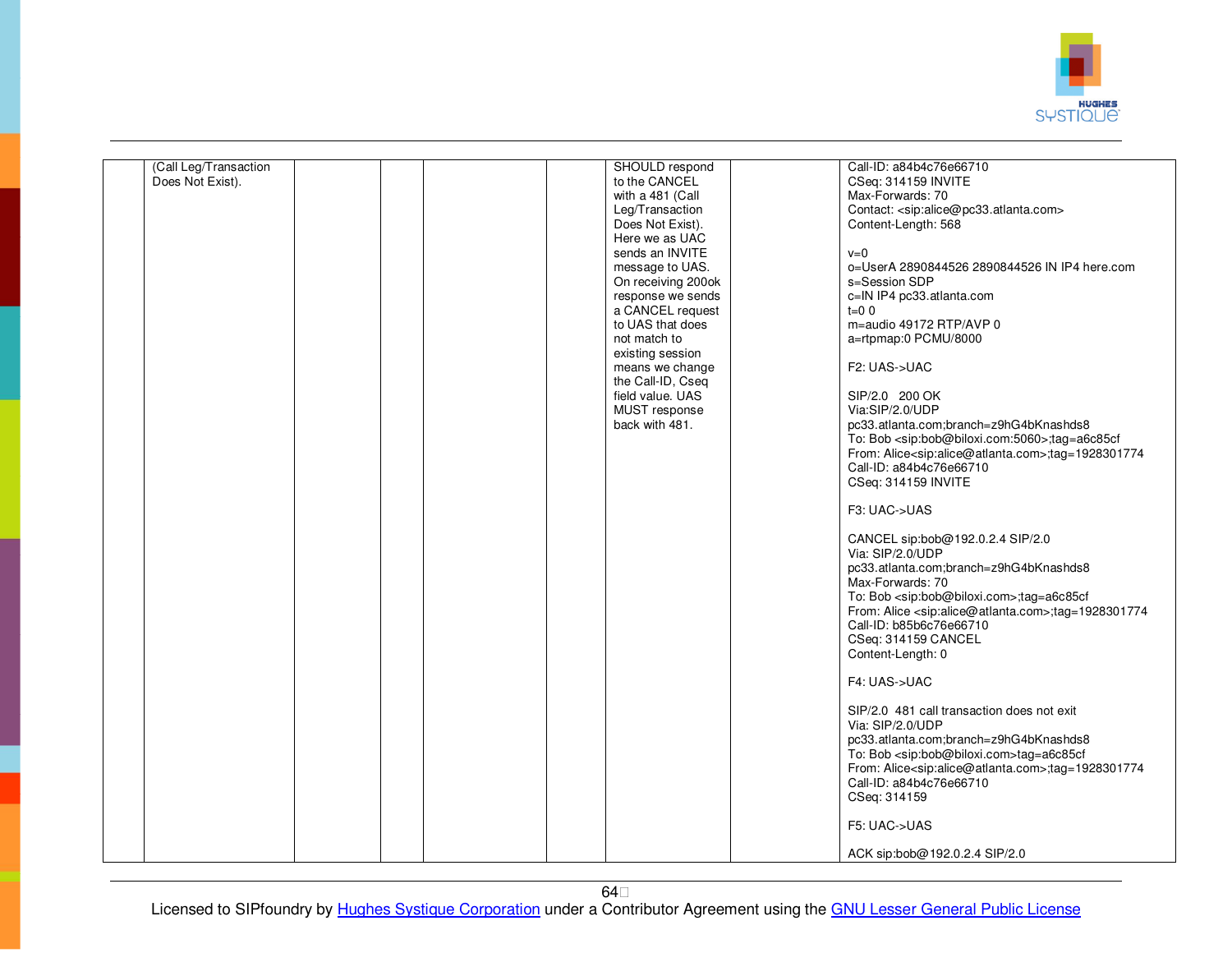

|                 |                                                                                                                                                                                                                                                                                                                       |                         |     |                                                                        |            |                                                                                                                                                                                                                                                                                                                                                                                                                                                                                                                         |                                                                                                                               | Via: SIP/2.0/UDP<br>pc33.atlanta.com;branch=z9hG4bKnashds8<br>Max-Forwards: 70<br>To: Bob <sip:bob@biloxi.com>;tag=a6c85cf<br/>From: Alice <sip:alice@atlanta.com>;tag=1928301774<br/>Call-ID: a84b4c76e66710<br/>CSeq: 314159 ACK<br/>Content-Length: 0</sip:alice@atlanta.com></sip:bob@biloxi.com>                                                                                                                                                                                                                                                                                                                                                                                                                                                                                                                                                                            |
|-----------------|-----------------------------------------------------------------------------------------------------------------------------------------------------------------------------------------------------------------------------------------------------------------------------------------------------------------------|-------------------------|-----|------------------------------------------------------------------------|------------|-------------------------------------------------------------------------------------------------------------------------------------------------------------------------------------------------------------------------------------------------------------------------------------------------------------------------------------------------------------------------------------------------------------------------------------------------------------------------------------------------------------------------|-------------------------------------------------------------------------------------------------------------------------------|----------------------------------------------------------------------------------------------------------------------------------------------------------------------------------------------------------------------------------------------------------------------------------------------------------------------------------------------------------------------------------------------------------------------------------------------------------------------------------------------------------------------------------------------------------------------------------------------------------------------------------------------------------------------------------------------------------------------------------------------------------------------------------------------------------------------------------------------------------------------------------|
| 69              | If the UAS has not<br>issued a final response<br>for the original request,<br>its behavior depends on<br>the method of the<br>original request. If the<br>original request was an<br><b>INVITE, the UAS</b><br>SHOULD immediately<br>respond to the INVITE<br>with a 487 (Request<br>Terminated).                     | section 9.2<br>page 55  |     | This section is covered in test case 140                               |            |                                                                                                                                                                                                                                                                                                                                                                                                                                                                                                                         |                                                                                                                               |                                                                                                                                                                                                                                                                                                                                                                                                                                                                                                                                                                                                                                                                                                                                                                                                                                                                                  |
| $\overline{70}$ | The Record-Route<br>header field has no<br>meaning in REGISTER<br>requests or responses,<br>and MUST be ignored<br>if present. In<br>particular, the UAC<br>MUST NOT create a<br>new route set based on<br>the presence or<br>absence of a Record-<br>Route header field in<br>any response to a<br>REGISTER request. | Section 10.2<br>page 55 | 146 | For s.no.70 and<br>73 we write can<br>write one single<br>test for UAC | <b>UAC</b> | Asper rfc3261<br>Record-Route<br>header field has<br>no meaning in<br><b>REGISTER</b><br>requests or<br>responses, and<br>MUST be ignored if<br>present and if the<br>address-of-record<br>in the To header<br>field of a<br><b>REGISTER</b><br>request is a SIPS<br>URI, then any<br>Contact header<br>field values in the<br>request SHOULD<br>also be SIPS URIs.<br>Here UAC sends<br><b>REGISTER</b><br>request to UAS.<br>We as UAS check<br>the presence of<br>RECORD-Route<br>header field and<br>Contact header | <b>UAC MUST</b><br>NOT include<br>Record-Route<br>header field.<br>and MUST<br>contain SIP URI<br>in Contact<br>header field. | F1: UAC->UAS<br>REGISTER sip:registrar.biloxi.com SIP/2.0<br>Via:SIP/2.0/UDPbobspc.biloxi.com:5060;branch=z9hG4b<br>Knashds7<br>Max-Forwards: 70<br>To: Bob <sip:bob@biloxi.com><br/>From: Bob <sip:bob@biloxi.com>;tag=456248<br/>Call-ID: 843817637684230@998sdasdh09<br/>CSeq: 1826 REGISTER<br/>Contact: <sip:bob@192.0.2.4><br/>Expires: 7200<br/>Content-Length: 0<br/>F2: UAS-&gt;UAC<br/>SIP/2.0 200 ok<br/>Via: SIP/2.0/UDP<br/>bobspc.biloxi.com:5060;branch=z9hG4bKnashds7<br/>:received=192.0.2.4<br/>To: Bob <sip:bob@biloxi.com>;tag=2493k59kd<br/>From: Bob <sip:bob@biloxi.com>;tag=456248<br/>Call-ID: 843817637684230@998sdasdh09<br/>CSeq: 1826 REGISTER<br/>Contact: <sip:bob@192.0.2.4><br/>Expires: 7200<br/>Content-Length: 0</sip:bob@192.0.2.4></sip:bob@biloxi.com></sip:bob@biloxi.com></sip:bob@192.0.2.4></sip:bob@biloxi.com></sip:bob@biloxi.com> |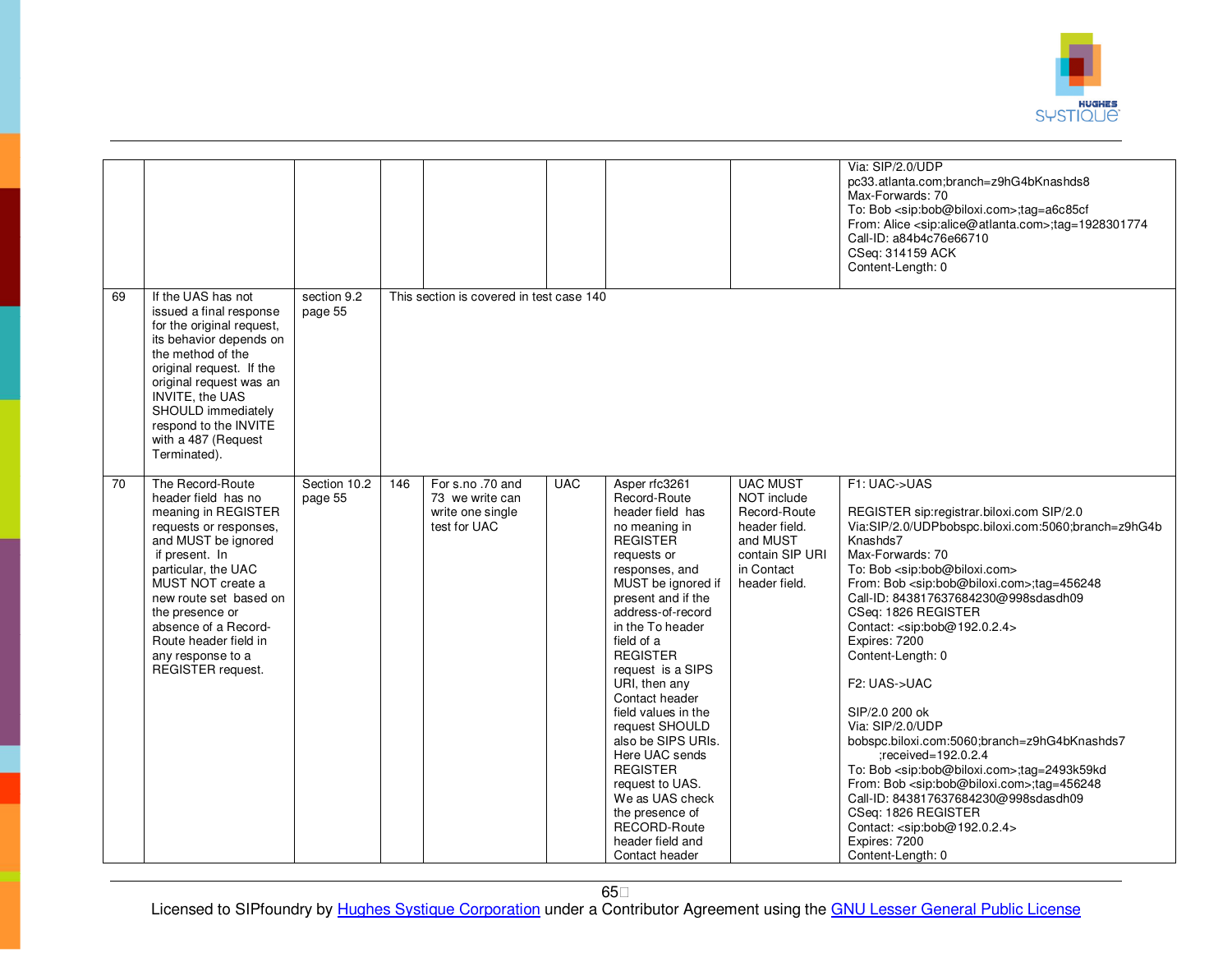

|    |                                                                                                                                                                                                                                                                                                                                                                                                                                              |                         |     |                                                                                         |            | field SIP URI.                                                                                                                                                                                                                                                                                         |                                                                      |                                                                                                                                                                                                                                                                                                                                                                                                                                                                                                                                                                                                                                                                                                                                                                                                                                                                                                                                                               |
|----|----------------------------------------------------------------------------------------------------------------------------------------------------------------------------------------------------------------------------------------------------------------------------------------------------------------------------------------------------------------------------------------------------------------------------------------------|-------------------------|-----|-----------------------------------------------------------------------------------------|------------|--------------------------------------------------------------------------------------------------------------------------------------------------------------------------------------------------------------------------------------------------------------------------------------------------------|----------------------------------------------------------------------|---------------------------------------------------------------------------------------------------------------------------------------------------------------------------------------------------------------------------------------------------------------------------------------------------------------------------------------------------------------------------------------------------------------------------------------------------------------------------------------------------------------------------------------------------------------------------------------------------------------------------------------------------------------------------------------------------------------------------------------------------------------------------------------------------------------------------------------------------------------------------------------------------------------------------------------------------------------|
|    |                                                                                                                                                                                                                                                                                                                                                                                                                                              |                         |     |                                                                                         |            |                                                                                                                                                                                                                                                                                                        |                                                                      |                                                                                                                                                                                                                                                                                                                                                                                                                                                                                                                                                                                                                                                                                                                                                                                                                                                                                                                                                               |
|    |                                                                                                                                                                                                                                                                                                                                                                                                                                              |                         |     |                                                                                         | <b>UAS</b> | In the second case<br>we as UAC sends<br>Register request<br>with Record-Route<br>header Field, UAS<br>MUST ignore the<br>Record-route<br>Header filed.                                                                                                                                                | <b>UAS MUST</b><br>ignore the<br>Record-route<br>Header filed.       | F1: UAC->UAS<br>REGISTER sip:registrar.biloxi.com SIP/2.0<br>Via:SIP/2.0/UDPbobspc.biloxi.com:5060;branch=z9hG4b<br>Knashds7<br>Max-Forwards: 70<br>To: Bob <sip:bob@biloxi.com><br/>From: Bob <sip:bob@biloxi.com>;tag=456248<br/>Record-Route: <sip:ss2.biloxi.example.com;lr><br/>Call-ID: 843817637684230@998sdasdh09 CSeq: 1826<br/>REGISTER Contact: <sip:bob@192.0.2.4><br/>Expires: 7200 Content-Length: 0<br/>F<sub>2</sub>: UAS-&gt;UAC<br/>SIP/2.0 200 ok<br/>Via: SIP/2.0/UDP<br/>bobspc.biloxi.com:5060;branch=z9hG4bKnashds7<br/>:received=192.0.2.4<br/>To: Bob <sip:bob@biloxi.com>;tag=2493k59kd<br/>From: Bob <sip:bob@biloxi.com>;tag=456248<br/>Call-ID: 843817637684230@998sdasdh09 CSeq: 1826<br/>REGISTER Contact: <sip:bob@192.0.2.4><br/>Expires: 7200 Content-Length: 0</sip:bob@192.0.2.4></sip:bob@biloxi.com></sip:bob@biloxi.com></sip:bob@192.0.2.4></sip:ss2.biloxi.example.com;lr></sip:bob@biloxi.com></sip:bob@biloxi.com> |
| 71 | The following header<br>fields, except Contact,<br>MUST be included in a<br>REGISTER request.<br>A Contact header field<br>MAY be included:<br>Request-URI: The<br>Request-URI names<br>the domain of the<br>location<br>service for which<br>the registration is meant<br>(for example,<br>"sip:chicago.com").<br>The "userinfo" and "@"<br>components of the<br>SIP URI MUST<br>NOT be present.<br>To: The To header<br>field contains the | section 10.2<br>page 58 | 147 | We as UAS check<br>the presence of all<br>these header field<br>in Register<br>request. | <b>UAC</b> | As per rfc3261<br><b>REGISTER</b><br><b>Request MUST</b><br>include Request-<br>URI, To, Call-ID,<br>Cseq, Contact<br>Header fields. We<br>as UAS check the<br>presence of these<br>filed in Register<br>request sends by<br><b>UAC. UAC MUST</b><br>include all these<br>header fields in<br>Request. | <b>UAC MUST</b><br>include all these<br>header fields in<br>Request. | F1: UAC->UAS<br>REGISTER sip:registrar.biloxi.com SIP/2.0<br>Via:SIP/2.0/UDPbobspc.biloxi.com:5060;branch=z9hG4b<br>Knashds7<br>Max-Forwards: 70<br>To: Bob <sip:bob@biloxi.com><br/>From: Bob <sip:bob@biloxi.com>;tag=456248<br/>Call-ID: 843817637684230@998sdasdh09<br/>CSeq: 1826 REGISTER<br/>Contact: <sip:bob@192.0.2.4><br/>Expires: 7200<br/>Content-Length: 0<br/>F<sub>2</sub>: UAS-&gt;UAC<br/>SIP/2.0 200 ok<br/>Via: SIP/2.0/UDP<br/>bobspc.biloxi.com:5060;branch=z9hG4bKnashds7<br/>:received=192.0.2.4<br/>To: Bob <sip:bob@biloxi.com>;tag=2493k59kd<br/>From: Bob <sip:bob@biloxi.com>;tag=456248</sip:bob@biloxi.com></sip:bob@biloxi.com></sip:bob@192.0.2.4></sip:bob@biloxi.com></sip:bob@biloxi.com>                                                                                                                                                                                                                                 |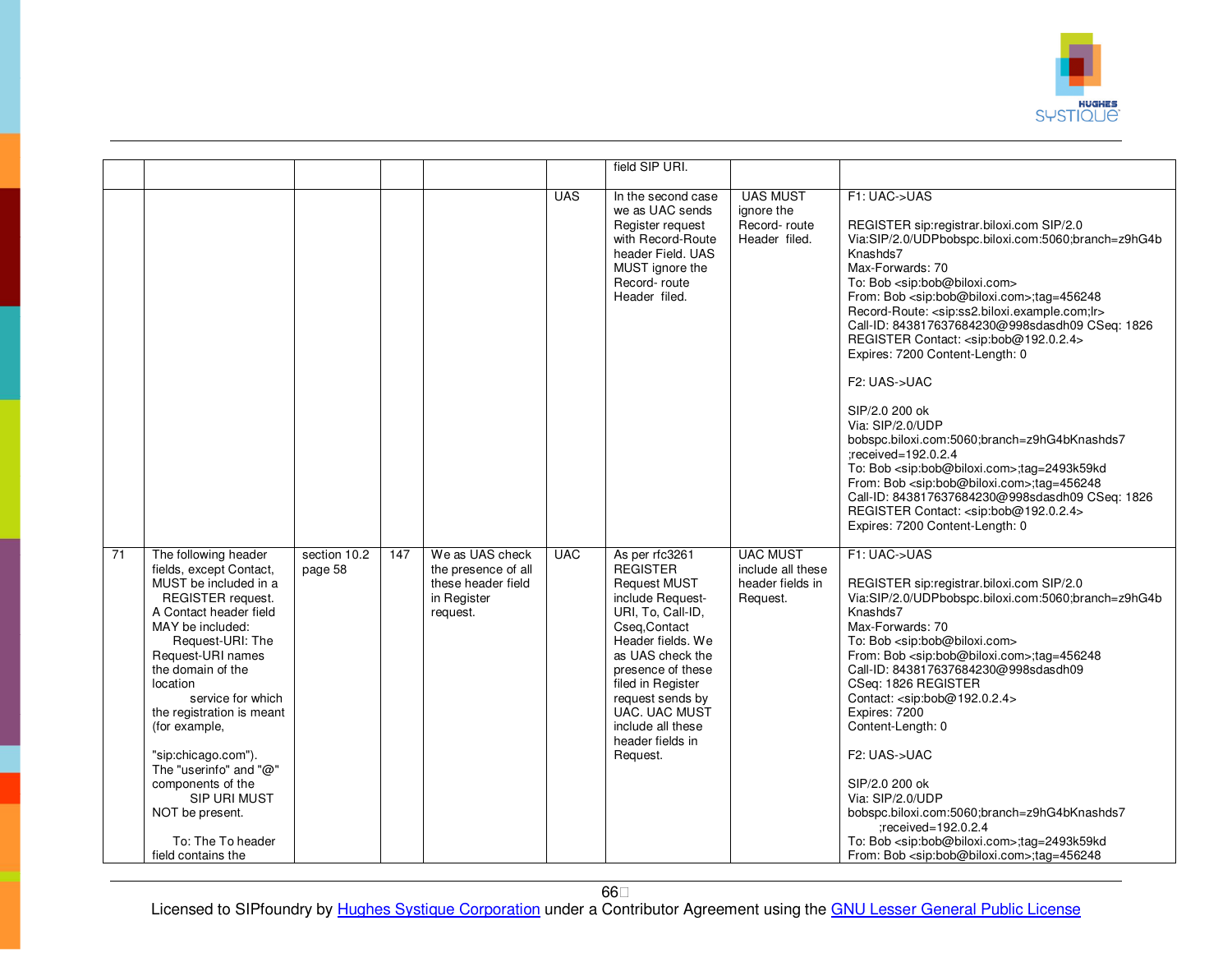

| Call-ID: 843817637684230@998sdasdh09<br>address of record<br>whose<br>CSeq: 1826 REGISTER<br>Contact: <sip:bob@192.0.2.4><br/>registration is to<br/>Expires: 7200<br/>be created, queried, or<br/>modified. The To<br/>Content-Length: 0<br/>header field and<br/>the Request-URI field<br/>typically differ, as<br/>the former<br/>contains a user name.<br/>This address-of-record<br/><b>MUST</b><br/>be a SIP URI or<br/>SIPS URI.From: The<br/>From header field<br/>contains the address-<br/>of-record of the<br/>person<br/>responsible for the<br/>registration. The value<br/>is the<br/>same as the To<br/>header field unless the<br/>request is a third-<br/>party<br/>registration.<br/>Call-ID: All<br/>registrations from a<br/>UAC SHOULD use the<br/>same Call-ID<br/>header field<br/>value for registrations<br/>sent to a particular<br/>registrar.<br/>If the same client<br/>were to use different<br/>Call-ID values, a<br/>registrar could<br/>not detect whether a<br/>delayed REGISTER<br/>request<br/>might have<br/>arrived out of order.<br/>CSeq: The CSeq<br/>value guarantees<br/>proper ordering of</sip:bob@192.0.2.4> |  |  |  |  |  |
|------------------------------------------------------------------------------------------------------------------------------------------------------------------------------------------------------------------------------------------------------------------------------------------------------------------------------------------------------------------------------------------------------------------------------------------------------------------------------------------------------------------------------------------------------------------------------------------------------------------------------------------------------------------------------------------------------------------------------------------------------------------------------------------------------------------------------------------------------------------------------------------------------------------------------------------------------------------------------------------------------------------------------------------------------------------------------------------------------------------------------------------------------------|--|--|--|--|--|
|                                                                                                                                                                                                                                                                                                                                                                                                                                                                                                                                                                                                                                                                                                                                                                                                                                                                                                                                                                                                                                                                                                                                                            |  |  |  |  |  |
|                                                                                                                                                                                                                                                                                                                                                                                                                                                                                                                                                                                                                                                                                                                                                                                                                                                                                                                                                                                                                                                                                                                                                            |  |  |  |  |  |
|                                                                                                                                                                                                                                                                                                                                                                                                                                                                                                                                                                                                                                                                                                                                                                                                                                                                                                                                                                                                                                                                                                                                                            |  |  |  |  |  |
|                                                                                                                                                                                                                                                                                                                                                                                                                                                                                                                                                                                                                                                                                                                                                                                                                                                                                                                                                                                                                                                                                                                                                            |  |  |  |  |  |
|                                                                                                                                                                                                                                                                                                                                                                                                                                                                                                                                                                                                                                                                                                                                                                                                                                                                                                                                                                                                                                                                                                                                                            |  |  |  |  |  |
|                                                                                                                                                                                                                                                                                                                                                                                                                                                                                                                                                                                                                                                                                                                                                                                                                                                                                                                                                                                                                                                                                                                                                            |  |  |  |  |  |
|                                                                                                                                                                                                                                                                                                                                                                                                                                                                                                                                                                                                                                                                                                                                                                                                                                                                                                                                                                                                                                                                                                                                                            |  |  |  |  |  |
|                                                                                                                                                                                                                                                                                                                                                                                                                                                                                                                                                                                                                                                                                                                                                                                                                                                                                                                                                                                                                                                                                                                                                            |  |  |  |  |  |
|                                                                                                                                                                                                                                                                                                                                                                                                                                                                                                                                                                                                                                                                                                                                                                                                                                                                                                                                                                                                                                                                                                                                                            |  |  |  |  |  |
|                                                                                                                                                                                                                                                                                                                                                                                                                                                                                                                                                                                                                                                                                                                                                                                                                                                                                                                                                                                                                                                                                                                                                            |  |  |  |  |  |
|                                                                                                                                                                                                                                                                                                                                                                                                                                                                                                                                                                                                                                                                                                                                                                                                                                                                                                                                                                                                                                                                                                                                                            |  |  |  |  |  |
|                                                                                                                                                                                                                                                                                                                                                                                                                                                                                                                                                                                                                                                                                                                                                                                                                                                                                                                                                                                                                                                                                                                                                            |  |  |  |  |  |
|                                                                                                                                                                                                                                                                                                                                                                                                                                                                                                                                                                                                                                                                                                                                                                                                                                                                                                                                                                                                                                                                                                                                                            |  |  |  |  |  |
|                                                                                                                                                                                                                                                                                                                                                                                                                                                                                                                                                                                                                                                                                                                                                                                                                                                                                                                                                                                                                                                                                                                                                            |  |  |  |  |  |
|                                                                                                                                                                                                                                                                                                                                                                                                                                                                                                                                                                                                                                                                                                                                                                                                                                                                                                                                                                                                                                                                                                                                                            |  |  |  |  |  |
|                                                                                                                                                                                                                                                                                                                                                                                                                                                                                                                                                                                                                                                                                                                                                                                                                                                                                                                                                                                                                                                                                                                                                            |  |  |  |  |  |
|                                                                                                                                                                                                                                                                                                                                                                                                                                                                                                                                                                                                                                                                                                                                                                                                                                                                                                                                                                                                                                                                                                                                                            |  |  |  |  |  |
|                                                                                                                                                                                                                                                                                                                                                                                                                                                                                                                                                                                                                                                                                                                                                                                                                                                                                                                                                                                                                                                                                                                                                            |  |  |  |  |  |
|                                                                                                                                                                                                                                                                                                                                                                                                                                                                                                                                                                                                                                                                                                                                                                                                                                                                                                                                                                                                                                                                                                                                                            |  |  |  |  |  |
|                                                                                                                                                                                                                                                                                                                                                                                                                                                                                                                                                                                                                                                                                                                                                                                                                                                                                                                                                                                                                                                                                                                                                            |  |  |  |  |  |
|                                                                                                                                                                                                                                                                                                                                                                                                                                                                                                                                                                                                                                                                                                                                                                                                                                                                                                                                                                                                                                                                                                                                                            |  |  |  |  |  |
|                                                                                                                                                                                                                                                                                                                                                                                                                                                                                                                                                                                                                                                                                                                                                                                                                                                                                                                                                                                                                                                                                                                                                            |  |  |  |  |  |
|                                                                                                                                                                                                                                                                                                                                                                                                                                                                                                                                                                                                                                                                                                                                                                                                                                                                                                                                                                                                                                                                                                                                                            |  |  |  |  |  |
|                                                                                                                                                                                                                                                                                                                                                                                                                                                                                                                                                                                                                                                                                                                                                                                                                                                                                                                                                                                                                                                                                                                                                            |  |  |  |  |  |
|                                                                                                                                                                                                                                                                                                                                                                                                                                                                                                                                                                                                                                                                                                                                                                                                                                                                                                                                                                                                                                                                                                                                                            |  |  |  |  |  |
|                                                                                                                                                                                                                                                                                                                                                                                                                                                                                                                                                                                                                                                                                                                                                                                                                                                                                                                                                                                                                                                                                                                                                            |  |  |  |  |  |
|                                                                                                                                                                                                                                                                                                                                                                                                                                                                                                                                                                                                                                                                                                                                                                                                                                                                                                                                                                                                                                                                                                                                                            |  |  |  |  |  |
|                                                                                                                                                                                                                                                                                                                                                                                                                                                                                                                                                                                                                                                                                                                                                                                                                                                                                                                                                                                                                                                                                                                                                            |  |  |  |  |  |
|                                                                                                                                                                                                                                                                                                                                                                                                                                                                                                                                                                                                                                                                                                                                                                                                                                                                                                                                                                                                                                                                                                                                                            |  |  |  |  |  |
|                                                                                                                                                                                                                                                                                                                                                                                                                                                                                                                                                                                                                                                                                                                                                                                                                                                                                                                                                                                                                                                                                                                                                            |  |  |  |  |  |
|                                                                                                                                                                                                                                                                                                                                                                                                                                                                                                                                                                                                                                                                                                                                                                                                                                                                                                                                                                                                                                                                                                                                                            |  |  |  |  |  |
|                                                                                                                                                                                                                                                                                                                                                                                                                                                                                                                                                                                                                                                                                                                                                                                                                                                                                                                                                                                                                                                                                                                                                            |  |  |  |  |  |
|                                                                                                                                                                                                                                                                                                                                                                                                                                                                                                                                                                                                                                                                                                                                                                                                                                                                                                                                                                                                                                                                                                                                                            |  |  |  |  |  |
|                                                                                                                                                                                                                                                                                                                                                                                                                                                                                                                                                                                                                                                                                                                                                                                                                                                                                                                                                                                                                                                                                                                                                            |  |  |  |  |  |
|                                                                                                                                                                                                                                                                                                                                                                                                                                                                                                                                                                                                                                                                                                                                                                                                                                                                                                                                                                                                                                                                                                                                                            |  |  |  |  |  |
|                                                                                                                                                                                                                                                                                                                                                                                                                                                                                                                                                                                                                                                                                                                                                                                                                                                                                                                                                                                                                                                                                                                                                            |  |  |  |  |  |
|                                                                                                                                                                                                                                                                                                                                                                                                                                                                                                                                                                                                                                                                                                                                                                                                                                                                                                                                                                                                                                                                                                                                                            |  |  |  |  |  |
|                                                                                                                                                                                                                                                                                                                                                                                                                                                                                                                                                                                                                                                                                                                                                                                                                                                                                                                                                                                                                                                                                                                                                            |  |  |  |  |  |
|                                                                                                                                                                                                                                                                                                                                                                                                                                                                                                                                                                                                                                                                                                                                                                                                                                                                                                                                                                                                                                                                                                                                                            |  |  |  |  |  |
|                                                                                                                                                                                                                                                                                                                                                                                                                                                                                                                                                                                                                                                                                                                                                                                                                                                                                                                                                                                                                                                                                                                                                            |  |  |  |  |  |
|                                                                                                                                                                                                                                                                                                                                                                                                                                                                                                                                                                                                                                                                                                                                                                                                                                                                                                                                                                                                                                                                                                                                                            |  |  |  |  |  |
|                                                                                                                                                                                                                                                                                                                                                                                                                                                                                                                                                                                                                                                                                                                                                                                                                                                                                                                                                                                                                                                                                                                                                            |  |  |  |  |  |
|                                                                                                                                                                                                                                                                                                                                                                                                                                                                                                                                                                                                                                                                                                                                                                                                                                                                                                                                                                                                                                                                                                                                                            |  |  |  |  |  |
|                                                                                                                                                                                                                                                                                                                                                                                                                                                                                                                                                                                                                                                                                                                                                                                                                                                                                                                                                                                                                                                                                                                                                            |  |  |  |  |  |
|                                                                                                                                                                                                                                                                                                                                                                                                                                                                                                                                                                                                                                                                                                                                                                                                                                                                                                                                                                                                                                                                                                                                                            |  |  |  |  |  |
|                                                                                                                                                                                                                                                                                                                                                                                                                                                                                                                                                                                                                                                                                                                                                                                                                                                                                                                                                                                                                                                                                                                                                            |  |  |  |  |  |
|                                                                                                                                                                                                                                                                                                                                                                                                                                                                                                                                                                                                                                                                                                                                                                                                                                                                                                                                                                                                                                                                                                                                                            |  |  |  |  |  |
|                                                                                                                                                                                                                                                                                                                                                                                                                                                                                                                                                                                                                                                                                                                                                                                                                                                                                                                                                                                                                                                                                                                                                            |  |  |  |  |  |
|                                                                                                                                                                                                                                                                                                                                                                                                                                                                                                                                                                                                                                                                                                                                                                                                                                                                                                                                                                                                                                                                                                                                                            |  |  |  |  |  |
|                                                                                                                                                                                                                                                                                                                                                                                                                                                                                                                                                                                                                                                                                                                                                                                                                                                                                                                                                                                                                                                                                                                                                            |  |  |  |  |  |
|                                                                                                                                                                                                                                                                                                                                                                                                                                                                                                                                                                                                                                                                                                                                                                                                                                                                                                                                                                                                                                                                                                                                                            |  |  |  |  |  |
|                                                                                                                                                                                                                                                                                                                                                                                                                                                                                                                                                                                                                                                                                                                                                                                                                                                                                                                                                                                                                                                                                                                                                            |  |  |  |  |  |
|                                                                                                                                                                                                                                                                                                                                                                                                                                                                                                                                                                                                                                                                                                                                                                                                                                                                                                                                                                                                                                                                                                                                                            |  |  |  |  |  |
|                                                                                                                                                                                                                                                                                                                                                                                                                                                                                                                                                                                                                                                                                                                                                                                                                                                                                                                                                                                                                                                                                                                                                            |  |  |  |  |  |
|                                                                                                                                                                                                                                                                                                                                                                                                                                                                                                                                                                                                                                                                                                                                                                                                                                                                                                                                                                                                                                                                                                                                                            |  |  |  |  |  |
|                                                                                                                                                                                                                                                                                                                                                                                                                                                                                                                                                                                                                                                                                                                                                                                                                                                                                                                                                                                                                                                                                                                                                            |  |  |  |  |  |
|                                                                                                                                                                                                                                                                                                                                                                                                                                                                                                                                                                                                                                                                                                                                                                                                                                                                                                                                                                                                                                                                                                                                                            |  |  |  |  |  |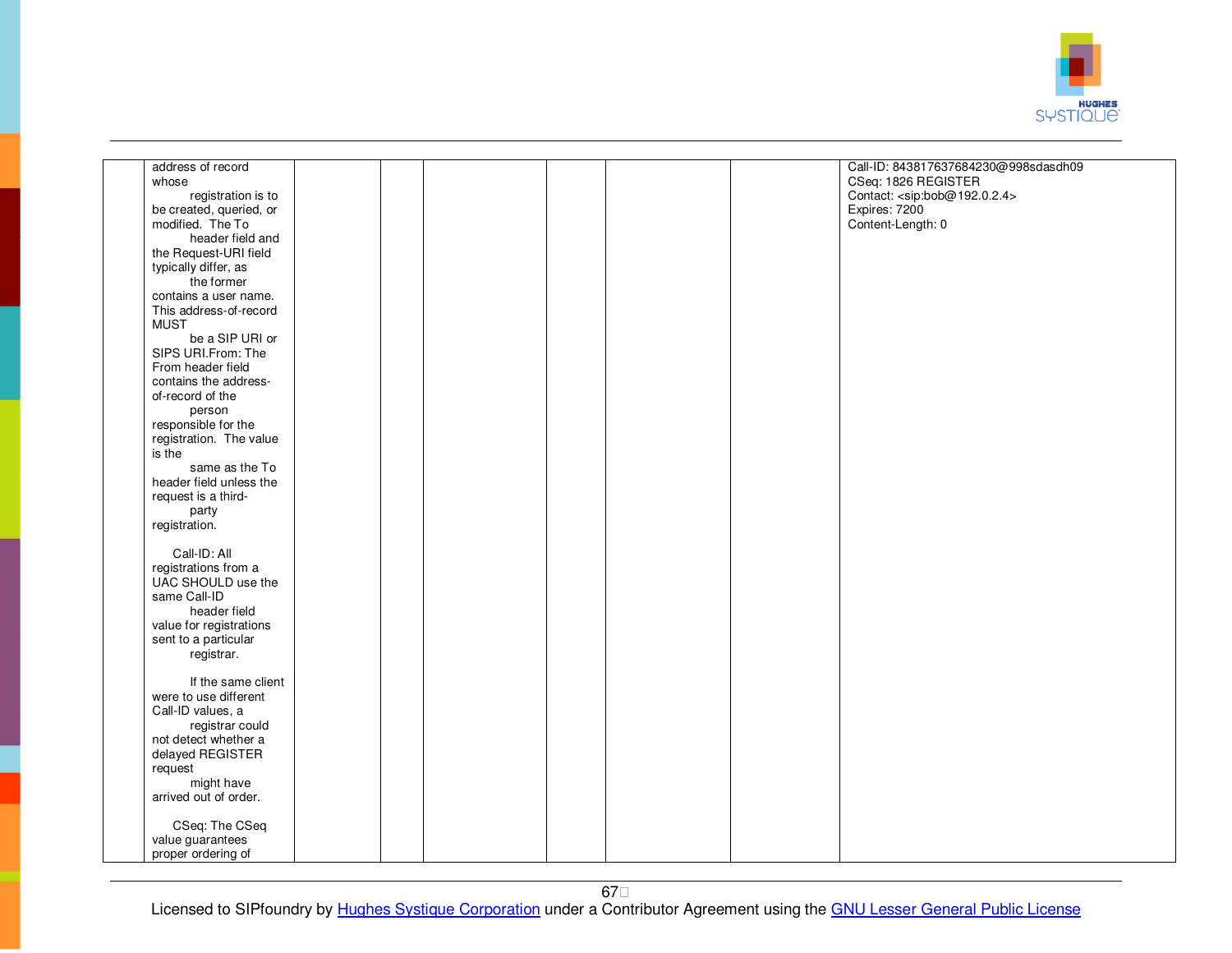

|    | <b>REGISTER</b><br>requests. A UA<br>MUST increment the<br>CSeq value by one for<br>each<br><b>REGISTER</b><br>request with the same<br>Call-ID.<br>Contact:<br><b>REGISTER</b> requests<br>MAY contain a Contact<br>header field with<br>zero or more<br>values containing<br>address bindings. |                         |     |                                          |            |                                                                                                                                                                                                                                                                                                                                                                                                                                                                         |                                                                                                                                                    |                                                                                                                                                                                                                                                                                                                                                                                                                                                                                                                                                                                                                                                                                                                                                                                                                                                                                  |
|----|--------------------------------------------------------------------------------------------------------------------------------------------------------------------------------------------------------------------------------------------------------------------------------------------------|-------------------------|-----|------------------------------------------|------------|-------------------------------------------------------------------------------------------------------------------------------------------------------------------------------------------------------------------------------------------------------------------------------------------------------------------------------------------------------------------------------------------------------------------------------------------------------------------------|----------------------------------------------------------------------------------------------------------------------------------------------------|----------------------------------------------------------------------------------------------------------------------------------------------------------------------------------------------------------------------------------------------------------------------------------------------------------------------------------------------------------------------------------------------------------------------------------------------------------------------------------------------------------------------------------------------------------------------------------------------------------------------------------------------------------------------------------------------------------------------------------------------------------------------------------------------------------------------------------------------------------------------------------|
| 72 | UAs MUST NOT send a<br>new registration (that is,<br>containing new Contact<br>header field values, as<br>opposed to a<br>retransmission) until<br>they have received a<br>final response from the<br>registrar for the<br>previous one or the<br>previous REGISTER<br>request has timed out.    | section 10.2<br>page 58 | 148 | We can write Test<br>case for UAC.       | <b>UAC</b> | As per rfc3261<br><b>UAs MUST NOT</b><br>send a new<br>registration (that is,<br>containing new<br>Contact header<br>field values, as<br>opposed to a<br>retransmission)<br>until they have<br>received a final<br>response from the<br>registrar for the<br>previous one or the<br>previous<br><b>REGISTER</b><br>request has timed<br>out. Here we as<br>UAS check<br>whether the UAC<br>sends REGISTER<br>request more than<br>once before giving<br>final responce. | <b>UAC MUST</b><br>NOT send a<br>new registration<br>until they have<br>received a final<br>response from<br>the registrar for<br>the previous one | F1: UAC->UAS<br>REGISTER sip:registrar.biloxi.com SIP/2.0<br>Via:SIP/2.0/UDPbobspc.biloxi.com:5060;branch=z9hG4b<br>Knashds7<br>Max-Forwards: 70<br>To: Bob <sip:bob@biloxi.com><br/>From: Bob <sip:bob@biloxi.com>;tag=456248<br/>Call-ID: 843817637684230@998sdasdh09<br/>CSeq: 1826 REGISTER<br/>Contact: <sip:bob@192.0.2.4><br/>Expires: 7200<br/>Content-Length: 0<br/>F2: UAS-&gt;UAC<br/>SIP/2.0 200 ok<br/>Via: SIP/2.0/UDP<br/>bobspc.biloxi.com:5060;branch=z9hG4bKnashds7<br/>:received=192.0.2.4<br/>To: Bob <sip:bob@biloxi.com>;tag=2493k59kd<br/>From: Bob <sip:bob@biloxi.com>;tag=456248<br/>Call-ID: 843817637684230@998sdasdh09<br/>CSeq: 1826 REGISTER<br/>Contact: <sip:bob@192.0.2.4><br/>Expires: 7200<br/>Content-Length: 0</sip:bob@192.0.2.4></sip:bob@biloxi.com></sip:bob@biloxi.com></sip:bob@192.0.2.4></sip:bob@biloxi.com></sip:bob@biloxi.com> |
| 73 | If the address-of-record<br>in the To header field of<br>a REGISTER request<br>is a SIPS URI, then any<br>Contact header field                                                                                                                                                                   | section 10.2<br>page 58 |     | This section is covered in test case 146 |            |                                                                                                                                                                                                                                                                                                                                                                                                                                                                         |                                                                                                                                                    |                                                                                                                                                                                                                                                                                                                                                                                                                                                                                                                                                                                                                                                                                                                                                                                                                                                                                  |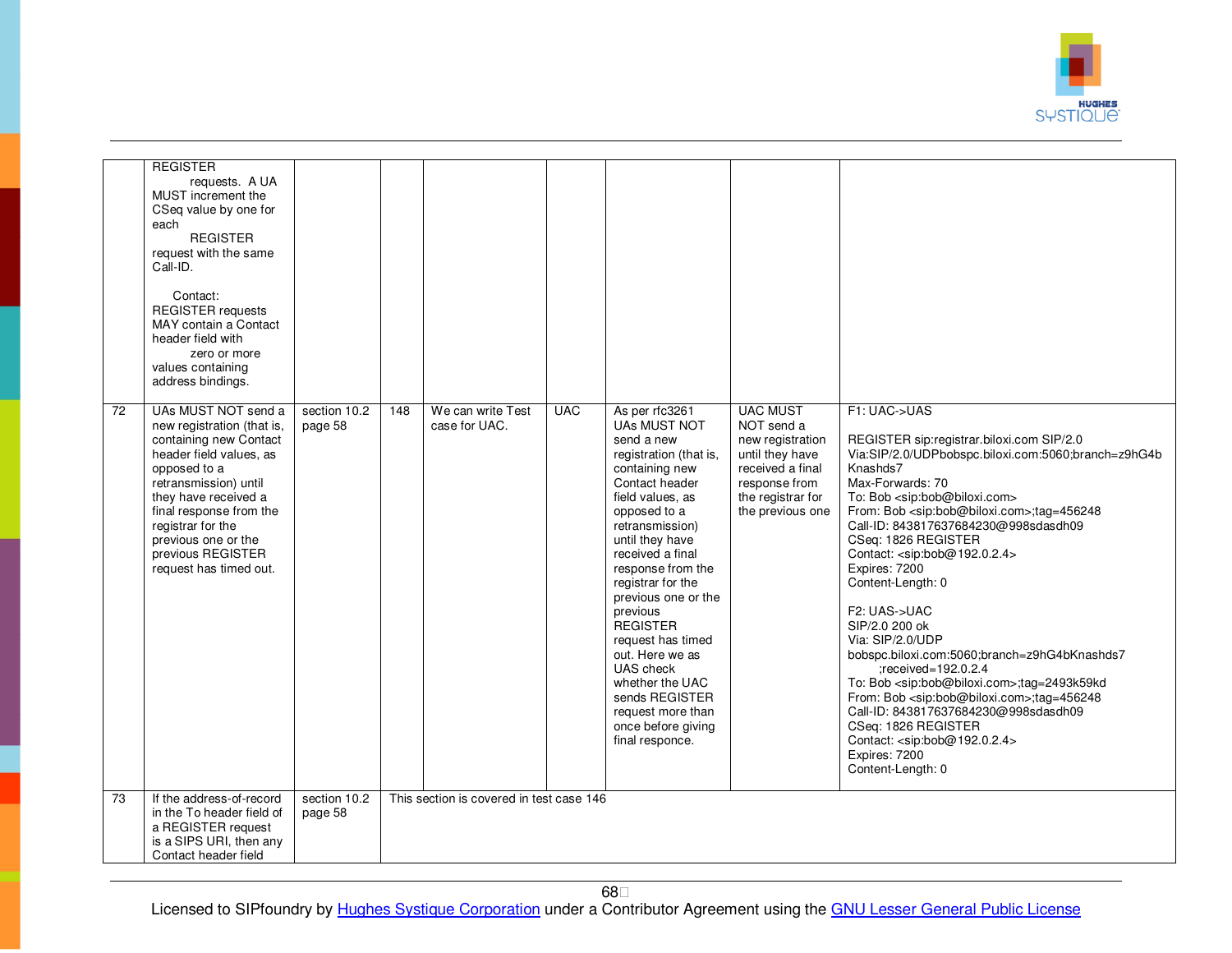

|    | values in the request<br>SHOULD also be SIPS<br>URIs.                                                                                                            |                         |     |                                                                                                  |            |                                                                                                                                                                                                                                                                                                                                                       |                                                                                                     |                                                                                                                                                                                                                                                                                                                                                                                                                                                                                                                                                                                                                                                                                                                                                                                                                                                                                                                                                                                                                                                                                                                                                                                                                                                                                                                                                                                                                                                              |
|----|------------------------------------------------------------------------------------------------------------------------------------------------------------------|-------------------------|-----|--------------------------------------------------------------------------------------------------|------------|-------------------------------------------------------------------------------------------------------------------------------------------------------------------------------------------------------------------------------------------------------------------------------------------------------------------------------------------------------|-----------------------------------------------------------------------------------------------------|--------------------------------------------------------------------------------------------------------------------------------------------------------------------------------------------------------------------------------------------------------------------------------------------------------------------------------------------------------------------------------------------------------------------------------------------------------------------------------------------------------------------------------------------------------------------------------------------------------------------------------------------------------------------------------------------------------------------------------------------------------------------------------------------------------------------------------------------------------------------------------------------------------------------------------------------------------------------------------------------------------------------------------------------------------------------------------------------------------------------------------------------------------------------------------------------------------------------------------------------------------------------------------------------------------------------------------------------------------------------------------------------------------------------------------------------------------------|
| 74 | Allow, Accept, Accept-<br>Encoding, Accept-<br>Language, and<br>Supported header fields<br>SHOULD be present in<br>a 200 (OK) response to<br>an OPTIONS request. | section 11.2<br>page 68 | 149 | We as UAC check<br>the presence of<br>these Header field<br>in response for a<br>OPTION request. | <b>UAS</b> | As per<br>rfc3261Allow.<br>Accept, Accept-<br>Encoding, Accept-<br>Language, and<br>Supported header<br>fields SHOULD be<br>present in a 200<br>(OK) response to<br>an OPTIONS<br>request. Here, we<br>as UAC sends an<br><b>OPTIONS</b> request<br>to UAS. UAS<br>SHOULD include<br>Accept, accept-<br>encoding, accept-<br>Language in<br>response. | <b>UAS SHOULD</b><br>include Accept.<br>accept-<br>encoding,<br>accept-<br>Language in<br>response. | F1: UAC->UAS<br>OPTION sip:bob@biloxi.com SIP/2.0<br>Via: SIP/2.0/UDP<br>pc33.atlanta.com;branch=z9hG4bKnashds8<br>To: Bob <sip:bob@biloxi.com><br/>From: Alice <sip:alice@atlanta.com>;tag=1928301774<br/>Call-ID: a84b4c76e66710<br/>CSeq: 314159 INVITE<br/>Max-Forwards: 70<br/>Contact: <sip:alice@pc33.atlanta.com><br/>Content-Length: 568<br/><math>v=0</math><br/>o=UserA 2890844526 2890844526 IN IP4 here.com<br/>s=Session SDP<br/>c=IN IP4 pc33.atlanta.com<br/><math>t=0</math> 0<br/>m=audio 49172 RTP/AVP 0<br/>a=rtpmap:0 PCMU/8000<br/>F2: UAS-&gt;UAC<br/>SIP/2.0 200 ok<br/>Via: SIP/2.0/UDP<br/>pc33.atlanta.com;branch=z9hG4bKnashds8<br/>To: Bob <sip:bob@biloxi.com>;tag=a6c85cf<br/>From: Alice<sip:alice@atlanta.com>;tag=1928301774<br/>Contact: <sip:alice@pc33.atlanta.com><br/>Accept-Language: da, en-gb;q=0.8, en;q=0.7<br/>Accept-Encoding: gzip<br/>Call-ID: a84b4c76e66710<br/>CSeq: 314159 INVITE<br/>F3: UAC-&gt;UAS<br/>ACK sip:bob@192.0.2.4 SIP/2.0<br/>Via: SIP/2.0/UDP<br/>pc33.atlanta.com;branch=z9hG4bKnashds8<br/>Max-Forwards: 70<br/>To: Bob <sip:bob@biloxi.com>;tag=a6c85cf<br/>From: Alice <sip:alice@atlanta.com>;tag=1928301774<br/>Call-ID: a84b4c76e66710<br/>CSeq: 314159 ACK<br/>Content-Length: 0</sip:alice@atlanta.com></sip:bob@biloxi.com></sip:alice@pc33.atlanta.com></sip:alice@atlanta.com></sip:bob@biloxi.com></sip:alice@pc33.atlanta.com></sip:alice@atlanta.com></sip:bob@biloxi.com> |

69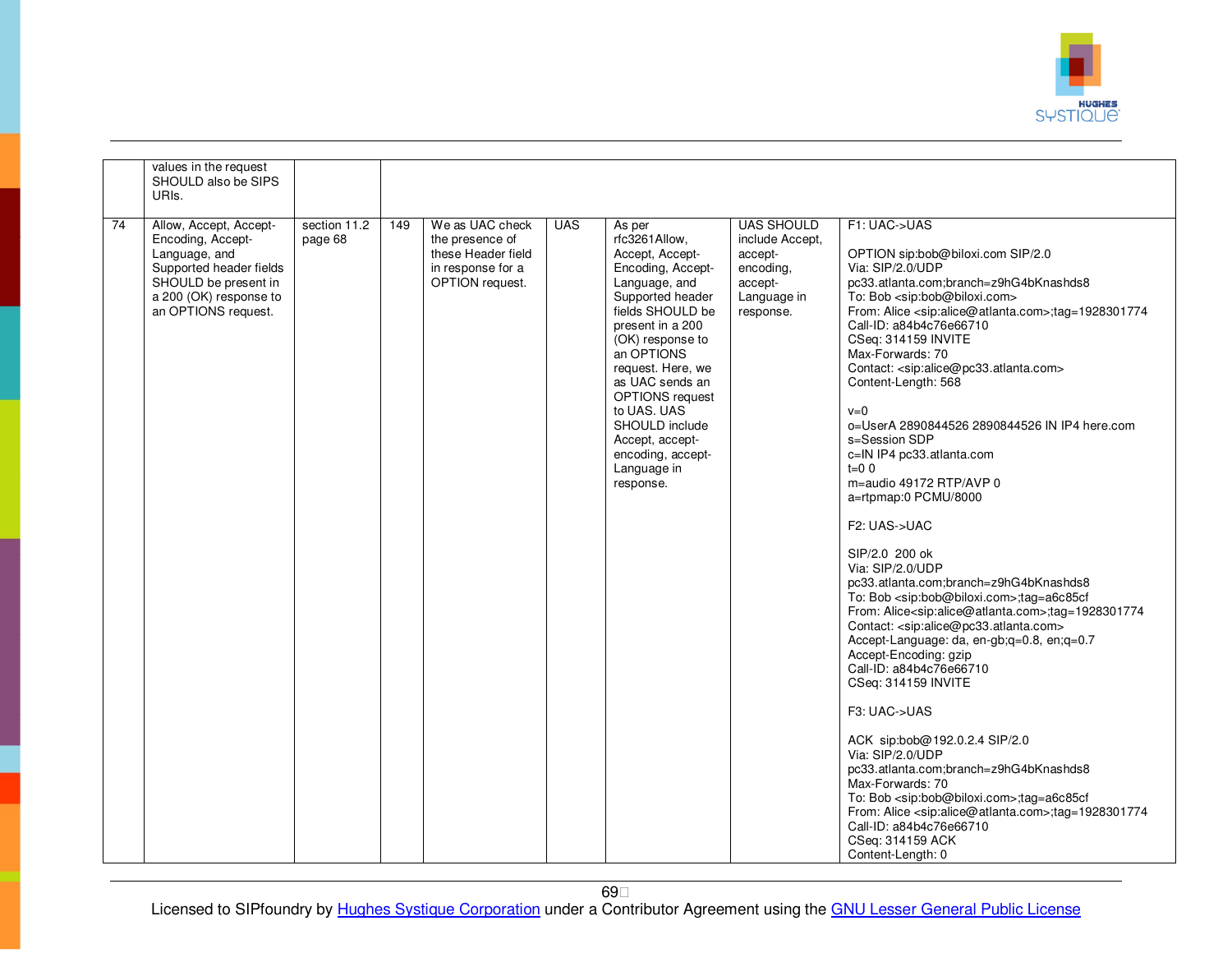

| $\overline{75}$ | The UAS MUST add a<br>Contact header field to<br>the response.                                 | section<br>$12.1.1$ page<br>70 | 150 | We as UAC check<br>the presence of<br>Contact Header<br>filed in response. | <b>UAS</b> | As per rfc3261 the<br>UAS MUST add a<br>Contact header<br>field to the<br>response. Here we<br>as UAC sends an<br><b>INVITE to UAS.</b><br><b>UAS MUST include</b><br>Contact header<br>field in response | <b>UAS MUST</b><br>include Contact<br>header field in<br>200 ok<br>response. | F1: UAC->UAS<br>INVITE sip:bob@biloxi.com SIP/2.0<br>Via: SIP/2.0/UDP<br>pc33.atlanta.com;branch=z9hG4bKnashds8<br>To: Bob <sip:bob@biloxi.com><br/>From: Alice <sip:alice@atlanta.com>;tag=1928301774<br/>Call-ID: a84b4c76e66710<br/>CSeq: 314159 INVITE<br/>Max-Forwards: 70<br/>Contact: <sip:alice@pc33.atlanta.com><br/>Content-Length: 568<br/><math>v=0</math><br/>o=UserA 2890844526 2890844526 IN IP4 here.com<br/>s=Session SDP<br/>c=IN IP4 pc33.atlanta.com<br/><math>t=0</math> 0<br/>m=audio 49172 RTP/AVP 0<br/>a=rtpmap:0 PCMU/8000<br/>F2: UAS-&gt;UAC<br/>SIP/2.0 200 ok<br/>Via: SIP/2.0/UDP<br/>pc33.atlanta.com;branch=z9hG4bKnashds8<br/>To: Bob <sip:bob@biloxi.com>;tag=a6c85cf<br/>From: Alice<sip:alice@atlanta.com>;tag=1928301774<br/>Contact: <sip:alice@pc33.atlanta.com><br/>Call-ID: a84b4c76e66710<br/>CSeq: 314159 INVITE<br/>F3: UAC-&gt;UAS<br/>ACK sip:bob@192.0.2.4 SIP/2.0<br/>Via: SIP/2.0/UDP<br/>pc33.atlanta.com;branch=z9hG4bKnashds8<br/>Max-Forwards: 70<br/>To: Bob <sip:bob@biloxi.com>;tag=a6c85cf<br/>From: Alice <sip:alice@atlanta.com>;tag=1928301774<br/>Call-ID: a84b4c76e66710<br/>CSeq: 314159 ACK<br/>Content-Length: 0</sip:alice@atlanta.com></sip:bob@biloxi.com></sip:alice@pc33.atlanta.com></sip:alice@atlanta.com></sip:bob@biloxi.com></sip:alice@pc33.atlanta.com></sip:alice@atlanta.com></sip:bob@biloxi.com> |
|-----------------|------------------------------------------------------------------------------------------------|--------------------------------|-----|----------------------------------------------------------------------------|------------|-----------------------------------------------------------------------------------------------------------------------------------------------------------------------------------------------------------|------------------------------------------------------------------------------|-------------------------------------------------------------------------------------------------------------------------------------------------------------------------------------------------------------------------------------------------------------------------------------------------------------------------------------------------------------------------------------------------------------------------------------------------------------------------------------------------------------------------------------------------------------------------------------------------------------------------------------------------------------------------------------------------------------------------------------------------------------------------------------------------------------------------------------------------------------------------------------------------------------------------------------------------------------------------------------------------------------------------------------------------------------------------------------------------------------------------------------------------------------------------------------------------------------------------------------------------------------------------------------------------------------------------------------------------------------------------------------|
| 76              | A UAS MUST be<br>prepared to receive a<br>request without a tag in<br>the From field, in which | section<br>$12.1.1$ page<br>71 | 151 | For s.no 76 and<br>112 we UAC<br>check whether the<br>UAS accept the       | <b>UAS</b> | As per rfc3261 a<br>UAS MUST be<br>prepared to receive<br>a request without a                                                                                                                             | <b>UAS MUST</b><br>accept the<br><b>INVITE</b> and<br>response back          | F1: UAC->UAS<br>INVITE sip:bob@biloxi.com SIP/2.0<br>Via: SIP/2.0/UDP                                                                                                                                                                                                                                                                                                                                                                                                                                                                                                                                                                                                                                                                                                                                                                                                                                                                                                                                                                                                                                                                                                                                                                                                                                                                                                               |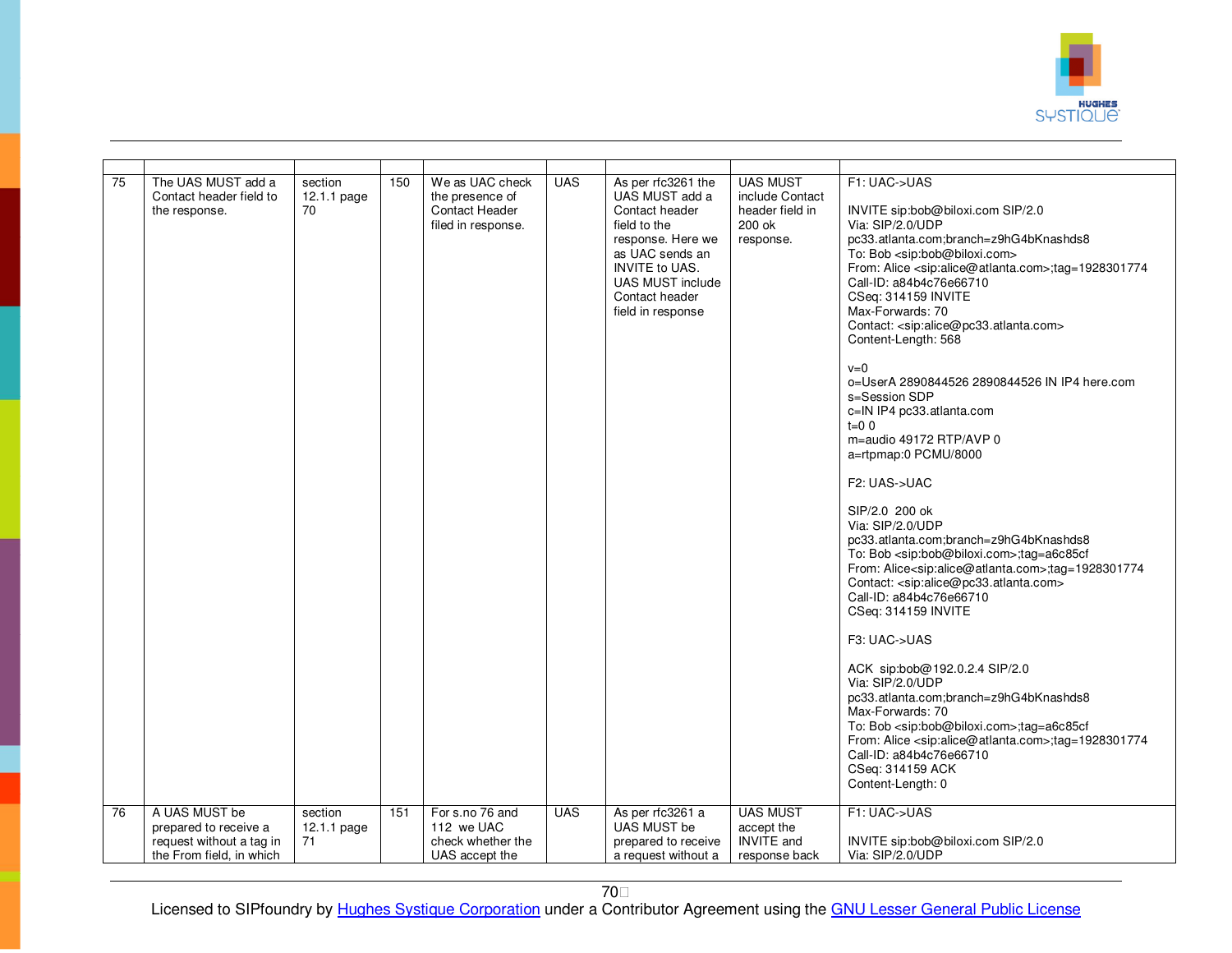

|                 | case the tag is<br>considered to have a<br>value of null.                                                                                                    |                              |     | <b>INVITE</b> without<br>From tag.       |            | tag in the From<br>field, in which case<br>the tag is<br>considered to have<br>a value of null.<br>Here we as UAC<br>sends an INVITE<br>to UAS without<br>From tag. UAS<br>MUST accept the<br><b>INVITE</b> and<br>response back with<br>200 ok. | with 200 ok. | pc33.atlanta.com;branch=z9hG4bKnashds8<br>To: Bob <sip:bob@biloxi.com><br/>From: Alice <sip:alice@atlanta.com><br/>Call-ID: a84b4c76e66710<br/>CSeq: 314159 INVITE<br/>Max-Forwards: 70<br/>Contact: <sip:alice@pc33.atlanta.com><br/>Content-Length: 568<br/><math>v=0</math><br/>o=UserA 2890844526 2890844526 IN IP4 here.com<br/>s=Session SDP<br/>c=IN IP4 pc33.atlanta.com<br/><math>t=0</math> 0<br/>m=audio 49172 RTP/AVP 0<br/>a=rtpmap:0 PCMU/8000<br/>F2: UAS-&gt;UAC<br/>SIP/2.0 200 ok<br/>Via: SIP/2.0/UDP<br/>pc33.atlanta.com;branch=z9hG4bKnashds8<br/>To: Bob <sip:bob@biloxi.com>;tag=a6c85cf<br/>From: Alice<sip:alice@atlanta.com>;tag=1928301774<br/>Contact: <sip:alice@pc33.atlanta.com><br/>Call-ID: a84b4c76e66710<br/>CSeq: 314159 INVITE<br/>F3: UAC-&gt;UAS<br/>ACK sip:bob@192.0.2.4 SIP/2.0<br/>Via: SIP/2.0/UDP<br/>pc33.atlanta.com;branch=z9hG4bKnashds8<br/>Max-Forwards: 70<br/>To: Bob <sip:bob@biloxi.com>;tag=a6c85cf<br/>From: Alice <sip:alice@atlanta.com>;tag=1928301774<br/>Call-ID: a84b4c76e66710<br/>CSeq: 314159 ACK<br/>Content-Length: 0</sip:alice@atlanta.com></sip:bob@biloxi.com></sip:alice@pc33.atlanta.com></sip:alice@atlanta.com></sip:bob@biloxi.com></sip:alice@pc33.atlanta.com></sip:alice@atlanta.com></sip:bob@biloxi.com> |
|-----------------|--------------------------------------------------------------------------------------------------------------------------------------------------------------|------------------------------|-----|------------------------------------------|------------|--------------------------------------------------------------------------------------------------------------------------------------------------------------------------------------------------------------------------------------------------|--------------|---------------------------------------------------------------------------------------------------------------------------------------------------------------------------------------------------------------------------------------------------------------------------------------------------------------------------------------------------------------------------------------------------------------------------------------------------------------------------------------------------------------------------------------------------------------------------------------------------------------------------------------------------------------------------------------------------------------------------------------------------------------------------------------------------------------------------------------------------------------------------------------------------------------------------------------------------------------------------------------------------------------------------------------------------------------------------------------------------------------------------------------------------------------------------------------------------------------------------------------------------------------------------------------------|
| $\overline{77}$ | If the request has a<br>Request- URI or a<br>topmost Route header<br>field value with a SIPS<br>URI, the Contact<br>header field MUST<br>contain a SIPS URI. | section<br>12.1.2 page<br>71 |     | This section is covered in test case 119 |            |                                                                                                                                                                                                                                                  |              |                                                                                                                                                                                                                                                                                                                                                                                                                                                                                                                                                                                                                                                                                                                                                                                                                                                                                                                                                                                                                                                                                                                                                                                                                                                                                             |
| 78              | A UAC MUST be                                                                                                                                                | section                      | 152 | We as UAS Check                          | <b>UAC</b> | As per rfc3261 a                                                                                                                                                                                                                                 | UAC MUST be  | F1: UAC->UAS                                                                                                                                                                                                                                                                                                                                                                                                                                                                                                                                                                                                                                                                                                                                                                                                                                                                                                                                                                                                                                                                                                                                                                                                                                                                                |
|                 |                                                                                                                                                              |                              |     |                                          |            |                                                                                                                                                                                                                                                  |              |                                                                                                                                                                                                                                                                                                                                                                                                                                                                                                                                                                                                                                                                                                                                                                                                                                                                                                                                                                                                                                                                                                                                                                                                                                                                                             |

71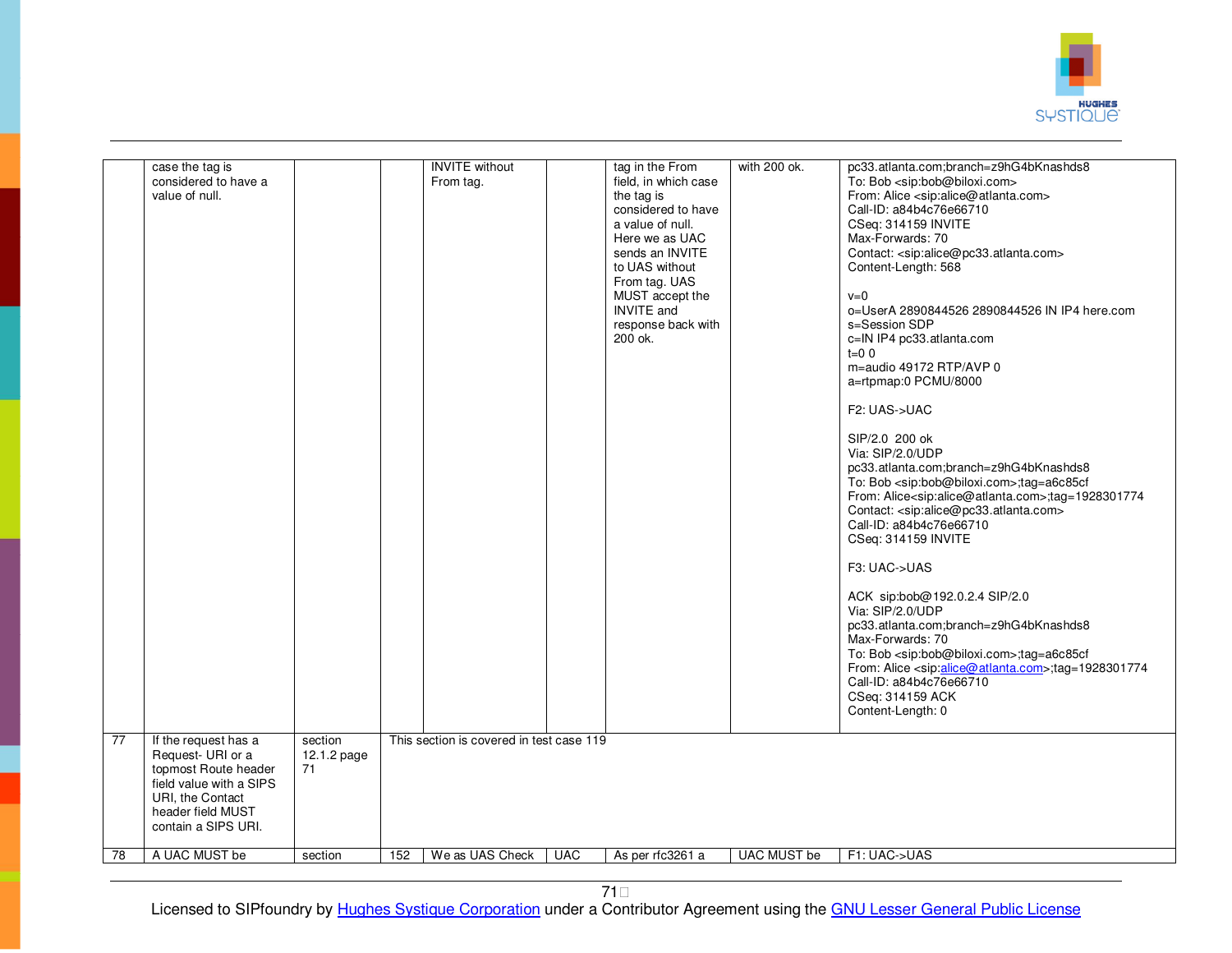

|    | prepared to receive a<br>response without a tag<br>in the To field, in which<br>case the tag is<br>considered to have a<br>value of null. | 12.1.2 page<br>72            |     | whether UAC<br>accept the<br>response without<br>To tag or not. |            | <b>UAC MUST be</b><br>prepared to receive<br>a response without<br>a tag in the To<br>field, in which case<br>the tag is<br>considered to have<br>a value of null.<br>Here we as UAS<br>sends response to<br>UAC but without<br>To tag. UAC MUST<br>prepare to receive<br>it. | prepared to<br>receive a<br>response<br>without a tag in<br>the To field, in<br>which case the<br>tag is<br>considered to<br>have a value of<br>null | INVITE sip:bob@biloxi.com SIP/2.0<br>Via: SIP/2.0/UDP<br>pc33.atlanta.com;branch=z9hG4bKnashds8<br>To: Bob <sip:bob@biloxi.com><br/>From: Alice <sip:alice@atlanta.com>;tag=1928301774<br/>Call-ID: a84b4c76e66710<br/>CSeq: 314159 INVITE<br/>Max-Forwards: 70<br/>Contact: <sip:alice@pc33.atlanta.com><br/>Content-Length: 568<br/><math>v=0</math><br/>o=UserA 2890844526 2890844526 IN IP4 here.com<br/>s=Session SDP<br/>c=IN IP4 pc33.atlanta.com<br/><math>t=0</math> 0<br/>m=audio 49172 RTP/AVP 0<br/>a=rtpmap:0 PCMU/8000<br/>F2: UAS-&gt;UAC<br/>SIP/2.0 200 ok<br/>Via:SIP/2.0/UDP<br/>pc33.atlanta.com;branch=z9hG4bKnashds8<br/>To: Bob <sip:bob@biloxi.com>;tag=a6c85cf<br/>From: Alice<sip:alice@atlanta.com>;tag=1928301774<br/>Call-ID: a84b4c76e66710<br/>CSeq: 314159 INVITE<br/>F3: UAC-&gt;UAS<br/>ACK sip:bob@192.0.2.4 SIP/2.0<br/>Via: SIP/2.0/UDP<br/>pc33.atlanta.com;branch=z9hG4bKnashds8<br/>Max-Forwards: 70<br/>To: Bob <sip:bob@biloxi.com>;tag=a6c85cf<br/>From: Alice <sip:alice@atlanta.com>;tag=1928301774<br/>Call-ID: a84b4c76e66710<br/>CSeq: 314159 ACK<br/>Content-Length: 0</sip:alice@atlanta.com></sip:bob@biloxi.com></sip:alice@atlanta.com></sip:bob@biloxi.com></sip:alice@pc33.atlanta.com></sip:alice@atlanta.com></sip:bob@biloxi.com> |
|----|-------------------------------------------------------------------------------------------------------------------------------------------|------------------------------|-----|-----------------------------------------------------------------|------------|-------------------------------------------------------------------------------------------------------------------------------------------------------------------------------------------------------------------------------------------------------------------------------|------------------------------------------------------------------------------------------------------------------------------------------------------|---------------------------------------------------------------------------------------------------------------------------------------------------------------------------------------------------------------------------------------------------------------------------------------------------------------------------------------------------------------------------------------------------------------------------------------------------------------------------------------------------------------------------------------------------------------------------------------------------------------------------------------------------------------------------------------------------------------------------------------------------------------------------------------------------------------------------------------------------------------------------------------------------------------------------------------------------------------------------------------------------------------------------------------------------------------------------------------------------------------------------------------------------------------------------------------------------------------------------------------------------------------------------------------------|
| 79 | The Call-ID of the<br>request MUST be set to<br>the Call-ID of the<br>dialog.                                                             | section<br>12.1.2 page<br>73 |     | This section is covered in test case 137                        |            |                                                                                                                                                                                                                                                                               |                                                                                                                                                      |                                                                                                                                                                                                                                                                                                                                                                                                                                                                                                                                                                                                                                                                                                                                                                                                                                                                                                                                                                                                                                                                                                                                                                                                                                                                                             |
| 80 | if the local sequence<br>number is not empty,                                                                                             | section<br>12.1.2 page       | 153 | For this section we<br>write two test                           | <b>UAS</b> | as per rfc3261 if<br>the local sequence                                                                                                                                                                                                                                       | <b>UAS MUST</b><br>chosen its value                                                                                                                  | F1: UAC->UAS                                                                                                                                                                                                                                                                                                                                                                                                                                                                                                                                                                                                                                                                                                                                                                                                                                                                                                                                                                                                                                                                                                                                                                                                                                                                                |
|    |                                                                                                                                           |                              |     |                                                                 |            |                                                                                                                                                                                                                                                                               |                                                                                                                                                      |                                                                                                                                                                                                                                                                                                                                                                                                                                                                                                                                                                                                                                                                                                                                                                                                                                                                                                                                                                                                                                                                                                                                                                                                                                                                                             |

72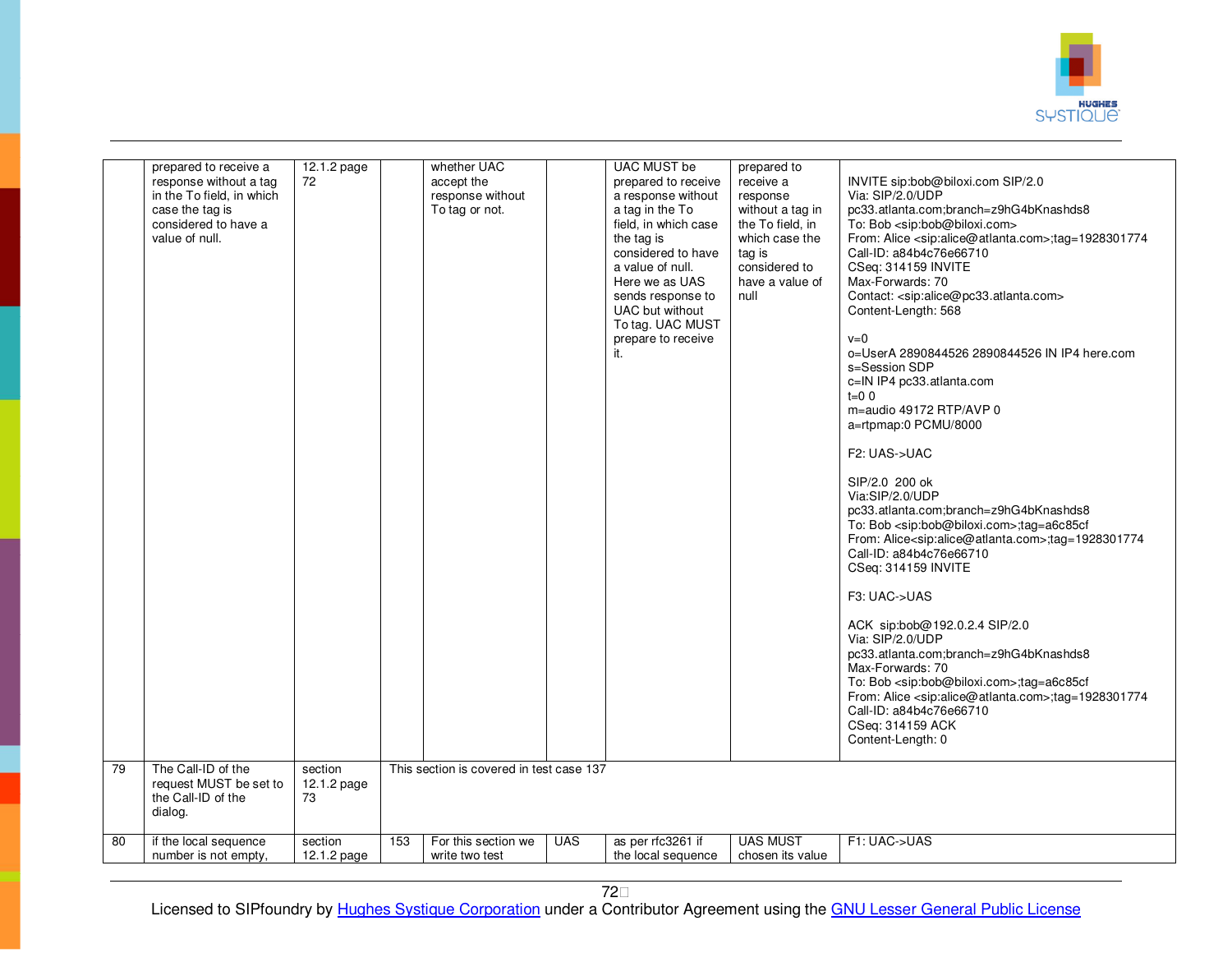

| the value of the local<br>sequence number<br>MUST be incremented<br>by one, and this value<br>MUST be placed into<br>the CSeq header field.<br>If the local sequence<br>number is empty, an<br>initial value MUST be<br>chosen using the<br>quidelines of Section<br>8.1.1.5. | 73 | cases<br>1. To check the<br>behavior of UAS<br>on empty Cseq<br>2.<br>field.<br>To check whether<br>the UAC increase<br>the Cseq no on<br>new request or<br>not. |            | number is not<br>empty, the value of<br>the local sequence<br>number MUST be<br>incremented by<br>one, and this value<br>MUST be placed<br>into the CSeq<br>header field. If the<br>local sequence<br>number is empty,<br>an initial value<br>MUST be chosen<br>using the<br>guidelines of<br>Section 8.1.1.5.<br>Here in first case<br>we as UAC sends<br><b>INVITE</b> message<br>to UAS with empty<br>Cseg header field<br>value. UAS MUST<br>chosen its value. | as per guideline<br>of rfc3261              | INVITE sip:bob@biloxi.com SIP/2.0<br>Via: SIP/2.0/UDP<br>pc33.atlanta.com;branch=z9hG4bKnashds8<br>To: Bob <sip:bob@biloxi.com><br/>From: Alice <sip:alice@atlanta.com>;tag=1928301774<br/>Call-ID: a84b4c76e66710<br/>CSeq:<br/>Max-Forwards: 70<br/>Contact: <sip:alice@pc33.atlanta.com><br/>Content-Length: 568<br/><math>v=0</math><br/>o=UserA 2890844526 2890844526 IN IP4 here.com<br/>s=Session SDP<br/>c=IN IP4 pc33.atlanta.com<br/><math>t = 0</math> 0<br/>m=audio 49172 RTP/AVP 0<br/>a=rtpmap:0 PCMU/8000<br/>F2: UAS-&gt;UAC<br/>SIP/2.0 200 ok<br/>Via:SIP/2.0/UDP<br/>pc33.atlanta.com;branch=z9hG4bKnashds8<br/>To: Bob <sip:bob@biloxi.com>;tag=a6c85cf<br/>From: Alice<sip:alice@atlanta.com>;tag=1928301774<br/>Call-ID: a84b4c76e66710<br/>CSeq: 314159 INVITE<br/>F3: UAC-&gt;UAS<br/>ACK sip:bob@192.0.2.4 SIP/2.0<br/>Via: SIP/2.0/UDP<br/>pc33.atlanta.com;branch=z9hG4bKnashds8<br/>Max-Forwards: 70<br/>To: Bob <sip:bob@biloxi.com>;tag=a6c85cf<br/>From: Alice <sip:alice@atlanta.com>;tag=1928301774<br/>Call-ID: a84b4c76e66710<br/>CSeq: 314159 ACK<br/>Content-Length: 0</sip:alice@atlanta.com></sip:bob@biloxi.com></sip:alice@atlanta.com></sip:bob@biloxi.com></sip:alice@pc33.atlanta.com></sip:alice@atlanta.com></sip:bob@biloxi.com> |
|-------------------------------------------------------------------------------------------------------------------------------------------------------------------------------------------------------------------------------------------------------------------------------|----|------------------------------------------------------------------------------------------------------------------------------------------------------------------|------------|--------------------------------------------------------------------------------------------------------------------------------------------------------------------------------------------------------------------------------------------------------------------------------------------------------------------------------------------------------------------------------------------------------------------------------------------------------------------|---------------------------------------------|---------------------------------------------------------------------------------------------------------------------------------------------------------------------------------------------------------------------------------------------------------------------------------------------------------------------------------------------------------------------------------------------------------------------------------------------------------------------------------------------------------------------------------------------------------------------------------------------------------------------------------------------------------------------------------------------------------------------------------------------------------------------------------------------------------------------------------------------------------------------------------------------------------------------------------------------------------------------------------------------------------------------------------------------------------------------------------------------------------------------------------------------------------------------------------------------------------------------------------------------------------------------------------|
|                                                                                                                                                                                                                                                                               |    |                                                                                                                                                                  | <b>UAC</b> | in the second case<br>we as UAS check<br>whether the UAC<br>increase the cseq<br>no on new request<br>or not. UAC send<br><b>INVITE to UAS.</b><br>We as UAS send<br>200 ok. On 200 ok                                                                                                                                                                                                                                                                             | <b>UAC MUST</b><br>increase the<br>Cseq no. | F1: UAC->UAS<br>INVITE sip:bob@biloxi.com SIP/2.0<br>Via: SIP/2.0/UDP<br>pc33.atlanta.com;branch=z9hG4bKnashds8<br>To: Bob <sip:bob@biloxi.com><br/>From: Alice <sip:alice@atlanta.com>;tag=1928301774<br/>Call-ID: a84b4c76e66710<br/>Cseq: 314159</sip:alice@atlanta.com></sip:bob@biloxi.com>                                                                                                                                                                                                                                                                                                                                                                                                                                                                                                                                                                                                                                                                                                                                                                                                                                                                                                                                                                                |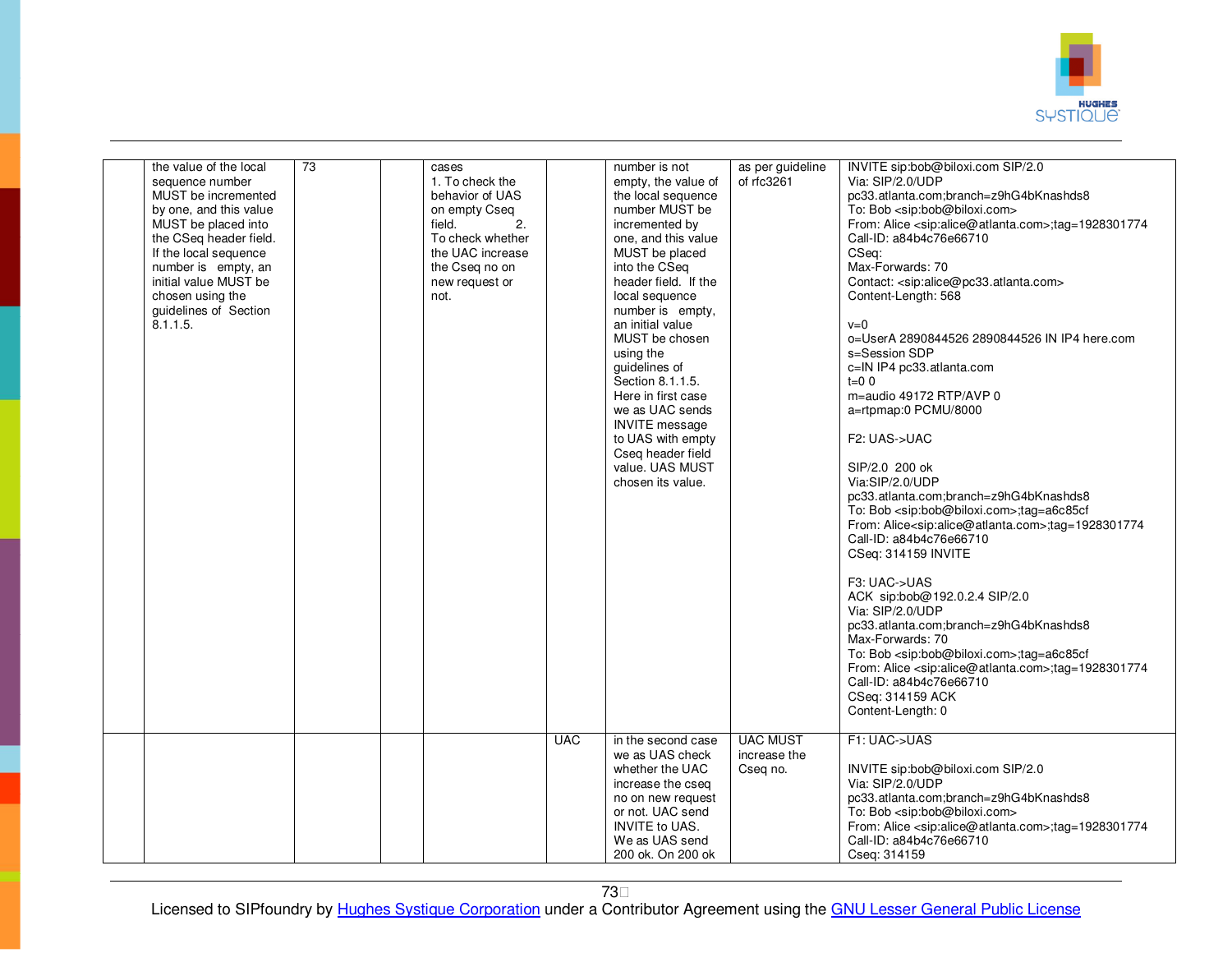

|  |  |  | we as UAS ask         | Max-Forwards: 70                                                           |
|--|--|--|-----------------------|----------------------------------------------------------------------------|
|  |  |  | UAC to send re-       | Contact: <sip:alice@pc33.atlanta.com></sip:alice@pc33.atlanta.com>         |
|  |  |  | <b>INVITE</b> message | Content-Length: 568                                                        |
|  |  |  | and check whether     |                                                                            |
|  |  |  |                       |                                                                            |
|  |  |  | the cseq no           | $v=0$                                                                      |
|  |  |  | increases or not.     | o=UserA 2890844526 2890844526 IN IP4 here.com                              |
|  |  |  | <b>UAC MUST</b>       | s=Session SDP                                                              |
|  |  |  | increase the Cseq     | c=IN IP4 pc33.atlanta.com                                                  |
|  |  |  | no.                   | $t=0.0$                                                                    |
|  |  |  |                       | m=audio 49172 RTP/AVP 0                                                    |
|  |  |  |                       |                                                                            |
|  |  |  |                       | a=rtpmap:0 PCMU/8000                                                       |
|  |  |  |                       |                                                                            |
|  |  |  |                       | F2: UAS->UAC                                                               |
|  |  |  |                       |                                                                            |
|  |  |  |                       | SIP/2.0 200 ok                                                             |
|  |  |  |                       | Via:SIP/2.0/UDP                                                            |
|  |  |  |                       |                                                                            |
|  |  |  |                       | pc33.atlanta.com;branch=z9hG4bKnashds8                                     |
|  |  |  |                       | To: Bob <sip:bob@biloxi.com>;tag=a6c85cf</sip:bob@biloxi.com>              |
|  |  |  |                       | From: Alice <sip:alice@atlanta.com>;tag=1928301774</sip:alice@atlanta.com> |
|  |  |  |                       | Call-ID: a84b4c76e66710                                                    |
|  |  |  |                       | CSeq: 314159 INVITE                                                        |
|  |  |  |                       |                                                                            |
|  |  |  |                       | F3: UAC->UAS                                                               |
|  |  |  |                       |                                                                            |
|  |  |  |                       |                                                                            |
|  |  |  |                       | ACK sip:bob@biloxi.com SIP/2.0                                             |
|  |  |  |                       | Via:SIP/2.0/UDP                                                            |
|  |  |  |                       | pc33.atlanta.com;branch=z9hG4bKnashds8                                     |
|  |  |  |                       | To: Bob <sip:bob@biloxi.com>;tag=a6c85cf</sip:bob@biloxi.com>              |
|  |  |  |                       | From: Alice <sip:alice@atlanta.com>;tag=1928301774</sip:alice@atlanta.com> |
|  |  |  |                       | Call-ID: a84b4c76e66710                                                    |
|  |  |  |                       |                                                                            |
|  |  |  |                       | CSeq: 314159 ACK                                                           |
|  |  |  |                       |                                                                            |
|  |  |  |                       | F4: UAC->UAS                                                               |
|  |  |  |                       |                                                                            |
|  |  |  |                       | INVITE sip:bob@biloxi.com SIP/2.0                                          |
|  |  |  |                       | Via: SIP/2.0/UDP                                                           |
|  |  |  |                       | pc33.atlanta.com;branch=z9hG4bKnashds8                                     |
|  |  |  |                       |                                                                            |
|  |  |  |                       | To: Bob <sip:bob@biloxi.com></sip:bob@biloxi.com>                          |
|  |  |  |                       | From: Alice <sip:alice@atlanta.com>;tag=1928301774</sip:alice@atlanta.com> |
|  |  |  |                       | Call-ID: a84b4c76e66710                                                    |
|  |  |  |                       | Cseq: 314160                                                               |
|  |  |  |                       | Max-Forwards: 70                                                           |
|  |  |  |                       | Contact: <sip:alice@pc33.atlanta.com></sip:alice@pc33.atlanta.com>         |
|  |  |  |                       |                                                                            |
|  |  |  |                       | Content-Length: 568                                                        |
|  |  |  |                       |                                                                            |
|  |  |  |                       | F5: UAS->UAC                                                               |
|  |  |  |                       |                                                                            |
|  |  |  |                       | SIP/2.0 200 ok                                                             |
|  |  |  |                       | Via:SIP/2.0/UDP                                                            |
|  |  |  |                       |                                                                            |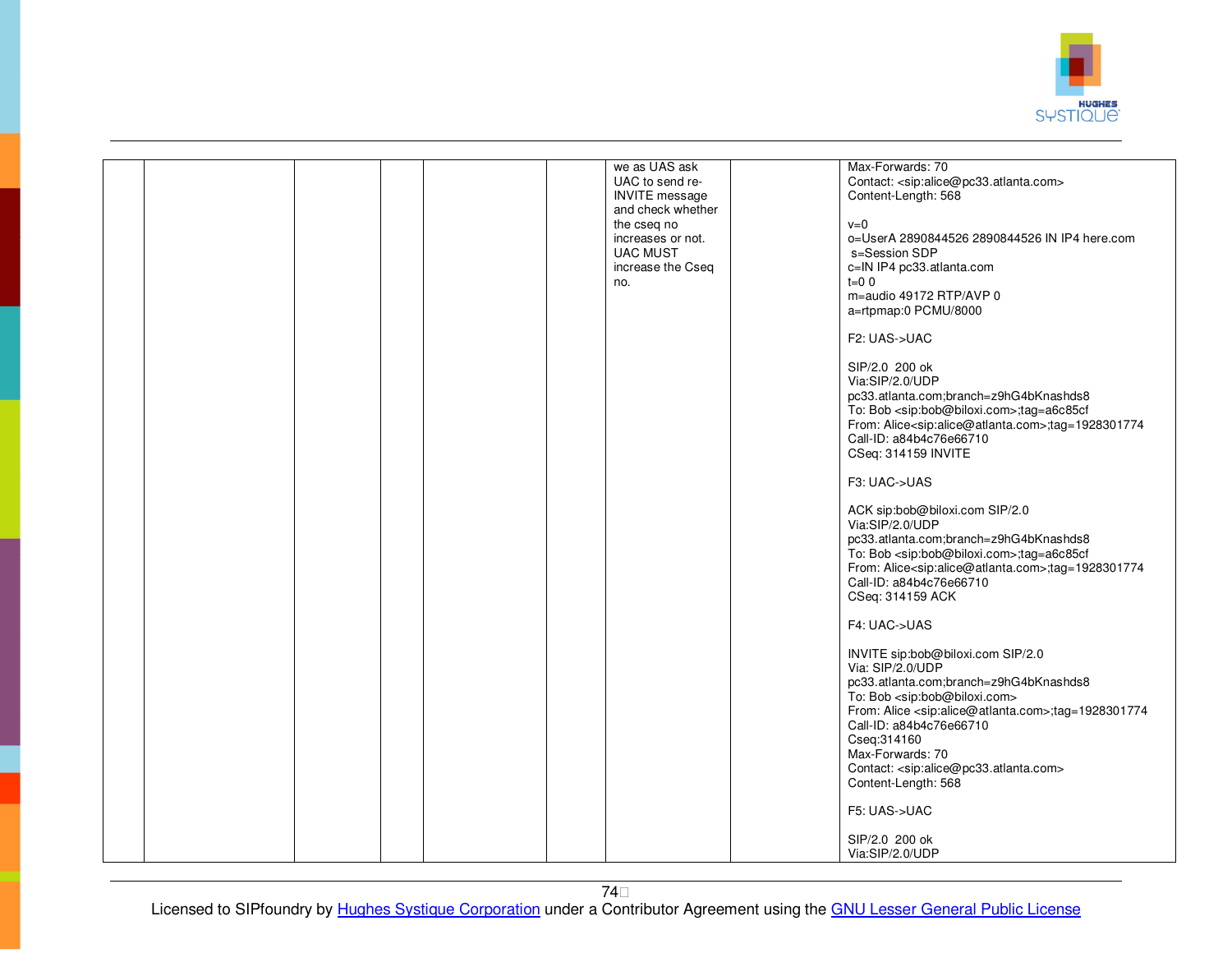

|    |                                                                                                                                                                                                                                                                                                                                                                                                                                                                                                                                                                                                  |                              |     |                                                                                                                                                                          |            |                                                                                                                                                                                                  |                                              | pc33.atlanta.com;branch=z9hG4bKnashds8<br>To: Bob <sip:bob@biloxi.com>;tag=a6c85cf<br/>From: Alice<sip:alice@atlanta.com>;tag=1928301774<br/>Call-ID: a84b4c76e66710<br/>CSeq: 314160 INVITE<br/>F6: UAC-&gt;UAS<br/>ACK sip:bob@192.0.2.4 SIP/2.0<br/>Via: SIP/2.0/UDP<br/>pc33.atlanta.com;branch=z9hG4bKnashds8<br/>Max-Forwards: 70<br/>To: Bob <sip:bob@biloxi.com>;tag=a6c85cf<br/>From: Alice <sip:alice@atlanta.com>;tag=1928301774<br/>Call-ID: a84b4c76e66710<br/>CSeq: 314160 ACK<br/>Content-Length: 0</sip:alice@atlanta.com></sip:bob@biloxi.com></sip:alice@atlanta.com></sip:bob@biloxi.com>                                            |
|----|--------------------------------------------------------------------------------------------------------------------------------------------------------------------------------------------------------------------------------------------------------------------------------------------------------------------------------------------------------------------------------------------------------------------------------------------------------------------------------------------------------------------------------------------------------------------------------------------------|------------------------------|-----|--------------------------------------------------------------------------------------------------------------------------------------------------------------------------|------------|--------------------------------------------------------------------------------------------------------------------------------------------------------------------------------------------------|----------------------------------------------|---------------------------------------------------------------------------------------------------------------------------------------------------------------------------------------------------------------------------------------------------------------------------------------------------------------------------------------------------------------------------------------------------------------------------------------------------------------------------------------------------------------------------------------------------------------------------------------------------------------------------------------------------------|
| 81 | If the route set is empty,<br>the UAC MUST place<br>the remote target URI<br>into the Request-URI.<br>The UAC MUST NOT<br>add a Route header<br>field to the request.                                                                                                                                                                                                                                                                                                                                                                                                                            | section<br>12.1.2 page<br>74 |     |                                                                                                                                                                          |            |                                                                                                                                                                                                  |                                              | It is not possible to write test case for it. Reason being how we can expect as UAS that UAC will have empty root heaer fileld                                                                                                                                                                                                                                                                                                                                                                                                                                                                                                                          |
| 82 | If the request has a tag<br>in the To header field,<br>but the dialog identifier<br>does not match any<br>existing dialogs, the<br>UAS may have crashed<br>and restarted, or it may<br>have received a request<br>for a different (possibly<br>failed) UAS (the UASs<br>can construct the To<br>tags so that a UAS can<br>identify that the tag was<br>for a UAS for which it is<br>providing recovery).<br>Another possibility is<br>that the incoming<br>request has been<br>simply misrouted.<br>Based on the To tag,<br>the UAS MAY either<br>accept or reject the<br>request. Accepting the | section<br>12.2.2 page<br>76 | 154 | Here we are going<br>to Test the<br>Behavior of UAS<br>on receiving a<br>request with To<br>tag. In SFTF case<br>the request with<br>the To tag is<br>rejected with 481. | <b>UAS</b> | Here we are going<br>to Test the<br><b>Behavior of UAS</b><br>on receiving a<br>request with To<br>tag. We as UAC<br>sends an INVITE<br>message with To<br>tag in it. UAS reject<br>the request. | UAS reject the<br><b>INVITE</b> with<br>481. | F1: UAC->UAS<br>INVITE sip:bob@biloxi.com SIP/2.0<br>Via: SIP/2.0/UDP<br>pc33.atlanta.com;branch=z9hG4bKnashds8<br>To: Bob <sip:bob@biloxi.com>;tag=a6c85cf<br/>From: Alice <sip:alice@atlanta.com>;tag=1928301774<br/>Call-ID: a84b4c76e66710<br/>Cseq: 314159<br/>Max-Forwards: 70<br/>Contact: <sip:alice@pc33.atlanta.com><br/>Content-Length: 568<br/><math>v=0</math><br/>o=UserA 2890844526 2890844526 IN IP4 here.com<br/>s=Session SDP<br/>c=IN IP4 pc33.atlanta.com<br/><math>t=0</math> 0<br/>m=audio 49172 RTP/AVP 0<br/>a=rtpmap:0 PCMU/8000<br/>F2: UAS-&gt;UAC</sip:alice@pc33.atlanta.com></sip:alice@atlanta.com></sip:bob@biloxi.com> |
|    | request for acceptable                                                                                                                                                                                                                                                                                                                                                                                                                                                                                                                                                                           |                              |     |                                                                                                                                                                          |            |                                                                                                                                                                                                  |                                              | SIP/2.0 481 Call transction does not exist                                                                                                                                                                                                                                                                                                                                                                                                                                                                                                                                                                                                              |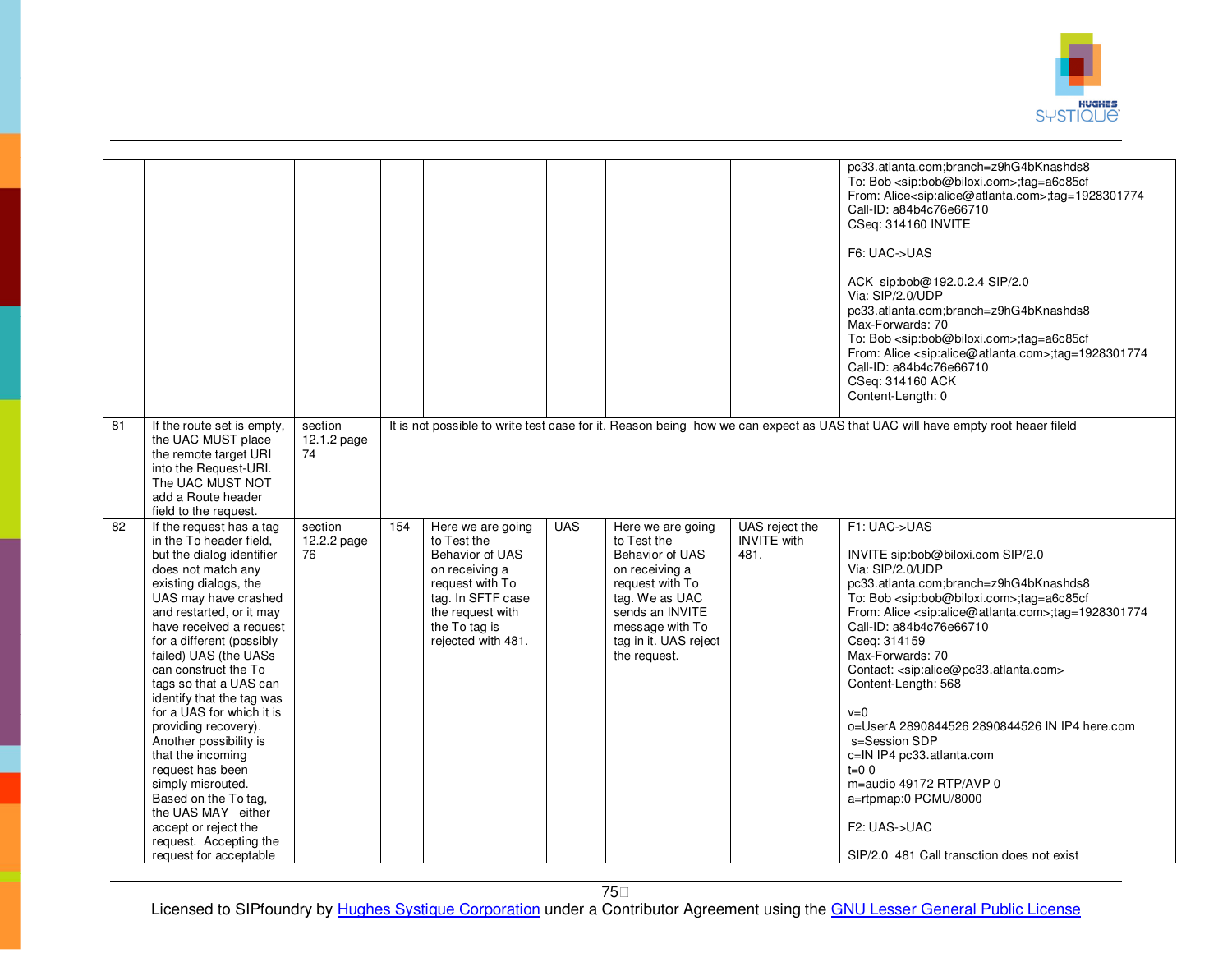

|    | To tags provides<br>robustness, so that<br>dialogs can persist<br>even through crashes.<br>UAs wishing to support<br>this capability must take<br>into consideration some<br>issues such as<br>choosing monotonically<br>increasing CSeq<br>sequence numbers<br>even across reboots.<br>reconstructing the route<br>set, and accepting out-<br>of-range RTP<br>timestamps and<br>sequence numbers.                        |                              |     |                                                                                                                  |            |                                                                                                                                                                                                                                                                                                                                                     |                                                                                                                                                                       | Via:SIP/2.0/UDP<br>pc33.atlanta.com;branch=z9hG4bKnashds8<br>To: Bob <sip:bob@biloxi.com>;tag=a6c85cf<br/>From: Alice<sip:alice@atlanta.com>;tag=1928301774<br/>Call-ID: a84b4c76e66710<br/>CSeq: 314159 INVITE<br/>F3: UAC-&gt;UAS<br/>ACK sip:bob@192.0.2.4 SIP/2.0<br/>Via: SIP/2.0/UDP<br/>pc33.atlanta.com;branch=z9hG4bKnashds8<br/>Max-Forwards: 70<br/>To: Bob <sip:bob@biloxi.com>;tag=a6c85cf<br/>From: Alice <sip:alice@atlanta.com>;tag=1928301774<br/>Call-ID: a84b4c76e66710<br/>CSeq: 314159 ACK<br/>Content-Length: 0</sip:alice@atlanta.com></sip:bob@biloxi.com></sip:alice@atlanta.com></sip:bob@biloxi.com> |
|----|---------------------------------------------------------------------------------------------------------------------------------------------------------------------------------------------------------------------------------------------------------------------------------------------------------------------------------------------------------------------------------------------------------------------------|------------------------------|-----|------------------------------------------------------------------------------------------------------------------|------------|-----------------------------------------------------------------------------------------------------------------------------------------------------------------------------------------------------------------------------------------------------------------------------------------------------------------------------------------------------|-----------------------------------------------------------------------------------------------------------------------------------------------------------------------|---------------------------------------------------------------------------------------------------------------------------------------------------------------------------------------------------------------------------------------------------------------------------------------------------------------------------------------------------------------------------------------------------------------------------------------------------------------------------------------------------------------------------------------------------------------------------------------------------------------------------------|
| 83 | If the UAS wishes to<br>reject the request<br>because it does not<br>wish to recreate the<br>dialog, it MUST<br>respond to the request<br>with a 481<br>(Call/Transaction Does<br>Not Exist) status code<br>and pass that to the<br>server transaction.                                                                                                                                                                   | section<br>12.2.2 page<br>76 |     | This section is covered in test case 145                                                                         |            |                                                                                                                                                                                                                                                                                                                                                     |                                                                                                                                                                       |                                                                                                                                                                                                                                                                                                                                                                                                                                                                                                                                                                                                                                 |
| 84 | It is possible for the<br>CSeq sequence<br>number to be higher<br>than the remote<br>sequence number by<br>more than one. This is<br>not an error condition.<br>and a UAS SHOULD be<br>prepared to receive and<br>process requests with<br>CSeq values more than<br>one higher than the<br>previous received<br>request. The UAS<br>MUST then set the<br>remote sequence<br>number to the value of<br>the sequence number | section<br>12.2.2 page<br>77 | 156 | We as UAC send a<br>request with<br>increase value in<br>cseg more than<br>one and check the<br>behavior of UAS. | <b>UAS</b> | as per rfc3261 it is<br>possible for the<br>CSeg sequence<br>number to be<br>higher than the<br>remote sequence<br>number by more<br>than one. This is<br>not an error<br>condition, and a<br>UAS SHOULD be<br>prepared to receive<br>and process<br>requests with<br>CSeq values more<br>than one higher<br>than the previous<br>received request. | <b>UAS SHOULD</b><br>be prepared to<br>receive and<br>process<br>requests with<br>CSeq values<br>more than one<br>higher than the<br>previous<br>received<br>request. | F1: UAC->UAS<br>INVITE sip:bob@biloxi.com SIP/2.0<br>Via: SIP/2.0/UDP<br>pc33.atlanta.com;branch=z9hG4bKnashds8<br>To: Bob <sip:bob@biloxi.com><br/>From: Alice <sip:alice@atlanta.com>;tag=1928301774<br/>Call-ID: a84b4c76e66710<br/>Cseq: 314159<br/>Max-Forwards: 70<br/>Contact: <sip:alice@pc33.atlanta.com><br/>Content-Length: 568<br/><math>v=0</math><br/>o=UserA 2890844526 2890844526 IN IP4 here.com<br/>s=Session SDP<br/>c=IN IP4 pc33.atlanta.com<br/><math>t=0</math> 0</sip:alice@pc33.atlanta.com></sip:alice@atlanta.com></sip:bob@biloxi.com>                                                              |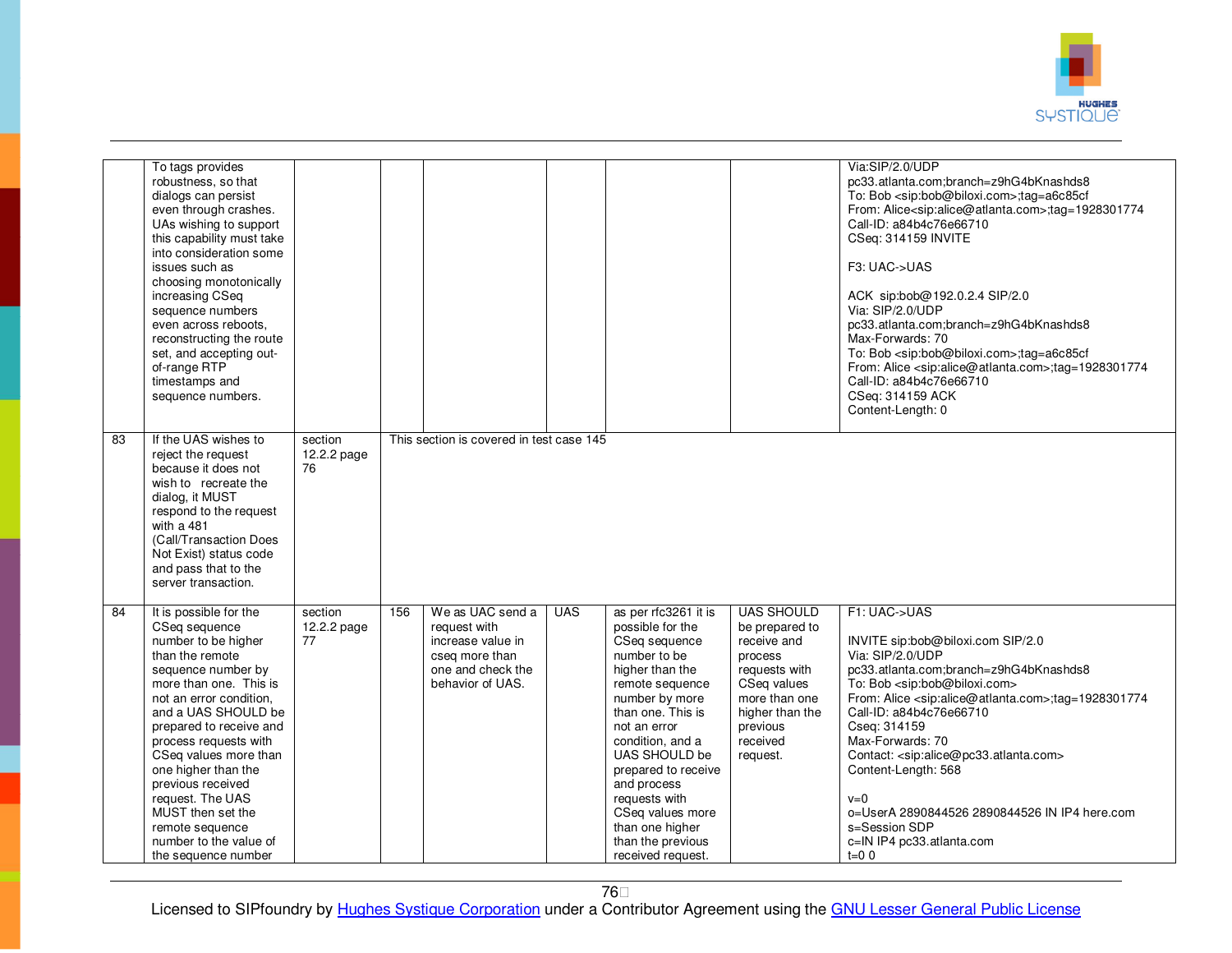

|    | in the CSeq header<br>field value in the<br>request.                   |                              |     |                                                       |            | The UAS MUST<br>then set the remote<br>sequence number<br>to the value of the<br>sequence number<br>in the CSeq<br>header field value<br>in the request.<br>Here we as UAC<br>sends an INVITE<br>message to UAS.<br>On 200 ok<br>response we sends<br>BYE request to<br>UAS with CSeq<br>sequence number<br>to be higher than<br>the remote<br>sequence number<br>by more than one.<br>UAS SHOULD be<br>prepared to receive<br>and process<br>requests with<br>CSeq values more<br>than one higher<br>than the previous<br>received request. |                                         | m=audio 49172 RTP/AVP 0<br>a=rtpmap:0 PCMU/8000<br>F2: UAS->UAC<br>SIP/2.0 200 ok<br>Via:SIP/2.0/UDP<br>pc33.atlanta.com;branch=z9hG4bKnashds8<br>To: Bob <sip:bob@biloxi.com>;tag=a6c85cf<br/>From: Alice<sip:alice@atlanta.com>;tag=1928301774<br/>Call-ID: a84b4c76e66710<br/>CSeq: 314159 INVITE<br/>F3: UAC-&gt;UAS<br/>ACK sip:bob@biloxi.com SIP/2.0<br/>Via:SIP/2.0/UDP<br/>pc33.atlanta.com;branch=z9hG4bKnashds8<br/>To: Bob <sip:bob@biloxi.com>;tag=a6c85cf<br/>From: Alice<sip:alice@atlanta.com>;tag=1928301774<br/>Call-ID: a84b4c76e66710<br/>CSeq: 314159 ACK<br/>F4: UAC-&gt;UAS<br/>BYE sip:bob@192.0.2.4 SIP/2.0<br/>Via: SIP/2.0/UDP<br/>pc33.atlanta.com;branch=z9hG4bKnashds8<br/>Max-Forwards: 70<br/>To: Bob <sip:bob@biloxi.com>;tag=a6c85cf<br/>From: Alice <sip:alice@atlanta.com>;tag=1928301774<br/>Call-ID: a84b4c76e66710<br/>CSeq: 314161 BYE<br/>Content-Length: 0<br/>F5: UAS-&gt;UAC<br/>SIP/2.0 200 ok<br/>Via:SIP/2.0/UDP<br/>pc33.atlanta.com;branch=z9hG4bKnashds8<br/>To: Bob <sip:bob@biloxi.com>;tag=a6c85cf<br/>From: Alice &lt; sip: alice @ atlanta.com &gt; : tag = 1928301774<br/>Call-ID: a84b4c76e66710</sip:bob@biloxi.com></sip:alice@atlanta.com></sip:bob@biloxi.com></sip:alice@atlanta.com></sip:bob@biloxi.com></sip:alice@atlanta.com></sip:bob@biloxi.com> |
|----|------------------------------------------------------------------------|------------------------------|-----|-------------------------------------------------------|------------|----------------------------------------------------------------------------------------------------------------------------------------------------------------------------------------------------------------------------------------------------------------------------------------------------------------------------------------------------------------------------------------------------------------------------------------------------------------------------------------------------------------------------------------------|-----------------------------------------|-----------------------------------------------------------------------------------------------------------------------------------------------------------------------------------------------------------------------------------------------------------------------------------------------------------------------------------------------------------------------------------------------------------------------------------------------------------------------------------------------------------------------------------------------------------------------------------------------------------------------------------------------------------------------------------------------------------------------------------------------------------------------------------------------------------------------------------------------------------------------------------------------------------------------------------------------------------------------------------------------------------------------------------------------------------------------------------------------------------------------------------------------------------------------------------------------------------------------------------------------------------------------------------------------------------------------|
| 85 | The UAC MAY add an<br>Expires header field<br>(Section 20.19) to limit | section<br>13.2.1 page<br>79 | 157 | As per rfc3261The<br>UAC MAY add an<br>Expires header | <b>UAC</b> | As per rfc3261The<br>UAC MAY add an<br>Expires header                                                                                                                                                                                                                                                                                                                                                                                                                                                                                        | UAC core<br><b>SHOULD</b><br>generate a | CSeq: 314161<br>F1: UAC->UAS<br>INVITE sip:bob@biloxi.com SIP/2.0                                                                                                                                                                                                                                                                                                                                                                                                                                                                                                                                                                                                                                                                                                                                                                                                                                                                                                                                                                                                                                                                                                                                                                                                                                                     |
|    | the                                                                    |                              |     | field (Section                                        |            | field (Section                                                                                                                                                                                                                                                                                                                                                                                                                                                                                                                               | CANCEL                                  | Via: SIP/2.0/UDP                                                                                                                                                                                                                                                                                                                                                                                                                                                                                                                                                                                                                                                                                                                                                                                                                                                                                                                                                                                                                                                                                                                                                                                                                                                                                                      |

77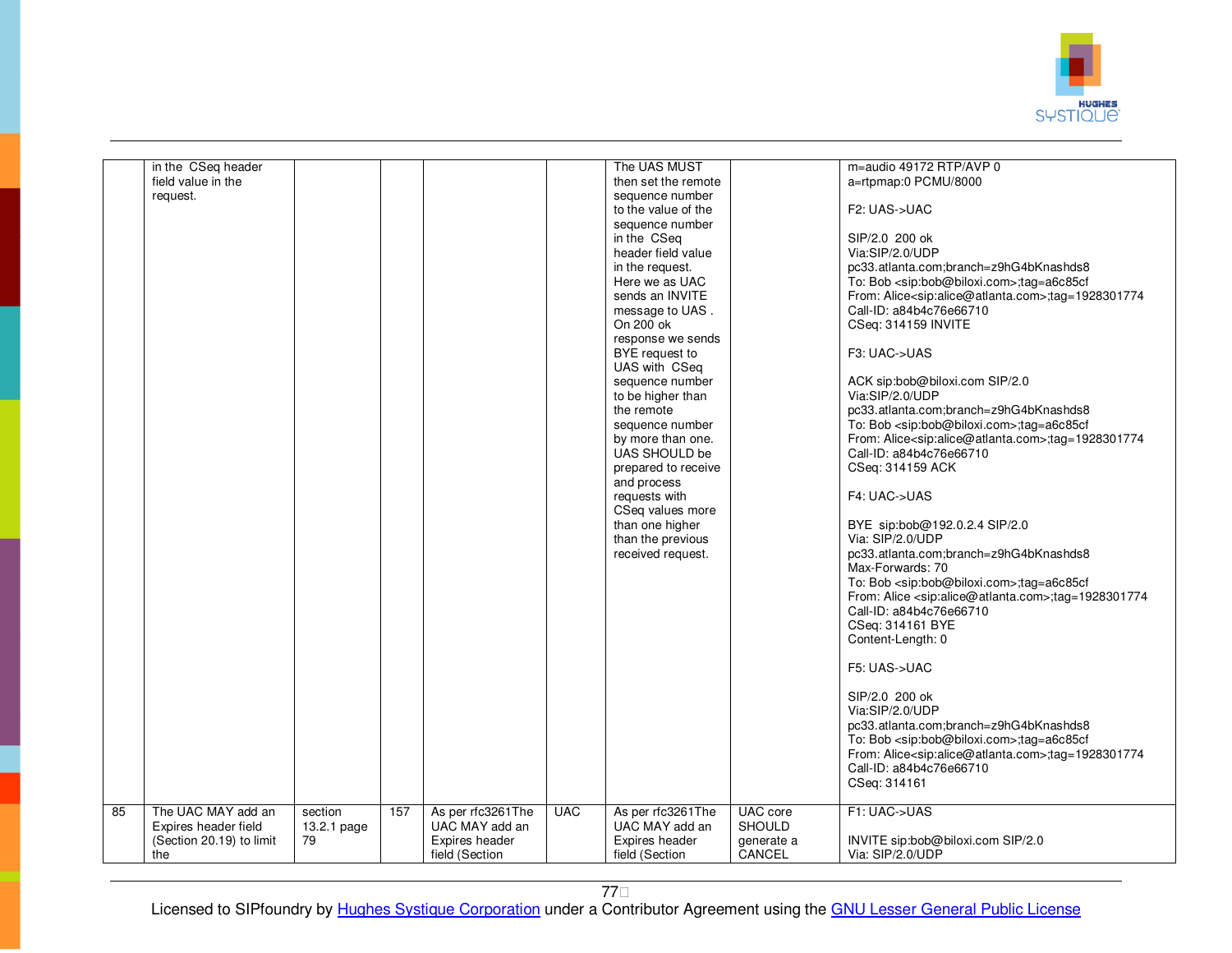

|    | validity of the invitation.<br>If the time indicated in<br>the Expires header field<br>is reached and no final<br>answer for the INVITE<br>has been received, the<br><b>UAC core SHOULD</b><br>generate a CANCEL<br>request for the<br>INVITE, as per Section<br>9. |                              |     | 20.19) to limit the<br>validity of the<br>invitation. If the<br>time indicated in<br>the Expires header<br>field is reached<br>and no final<br>answer for the<br><b>INVITE</b> has been<br>received, the UAC<br>core SHOULD<br>generate a<br>CANCEL request<br>for the INVITE, as<br>per Section 9.<br>Here, UAC sends<br><b>INVITE</b> with Expire<br>Header Field. We<br>as UAS does not<br>sends any<br>response to UAC.<br>UAC core<br>SHOULD generate<br>a CANCEL request<br>for the INVITE |            | 20.19) to limit the<br>validity of the<br>invitation. If the<br>time indicated in<br>the Expires header<br>field is reached<br>and no final<br>answer for the<br>INVITE has been<br>received, the UAC<br>core SHOULD<br>generate a<br>CANCEL request<br>for the INVITE, as<br>per Section 9.<br>Here, UAC sends<br><b>INVITE</b> with Expire<br>Header Field. We<br>as UAS does not<br>sends any<br>response to UAC.<br>UAC core<br>SHOULD generate<br>a CANCEL request<br>for the INVITE | request for the<br><b>INVITE</b>                             | pc33.atlanta.com;branch=z9hG4bKnashds8<br>To: Bob <sip:bob@biloxi.com><br/>From: Alice <sip:alice@atlanta.com>;tag=1928301774<br/>Call-ID: a84b4c76e66710<br/>Cseq: 314159<br/>expire: 60<br/>Max-Forwards: 70<br/>Contact: <sip:alice@pc33.atlanta.com><br/>Content-Length: 568<br/><math>v=0</math><br/>o=UserA 2890844526 2890844526 IN IP4 here.com<br/>s=Session SDP<br/>c=IN IP4 pc33.atlanta.com<br/><math>t=0</math> 0<br/>m=audio 49172 RTP/AVP 0<br/>a=rtpmap:0 PCMU/8000<br/>F<sub>2</sub>: UAC-&gt;UAS<br/>CANCEL sip:bob@192.0.2.4 SIP/2.0<br/>Via:SIP/2.0/UDP<br/>pc33.atlanta.com;branch=z9hG4bKnashds8<br/>To: Bob <sip:bob@biloxi.com><br/>From: Alice<sip:alice@atlanta.com>;tag=1928301774<br/>Call-ID: a84b4c76e66710<br/>CSeq: 314159 INVITE<br/>F3: UAS-&gt;UAC<br/>SIP/2.0 200 ok<br/>Via:SIP/2.0/UDP<br/>pc33.atlanta.com;branch=z9hG4bKnashds8<br/>To: Bob <sip:bob@biloxi.com>;tag=a6c85cf<br/>From: Alice<sip:alice@atlanta.com>;tag=1928301774<br/>Call-ID: a84b4c76e66710<br/>CSeq: 314159 CANCEL</sip:alice@atlanta.com></sip:bob@biloxi.com></sip:alice@atlanta.com></sip:bob@biloxi.com></sip:alice@pc33.atlanta.com></sip:alice@atlanta.com></sip:bob@biloxi.com> |
|----|---------------------------------------------------------------------------------------------------------------------------------------------------------------------------------------------------------------------------------------------------------------------|------------------------------|-----|--------------------------------------------------------------------------------------------------------------------------------------------------------------------------------------------------------------------------------------------------------------------------------------------------------------------------------------------------------------------------------------------------------------------------------------------------------------------------------------------------|------------|-------------------------------------------------------------------------------------------------------------------------------------------------------------------------------------------------------------------------------------------------------------------------------------------------------------------------------------------------------------------------------------------------------------------------------------------------------------------------------------------|--------------------------------------------------------------|----------------------------------------------------------------------------------------------------------------------------------------------------------------------------------------------------------------------------------------------------------------------------------------------------------------------------------------------------------------------------------------------------------------------------------------------------------------------------------------------------------------------------------------------------------------------------------------------------------------------------------------------------------------------------------------------------------------------------------------------------------------------------------------------------------------------------------------------------------------------------------------------------------------------------------------------------------------------------------------------------------------------------------------------------------------------------------------------------------------------------------------------------------------------------------------------------|
| 86 | The initial offer MUST<br>be in either an INVITE<br>or, if not there, in the<br>first reliable non-failure<br>message from the UAS<br>back to the UAC. In<br>this specification, that is<br>the final 2xx response.                                                 | section<br>13.2.1 page<br>79 | 158 | For s.no .86, 95<br>and 97 we write<br>can write one<br>single test to check<br>the Behavior of<br>UAS on not<br>receiving the offer<br>in invite.                                                                                                                                                                                                                                                                                                                                               | <b>UAS</b> | As per rfc3261 if<br>the INVITE does<br>not contain a<br>session<br>description, the<br>UAS is being<br>asked to<br>participate in a<br>session, and the<br>UAC has asked<br>that the UAS                                                                                                                                                                                                                                                                                                 | <b>UAS MUST</b><br>contain an offer<br>in 200 ok<br>response | F1: UAC->UAS<br>INVITE sip:bob@biloxi.com SIP/2.0<br>Via: SIP/2.0/UDP<br>pc33.atlanta.com;branch=z9hG4bKnashds8<br>To: Bob <sip:bob@biloxi.com><br/>From: Alice <sip:alice@atlanta.com>;tag=1928301774<br/>Call-ID: a84b4c76e66710<br/>Cseq: 314159<br/>Max-Forwards: 70<br/>Contact: <sip:alice@pc33.atlanta.com></sip:alice@pc33.atlanta.com></sip:alice@atlanta.com></sip:bob@biloxi.com>                                                                                                                                                                                                                                                                                                                                                                                                                                                                                                                                                                                                                                                                                                                                                                                                       |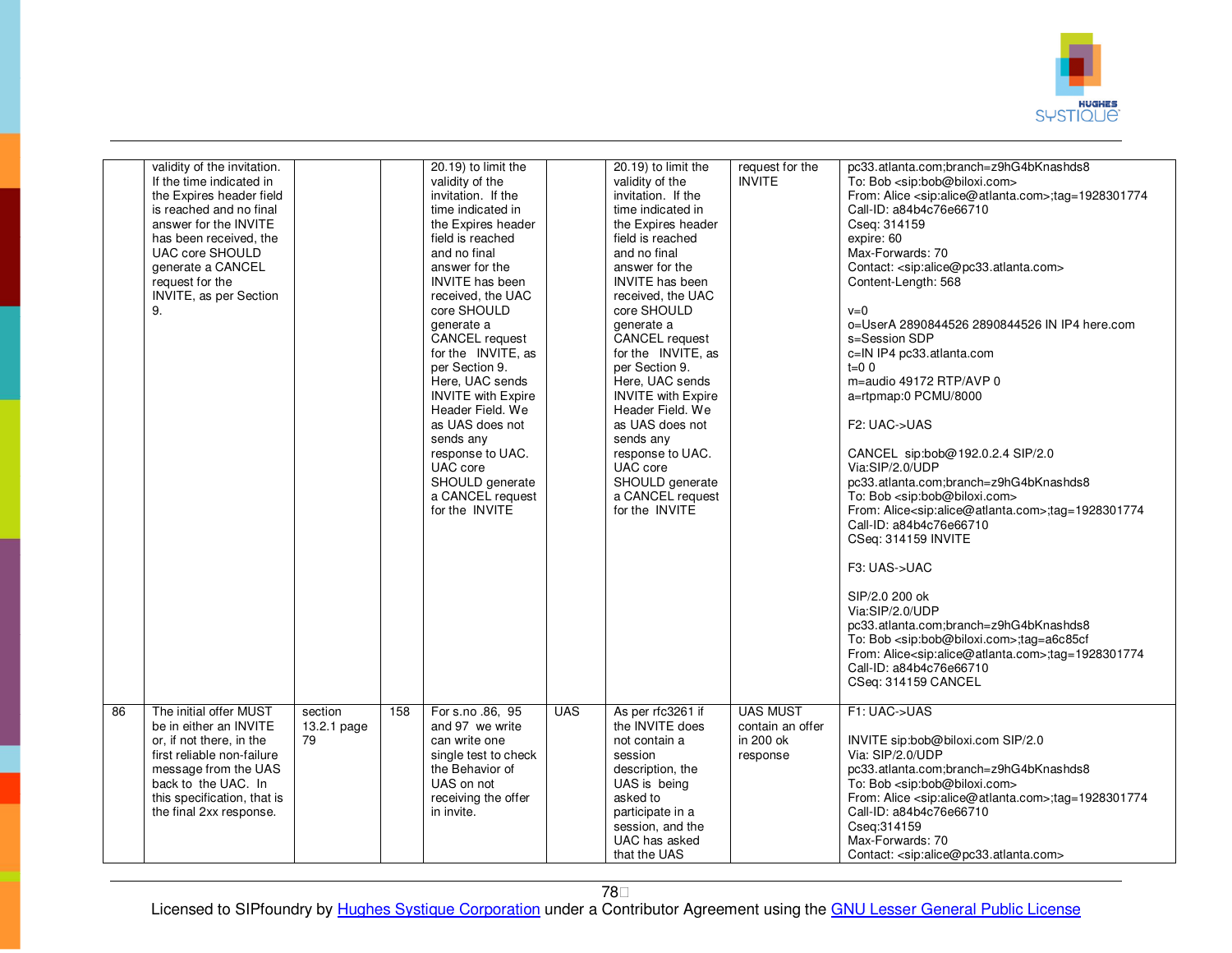

| 87 |                                                                                                                                                                                                                                |                              |     |                                    | <b>UAC</b> | provide the offer of<br>the session. It<br>MUST provide the<br>offer in its first non-<br>failure reliable<br>message back to<br>the UAC.In this<br>specification, that<br>is a 2xx response<br>to the INVITE.<br>Here we as UAC<br>sends an INVITE<br>message to UAS<br>without Session<br>description. UAS<br>MUST contain an<br>offer in 200 ok<br>response | <b>UAC MUST</b>                                                                                                                 | F2: UAS->UAC<br>SIP/2.0 200 ok<br>Via:SIP/2.0/UDP<br>pc33.atlanta.com;branch=z9hG4bKnashds8<br>To: Bob <sip:bob@biloxi.com>;tag=a6c85cf<br/>From: Alice<sip:alice@atlanta.com>:tag=1928301774<br/>Call-ID: a84b4c76e66710<br/>CSeq: 314159 INVITE<br/>Content-Length: 568<br/><math>v=0</math><br/>o=UserA 2890844526 2890844526 IN IP4 here.com<br/>s=Session SDP<br/>c=IN IP4 pc33.atlanta.com<br/><math>t = 0.0</math><br/>m=audio 49172 RTP/AVP 0<br/>a=rtpmap:0 PCMU/8000<br/>F3: UAC-&gt;UAS<br/>ACK sip:bob@192.0.2.4 SIP/2.0<br/>Via: SIP/2.0/UDP<br/>pc33.atlanta.com;branch=z9hG4bKnashds8<br/>Max-Forwards: 70<br/>To: Bob <sip:bob@biloxi.com>;tag=a6c85cf<br/>From: Alice <sip:alice@atlanta.com>;tag=1928301774<br/>Call-ID: a84b4c76e66710<br/>CSeq: 314159 ACK<br/>Content-Length: 568<br/><math>v=0</math><br/>o=UserA 2890844526 2890844526 IN IP4 here.com<br/>s=Session SDP<br/>c=IN IP4 pc33.atlanta.com<br/><math>t=0</math> 0<br/>m=audio 49172 RTP/AVP 0<br/>a=rtpmap:0 PCMU/8000<br/>F1: UAC-&gt;UAS</sip:alice@atlanta.com></sip:bob@biloxi.com></sip:alice@atlanta.com></sip:bob@biloxi.com> |
|----|--------------------------------------------------------------------------------------------------------------------------------------------------------------------------------------------------------------------------------|------------------------------|-----|------------------------------------|------------|----------------------------------------------------------------------------------------------------------------------------------------------------------------------------------------------------------------------------------------------------------------------------------------------------------------------------------------------------------------|---------------------------------------------------------------------------------------------------------------------------------|-------------------------------------------------------------------------------------------------------------------------------------------------------------------------------------------------------------------------------------------------------------------------------------------------------------------------------------------------------------------------------------------------------------------------------------------------------------------------------------------------------------------------------------------------------------------------------------------------------------------------------------------------------------------------------------------------------------------------------------------------------------------------------------------------------------------------------------------------------------------------------------------------------------------------------------------------------------------------------------------------------------------------------------------------------------------------------------------------------------------------|
|    | If the initial offer is in<br>an INVITE, the answer<br>MUST be in a reliable<br>non-failure message<br>from UAS back to UAC<br>which is correlated to<br>that INVITE. For this<br>specification, that is<br>only the final 2xx | section<br>13.2.1 page<br>80 | 159 | We can write Test<br>case for UAC. |            | As per rfc3261<br><b>UAC MUST treat</b><br>the first session<br>description it<br>receives as the<br>answer, and MUST<br>ignore any session<br>descriptions in<br>subsequent                                                                                                                                                                                   | treat the first<br>session<br>description it<br>receives as the<br>answer, and<br>MUST ignore<br>any session<br>descriptions in | INVITE sip:bob@biloxi.com SIP/2.0<br>Via: SIP/2.0/UDP<br>pc33.atlanta.com;branch=z9hG4bKnashds8<br>To: Bob <sip:bob@biloxi.com><br/>From: Alice <sip:alice@atlanta.com>;tag=1928301774<br/>Call-ID: a84b4c76e66710<br/>CSeq: 314159</sip:alice@atlanta.com></sip:bob@biloxi.com>                                                                                                                                                                                                                                                                                                                                                                                                                                                                                                                                                                                                                                                                                                                                                                                                                                        |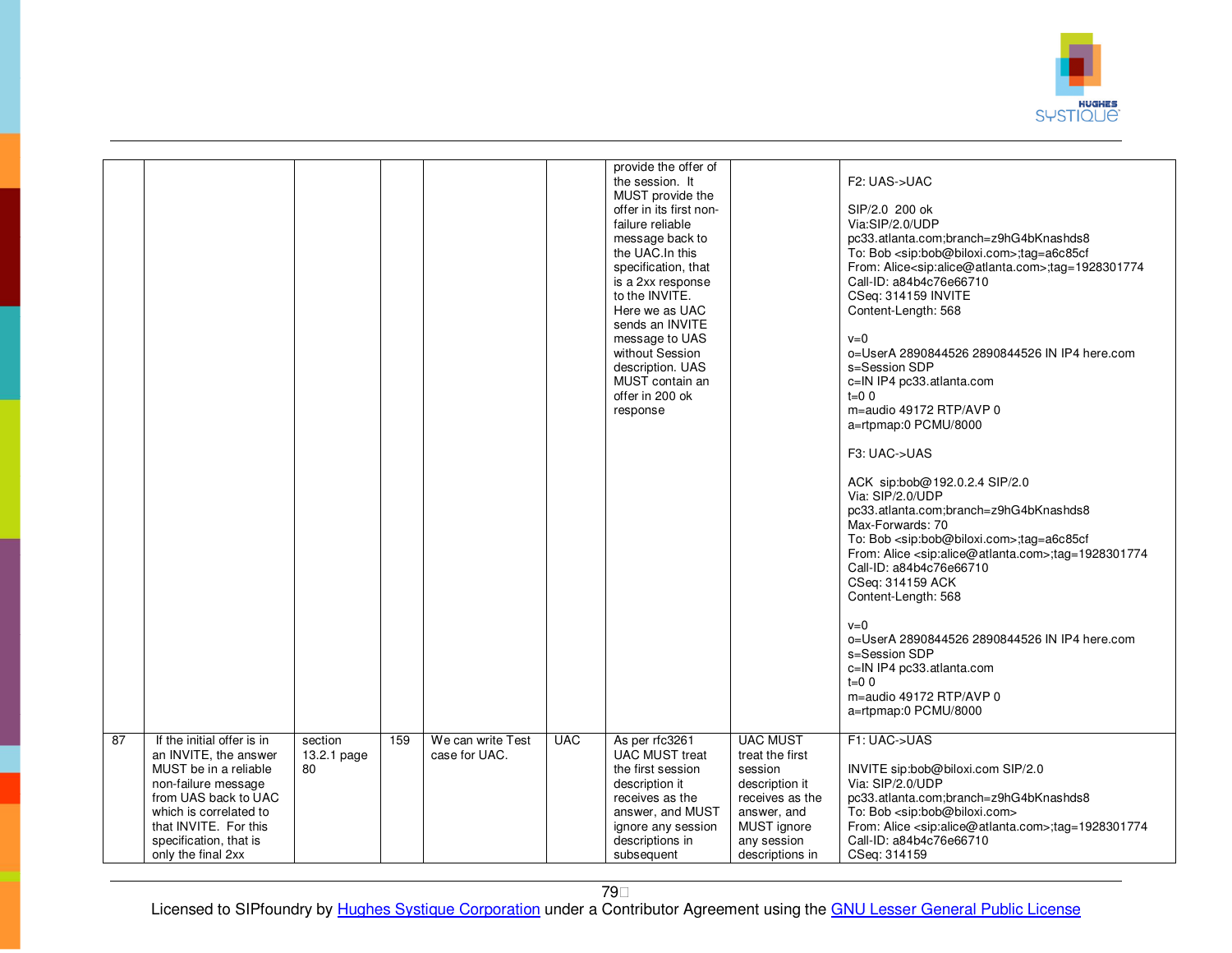

| response to that<br>INVITE. That same<br>exact answer MAY<br>also be placed in any<br>provisional responses<br>sent prior to the<br>answer. The UAC<br>MUST treat the first<br>session description it<br>receives as the answer,<br>and MUST ignore any<br>session descriptions in<br>subsequent responses<br>to the initial INVITE. |  |  | responses to the<br>initial INVITE. Here<br>we as UAS sends<br>two different SDP<br>with two 200 ok<br>response with<br>session<br>descriptions. | subsequent<br>responses to the<br>initial INVITE. | Max-Forwards: 70<br>Contact: <sip:alice@pc33.atlanta.com><br/>Content-Length: 568<br/><math>v=0</math><br/>0=UserA 2890844526 2890844526 IN IP4 here.com<br/>s=Session SDP<br/>c=IN IP4 pc33.atlanta.com<br/><math>t=0</math> 0<br/>m=audio 49172 RTP/AVP 0<br/>a=rtpmap:0 PCMU/8000<br/>F2: UAS-&gt;UAC<br/>SIP/2.0 200 ok<br/>Via:SIP/2.0/UDP<br/>pc33.atlanta.com;branch=z9hG4bKnashds8<br/>To: Bob <sip:bob@biloxi.com>;tag=a6c85cf<br/>From: Alice<sip:alice@atlanta.com>;tag=1928301774<br/>Call-ID: a84b4c76e66710<br/>CSeq: 314159 INVITE<br/>Content-Length: 568<br/><math>v=0</math><br/>o=UserA 2890844526 2890844526 IN IP4 here.com<br/>s=Session SDP<br/>c=IN IP4 pc33.atlanta.com<br/><math>t=0</math> 0<br/>m=audio 49172 RTP/AVP 0<br/>a=rtpmap:0 PCMU/8000<br/>F2: UAS-&gt;UAC<br/>SIP/2.0 200 ok<br/>Via:SIP/2.0/UDP<br/>pc33.atlanta.com;branch=z9hG4bKnashds8<br/>To: Bob <sip:bob@biloxi.com>;tag=a6c85cf<br/>From: Alice<sip:alice@atlanta.com>;tag=1928301774<br/>Call-ID: a84b4c76e66710<br/>CSeq: 314159 INVITE<br/>Content-Length: 569<br/><math>v=0</math><br/>o=UserA 2890844526 2890844526 IN IP4 here.com<br/>s=Session SDP</sip:alice@atlanta.com></sip:bob@biloxi.com></sip:alice@atlanta.com></sip:bob@biloxi.com></sip:alice@pc33.atlanta.com> |
|--------------------------------------------------------------------------------------------------------------------------------------------------------------------------------------------------------------------------------------------------------------------------------------------------------------------------------------|--|--|--------------------------------------------------------------------------------------------------------------------------------------------------|---------------------------------------------------|-----------------------------------------------------------------------------------------------------------------------------------------------------------------------------------------------------------------------------------------------------------------------------------------------------------------------------------------------------------------------------------------------------------------------------------------------------------------------------------------------------------------------------------------------------------------------------------------------------------------------------------------------------------------------------------------------------------------------------------------------------------------------------------------------------------------------------------------------------------------------------------------------------------------------------------------------------------------------------------------------------------------------------------------------------------------------------------------------------------------------------------------------------------------------------------------------------------------------------------------------------------------------------------|
|                                                                                                                                                                                                                                                                                                                                      |  |  |                                                                                                                                                  |                                                   | c=IN IP4 pc33.atlanta.com<br>$t=0$ 0<br>m=audio 49188 RTP/AVP 0                                                                                                                                                                                                                                                                                                                                                                                                                                                                                                                                                                                                                                                                                                                                                                                                                                                                                                                                                                                                                                                                                                                                                                                                                   |
|                                                                                                                                                                                                                                                                                                                                      |  |  |                                                                                                                                                  |                                                   | a=rtpmap:0 PCMU/8000                                                                                                                                                                                                                                                                                                                                                                                                                                                                                                                                                                                                                                                                                                                                                                                                                                                                                                                                                                                                                                                                                                                                                                                                                                                              |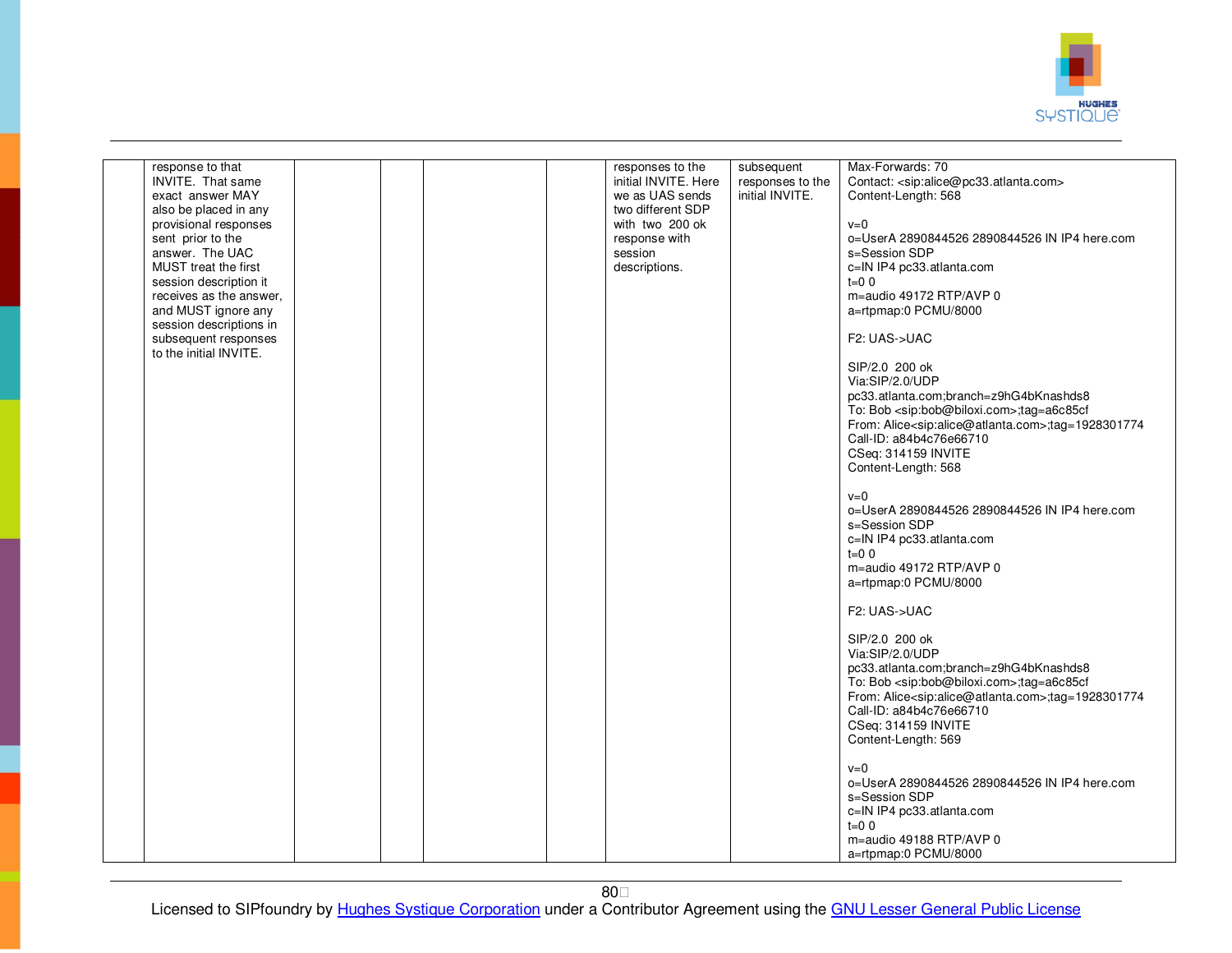

| 88 | If the initial offer is in                                                                                                                                                                        |                              |     | We as UAS check                                                            | <b>UAC</b> |                                                                                                                                                                                                                                                                                                                                                                                                                                                                                                                                        | <b>UAS MUST</b>            | F4: UAC->UAS<br>ACK sip:bob@192.0.2.4 SIP/2.0<br>Via: SIP/2.0/UDP<br>pc33.atlanta.com;branch=z9hG4bKnashds8<br>Max-Forwards: 70<br>To: Bob <sip:bob@biloxi.com>;tag=a6c85cf<br/>From: Alice <sip:alice@atlanta.com>;tag=1928301774<br/>Call-ID: a84b4c76e66710<br/>CSeq: 314159 ACK<br/>F1: UAC-&gt;UAS</sip:alice@atlanta.com></sip:bob@biloxi.com>                                                                                                                                                                                                                                                                                                                                                                                                                                                                                                                                                                                                                                                                                                                                                               |
|----|---------------------------------------------------------------------------------------------------------------------------------------------------------------------------------------------------|------------------------------|-----|----------------------------------------------------------------------------|------------|----------------------------------------------------------------------------------------------------------------------------------------------------------------------------------------------------------------------------------------------------------------------------------------------------------------------------------------------------------------------------------------------------------------------------------------------------------------------------------------------------------------------------------------|----------------------------|--------------------------------------------------------------------------------------------------------------------------------------------------------------------------------------------------------------------------------------------------------------------------------------------------------------------------------------------------------------------------------------------------------------------------------------------------------------------------------------------------------------------------------------------------------------------------------------------------------------------------------------------------------------------------------------------------------------------------------------------------------------------------------------------------------------------------------------------------------------------------------------------------------------------------------------------------------------------------------------------------------------------------------------------------------------------------------------------------------------------|
|    | the first reliable non-<br>failure message from<br>the UAS back to UAC,<br>the answer MUST be in<br>the acknowledgment for<br>that message (in this<br>specification, ACK for a<br>2xx response). | section<br>13.2.1 page<br>80 | 160 | the behavior of<br>UAC on not<br>receiving offer in<br>200 <sub>o</sub> k. |            | As per rfc326If the<br>initial offer is in the<br>first reliable non-<br>failure message<br>from the UAS back<br>to UAC, the<br>answer MUST be<br>in the<br>acknowledgment<br>for that message<br>(in this<br>specification, ACK<br>for a $2xx$<br>response). Here<br>we are going<br>opposite to it. We<br>as UAC sends<br><b>INVITE</b> without<br>session<br>description. UAS<br>sends session<br>description with<br>200 ok. On<br>sending ACK we<br>do not send<br>session<br>description. UAS<br>MUST response<br>back with 4xx. | response back<br>with 415. | INVITE sip:bob@biloxi.com SIP/2.0<br>Via: SIP/2.0/UDP<br>pc33.atlanta.com;branch=z9hG4bKnashds8<br>To: Bob <sip:bob@biloxi.com><br/>From: Alice <sip:alice@atlanta.com>;tag=1928301774<br/>Call-ID: a84b4c76e66710<br/>CSeq: 314159<br/>Max-Forwards: 70<br/>Contact: <sip:alice@pc33.atlanta.com><br/>F2: UAS-&gt;UAC<br/>SIP/2.0 200 ok<br/>Via:SIP/2.0/UDP<br/>pc33.atlanta.com;branch=z9hG4bKnashds8<br/>To: Bob <sip:bob@biloxi.com> ;tag=a6c85cf<br/>From: Alice<sip:alice@atlanta.com>;tag=1928301774<br/>Call-ID: a84b4c76e66710<br/>CSeq: 314159 INVITE<br/>Content-Length: 0<br/>F3: UAC-&gt;UAS<br/>ACK sip:bob@192.0.2.4 SIP/2.0<br/>Via: SIP/2.0/UDP<br/>pc33.atlanta.com;branch=z9hG4bKnashds8<br/>Max-Forwards: 70<br/>To: Bob <sip:bob@biloxi.com>;tag=a6c85cf<br/>From: Alice <sip:alice@atlanta.com>;tag=1928301774<br/>Call-ID: a84b4c76e66710<br/>CSeq: 314159 ACK<br/>F4: UAS-&gt;UAC<br/>SIP/2.0 415<br/>Via:SIP/2.0/UDP</sip:alice@atlanta.com></sip:bob@biloxi.com></sip:alice@atlanta.com></sip:bob@biloxi.com></sip:alice@pc33.atlanta.com></sip:alice@atlanta.com></sip:bob@biloxi.com> |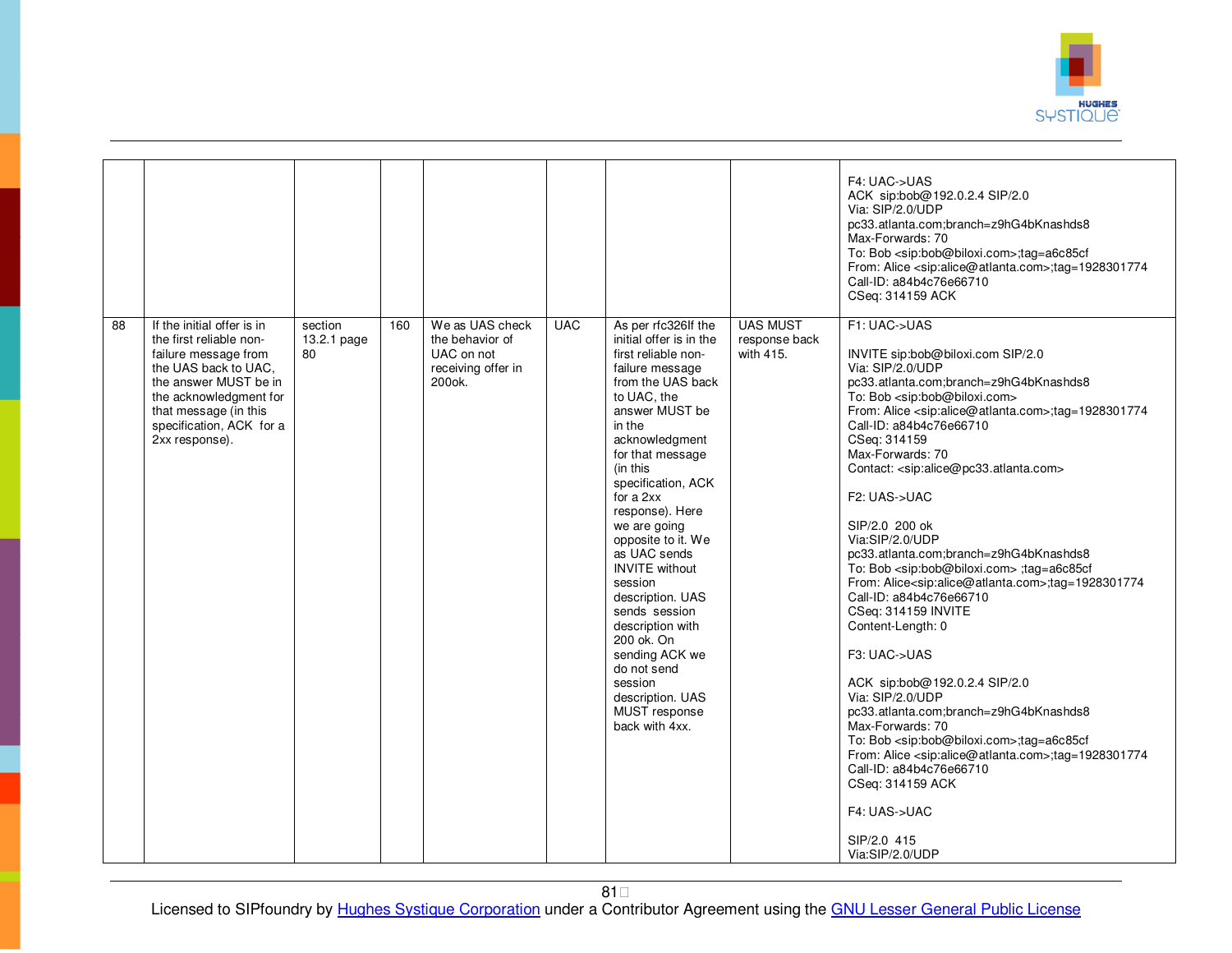

|    |                                                                                                                                                                                                                                                                                                                                   |                              |     |                                    |            |                                                                                                                                                                                                                                                                                                                                                                                                                                                                                                                                                                                                                          |                                                                                                       | pc33.atlanta.com;branch=z9hG4bKnashds8<br>To: Bob <sip:bob@biloxi.com>;tag=a6c85cf<br/>From: Alice<sip:alice@atlanta.com>:tag=1928301774<br/>Call-ID: a84b4c76e66710<br/>CSeq: 314159<br/>F3: UAC-&gt;UAS<br/>ACK sip:bob@192.0.2.4 SIP/2.0<br/>Via: SIP/2.0/UDP<br/>pc33.atlanta.com;branch=z9hG4bKnashds8<br/>Max-Forwards: 70<br/>To: Bob <sip:bob@biloxi.com>;tag=a6c85cf<br/>From: Alice <sip:alice@atlanta.com>;tag=1928301774<br/>Call-ID: a84b4c76e66710<br/>CSeq: 314159 ACK</sip:alice@atlanta.com></sip:bob@biloxi.com></sip:alice@atlanta.com></sip:bob@biloxi.com>                                                                                                                                                                                                                                                                                                                                                                                                 |
|----|-----------------------------------------------------------------------------------------------------------------------------------------------------------------------------------------------------------------------------------------------------------------------------------------------------------------------------------|------------------------------|-----|------------------------------------|------------|--------------------------------------------------------------------------------------------------------------------------------------------------------------------------------------------------------------------------------------------------------------------------------------------------------------------------------------------------------------------------------------------------------------------------------------------------------------------------------------------------------------------------------------------------------------------------------------------------------------------------|-------------------------------------------------------------------------------------------------------|---------------------------------------------------------------------------------------------------------------------------------------------------------------------------------------------------------------------------------------------------------------------------------------------------------------------------------------------------------------------------------------------------------------------------------------------------------------------------------------------------------------------------------------------------------------------------------------------------------------------------------------------------------------------------------------------------------------------------------------------------------------------------------------------------------------------------------------------------------------------------------------------------------------------------------------------------------------------------------|
| 89 | Once the UAS has<br>sent or received an<br>answer to the initial<br>offer, it MUST NOT<br>generate subsequent<br>offers in any responses<br>to the initial INVITE.<br>This means that a UAS<br>based on this<br>specification alone can<br>never generate<br>subsequent offers until<br>completion of the initial<br>transaction. | section<br>13.2.1 page<br>80 | 161 | We can write Test<br>case for UAS. | <b>UAS</b> | As per rfc3261<br>once the UAS has<br>sent or received an<br>answer to the initial<br>offer, it MUST NOT<br>generate<br>subsequent offers<br>in any responses<br>to the initial<br><b>INVITE. This</b><br>means that a UAS<br>based on this<br>specification alone<br>can never generate<br>subsequent offers<br>until completion of<br>the initial<br>transaction. Here<br>we as UAC sends<br>INVITE to UAS. On<br>multiple same<br>response we check<br>whether UAS<br>sends multiple<br>offers in it or not.<br><b>UAS MUST NOT</b><br>generate<br>subsequent offers<br>in any responses<br>to the initial<br>INVITE. | <b>UAS MUST</b><br>NOT generate<br>subsequent<br>offers in any<br>responses to the<br>initial INVITE. | F1: UAC->UAS<br>INVITE sip:bob@biloxi.com SIP/2.0<br>Via: SIP/2.0/UDP<br>pc33.atlanta.com;branch=z9hG4bKnashds8<br>To: Bob <sip:bob@biloxi.com><br/>From: Alice <sip:alice@atlanta.com>;tag=1928301774<br/>Call-ID: a84b4c76e66710<br/>CSeq:314159<br/>Max-Forwards: 70<br/>Contact: <sip:alice@pc33.atlanta.com><br/>Content-Length: 568<br/><math>v=0</math><br/>o=UserA 2890844526 2890844526 IN IP4 here.com<br/>s=Session SDP<br/>c=IN IP4 pc33.atlanta.com<br/><math>t = 0.0</math><br/>m=audio 49172 RTP/AVP 0<br/>a=rtpmap:0 PCMU/8000<br/>F2: UAS-&gt;UAC<br/>SIP/2.0 200 ok<br/>Via:SIP/2.0/UDP<br/>pc33.atlanta.com;branch=z9hG4bKnashds8<br/>To: Bob <sip:bob@biloxi.com>;tag=a6c85cf<br/>From: Alice<sip:alice@atlanta.com>;tag=1928301774<br/>Call-ID: a84b4c76e66710<br/>CSeq: 314159 INVITE<br/>Content-Length: 568<br/><math>v=0</math></sip:alice@atlanta.com></sip:bob@biloxi.com></sip:alice@pc33.atlanta.com></sip:alice@atlanta.com></sip:bob@biloxi.com> |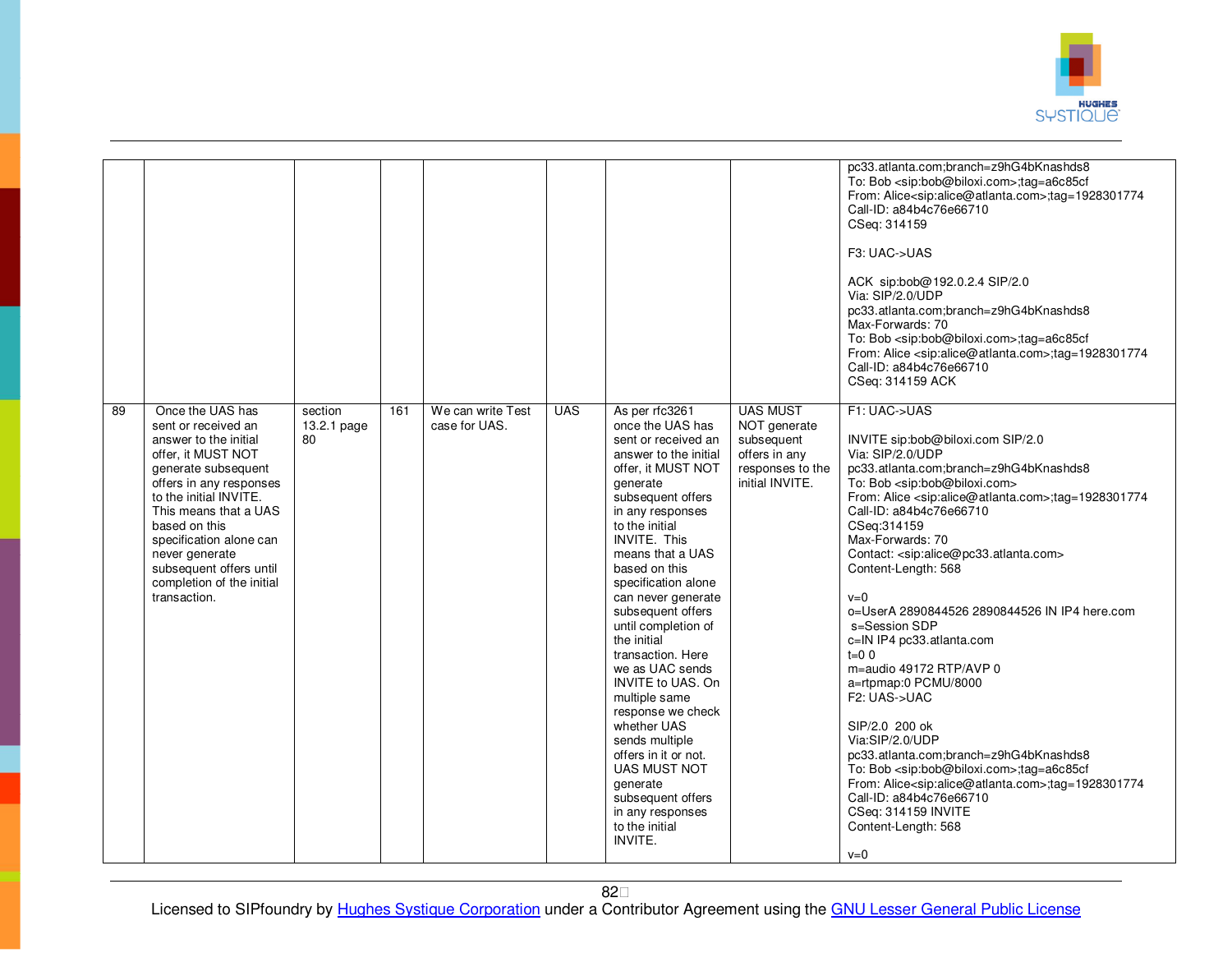

|    |                                                                                                                                                                                                                                                                                                                                                      |                                |     |                                    |            |                                    |                                  | o=UserA 2890844526 2890844526 IN IP4 here.com<br>s=Session SDP<br>c=IN IP4 pc33.atlanta.com<br>$t=0$ 0<br>m=audio 49172 RTP/AVP 0<br>a=rtpmap:0 PCMU/8000<br>F3: UAC->UAS<br>ACK sip:bob@192.0.2.4 SIP/2.0<br>Via: SIP/2.0/UDP<br>pc33.atlanta.com;branch=z9hG4bKnashds8<br>Max-Forwards: 70<br>To: Bob <sip:bob@biloxi.com>;tag=a6c85cf<br/>From: Alice <sip:alice@atlanta.com>;tag=1928301774<br/>Call-ID: a84b4c76e66710<br/>CSeq: 314159 ACK</sip:alice@atlanta.com></sip:bob@biloxi.com> |
|----|------------------------------------------------------------------------------------------------------------------------------------------------------------------------------------------------------------------------------------------------------------------------------------------------------------------------------------------------------|--------------------------------|-----|------------------------------------|------------|------------------------------------|----------------------------------|-----------------------------------------------------------------------------------------------------------------------------------------------------------------------------------------------------------------------------------------------------------------------------------------------------------------------------------------------------------------------------------------------------------------------------------------------------------------------------------------------|
| 90 | Once the INVITE has<br>been passed to the<br><b>INVITE</b> client<br>transaction, the UAC<br>waits for responses for<br>the INVITE. If the<br><b>INVITE</b> client<br>transaction returns a<br>timeout rather than a<br>response the TU acts<br>as if a 408 (Request<br>Timeout) response had<br>been received, as<br>described in Section<br>8.1.3. | section<br>13.2.2 page<br>81   |     | This cannot be whitebox tested     |            |                                    |                                  |                                                                                                                                                                                                                                                                                                                                                                                                                                                                                               |
| 91 | A 3xx response may<br>contain one or more<br>Contact header field<br>values providing new<br>addresses where the<br>callee might be<br>reachable. Depending<br>on the status code of<br>the 3xx response (see<br>Section 21.3), the UAC<br>MAY choose to try<br>those new addresses.                                                                 | section<br>13.2.2.2<br>page 81 |     | Same as case 123                   |            |                                    |                                  |                                                                                                                                                                                                                                                                                                                                                                                                                                                                                               |
| 92 | The UAC core MUST<br>generate an ACK                                                                                                                                                                                                                                                                                                                 | section<br>13.2.2.4            | 162 | We can write Test<br>case for UAC. | <b>UAC</b> | As per rfc3261 the<br>ACK have the | <b>UAC MUST</b><br>have the same | F1: UAC->UAS                                                                                                                                                                                                                                                                                                                                                                                                                                                                                  |
|    |                                                                                                                                                                                                                                                                                                                                                      |                                |     |                                    |            |                                    |                                  |                                                                                                                                                                                                                                                                                                                                                                                                                                                                                               |

83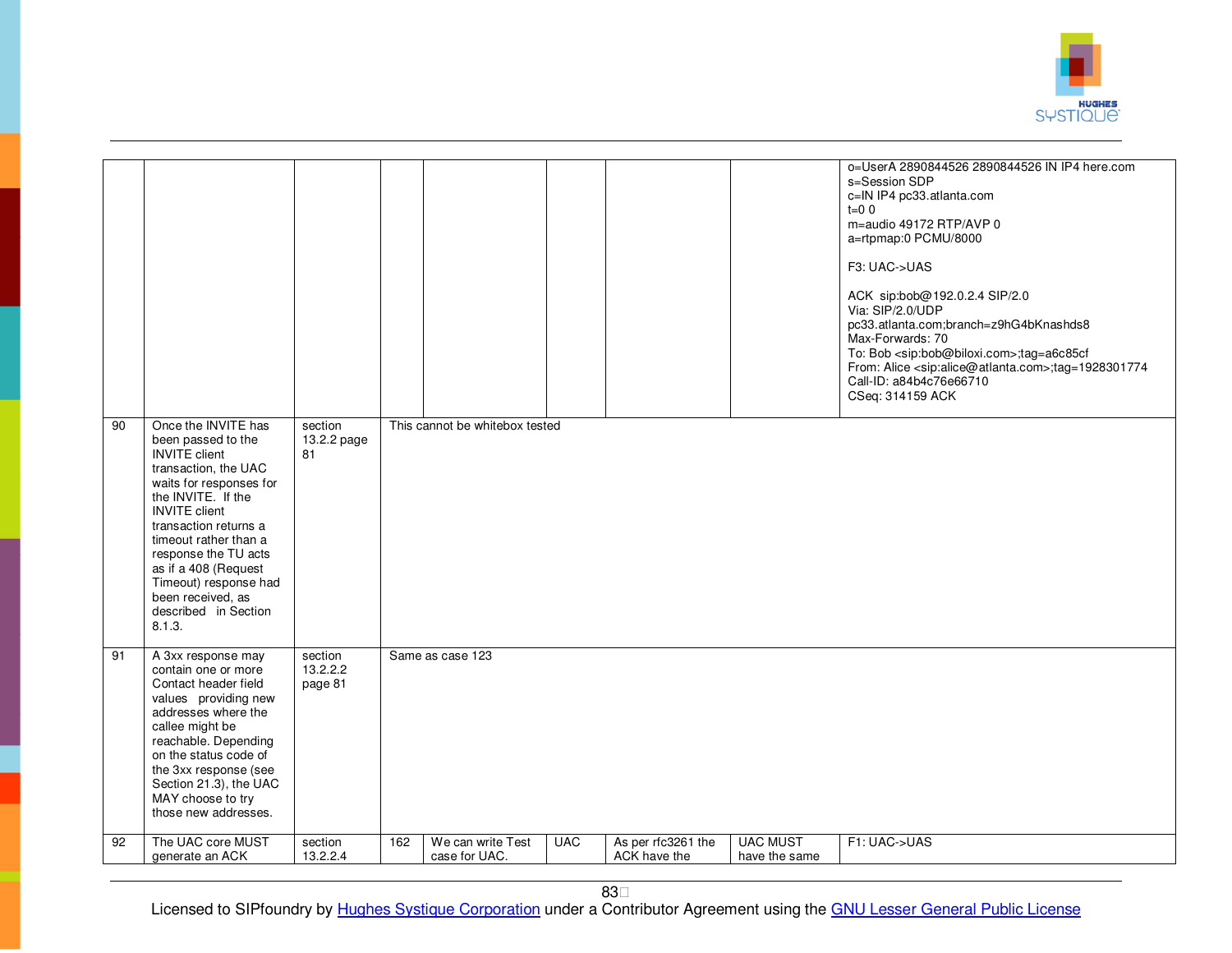

|    | request for each 2xx<br>received from the<br>transaction layer. The<br>header fields of the<br>ACK are constructed in<br>the same way as for                                                                                                                                                                                                                                                                                                                                                                     | page 82 |     |                  |            | same Cseg no. as<br>for original request<br>and if 200 ok                                                                                                                                                                | Cseq no. in ACK<br>as for original<br>request and if                        | INVITE sip:bob@biloxi.com SIP/2.0<br>Via: SIP/2.0/UDP<br>pc33.atlanta.com;branch=z9hG4bKnashds8                                                                                                                                                                                                                                                                                                                                                                                                                                                                                                                                                                                                                                                                                                           |
|----|------------------------------------------------------------------------------------------------------------------------------------------------------------------------------------------------------------------------------------------------------------------------------------------------------------------------------------------------------------------------------------------------------------------------------------------------------------------------------------------------------------------|---------|-----|------------------|------------|--------------------------------------------------------------------------------------------------------------------------------------------------------------------------------------------------------------------------|-----------------------------------------------------------------------------|-----------------------------------------------------------------------------------------------------------------------------------------------------------------------------------------------------------------------------------------------------------------------------------------------------------------------------------------------------------------------------------------------------------------------------------------------------------------------------------------------------------------------------------------------------------------------------------------------------------------------------------------------------------------------------------------------------------------------------------------------------------------------------------------------------------|
|    | any request sent within<br>a dialog (see<br>Section12) with the<br>exception of the CSeq<br>and the header fields<br>related to<br>authentication. The<br>sequence number of<br>the CSeq header field<br>MUST be the same as<br>the INVITE being<br>acknowledged, but the<br>CSeq method MUST be<br>ACK. The ACK MUST<br>contain the same<br>credentials as the<br>INVITE. If the 2xx<br>contains an offer<br>(based on the rules<br>above), the ACK MUST<br>carry an answer in its<br>body. If the offer in the |         |     |                  |            | response contain<br>offer than UAC<br>MUST sends offer<br>in ACK. Here we<br>as UAS sends 200<br>ok with offer for<br>INVITE sends by<br>UAC. On ACK we<br>as UAS check<br>whether ACK have<br>same Cseq and a<br>offer. | 200 ok response<br>contain offer<br>than UAC<br>MUST sends<br>offer in ACK. | To: Bob <sip:bob@biloxi.com><br/>From: Alice <sip:alice@atlanta.com>;tag=1928301774<br/>Call-ID: a84b4c76e66710<br/>CSeq:<br/>Max-Forwards: 70<br/>Contact: <sip:alice@pc33.atlanta.com><br/>F2: UAS-&gt;UAC<br/>SIP/2.0 200 ok<br/>Via:SIP/2.0/UDP<br/>pc33.atlanta.com;branch=z9hG4bKnashds8<br/>To: Bob <sip:bob@biloxi.com>;tag=a6c85cf<br/>From: Alice<sip:alice@atlanta.com>;tag=1928301774<br/>Call-ID: a84b4c76e66710<br/>CSeq: 314159 INVITE<br/>Content-Length: 568<br/><math>v=0</math><br/>o=UserA 2890844526 2890844526 IN IP4 here.com<br/>s=Session SDP<br/>c=IN IP4 pc33.atlanta.com<br/><math>t = 0</math> 0<br/>m=audio 49172 RTP/AVP 0<br/>a=rtpmap:0 PCMU/8000</sip:alice@atlanta.com></sip:bob@biloxi.com></sip:alice@pc33.atlanta.com></sip:alice@atlanta.com></sip:bob@biloxi.com> |
| 93 | 2xx response is not<br>acceptable, the UAC<br>core MUST generate a<br>valid answer in the ACK<br>and then send a BYE<br>immediately.<br>If the request is an                                                                                                                                                                                                                                                                                                                                                     | section | 163 | Same as case 160 | <b>UAS</b> | As per rfc3261 If                                                                                                                                                                                                        | <b>UAS MUST</b>                                                             | F3: UAC->UAS<br>ACK sip:bob@192.0.2.4 SIP/2.0<br>Via: SIP/2.0/UDP<br>pc33.atlanta.com;branch=z9hG4bKnashds8<br>Max-Forwards: 70<br>To: Bob <sip:bob@biloxi.com>;tag=a6c85cf<br/>From: Alice <sip:alice@atlanta.com>;tag=1928301774<br/>Call-ID: a84b4c76e66710<br/>CSeq: 314159 ACK<br/>Content-Length: 568<br/><math>v=0</math><br/>o=UserA 2890844526 2890844526 IN IP4 here.com<br/>s=Session SDP<br/>c=IN IP4 pc33.atlanta.com<br/><math>t = 00</math><br/>m=audio 49172 RTP/AVP 0<br/>a=rtpmap:0 PCMU/8000<br/>F1: UAC-&gt;UAS</sip:alice@atlanta.com></sip:bob@biloxi.com>                                                                                                                                                                                                                          |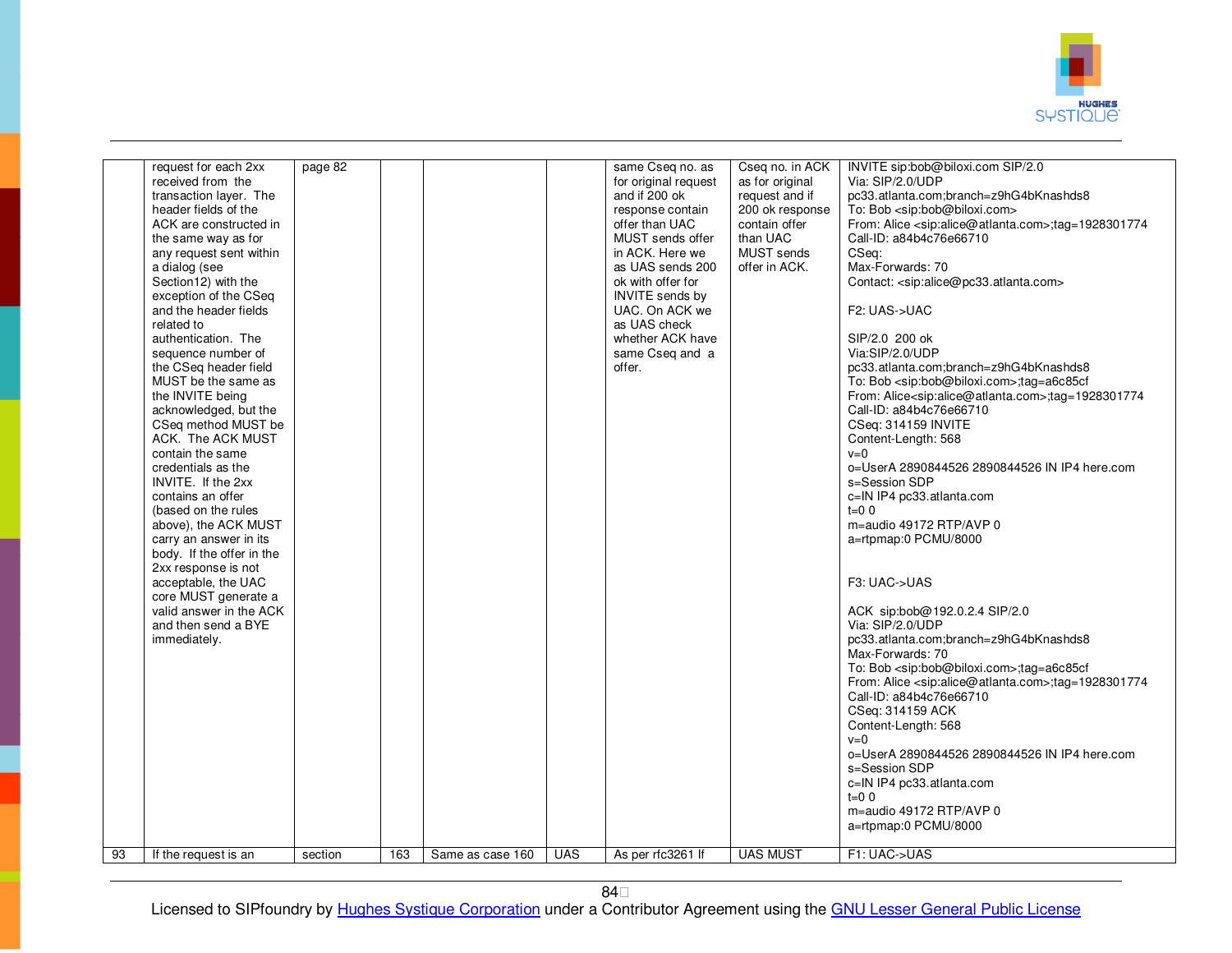

|    | <b>INVITE</b> that contains an<br>Expires header field,<br>the UAS core sets a<br>timer for the number of<br>seconds indicated in<br>the header field value.<br>When the timer fires.<br>the invitation is<br>considered to be<br>expired. If the invitation<br>expires before the UAS<br>has generated a final<br>response, a 487<br>(Request Terminated)<br>response SHOULD be<br>generated. | 13.3.1 page<br>83            |     | but for UAS                              | the request is an<br><b>INVITE</b> that<br>contains an<br>Expires header<br>field, the UAS core<br>sets a timer for the<br>number of seconds<br>indicated in the<br>header field value.<br>When the timer<br>fires, the invitation<br>is considered to be<br>expired. If the<br>invitation expires<br>before the UAS<br>has generated a<br>final response, a<br>487 (Request<br>Terminated)<br>response SHOULD<br>be generated. Here<br>we as UAC sends<br><b>INVITE to UAS</b><br>with Expire header<br>field value zero.<br><b>UAS MUST</b><br>response back with<br>487. | response back<br>with 487. | INVITE sip:bob@biloxi.com SIP/2.0<br>Via: SIP/2.0/UDP<br>pc33.atlanta.com;branch=z9hG4bKnashds8<br>To: Bob <sip:bob@biloxi.com><br/>From: Alice <sip:alice@atlanta.com>;tag=1928301774<br/>Call-ID: a84b4c76e66710<br/>Cseq: 314159<br/>expire: 0<br/>Max-Forwards: 70<br/>Contact: <sip:alice@pc33.atlanta.com><br/>Content-Length: 568<br/><math>v=0</math><br/>o=UserA 2890844526 2890844526 IN IP4 here.com<br/>s=Session SDP<br/>c=IN IP4 pc33.atlanta.com<br/><math>t=0.0</math><br/>m=audio 49172 RTP/AVP 0<br/>a=rtpmap:0 PCMU/8000<br/>F2: UAS-&gt;UAC<br/>SIP/2.0 487 Request terminated<br/>Via:SIP/2.0/UDP<br/>pc33.atlanta.com;branch=z9hG4bKnashds8<br/>To: Bob <sip:bob@biloxi.com>;tag=a6c85cf<br/>From: Alice<sip:alice@atlanta.com>;tag=1928301774<br/>Call-ID: a84b4c76e66710<br/>CSeq: 314159 INVITE<br/>F3: UAS-&gt;UAC<br/>ACK sip:bob@biloxi.com SIP/2.0<br/>Via:SIP/2.0/UDP<br/>pc33.atlanta.com;branch=z9hG4bKnashds8<br/>To: Bob <sip:bob@biloxi.com>;tag=a6c85cf<br/>From: Alice<sip:alice@atlanta.com>;tag=1928301774<br/>Call-ID: a84b4c76e66710<br/>CSeq: 314159 ACK</sip:alice@atlanta.com></sip:bob@biloxi.com></sip:alice@atlanta.com></sip:bob@biloxi.com></sip:alice@pc33.atlanta.com></sip:alice@atlanta.com></sip:bob@biloxi.com> |
|----|------------------------------------------------------------------------------------------------------------------------------------------------------------------------------------------------------------------------------------------------------------------------------------------------------------------------------------------------------------------------------------------------|------------------------------|-----|------------------------------------------|-----------------------------------------------------------------------------------------------------------------------------------------------------------------------------------------------------------------------------------------------------------------------------------------------------------------------------------------------------------------------------------------------------------------------------------------------------------------------------------------------------------------------------------------------------------------------------|----------------------------|------------------------------------------------------------------------------------------------------------------------------------------------------------------------------------------------------------------------------------------------------------------------------------------------------------------------------------------------------------------------------------------------------------------------------------------------------------------------------------------------------------------------------------------------------------------------------------------------------------------------------------------------------------------------------------------------------------------------------------------------------------------------------------------------------------------------------------------------------------------------------------------------------------------------------------------------------------------------------------------------------------------------------------------------------------------------------------------------------------------------------------------------------------------------------------------------------------------------------------------------------------------------|
| 94 | If the request has a tag<br>in the To header field<br>but the dialog identifier<br>does not match any of<br>the existing dialogs, the<br>UAS may have crashed<br>and restarted, or may<br>have received a request                                                                                                                                                                              | section<br>13.3.1 page<br>83 | 164 | This section is covered in test case 154 |                                                                                                                                                                                                                                                                                                                                                                                                                                                                                                                                                                             |                            |                                                                                                                                                                                                                                                                                                                                                                                                                                                                                                                                                                                                                                                                                                                                                                                                                                                                                                                                                                                                                                                                                                                                                                                                                                                                        |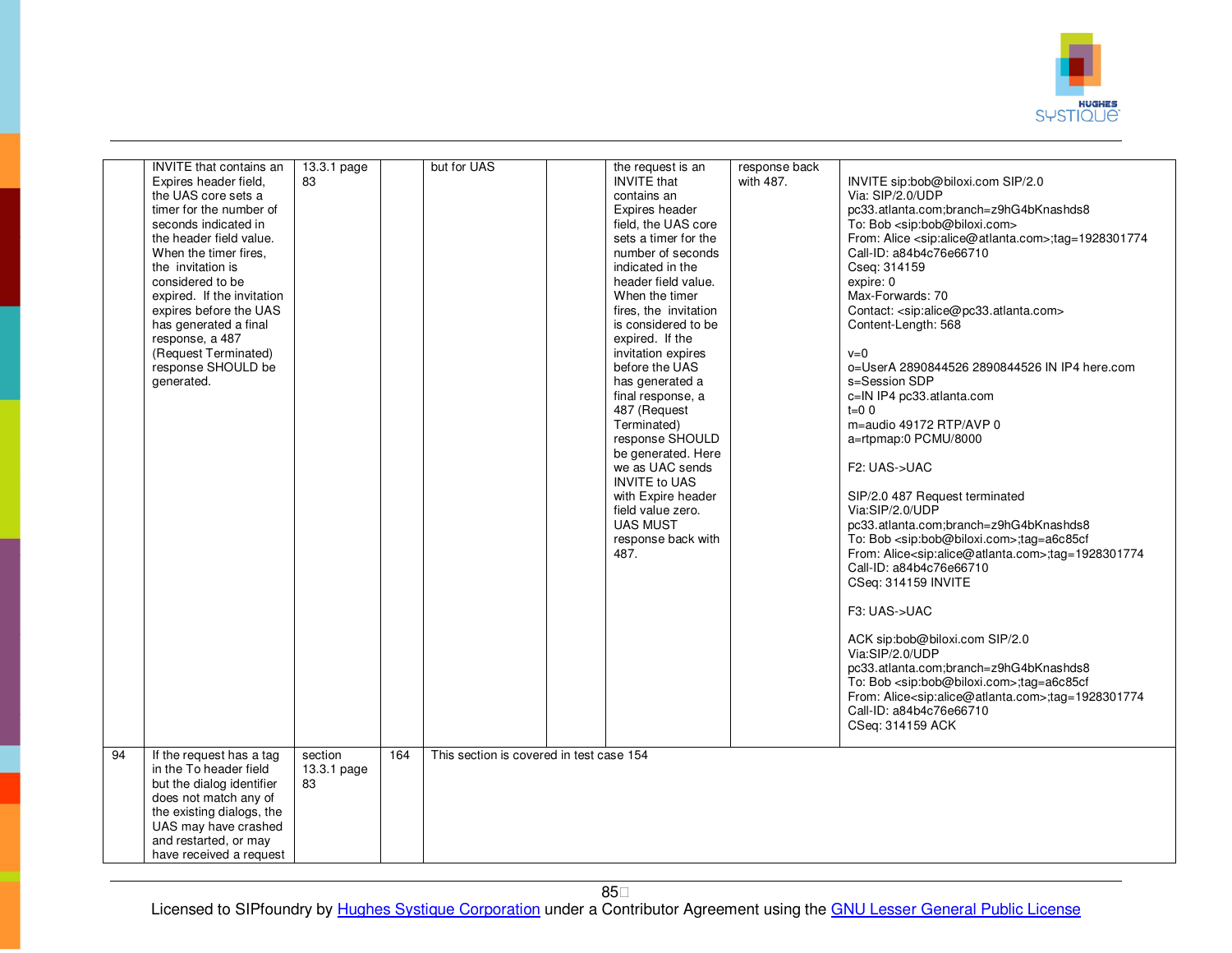

|    | for a different(possibly<br>failed) UAS. Section<br>12.2.2 provides<br>guidelines to achieve a<br>robust behavior under<br>such a situation.                                                                                                                                                                                                                                |                                |     |                                                                              |            |                                                                                                                                                                                                                                                                                                                                                                                                                                                                                 |                                                                                                                        |                                                                                                                                                                                                                                                                                                                                                                                                                                                                                                                                                                                                                                                                                                                                                                                                      |
|----|-----------------------------------------------------------------------------------------------------------------------------------------------------------------------------------------------------------------------------------------------------------------------------------------------------------------------------------------------------------------------------|--------------------------------|-----|------------------------------------------------------------------------------|------------|---------------------------------------------------------------------------------------------------------------------------------------------------------------------------------------------------------------------------------------------------------------------------------------------------------------------------------------------------------------------------------------------------------------------------------------------------------------------------------|------------------------------------------------------------------------------------------------------------------------|------------------------------------------------------------------------------------------------------------------------------------------------------------------------------------------------------------------------------------------------------------------------------------------------------------------------------------------------------------------------------------------------------------------------------------------------------------------------------------------------------------------------------------------------------------------------------------------------------------------------------------------------------------------------------------------------------------------------------------------------------------------------------------------------------|
| 95 | If the INVITE does not<br>contain a session<br>description, the UAS is<br>being asked to<br>participate in a session,<br>and the UAC has asked<br>that the UAS provide<br>the offer of the session.<br>It MUST provide the<br>offer in its first non-<br>failure reliable message<br>back to the UAC. In this<br>specification, that is a<br>2xx response to the<br>INVITE. | section<br>13.3.1 page<br>84   |     | This section is covered in test case 158                                     |            |                                                                                                                                                                                                                                                                                                                                                                                                                                                                                 |                                                                                                                        |                                                                                                                                                                                                                                                                                                                                                                                                                                                                                                                                                                                                                                                                                                                                                                                                      |
| 96 | A common scenario<br>occurs when the callee<br>is currently not willing or<br>able to take additional<br>calls at this end system.<br>A 486 (Busy<br>Here)SHOULD be<br>returned in such a<br>scenario.                                                                                                                                                                      | section<br>13.3.1.3<br>page 85 | 165 | we can write Test<br>case for UAS to<br>check its behavior<br>when UAS busy. | <b>UAS</b> | As per rfc3261 a<br>common scenario<br>occurs when the<br>callee is currently<br>not willing or able<br>to take additional<br>calls at this end<br>system. A 486<br>(Busy<br>Here)SHOULD be<br>returned in such a<br>scenario, here we<br>as UAC sends<br><b>INVITE to UAS.</b><br>After ACK<br>response we<br>sends another<br><b>INVITE</b> with<br>different value.<br>UAS is already<br>engage with first<br>INVITE and<br>SHOULD response<br>to second INVITE<br>with 486. | UAS is already<br>engage with first<br><b>INVITE</b> and<br><b>SHOULD</b><br>response to<br>second INVITE<br>with 486. | F1: UAC->UAS<br>INVITE sip:bob@biloxi.com SIP/2.0<br>Via: SIP/2.0/UDP<br>pc33.atlanta.com;branch=z9hG4bKnashds8<br>To: Bob <sip:bob@biloxi.com><br/>From: Alice <sip:alice@atlanta.com>;tag=1928301774<br/>Call-ID: a84b4c76e66710<br/>Cseq: 314159<br/>Max-Forwards: 70<br/>Contact: <sip:alice@pc33.atlanta.com><br/>Content-Length: 568<br/><math>v=0</math><br/>o=UserA 2890844526 2890844526 IN IP4 here.com<br/>s=Session SDP<br/>c=IN IP4 pc33.atlanta.com<br/><math>t=0</math> 0<br/>m=audio 49172 RTP/AVP 0<br/>a=rtpmap:0 PCMU/8000<br/>F2: UAS-&gt;UAC<br/>SIP/2.0 180 ringing<br/>Via:SIP/2.0/UDP<br/>pc33.atlanta.com;branch=z9hG4bKnashds8<br/>To: Bob <sip:bob@biloxi.com>;tag=a6c85cf</sip:bob@biloxi.com></sip:alice@pc33.atlanta.com></sip:alice@atlanta.com></sip:bob@biloxi.com> |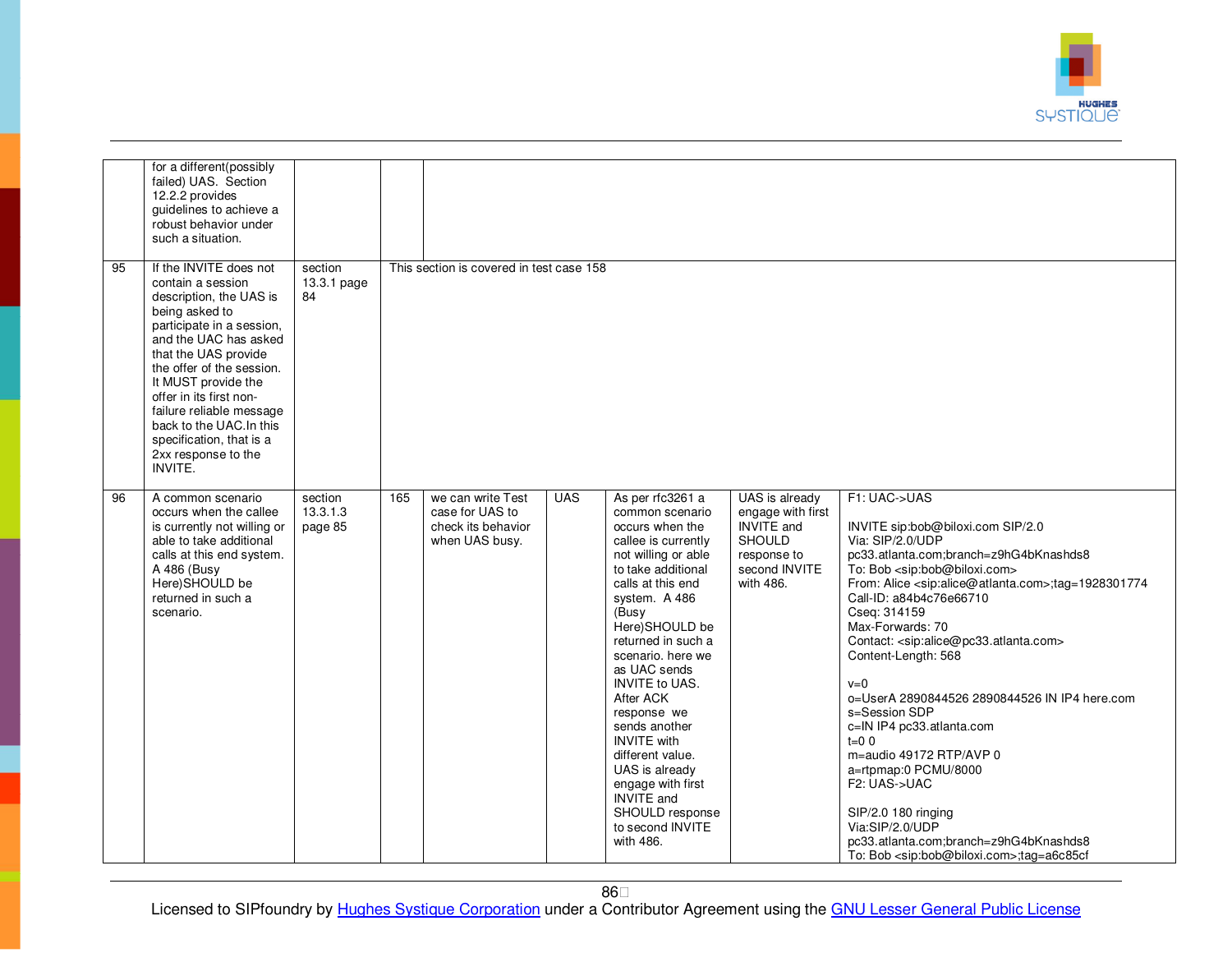

|                 |                                                                                                                                                                                                                                                          |                                |                                          |  | From: Alice <sip:alice@atlanta.com>;tag=1928301774<br/>Call-ID: a84b4c76e66710<br/>CSeq: 314159 INVITE<br/>F3: UAC-&gt;UAS<br/>INVITE sip:bob@biloxi.com SIP/2.0<br/>Via: SIP/2.0/UDP<br/>pc33.atlanta.com;branch=z9hG4bKnashds8<br/>To: Bob <sip:bob@biloxi.com>;tag=a6c85cf<br/>From: Alice <sip:alice@atlanta.com>;tag=1928301774<br/>Call-ID: a84b4c76e66710<br/>Cseq: 314160<br/>Max-Forwards: 70<br/>Contact: <sip:alice@pc33.atlanta.com><br/>Content-Length: 568<br/>F4: UAS-&gt;UAC<br/>SIP/2.0 486<br/>Via:SIP/2.0/UDP<br/>pc33.atlanta.com;branch=z9hG4bKnashds8<br/>To: Bob <sip:bob@biloxi.com>;tag=a6c85ht<br/>From: Alice<sip:alice@atlanta.com>;tag=1928301774<br/>Call-ID: a84b4c76e66710<br/>CSeq: 314160 INVITE<br/>F5: UAC-&gt;UAS<br/>ACK sip:bob@192.0.2.4 SIP/2.0<br/>Via: SIP/2.0/UDP<br/>pc33.atlanta.com;branch=z9hG4bKnashds8<br/>Max-Forwards: 70<br/>To: Bob <sip:bob@biloxi.com>;tag=a6c85cf<br/>From: Alice <sip:alice@atlanta.com>;tag=1928301774<br/>Call-ID: a84b4c76e66710<br/>CSeq: 314159 ACK<br/>Content-Length: 0</sip:alice@atlanta.com></sip:bob@biloxi.com></sip:alice@atlanta.com></sip:bob@biloxi.com></sip:alice@pc33.atlanta.com></sip:alice@atlanta.com></sip:bob@biloxi.com></sip:alice@atlanta.com> |
|-----------------|----------------------------------------------------------------------------------------------------------------------------------------------------------------------------------------------------------------------------------------------------------|--------------------------------|------------------------------------------|--|------------------------------------------------------------------------------------------------------------------------------------------------------------------------------------------------------------------------------------------------------------------------------------------------------------------------------------------------------------------------------------------------------------------------------------------------------------------------------------------------------------------------------------------------------------------------------------------------------------------------------------------------------------------------------------------------------------------------------------------------------------------------------------------------------------------------------------------------------------------------------------------------------------------------------------------------------------------------------------------------------------------------------------------------------------------------------------------------------------------------------------------------------------------------------------------------------------------------------------------------------|
| $\overline{97}$ | If the INVITE request<br>contained an offer, and<br>the UAS had not yet<br>sent an answer, the 2xx<br>MUST contain an<br>answer. If the INVITE<br>did not contain an offer.<br>the 2xx MUST contain<br>an offer if the UAS had<br>not yet sent an offer. | section<br>13.3.1.4<br>page 85 | This section is covered in test case 158 |  |                                                                                                                                                                                                                                                                                                                                                                                                                                                                                                                                                                                                                                                                                                                                                                                                                                                                                                                                                                                                                                                                                                                                                                                                                                                      |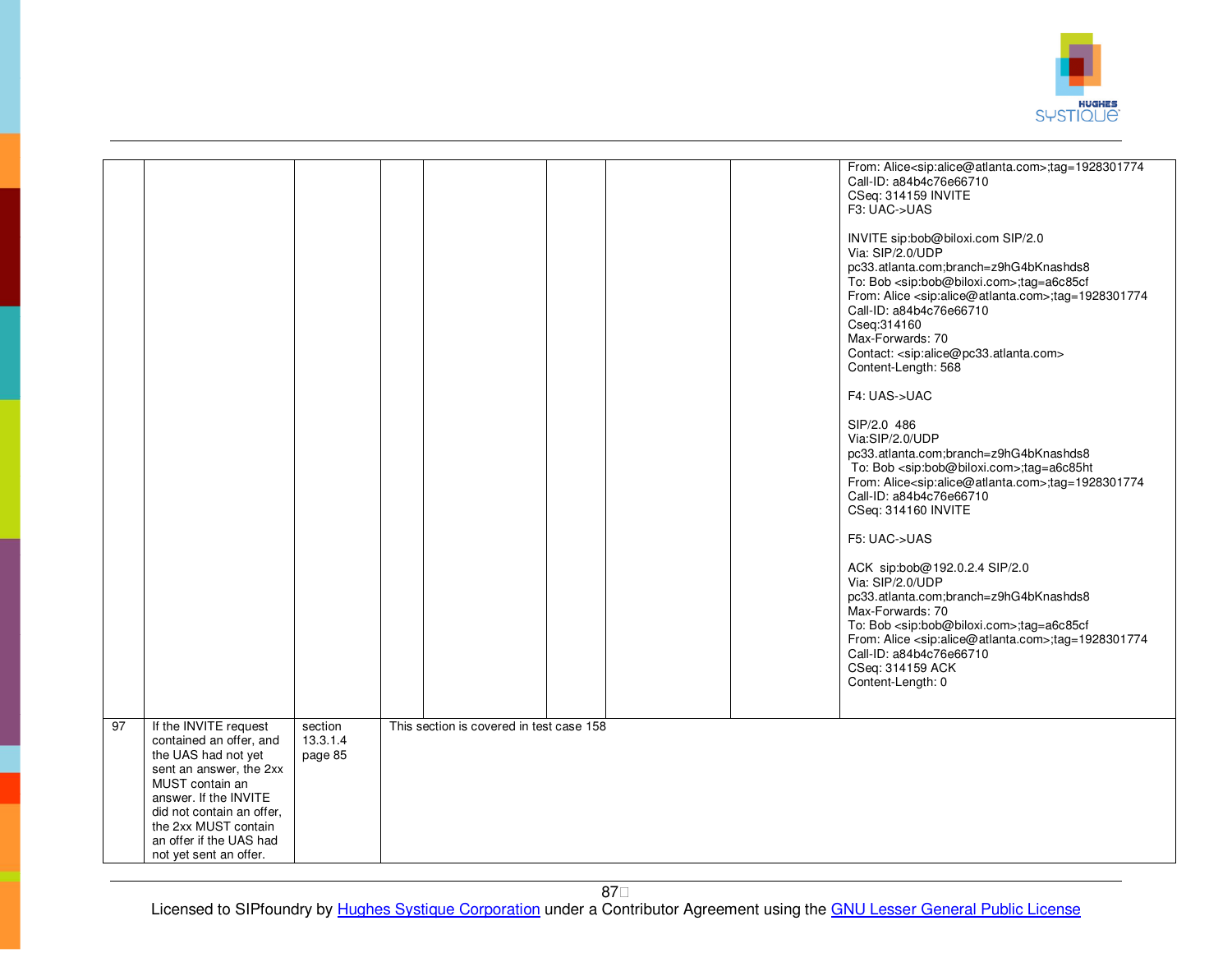

| UAC MAY send a re-<br><b>UAS MUST</b><br>$\overline{98}$<br>section 14.1<br><b>UAS</b><br>As per rfc3261<br>F1: UAC->UAS<br>166<br>This case is same<br>as SDP in INVITE<br><b>INVITE</b> with no session<br>page 86<br>UAC MAY send a<br>response back<br>description, in which<br>but here the case<br>re-INVITE with no<br>with 200 ok<br>INVITE sip:bob@biloxi.com SIP/2.0<br>Via: SIP/2.0/UDP<br>case the first reliable<br>is re-INVITE we<br>contain session<br>session<br>pc33.atlanta.com;branch=z9hG4bKnashds8<br>non-failure response to<br>check the behavior<br>description, in<br>description.<br>the re-INVITE will<br>of UAS on session<br>which case the first<br>To: Bob <sip:bob@biloxi.com></sip:bob@biloxi.com>                                                                                                                                                                                                                                                                                                                                                                                                                                                                                                                                                                                                                                                                                                                                                                                                                                                                                                                                                                                                      |
|-------------------------------------------------------------------------------------------------------------------------------------------------------------------------------------------------------------------------------------------------------------------------------------------------------------------------------------------------------------------------------------------------------------------------------------------------------------------------------------------------------------------------------------------------------------------------------------------------------------------------------------------------------------------------------------------------------------------------------------------------------------------------------------------------------------------------------------------------------------------------------------------------------------------------------------------------------------------------------------------------------------------------------------------------------------------------------------------------------------------------------------------------------------------------------------------------------------------------------------------------------------------------------------------------------------------------------------------------------------------------------------------------------------------------------------------------------------------------------------------------------------------------------------------------------------------------------------------------------------------------------------------------------------------------------------------------------------------------------------------|
| contain the offer(in this<br>modification.<br>reliable non-failure<br>From: Alice <sip:alice@atlanta.com>;tag=1928301774<br/>Call-ID: a84b4c76e66710<br/>specification, that is a<br/>response to the re-<br/><b>INVITE</b> will contain<br/>CSeq: 1<br/>2xx response).<br/>Max-Forwards: 70<br/>the offer(in this<br/>specification, that<br/>Contact: <sip:alice@pc33.atlanta.com><br/>is a 2xx response).<br/>In this case we as<br/>F2: UAS-&gt;UAC<br/>UAC sends an<br/>SIP/2.0 200 ok<br/><b>INVITE</b> message<br/>to UAS. On 200 ok<br/>Via:SIP/2.0/UDP<br/>response from<br/>pc33.atlanta.com;branch=z9hG4bKnashds8<br/>UAS we send re-<br/>To: Bob <sip:bob@biloxi.com>;tag=a6c85cf<br/><b>INVITE</b> message<br/>From: Alice<sip:alice@atlanta.com>;tag=1928301774<br/>to UAS with no<br/>Call-ID: a84b4c76e66710<br/>CSeq: 1 INVITE<br/>session<br/>description. UAS<br/>Content-Length: 568<br/>MUST response<br/>back with 200 ok<br/><math>v=0</math><br/>contains session<br/>o=UserA 2890844526 2890844526 IN IP4 here.com<br/>s=Session SDP<br/>description.<br/>c=IN IP4 pc33.atlanta.com<br/><math>t=0</math> 0<br/>m=audio 49172 RTP/AVP 0<br/>a=rtpmap:0 PCMU/8000<br/>F3: UAC-&gt;UAS<br/>ACK sip:bob@192.0.2.4 SIP/2.0<br/>Via: SIP/2.0/UDP<br/>pc33.atlanta.com;branch=z9hG4bKnashds8<br/>Max-Forwards: 70<br/>To: Bob <sip:bob@biloxi.com>;tag=a6c85cf<br/>From: Alice <sip:alice@atlanta.com>;tag=1928301774<br/>Call-ID: a84b4c76e66710<br/>CSeq: 1 ACK<br/>Content-Length: 568<br/>F4: UAC-&gt;UAS<br/>INVITE sip:bob@biloxi.com SIP/2.0<br/>Via: SIP/2.0/UDP</sip:alice@atlanta.com></sip:bob@biloxi.com></sip:alice@atlanta.com></sip:bob@biloxi.com></sip:alice@pc33.atlanta.com></sip:alice@atlanta.com> |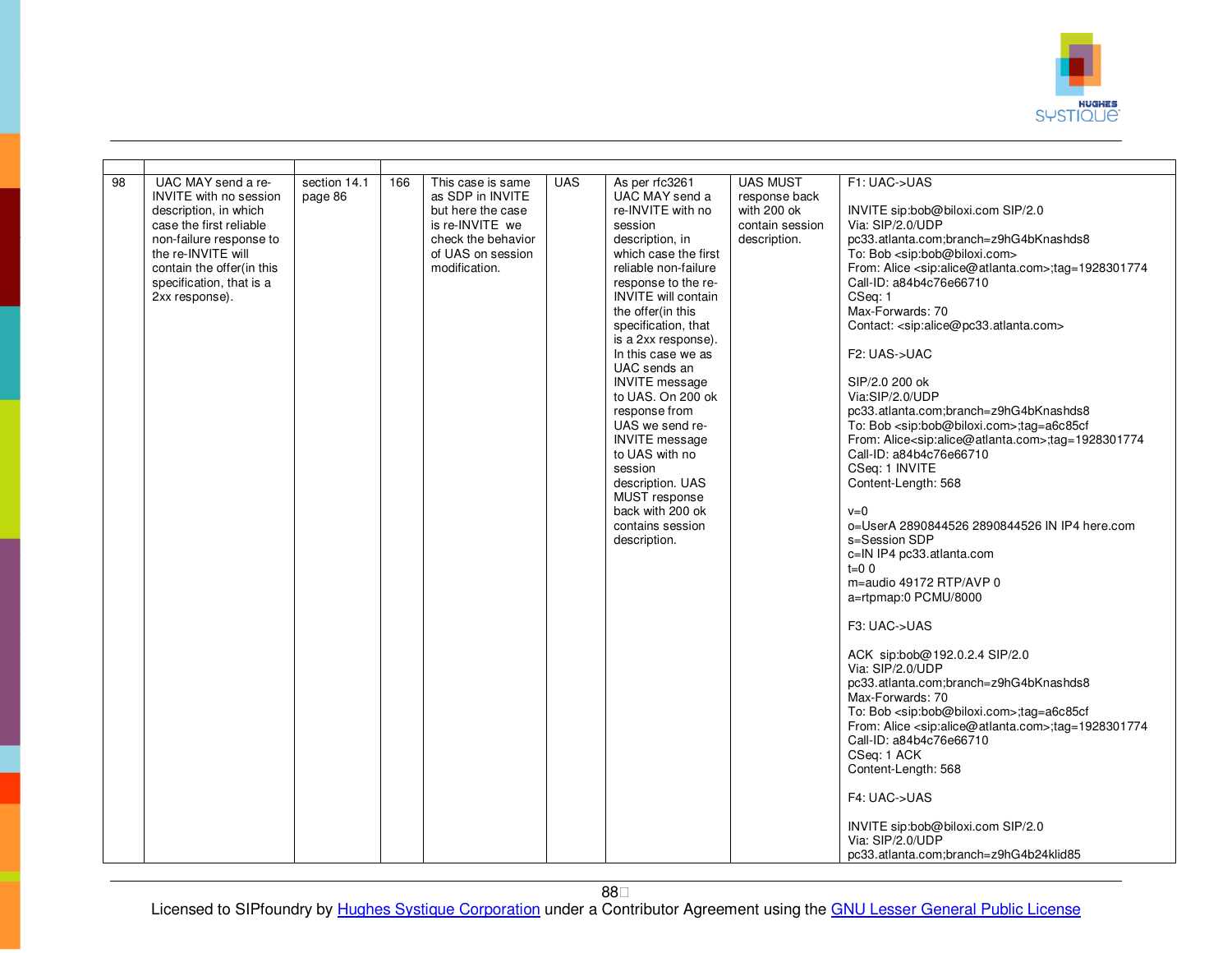

|    |                                                                                                                                                                                                     |                         |     |                                                                                                                                                                                                                              |            |                                                                                                                                                                                                                              |                                                                                                                          | To: Bob <sip:bob@biloxi.com>;tag=a6c85cf<br/>From: Alice <sip:alice@atlanta.com>;tag=1928302564<br/>Call-ID: a84b4c76e66710<br/>CSeq: 2<br/>Max-Forwards: 70<br/>Contact: <sip:alice@pc33.atlanta.com><br/>F5: UAC-&gt;UAS<br/>SIP/2.0 200 ok<br/>Via:SIP/2.0/UDP<br/>pc33.atlanta.com;branch=z9hG4b24klid85<br/>To: Bob <sip:bob@biloxi.com>;tag=a6c85cf<br/>From: Alice<sip:alice@atlanta.com>;tag=1928302564<br/>Call-ID: a84b4c76e66710<br/>CSeq: 2 INVITE<br/>Content-Length: 568<br/><math>v=0</math><br/>o=UserA 2890844526 2890844526 IN IP4 here.com<br/>s=Session SDP<br/>c=IN IP4 pc33.atlanta.com<br/><math>t=0.0</math><br/>m=audio 49172 RTP/AVP 0<br/>a=rtpmap:0 PCMU/8000<br/>F6: UAC-&gt;UAS<br/>ACK sip:bob@192.0.2.4 SIP/2.0<br/>Via: SIP/2.0/UDP<br/>pc33.atlanta.com;branch=z9hG4b24klid85<br/>Max-Forwards: 70<br/>To: Bob <sip:bob@biloxi.com>;tag=a6c85cf<br/>From: Alice <sip:alice@atlanta.com>;tag=1928301774<br/>Call-ID: a84b4c76e66710<br/>CSeq: 2 ACK<br/>Content-Length: 568</sip:alice@atlanta.com></sip:bob@biloxi.com></sip:alice@atlanta.com></sip:bob@biloxi.com></sip:alice@pc33.atlanta.com></sip:alice@atlanta.com></sip:bob@biloxi.com> |
|----|-----------------------------------------------------------------------------------------------------------------------------------------------------------------------------------------------------|-------------------------|-----|------------------------------------------------------------------------------------------------------------------------------------------------------------------------------------------------------------------------------|------------|------------------------------------------------------------------------------------------------------------------------------------------------------------------------------------------------------------------------------|--------------------------------------------------------------------------------------------------------------------------|----------------------------------------------------------------------------------------------------------------------------------------------------------------------------------------------------------------------------------------------------------------------------------------------------------------------------------------------------------------------------------------------------------------------------------------------------------------------------------------------------------------------------------------------------------------------------------------------------------------------------------------------------------------------------------------------------------------------------------------------------------------------------------------------------------------------------------------------------------------------------------------------------------------------------------------------------------------------------------------------------------------------------------------------------------------------------------------------------------------------------------------------------------------------------------|
| 99 | If there is an ongoing<br><b>INVITE</b> client<br>transaction, the TU<br>MUST wait until the<br>transaction reaches the<br>completed or<br>terminated state before<br>initiating the new<br>INVITE. | section 14.1<br>page 87 | 168 | As per rfc3261if<br>there is an ongoing<br><b>INVITE</b> client<br>transaction, the TU<br>MUST wait until<br>the transaction<br>reaches the<br>completed or<br>terminated state<br>before initiating the<br>new INVITE. Here | <b>UAS</b> | As per rfc3261if<br>there is an ongoing<br><b>INVITE</b> client<br>transaction, the TU<br>MUST wait until<br>the transaction<br>reaches the<br>completed or<br>terminated state<br>before initiating the<br>new INVITE. Here | UAC wait until<br>transaction<br>reaches the<br>completed or<br>terminated state<br>before initiating<br>the new INVITE. | F1: UAC->UAS<br>INVITE sip:bob@biloxi.com SIP/2.0<br>Via: SIP/2.0/UDP<br>pc33.atlanta.com;branch=z9hG4bKnashds8<br>To: Bob <sip:bob@biloxi.com><br/>From: Alice <sip:alice@atlanta.com>;tag=1928301774<br/>Call-ID: a84b4c76e66710<br/>CSea: 1<br/>Max-Forwards: 70<br/>Contact: <sip:alice@pc33.atlanta.com></sip:alice@pc33.atlanta.com></sip:alice@atlanta.com></sip:bob@biloxi.com>                                                                                                                                                                                                                                                                                                                                                                                                                                                                                                                                                                                                                                                                                                                                                                                          |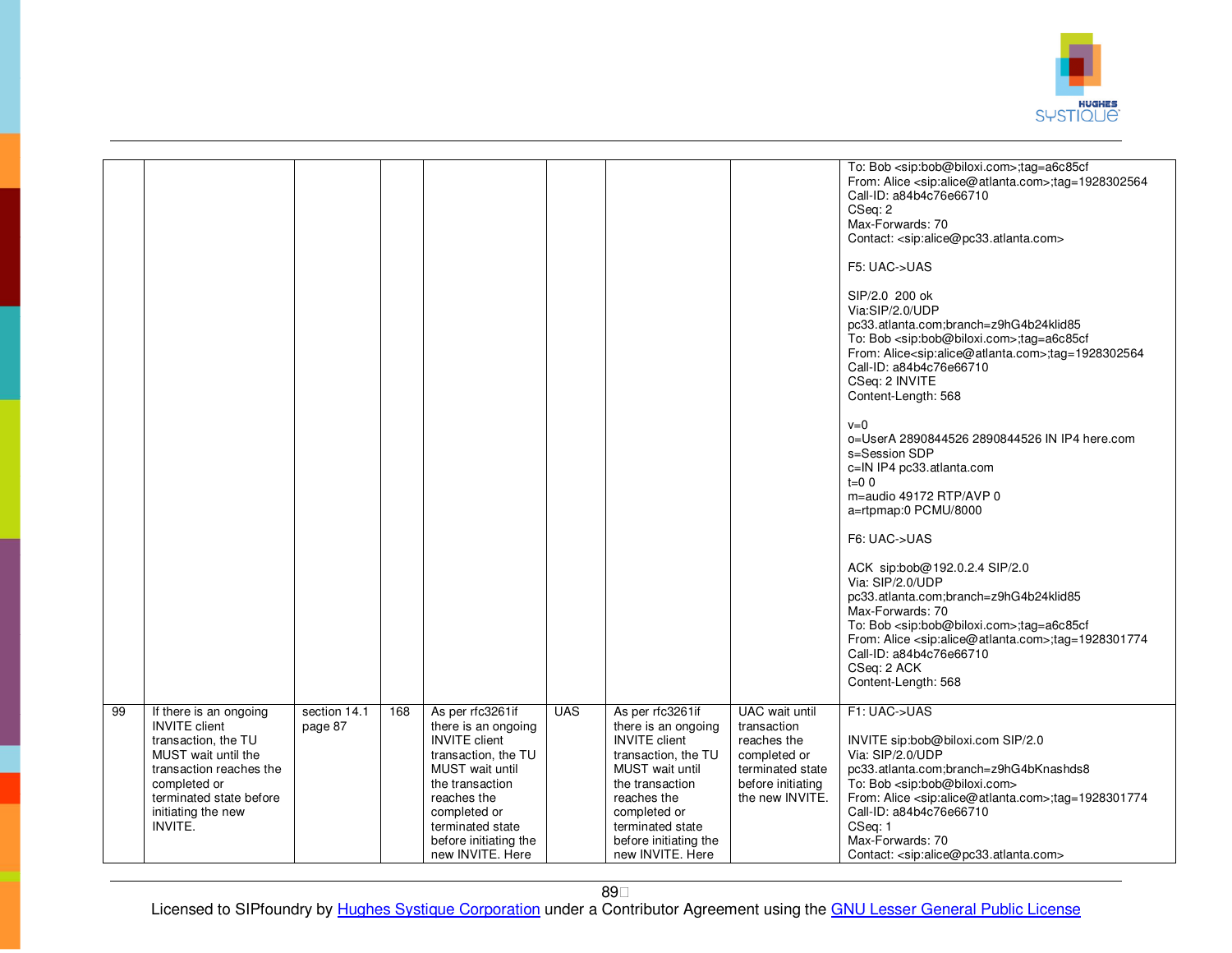

|     |                                                                                                                                                                                                                               |                         |     | UAC sends<br><b>INVITE to UAS.</b><br>We as UAC check<br>whether UAC<br>sends INVITE<br>during ongoing<br>transaction of first<br><b>INVITE, UAC wait</b><br>until transaction<br>reaches the<br>completed or<br>terminated state<br>before initiating the<br>new INVITE. |            | UAC sends INVITE<br>to UAS. We as<br>UAS check<br>whether UAC send<br>ssecond INVITE<br>during on going<br>transaction of first<br><b>INVITE, UAC wait</b><br>until transaction<br>reaches the<br>completed or<br>terminated state<br>before initiating the<br>new INVITE. |                                                                                        | Content-Length: 568<br>$v=0$<br>o=UserA 2890844526 2890844526 IN IP4 here.com<br>s=Session SDP<br>c=IN IP4 pc33.atlanta.com<br>$t=0$ 0<br>m=audio 49172 RTP/AVP 0<br>a=rtpmap:0 PCMU/8000<br>F <sub>2</sub> : UAS->UAC<br>SIP/2.0 200 ok<br>Via:SIP/2.0/UDP<br>pc33.atlanta.com;branch=z9hG4bKnashds8<br>To: Bob <sip:bob@biloxi.com>;tag=a6c85cf<br/>From: Alice<sip:alice@atlanta.com>;tag=1928301774<br/>Call-ID: a84b4c76e66710<br/>CSeq: 1 INVITE<br/>F3: UAC-&gt;UAS<br/>ACK sip:bob@192.0.2.4 SIP/2.0<br/>Via: SIP/2.0/UDP<br/>pc33.atlanta.com;branch=z9hG4bKnashds8<br/>Max-Forwards: 70<br/>To: Bob <sip:bob@biloxi.com>;tag=a6c85cf<br/>From: Alice <sip:alice@atlanta.com>;tag=1928301774<br/>Call-ID: a84b4c76e66710<br/>CSeq: 1ACK</sip:alice@atlanta.com></sip:bob@biloxi.com></sip:alice@atlanta.com></sip:bob@biloxi.com> |
|-----|-------------------------------------------------------------------------------------------------------------------------------------------------------------------------------------------------------------------------------|-------------------------|-----|---------------------------------------------------------------------------------------------------------------------------------------------------------------------------------------------------------------------------------------------------------------------------|------------|----------------------------------------------------------------------------------------------------------------------------------------------------------------------------------------------------------------------------------------------------------------------------|----------------------------------------------------------------------------------------|--------------------------------------------------------------------------------------------------------------------------------------------------------------------------------------------------------------------------------------------------------------------------------------------------------------------------------------------------------------------------------------------------------------------------------------------------------------------------------------------------------------------------------------------------------------------------------------------------------------------------------------------------------------------------------------------------------------------------------------------------------------------------------------------------------------------------------------------|
| 100 | If there is an ongoing<br><b>INVITE</b> server<br>transaction, the TU<br>MUST wait until the<br>transaction reaches the<br>confirmed or terminated<br>state before initiating<br>the new INVITE.                              | section 14.1<br>page 87 | 169 | This section is covered in test case 169                                                                                                                                                                                                                                  |            |                                                                                                                                                                                                                                                                            |                                                                                        |                                                                                                                                                                                                                                                                                                                                                                                                                                                                                                                                                                                                                                                                                                                                                                                                                                            |
| 101 | If a UA receives a non-<br>2xx final response to a<br>re-INVITE, the session<br>parameters MUST<br>remain unchanged, as if<br>no re-INVITE had been<br>issued. Note that, as<br>stated in Section<br>12.2.1.2, if the non-2xx | section 14.1<br>page 87 | 170 | We can write a test<br>case to check the<br>behavior of UAC<br>on session<br>modification.                                                                                                                                                                                | <b>UAC</b> | As per rfc3261If a<br>UA receives a non-<br>2xx final response<br>to a re-INVITE, the<br>session<br>parameters MUST<br>remain unchanged,<br>as if no re-INVITE<br>had been                                                                                                 | <b>UAC MUST</b><br>terminate the<br>modified<br>session and<br>return to older<br>one. | F1: UAC->UAS<br>INVITE sip:bob@biloxi.com SIP/2.0<br>Via: SIP/2.0/UDP<br>pc33.atlanta.com;branch=z9hG4bKnashds8<br>To: Bob <sip:bob@biloxi.com><br/>From: Alice <sip:alice@atlanta.com>;tag=1928301774<br/>Call-ID: a84b4c76e66710<br/>CSeq: 1</sip:alice@atlanta.com></sip:bob@biloxi.com>                                                                                                                                                                                                                                                                                                                                                                                                                                                                                                                                                |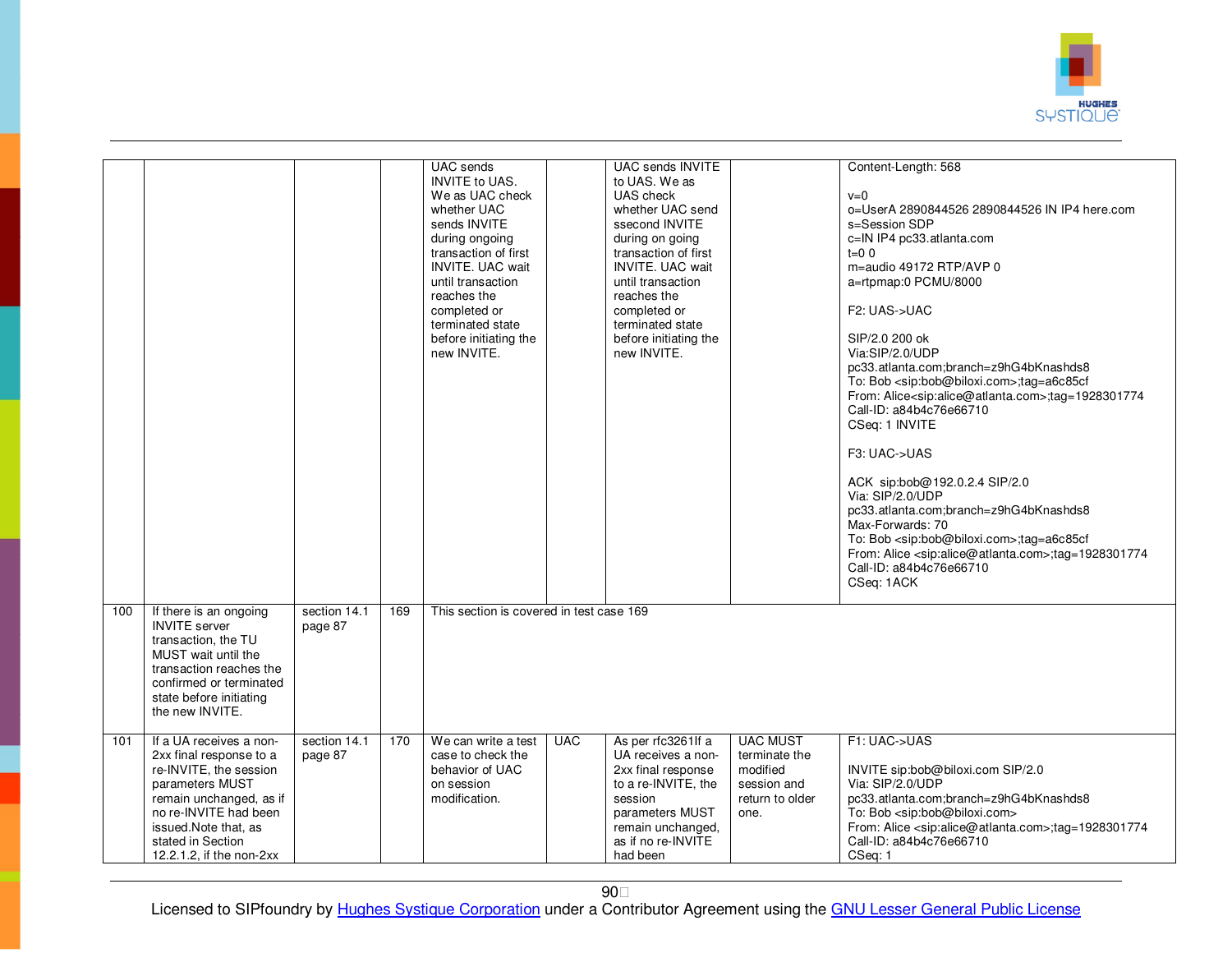

| final response is a 481  |  | issued.Note that,       | Max-Forwards: 70                                                           |
|--------------------------|--|-------------------------|----------------------------------------------------------------------------|
| (Call/Transaction Does   |  | as stated in            | Contact: <sip:alice@pc33.atlanta.com></sip:alice@pc33.atlanta.com>         |
| Not Exist), or a         |  | Section 12.2.1.2. if    | Content-Length: 568                                                        |
|                          |  |                         |                                                                            |
| 408(Request Timeout),    |  | the non-2xx             |                                                                            |
| or no response at all is |  | finalresponse is a      | $v=0$                                                                      |
| received for the re-     |  | 481                     | o=UserA 2890844526 2890844526 IN IP4 here.com                              |
| INVITE (that is, a       |  | (Call/Transaction       | s=Session SDP                                                              |
|                          |  | Does Not Exist), or     |                                                                            |
| timeout is returned by   |  |                         | c=IN IP4 pc33.atlanta.com                                                  |
| the INVITE client        |  | a 408(Request           | $t=0$ 0                                                                    |
| transaction), the UAC    |  | Timeout), or no         | m=audio 49172 RTP/AVP 0                                                    |
| will terminate the       |  | response at all is      | a=rtpmap:0 PCMU/8000                                                       |
| dialog.                  |  | received for the re-    |                                                                            |
|                          |  |                         |                                                                            |
|                          |  | INVITE (that is, a      | F2: UAS->UAC                                                               |
|                          |  | timeout is returned     |                                                                            |
|                          |  | by the INVITE           | SIP/2.0 200 ok                                                             |
|                          |  | client transaction),    | Via:SIP/2.0/UDP                                                            |
|                          |  | the UAC will            | pc33.atlanta.com;branch=z9hG4bKnashds8                                     |
|                          |  |                         |                                                                            |
|                          |  | terminate the           | To: Bob <sip:bob@biloxi.com>;taq=a6c85cf</sip:bob@biloxi.com>              |
|                          |  | dialog. Here, UAC       | From: Alice <sip:alice@atlanta.com>;tag=1928301774</sip:alice@atlanta.com> |
|                          |  | sends INVITE            | Call-ID: a84b4c76e66710                                                    |
|                          |  | message to UAS.         | CSeq: 1 INVITE                                                             |
|                          |  | We as UAS sends         | Content-Length: 568                                                        |
|                          |  |                         |                                                                            |
|                          |  | 200 ok. On 200 ok       |                                                                            |
|                          |  | UAC sends re-           | F3: UAC->UAS                                                               |
|                          |  | INVITE, On              |                                                                            |
|                          |  | receiving re-           | ACK sip:bob@192.0.2.4 SIP/2.0                                              |
|                          |  | <b>INVITE</b> we as UAS | Via: SIP/2.0/UDP                                                           |
|                          |  |                         |                                                                            |
|                          |  | sends 481               | pc33.atlanta.com;branch=z9hG4bKnashds8                                     |
|                          |  | response UAC            | Max-Forwards: 70                                                           |
|                          |  | <b>MUST</b> terminate   | To: Bob <sip:bob@biloxi.com>;tag=a6c85cf</sip:bob@biloxi.com>              |
|                          |  | the session. Also       | From: Alice <sip:alice@atlanta.com>;tag=1928301774</sip:alice@atlanta.com> |
|                          |  | <b>UAC MUST not</b>     | Call-ID: a84b4c76e66710                                                    |
|                          |  |                         |                                                                            |
|                          |  | terminate the first     | CSeq: 314159 ACK                                                           |
|                          |  | <b>INVITE</b> session.  | Content-Length: 568                                                        |
|                          |  |                         |                                                                            |
|                          |  |                         | F4: UAC->UAS                                                               |
|                          |  |                         |                                                                            |
|                          |  |                         | INVITE sip:bob@biloxi.com SIP/2.0                                          |
|                          |  |                         |                                                                            |
|                          |  |                         | Via: SIP/2.0/UDP                                                           |
|                          |  |                         | pc33.atlanta.com;branch=z9hG4b24klid85                                     |
|                          |  |                         | To: Bob <sip:bob@biloxi.com></sip:bob@biloxi.com>                          |
|                          |  |                         | From: Alice <sip:alice@atlanta.com>;tag=1928302564</sip:alice@atlanta.com> |
|                          |  |                         |                                                                            |
|                          |  |                         | Call-ID: a84b4c76e66710                                                    |
|                          |  |                         | CSeq: 2                                                                    |
|                          |  |                         | Max-Forwards: 70                                                           |
|                          |  |                         | Contact: <sip:alice@pc33.atlanta.com></sip:alice@pc33.atlanta.com>         |
|                          |  |                         | Content-Length: 560                                                        |
|                          |  |                         |                                                                            |
|                          |  |                         |                                                                            |
|                          |  |                         | F5: UAS->UAC                                                               |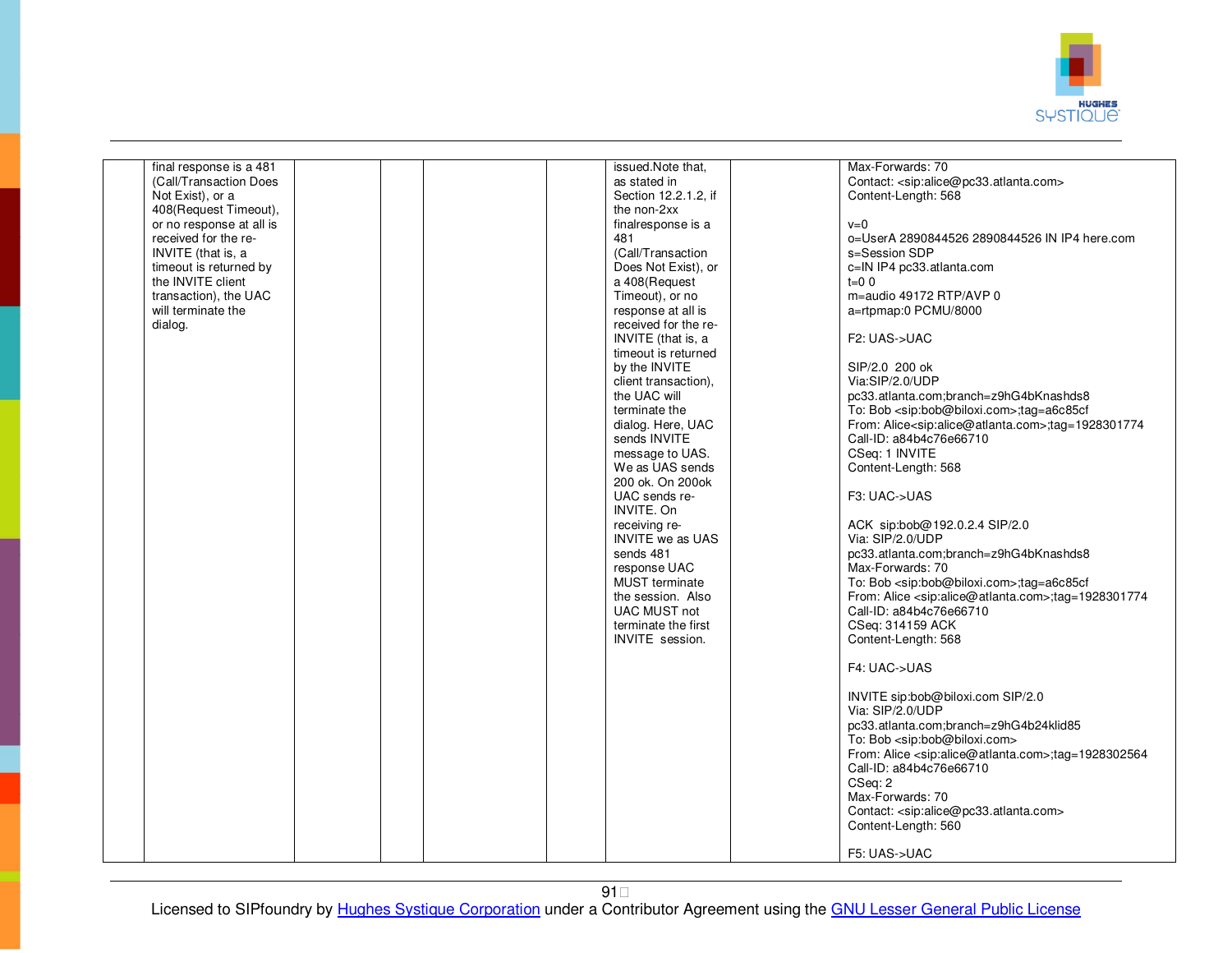

|     |                                                                                                                                                                                                                                                                   |                         |     |                                                                                                                                              |            |                                                                                                                                                                                                                                                                                                                                                                                                                                                                                                                                                 |                                                                                     | SIP/2.0 481 Call transaction does not exist<br>Via:SIP/2.0/UDP<br>pc33.atlanta.com;branch=z9hG4b24klid85<br>To: Bob <sip:bob@biloxi.com>;tag=a6c85cf<br/>From: Alice<sip:alice@atlanta.com>;tag=1928302564<br/>Call-ID: a84b4c76e66710<br/>CSeq: 1 INVITE<br/>F6: UAC-&gt;UAS<br/>ACK sip:bob@192.0.2.4 SIP/2.0<br/>Via: SIP/2.0/UDP<br/>pc33.atlanta.com;branch=z9hG4b24klid85<br/>Max-Forwards: 70<br/>To: Bob <sip:bob@biloxi.com>;tag=a6c85cf<br/>From: Alice <sip:alice@atlanta.com>;tag=1928301774<br/>Call-ID: a84b4c76e66710<br/>CSeq:2 ACK</sip:alice@atlanta.com></sip:bob@biloxi.com></sip:alice@atlanta.com></sip:bob@biloxi.com>                                                                                                                                                                                                                                                             |
|-----|-------------------------------------------------------------------------------------------------------------------------------------------------------------------------------------------------------------------------------------------------------------------|-------------------------|-----|----------------------------------------------------------------------------------------------------------------------------------------------|------------|-------------------------------------------------------------------------------------------------------------------------------------------------------------------------------------------------------------------------------------------------------------------------------------------------------------------------------------------------------------------------------------------------------------------------------------------------------------------------------------------------------------------------------------------------|-------------------------------------------------------------------------------------|-----------------------------------------------------------------------------------------------------------------------------------------------------------------------------------------------------------------------------------------------------------------------------------------------------------------------------------------------------------------------------------------------------------------------------------------------------------------------------------------------------------------------------------------------------------------------------------------------------------------------------------------------------------------------------------------------------------------------------------------------------------------------------------------------------------------------------------------------------------------------------------------------------------|
| 102 | A UAS that receives a<br>second INVITE before it<br>sends the final<br>response to a first<br><b>INVITE</b> with a lower<br>Cseq sequence number<br>on the same dialog<br>MUST return a 500<br>(Server Internal Error)<br>response to the second<br><b>INVITE</b> | section 14.2<br>page 88 | 172 | We can write a test<br>case to check the<br>behavior of UAS<br>on receiving a<br>request with lower<br>Cseq no than the<br>previous request. | <b>UAS</b> | As per rfc3261 a<br>UAS that receives<br>a second INVITE<br>before it sends the<br>final response to a<br>first INVITE with a<br>lower Cseq<br>sequence number<br>on the same dialog<br>MUST return a 500<br>(Server Internal<br>Error) response to<br>the second<br><b>INVITE.</b> Here we<br>as UAC sends<br><b>INVITE to UAS, On</b><br>180 ringing<br>response from<br>UAS we as UAC<br>sends another<br><b>INVITE</b> with lower<br>Cseq no. UAS<br>return a 500<br>(Server Internal<br>Error) response to<br>the second<br><b>INVITE.</b> | UAS return a<br>500 (Server<br>Internal Error)<br>response to the<br>second INVITE. | F1: UAC->UAS<br>INVITE sip:bob@biloxi.com SIP/2.0<br>Via: SIP/2.0/UDP<br>pc33.atlanta.com;branch=z9hG4bKnashds8<br>To: Bob <sip:bob@biloxi.com><br/>From: Alice <sip:alice@atlanta.com>;tag=1928301774<br/>Call-ID: a84b4c76e66710<br/>CSeq: 2<br/>Max-Forwards: 70<br/>Contact: <sip:alice@pc33.atlanta.com><br/>Content-Length: 568<br/><math>v=0</math><br/>o=UserA 2890844526 2890844526 IN IP4 here.com<br/>s=Session SDP<br/>c=IN IP4 pc33.atlanta.com<br/><math>t=0</math> 0<br/>m=audio 49172 RTP/AVP 0<br/>a=rtpmap:0 PCMU/8000<br/>F2: UAS-&gt;UAC<br/>SIP/2.0 180 ringing<br/>Via:SIP/2.0/UDP<br/>pc33.atlanta.com;branch=z9hG4bKnashds8<br/>To: Bob <sip:bob@biloxi.com>;tag=a6c85cf<br/>From: Alice<sip:alice@atlanta.com>;tag=1928301774<br/>Call-ID: a84b4c76e66710</sip:alice@atlanta.com></sip:bob@biloxi.com></sip:alice@pc33.atlanta.com></sip:alice@atlanta.com></sip:bob@biloxi.com> |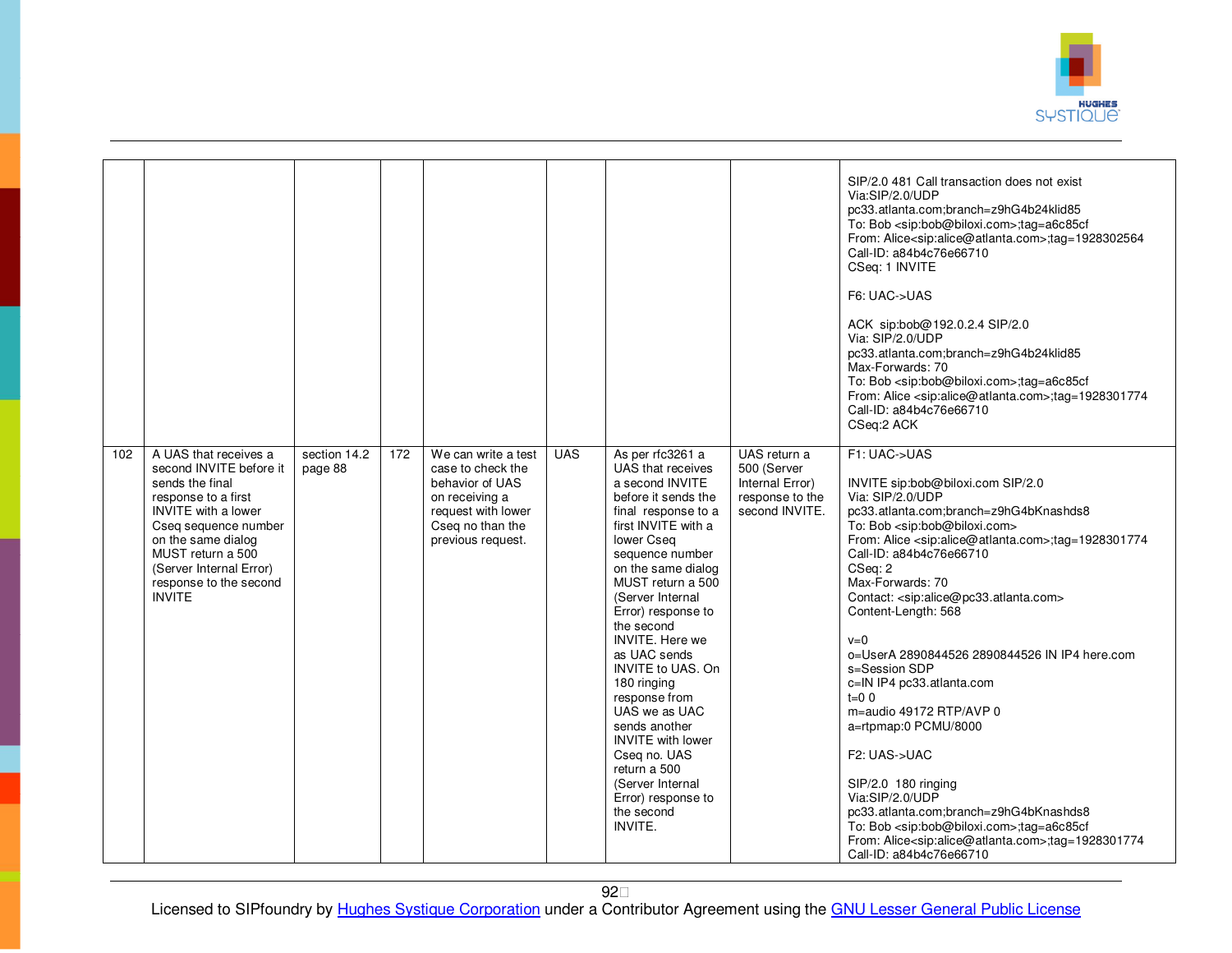

|     |                                                                                                                                                                           |                         |     |                                                                                            |            |                                                                                                                                                                                                                                                                     |                                                                | CSeq:2 INVITE                                                                                                                                                                                                                                                                                                                                                                                                                                                                                                                                                                                                                                                                                          |
|-----|---------------------------------------------------------------------------------------------------------------------------------------------------------------------------|-------------------------|-----|--------------------------------------------------------------------------------------------|------------|---------------------------------------------------------------------------------------------------------------------------------------------------------------------------------------------------------------------------------------------------------------------|----------------------------------------------------------------|--------------------------------------------------------------------------------------------------------------------------------------------------------------------------------------------------------------------------------------------------------------------------------------------------------------------------------------------------------------------------------------------------------------------------------------------------------------------------------------------------------------------------------------------------------------------------------------------------------------------------------------------------------------------------------------------------------|
|     |                                                                                                                                                                           |                         |     |                                                                                            |            |                                                                                                                                                                                                                                                                     |                                                                | F3: UAC->UAS                                                                                                                                                                                                                                                                                                                                                                                                                                                                                                                                                                                                                                                                                           |
|     |                                                                                                                                                                           |                         |     |                                                                                            |            |                                                                                                                                                                                                                                                                     |                                                                | INVITE sip:bob@biloxi.com SIP/2.0<br>Via: SIP/2.0/UDP<br>pc33.atlanta.com;branch=z9hG4b24klid85<br>To: Bob <sip:bob@biloxi.com><br/>From: Alice <sip:alice@atlanta.com>;tag=1928302564<br/>Call-ID: a84b4c76e66710<br/>CSeq: 1<br/>Max-Forwards: 70<br/>Contact: <sip:alice@pc33.atlanta.com><br/>Content-Length: 560<br/>F4: UAS-&gt;UAC<br/>SIP/2.0 500 (Server Internal Error)<br/>Via:SIP/2.0/UDP<br/>pc33.atlanta.com;branch=z9hG4b24klid85<br/>To: Bob <sip:bob@biloxi.com>;tag=a6c85cf<br/>From: Alice<sip:alice@atlanta.com>;tag=1928302564<br/>Call-ID: a84b4c76e66710</sip:alice@atlanta.com></sip:bob@biloxi.com></sip:alice@pc33.atlanta.com></sip:alice@atlanta.com></sip:bob@biloxi.com> |
|     |                                                                                                                                                                           |                         |     |                                                                                            |            |                                                                                                                                                                                                                                                                     |                                                                | CSeq: 1 INVITE                                                                                                                                                                                                                                                                                                                                                                                                                                                                                                                                                                                                                                                                                         |
|     |                                                                                                                                                                           |                         |     | we as UAC check                                                                            | <b>UAS</b> |                                                                                                                                                                                                                                                                     | <b>UAS will</b>                                                | F5: UAC->UAS<br>ACK sip:bob@192.0.2.4 SIP/2.0<br>Via: SIP/2.0/UDP<br>pc33.atlanta.com;branch=z9hG4b24klid85<br>Max-Forwards: 70<br>To: Bob <sip:bob@biloxi.com>;tag=a6c85cf<br/>From: Alice <sip:alice@atlanta.com>;tag=1928302564<br/>Call-ID: a84b4c76e66710<br/>CSeq:1 ACK<br/>F1: UAC-&gt;UAS</sip:alice@atlanta.com></sip:bob@biloxi.com>                                                                                                                                                                                                                                                                                                                                                         |
| 103 | If the new session<br>description is not<br>acceptable, the UAS<br>can reject it by<br>returning a 488 (Not<br>Acceptable Here)<br>response for the re-<br><b>INVITE.</b> | section 14.2<br>page 89 | 173 | the behavior of<br>UAS on receiving<br>a method in re-<br>invite which UAS<br>not support. |            | As per rfc3261 If<br>the new session<br>description is not<br>acceptable, the<br>UAS can reject it<br>by returning a 488<br>(Not Acceptable<br>Here) response for<br>the re-INVITE.<br>Here we as UAC<br>sends INVITE to<br>UAS. on 200 ok we<br>sends re-INVITE to | response back<br>with 488 and<br>continue with<br>old session. | INVITE sip:bob@biloxi.com SIP/2.0<br>Via: SIP/2.0/UDP<br>pc33.atlanta.com;branch=z9hG4bKnashds8<br>To: Bob <sip:bob@biloxi.com><br/>From: Alice <sip:alice@atlanta.com>;tag=1928301774<br/>Call-ID: a84b4c76e66710<br/>CSeq: 1<br/>Max-Forwards: 70<br/>Contact: <sip:alice@pc33.atlanta.com><br/>Content-Length: 568</sip:alice@pc33.atlanta.com></sip:alice@atlanta.com></sip:bob@biloxi.com>                                                                                                                                                                                                                                                                                                        |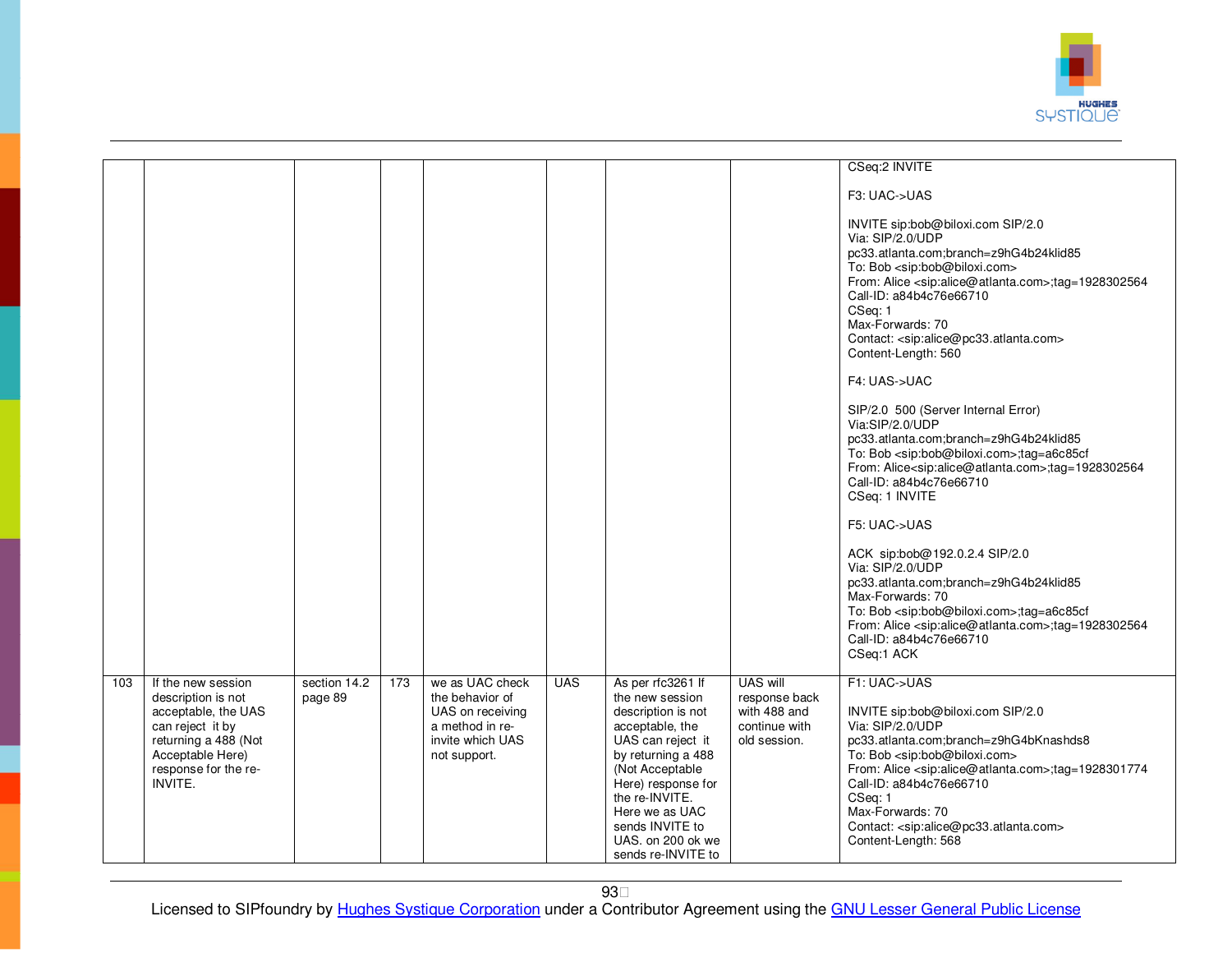

|  |  |  | UAS. with session<br>description that<br>UAS does not<br>support. UAS will<br>response back with<br>488 | $v=0$<br>o=UserA 2890844526 2890844526 IN IP4 here.com<br>s=Session SDP<br>c=IN IP4 pc33.atlanta.com<br>$t=0$ 0<br>m=audio 49172 RTP/AVP 0<br>a=rtpmap:0 PCMU/8000<br>F2: UAS->UAC<br>SIP/2.0 200 ok<br>Via:SIP/2.0/UDP<br>pc33.atlanta.com;branch=z9hG4bKnashds8<br>To: Bob <sip:bob@biloxi.com>;tag=a6c85cf<br/>From: Alice<sip:alice@atlanta.com>;tag=1928301774<br/>Call-ID: a84b4c76e66710<br/>CSeq: 1 INVITE<br/>Content-Length: 568<br/>F3: UAC-&gt;UAS<br/>ACK sip:bob@192.0.2.4 SIP/2.0<br/>Via: SIP/2.0/UDP<br/>pc33.atlanta.com;branch=z9hG4bKnashds8<br/>Max-Forwards: 70<br/>To: Bob <sip:bob@biloxi.com>;tag=a6c85cf<br/>From: Alice <sip:alice@atlanta.com>;tag=1928301774<br/>Call-ID: a84b4c76e66710<br/>CSeq: 314159 ACK<br/>Content-Length: 568<br/>F4: UAC-&gt;UAS<br/>INVITE sip:bob@biloxi.com SIP/2.0<br/>Via: SIP/2.0/UDP<br/>pc33.atlanta.com;branch=z9hG4b24klid85<br/>To: Bob <sip:bob@biloxi.com><br/>From: Alice <sip:alice@atlanta.com>;tag=1928302564<br/>Call-ID: a84b4c76e66710<br/>CSeq: 2<br/>Max-Forwards: 70</sip:alice@atlanta.com></sip:bob@biloxi.com></sip:alice@atlanta.com></sip:bob@biloxi.com></sip:alice@atlanta.com></sip:bob@biloxi.com> |
|--|--|--|---------------------------------------------------------------------------------------------------------|------------------------------------------------------------------------------------------------------------------------------------------------------------------------------------------------------------------------------------------------------------------------------------------------------------------------------------------------------------------------------------------------------------------------------------------------------------------------------------------------------------------------------------------------------------------------------------------------------------------------------------------------------------------------------------------------------------------------------------------------------------------------------------------------------------------------------------------------------------------------------------------------------------------------------------------------------------------------------------------------------------------------------------------------------------------------------------------------------------------------------------------------------------------------------------------|
|  |  |  |                                                                                                         | Contact: <sip:alice@pc33.atlanta.com></sip:alice@pc33.atlanta.com>                                                                                                                                                                                                                                                                                                                                                                                                                                                                                                                                                                                                                                                                                                                                                                                                                                                                                                                                                                                                                                                                                                                       |
|  |  |  |                                                                                                         | Content-Length: 560<br>F5: UAS->UAC                                                                                                                                                                                                                                                                                                                                                                                                                                                                                                                                                                                                                                                                                                                                                                                                                                                                                                                                                                                                                                                                                                                                                      |
|  |  |  |                                                                                                         | SIP/2.0 488<br>Via:SIP/2.0/UDP<br>pc33.atlanta.com;branch=z9hG4b24klid85                                                                                                                                                                                                                                                                                                                                                                                                                                                                                                                                                                                                                                                                                                                                                                                                                                                                                                                                                                                                                                                                                                                 |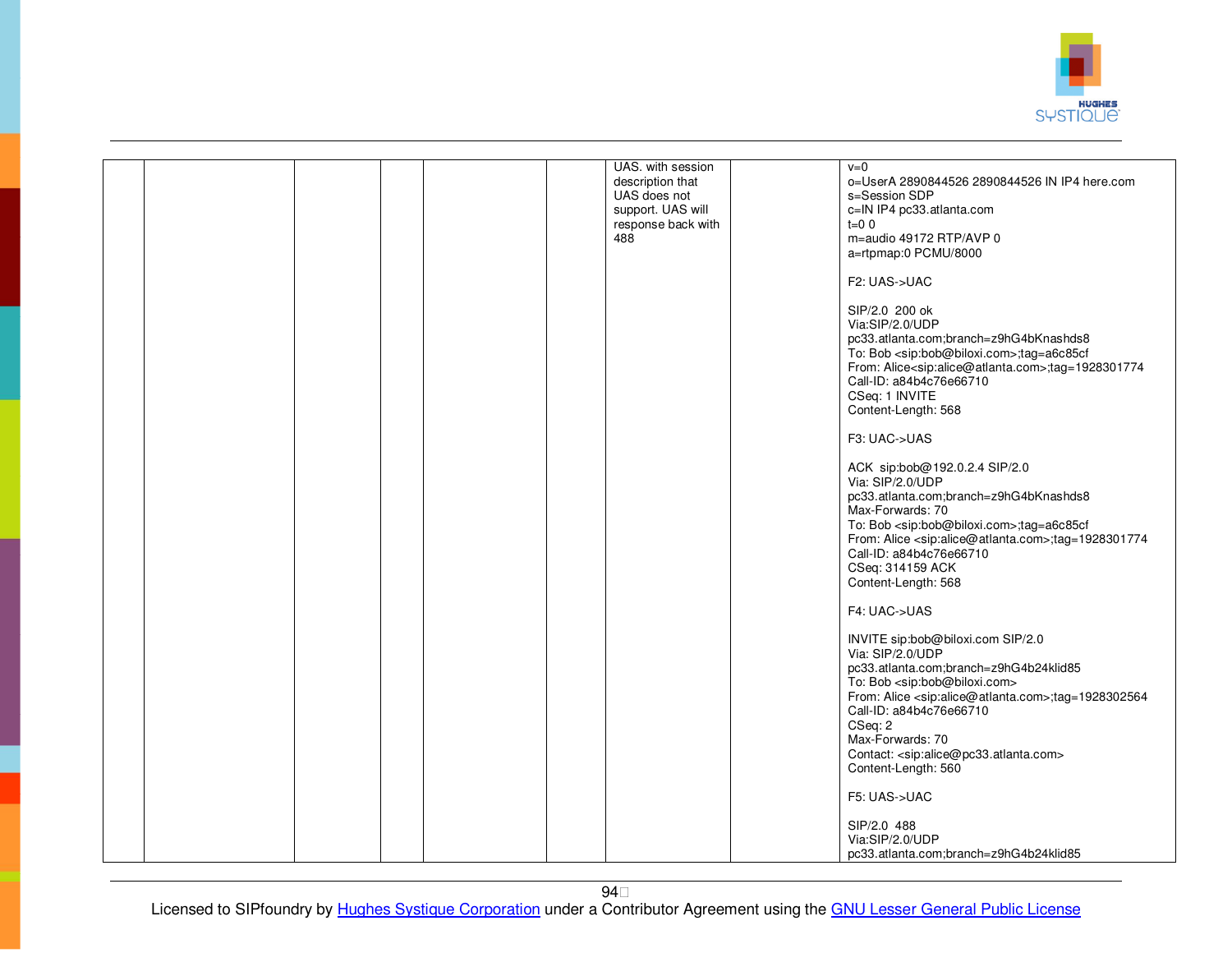

|     |                                                                                                                               |                         |     |                                                                                           |            |                                                                                                                                                                                                                                                                                                                                   |                                                                     | To: Bob <sip:bob@biloxi.com>;tag=a6c85cf<br/>From: Alice<sip:alice@atlanta.com>;tag=1928302564<br/>Call-ID: a84b4c76e66710<br/>CSeq: 2 INVITE<br/>F6: UAC-&gt;UAS<br/>ACK sip:bob@192.0.2.4 SIP/2.0<br/>Via: SIP/2.0/UDP<br/>pc33.atlanta.com;branch=z9hG4b24klid85<br/>Max-Forwards: 70<br/>To: Bob <sip:bob@biloxi.com>;tag=a6c85cf<br/>From: Alice <sip:alice@atlanta.com>;tag=1928302564<br/>Call-ID: a84b4c76e66710<br/>CSeq:2 ACK</sip:alice@atlanta.com></sip:bob@biloxi.com></sip:alice@atlanta.com></sip:bob@biloxi.com>                                                                                                                                                                                                                                                                                                                                                                                                                                             |
|-----|-------------------------------------------------------------------------------------------------------------------------------|-------------------------|-----|-------------------------------------------------------------------------------------------|------------|-----------------------------------------------------------------------------------------------------------------------------------------------------------------------------------------------------------------------------------------------------------------------------------------------------------------------------------|---------------------------------------------------------------------|-------------------------------------------------------------------------------------------------------------------------------------------------------------------------------------------------------------------------------------------------------------------------------------------------------------------------------------------------------------------------------------------------------------------------------------------------------------------------------------------------------------------------------------------------------------------------------------------------------------------------------------------------------------------------------------------------------------------------------------------------------------------------------------------------------------------------------------------------------------------------------------------------------------------------------------------------------------------------------|
| 104 | If a UAS generates a<br>2xx response and never<br>receives an ACK, it<br>SHOULD generate a<br>BYE to terminate the<br>dialog. | section 14.2<br>page 89 | 174 | We can write one<br>single Test to test<br>the behavior of<br>UAS on not<br>receiving ACK | <b>UAS</b> | As per rfc3261 if a<br>UAS generates a<br>2xx response and<br>never receives an<br>ACK, it SHOULD<br>generate a BYE to<br>terminate the<br>dialog. Here We as<br>UAC sends INVITE<br>message to UAS.<br>On receiving 200ok<br>response we as<br>UAC not send<br>ACK. UAS<br>SHOULD generate<br>a BYE to terminate<br>the session. | <b>UAS SHOULD</b><br>generate a BYE<br>to terminate the<br>session. | F1: UAC->UAS<br>INVITE sip:bob@biloxi.com SIP/2.0<br>Via: SIP/2.0/UDP<br>pc33.atlanta.com;branch=z9hG4bKnashds8<br>To: Bob <sip:bob@biloxi.com><br/>From: Alice <sip:alice@atlanta.com>;tag=1928301774<br/>Call-ID: a84b4c76e66710<br/>Cseq: 314159<br/>Max-Forwards: 70<br/>Contact: <sip:alice@pc33.atlanta.com><br/>Content-Length: 568<br/>Content-Length: 568<br/><math>v=0</math><br/>o=UserA 2890844526 2890844526 IN IP4 here.com<br/>s=Session SDP<br/>c=IN IP4 pc33.atlanta.com<br/><math>t=0</math> 0<br/>m=audio 49172 RTP/AVP 0<br/>a=rtpmap:0 PCMU/8000<br/>F2: UAS-&gt;UAC<br/>SIP/2.0 200 ok<br/>Via:SIP/2.0/UDP<br/>pc33.atlanta.com;branch=z9hG4bKnashds8<br/>To: Bob <sip:bob@biloxi.com>;tag=a6c85cf<br/>From: Alice<sip:alice@atlanta.com>;tag=1928301774<br/>Call-ID: a84b4c76e66710<br/>CSeq: 314159 INVITE<br/>F3: UAS-&gt;UAC</sip:alice@atlanta.com></sip:bob@biloxi.com></sip:alice@pc33.atlanta.com></sip:alice@atlanta.com></sip:bob@biloxi.com> |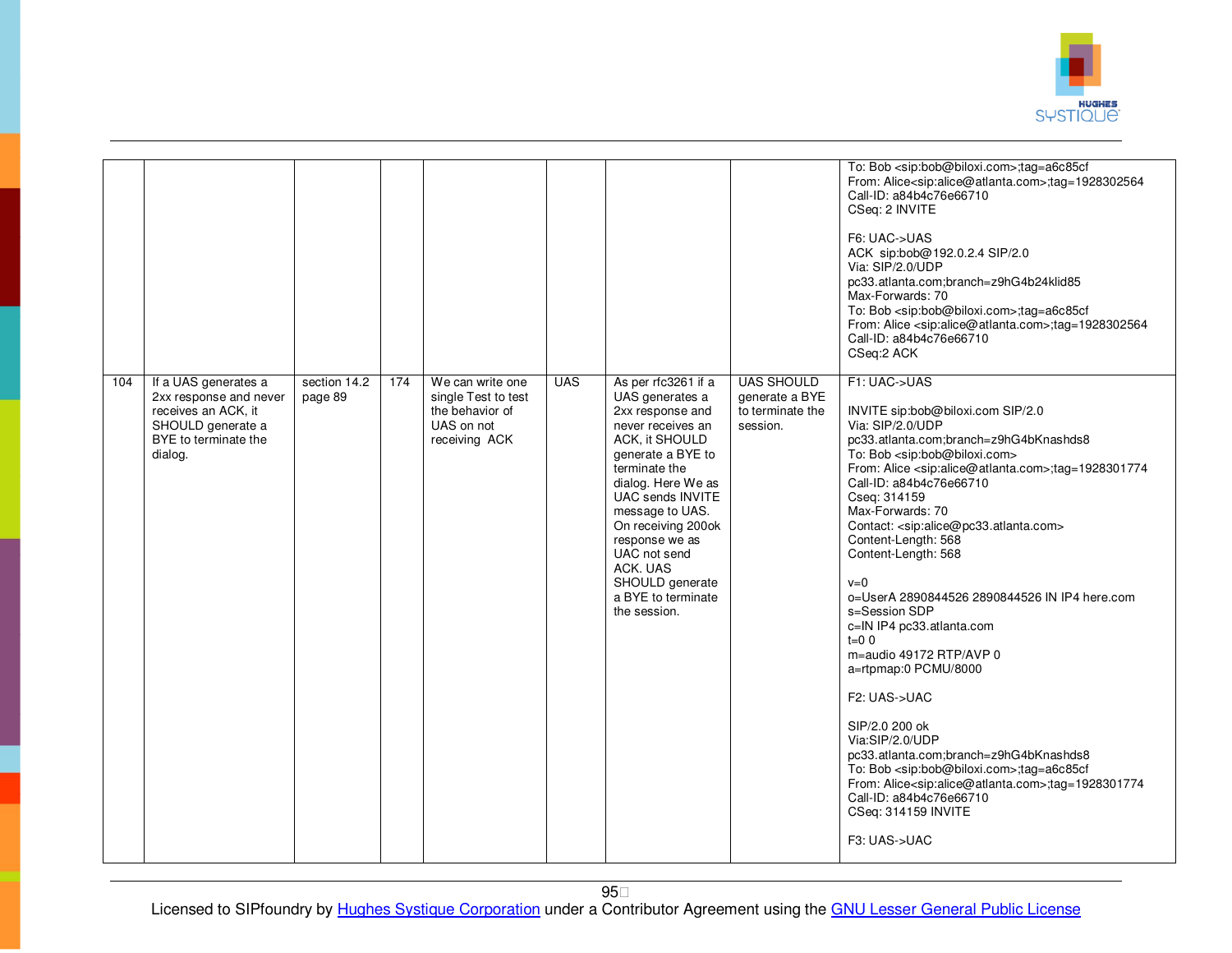

|     |                                                                                                                                                                                                                                                                                   |                              |     |                                                     |            |                                                                                                                                                                                                                                                                                                                                                                                                                                                                                                                      |                                | BYE sip:bob@192.0.2.4 SIP/2.0<br>Via: SIP/2.0/UDP<br>pc33.atlanta.com;branch=z9hG4bKnashds8<br>Max-Forwards: 70<br>To: Bob <sip:bob@biloxi.com>;tag=a6c85cf<br/>From: Alice <sip:alice@atlanta.com>;tag=1928301774<br/>Call-ID: a84b4c76e66710<br/>CSeq: 314160 BYE<br/>F4: UAC-&gt;UAS<br/>SIP/2.0 200 ok<br/>Via:SIP/2.0/UDP<br/>pc33.atlanta.com;branch=z9hG4bKnashds8<br/>To: Bob <sip:bob@biloxi.com>;tag=a6c85cf<br/>From: Alice<sip:alice@atlanta.com>;tag=1928301774<br/>Call-ID: a84b4c76e66710<br/>CSeq: 314160 BYE</sip:alice@atlanta.com></sip:bob@biloxi.com></sip:alice@atlanta.com></sip:bob@biloxi.com>                                                                                                                                                                                                                                                                                                                      |
|-----|-----------------------------------------------------------------------------------------------------------------------------------------------------------------------------------------------------------------------------------------------------------------------------------|------------------------------|-----|-----------------------------------------------------|------------|----------------------------------------------------------------------------------------------------------------------------------------------------------------------------------------------------------------------------------------------------------------------------------------------------------------------------------------------------------------------------------------------------------------------------------------------------------------------------------------------------------------------|--------------------------------|----------------------------------------------------------------------------------------------------------------------------------------------------------------------------------------------------------------------------------------------------------------------------------------------------------------------------------------------------------------------------------------------------------------------------------------------------------------------------------------------------------------------------------------------------------------------------------------------------------------------------------------------------------------------------------------------------------------------------------------------------------------------------------------------------------------------------------------------------------------------------------------------------------------------------------------------|
| 105 | A UAS core receiving a<br>BYE request checks if it<br>matches an existing<br>dialog. If the BYE does<br>not match an existing<br>dialog, the UAS core<br>SHOULD generate a<br>481 (Call/Transaction<br>Does Not Exist)<br>response and pass that<br>to the server<br>transaction. | section<br>15.1.2 page<br>91 | 175 | Same as case 147<br>but the method is<br><b>BYE</b> | <b>UAS</b> | As per rfc3261 a<br>UAS core receiving<br>a BYE request<br>checks if it<br>matches an<br>existing dialog. If<br>the BYE does not<br>match an existing<br>dialog, the UAS<br>core SHOULD<br>generate a 481<br>(Call/Transaction<br>Does Not Exist)<br>response and pass<br>that to the server<br>transaction. Here<br>we as UAC sends<br>an INVITE to UAS.<br>On receiving 200<br>ok response we as<br>UAC sends BYE<br>request that<br>doesn't match to<br>the current<br>session. UAS<br>response back with<br>481. | UAS response<br>back with 481. | F1: UAC->UAS<br>INVITE sip:bob@biloxi.com SIP/2.0<br>Via: SIP/2.0/UDP<br>pc33.atlanta.com;branch=z9hG4bKnashds8<br>To: Bob <sip:bob@biloxi.com><br/>From: Alice <sip:alice@atlanta.com>;tag=1928301774<br/>Call-ID: a84b4c76e66710<br/>Cseq: 314159<br/>Max-Forwards: 70<br/>Contact: <sip:alice@pc33.atlanta.com><br/>Content-Length: 568<br/><math>v=0</math><br/>o=UserA 2890844526 2890844526 IN IP4 here.com<br/>s=Session SDP<br/>c=IN IP4 pc33.atlanta.com<br/><math>t=0.0</math><br/>m=audio 49172 RTP/AVP 0<br/>a=rtpmap:0 PCMU/8000<br/>F<sub>2</sub>: UAS-&gt;UAC<br/>SIP/2.0 200 ok<br/>Via:SIP/2.0/UDP<br/>pc33.atlanta.com;branch=z9hG4bKnashds8<br/>To: Bob <sip:bob@biloxi.com>;tag=a6c85cf<br/>From: Alice<sip:alice@atlanta.com>;tag=1928301774<br/>Call-ID: a84b4c76e66710<br/>CSeq: 314159 INVITE</sip:alice@atlanta.com></sip:bob@biloxi.com></sip:alice@pc33.atlanta.com></sip:alice@atlanta.com></sip:bob@biloxi.com> |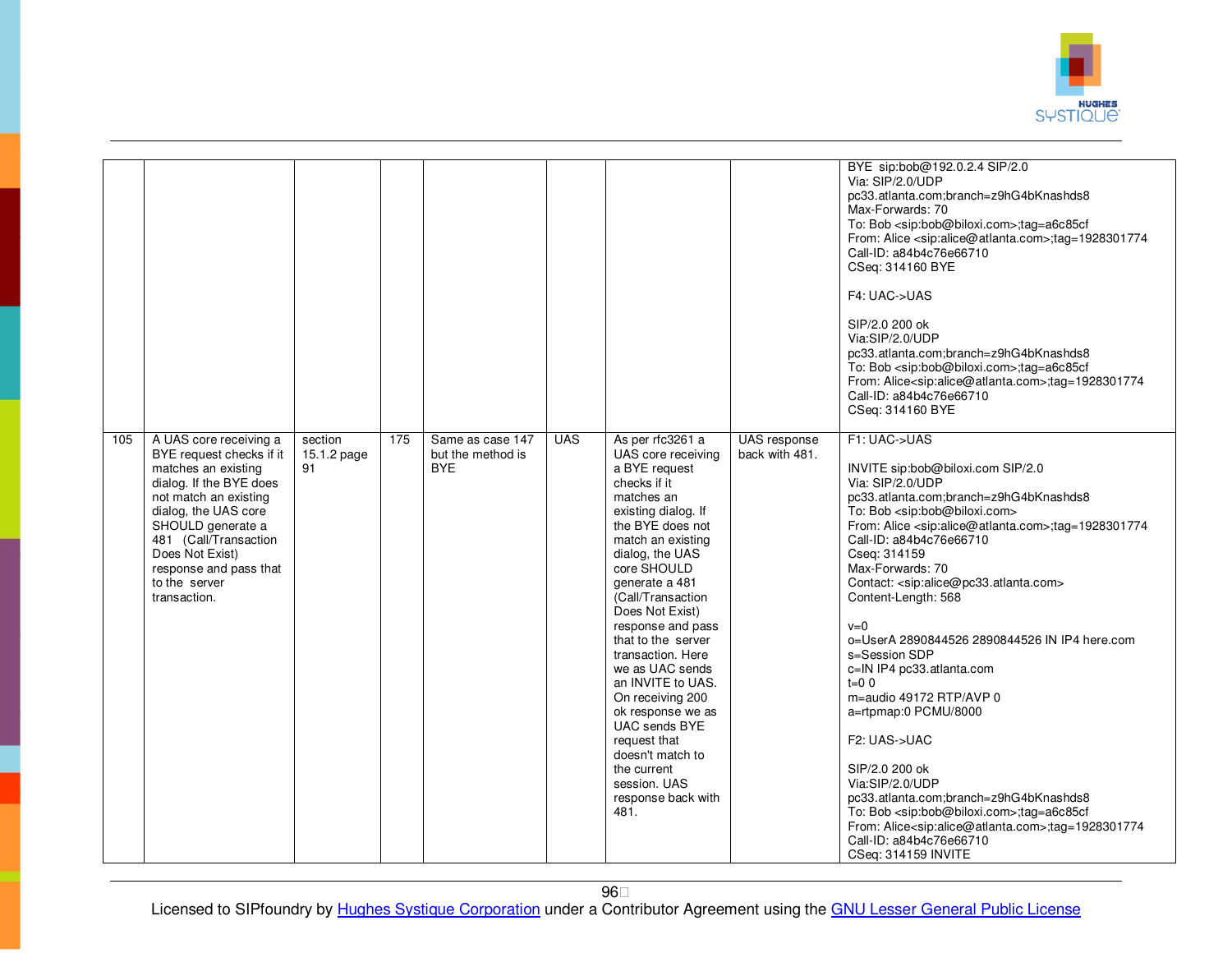

|     |                                                                                                                                                                                                       |                                 |     |                                                                                                           |            |                                                                                                                                                                                                                                                                                                                                   |                                                                                 | F3: UAC->UAS<br>BYE sip:bob@192.0.2.4 SIP/2.0<br>Via: SIP/2.0/UDP<br>pc33.atlanta.com;branch=z9hG4bKnashds8<br>Max-Forwards: 70<br>To: Bob <sip:bob@biloxi.com>;tag=a6c85cf<br/>From: Alice <sip:alice@atlanta.com>;tag=1928301774<br/>Call-ID: b276dhdjfhdw223<br/>CSeq: 3141 BYE<br/>F4: UAS-&gt;UAC<br/>SIP/2.0 481 Call transaction does not exist<br/>Via:SIP/2.0/UDP<br/>pc33.atlanta.com;branch=z9hG4bKnashds8<br/>To: Bob <sip:bob@biloxi.com>;tag=a6c85cf<br/>From: Alice<sip:alice@atlanta.com>;tag=1928301774<br/>Call-ID: b276dhdjfhdw223<br/>CSeq: 3141 BYE<br/>F5: UAS-&gt;UAC<br/>SIP/2.0 200 ok<br/>Via:SIP/2.0/UDP<br/>pc33.atlanta.com;branch=z9hG4bKnashds8<br/>To: Bob <sip:bob@biloxi.com>;tag=a6c85cf<br/>From: Alice<sip:alice@atlanta.com>;tag=1928301774<br/>Call-ID: b276dhdjfhdw223<br/>Cseq: 3141 BYE</sip:alice@atlanta.com></sip:bob@biloxi.com></sip:alice@atlanta.com></sip:bob@biloxi.com></sip:alice@atlanta.com></sip:bob@biloxi.com> |
|-----|-------------------------------------------------------------------------------------------------------------------------------------------------------------------------------------------------------|---------------------------------|-----|-----------------------------------------------------------------------------------------------------------|------------|-----------------------------------------------------------------------------------------------------------------------------------------------------------------------------------------------------------------------------------------------------------------------------------------------------------------------------------|---------------------------------------------------------------------------------|--------------------------------------------------------------------------------------------------------------------------------------------------------------------------------------------------------------------------------------------------------------------------------------------------------------------------------------------------------------------------------------------------------------------------------------------------------------------------------------------------------------------------------------------------------------------------------------------------------------------------------------------------------------------------------------------------------------------------------------------------------------------------------------------------------------------------------------------------------------------------------------------------------------------------------------------------------------------------|
| 106 | The CSeq header field<br>in the ACK MUST<br>contain the same value<br>for the sequence<br>number as was present<br>in the original request,<br>but the method<br>parameter MUST be<br>equal to "ACK". | section<br>17.1.1.3<br>page 129 | 176 | Same as case 116<br>but for ACK<br>method here we<br>check whether the<br>ACK use same<br>Cseq no or not. | <b>UAC</b> | This test is same<br>as case 116 but<br>here we are<br>checking whether<br>the UAC use same<br>cseq field value as<br>in original request.<br>UAC send a<br>request to UAS.<br>We as UAS sends<br>200ok. On 200 ok<br>response UAC<br>sends ACK, we as<br>UAS check<br>whether UAC use<br>same Cseq no as<br>in original request. | <b>UAC MUST</b><br>include same<br>Cseq no in ACK<br>as in original<br>request. | F1: UAC->UAS<br>INVITE sip:bob@biloxi.com SIP/2.0<br>Via: SIP/2.0/UDP<br>pc33.atlanta.com;branch=z9hG4bKnashds8<br>To: Bob <sip:bob@biloxi.com><br/>From: Alice <sip:alice@atlanta.com>;tag=1928301774<br/>Call-ID: a84b4c76e66710<br/>Cseq: 314159<br/>Max-Forwards: 70<br/>Contact: <sip:alice@pc33.atlanta.com><br/>Content-Length: 568<br/>Content-Length: 568<br/><math>v=0</math><br/>o=UserA 2890844526 2890844526 IN IP4 here.com<br/>s=Session SDP</sip:alice@pc33.atlanta.com></sip:alice@atlanta.com></sip:bob@biloxi.com>                                                                                                                                                                                                                                                                                                                                                                                                                                    |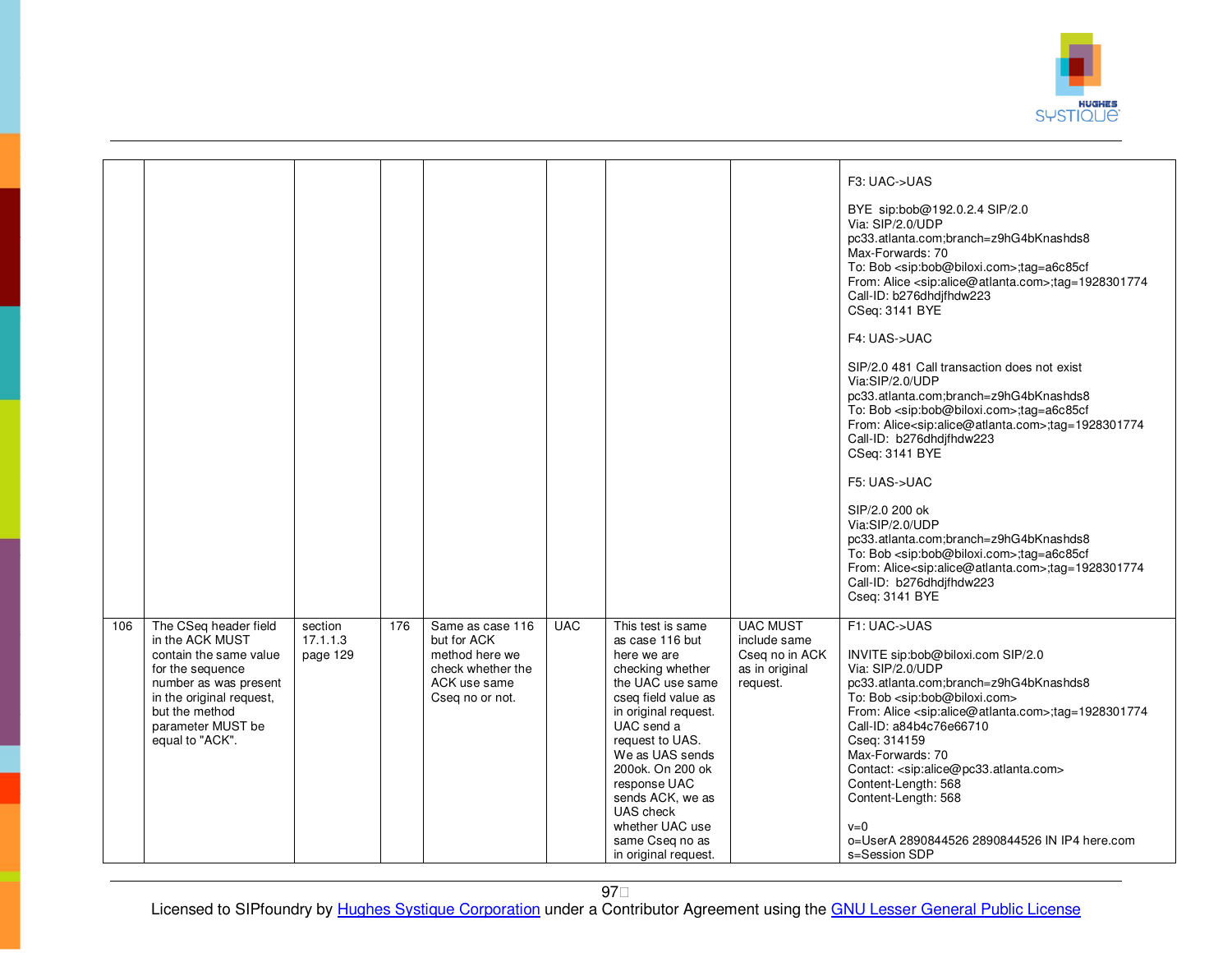

|     |                                                                                                                                                                                                                                                                                       |                               |                  | <b>UAC MUST</b><br>include same Cseq<br>no and Method in<br>ACK as in original<br>request. | c=IN IP4 pc33.atlanta.com<br>$t = 0$ 0<br>m=audio 49172 RTP/AVP 0<br>a=rtpmap:0 PCMU/8000<br>F2: UAS->UAC<br>SIP/2.0 200 ok<br>Via:SIP/2.0/UDP<br>pc33.atlanta.com;branch=z9hG4bKnashds8<br>To: Bob <sip:bob@biloxi.com><br/>From: Alice<sip:alice@atlanta.com>;tag=1928301774<br/>Call-ID: a84b4c76e66710<br/>CSeq: 314159 INVITE<br/>F3: UAS-&gt;UAC<br/>ACK sip:bob@192.0.2.4 SIP/2.0<br/>Via: SIP/2.0/UDP<br/>pc33.atlanta.com;branch=z9hG4bKnashds8<br/>Max-Forwards: 70<br/>To: Bob <sip:bob@biloxi.com>;tag=a6c85cf<br/>From: Alice <sip:alice@atlanta.com>;tag=1928301774<br/>Call-ID: a84b4c76e66710<br/>CSeq: 314159 ACK</sip:alice@atlanta.com></sip:bob@biloxi.com></sip:alice@atlanta.com></sip:bob@biloxi.com> |
|-----|---------------------------------------------------------------------------------------------------------------------------------------------------------------------------------------------------------------------------------------------------------------------------------------|-------------------------------|------------------|--------------------------------------------------------------------------------------------|------------------------------------------------------------------------------------------------------------------------------------------------------------------------------------------------------------------------------------------------------------------------------------------------------------------------------------------------------------------------------------------------------------------------------------------------------------------------------------------------------------------------------------------------------------------------------------------------------------------------------------------------------------------------------------------------------------------------------|
| 107 | If the response has the<br>same value of the<br>branch parameter in the<br>top Via header field as<br>the branch parameter in<br>the top Via header field<br>of the request that<br>created the transaction.                                                                          | section<br>17.1.3 page<br>132 |                  |                                                                                            | Same as case 115 the purpose of test is to check whether the same header field parameter is use throughout the session or not.                                                                                                                                                                                                                                                                                                                                                                                                                                                                                                                                                                                               |
| 108 | If the method parameter<br>in the CSeq header<br>field matches the<br>method of the request<br>that created the<br>transaction. The<br>method is needed since<br>a CANCEL request<br>constitutes a different<br>transaction, but shares<br>the same value of the<br>branch parameter. | section<br>17.1.3 page<br>132 | Same as case 116 |                                                                                            |                                                                                                                                                                                                                                                                                                                                                                                                                                                                                                                                                                                                                                                                                                                              |
| 109 | In the case of stream-                                                                                                                                                                                                                                                                | section 18.3                  | Same as case 111 |                                                                                            |                                                                                                                                                                                                                                                                                                                                                                                                                                                                                                                                                                                                                                                                                                                              |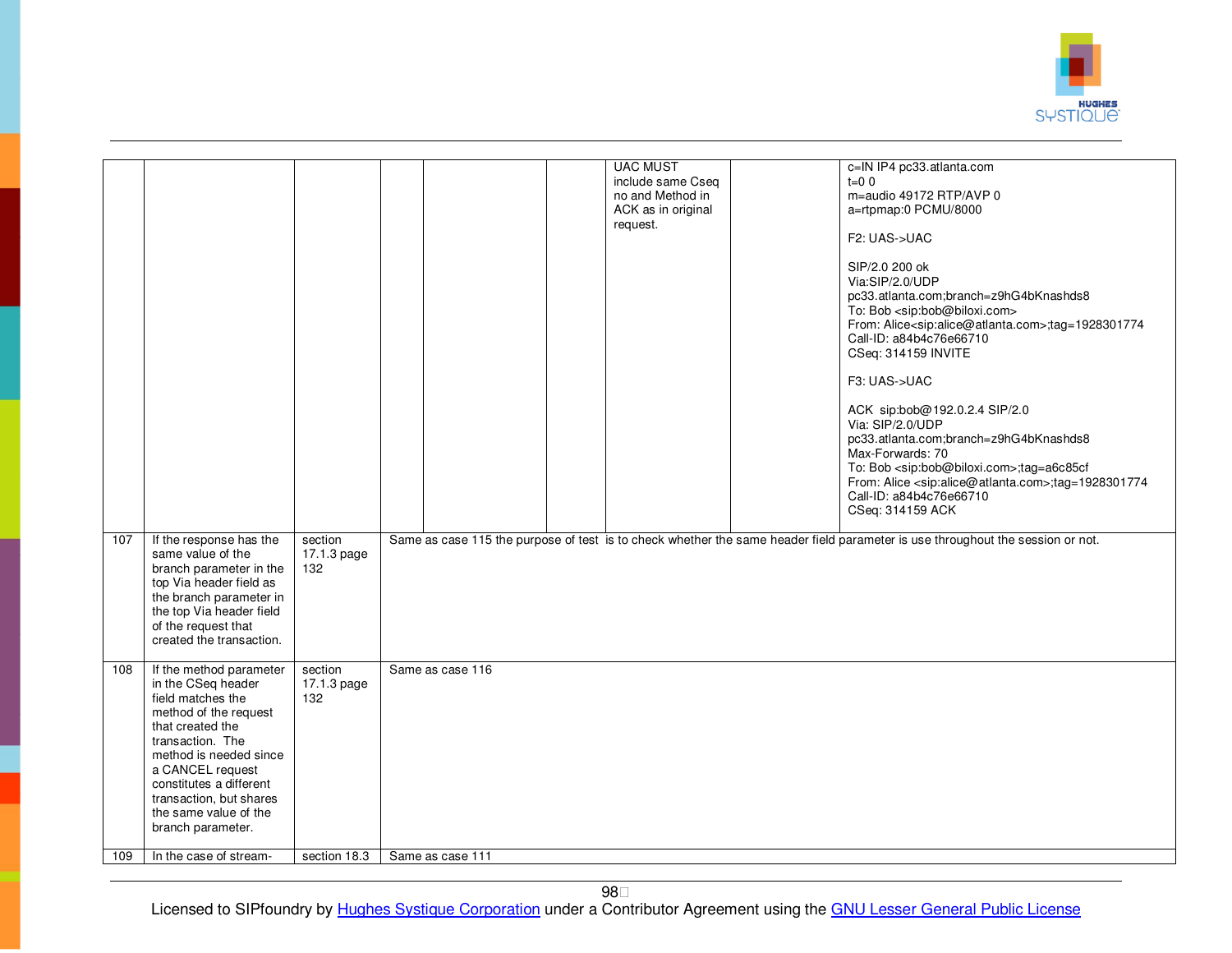

|     | oriented transports<br>such as TCP, the<br>Content-Length header<br>field indicates the size<br>of the body. The<br>Content- Length<br>header field MUST be<br>used with stream<br>oriented transports.                                                                                                                                                                                                                     | page 147                      |     |                                                                                                    |            |                                                                                                                                                                                                                                                                                                                                                                                                                                                       |                                                                  |                                                                                                                                                                                                                                                                                                                                                                                                                                                                                                                                                                                                                                             |
|-----|-----------------------------------------------------------------------------------------------------------------------------------------------------------------------------------------------------------------------------------------------------------------------------------------------------------------------------------------------------------------------------------------------------------------------------|-------------------------------|-----|----------------------------------------------------------------------------------------------------|------------|-------------------------------------------------------------------------------------------------------------------------------------------------------------------------------------------------------------------------------------------------------------------------------------------------------------------------------------------------------------------------------------------------------------------------------------------------------|------------------------------------------------------------------|---------------------------------------------------------------------------------------------------------------------------------------------------------------------------------------------------------------------------------------------------------------------------------------------------------------------------------------------------------------------------------------------------------------------------------------------------------------------------------------------------------------------------------------------------------------------------------------------------------------------------------------------|
| 110 | any given parameter-<br>name MUST NOT<br>appear more than once.                                                                                                                                                                                                                                                                                                                                                             | section<br>19.1.1 page<br>149 |     | Same as case 106                                                                                   |            |                                                                                                                                                                                                                                                                                                                                                                                                                                                       |                                                                  |                                                                                                                                                                                                                                                                                                                                                                                                                                                                                                                                                                                                                                             |
| 111 | <b>URIS MUST NOT</b><br>contain unescaped<br>space and control<br>characters.                                                                                                                                                                                                                                                                                                                                               | section<br>19.1.1 page<br>152 |     | Same as case 102                                                                                   |            |                                                                                                                                                                                                                                                                                                                                                                                                                                                       |                                                                  |                                                                                                                                                                                                                                                                                                                                                                                                                                                                                                                                                                                                                                             |
| 112 | When a UA sends a<br>request outside of a<br>dialog, it contains a<br>From tag only,<br>providing "half" of the<br>dialog ID.                                                                                                                                                                                                                                                                                               | section 19.3<br>page 159      |     | This section is covered in test case 151                                                           |            |                                                                                                                                                                                                                                                                                                                                                                                                                                                       |                                                                  |                                                                                                                                                                                                                                                                                                                                                                                                                                                                                                                                                                                                                                             |
| 113 | When a tag is<br>generated by a UA for<br>insertion into a request<br>or response, it MUST<br>be globally unique and<br>cryptographically<br>random with at least 32<br>bits of randomness. A<br>property of this<br>selection requirement is<br>that a UA will place a<br>different tag into the<br>From header of an<br><b>INVITE</b> than it would<br>place into the To<br>header of the response<br>to the same INVITE. | section 19.3<br>page 159      | 178 | Here we as UAC<br>check whether the<br>To tag and From<br>tag in response is<br>different or same. | <b>UAS</b> | As per rfc3261<br>When a tag is<br>generated by a UA<br>for insertion into a<br>request or<br>response, it MUST<br>be globally unique<br>and<br>cryptographically<br>random with at<br>least 32 bits of<br>randomness. A<br>property of this<br>selection<br>requirement is that<br>a UA will place a<br>different tag into<br>the From header of<br>an INVITE than it<br>would place into<br>the To header of<br>the response to the<br>same INVITE. | <b>UAS MUST put</b><br>different value in<br>To and From<br>Tag. | F1: UAC->UAS<br>INVITE sip:bob@biloxi.com SIP/2.0<br>Via: SIP/2.0/UDP<br>pc33.atlanta.com;branch=z9hG4bKnashds8<br>To: Bob <sip:bob@biloxi.com><br/>From: Alice <sip:alice@atlanta.com>;tag=1928301774<br/>Call-ID: a84b4c76e66710<br/>Cseq: 314159<br/>Max-Forwards: 70<br/>Contact: <sip:alice@pc33.atlanta.com><br/>Content-Length: 568<br/><math>v=0</math><br/>o=UserA 2890844526 2890844526 IN IP4 here.com<br/>s=Session SDP<br/>c=IN IP4 pc33.atlanta.com<br/><math>t=0</math> 0<br/>m=audio 49172 RTP/AVP 0<br/>a=rtpmap:0 PCMU/8000<br/>F2: UAS-&gt;UAC</sip:alice@pc33.atlanta.com></sip:alice@atlanta.com></sip:bob@biloxi.com> |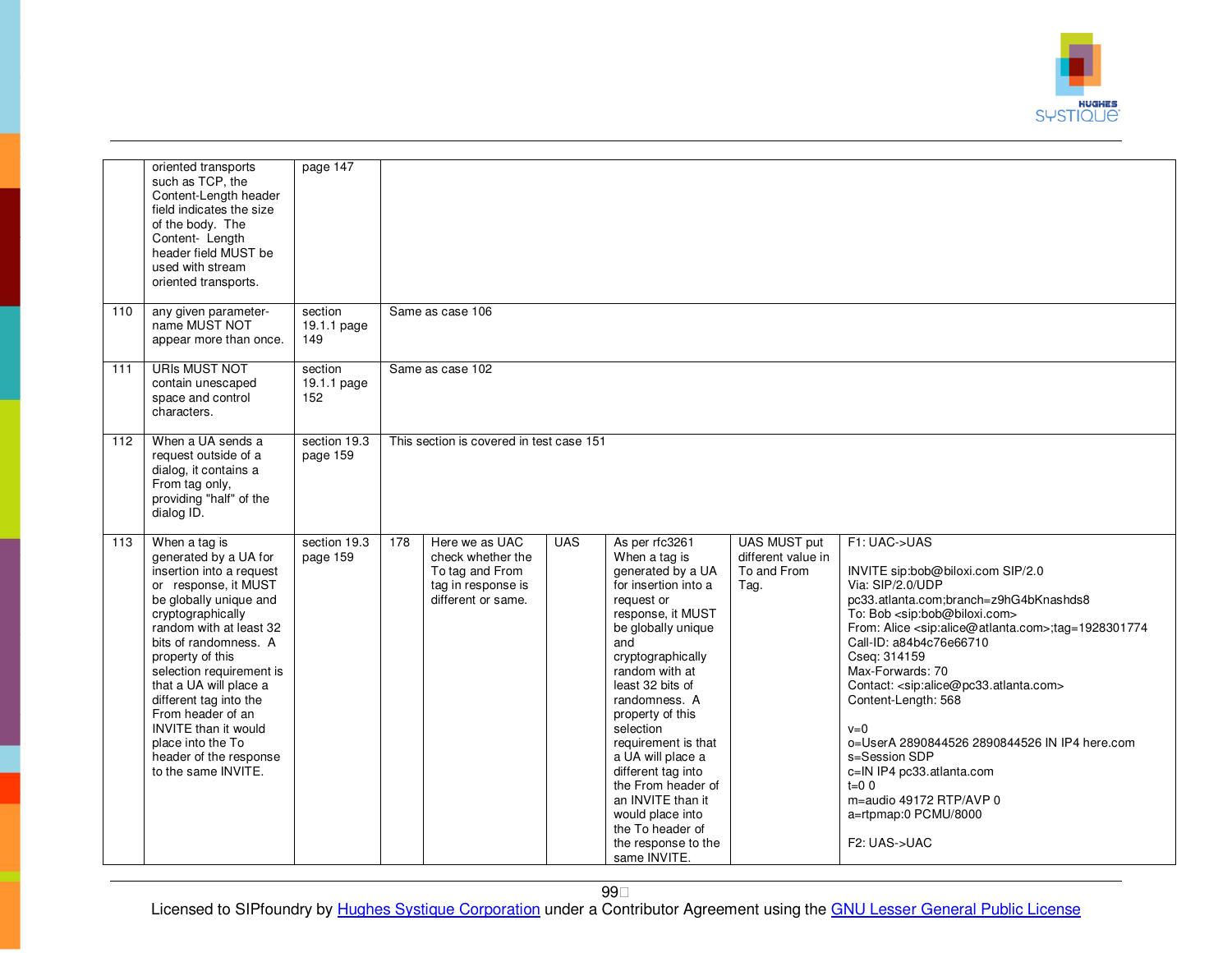

|     |                                                                                                                                                                                                                                                                      |                          |     |                                    |            | Here We as UAC<br>sends INVITE<br>message to UAS.<br>On 200 ok<br>response we as<br>UAC check<br>whether the To and<br>From tag are same<br>or not. UAS MUST<br>put different value<br>in To and From<br>Tag and they<br>MUST be unique.    |                                                                                                                  | SIP/2.0 200 ok<br>Via:SIP/2.0/UDP<br>pc33.atlanta.com;branch=z9hG4bKnashds8<br>To: Bob <sip:bob@biloxi.com>;tag=a6c85cf<br/>From: Alice<sip:alice@atlanta.com>;tag=1928301774<br/>Call-ID: a84b4c76e66710<br/>CSeq: 314159 INVITE<br/>F3: UAC-&gt;UAS<br/>ACK sip:bob@192.0.2.4 SIP/2.0<br/>Via: SIP/2.0/UDP<br/>pc33.atlanta.com;branch=z9hG4bKnashds8<br/>Max-Forwards: 70<br/>To: Bob <sip:bob@biloxi.com>;tag=a6c85cf<br/>From: Alice <sip:alice@atlanta.com>;tag=1928301774<br/>Call-ID: a84b4c76e66710<br/>CSeq: 314159 ACK</sip:alice@atlanta.com></sip:bob@biloxi.com></sip:alice@atlanta.com></sip:bob@biloxi.com>                                                                                                                                                                                                                                                                                                                                                                                                        |
|-----|----------------------------------------------------------------------------------------------------------------------------------------------------------------------------------------------------------------------------------------------------------------------|--------------------------|-----|------------------------------------|------------|---------------------------------------------------------------------------------------------------------------------------------------------------------------------------------------------------------------------------------------------|------------------------------------------------------------------------------------------------------------------|------------------------------------------------------------------------------------------------------------------------------------------------------------------------------------------------------------------------------------------------------------------------------------------------------------------------------------------------------------------------------------------------------------------------------------------------------------------------------------------------------------------------------------------------------------------------------------------------------------------------------------------------------------------------------------------------------------------------------------------------------------------------------------------------------------------------------------------------------------------------------------------------------------------------------------------------------------------------------------------------------------------------------------|
| 114 | When present in an<br>INVITE request, the<br>Alert-Info header field<br>specifies an alternative<br>ring tone to the UAS.<br>When present in a 180<br>(Ringing) response, the<br>Alert-Info header field<br>specifies an alternative<br>ringback tone to the<br>UAC. | section 20.4<br>page 164 | 179 | We can write a<br>Test case as UAS | <b>UAS</b> | In this case we as<br>UAC sends INVITE<br>containing a Alter-<br>Info specifies an<br>alternative ring<br>tone to the UAS.<br>On 180 ringing the<br>Alert-Info header<br>field specifies an<br>alternative ring<br>back tone to the<br>UAC. | On 180 ringing<br>the Alert-Info<br>header field<br>specifies an<br>alternative ring<br>back tone to the<br>UAC. | F1: UAC->UAS<br>INVITE sip:bob@biloxi.com SIP/2.0<br>Via: SIP/2.0/UDP<br>pc33.atlanta.com;branch=z9hG4bKnashds8<br>To: Bob <sip:bob@biloxi.com><br/>From: Alice <sip:alice@atlanta.com>;tag=1928301774<br/>Call-ID: a84b4c76e66710<br/>Alert-Info: <http: moo.wav="" sounds="" www.example.com=""><br/>Cseq: 314159<br/>Max-Forwards: 70<br/>Contact: <sip:alice@pc33.atlanta.com><br/>Content-Length: 568<br/><math>v=0</math><br/>0=UserA 2890844526 2890844526 IN IP4 here.com<br/>s=Session SDP<br/>c=IN IP4 pc33.atlanta.com<br/><math>t=0</math> 0<br/>m=audio 49172 RTP/AVP 0<br/>a=rtpmap:0 PCMU/8000<br/>F2: UAS-&gt;UAC<br/>SIP/2.0 180 ringing<br/>Alert-Info: <http: moo.wav="" sounds="" www.example.com=""><br/>Via:SIP/2.0/UDP<br/>pc33.atlanta.com;branch=z9hG4bKnashds8<br/>To: Bob <sip:bob@biloxi.com>;tag=a6c85cf<br/>From: Alice<sip:alice@atlanta.com>;tag=1928301774</sip:alice@atlanta.com></sip:bob@biloxi.com></http:></sip:alice@pc33.atlanta.com></http:></sip:alice@atlanta.com></sip:bob@biloxi.com> |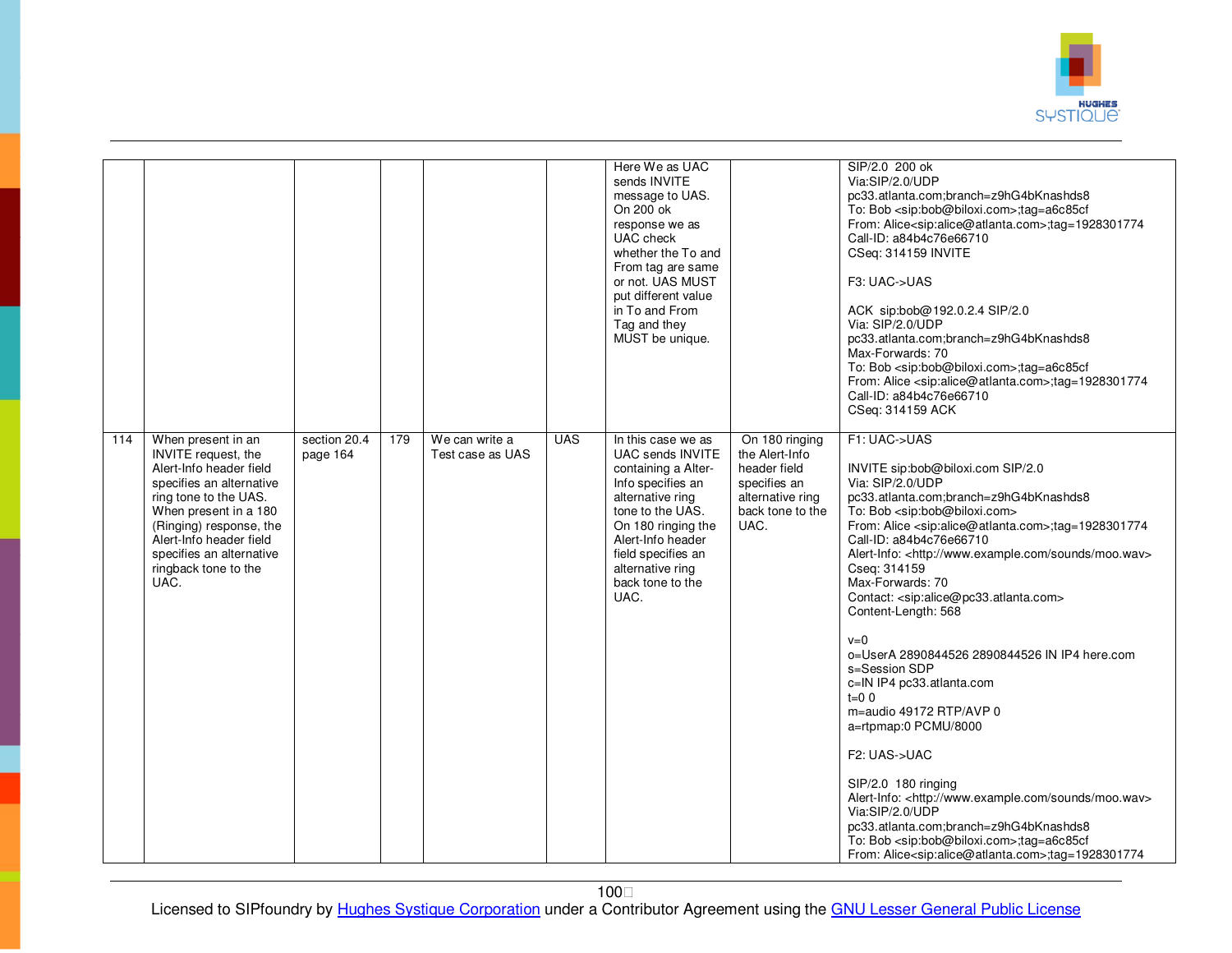

|     |                                                                                                                                                                                                                                                                                                                                                                     |                              |     |                                          |            |                                                                                                                           |                                                                                    | Call-ID: a84b4c76e66710<br>CSeq: 314159 INVITE<br>F3: UAC->UAS<br>ACK sip:bob@192.0.2.4 SIP/2.0<br>Via: SIP/2.0/UDP<br>pc33.atlanta.com;branch=z9hG4bKnashds8<br>Max-Forwards: 70<br>To: Bob <sip:bob@biloxi.com>;tag=a6c85cf<br/>From: Alice <sip:alice@atlanta.com>;tag=1928301774<br/>Call-ID: a84b4c76e66710<br/>CSeq: 314159 ACK</sip:alice@atlanta.com></sip:bob@biloxi.com> |
|-----|---------------------------------------------------------------------------------------------------------------------------------------------------------------------------------------------------------------------------------------------------------------------------------------------------------------------------------------------------------------------|------------------------------|-----|------------------------------------------|------------|---------------------------------------------------------------------------------------------------------------------------|------------------------------------------------------------------------------------|------------------------------------------------------------------------------------------------------------------------------------------------------------------------------------------------------------------------------------------------------------------------------------------------------------------------------------------------------------------------------------|
| 115 | The Content-Encoding<br>header field is used as<br>a modifier to the<br>"media-type". When<br>present, its value<br>indicates what<br>additional content<br>codings have been<br>applied to the entity-<br>body, and thus what<br>decoding mechanisms<br>MUST be applied in<br>order to obtain the<br>media-type referenced<br>by the Content-Type<br>header field. | section<br>20.12 page<br>169 |     | This section is covered in test case 110 |            |                                                                                                                           |                                                                                    |                                                                                                                                                                                                                                                                                                                                                                                    |
| 116 | If a stream-based<br>protocol (such as TCP)<br>is used as transport, the<br>Content Length header<br>field MUST be used.                                                                                                                                                                                                                                            | section<br>20.14 page<br>169 |     | Same as case 111                         |            |                                                                                                                           |                                                                                    |                                                                                                                                                                                                                                                                                                                                                                                    |
| 117 | If no body is present in<br>a message, then the<br>Content-Length header<br>field value MUST be set<br>to zero.                                                                                                                                                                                                                                                     | section<br>20.14 page<br>169 | 180 | This section is covered in test case 111 |            |                                                                                                                           |                                                                                    |                                                                                                                                                                                                                                                                                                                                                                                    |
| 118 | The Retry-After header<br>field can be used with a<br>500 (Server Internal<br>Error) or 503 (Service<br>Unavailable) response<br>to indicate how long the                                                                                                                                                                                                           | section<br>20.33 page<br>177 | 181 | we can write one<br>test for UAC         | <b>UAC</b> | As per rfc3261 the<br>Retry-After header<br>field can be used<br>with a 500 (Server<br>Internal Error) or<br>503 (Service | <b>UAC MUST</b><br>retry after Time<br>mention in Retry<br>-After Header<br>field. | F1: UAC->UAS<br>INVITE sip:bob@biloxi.com SIP/2.0<br>Via: SIP/2.0/UDP<br>pc33.atlanta.com;branch=z9hG4bKnashds8<br>To: Bob <sip:bob@biloxi.com></sip:bob@biloxi.com>                                                                                                                                                                                                               |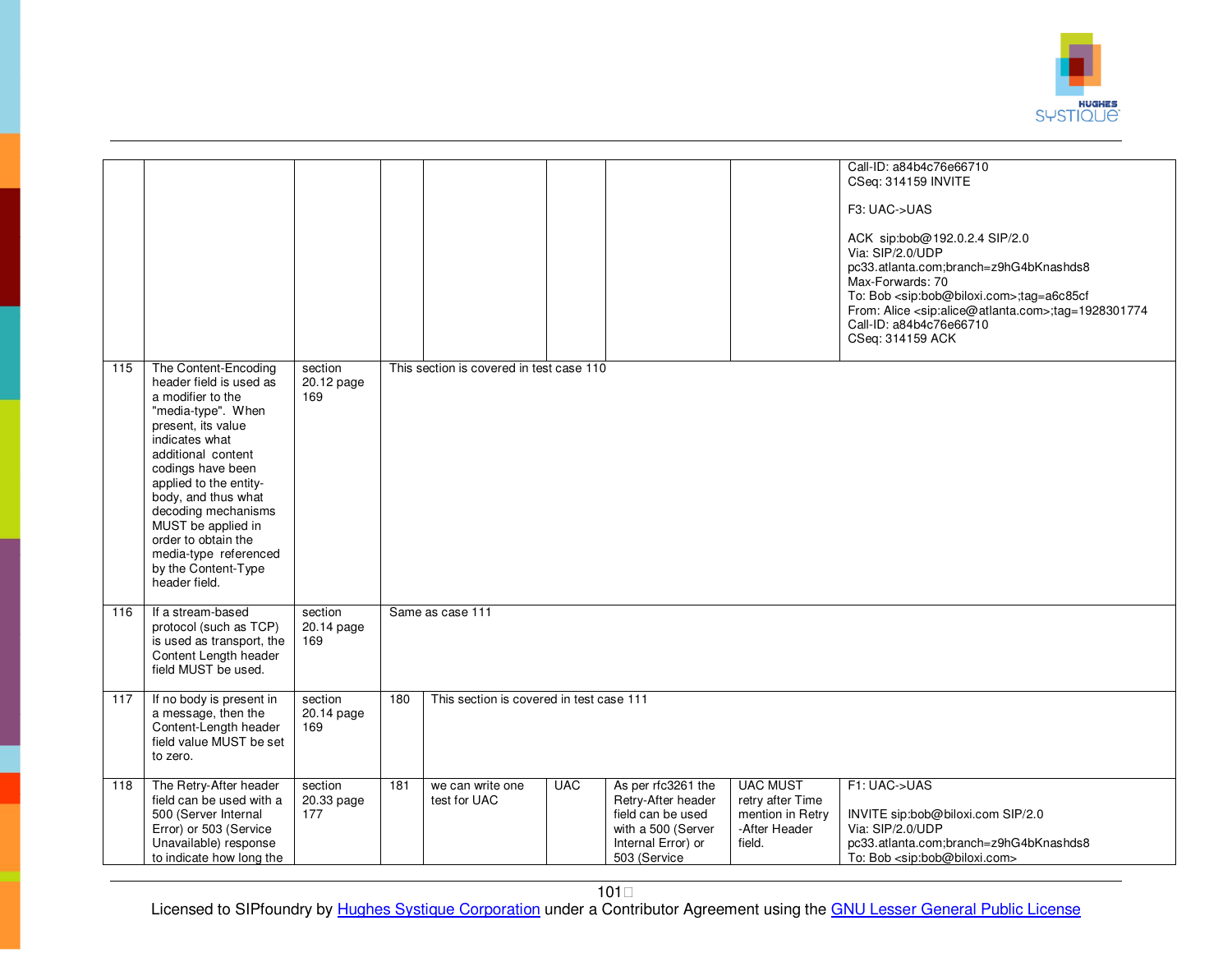

| service is expected to     |  | Unavailable)            | From: Alice <sip:alice@atlanta.com>;tag=1928301774</sip:alice@atlanta.com> |
|----------------------------|--|-------------------------|----------------------------------------------------------------------------|
| be unavailable to the      |  | response to             | Call-ID: a84b4c76e66710                                                    |
| requesting client and      |  | indicate how long       | Cseq: 314159                                                               |
| with a 404 (Not Found),    |  | the service is          | Max-Forwards: 70                                                           |
| 413 (Request Entity        |  | expected to be          | Contact: <sip:alice@pc33.atlanta.com></sip:alice@pc33.atlanta.com>         |
| Too Large), 480            |  | unavailable to the      | Content-Length: 568                                                        |
| (Temporarily               |  | requesting client       |                                                                            |
| Unavailable), 486 (Busy    |  | and with a 404          | $v=0$                                                                      |
| Here), 600 (Busy), or      |  | (Not Found), 413        | o=UserA 2890844526 2890844526 IN IP4 here.com                              |
|                            |  |                         |                                                                            |
| 603(Decline) response      |  | (Request Entity         | s=Session SDP                                                              |
| to indicate when the       |  | Too Large), 480         | c=IN IP4 pc33.atlanta.com                                                  |
| called party anticipates   |  | (Temporarily            | $t=0$ 0                                                                    |
| being available again.     |  | Unavailable), 486       | m=audio 49172 RTP/AVP 0                                                    |
| The value of this field is |  | (Busy Here), 600        | a=rtpmap:0 PCMU/8000                                                       |
| a positive integer         |  | (Busy), or              |                                                                            |
| number of seconds (in      |  | 603(Decline)            | F2: UAS->UAC                                                               |
| decimal) after the time    |  | response to             |                                                                            |
| of the response.           |  | indicate when the       | SIP/2.0 486                                                                |
| An optional comment        |  | called party            | Via:SIP/2.0/UDP                                                            |
| can be used to indicate    |  | anticipates being       | pc33.atlanta.com;branch=z9hG4bKnashds8                                     |
| additional information     |  | available again.        | To: Bob <sip:bob@biloxi.com>;tag=a6c85cf</sip:bob@biloxi.com>              |
| about the time of          |  | The value of this       | From: Alice <sip:alice@atlanta.com>;tag=1928301774</sip:alice@atlanta.com> |
| callback. An optional      |  | field is a positive     | Retry-After: 18000; duration=3600                                          |
| "duration" parameter       |  | integer number of       | Call-ID: a84b4c76e66710                                                    |
| indicates how long         |  | seconds (in             | CSeq: 314159 INVITE                                                        |
| the called party will be   |  | decimal) after the      |                                                                            |
| reachable starting at      |  | time of the             | F3: UAC->UAS                                                               |
| the                        |  | response. Here          |                                                                            |
| initial time of            |  | <b>UAC sends INVITE</b> | ACK sip:bob@192.0.2.4 SIP/2.0                                              |
|                            |  | to UAS. We as           | Via: SIP/2.0/UDP                                                           |
| availability. If no        |  |                         |                                                                            |
| duration parameter is      |  | UAS sends 4xx           | pc33.atlanta.com;branch=z9hG4bKnashds8                                     |
| given, the                 |  | response and a          | Max-Forwards: 70                                                           |
| service is assumed to      |  | Retry-After header      | To: Bob <sip:bob@biloxi.com>;tag=a6c85cf</sip:bob@biloxi.com>              |
| be available indefinitely. |  | field containing        | From: Alice <sip:alice@atlanta.com>;tag=1928301774</sip:alice@atlanta.com> |
|                            |  | Time(in sec) after      | Call-ID: a84b4c76e66710                                                    |
| Examples:                  |  | which UAC               | CSeq: 314159 ACK                                                           |
|                            |  | SHOULD retry.           |                                                                            |
| Retry-After:               |  | <b>UAC MUST retry</b>   | F4: UAC->UAS                                                               |
| 18000; duration=3600       |  | after Time mention      |                                                                            |
| Retry-After: 120 (I'm      |  | in Retry - After        | INVITE sip:bob@biloxi.com SIP/2.0                                          |
| in a meeting)              |  | Header field.           | Via: SIP/2.0/UDP                                                           |
|                            |  |                         | pc33.atlanta.com;branch=z9hG4bKnashds8                                     |
|                            |  |                         | To: Bob <sip:bob@biloxi.com></sip:bob@biloxi.com>                          |
|                            |  |                         | From: Alice <sip:alice@atlanta.com>;tag=1928301774</sip:alice@atlanta.com> |
|                            |  |                         | Call-ID: a84b4c76e66710                                                    |
|                            |  |                         | Cseq: 314160                                                               |
|                            |  |                         | Max-Forwards: 70                                                           |
|                            |  |                         |                                                                            |
|                            |  |                         | Contact: <sip:alice@pc33.atlanta.com></sip:alice@pc33.atlanta.com>         |
|                            |  |                         | Content-Length: 568                                                        |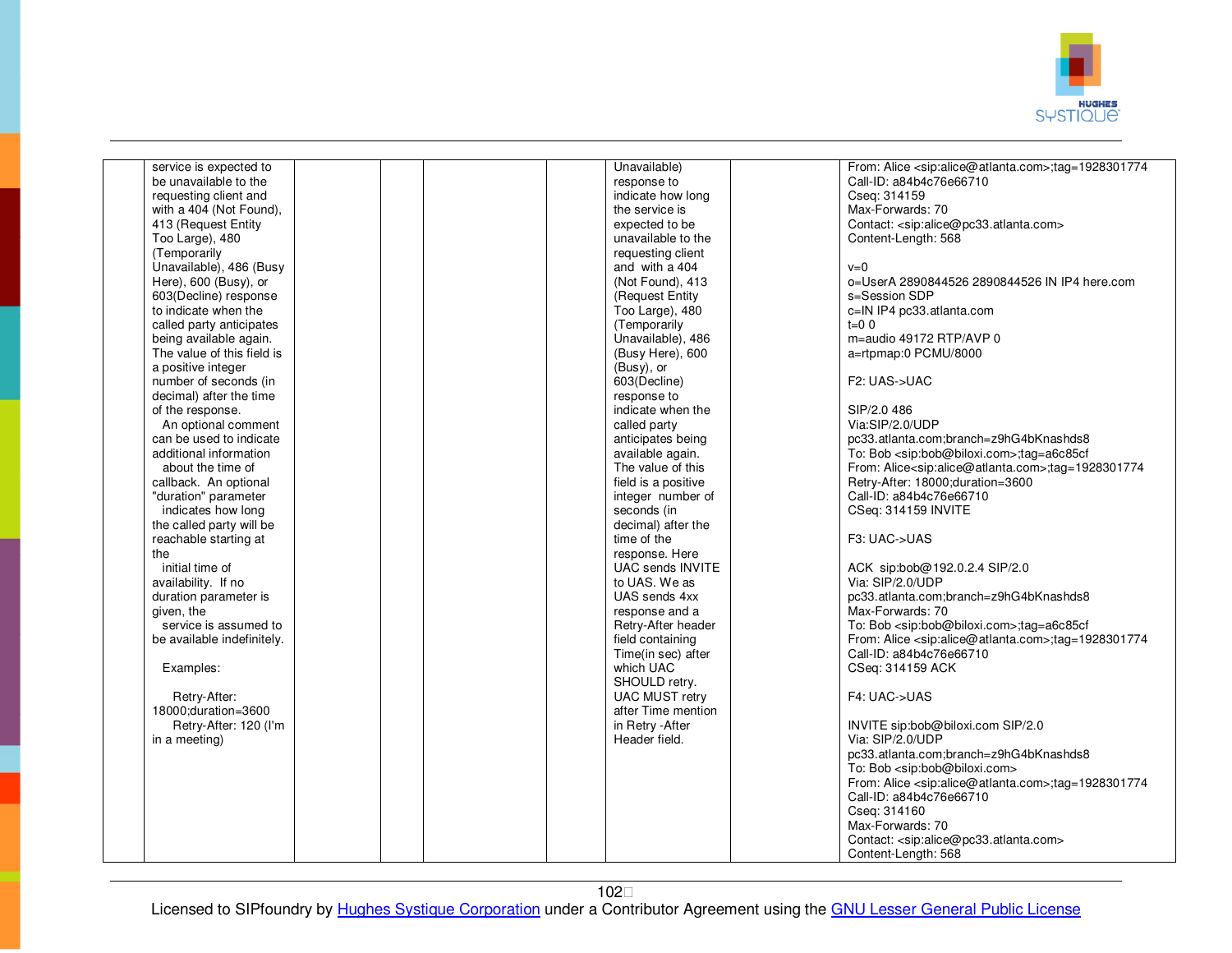

|     |                                                                                                                                                                                                                                                                                                                                                                                                         |                                |     |                                                                                                                                                                                                                                                                                         |            |                                                                                                                                                                                                                                                                                         |                                                                                | $v=0$<br>o=UserA 2890844526 2890844526 IN IP4 here.com<br>s=Session SDP<br>c=IN IP4 pc33.atlanta.com<br>$t=0$ 0<br>m=audio 49172 RTP/AVP 0<br>a=rtpmap:0 PCMU/8000<br>F5: UAS->UAC<br>SIP/2.0 200 ok<br>Via:SIP/2.0/UDP<br>pc33.atlanta.com;branch=z9hG4bKnashds8<br>To: Bob <sip:bob@biloxi.com>;tag=a6c85cf<br/>From: Alice<sip:alice@atlanta.com>;tag=1928301774<br/>Call-ID: a84b4c76e66710<br/>CSeq: 314159 INVITE<br/>F6: UAS-&gt;UAC<br/>ACK sip:bob@192.0.2.4 SIP/2.0<br/>Via: SIP/2.0/UDP<br/>pc33.atlanta.com;branch=z9hG4bKnashds8<br/>Max-Forwards: 70<br/>To: Bob <sip:bob@biloxi.com>;tag=a6c85cf<br/>From: Alice <sip:alice@atlanta.com>;tag=1928301774<br/>Call-ID: a84b4c76e66710<br/>CSeq: 314160 ACK</sip:alice@atlanta.com></sip:bob@biloxi.com></sip:alice@atlanta.com></sip:bob@biloxi.com> |
|-----|---------------------------------------------------------------------------------------------------------------------------------------------------------------------------------------------------------------------------------------------------------------------------------------------------------------------------------------------------------------------------------------------------------|--------------------------------|-----|-----------------------------------------------------------------------------------------------------------------------------------------------------------------------------------------------------------------------------------------------------------------------------------------|------------|-----------------------------------------------------------------------------------------------------------------------------------------------------------------------------------------------------------------------------------------------------------------------------------------|--------------------------------------------------------------------------------|-------------------------------------------------------------------------------------------------------------------------------------------------------------------------------------------------------------------------------------------------------------------------------------------------------------------------------------------------------------------------------------------------------------------------------------------------------------------------------------------------------------------------------------------------------------------------------------------------------------------------------------------------------------------------------------------------------------------------------------------------------------------------------------------------------------------|
| 119 | The Request-URI was<br>ambiguous. The<br>response MAY contain<br>a listing of<br>possible<br>unambiguous<br>addresses in Contact<br>header fields.<br>Revealing<br>alternatives can<br>infringe on privacy of<br>the user or the<br>organization.<br>It MUST be possible<br>to configure a server to<br>respond with status 404<br>(Not Found) or to<br>suppress the listing of<br>possible choices for | section<br>21.4.23<br>page 189 | 182 | As per rfc3261 the<br>response to<br><b>INVITE MAY</b><br>contain a listing of<br>possible<br>unambiguous<br>addresses in<br>Contact header<br>fields. Here We as<br>UAS sends 485<br>Ambiguous for<br>UAC INVITE. UAC<br>use one of the URI<br>in Contact Header<br>Field in responce. | <b>UAC</b> | As per rfc3261 the<br>response to<br><b>INVITE MAY</b><br>contain a listing of<br>possible<br>unambiguous<br>addresses in<br>Contact header<br>fields. Here We as<br>UAS sends 485<br>Ambiguous for<br>UAC INVITE. UAC<br>use one of the URI<br>in Contact Header<br>Field in responce. | UAC use one of<br>the URI in<br><b>Contact Header</b><br>Field in<br>responce. | F1: UAC->UAS<br>INVITE sip:carl@example.comSIP/2.0<br>Via: SIP/2.0/UDP<br>pc33.atlanta.com;branch=z9hG4bKnashds8<br>To: Bob <sip:carl@example.com><br/>From: Alice <sip:alice@atlanta.com>;tag=1928301774<br/>Call-ID: a84b4c76e66710<br/>Cseq: 314159<br/>Max-Forwards: 70<br/>Contact: <sip:alice@pc33.atlanta.com><br/>Content-Length: 568<br/>F2: UAS-&gt;UAC<br/>SIP/2.0 485 Ambiguous<br/>Via:SIP/2.0/UDP<br/>pc33.atlanta.com;branch=z9hG4bKnashds8<br/>To: Bob <sip:bob@biloxi.com>;tag=a6c85cf</sip:bob@biloxi.com></sip:alice@pc33.atlanta.com></sip:alice@atlanta.com></sip:carl@example.com>                                                                                                                                                                                                          |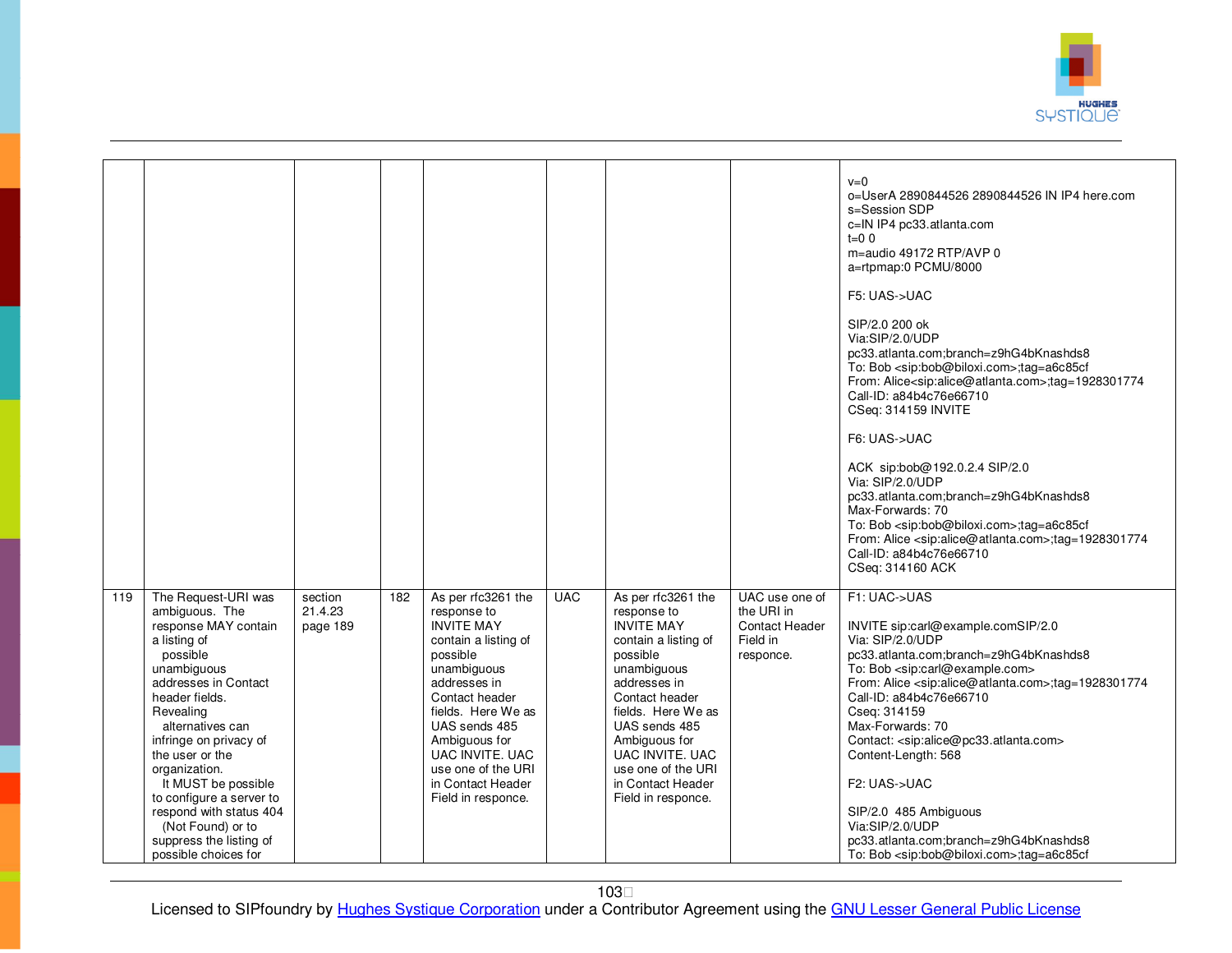

| ambiguous Request-                                                                                                                                       |  |  |  | From: Alice <sip:alice@atlanta.com>;tag=1928301774</sip:alice@atlanta.com>      |
|----------------------------------------------------------------------------------------------------------------------------------------------------------|--|--|--|---------------------------------------------------------------------------------|
| URIs.                                                                                                                                                    |  |  |  | Contact: Carol Lee <sip:carol.lee@example.com></sip:carol.lee@example.com>      |
|                                                                                                                                                          |  |  |  |                                                                                 |
|                                                                                                                                                          |  |  |  | Contact: Ping Lee <sip:p.lee@example.com></sip:p.lee@example.com>               |
| Example response to                                                                                                                                      |  |  |  | Contact: Lee M. Foote <sips:lee.foote@example.com></sips:lee.foote@example.com> |
|                                                                                                                                                          |  |  |  |                                                                                 |
| a request with the                                                                                                                                       |  |  |  | Call-ID: a84b4c76e66710                                                         |
| Request-URI                                                                                                                                              |  |  |  | CSeq: 314159 INVITE                                                             |
|                                                                                                                                                          |  |  |  |                                                                                 |
|                                                                                                                                                          |  |  |  |                                                                                 |
| sip:lee@example.com:                                                                                                                                     |  |  |  | F3: UAC->UAS                                                                    |
|                                                                                                                                                          |  |  |  | ACK sip:bob@192.0.2.4 SIP/2.0                                                   |
| SIP/2.0 485                                                                                                                                              |  |  |  | Via: SIP/2.0/UDP                                                                |
|                                                                                                                                                          |  |  |  |                                                                                 |
| Ambiguous                                                                                                                                                |  |  |  | pc33.atlanta.com;branch=z9hG4bKnashds8                                          |
| Contact: Carol Lee                                                                                                                                       |  |  |  | Max-Forwards: 70                                                                |
|                                                                                                                                                          |  |  |  |                                                                                 |
| <sip:carol.lee@example< td=""><td></td><td></td><td></td><td>To: Bob <sip:bob@biloxi.com>;tag=a6c85cf</sip:bob@biloxi.com></td></sip:carol.lee@example<> |  |  |  | To: Bob <sip:bob@biloxi.com>;tag=a6c85cf</sip:bob@biloxi.com>                   |
| .com>                                                                                                                                                    |  |  |  | From: Alice <sip:alice@atlanta.com>;tag=1928301774</sip:alice@atlanta.com>      |
| Contact: Ping Lee                                                                                                                                        |  |  |  | Call-ID: a84b4c76e66710                                                         |
|                                                                                                                                                          |  |  |  |                                                                                 |
| <sip:p.lee@example.co< td=""><td></td><td></td><td></td><td>CSeq: 314159 ACK</td></sip:p.lee@example.co<>                                                |  |  |  | CSeq: 314159 ACK                                                                |
| m                                                                                                                                                        |  |  |  |                                                                                 |
| Contact: Lee M.                                                                                                                                          |  |  |  | F4: UAC->UAS                                                                    |
|                                                                                                                                                          |  |  |  |                                                                                 |
| Foote                                                                                                                                                    |  |  |  |                                                                                 |
| <sips:lee.foote@exampl< td=""><td></td><td></td><td></td><td>INVITE sip:carol.lee@example.com SIP/2.0</td></sips:lee.foote@exampl<>                      |  |  |  | INVITE sip:carol.lee@example.com SIP/2.0                                        |
|                                                                                                                                                          |  |  |  |                                                                                 |
| e.com>                                                                                                                                                   |  |  |  | Via: SIP/2.0/UDP                                                                |
|                                                                                                                                                          |  |  |  | pc33.atlanta.com;branch=z9hG4bKnashds8                                          |
| Some email and                                                                                                                                           |  |  |  | To: Bob <sip:carol.lee@example.com></sip:carol.lee@example.com>                 |
|                                                                                                                                                          |  |  |  |                                                                                 |
| voice mail systems                                                                                                                                       |  |  |  | From: Alice <sip:alice@atlanta.com>;tag=1928301774</sip:alice@atlanta.com>      |
| provide this                                                                                                                                             |  |  |  | Call-ID: a84b4c76e66710                                                         |
| functionality. A                                                                                                                                         |  |  |  | Cseq: 314159                                                                    |
|                                                                                                                                                          |  |  |  |                                                                                 |
| status code                                                                                                                                              |  |  |  | Max-Forwards: 70                                                                |
| separate from 3xx is                                                                                                                                     |  |  |  | Contact: <sip:alice@pc33.atlanta.com></sip:alice@pc33.atlanta.com>              |
|                                                                                                                                                          |  |  |  |                                                                                 |
| used since the                                                                                                                                           |  |  |  | Content-Length: 568                                                             |
| semantics are                                                                                                                                            |  |  |  |                                                                                 |
| different: for 300, it                                                                                                                                   |  |  |  | F5: UAS->UAC                                                                    |
|                                                                                                                                                          |  |  |  |                                                                                 |
| is assumed that the                                                                                                                                      |  |  |  | SIP/2.0 200 OK                                                                  |
| same person or service                                                                                                                                   |  |  |  | Via:SIP/2.0/UDP                                                                 |
| will be reached by                                                                                                                                       |  |  |  | pc33.atlanta.com;branch=z9hG4bKnashds8                                          |
|                                                                                                                                                          |  |  |  |                                                                                 |
| the choices provided.                                                                                                                                    |  |  |  | To: Bob <sip:carol.lee@example.com>;tag=a6c85cf</sip:carol.lee@example.com>     |
| While an automated                                                                                                                                       |  |  |  | From: Alice <sip:alice@atlanta.com>;tag=1928301774</sip:alice@atlanta.com>      |
|                                                                                                                                                          |  |  |  | Call-ID: a84b4c76e66710                                                         |
| choice or sequential                                                                                                                                     |  |  |  |                                                                                 |
| search makes sense for                                                                                                                                   |  |  |  | CSeq: 314159 INVITE                                                             |
| a 3xx response, user                                                                                                                                     |  |  |  |                                                                                 |
|                                                                                                                                                          |  |  |  |                                                                                 |
| intervention is                                                                                                                                          |  |  |  | F5: UAC->UAS                                                                    |
| required for a 485                                                                                                                                       |  |  |  | ACK sip:bob@192.0.2.4 SIP/2.0                                                   |
| (Ambiguous) response.                                                                                                                                    |  |  |  | Via: SIP/2.0/UDP                                                                |
|                                                                                                                                                          |  |  |  |                                                                                 |
|                                                                                                                                                          |  |  |  | pc33.atlanta.com;branch=z9hG4bKnashds8                                          |
|                                                                                                                                                          |  |  |  | Max-Forwards: 70                                                                |
|                                                                                                                                                          |  |  |  | To: Bob <sip:carol.lee@example.com>;tag=a6c85cf</sip:carol.lee@example.com>     |
|                                                                                                                                                          |  |  |  |                                                                                 |
|                                                                                                                                                          |  |  |  | From: Alice <sip:alice@atlanta.com>;tag=1928301774</sip:alice@atlanta.com>      |
|                                                                                                                                                          |  |  |  | Call-ID: a84b4c76e66710                                                         |
|                                                                                                                                                          |  |  |  |                                                                                 |
|                                                                                                                                                          |  |  |  | CSeq: 314159 ACK                                                                |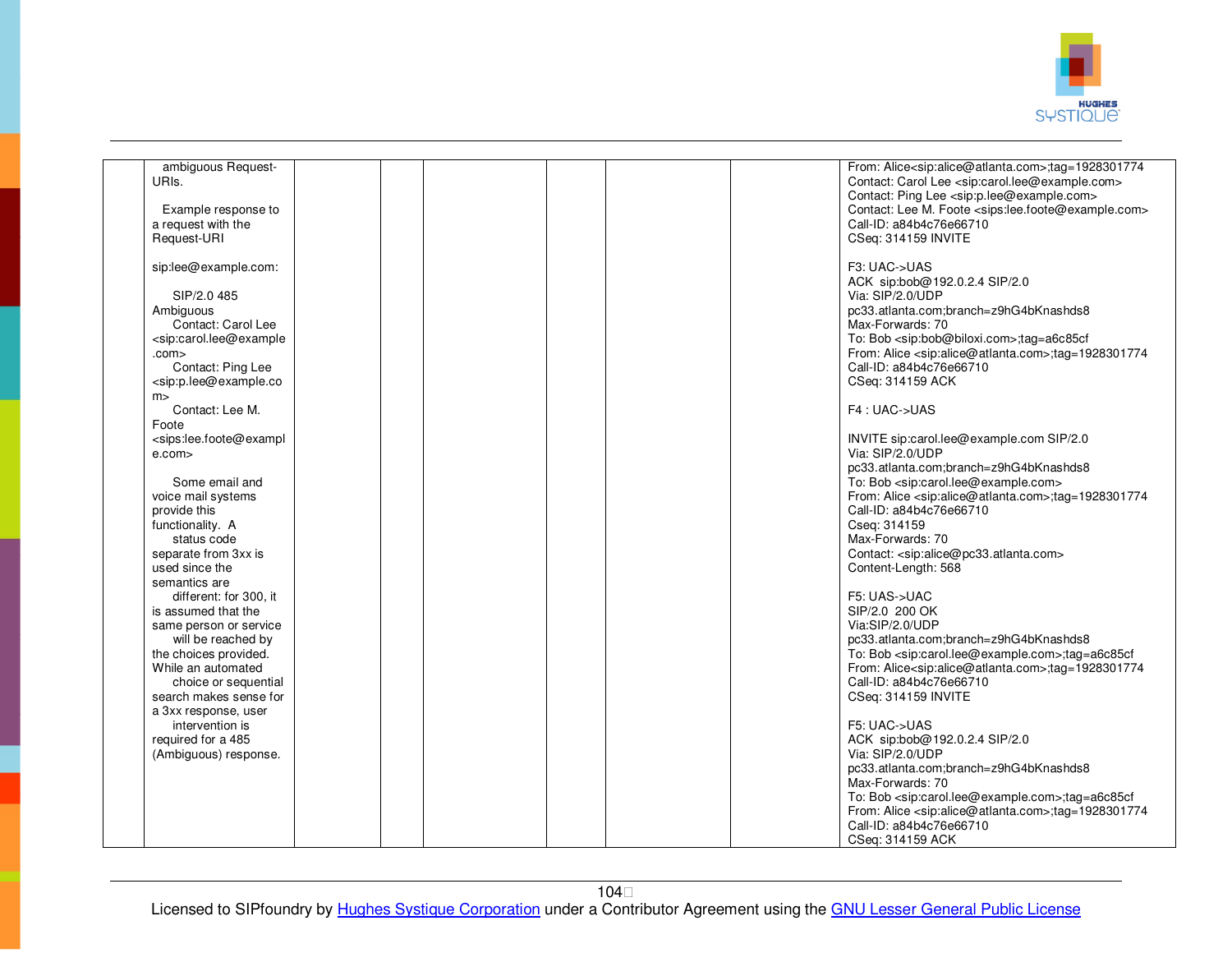

## **4.0 RFC 3261 TEST CASE EXCEPTIONS**

The following test cases could not be tested using SFTF due to the following reasons:

S.no RFC3261 Section Source Reason

|   | A Request-Line contains a<br>method name, a Request-<br>URI, and the protocol version<br>separated by a single space<br>(SP) character.                                                                                                                                                                                       | section 7<br>page 28          | This case works fine if we as UAS check the presence of single space (SP) characters, but we as UAC cannot send<br>INVITE without single space (SP) REQUEST as the SipRequest code in SFTF is hard coded as shown below:<br>self.event.headers.insert(0, self.method + " " + self.rUri.create() + " " + self.protocol + "/" + self.version + "\r\n") |
|---|-------------------------------------------------------------------------------------------------------------------------------------------------------------------------------------------------------------------------------------------------------------------------------------------------------------------------------|-------------------------------|------------------------------------------------------------------------------------------------------------------------------------------------------------------------------------------------------------------------------------------------------------------------------------------------------------------------------------------------------|
| 2 | Once the INVITE has been<br>passed to the INVITE client<br>transaction, the UAC waits for 81<br>responses for the INVITE. If<br>the INVITE client transaction<br>returns a timeout rather than<br>a response the TU acts as if a<br>408 (Request Timeout)<br>response had been received,<br>as described in Section<br>8.1.3. | section<br>13.2.2 page        | It is not possible to write a test case for this since we as UAS cannot know that UAC treated a time out error as 408.                                                                                                                                                                                                                               |
| 3 | When a timeout error is<br>received from the transaction $ 8.1.3.1$<br>layer, it MUST be treated as if<br>a 408 (Request Timeout)<br>status code has been<br>received.                                                                                                                                                        | section<br>page 42            | Same as above                                                                                                                                                                                                                                                                                                                                        |
| 4 | If a fatal transport error is<br>reported by the transport<br>layer (generally, due to fatal<br>ICMP errors in UDP or<br>connection failures in TCP),<br>the condition MUST be<br>treated as a 503 (Service<br>Unavailable) status code.                                                                                      | section<br>8.1.3.1<br>page 42 | It is not possible to write test case for this as we as UAS cannot know that UAC treat a fatal transport error as 503.                                                                                                                                                                                                                               |